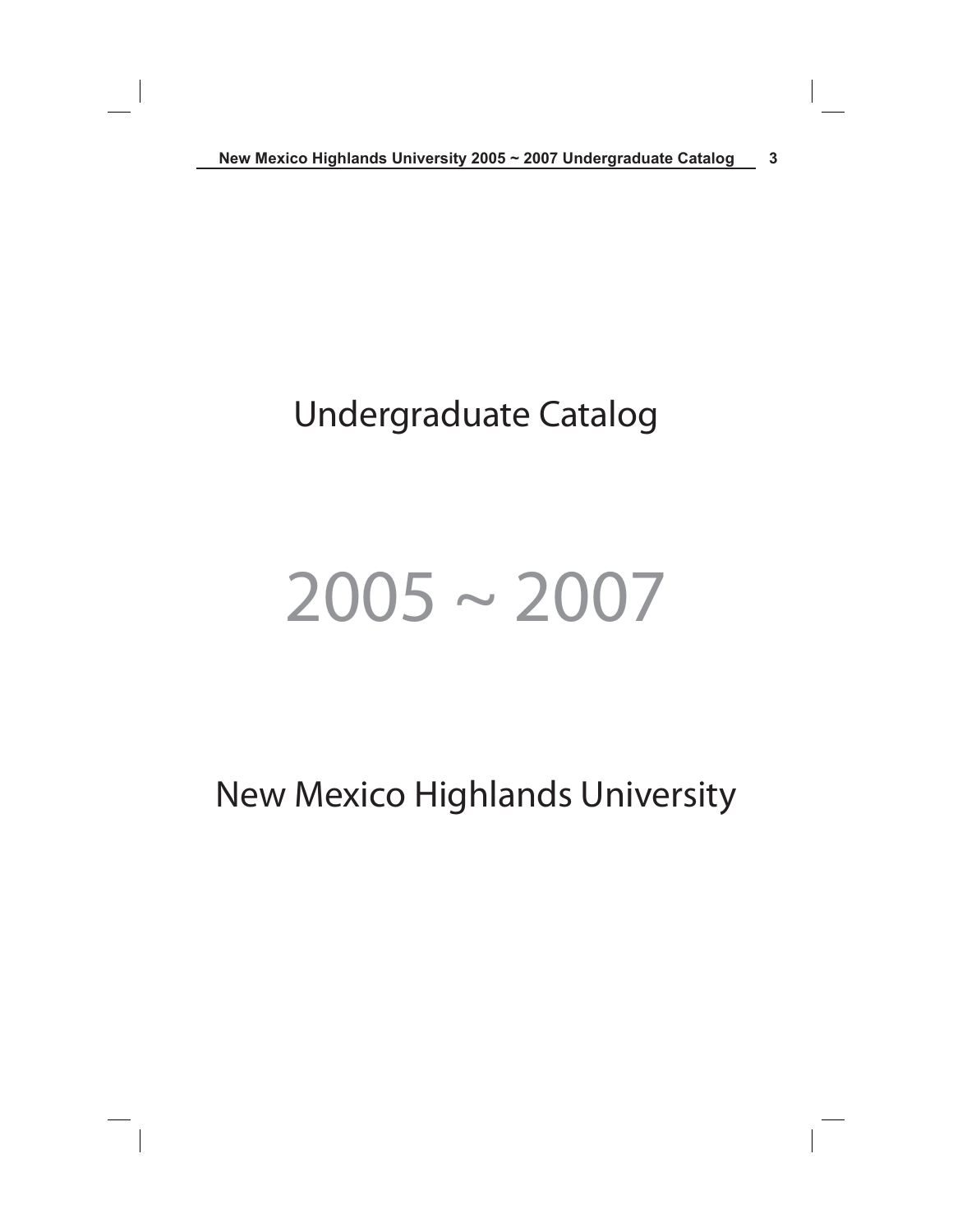| <b>Academic Affairs</b>                 | 454-3311 |
|-----------------------------------------|----------|
| <b>Academic Support</b>                 | 454-3327 |
| Admission of Students - Undergraduate   | 454-3439 |
| <b>Admission of Students - Graduate</b> | 454-3266 |
| Advisement/Testing                      | 454-3327 |
| Athletics/Intramurals                   | 454-3351 |
| <b>Business Affairs/Accounts</b>        | 454-3222 |
| Campus Life                             | 454-3495 |
| <b>Campus Police</b>                    | 454-3278 |
| <b>Career Planning and Placement</b>    | 454-3327 |
| Catalog/Course Schedule                 | 454-3437 |
| <b>Child Care</b>                       | 454-3510 |
| <b>Distance Education</b>               | 454-3271 |
| <b>Financial Assistance</b>             | 454-3318 |
| <b>General Inquires</b>                 | 425-7511 |
| Library                                 | 454-3401 |
| Post Office                             | 454-3358 |
| Registration                            | 454-3438 |
| <b>Student Affairs</b>                  | 454-3020 |
| <b>Student Government</b>               | 454-3594 |
| Scholarship/Student Employment          | 454-3318 |
| <b>Support Services</b>                 | 454-3483 |
| Transcripts                             | 454-3455 |
| <b>TTY Switchboard</b>                  | 454-3003 |
| <b>Web Registration Problems</b>        | 454-3226 |

# President

Manny M. Aragon

# Board of Regents

The Honorable Bill Richardson, Governor of New Mexico, Santa Fe, ex officio Javier M. Gonzales, Chairman, Santa Fe Dr. Mari-Luci Jaramillo, Vice-Chairperson, Albuquerque Walter Adams, Secretary/Treasurer, Las Vegas John Loehr, Member, Montezuma Ricky Serna, Member, Espanola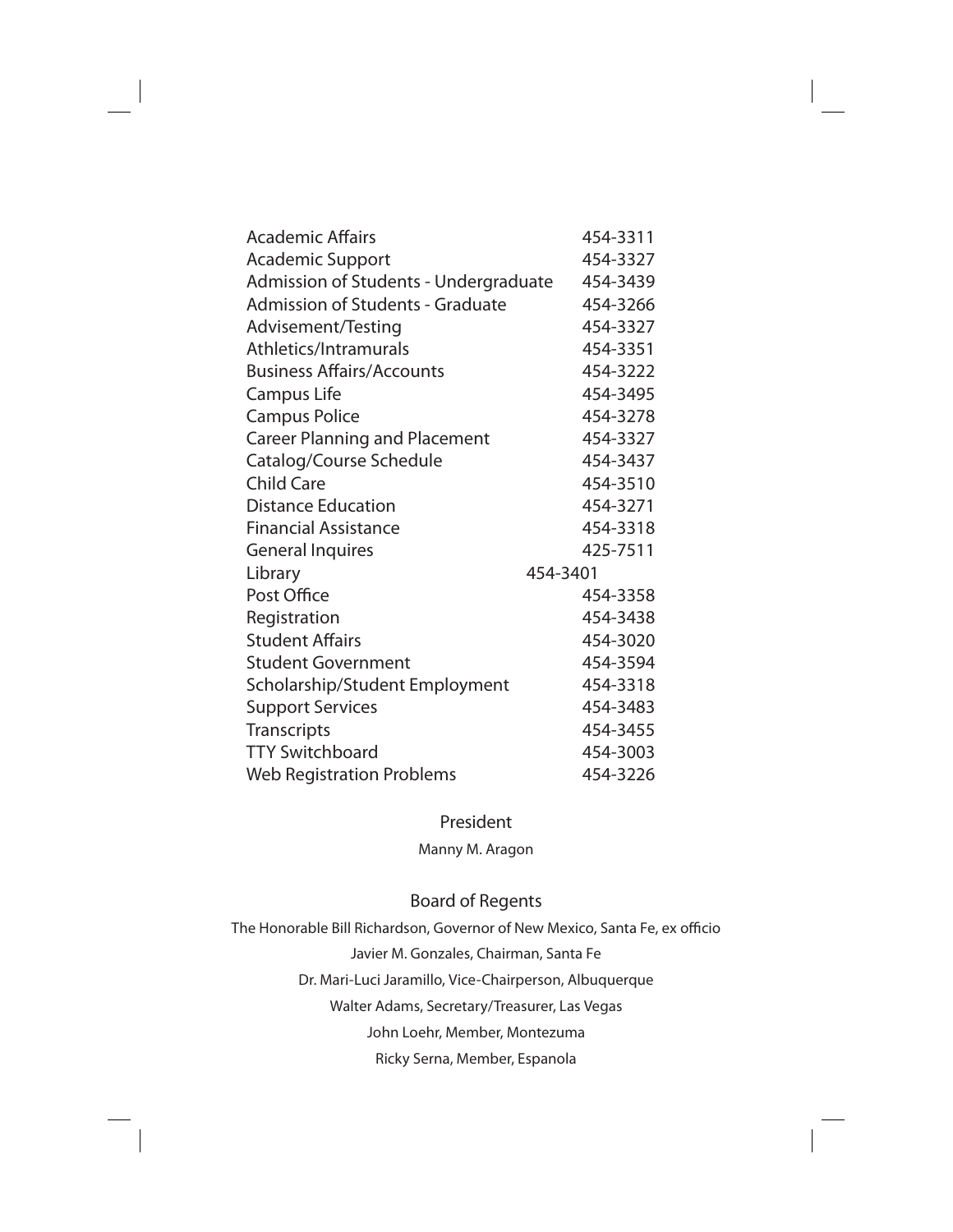New Mexico Highlands University Box 9000 Las Vegas, New Mexico 87701 (505) 425-7511 www.nmhu.edu

New Mexico Highlands University is accredited by the Higher Learning Commission of the North Central Association of Colleges and Schools, 30 North LaSalle St., Suite 2400, Chicago, IL 60602- 2504, 312-263-0456; 800-621-7440, fax 312-263-7462; www.ncacihe.org. To review or receive a copy of the University NCA Affiliation Status Report, please contact the Office of the Registrar.

New Mexico Highlands University reserves the right to change its instructional programs at any time. The provisions of this catalog are not to be regarded as an irrevocable contract between the student and New Mexico Highlands University.

New Mexico Highlands University does not discriminate on the basis of disability, race, color, religion, national origin, age, sex, or sexual orientation in employment, admission, programs or services.

Any student who feels that he/she has been discriminated against is encouraged to file an incident report form with the Office of the Dean of Students. For more information please refer to the NMHU Student Handbook or the NMHU website at www.nmhu.edu.

All NMHU educational programs and activities will be made accessible to students with disabilities upon request.

Individuals with a disability who are in need of accommodations in order to participate in our programs may contact the university at 505 454-3188, TTY at 505 454-3003 or in writing to the Office of Disability Services, New Mexico Highlands University, Las Vegas, New Mexico 87701.

For the full-time degree seeking freshman who entered the university during the 1998-1999 academic year the persistence and graduation rate may be obtained from the Office of the Registrar.

Bulletin Vol. 54, Issue 427 Fall 2005

This catalog is published in two versions, an undergraduate and a separate graduate publication. Published biannually by New Mexico Highlands University, Box 9000, Las Vegas, New Mexico 87701.

Send change of address to NMHU Office of the Registrar Publication No. CAT-2005-7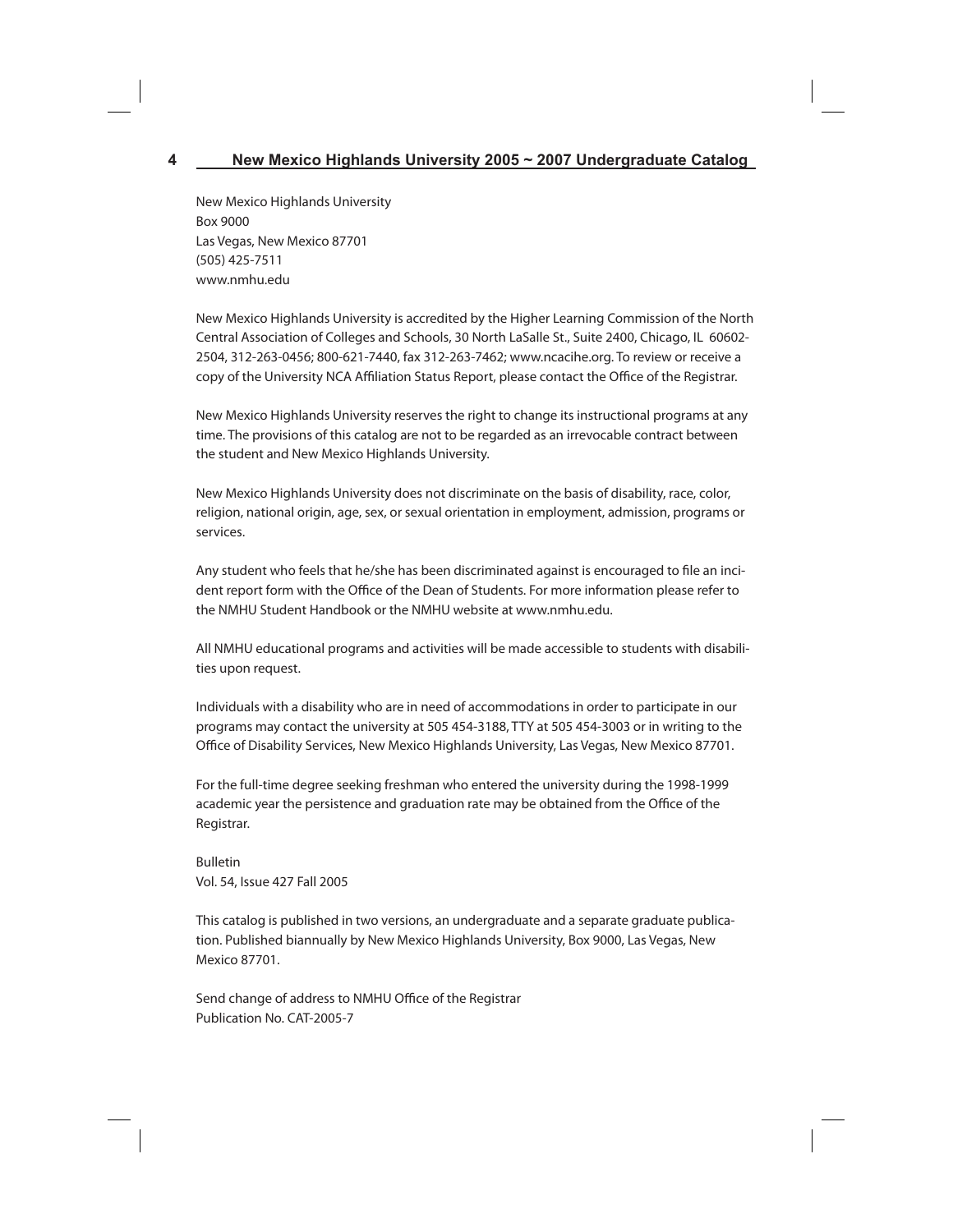# TABLE OF CONTENTS

| 6       | Map                                              |
|---------|--------------------------------------------------|
| 7       | <b>NMHU Mission Statement</b>                    |
| $8 - 9$ | Overview of Undergraduate Programs of Study      |
| 9       | Highlands at a Glance                            |
| 10      | <b>Student Services and Policies</b>             |
| 11      | Admission to the University                      |
| 18      | <b>Tuition and Fees</b>                          |
| 21      | <b>Financial Aid and Scholarships</b>            |
| 25      | <b>General Academic Policies and Procedures</b>  |
| 31      | <b>General Degree Policies</b>                   |
| 33      | <b>General Graduation Policies</b>               |
| 34      | Registration                                     |
| 37      | Undergraduate Degree Requirements                |
| 40      | <b>Academic Programs and Courses</b>             |
| 41      | College of Arts & Sciences                       |
| 42      | Department of Behavioral Sciences                |
| 56      | Department of Communication and Fine Arts        |
| 72      | Department of Computer and Mathematical Sciences |
| 98      | <b>Department of Humanities</b>                  |
| 122     | <b>Department of Natural Sciences</b>            |
| 143     | School of Business Administration                |
| 157     | <b>School of Education</b>                       |
| 175     | Department of Exercise Sport and Sciences        |
| 190     | <b>School of Social Work</b>                     |
| 197     | Interdepartmental Programs                       |
| 201     | The University Administration and Faculty        |
| 208     | Index                                            |
|         | Academic Calendar is on inside back cover        |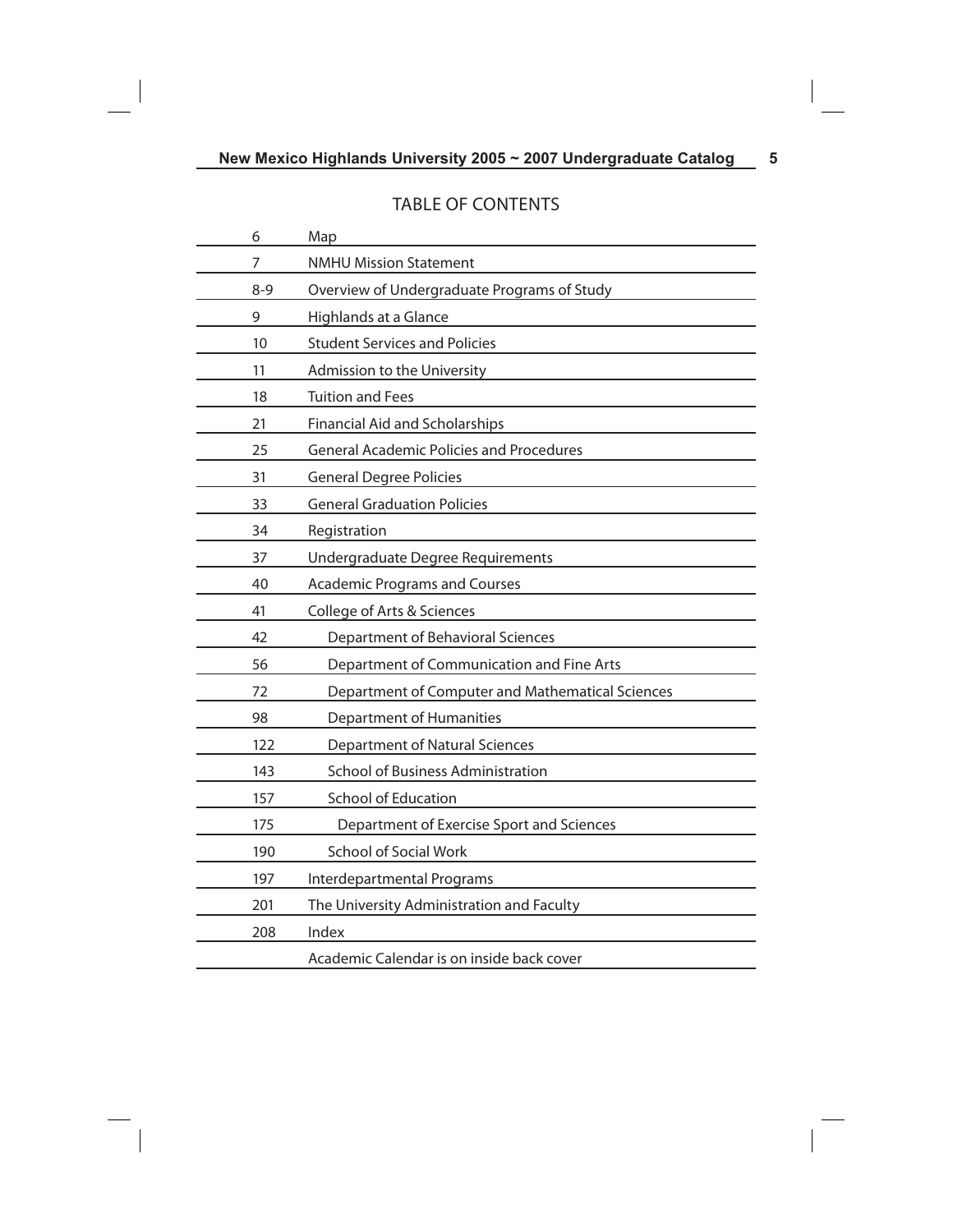Campus Map Alumni Contegial Texas 12 SD.  $-24$ Loral M Shields Science Rico AW 24  $2\pi$  . Architeca in:<br>  $20$  . Arrold I cannot **Business Foll SULL-** $\overline{a}$ Media Arts Fred Media Arts Veset AR I K 47 I Saprict Student Colorer 発送す 32 関東国  $-91$ Moledy Holl Ÿ  $\tilde{15}$ **KH** Suite Hall MH<sub>1</sub> Mediance Hall гõ Campus Police Bidg ë Perdra Stedum 42 Crange Tyrone Music Bidg pp. M.L. 15. - G Purchasing Bisg<br>Podgers Administration Bidg Child Covelagement Confer/Guessius Is<br>Child Covelagement Confer/Guessius Is CJAD  $\ddot{D}$ **PAR** Ň. on Wadds ÄB. Sa e CH. 普罗 Compa Hall 24.25 20 Super County Cumpi Pat<br>Domaly Libary<br>Domaly Libary Scand PotelTS<br>Domas Bat ŭś ũ Shings hall Ě۲ LEG. Ā9 Sekral DaM  $\frac{94}{101}$ Deuglas Hall<br>11 Compulabetor Hall siu Student Conter J. 34 ž» R Swimping Fred<br>Tannis Couris 57% **EKGR** 5.3 Ingirawing Pidg A1 8-EC - 86 - Wateria D Baßer onter, eacher Econolism Center (JR hă<br>Dă  $\overline{41}$ Facilitate Survice "elle Mertinez Didg O. FLDH 36 Field House Football Pressure Highli 44 Φ  $257 - 191$ D.L 03EH 57 Group House Hard of Kittendi Baseball Frekt<br>Health: Plant 4 IEVT. HН  $40000 - 401$ ū hald August un 16 ndusirisi Arx Education<br>Ivan Hilton Seis ibu Technology Bid;<br>John A Wijker, Physical Fiducation C N.<br>Fect 32  $rac{2}{47}$ P **Trianglian Correl** KENE t<br>15 General East KENN<br>KENS Samegy Noll.<br>Samegy South ï **Baca Avenue** KENV/ D Kennedy West Mora Nyknae Park **Dramatic Pennis** Indicates Parking Areas 8- 1-25 Produced by Office or University Relations

The Undergraduate Catalog 2005-2007 is a description of New Mexico Highlands University's academic programs and courses of instruction. Although much effort has been made to ensure accuracy, errors or omissions may be present. All official corrections to this catalog are on file with the Office of the Registrar.

The administration and faculty of New Mexico Highlands University believe that the educational programs of the university are effective and valuable. However, the ultimate results of the programs offered, in terms of such matters as achievement, employment, and professional licensing, are also dependent on factors beyond the control of the university, such as individual student initiative, governmental or institutional regulations, and market conditions.

Therefore, New Mexico Highlands University makes no representation or guarantee that following a particular course or curriculum will result in specific achievement, employment, admission to other programs, or professional licensing.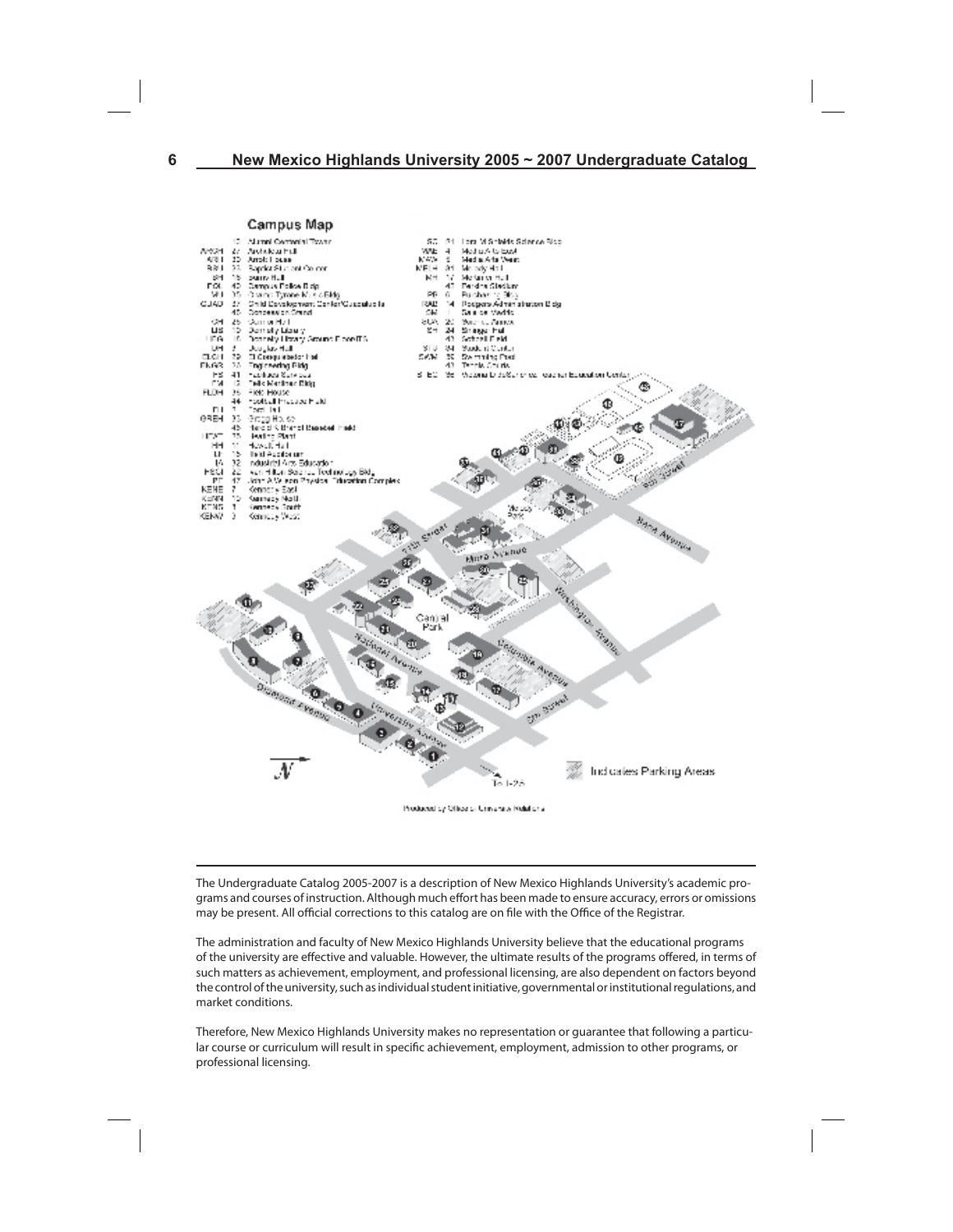#### MISSION STATEMENT

New Mexico Highlands University is a diverse comprehensive quality university serving the global community by integrating education, research, public service, and economic development, while celebrating our distinctive Northern New Mexico cultures and traditions. We achieve this through a university-wide commitment to quality student-centered education, recognition of the growing importance of the Spanish language to our nation's interests, and an acknowledgement to our many responsibilities to residents of Northern New Mexico as the principal educational institution in the region.

As a student-centered, publicly supported, regionally based, comprehensive university offering programs in liberal arts, sciences and professional disciplines the University brings together students from distinctive cultural, socioeconomic, linguistic, geographic, religious, and educational backgrounds.

New Mexico Highland University is committed to programs that focus on its multiethnic student body with special emphasis on the rich heritage of Hispanic and Native American cultures that are distinctive to the State of New Mexico and particularly to Northern New Mexico. The University clearly perceives that its success depends upon an appreciation of the region's cultural and linguistic identities. By reinforcing cultural identity and encouraging the use of these assets, the University seeks to empower students and the region's ethnic populations to achieve full involvement in the activities of society.

The University emphasizes graduate and professional programs, and a balanced curriculum promotes undergraduate study that is firmly grounded in the liberal arts and sciences, emphasizes excellence in teaching and individual attention to students, and prepares students for lifelong learning, for graduate and professional schools, and for present and future occupations. The University remains true to its legacy of emphasis on teacher preparation, interdisciplinary programs involving the Hispanic world, and programs that contribute to meeting social needs. In essence, there is an emphasis on developing broadly literate citizens and leaders, educated in analytical and critical thought and in the appreciation of the arts and sciences. In addition, through collaborative arrangements with other campuses, research agencies, government

agencies, and the corporate world, the University aspires to develop and deliver new models for baccalaureate and graduate programs in additional programs such as engineering, forestry management, watershed management, bilingual programs in the professional schools, and programs that clearly acknowledge that a university that fully takes advantage of, and prepares its students for, creative application of technology to improve the quality of life, is a university that will prosper, grow, and be relevant. In support of its mission the university has adopted the following strategic goals: STRATEGIC GOAL A: Develop a learner-centered environment that promotes the improvement of learning and personal development of students from first-year courses through degree completion.

STRATEGIC GOAL B: Enhance the long term strategy for university engagements in community and regional partnerships.

STRATEGIC GOAL C: Become the premier Hispanic Serving Institution (HSI) in the country.

STRATEGIC GOAL D: Align New Mexico Highlands University technology with institutional priorities, be on the leading edge of technology developments in higher education, provide faculty, students, staff and administration, and the communities the University serves convenient access to information needed for learning, research, teaching, administration, and communication.

STRATEGIC GOAL E: Achieve a competitive position with peer institutions in research and scholarship in targeted areas that promote the achievement of the university mission.

STRATEGIC GOAL F: Maintain the adequacy and quality of the physical campus environment. STRATEGIC GOAL G: Develop effective and efficient academic and administrative processes, systems and structures that support continuous improvement STRATEGIC GOAL H: Communicate the image and reputation of the University to the general public and to students with a focus on its high quality.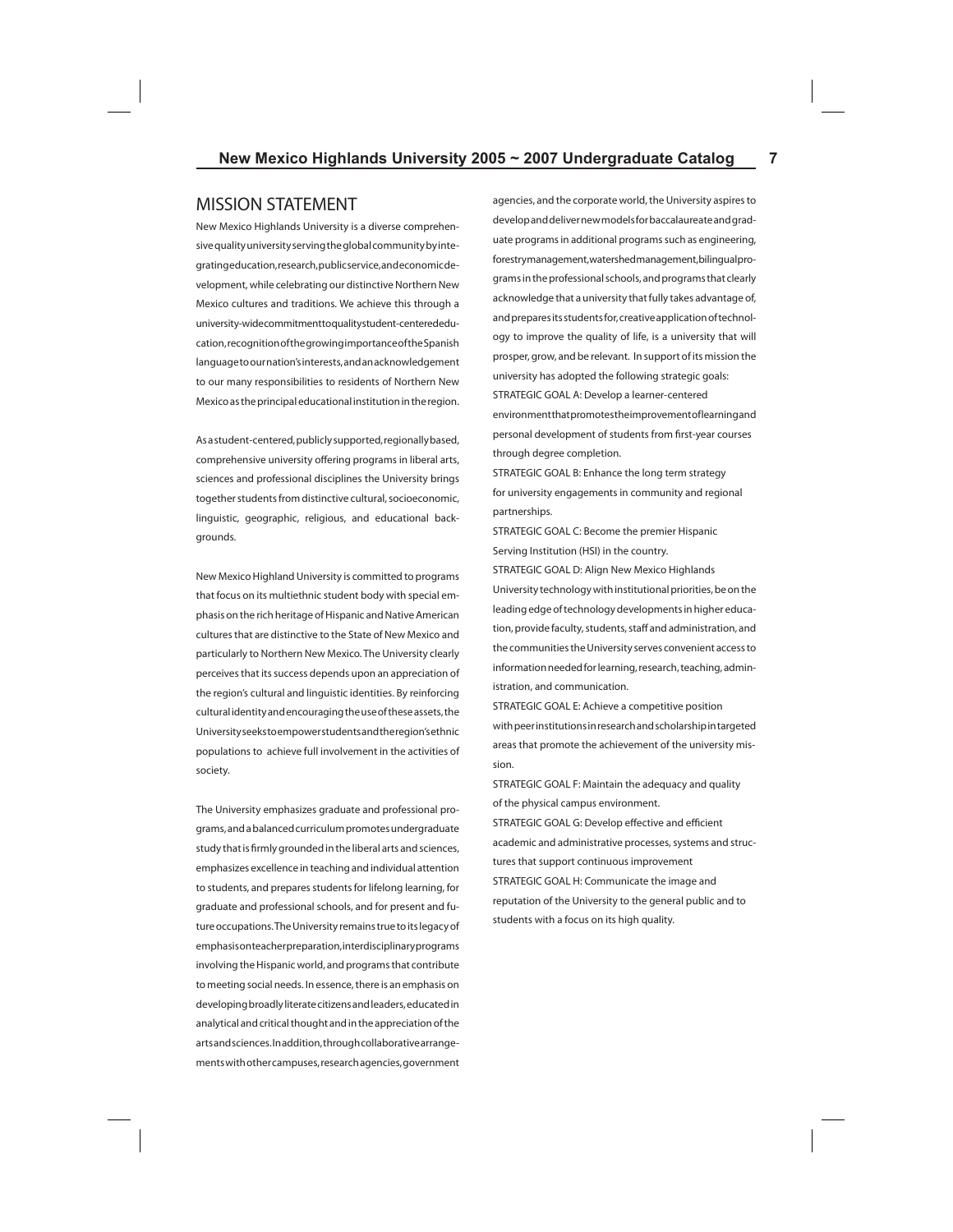# OVERVIEW OF UNDERGRADUATE PROGRAMS OF STUDY\*

COLLEGE OF ARTS AND SCIENCES Department of Behavioral Sciences Anthropology/Sociology (BA, BS) With concentrations in: American Indian Studies Anthropology Criminology Sociology Criminal Justice Studies (BA) (NMHU in partnership with SJC only) Sociology (MINOR) Anthropology (MINOR) Psychology (BA, BS) Department of Communication and Fine Arts Art (BA) With concentrations in: Liberal Arts K–12 Education Art, Pre-Professional (BFA) Art History (MINOR) Media Arts (BA, BFA or Minor)

Music (BA) With concentrations in: Music Performance Music Education

Department of Computer & Mathematical Sciences Computer Science (BA, BS or Minor) With concentrations in: Software/Hardware Systems (BS) Information Systems (BA) Individualized Program (BA, BS) Engineering (BSE) Mathematics (BS or BA) Cognitive Science (MINOR) Combined Science (MINOR) Math and Computer Science for Secondary School Teachers (BA) Math and Computer Science for Elementary School Teachers (BA) Computer and Mathematical Modeling (BS) Physics (MINOR)

Department of Humanities English (BA) Philosophy (MINOR) Religion Studies (MINOR)

History (BA or MINOR) With concentration in: Social Studies

Political Science (BA) With concentration in: Law Emphasis

Political Science (MINOR) Spanish (BA or MINOR)

Department of Natural Sciences Biology (BS) With concentrations in: Pre-Med Zoology Cell/Molecular Biology Ecology Teaching Medical Technology Biology (MINOR) Biology for Teachers (MINOR) Chemistry (BA, BS or MINOR)

Environmental Geology (BS) With concentrations in: Geology Watershed Mgmt Geology (MINOR) Forestry (BS)

 With concentrations in: Forestry Wildland Fire

Interdepartmental Cognitive Science (MINOR) Combined Science (MINOR) General Science (MINOR) General Science for Secondary School Teachers (BA) With concentrations in: Biology, Geology, Chemistry, and Physics

COLLEGE OF PROFESSIONAL **STUDIES** SCHOOL OF BUSINESS ACBSP accredited Business Administration (BBA) With concentrations in: Accounting (OR MINOR) Finance (OR MINOR) International Business Management (OR MINOR)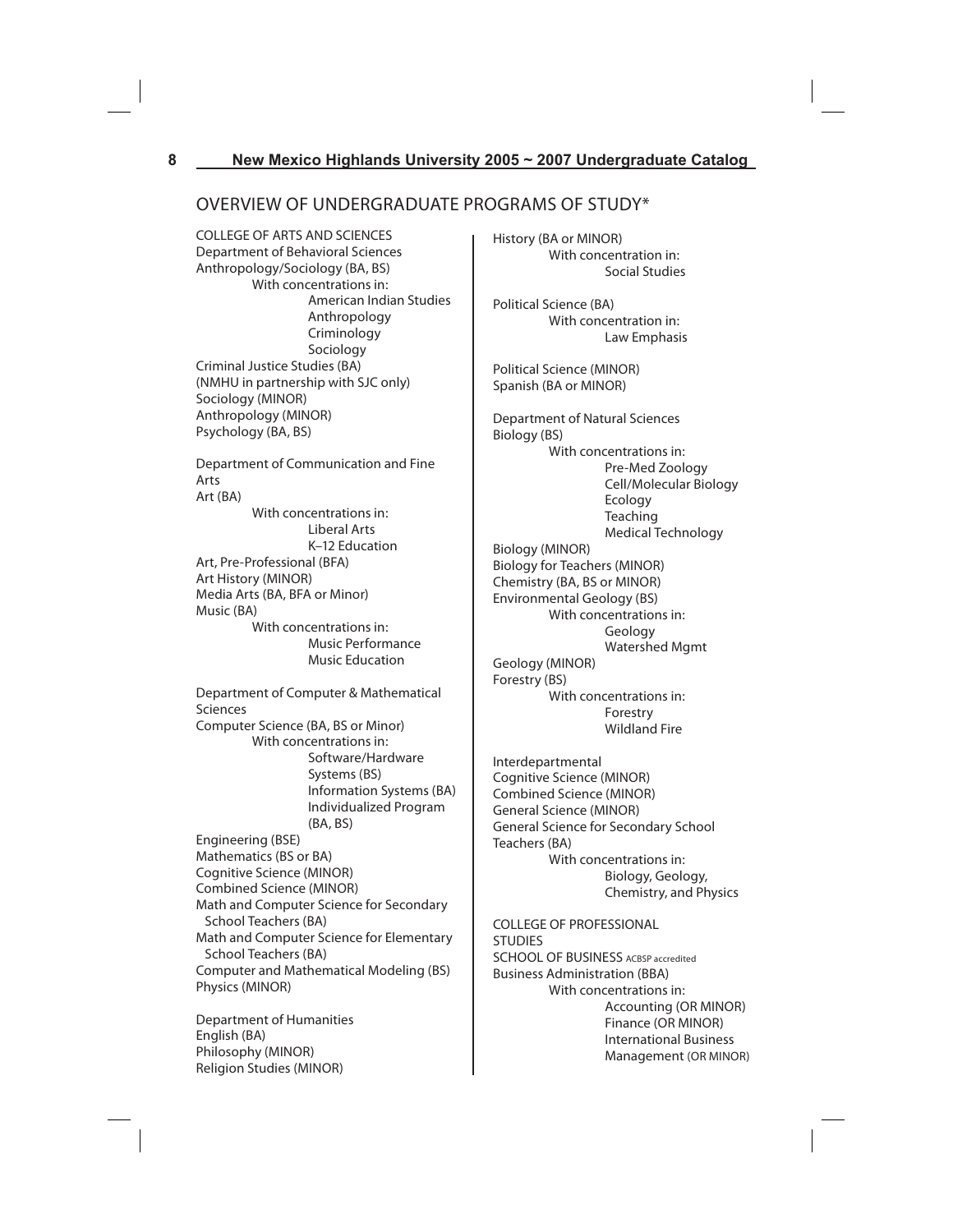Management Information Systems (OR MINOR) Marketing (OR MINOR)

SCHOOL OF EDUCATION NCATE accredited Bilingual Education (MINOR) Early Childhood Multicultural Educ (BA) Elementary Education (AA, BA) English as a Second Language (MINOR) Secondary Educ (MINOR, LICENSURE) Special Education (BA) Department of Exercise and Sport Science Coaching (MINOR) Health (BA)

 With concentrations in: Health Education Health Promotion and **Wellness** Pre-Professional

Human Performance and Sport (BA) With concentrations in: Athletic Training Exercise Science Leisure Services **Teaching** 

SCHOOL OF SOCIAL WORK CSWE accredited Social Work (BSW)

#### STUDY ABROAD

The International Education Center assists students in applying for study-abroad programs sponsored by NMHU, the New Mexico Public Universities Consortium, and other cooperating institutions.

\*NMHU reserves the right to change its instructional and other programs at any time

#### HIGHLANDS AT A GLANCE

First established as New Mexico Normal School, the institution became New Mexico Highlands University in 1941, as it expanded its role beyond teacher education.

Today, NMHU in Las Vegas offers graduate and undergraduate programs in arts and sciences, business, education, and social work. Located in the heart of Las Vegas, a small, friendly town with a population of about 18,000, Highlands' main campus is close to recreational and wilderness areas, and within a few hours of major metropolitan centers.

Through distance education, Internet courses, and on-site faculty, NMHU also offers some degreecompletion and graduate programs in Farmington, Rio Rancho, Española, Santa Fe, and Roswell.

Although students from all over the world attend NMHU, the majority of its approximately 3,500 students are from New Mexico and are Hispanic. Highlands' programs focus on its multi-ethnic student body, especially the Hispanic and Native American cultures distinctive of New Mexico.

The university continues the traditional role of an institution of higher learning in the liberal arts and sciences; it also offers comprehensive programs in business, teacher education, engineering, and social work. The university is committed to excellence in the transmission, discovery, preservation, and application of knowledge itself to maintain a progressive, forward-looking posture responsive to the changing social environment, as to shape the direction the institution will take with respect to anticipated demands and approaching opportunities.

As part of its mission to serve the individual student through personal attention, Highlands maintains an open enrollment, small classes, and low tuition. It is known nationwide for its research activities, student and faculty achievement, and opportunities for students to combine study with real-world experience. In addition, the required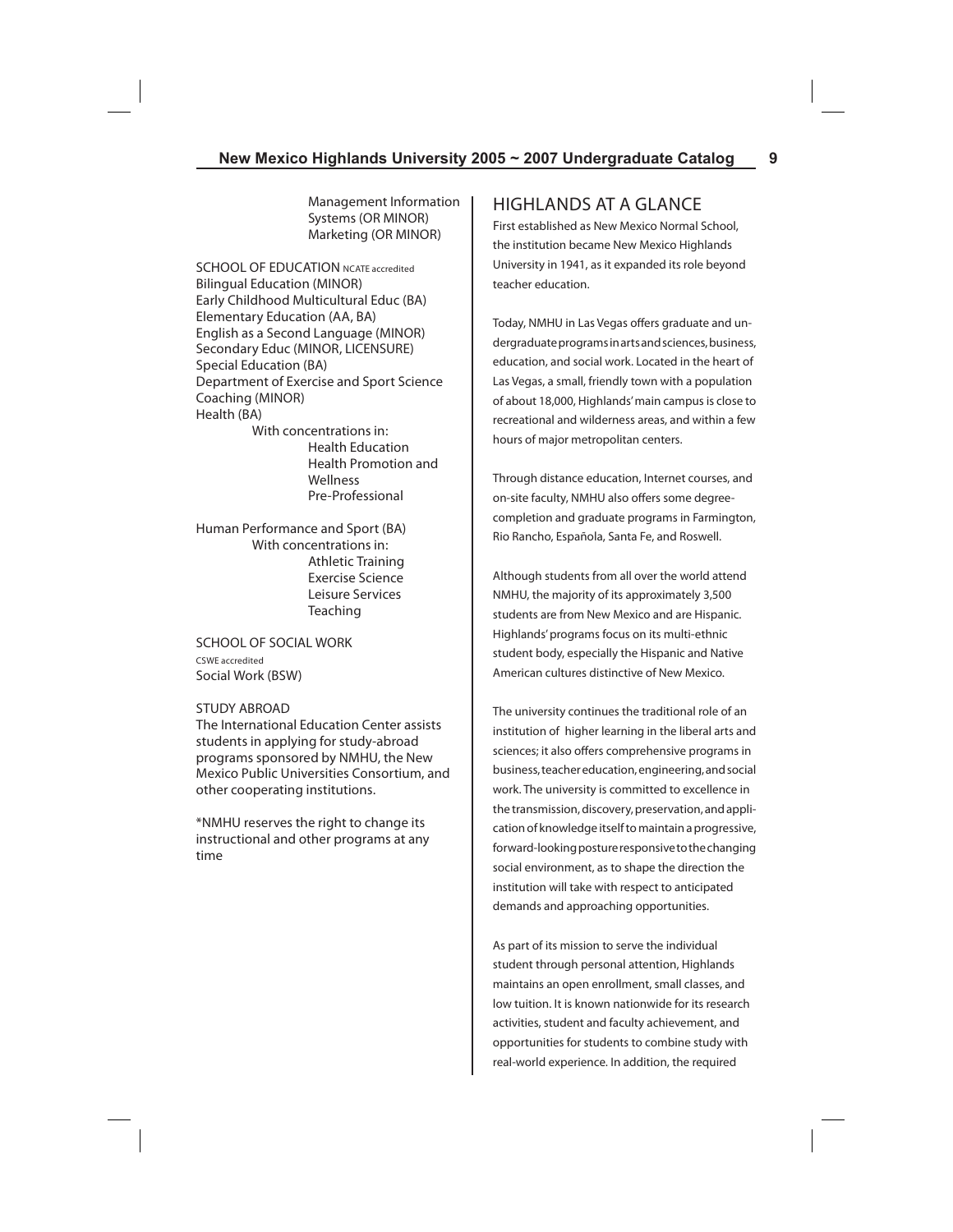freshman seminar addresses retention by orienting new students to college life and university resources to ensure their success through graduation.

NMHU students and faculty alike consistently receive national and international recognition for many of their achievements, and have opportunities to network with other researchers and professionals in their areas of interest.

Accredited by the Higher Learning Commission of the North Central Association of Colleges and Schools. NMHU also has specialty accreditations. The School of Education is accredited by the National Council for Accreditation of Teacher Education (NCATE). The School of Business is accredited by the Association of Collegiate Business Schools and Programs (ACBSP). The School of Social Work is accredited by the Council on Social Work Education (CSWE).

NMHU is a member of the Rocky Mountain Athletic Conference, NCAA Division II and fields eleven teams – five men's and six women's. They include baseball, basketball, cross country, football, soccer, softball, women's track, volleyball and wrestling.

Student Services and Code of Conduct The NMHU Student Handbook, which is published each year, describes student services, the Code of Student Conduct and related policies and procedures. Administered by the Dean of Students, the code sets the standards for expected behavior of students. Procedures for hearings, appeals, grievances and complaints of discrimination/harassment are outlined in the handbook. The handbook is provided to new students; it may be downloaded at www.nmhu.edu; or a copy may be obtained from the NMHU Office of Student Affairs, Box 9000, Las Vegas, N.M. 87701.

#### Students with Disabilities

New Mexico Highlands University does not discriminate on the basis of disability in admission or access to its programs and activities. Section 504 of the Rehabilitation Act of 1973, as amended and the Americans with Disabilities Act of 1990 prohibit such discrimination. Provost Janice Chavez is the designated Section 504/ADA Coordinator.

Disability Services has been designated to coordinate the efforts of Highlands to comply with these laws and their implementing regulations. All initial inquiries or concerns regarding compliance, accommodation, access, or services should be first addressed to Disability Services at (505) 454-3252 or via e-mail at disabilities@nmhu.edu. Official accommodations can not be provided to students with disabilities without prior approval from Disability Services.

Disability related records, including medical records, are confidential material and will be protected in accordance with FERPA regulations and in light of their purpose to assist in providing appropriate academic accommodations to the student.

Service animals are welcome on campus provided they meet all legal requirements. Service animals that present a health or safety threat to the campus community (including cleanliness issues) will be banned from campus unless significant preventive actions are taken by the owner to ensure future compliance. Students with service animals must be registered with Disability Services.

Further information about the policy and procedures relating to services to students with disabilities is found in the Disability Services Handbook, incorporated herein by reference. This handbook may be requested from Disability Services or may be downloaded from the NMHU web site.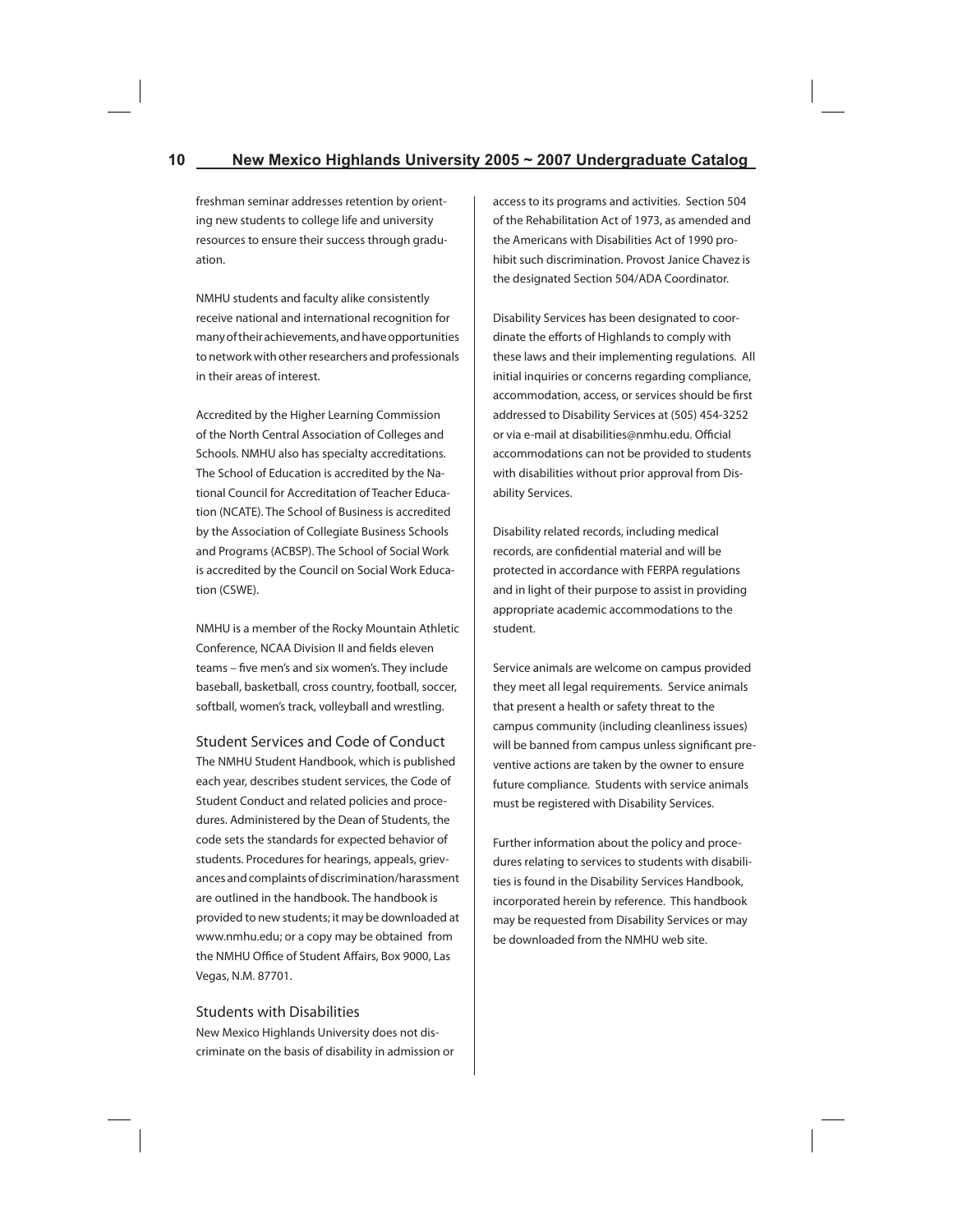# Admission to the University

Director of Admissions Rodgers Administration Building 505 454-3434 E-mail: admissions@nmhu.edu

#### Applying for Admission

An application packet may be obtained from the NMHU Office of Admissions, or from New Mexico high school counselors. Applications also are available at: www.nmhu. edu/admissions.htm, where a student may also apply on-line.

With the completed application form, applicants must pay a \$15, non-refundable, one-time application fee, and have official transcripts sent to the university.

Submission of American College Test (ACT) or Scholastic Aptitude Test (SAT) scores also is recommended at the time of application.

Applications for undergraduate admission will be considered at any time, however, to ensure timely action on the application, students are advised to submit the completed application materials during the following suggested filing periods:

For Fall Semester Previous November-August For Spring Semester Previous July-December For Summer Session Previous January-June

Send the completed application to the Director of Admissions at the address at the top of this page, accompanied by a \$15 check or money order made out to New Mexico Highlands University (or NMHU). Do not send cash. Official transcripts and test scores should be sent to the same address.

Timely application for admission is essential in order to process applications for financial assistance or scholarships. Students are advised to consult the appropriate sections of this catalog for information about application

procedures and deadlines concerning financial assistance at NMHU.

Only students who have been admitted to NMHU are allowed to register for classes.

Admission Criteria (subject to change) New Freshmen

New Mexico Highlands University considers admission for beginning freshmen who do the following:

- Submit a completed NMHU undergraduate application for admission.
- Pay a \$15, one-time, non-refundable application fee.
- Submit official transcripts showing graduation from an accredited secondary school or successful completion of the national G.E.D. examination. (Admission may be given to qualified high school seniors who have not yet graduated, subject to their submitting a transcript verifying their graduation before beginning studies at the university.)
- All new freshman who have taken the American College Test (ACT) or the Scholastic Aptitude Test (SAT) should submit their scores before entering the university. Students who have not taken the ACT or SAT will need to take the Compass Placement examination. Students will be placed in the reading, math and English classes based on their placement test scores. If a student feels that they have been wrongly assigned, they may take a free on-campus placement test prior to registering for their first semester. If their scores meet the competency criterion, the student will be reassigned to the appropriate class.

#### Admissions Status

Students are admitted into regular, probationary, or non-degree status as follows:

#### Regular Admission

• An earned high school diploma and a high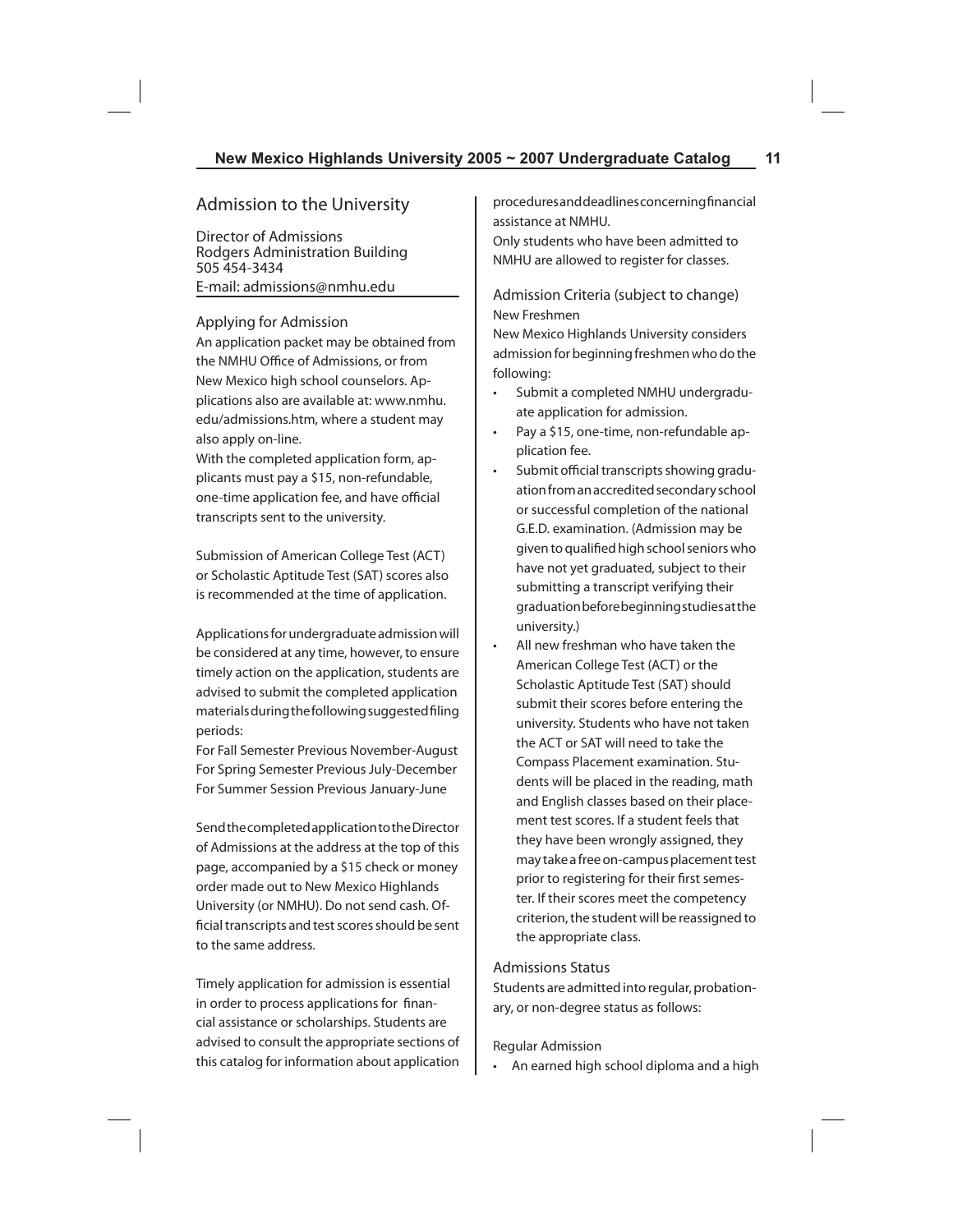school grade point average (GPA) of at least 2.0 (on a 4.0 scale).

• In lieu of a high school diploma, students will qualify for regular admission with a G.E.D. average score of 450 or higher. The G.E.D. transcript should be sent from the appropriate State Department of Education.

#### Probationary Admission

Probationary admission is considered for students who do not meet the criteria for regular admission. Students whose grade point average was below 2.0 may be admitted on probationary status, and may be subject to special requirements for academic performance in their freshman year. Freshman students admitted on academic probation are expected to earn a satisfactory GPA in either their first or second semester at NMHU, or be subject to dismissal. The satisfactory semester GPA for all freshmen is 1.75.

The review process: The application from any student whose high school grade point average is below a 2.0 (on a 4.0 scale) is reviewed. The purpose of this review is to evaluate the applicant's motivation for college work and likelihood of success. Additional information from an applicant is welcome, such as a personal statement of educational goals, recommendations from secondary school personnel, and ACT (or SAT) scores. Students applying for probationary admission may be required to submit such information or to attend an advisory session with university personnel before being admitted in this status.

Non-Degree Undergraduate Admission Non-degree admission enables students to pursue credit courses without meeting many of the requirements for admission to a degree program. Non-degree status is available for those who wish to pursue university courses for personal interest or professional development, for visiting students enrolled in a degree

program at another college or university but seeking to complete some courses at NMHU for transfer, or for other similar types of applicants.

It may also be used by students who lack a high school diploma or GED and are at least 18 years old. These students may apply for regular admission status upon completion of high school or GED. Non-degree admission may also be given in certain circumstances to enable a student to enroll while a regular admission application is pending.

Students admitted in non-degree status are not eligible for financial assistance.

#### Transfer Students

New Mexico Highlands University considers for admission undergraduate students as transfers from other accredited colleges and universities who:

- Pay a \$15, one-time, non-refundable application fee.
- Submit a completed application for undergraduate admission.
- Send a complete, official transcript from each previously attended college or university to the NMHU Admissions Office. Students under suspension from another college or university may not be admitted until they have served the required suspension at that institution
- Applications will not be processed until all the required items are in file with the Office of Admissions.

#### Admission Status

- Transfer students are admitted into regular, probationary, or non-degree status as follows:
- Transfer students who have completed fewer than 16 semester credit hours of post-secondary schooling will be treated the same as new freshmen in the admissions process (see above). These students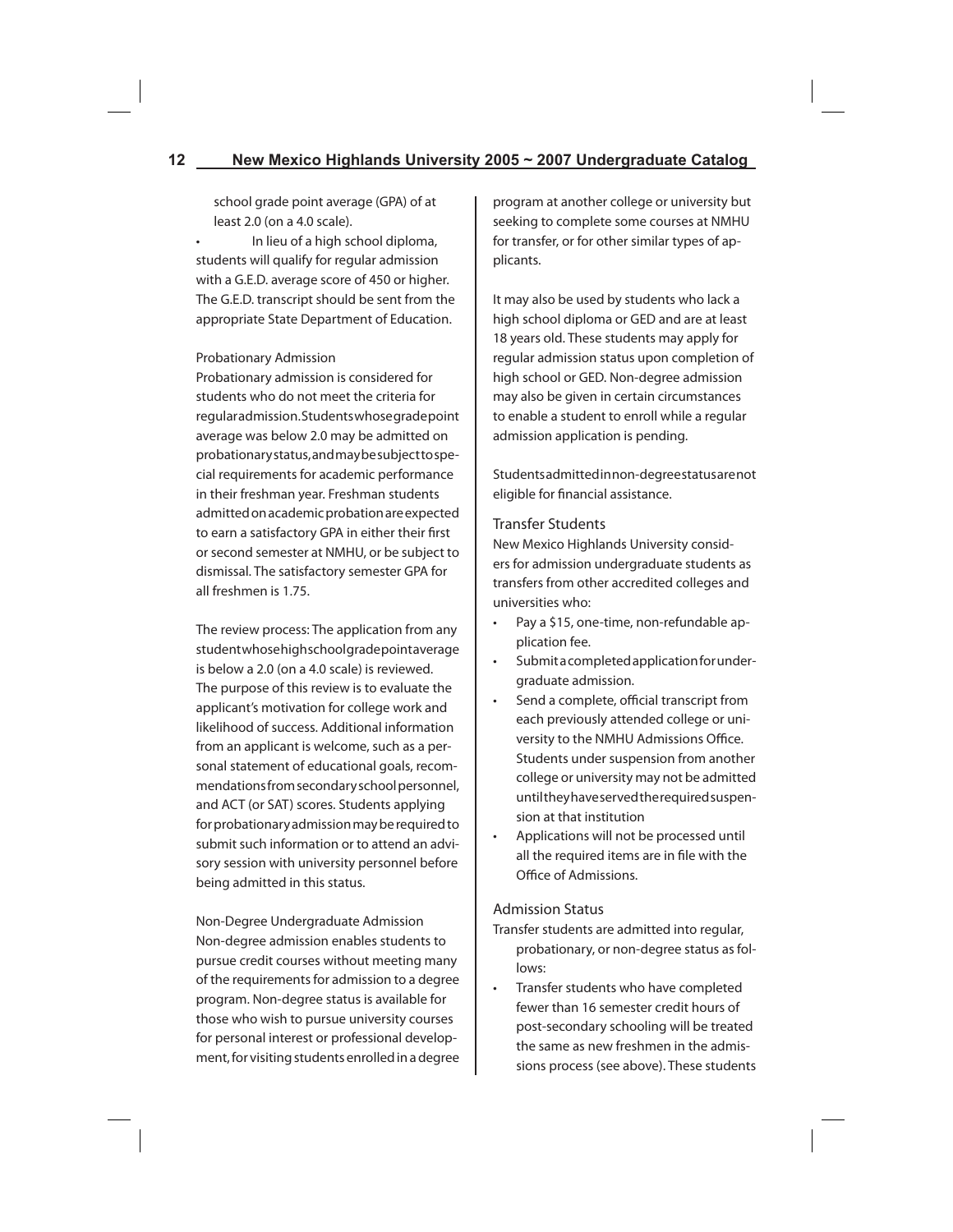must submit their high school transcripts (or G.E.D. records), ACT (or SAT) scores if taken, and college/university transcripts.

- Transfer students who have completed 16 or more semester credit hours of postsecondary schooling will be admitted in regular status provided they have at least a "C" or 2.0 cumulative grade point average in all college or university course work.
- Degree-seeking probationary admission will be considered for transfer students with a cumulative grade point average below "C" through the individual review process as defined for probationary admission.
- Transfer students are also eligible for nondegree admission status.

#### Home School or Non-Accredited Schools

For those students (16 years or older) who have been home schooled or who have attended a non-accredited high school, official score reports from the ACT or SAT are required. School transcripts are also helpful. All applicants will be reviewed on an individual basis for admissions.

#### Transfer of Credits

New Mexico Highlands University accepts academic credits for transfer from institutions of higher education that are regionally accredited or are candidates for regional accreditation. Transfer students will receive full credit for course work completed with an appropriate grade, provided that the classes are appropriate to a degree at the university. Transfer course grades will not be calculated as part of Highlands University grade point average, and are listed on the academic transcripts with a grade of "CR." (However, for graduation, all transfer credits graded are included in the final computations for honors). Highlands University does not accept vocational, technical, or remedial courses and credits awarded for work or life experience.

Students transferring from an accredited institution of higher education may transfer under one of the following plans:

#### Course by Course

The course-by-course plan is for students that do not plan to complete an associate degree. The Course Articulation Matrix compiled by the Commission on Higher Education and transfer guides in place with New Mexico twoyear colleges serve as a guide for this purpose.

#### Degree Completion

Students transferring from a regionally accredited institution of higher education, with an earned associate degree will have New Mexico Highlands University proficiency, extended core, and minor requirements waived. However, all other university requirements, including the university's state mandated 35-hour common core, program, residency, and the 51 upper-division credit requirements must be met before the granting of the bachelor degree.

An individual transfer analysis will be given to the student by the Office of the Registrar to determine courses required to complete the university's general education requirements. Major and minor program requirements will be reviewed by officials in the appropriate school. The transfer student must complete all courses required by NMHU and meet the university's requirements for academic performance in order to receive the indicated degree.

#### Transfer among New Mexico Higher Education Institutions

To facilitate transfer of students and course credits among New Mexico's colleges and universities, the state's public institutions of higher education are required to accept in transfer courses taken within approved modules of lower-division course work and apply them toward degree requirements.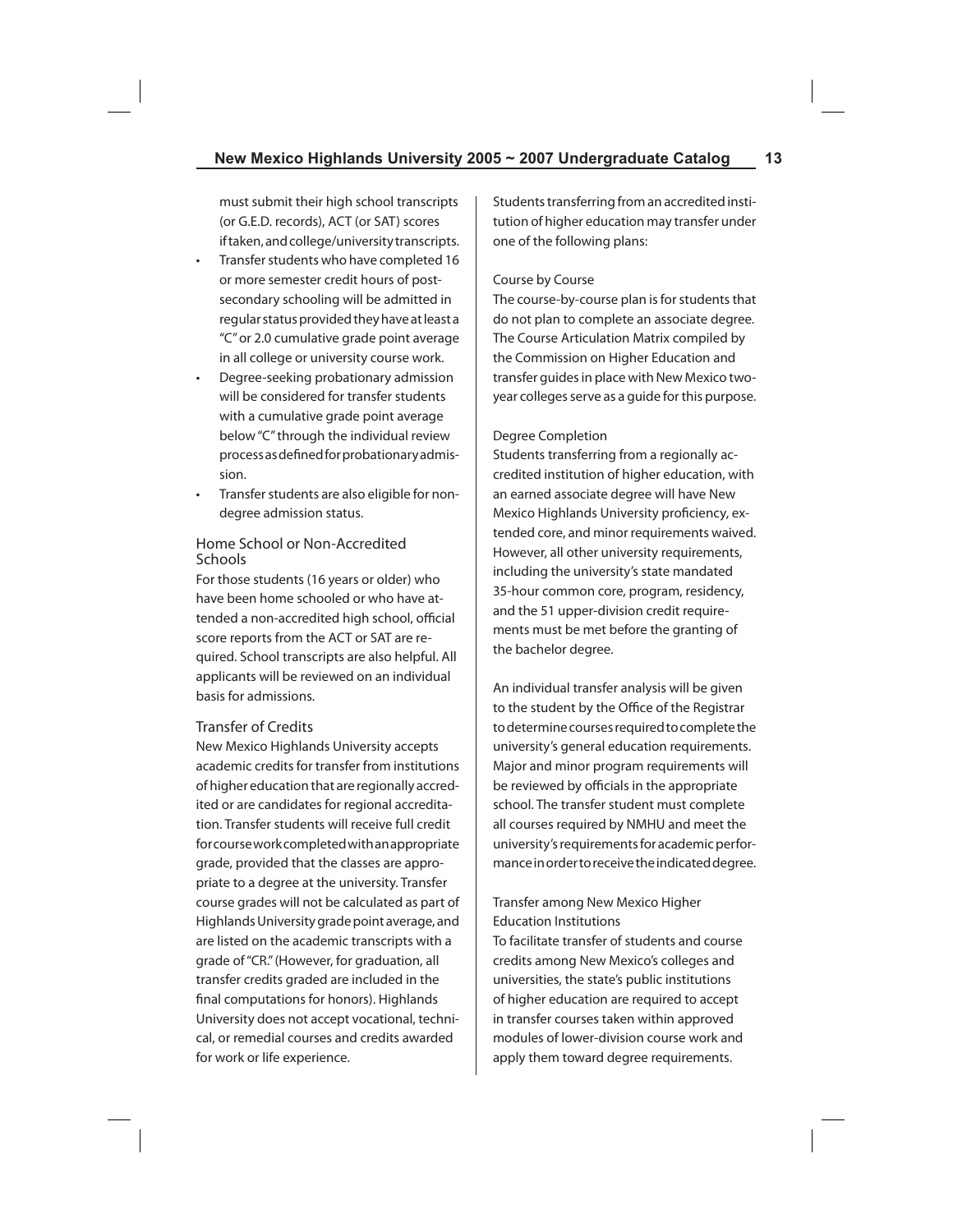Several transfer guides have been developed through collaboration of New Mexico's public post-secondary institutions, consistent with requirements of state law (21-1B, NMSA 1978). Students enrolling for first-year or second-year study at a New Mexico institution and wishing to prepare for possible transfer into a degree program at another institution are advised to take these courses during their freshman and sophomore years.

#### Student Responsibility

New Mexico's colleges and universities have collaborated to produce guides to assist students who plan to transfer before completing a program of study. Course modules are designed to help students select courses carefully so that they may transfer with little or no loss of credit. However, planning for effective transfer with maximum efficiency is ultimately the student's responsibility. Responsible transfer planning includes early and regular consultation with the intended degree-granting institution to assure that all pre-transfer coursework will meet the requirements of the desired degree.

Transferable Lower-Division General Education Common Core

Students enrolling for first-year study who have not yet selected either an academic focus or the institution where they wish to graduate are advised to take courses during their freshman year outlined in the Lower Division General Education Common Core. For students enrolled at any public institution in New Mexico, the following courses are guaranteed to transfer to any other New Mexico public college or university, and apply toward associate and baccalaureate degree program requirements. Students should consult advisors at their current institutions regarding which specific courses fit these categories. Students preparing for career in engineering, health sciences, or other profession-related fields are

advised that some of this course work may not transfer toward general education requirements but in most cases will apply toward elective requirements.

The following courses are guaranteed to transfer among New Mexico institutions:

Area I: Communications Select nine (9) semester hours (a) College-Level English Composition 3-4 hours (b) College-Level Writing (a second course building on the above) 3 hours (c) Oral Communications 3 hours

Area II: Mathematics Select three (3) semester hours (a) College Algebra 3 hours (b) Calculus 3 hours (c) Other College-Level Mathematics 3 hours

Area III: Laboratory Science Select eight (8) semester hours (a) General Biology, with laboratory 4-8 hours (b) General Chemistry, with laboratory 4-8 hours

(c) General Physics, with laboratory 4-8 hours

(d) Geology/Earth Sciences, with laboratory 4-8 hours

(e) Astronomy, with laboratory 4-8 hours

Area IV: Social/Behavioral Sciences Select six to nine (6 to 9) semester hours (a) Economics (macroeconomics or microeconomics) 3 hours

- (b) Introductory Political Science 3 hours
- (c) Introductory Psychology 3 hours
- (d) Introductory Sociology 3 hours
- (e) Introductory Anthropology 3 hours

Area V: Humanities and Fine Arts Select 6-9 semester hours (a) Introductory History Survey 3 hours

(b) Introductory Philosophy 3 hours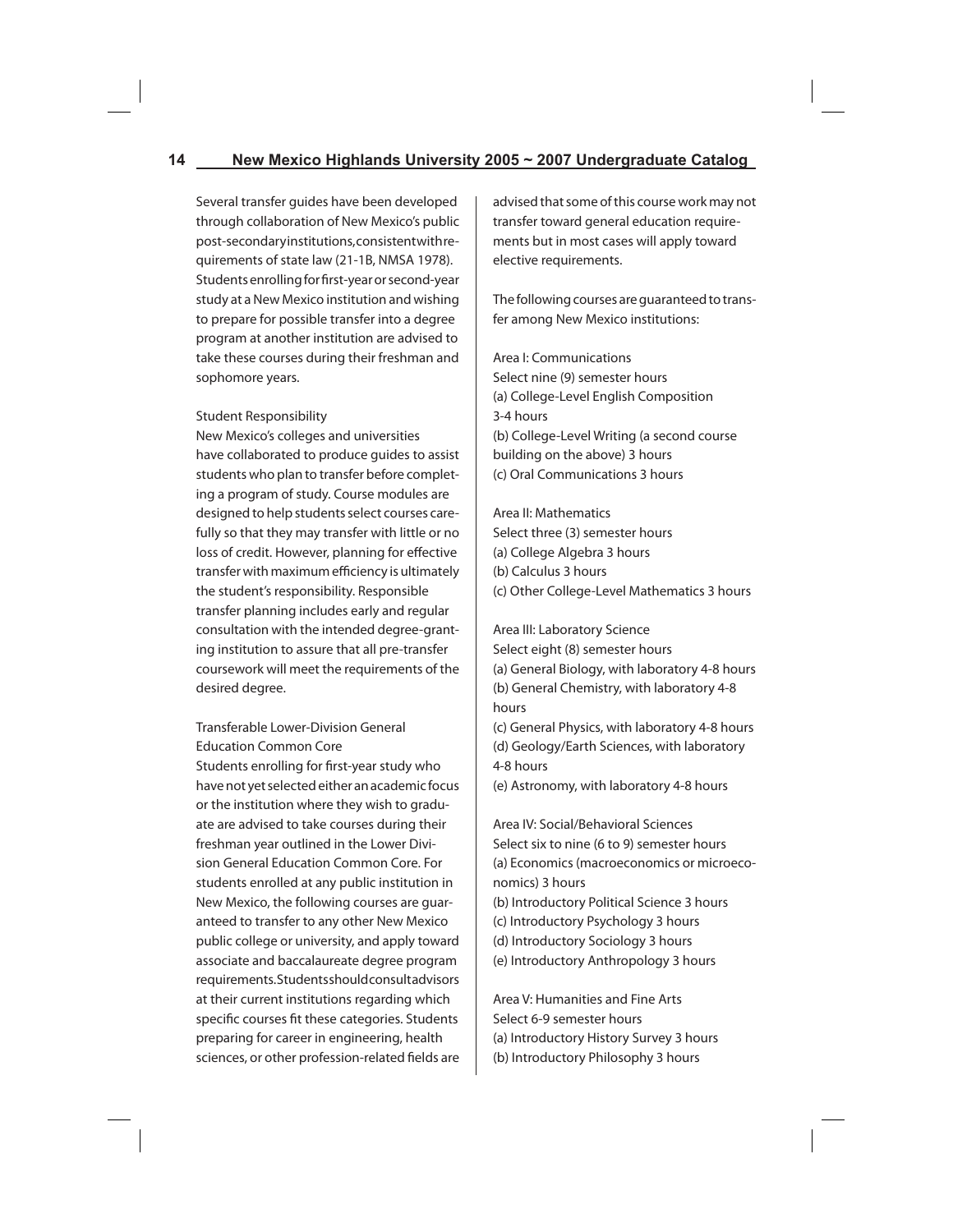(c) Introductory Course in History, Theory, or Aesthetics 3 hours

 of the Arts or Literature Total semester hours to be selected 35 hours

Lower-Division 64-hour Transfer Modules Students who have selected a field of study but have not yet selected the college or university where they wish to earn their baccalaureate degree are advised to take courses during their freshman and sophomore years outlined in one of the Lower-Division 64-hour Transfer Modules. For students enrolled at any public institution in New Mexico, these courses are guaranteed to transfer to any New Mexico university and apply toward bachelor's degree program requirements. Students should consult advisors at their current institutions regarding which specific classes fit these categories. Lower-division transfer modules presently exist for: Business Physical Sciences

Engineering Social and Behavioral Sciences Biological Sciences Teacher Education Early Childhood Education Modules for additional areas of study are being developed. Copies of these Transfer Modules may be obtained from New Mexico Highlands University's Office of Admissions.

Inter-Institutional Transfer Guides and Catalogs

Students who have selected a field of study and/or the institution where they wish to graduate are advised to consult the transfer guide or catalog for that institution for more current and detailed advice to guide their course selection. [Formal published transfer guides between NMHU and Albuquerque TVI, Northern New Mexico Community College, San Juan College, Santa Fe Community College, Luna Community College, Mesalands

College, New Mexico Junior College, and Clovis Community College and are available from the Admissions Office.]

Complaint Procedure for Transfer Students All New Mexico public post-secondary institutions are required to establish policies and practices for receiving and resolving complaints from students or other complainants regarding the transfer of coursework from other public institutions in the state. A copy of New Mexico Highlands University's complaint policy may be obtained from the Admission Office or from the New Mexico Commission on Higher Education at 1068 Cerrillos Road, Santa Fe, NM 87501-4295, (505) 827-7383 or (www.nmche.org).

#### Military Credit

The university grants credit for military education or service schools on recommendation of the American Council on Education's Publication Guide to Evaluation of Educational Experience in the Armed Services. Air Force veterans should provide an academic transcript from the Community College of the Air Force. Training Credit

Credit for non-collegiate training programs is granted based on recommendation of the American Council of Education's "National Guide to Educational Credit for Training Programs" and institutional policies. Official records must be provided to the university.

#### Early Admission Program

Students who are still in high school may be admitted under one of the following plans: Regular Admission – High school students who have demonstrated maturity and academic success may enroll at NMHU after their high school junior year rather than completing high school. To qualify for this special program, students must have:

• A strong motivation to enter the university, as well as social, emotional, and intellectual maturity.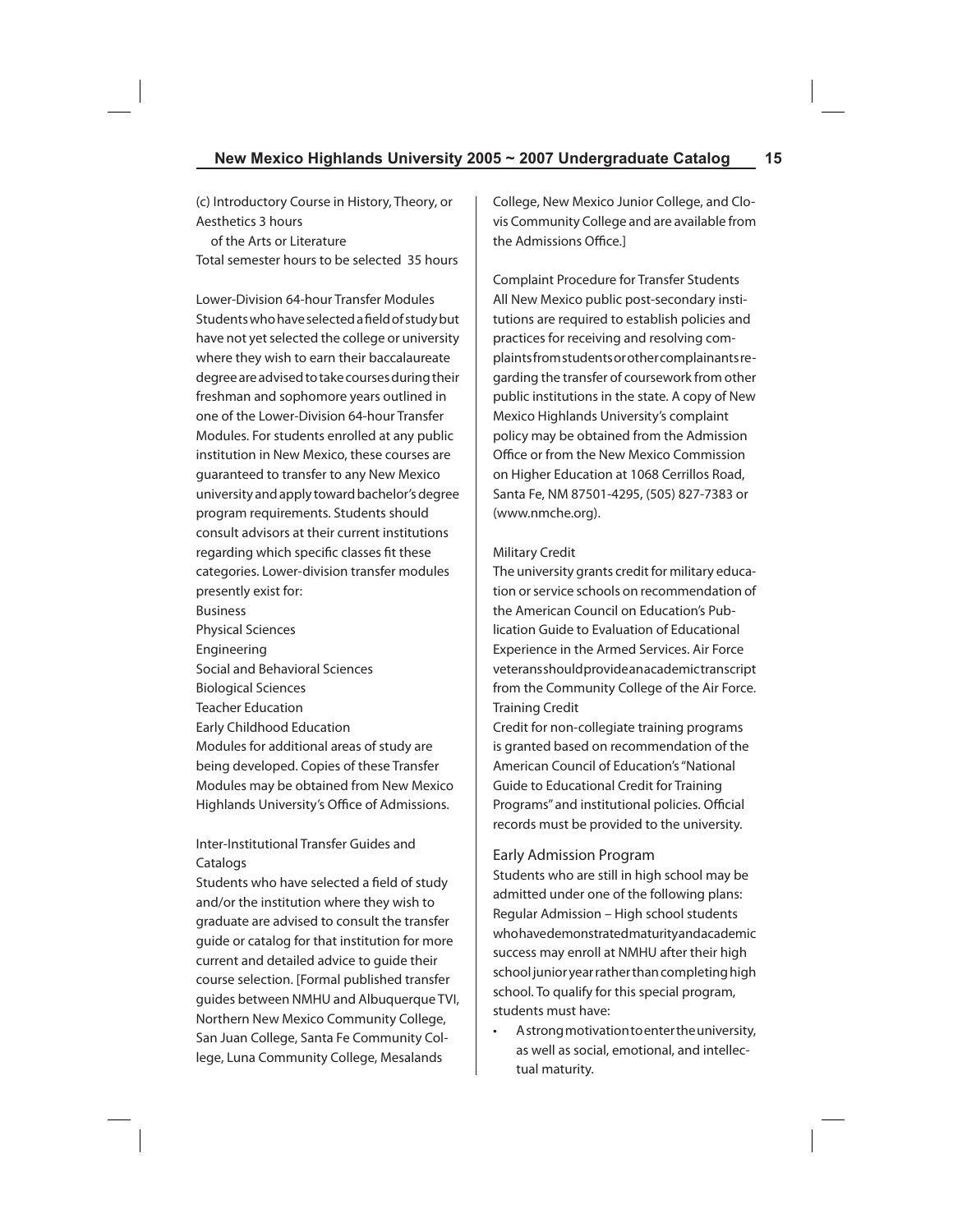- A high school grade point average of at least "B".
- An ACT score in at least the 70th percentile (nationwide norms), or a comparable SAT score.
- Recommendation letters from at least two high school officials and the permission of the high school administration.
- A letter of permission from a parent or legal guardian.

Concurrent Enrollment – High school students may begin college work at NMHU by taking some college courses while completing their final high school credits for graduation. To qualify for this special program, students must meet the following requirements:

- Have a high school cumulative grade point average of at least "B" or "3.0" and high school junior or senior status; or
- Be seniors in their final semester and have a grade point average of at least 2.0.
- Have letters of recommendation from at least two high school officials and the permission of their high school administration.
- Have a letter of permission from parent or legal guardian.
- Special approval is needed to take more than two courses.

Students who are interested in exploring these early admission programs should contact the Office of Admissions for assistance.

#### International Students

A statement of the detailed procedures for admission of international students is available from the Office of Admissions. International students must be formally admitted to the university before the verifications required for the F-1 student visa can be issued. International students who seek admission to NMHU:

• Applicants will be expected to give evidence of an adequate command of the English language by earning a satisfactory score on the Test of English as a Foreign Language (TOEFL) or the International English Language Testing System (IELTS) before they can be admitted.

- A minimum composite score of 500 (TOEFL paper based), 173 (TOEFL computer based), with at least a score of 50 on the written test is required or Band 5 (IELTS).
- Prospective students in business must score at least a 520 (TOEFL paper based), 190 (TOEFL computer based) with a score of 50 on the written test, and a score of 54 listening comprehension, or a score Band 6 (IELTS).
- Applicants with scores between 500/520 (TOEFL paper based), 173/190 (TOEFL computer based) and Bands 5-6 (IELTS) are required to take an ESL course for one semester.
- Applicants with a score of 540 (TOEFL paper based), 207 (TOEFL computer based) and a Band score of 6.5 (IELTS) are exempt from the ESL requirement.
- Applicants from other countries in which English is an official language, but not the language of the majority or of instruction will be subject to these requirements.
- Exceptions for providing evidence of adequate command of the English language are:
- Persons holding citizenship in Englishspeaking countries.
- Applicants holding citizenship in a country where the English language is an official language, and the means of instruction.
- Test results must be sent to New Mexico Highlands University International Education Center before an application is processed. Information regarding testing may be obtained from TOEFL, Educational Testing Service, CN 6155, Princeton, N.J. 08541-6155, USA or http://www.toefl. org. IELTS, information may be obtained at Cambridge Examinations and IELTS International, 1024 West Orange Grove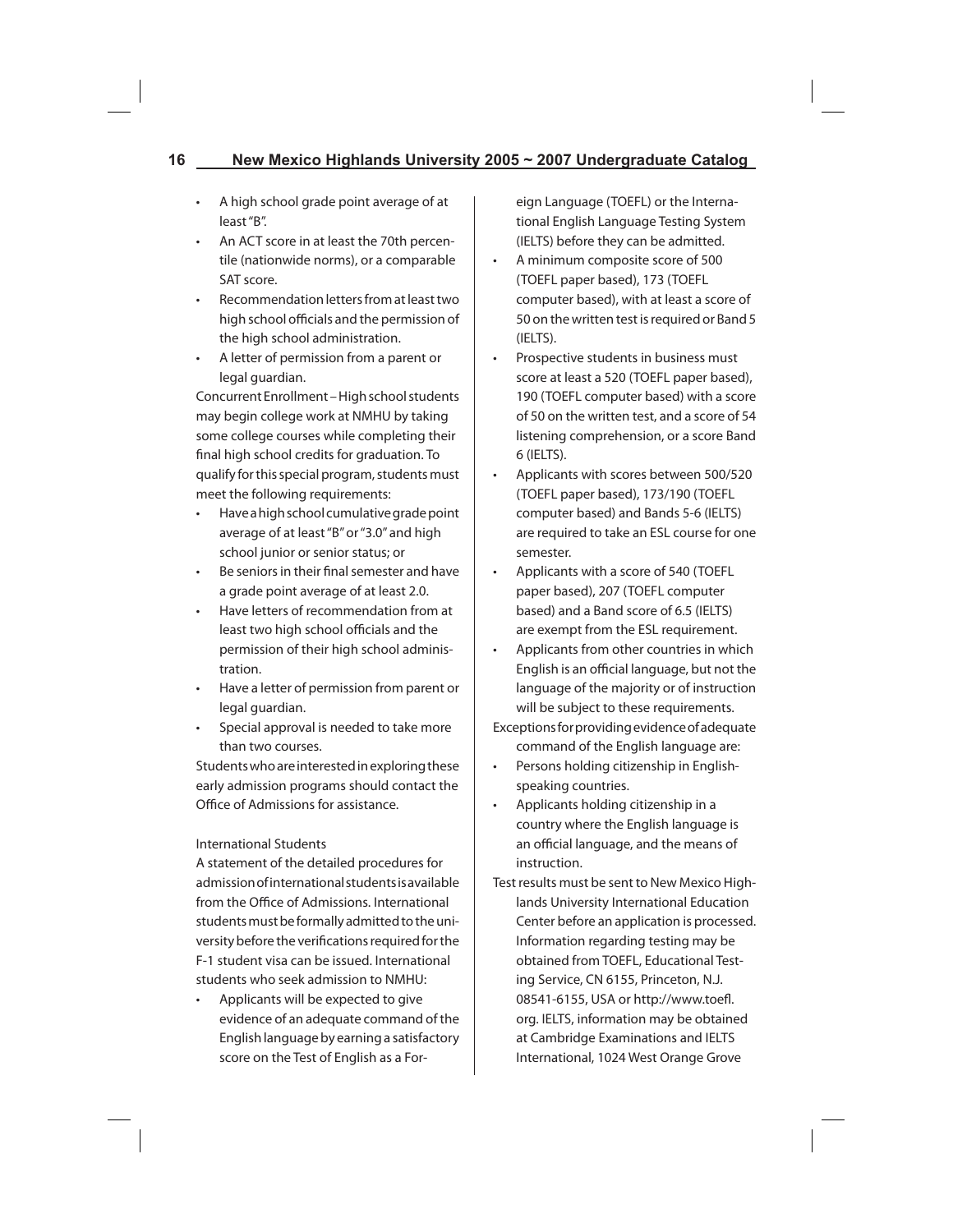Avenue, Arcadia, CA 91006-1923 USA or http://ielts.org.

- Must possess the equivalent of a United States high school diploma (for admission as new freshmen) or be transfer students from approved universities or colleges outside the United States. Transcripts and other valid records of previous schools attended should come from national examination councils (where applicable), approved colleges or universities, or other official state or federal agencies for education. These records will be evaluated for compliance with the admissions criteria of the university.
- Must pay a \$15 (U.S.), one-time, nonrefundable application fee.
- Must submit the completed financial certifi cate for international admission to issue the I-20 form.

New freshmen students are required to submit score on the American College Test (ACT) before entering the university, if possible, and in all cases before the student's first semester at the university. Scholastic Aptitude Test (SAT) may be submitted in lieu of ACT scores. Proficiency courses may be assigned if the ACT scores indicate the need for developmental work.

For detailed information, contact the Office of International Education in the Felix Martinez Building, Room 213. Write or call: Office of International Education New Mexico Highlands University Box 9000 Las Vegas, NM 87701 U.S.A. Telephone: 505 454-3058 Fax: 505 454-3511

E-mail: inter\_ed@nmhu.edu www.nmhu.edu/academics/intled

#### Advanced Credit Programs

NMHU offers a number of advanced credit options to earn course credit prior to becoming a freshman at NMHU.

College Board Advanced Placement Examinations

NMHU recognizes student academic accomplishment on the advanced placement examination. NMHU follows the current guidelines of the American Council on Education regarding the granting of credit for Advanced Placement (AP). NMHU grants credit for AP scores of 3 or higher on any AP examination. Three semester hours will be granted for the following half-year AP courses: Computer Science; Economics – Macro and Micro; Environmental Science; Government and Politics – Comparative and U.S.; Physics – Mechanics; Psychology; and Statistics. Six semester hours will be granted for full-year courses other than mathematics, sciences, and foreign languages which earn eight semester hours.

#### CLEP Examinations

CLEP General Examination scores of 450 or higher will earn credit, with a maximum of four semester credits in each of the five examinations, for a maximum total of 20 credits. These credits may apply both to general education and elective credit, but their use in degree programs is subject to faculty approval Credit will be granted in CLEP Subject Examinations to both newly admitted and regularly enrolled students who earn grades of 45 or higher, as approved by appropriate academic schools.

#### ACT Test Score Placement

Exceptional scores on the American College Assessment Test (ACT) will earn advanced credit according to the following table.

| <b>ACT</b> topic | Score     | Credits |
|------------------|-----------|---------|
| English          | $31 - 36$ | 6       |
|                  | 29-30     | 3       |
| Mathematics      | $31 - 36$ | 6       |
|                  | 29-30     | 3       |
|                  |           |         |

These credits automatically apply toward elective credit for graduation. Whether they may be applied toward general education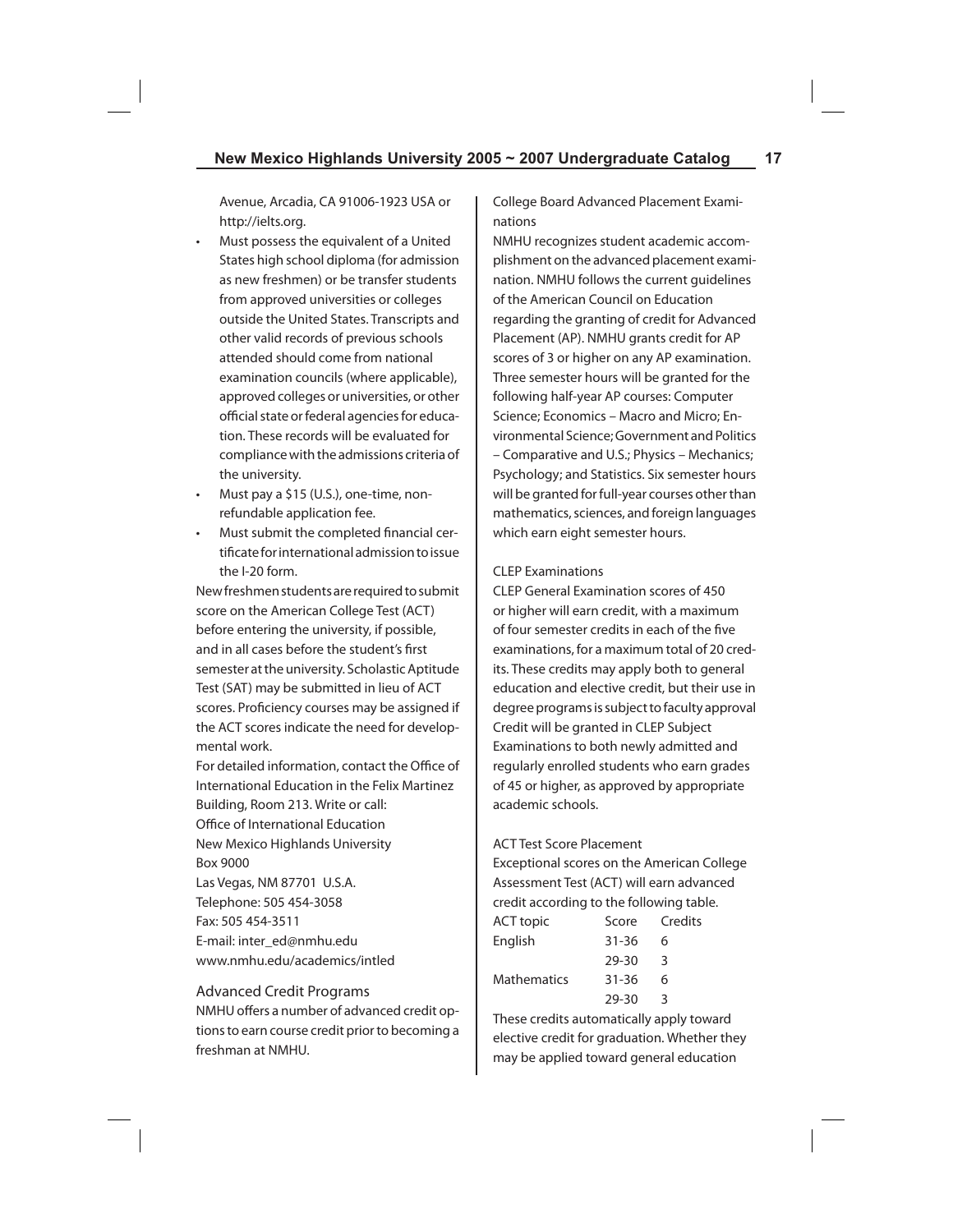requirements or in degree programs is subject to limitations established by the appropriate disciplines.

# TUITION AND FEES

Tuition is a charge that helps to defray the costs of the education offered at the university. Fees are added to the basic tuition rate to enable the university to offer studentrelated services such as the student center, student government, and certain other student activities. Special fees are charged for certain one-time events in a student's career at the university, as required to help meet the special costs associated with those events. Graduate and undergraduate tuition rates are determined by academic classification. NMHU accepts MasterCard, Discover and Visa.

# **RESIDENCY**

Summary of Regulations for New Mexico Residency for Tuition Purposes A student who enters and remains in this state principally to obtain an education is presumed to continue to reside outside this state and such presumption continues in effect until rebutted by clear and convincing evidence of bona fide residence. A student determined to be financially dependent on a parent or guardian also assumes the residency of that parent or guardian. The burden of proof is on the student. The student must secure and file the petition with the appropriate documents of evidence in the manner described herein. All documents submitted for this purpose will be kept confidential.

To become a legal resident of New Mexico, four requirements must be met by the student. Each person must meet the requirements individually.

The 12-month consecutive presence requirement.

- The financial independence requirement.
- The written declaration of intent requirement.
- The overt acts requirement.

The spouse and dependent children of a person who has moved to New Mexico and has obtained permanent full-time employment (sufficient documentation is required) shall not be required to complete the 12-month durational requirement.

A person, their spouse, and dependents who move to New Mexico for retirement purposes and who provide appropriate evidence of formal retirement shall not be required to complete the 12-month durational requirement.

Other relevant factors may be considered along with those listed above.

A reciprocity agreement between the states of Colorado and New Mexico allows NMHU to grant a waiver of the non-resident portion of tuition charges to a limited number of students from Colorado. Each student requesting such a waiver must complete the proper application and return it to the Office of the Registrar as early as possible. The application must be submitted no later than the first day of classes for the fall or spring semester.

All enrolled members of the Navajo Tribe who reside on the Navajo Reservation, as certified by the Navajo Department of Higher Education, will be assessed in-state tuition rates.

According to NMHU's tuition policy:

- Students enrolling for six hours or less during a regular semester will be charged resident tuition rates regardless of residency classification.
- Students enrolling for the summer session will be charged resident tuition only, regardless of residency classification.

A brochure explaining all requirements for establishing New Mexico residency and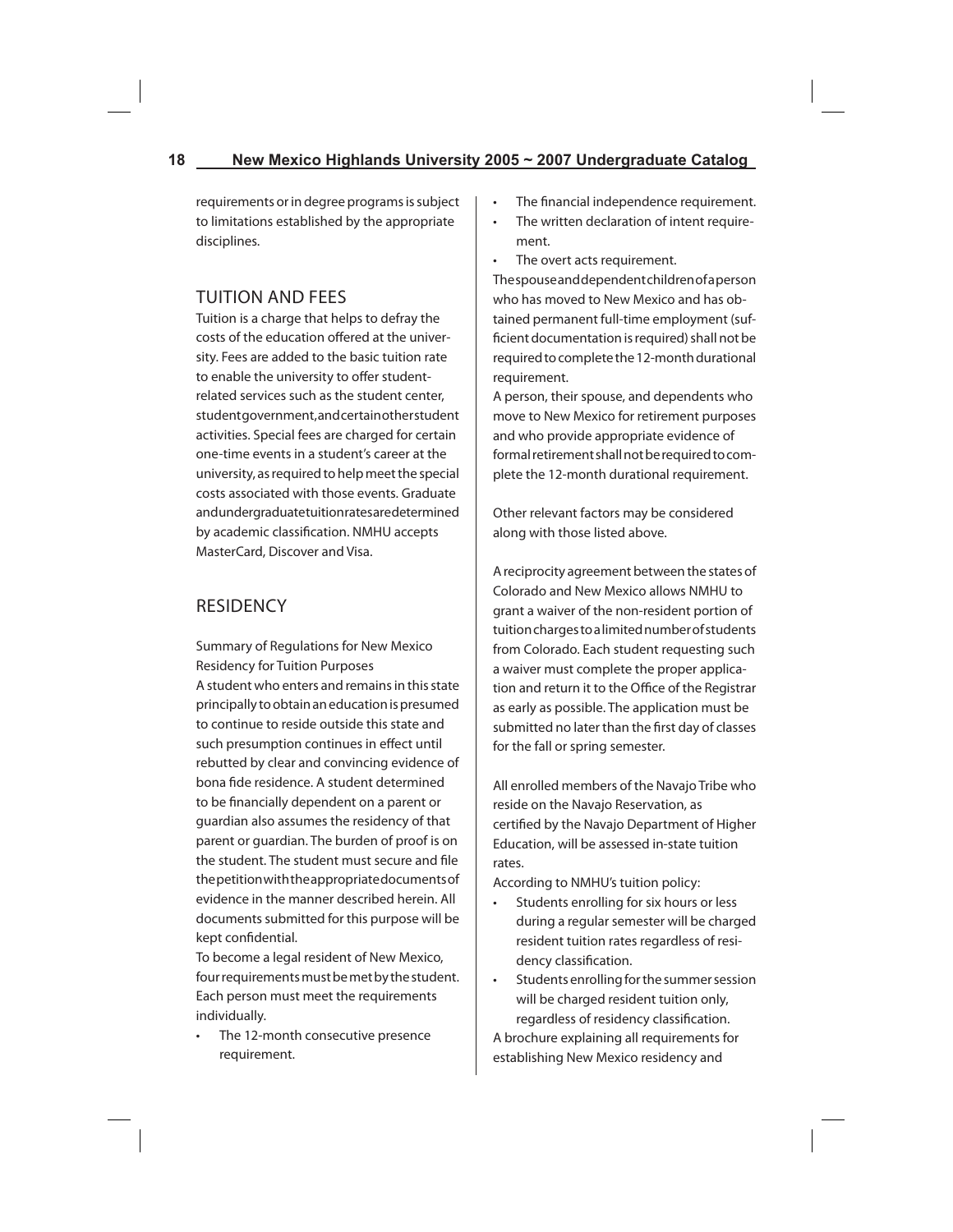residency petitions is available from the Office of the Registrar. Residency petitions will be accepted until the first day of each semester in the Office of the Registrar. For more information, call 505 454-3233.

Semester and Summer Sessions Tuition and fees are subject to change, the specific amounts charged for tuition and fees are listed each semester or summer session in the published schedule of classes. Students are advised to check the most current schedule. The schedule of classes is also available at www.nmhu.edu. The following rates are the 2004-2005 tuition rates. Rates may increase upon approval. These figures are provided to help students plan.

All summer session students are charged at the resident tuition rate. Main campus students pay a tuition-plus-fees amount for between one and five credits, a lump sum amount for between six and nine credits (based on the six-credit total), and an additional tuition amount for above nine credits. Summer tuition rates may reflect approved tuition and fee increases from those of the school year before.

Tuition Rates – all rates are subject to change

Note: Per-credit-hour tuition rates are higher for distance education classes and classes held at NMHU's off-campus centers. This is true regardless of the number of hours for which a student is enrolled, or the fact that a student may also be enrolled at the Las Vegas campus.

#### Las Vegas Campus

(Rates are subject to change) Resident: Undergraduate

| $1 - 11$  | \$95.00 per credit hour |
|-----------|-------------------------|
| $12 - 18$ | \$1,140,00 total        |
| $18 +$    | \$68.00 each additional |
|           | hour                    |

| Nonresident: | Undergraduate            |
|--------------|--------------------------|
| $1 - 6$      | \$95.00 per credit hour  |
| $7 - 11$     | \$401.00 per credit hour |
| $12 - 18$    | \$4,812.00 total**       |
| $18+$        | \$374.00 each additional |
|              | hour                     |

Distance Education and Internet \$110.00 per credit hour plus an \$10.00 per credit hour fee

#### **Off-Campus Centers**

(Rates are subject to change) Resident:

| $1 - 11$ | \$120.00 per credit hour            |
|----------|-------------------------------------|
| $12+$    | \$1,320.00                          |
| $18+$    | \$68.00 each additional credit hour |

#### Nonresident:

| $1 - 6$  | \$120.00 per credit hour |
|----------|--------------------------|
| $7 - 11$ | \$401.00 per credit hour |
| $12+$    | \$4,812.00               |
| $18+$    | \$374.00 each additional |

18+ \$ 374.00 each additional hour Audit rates are the same as credit hour rates.

\*Part-time non-resident students taking 6 or fewer credits in a semester will be charged resident rates.

Senior citizen rate is \$5 per credit hour. To qualify as a senior citizen, the student must reach the age of sixty five years by the third Friday of classes, and formally apply through appropriate form at the Office of the Registrar.

Non-Refundable Special Fees (Rates are subject to change) Application fee, (one-time) \$ 15.00 Matriculation fee (one-time) 5.00 Course change fee (after close of late registration) 2.00 (No charge for course change if done through web or telephone.) Graduation application fee (each degree) 30.00 Dishonored check fee 25.00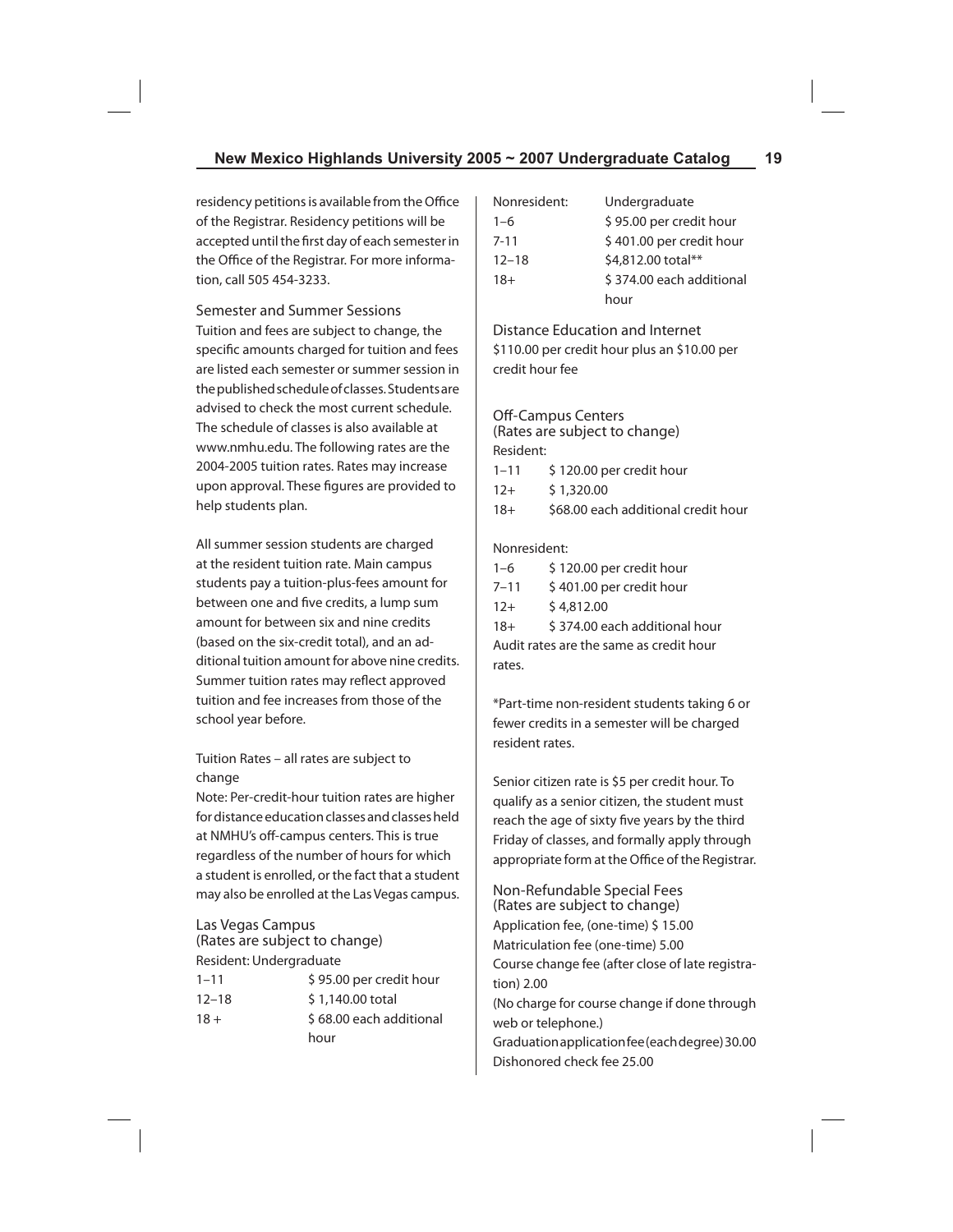Laboratory fees Variable Special exam (test-out) fee, per credit 40.00 Career placement fee, per year (renewal only; first year free) 15.00 Housing application fee (total fee is \$100) 25.00 Teacher preparation fees/Student teaching 50.00 Internship fee 50.00 Golf 25.00 Downhill skiing 171.00 Techniques of Golf 25.00 Transcript fee 2.00 Transcript – Fax charge 10.00

Special Policies Regarding Tuition and Fees

#### Payments and Accounts

Account balances must be paid according to the plans listed in the schedule of classes. Students with financial assistance should verify their award prior to the payment deadline.

Account balances that are not paid within the semester will be sent to a collection agency. Holds will be placed on the student's account, restricting transcripts and registration for upcoming semesters.

The Business Office accepts cash, checks, money orders, credit cards (MasterCard, Visa and Discover), wire transfers, financial aid awards, and written authorizations to bill external agencies to cover balances.

#### Disenrollment Policy

NMHU students who fail to pay their fullrequired tuition and fee charges or make adequate financial arrangements with the Business Office on or before their first day of classes will have their registration cancelled and be disenrolled from all classes. Students with a cancelled registration who wish to be enrolled at NMHU must re-register. The student will be required to make full payment, or must complete financial arrangements for all university charges incurred, and pay a non-refundable re-registration/late registration fee of \$25.

#### Payment Plan/Procedure

New Mexico Highlands University Business Office offers students the following payment options:

1. Students must pay their account in full or make adequate financial arrangements.

2. Adequate financial arrangement option: Full Term semester courses:

- 1/3 payment prior to or on the first day of class attendance
- 1/3 payment 30 days thereafter
- 1/3 payment 30 days following 2nd payment
- Summer or 8-week courses:
- $\cdot$  1/2 payment prior to or on the first day of class attendance
- 1/2 payment 30 days thereafter

A \$25 billing fee will be assessed to the student's account if the account is not paid in full by the Monday before the first day of classes.

For more information on payment options, contact the Business Office at (505) 454-3222, (505) 454-3444 or (505) 454-3008. You can also e-mail almartinez@nmhu.edu or write to: **Business Office** New Mexico Highlands University Rodgers Administration Building Box 9000 Las Vegas, NM 87701

#### Withdrawal Policies

Students who officially withdraw completely from the university may be entitled to a tuition refund according to specific dates announced in the schedule of classes for the term. Upon completion of the formal withdrawal process, a check will be mailed to the student within one month following the complete withdraw from school, if a refund is appropriate.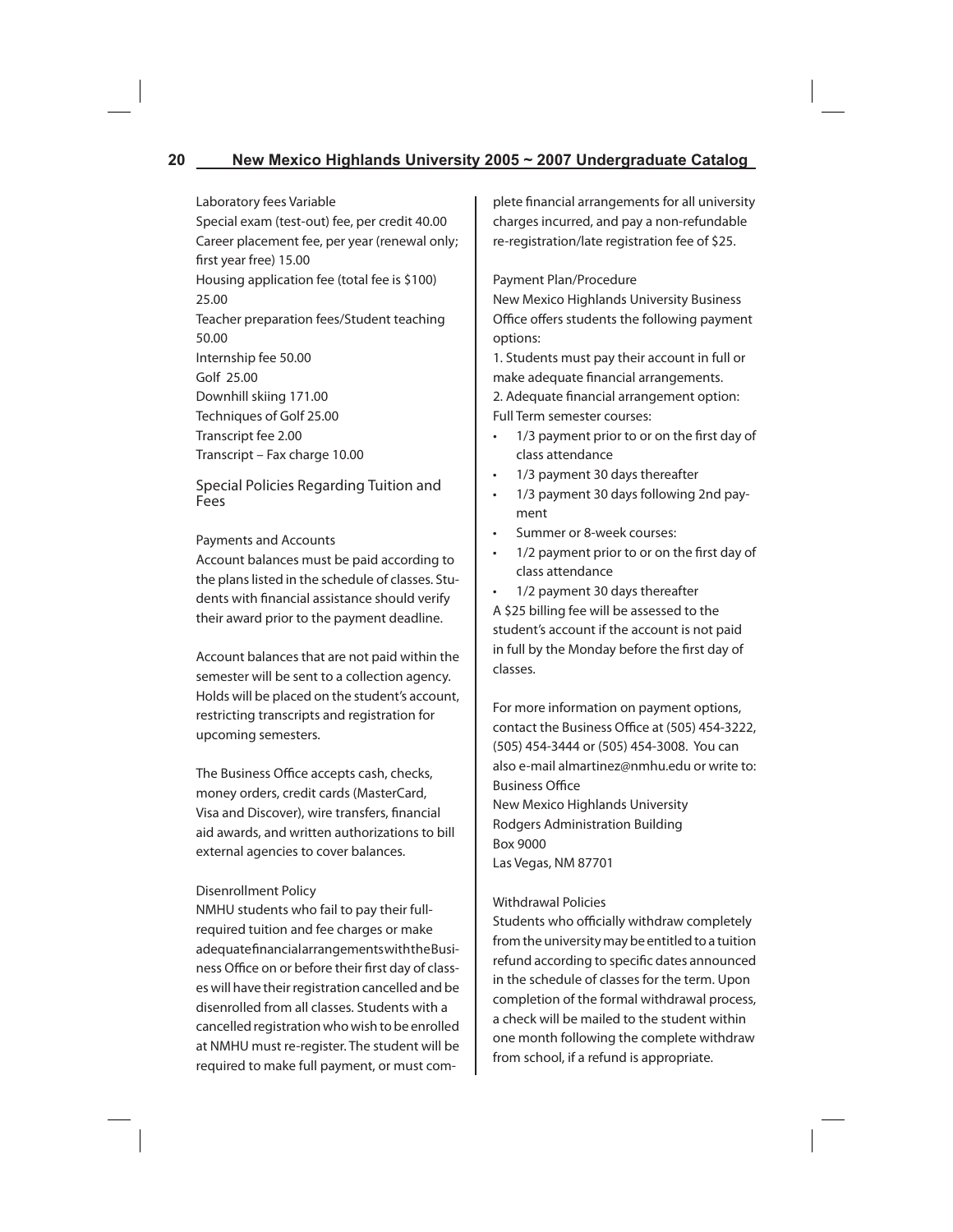Students who wish to petition for an exception to the refund policy must do so in writing to the Administrative Council Subcommittee.

| Complete School Withdrawal Tuition Re-       |             |
|----------------------------------------------|-------------|
| fund Schedule                                |             |
| First day of class                           | 100% refund |
| 10% point in semester                        | 90% refund  |
| 25% point in semester                        | 50% refund  |
| 50% point in semester                        | 25% refund  |
| Thereafter                                   | No refund   |
| For more information on withdrawal policies, |             |
| contact the Business Office.                 |             |

# FINANCIAL AID AND SCHOLARSHIPS

Office of Financial Aid and Scholarships Office of Financial Aid and Scholarships, Felix Martinez Building, Room 201, 505 454-3318

E-mail: financialaid@nmhu.edu As part of its basic mission, New Mexico Highlands University is committed to ensuring that no student will be denied the opportunity for a post-secondary education because of limited resources. To meet this goal, the New Mexico Highlands University Office of Financial Aid and Scholarships offers a broad spectrum of academic merit scholarships, grants, jobs, and loans to supplement the resources of the students who attend NMHU. Financial Aid at NMHU is divided into three

categories:

- Grant aid
- Self-help aid
- Scholarships

#### The Financial Aid Package

The Office of Financial Aid and Scholarships awards financial aid according to individual need & eligibility criteria. If a student is a dependent, parents are expected to contribute toward educational costs according to their financial ability. In addition, students are

expected to contribute from their own assets and earnings, including borrowing against future income. Financial need is the difference between the cost of attendance at NMHU (including living expenses) and the expected family contribution (EFC). The aid package cannot exceed financial need.

To apply for need-based financial aid: 1. Complete all sections of the Free Application for Federal Student Aid (FAFSA). 2. File the application electronically through the Internet at www.fafsa.ed.gov or by mailing in the envelope provided in the FAFSA packet. For maximum financial aid consideration, applications should be received before March 1. The NMHU school code is 002653

3. If transferring into NMHU, the applicant also will need to send a copy of his/her Student Aid Report (SAR) from the U.S. Department of Education, if the student has already applied for Federal Financial Aid.

It is the applicant's responsibility to ensure that the financial aid file is complete. The Office ofFinancial Aid and Scholarships cannot make a financial aid award if a file is incomplete or you are not admitted into a degree seeking program.

The Office of Financial Aid and Scholarships will determine if and how much financial aid an applicant is eligible for, once the processed FAFSA is received. The aid awarded is based on the cost of attending NMHU, which includes tuition and fees, room and board, books and supplies, transportation, and personal expenses. Child care expenses may be considered, if the applicant provides the appropriate documentation.

To qualify for need-based financial aid at NMHU, an applicant must:

1. Demonstrate financial need as determined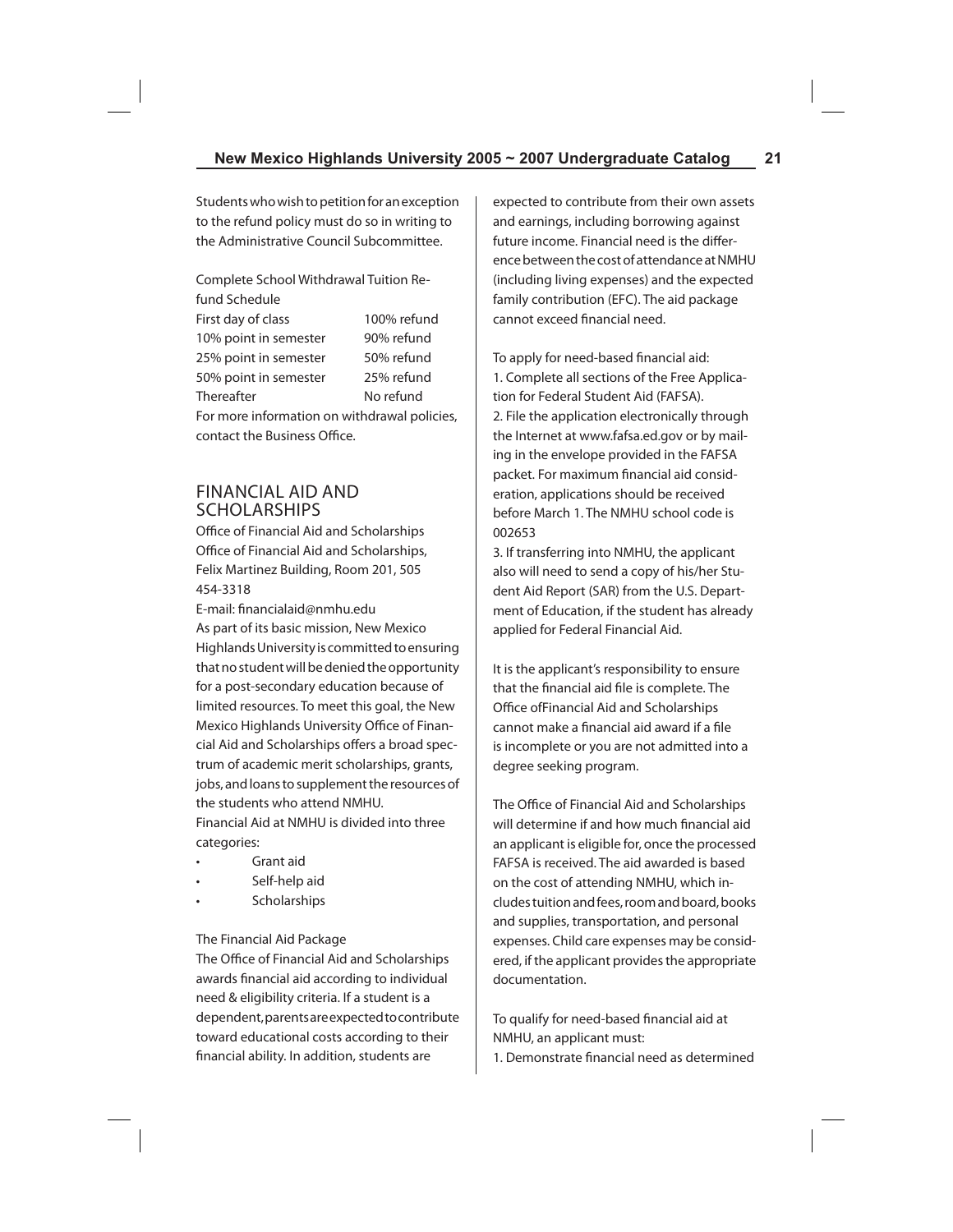through a processed FAFSA.

2. Be a U.S. citizen or an eligible non-citizen.

3. Maintain satisfactory academic progress (see below).

4. Be enrolled in a regular degree program at NMHU.

5. Be enrolled at least half-time for all aid programs except federal Pell Grant. 6. Not be in default on a federal student loan or owe a repayment on a federal grant.

Students may use their financial aid awards to defer tuition at NMHU Business Office/ Student Accounts, after classes are charged to their accounts and before the awards are received. A student's award is subject to change if the student becomes ineligible as a result of over-award or failure to maintain academic progress.

#### Satisfactory Academic Progress

Federal Title IV program regulations require participating institutions to develop procedures to monitor a student's progress toward completion of their program of study. The following is a summary of the criteria used by the Office of Financial Aid and Scholarships to monitor progress:

#### GPA Requirement

If a minimum GPA as stated below is not met, the result is financial aid ineligibility (suspension).

1 – 32 attempted hours = 1.75 Cumulative GPA

Above 32 attempted hours = 2.0 Cumulative GPA

#### Completion Rate

Hours completed divided by hours attempted equals completion rate. Less than the percentage indicated results in financial aid ineligibility (suspension).

 $1 - 32$  attempted hours = 65%  $33 - 63$  attempted hours =  $70\%$ 64 – 95 attempted hours 75%

96 or more attempted hours = 80%

#### Maximum Time Frame

Once the maximum hours have been reached, the result is financial aid ineligibility (suspension). Students who have reached 125 percent of their degree requirement will be placed on a "warning" status. Students must appeal this status and provide the Office of Financial Aid and Scholarships with a current degree check. 5-year program  $= 160$  hours x  $150% = 240$ hours 4-year program = 128 hours x 150% = 192 hours Associate degree =  $64$  hours x  $150\%$  =  $96$ hours

Notification and Appeal Process Those students whose GPA and/or credit

hours fall below the minimum standard indicated above will be notified at the end of the semester. When notified of financial aid suspension, the student may file a written appeal with the Office of Financial Aid and Scholarships. Appeal forms are available upon request. The student may be given a probationary semester with financial aid to make-up deficiencies in GPA and/or credit hours and meet the minimum standards. If at the end of the probationary semester the student still does not meet the minimum requirements, the student will lose his or her financial aid and must make up the deficiencies to regain financial aid eligibility. We will provide NMHU students with the timely delivery of financial assistance while maintaining accountability and proper stewardship of the public, institutional, and private funds with which it is entrusted. We are committed to providing courteous service to support the academic mission and goals of the University and its students.

#### **Verification Policy**

A student may be required to verify the accuracy of application information. All students who are selected by the Department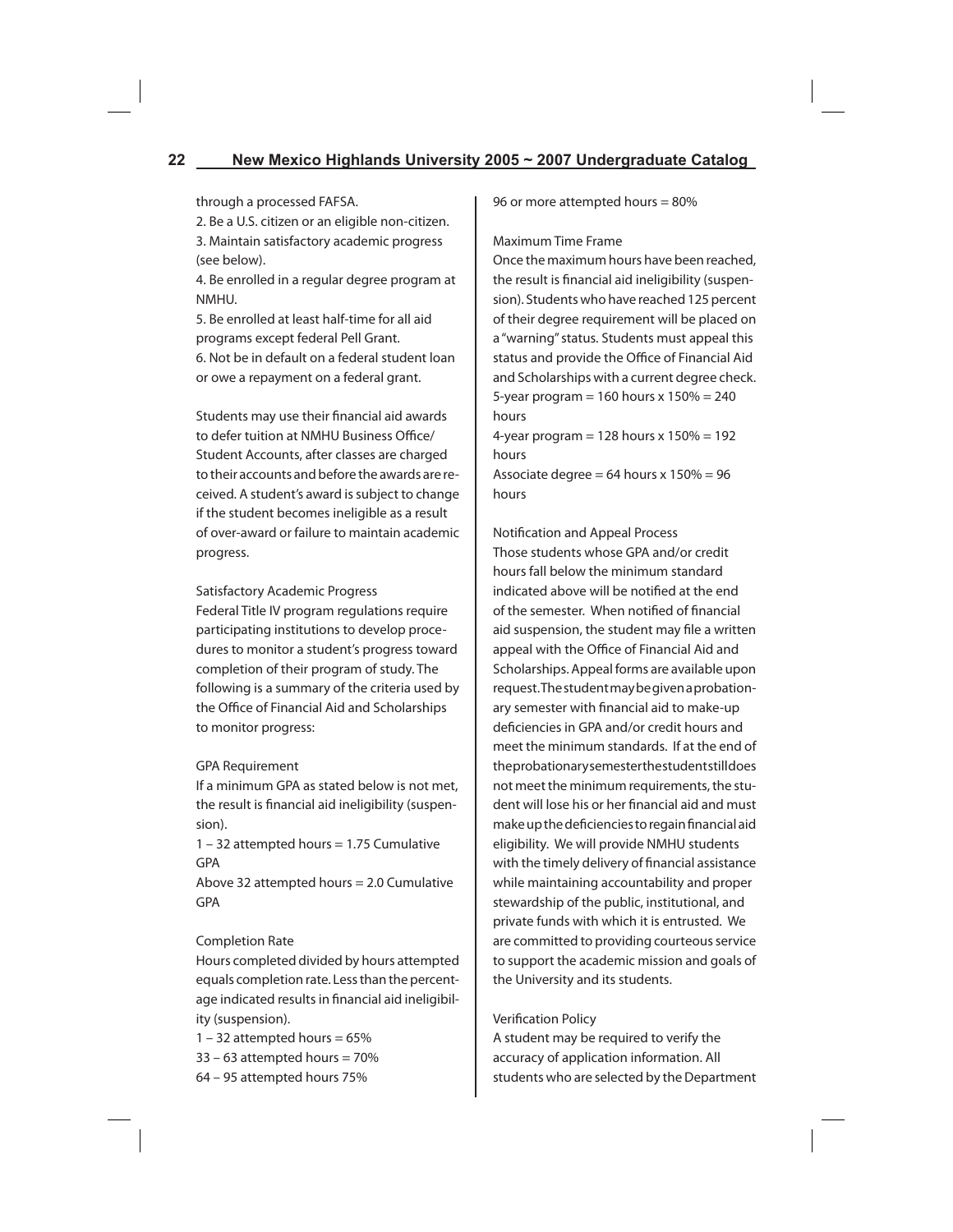of Education for verification must submit the appropriate documents requested by the Office of Financial Aid and Scholarships before the application for aid can be processed. (All required documentation must be received by April 15 for priority consideration or no later than three (3) weeks before the end of the semester for which financial aid is requested.)

Enrollment Requirements for Financial Aid Undergraduate students must be enrolled for a minimum of 12 credits each semester to be eligible for full financial aid. Aid to less than full time status (6 to 11 credir hours). Summer course load requirements for full financial aid are six (6) to eleven (6) credits hours. To avoid loss of financial aid, contact the Office of Financial Aid and Scholarships at 505 454- 3318 before dropping classes.

#### Return of Title IV Funds

Students who withdraw from the university, drop classes, or change classes from credit to audit may be required to repay some or all of their financial aid monies. Amounts are calculated based upon Title IV federal formulas to determine the amounts that must be returned to each assistance program is available on a pro-rated basis.

New Mexico Highlands University Undergraduate Scholarship Programs The NMHU Scholarship Program was established to recognize and reward outstanding achievements by entering freshmen, transfer and continuing undergraduate and graduate students. A grade point average of at least 3.0 on a 4.0 scale is required to compete for a number of our academic based scholarships. The value of our scholarship range from \$5,500 per year to \$100 per semester. The scholarships are renewable from one to four years, depending upon the academic level at which the student enters NMHU.

To apply, contact the Office of Financial Aid and Scholarships, 505 454-3318 or log on to www.nmhu.edu.

If the applicant is transferring from another college to attend NMHU, a New Mexico Scholarship Transfer Transcript form from all former college(s) should be sent to the NMHU Office of Financial Aid and Scholarships, Box 9000, Las Vegas, N.M. 87701.

The university also awards performing arts scholarships through the Department of Communication and Fine Arts. To apply, contact the Department of Communication and Fine Arts.

To receive consideration for NMHU scholarships, the student must be admitted by the following priority deadline dates:

Freshman Scholarships with the March 1st priority deadline are as follows:

Legislative Gold Legislative Silver Ken and Sue Crimmin Leveo Sanchez Victoria D. De Sanchez NM Scholars NMHU Zia Road to Success

Continuing and Transfer Scholarships Transfer and continuing students must submit a scholarship application found on the NMHU web site by the May 1 priority deadline date. Transfer students must be admitted in degree status by the priority deadline.

#### Summer Sessions

Scholarship awards are for the regular academic year fall/spring only and may not be used for the summer session.

Scholarship Cancellation and Reinstatement

The time period for which a scholarship is in effect is fixed. If the scholarship is cancelled due to academic ineligibility, the originally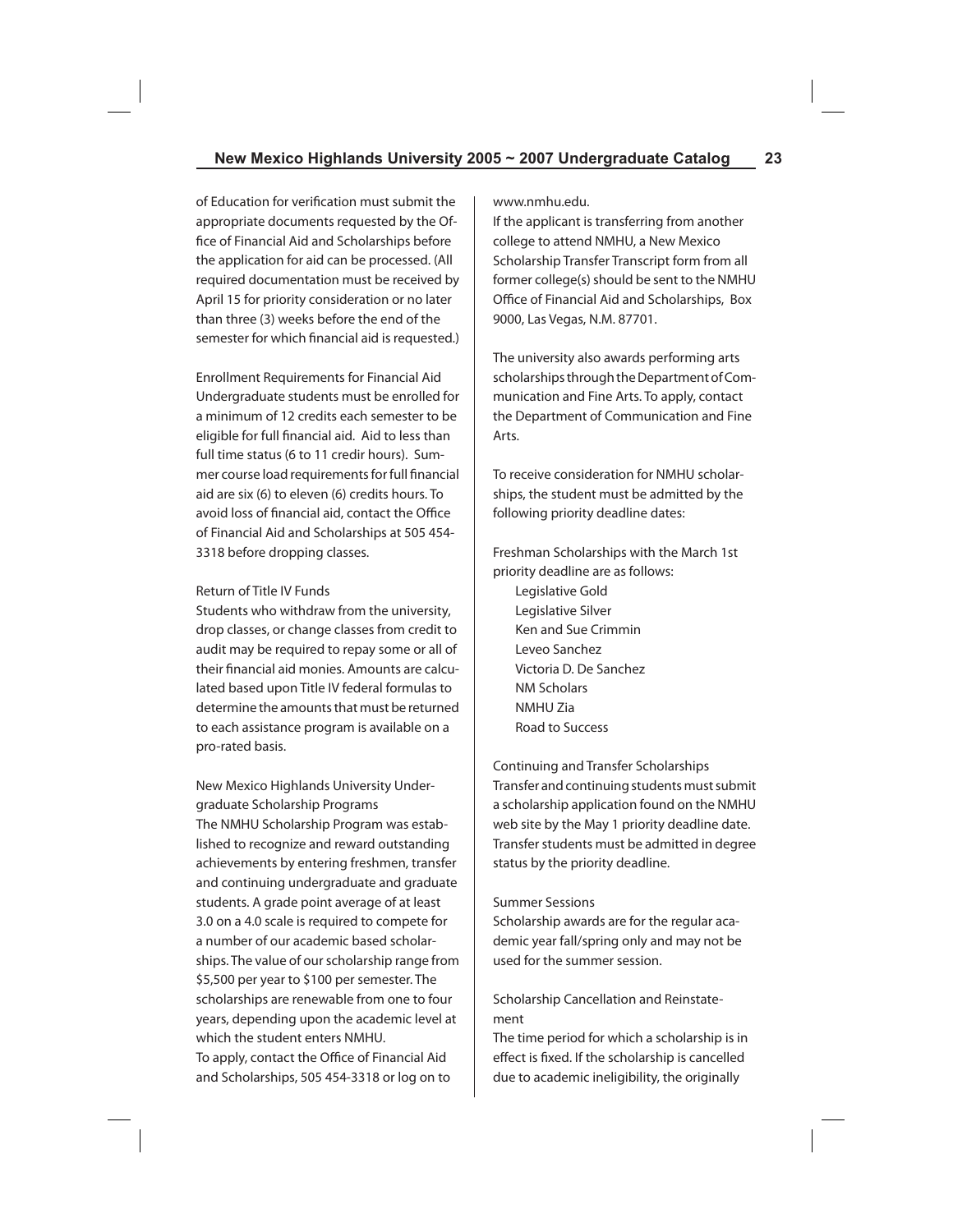specified time period is not extended. Students who are placed on suspension may appeal for consideration for renewal of the scholarship. A written request must be submitted to the Office of Financial Aid and Scholarships within 15 days after receiving the suspension letter.

New Mexico Highlands University Scholarship restriction: If a student inadvertently receives the offer of a second tuition scholarship, the student may only accept one. The student should submit a written statement to the Office of Financial Aid and Scholarships indicating which scholarship he/she wishes to receive. Scholarship recipients who receive a dependent tuition waiver are ineligible for the tuition portion of any scholarship award.

#### Other Assistance Programs and Benefits

#### Bureau of Indian Affairs (BIA)

Each year, the BIA provides grants to assist eligible Native American students in meeting their education costs. The amounts of the grants vary according to the student's financial need. The funds are available through the student's BIA area office or tribal scholarship office. Check with the tribal agency to ascertain program requirements and deadlines.

Enrollment Certifications for Loan Deferments

Students are usually required to process an enrollment certification to defer payments on an outstanding student loan. The Office of the Registrar certifies enrollment verification forms after classes begin. For more information, contact the Office of the Registrar, 505 454-3233.

Competitive Out-of-State Scholarships Available to qualifying freshmen and transfer students that meet scholarship requirements. For specific information, contact the NMHU Scholarship Office at 505 454-3318 or visit our website @ www.nmhu.edu.

#### International Students

The competitive out-of-state scholarship is available also to international students that meet the requirements. For specific information, contact the International Education Center at 505-454-3058.

#### Navajo Residency

Registered members of the Navajo tribe who reside on a Navajo reservation are considered New Mexico residents and eligible for lower in-state tuition.

#### Nonresident Tuition Waiver for Colorado Students

A reciprocity agreement between the states of Colorado and New Mexico allows NMHU to grant a waiver of the nonresident portion of tuition charges to a limited number of students from Colorado. Each student requesting such a waiver must complete an application each semester. The application must be submitted no later than the first day of the semester and can be obtained from the Office of the Registrar.

# Nonresident Tuition Waiver

for Student Athletes

Senate Bill 81 authorizes resident tuition status for athletic scholarship recipients. To be eligible the student must be a recruited athlete and must receive an athletic scholarship through the Department of Athletics. For more information, contact the NMHU Department of Athletics, 505 454-3368.

# Veterans Administration

**Educational Benefits** 

Several programs are available for veterans pursuing a post-secondary education. Contact the Office of the Registrar for details, 505 454-3424.

#### Vocational Rehabilitation

Through the New Mexico Division of Vocational Rehabilitation, the state and federal gov-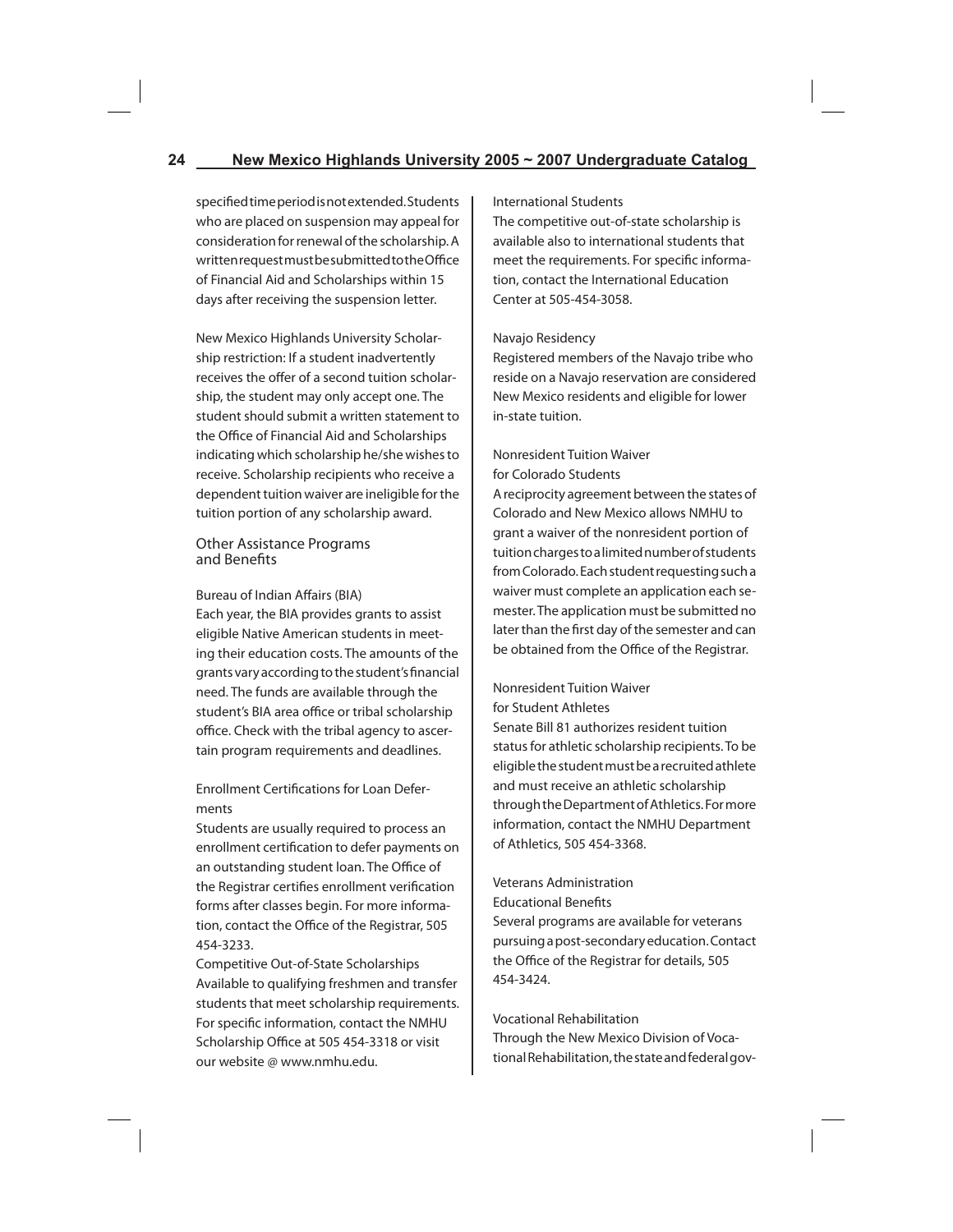ernments offer tuition assistance to students with disabilities. Other assistance also may be given to those students with disabilities who are financially unable to provide services themselves. Students wishing to apply for this assistance should contact the New Mexico Vocational Rehabilitation Office.

#### Western Undergraduate Exchange Program (WUE)

NMHU participates in the Western Undergraduate Exchange (WUE) program, which allows students from participating states to attend Highlands at 150 percent of in-state tuition. The application for the WUE program must be submitted no later than the first day of the semester to the University Registrar. For additional information, contact the Office of the Registrar, 505 454-3233.

#### Workforce Investment Act (WIA, formerly JTPA)

Through the New Mexico Department of Labor, the state and federal governments offer assistance with tuition, books, supplies, transportation, and child care for those who qualify. For more information and application process, contact the New Mexico Department of Labor.

# ACADEMIC POLICIES AND **PROCEDURES**

Grades and Grading Policies This section states policies regarding grades given at the university, computation of grade averages, academic warnings, and honors for academic excellence.

Students may appeal a final grade by completing and processing Grade Appeal Forms which are available through the Office of Academic Affairs

The following grades are given at the university. As appropriate, they appear on mid-term reports, semester or summer term grade

reports, and transcripts.

- A Excellent
- B Above Average
- C Average
- D Passing
- F Failure

W – Withdrawal from the Class. Regulations for the "W" grade are stated in this catalog. AU – Audit. No credit is given for the course, but attendance is required in at least 70 percent of the scheduled class sessions.

S - Satisfactory. Used for proficiency courses and some developmental courses, some practicum courses, institutes, workshops, field project, and the completed thesis. Indicates satisfactory completion of course requirements.

R – Repeat. Used exclusively for developmental and proficiency courses. Indicates that course requirements have not been satisfied and that the course must be repeated to satisfy the proficiency requirement.

PR – Progress. Used only for thesis, field project, senior readings, and some practicum courses (and as a mid-term grade for graduate seminar courses). Indicates that acceptable progress has been made. To receive a permanent grade of "S", the student re-registers for the course until the course requirements are completed.

NP – No Progress. Used for thesis, field project, senior readings, some practicum courses, and as a mid-term grade for graduate seminar courses to indicate that acceptable progress has not been made.

I – Incomplete. Given at the discretion of the course instructor only when circumstances beyond the student's control prevent completion of course requirements within the established time. The student requests an "I" in lieu of a final course grade from the instructor, whose approval is required. The instructor reports the "I" and files a form with the Office of the Registrar documenting the work requiring completion and other conditions. An "In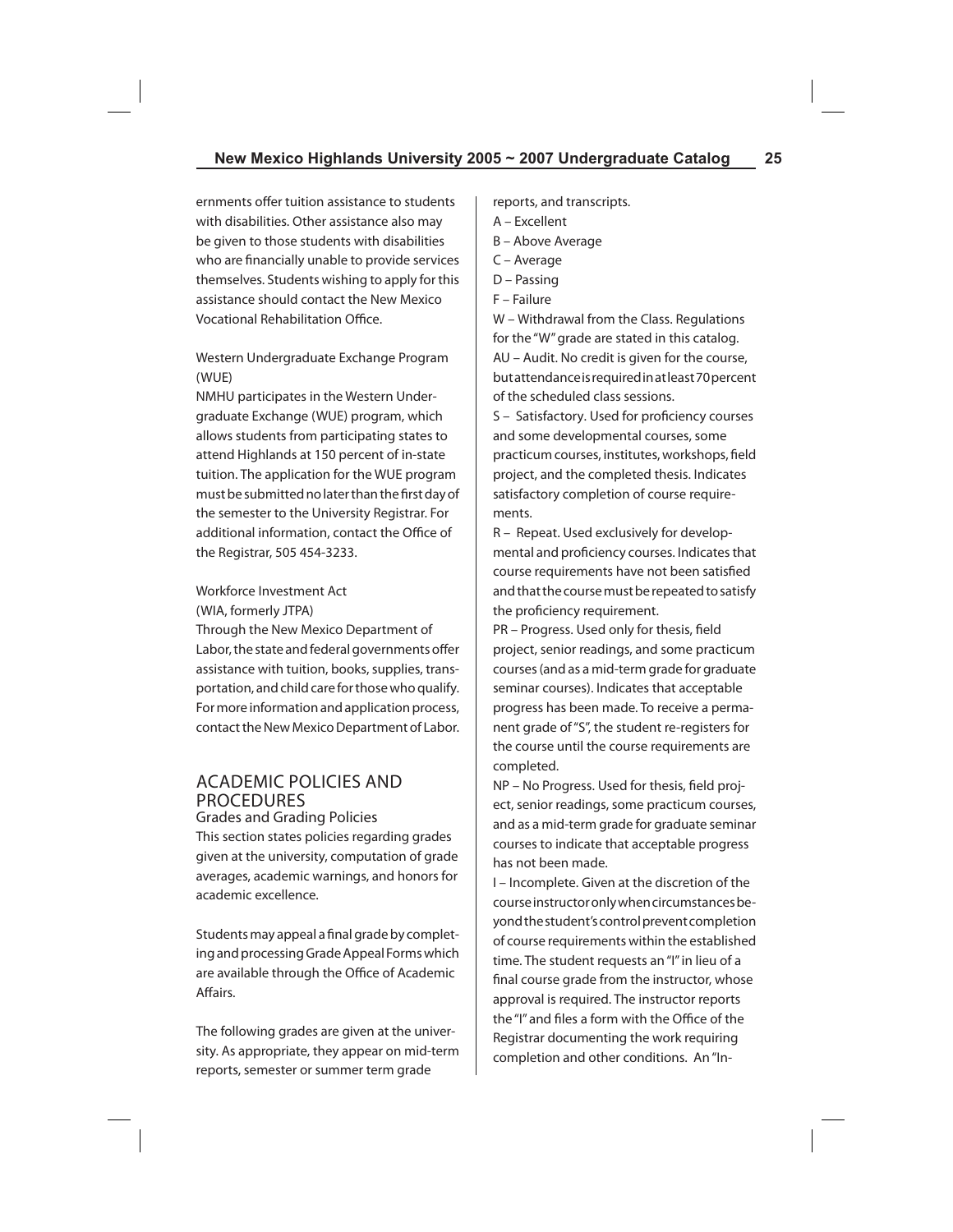complete" not completed within one calendar year automatically becomes an "F" for both undergraduate and graduate students. (The instructor has the option of setting a terminal date of less than one year.) Students should not re-register for a course in which they have an "I"; if they do so, the "I" will become an "F" at the time when a grade is awarded in the re-registered course.

CR – Credit. Used in acceptance of transfer courses.

Grade Point Average

Following are the allowable grades and associated grade points:

 $A = 4.00 B = 3.00 C = 2.00 D = 1.00 F =$ 0.0

The sum of the earned honor points is divided by the number of credits to calculate the grade point average (GPA). The following is a sample calculation:

A student earns the following grades in five classes during a certain semester: 4 hrs.  $A = 16.0$  pts. 6 hrs.  $B = 18.0$  pts. 3 hrs.  $C = 6.0$  pts. 2 hrs.  $D = 2.0$  pts. 15 hrs.  $= 42.0$  pts.  $42.0 \div 15 = 2.80$  grade point average. GPA requirements are stated in subsequent sections.

#### Repetition of a Course

A student may repeat any course, but will receive credit only once, unless otherwise noted in this catalog. The most recent grade received will be used in the calculation of the cumulative grade point average.

Course Repeat Forms are available in the Office of the Registrar and must be completed by students who are repeating a course. The student's transcript will be coded to reflect that the course was repeated, and their cumulative

grade point average will be adjusted.

#### Mid-Term Grades

The faculty submits mid-term grades for each student in each class to the Office of the Registrar in the fall and spring semesters, according to the schedule announced in the schedule of classes. (No mid-term grades are submitted for short term courses.) These grades are displayed for viewing by the student on the NMHU secured website, www.nmhu.edu. These reports serve to inform students and advisors of a student's progress, so that any problems in class performance may be addressed. If discrepancies occur at this time in the student's schedule of classes, the student should proceed immediately to the Office of the Registrar to correct the schedule. Mid-term grades do not appear on transcripts and are not kept as a permanent record.

#### Honors List

Undergraduate students who, in a semester, earn a grade point average of at least 3.5, with no incomplete grades, and 12 graded hours, are recognized by the chief academic officer, are on a published list, and receive a certificate of recognition.

Honors are awarded in summer terms for the same levels of performance, except students must complete at least six credits.

#### Satisfactory Academic Progress

Students who maintain the minimum academic standards shown in the scale below will be considered in good academic standing and will be considered to have demonstrated satisfactory academic progress. Students must show evidence of satisfactory progress toward a college degree to avoid academic probation and dismissal, and to continue to be eligible for financial aid through most financial aid programs.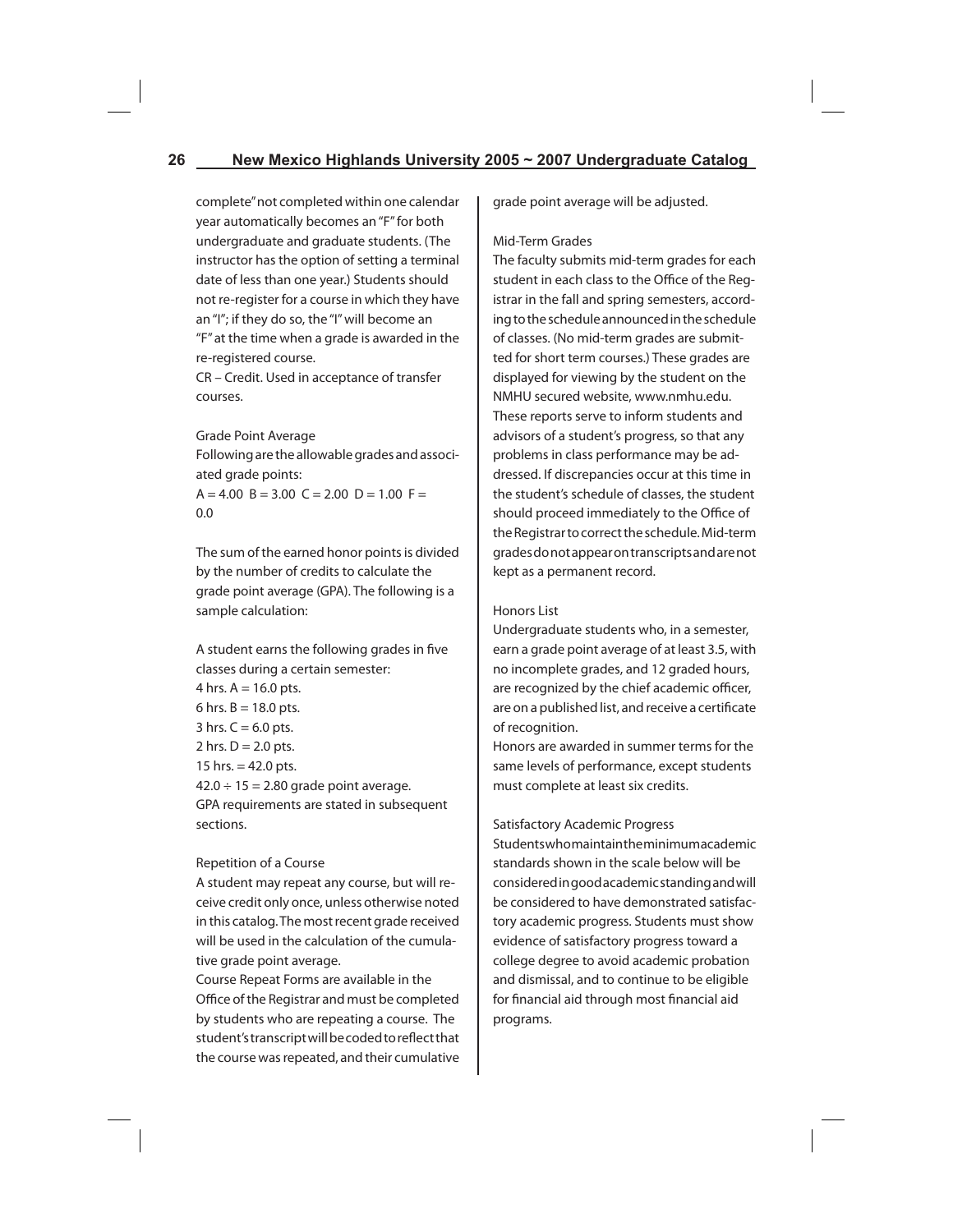Cumulative Credit Hours Graded Required GPA 1 to 32 Undergraduate Credits Graded 1.75 Cumulative GPA 33 or More Undergraduate Credits Graded 2.0 Cumulative GPA

#### Academic Probation

Academic probation constitutes a warning that continuation of present academic progress may lead to an academic dismissal. Academic probation will be issued the first semester that an undergraduate student has attempted:

- 1 to 32 credit hours receives a cumulative GPA below 1.75.
- 33 or more credit hours receives a cumulative GPA below 2.0.

The Office of Academic Affairs will notify by mail any student who is placed on academic probation immediately after semester grades are posted. A student on academic probation at another university may be admitted to NMHU but retains probationary status.

#### Academic Dismissal

Academic dismissal is issued to students who do not meet the required GPA after being on academic probation for two consecutive semesters. Dismissals will be for one calendar year from the posting of semester grades. The Office of Academic Affairs will notify students of their academic dismissal immediately after semester grades are posted. To appeal one or more grades, the student must complete a grade appeal form available in the Office of Academic Affairs.

Students also may appeal the dismissal itself to the Academic Affairs Committee within 30 days of the beginning of the semester when the dismissal begins. If the appeal is approved, the dismissal may be waived or shortened to one semester. The shortened dismissal period is contingent upon the student's agreement to enroll in two pre-approved courses at NMHU

or at a community college. Both courses must be taken during the same semester. Immediately upon completion of the two courses and being readmitted to the university, the student will provide the chief academic officer (or designee) with an official transcript showing evidence of a passing grade (2.0 or better) in both classes.

During the period of dismissal, students may not register for classes, live in student housing, or participate in student activities at NMHU. No credit will be granted for courses taken at other institutions while under dismissal at NMHU. After a dismissal, a student must petition for readmission in the Office of Admissions.

Students suspended or dismissed from another institution are not eligible to enroll at NMHU until they have served the suspension or dismissal period of that institution.

#### Academic Dishonesty

A student guilty of academic dishonesty is subject to one or more of the following consequences: an automatic failing grade in the course where such dishonesty occurred; indefinite suspension; permanent suspension (expulsion). An elaboration of what constitutes academic dishonesty is found in the Policy on Academic Integrity, available in the Academic Affairs Office.

#### Class Attendance

Instructors may not permit students to attend classes without being registered for them. Students whose names do not appear on class rosters are to be sent to the Office of the Registrar to resolve the matter.

Students are expected to attend all class meetings. Those who are absent because of circumstances beyond their control may be required to make up work that was missed during the period of absence. Excessive absences may be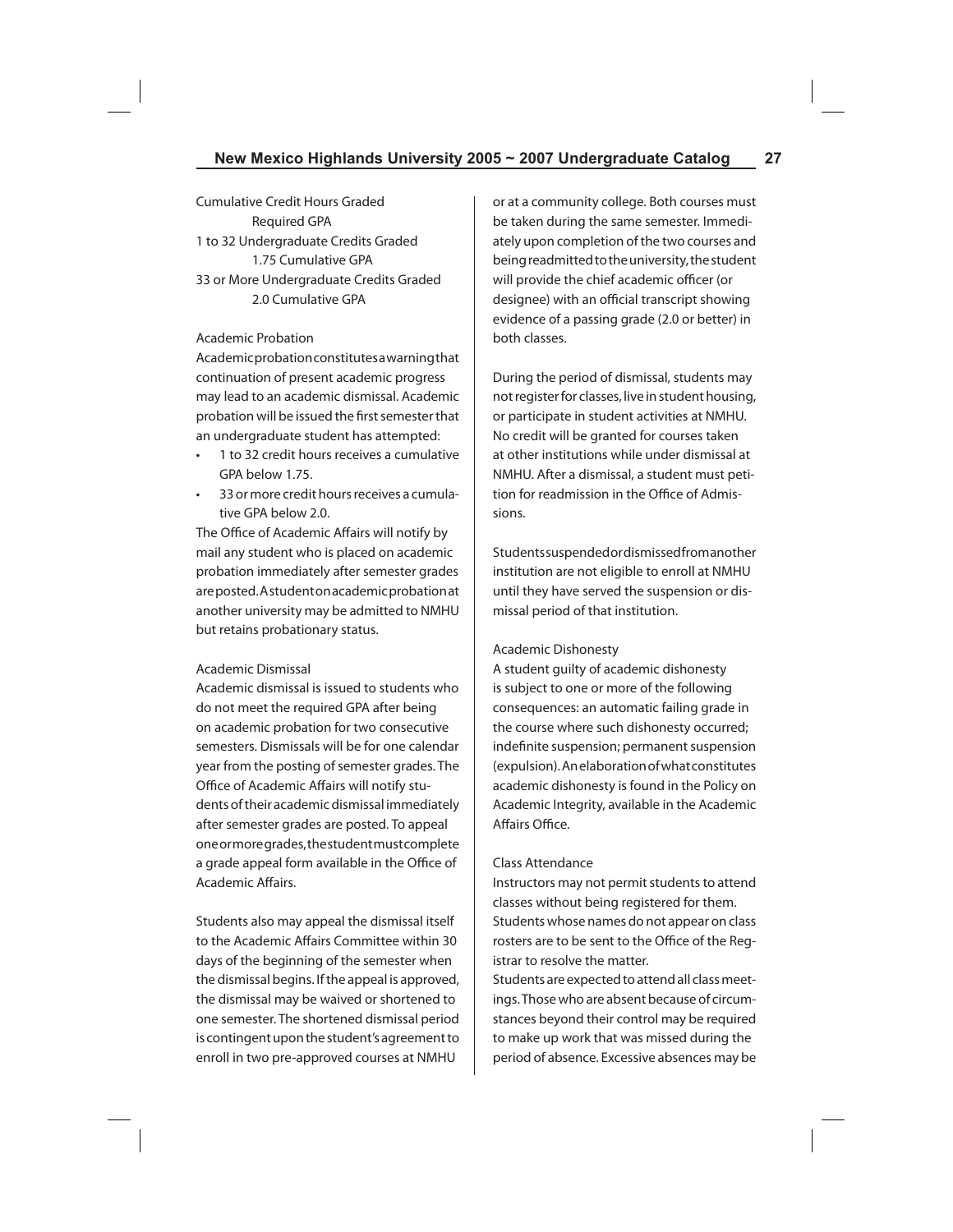expected to affect a student's grade adversely or even result in an "F." Instructors should make the policies on attendance in each class available in writing to students.

If a student's conduct in class interferes with others, is disruptive of teaching, or is contrary to the established class practices, the instructor may ask the student to leave the class.

#### Scheduled Class Meetings

No change in the scheduled class days and hours may be made without the approval of the chief academic officer and the Registrar, even though all students in the class concur in the change. Any temporary departure from the schedule is to be prearranged through the chief academic officer

Room changes may be made by instructors only through the registrar and school/college dean. Instructors are not to change rooms without this approval. Classes are not to be transferred to private facilities.

Students are not to register for classes that are scheduled to meet in overlapping times or days.

#### Final Examinations

The schedule of final examinations is given in the schedule of classes for each term. The exam schedule is also noted at our web site: www.nmhu.edu. The final examination period for each class is a part of the semester's instructional time and is to be so used by the instructor of the course.

Any departures from the scheduled time or day for a final examination must be approved in advance by the chief academic officer. Faculty members are not to adjust the schedule on their own initiative, even though all of the students in the class concur in the change. If a student would experience a great personal hardship through attendance at a regularly

scheduled final examination, the instructor of the course may agree to give an "Incomplete" or to give an individual early examination.

If a student fails to take a final examination, the instructor will decide whether the grade for the course will be an "F" or an "Incomplete." Each case should be decided on its merit. Circumstances beyond the student's control should result in the "Incomplete" grade.

#### Independent Study Classes

Independent Study and Independent Research courses are for individual work by a student under supervision of a faculty member on a topic agreed upon between them. The faculty member's permission is required at the time of registration for the course. A form describing each independent study course is approved by the Dean of the College in which the course is offered and filed with the Registrar at the time of registration. The university offers undergraduate independent study and research courses under the numbers 390, 392, 399, 490, 492, and 499, and in some cases 290 and 299. These are "variable-credit" courses that offer students and faculty supervisors a choice in the extent of the project and the corresponding amount of time to be spent and academic credit to be earned.

The following regulations apply to undergraduate independent study and research courses:

- To be eligible to take an independent study class in a given subject, a student must have a sufficient grade point average in courses in the field and have completed basic work in the field (as determined by the College/School) to demonstrate the ability to conduct an independent investigation. Permission of the instructor is required to register for an independent study course.
- For each semester credit in the independent study course, the student should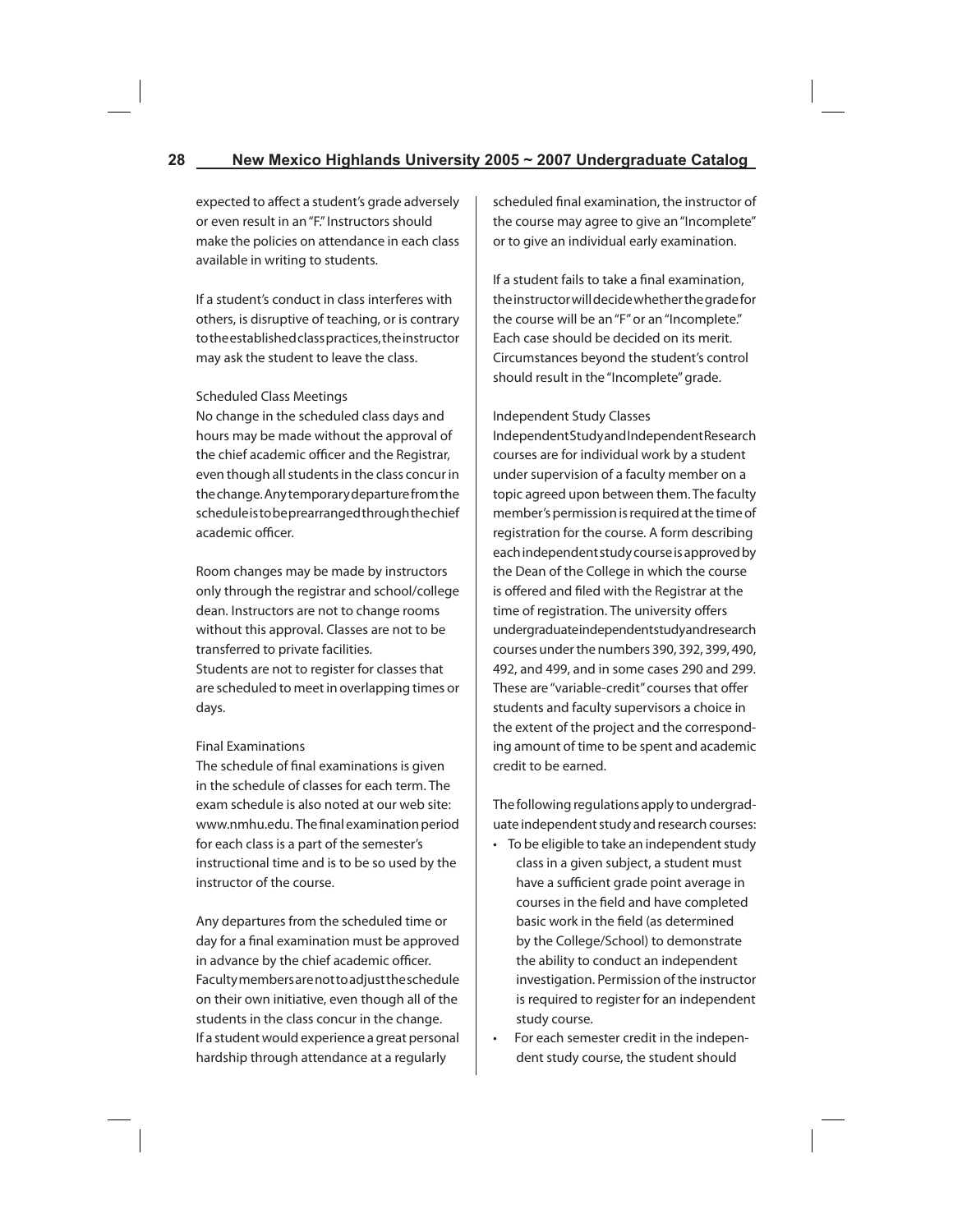expect to spend at least four hours of work per week. Faculty supervisors must schedule at least a weekly appointment with each student doing independent study under their supervision.

- A written report of the work completed in independent study must be one requirement of the course.
- No more than four credits of undergraduate independent study may be taken in one discipline in one term, and no more than six credits may be applied toward any major or minor program.
- Independent study courses may not be used to avoid an instructor of a regular course or to substitute for a regular course because of inconvenience or careless scheduling, to extend the number of credits in a regular course, to replace payments for a work assignment, or to permit a student to add credits solely to gain financial assistance or other scholarship eligibility.
- Independent study courses may not be credited toward any core curriculum or proficiency requirement.

Practicum, Internship, and Field Project Courses

These titles are used for courses that students undertake with the joint supervision of a worksupervisor and a university faculty member, either at an on or off campus site. Often they are offered with a "variable-credit" option that allows students a choice in the extent of the work and thus in the amount of academic credit to be earned.

Registration in these courses requires permission of the faculty member who will serve as faculty course supervisor.

Testing-Out of Classes by Special Examination

The following regulations apply to the testingout procedure at the university. Permission to undertake the special examination is requested on a form that is available in the Office of the Registrar. The request must be approved before the special examination can be given. Applicants for special examination must meet the conditions stated in "A" and "B" below: A. A student is eligible to apply for special examination to test out of a class offered at the university if the student meets one of the following conditions:

1. A course has been taken with similar content, but credit has not been received for reasons other than failure.

2. There has been private tutoring, as in private instruction in music.

3. The student has had successful work experience involving extensive preparation in the field.

4. The student has produced a work of recognized merit or presents other evidence of mastery in the field.

B. A student eligible under "A" above must also:

1. Have been a resident student at this university for at least one semester.

2. Have at least a 3.0 grade point average in the field and at least a 2.0 grade point average in all previous university work.

3. Limit the total number of requests for special examination to 12 credits. (Exceptions to this limit must be approved by the chief academic officer.)

4. Obtain approval of the course instructor, the dean of the college/school in which the course is of fered, and the chief academic officer. 5. Pay a fee of \$40 per credit hour for each special examination.

Examination questions and the completed examination paper are to be filed in the Office of the Registrar.

#### Student Records

(Access to and Confidentiality) Under the Family Rights and Privacy Act of 1974 (FERPA) New Mexico Highlands Uni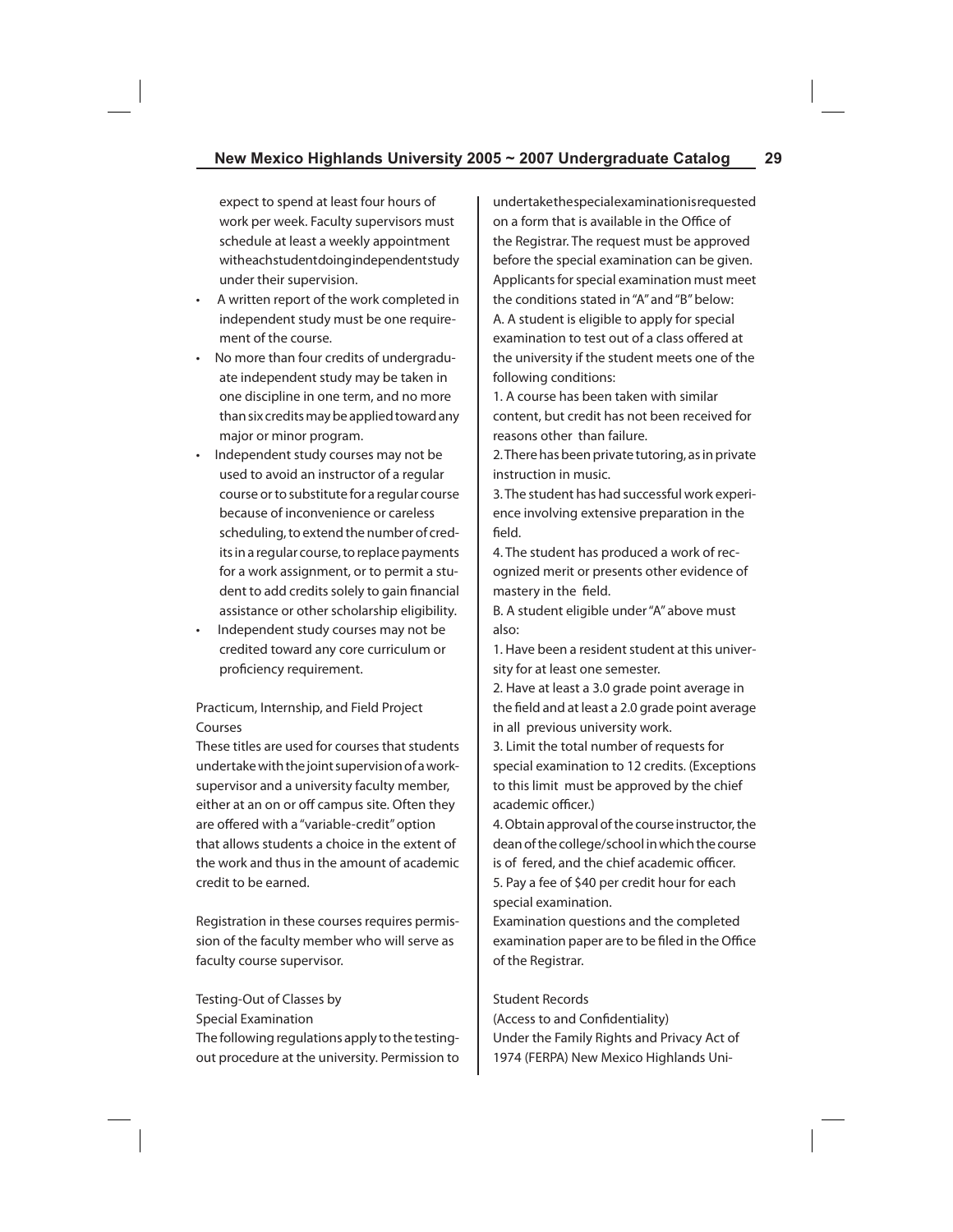versity Students have the following rights in regards to their educational records: 1. The right to inspect and review their education records within a reasonable time, not to exceed 45 days, upon making an official request and obtaining an appointment to do so. 2. The student may challenge inaccuracies or misleading statements contained in their educational records. Challenges must be made in writing and forwarded to the registrar. 3. The right to consent to disclosure of personally identifiable information contained in the student's education records, except to the extend that FERPA authorizes exceptions without consent. Exceptions are school official with a legitimate educational interest, compliance with judicial order or lawfully issued subpoena, officials for audit or evaluation purposes, in an emergency involving the health or safety of a student or other person and directory information.

4. The right to file a compliant with the U.S. Department of Education concerning alleged failures by the University to comply with the requirements of FERPA. Complaints may be forwarded to:

Family Policy Compliance Office U.S. Department of Education 400 Maryland Ave, SW Washington, DC 20202-4605

Directory information at New Mexico Highlands is student's name, address information, e-mail address, telephone listing, field of study, class standing, dates of attendance, honors and degrees awarded, full-time or part-time status, date and place of birth, home town, previous school attended, participation in officially recognized activities and sports, and height and weight of athletic team members. Directory information may be published or released unless the student has requested in writing that directory information be withheld. Written requests from student to

have directory information withheld must be forwarded to the registrar's office by the last day of registration and will be maintained for the remainder of the academic year. For specific information, please contact the Office of the Registrar.

#### Change of Name

Students who need to process a change of name for their academic records must bring appropriate documentation (at least two types of identification showing the new name) to the Office of the Registrar. Examples of such documentation include: marriage certificate, birth certificate, and court order for legal name change. Name changes will be processed only for currently enrolled students. For more information contact the Office of the Registrar at 505 454-3233.

#### **Transcripts**

The Office of the Registrar issues both official and unofficial copies of NMHU student academic records. A student may request a transcript of his/ her academic record, and it will be issued in accordance with the student's wishes subject to transcript policies. A fee is charged for all transcripts; however, an enrolled student is entitled to one free unofficial transcript per semester. The cost to fax a transcript is \$10 to be paid in advance.

To request a transcript, send a letter to Student Records, NMHU Office of the Registrar, Box 9000, Las Vegas, NM 87701, or fax a signed request to 505 454-3552. Include name (and other names that may appear on records), Social Security number/student ID number, date of birth, approximate semester last attended, complete address where to send transcript, and current address. The student's signature is required to authorize the transcript's release. Students may also request an official transcript on-line through our secure website, www. nmhu.edu. (Contact Student Records in the Office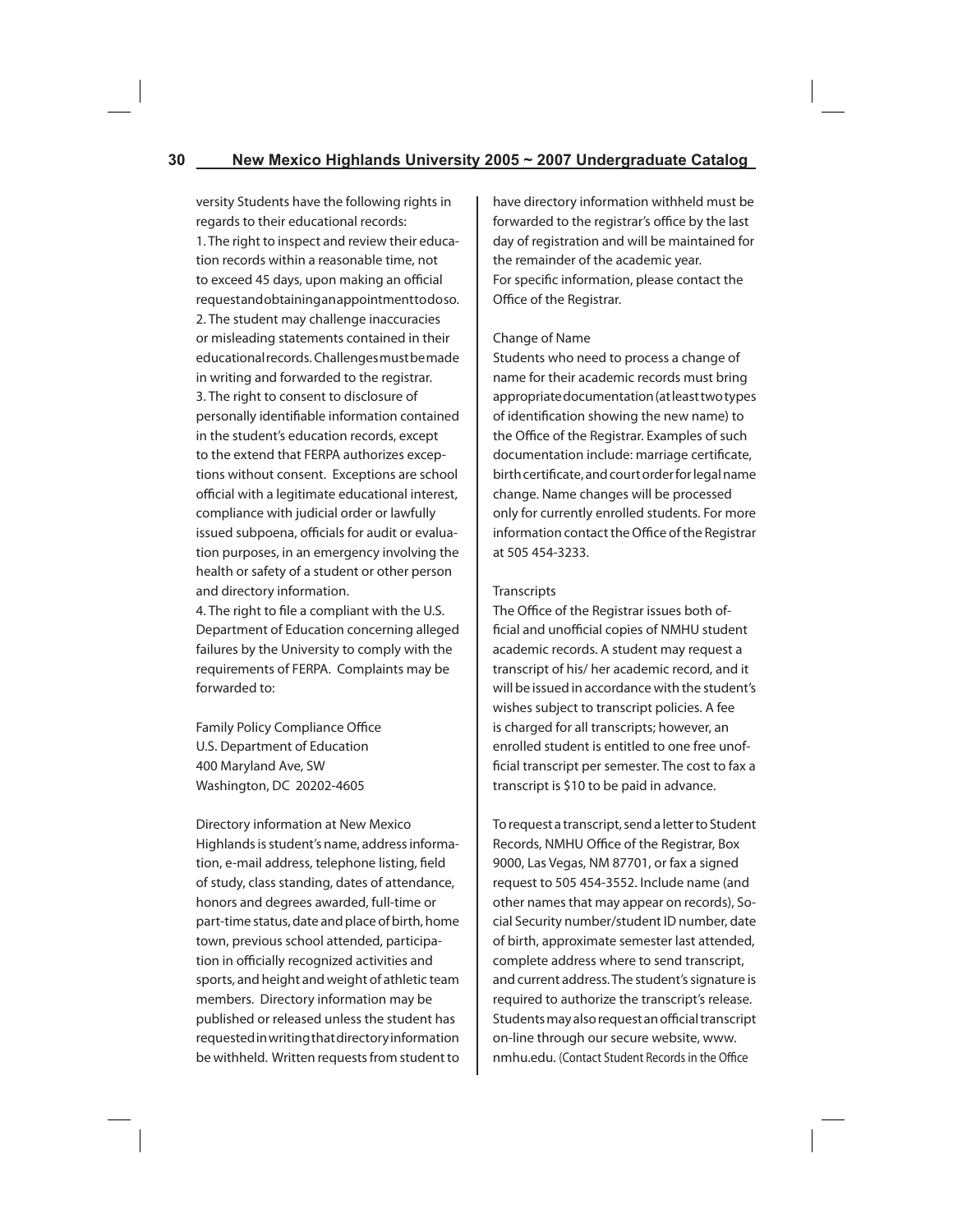of the Registrar at 505 454-3455 for more information.)

Transcripts from other institutions sent to NMHU for purposes of university admission are not copied or returned to the student.

#### Transcript Holds

Transcripts will not be released to the student or to any other person or institution until all the student's outstanding obligations to the university have been paid or until satisfactory arrangements have been made. These obligations include, but are not limited to, loans, such as the New Mexico Student Loan Program, tuition and fees, and other charges. All financial arrangements are handled in the Business Office, not the Student Records Office.

Right to Petition for Hardship

Students are entitled to petition for relief of an unfair academic hardship brought about by any regulation of the university, when warranted by special circumstances. Academic Petitions Procedures are as follows:

1. Student must submit academic petition to the Office of Academic Affairs. All petitions must be typed.

2. The Office of Academic Affairs is responsible for obtaining all needed signatures, such as the Department Chair and Dean/Director signatures.

3. Petitions are sent via university mail by the Office of Academic Affairs to the members of the appropriate sub-committee of the Academic Affairs Committee:

 a. All undergraduate petitions are sent to the members of the Undergraduate Sub-Committee.

 b. All graduate petitions are sent to the members of the Graduate Sub-Committee. 4. Members of the sub-committee should respond in one week to the petition. The ballot and all materials must be sent back to the

Office of Academic Affairs. The Chief Academic Officer is responsible for tallying the votes and informing the student of the decision of the committee.

5. If a student's appeal is denied, the student should be informed that they may make a personal appeal to the sub-committee. The student may bring witnesses to the hearing. No witnesses may speak, unless a member of the sub-committee asks them questions. At the hearing, the student will be asked to present evidence to support the petition.

 a. It is the responsibility of the chair of the sub-committee to invite witnesses which may be needed to refute the academic petition. In the case of a grade appeal, the instructor, department chair, and dean may be invited to the hearing by the sub-committee.

 b. During the hearing, witnesses are heard by the sub-committee, one at a time. Al witnesses should remain outside of the hearing until called.

6. After the presentations, the members of the subcommittee vote on accepting or denying the petition. This information must be sent to the Office of Academic Affairs. This office is responsible for informing the student of the decision by the committee. This is the last step of the petition process, as long as proper procedures have been followed.

7. The Full Committee of the Academic Affairs Committee will not hear academic petitions, unless a violation of procedures has occurred. In the case of procedural violations, the petitions should be brought to the Full Committee for consideration.

# GENERAL DEGREE POLICIES

#### Associate's Degree Requirements

- Fulfillment of the general requirements for graduation
- Total credits required: at least 64 degree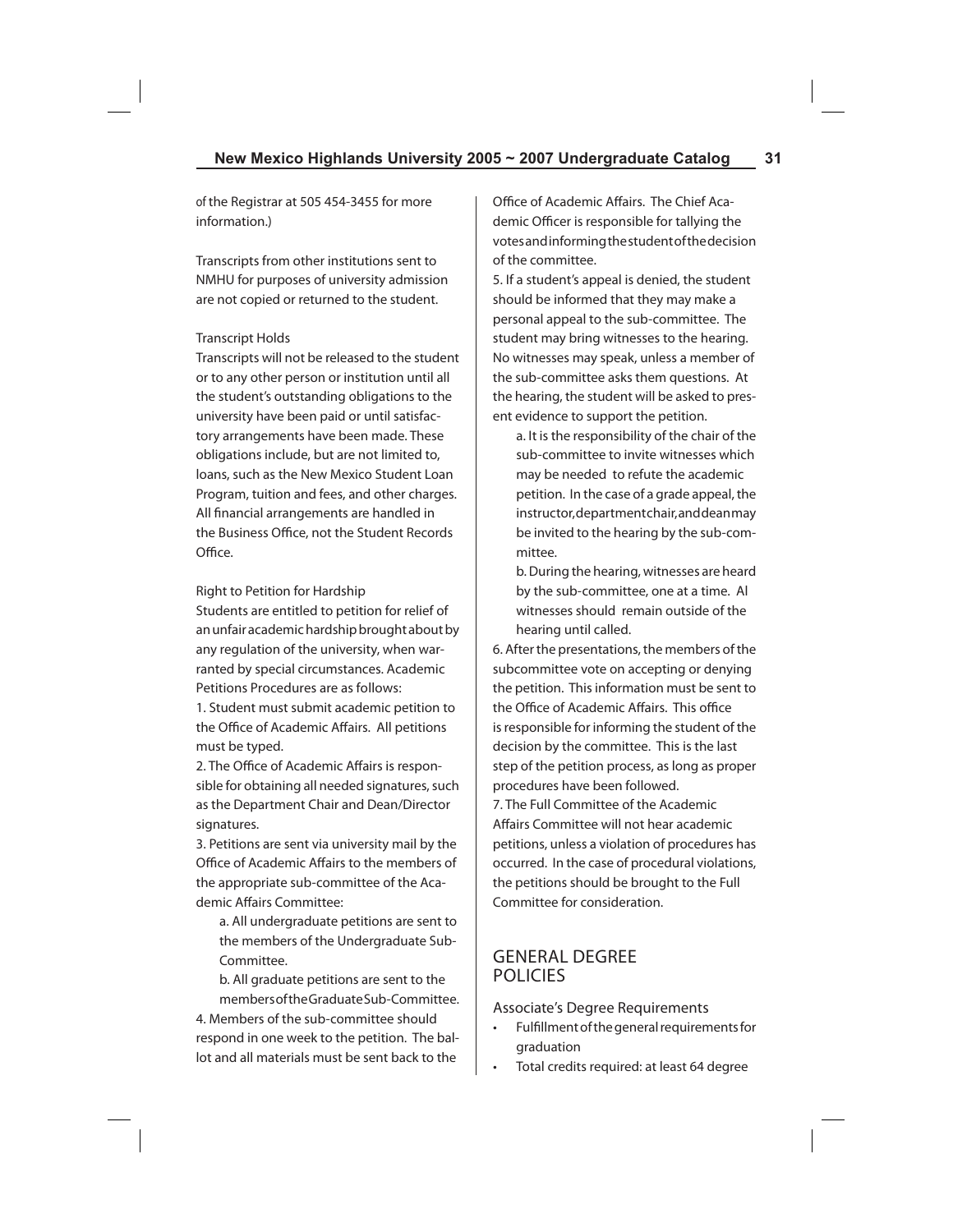credit hours

- Minimum cumulative grade point average: 2.0
- Fulfillment of the discipline requirements for graduation
- Specific requirements for admission, proficiencies, and courses are stated in subsequent sections of this catalog, listed under the school and discipline that offers the specific associate's degree sought.
- "C" or better grades are required in all courses listed as major/minor requirements for the degree.
- "C" or better grades may be required for support courses in some majors and minors.

Bachelor's Degree Requirements Fulfillment of common degree requirements (both curricula)

- Completion of the university's general education requirement (includes proficiency-course requirements, if any, and core-curriculum course requirements). See the core curriculum.
- A total of at least 51 credits in courses numbered 300 or higher.
- A cumulative grade point average of at least 2.0. No credits below "C" may be counted toward a major or minor.
- At least 128 total degree credit hours required for graduation.

Requirements for the specific listing Degree requirements for the bachelor of arts curriculum:

- One major of at least 30 credits.
- One minor of at least 20 credits, or a second major, or a two-year degree.

Degree requirements for the bachelor of science curriculum:

- One major of at least 30 credits selected from the list of approved B.S. degree major programs.
- One minor of at least 20 credits in one of the fields of science other than the field of

the major, or a combined science minor, or a second major in a B.S.-degree field other than the field of the first major, or a two-year degree in a science field.

• At least eight credits in mathematics, including Math 155, Applied Calculus I or Math 211, Calculus I.

#### Requirements for a Second Bachelor's Degree

A student who has completed an undergraduate degree and seeks a second bachelor's degree must meet all requirements for that degree. Some of the work completed for the first degree will meet requirements for the second degree, with the following exceptions:

- The student must complete a minimum of 32 additional semester hours of credit in residence at NMHU following the completion of the first degree.
- The student must meet all requirements of the major for the second degree.
- Students who earned their first degree at NMHU may be required to meet any general education requirements different from those in effect at the time of their earlier enrollment.
- Students who earned their first degree at another institution will be required to complete any additional requirements to meet NMHU's general education requirements.

Pre-Professional Programs

Students can attend NMHU to prepare for further studies at medical, dental, law, and other professional schools. The university offers pre-professional training in accordance with standards and requirements established by national professional associations for entrance into each profession.

The competition for entrance into professional schools is intense. Students are accepted who show promise of success in the profession (as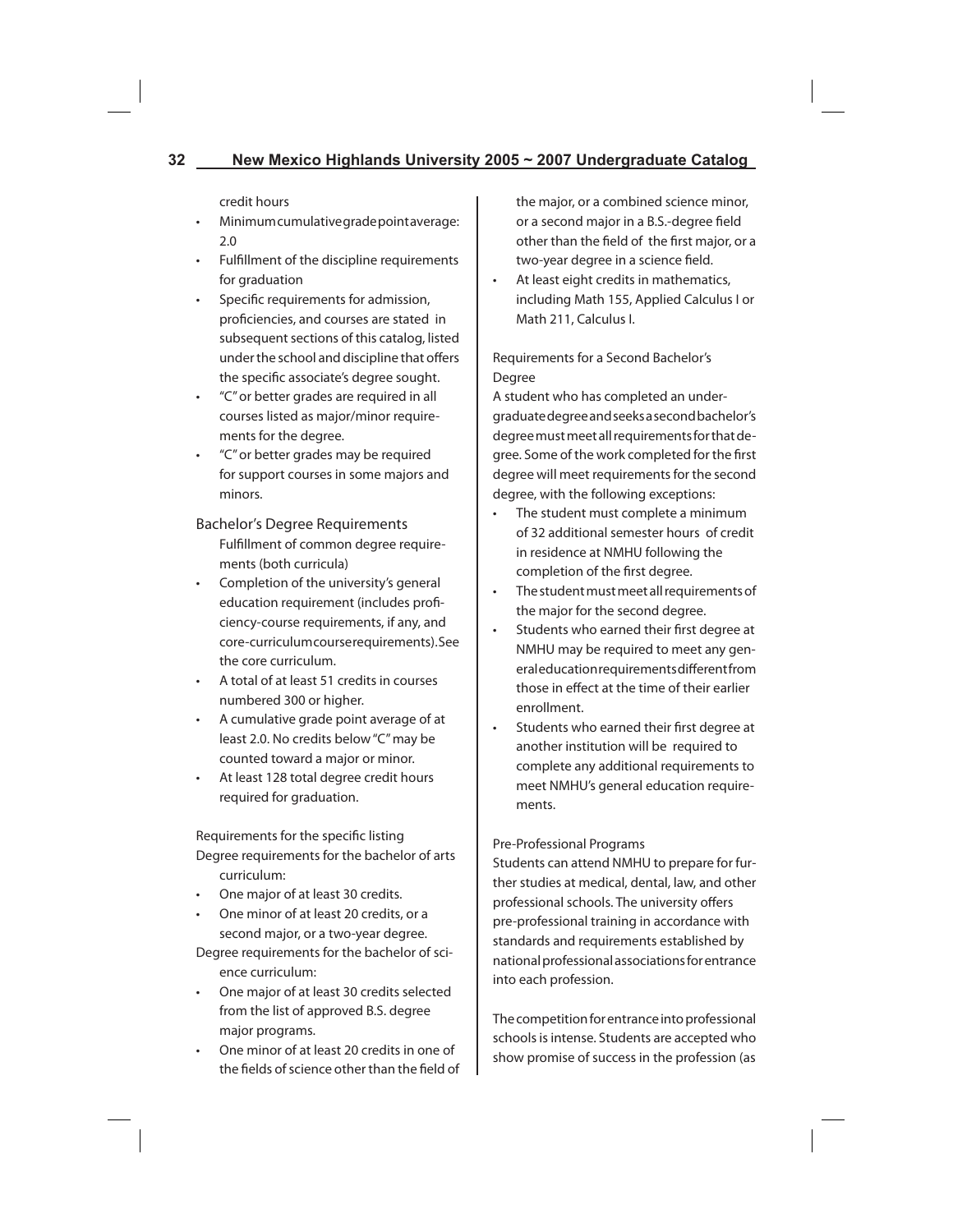indicated by aptitude and standard admission tests), who have demonstrated high achievement in academic performance, and who have completed the appropriate pre-professional work in colleges or universities.

Many pre-professional opportunities are offered at New Mexico Highlands University. Programs, such as the pre-law program, entail the satisfactory completion of an undergraduate degree, because the professional schools in these fields require a four-year degree as one condition for admission. For other programs such as pharmacy, students often begin professional studies after only one or two years of undergraduate pre-professional studies. Professional schools, including medical and dental, will admit students with exceptional qualifications before completion of a bachelor's degree. They are likely to consider an applicant who has already earned a four-year degree.

In developing the appropriate pre-professional course of study, it is advisable for students to become familiar with the specific entrance requirements of the professional school or schools in which they are interested in applying.

Pre-professional advisors at NMHU are available to assist students in developing their professional plans. Interested students may contact the appropriate pre-professional advisor as soon as possible.

Students interested in pre-professional opportunities may consult the information available in other sections of this catalog. The pre-law option is described in the political science discipline in the humanities department.

Pre-professional options in health and science professions are described among the program descriptions of the Department of Biology in

the College of Arts and Sciences.

All of the degree programs offered at NMHU prepare students to enter their chosen fields or to pursue studies toward an advanced degree and are designed to meet professional standards for their fields.

In addition, a number of degree programs are aimed specifically at preparing students for entrance into professions that require candidates to obtain a license or certificate after completing their required university studies, such as in education. The program descriptions in other sections of the catalog give more detailed information about these options. New Mexico Highlands University reserves the right to change its instructional programs at any time. The provisions of this catalog are not to be regarded as an irrevocable contract between the student and New Mexico Highlands University.

### GENERAL GRADUATION POLICIES

Baccalaureate Graduation Honors Graduation honors for undergraduate students are based on the quality of a student's work during the entire period of studies for the degree. All course work from any accredited university previously attended will be computed for graduation honors.

To be eligible for graduation honors, a student must have been enrolled at this university for at least 32 semester hours. The grade point average determines the honors award for: "summa cum laude" a GPA of 3.86 or above, "magna cum laude" a GPA of 3.70 through 3.85, and "cum laude" a GPA of 3.50 through 3.69.

Appropriate recognition is given at the commencement exercises and on the transcript and diploma.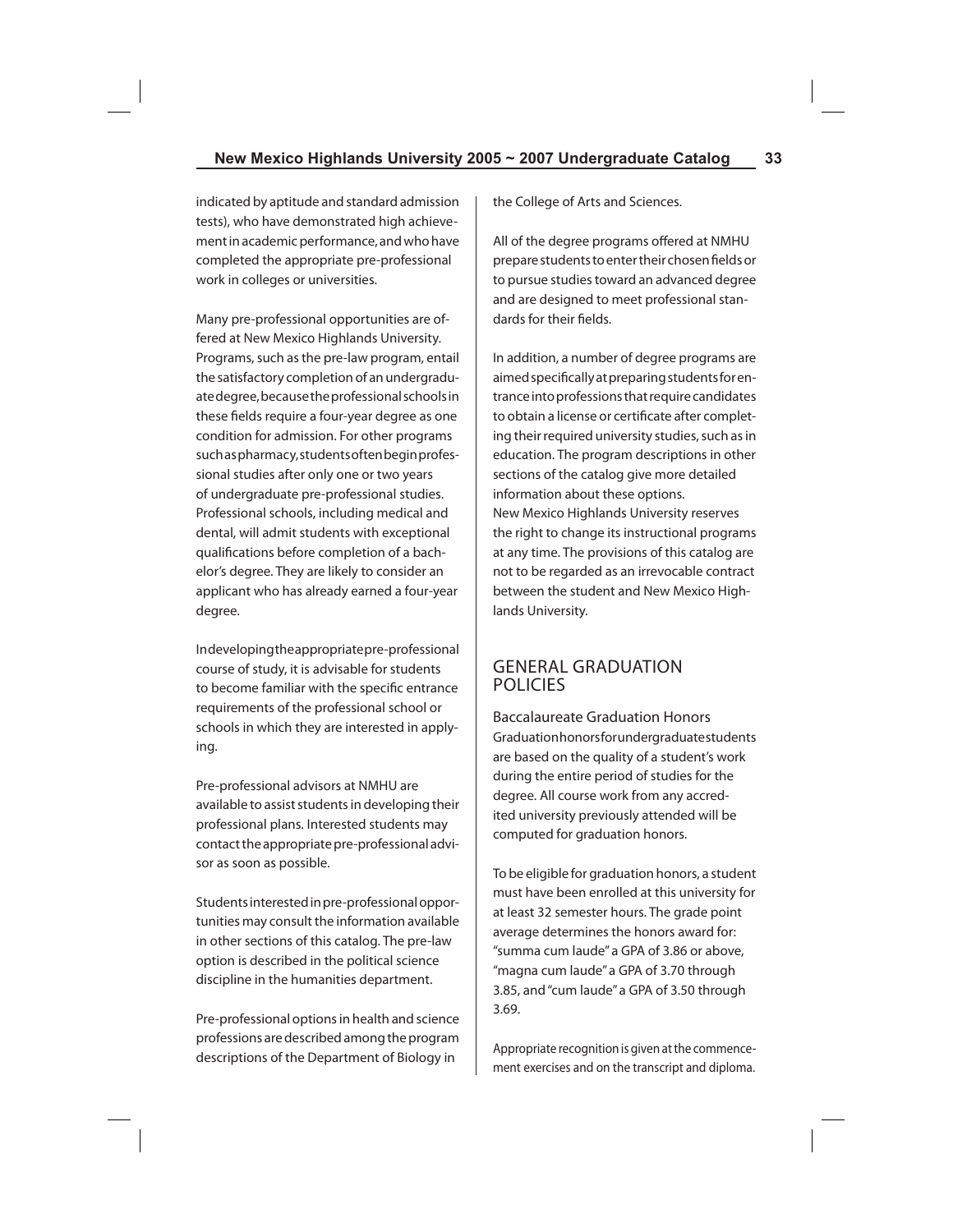#### Catalog of Record

Students may graduate under the catalog requirements for the year in which they were enrolled for the first time in a degree-seeking program, provided they complete the graduation requirements within a six-year period. The student is responsible for knowing the rules and regulations concerning graduation requirements and for registering in the courses necessary to meet them. For specific requirements, see appropriate discipline programs.

#### Graduation

Students need to apply for graduation on a form available in the Office of the Registrar. A one-time, non-refundable graduation fee is charged for each degree. Graduation is subject to completion of all requirements, and students are reminded of the importance of the final degree check. For more information, contact the Office of the Registrar, 505 454-3233.

#### Commencement

Commencement is held once a year at the end of the spring semester. To attend commencement, a student must complete all degree requirements by the end of the spring semester or summer session.

#### Posting of the Degree

The degree earned will be recorded on the student's transcript at the end of the semester during which all requirements are completed and after the grades have been received by the registrar.

Graduation Residency Requirement To be eligible for graduation under any curriculum or with any degree, students must be in residence on campus for one full academic year (at least 32 semester credits), including the final semester (at least 16 credits).

## REGISTRATION

Rodgers Administration Building, Room 201 Las Vegas, NM 87701 505 454-3233 FAX: 505 454-3552 E-mail: registrar@nmhu.edu www.nmhu.edu

#### Registration Periods

Registration periods are announced for the fall and spring semesters and the summer session each year. The specific dates, locations, and procedures are stated in the schedule of classes for each semester or session. The schedule of classes may be obtained from the Office of the Registrar or the web site: www.nmhu.edu. Students should receive academic advising before signing up for classes.

Continuous registration process begins on the date noted in schedule of classes and continues through the Friday before late registration. On-line registration is available through a secure area on the web at www.nmhu.edu. For additional information or assistance, call (505) 454-3438.

Late registration extends from the first day of classes through the Friday of the second week of classes in the fall or spring semester and the first week of classes in summer sessions. During late registration, the selection of classes may be limited, because many classes will already be closed. For specific semester dates, refer to the appropriate schedule of classes.

#### Approved Schedules

Each student's selection of courses is subject to approval by the assigned academic advisor. (See Undergraduate Degree Requirements regarding academic advising at NMHU.) Requests for any exceptions to university academic regulations are then reviewed by the academic affairs office for compliance with general university requirements. Students'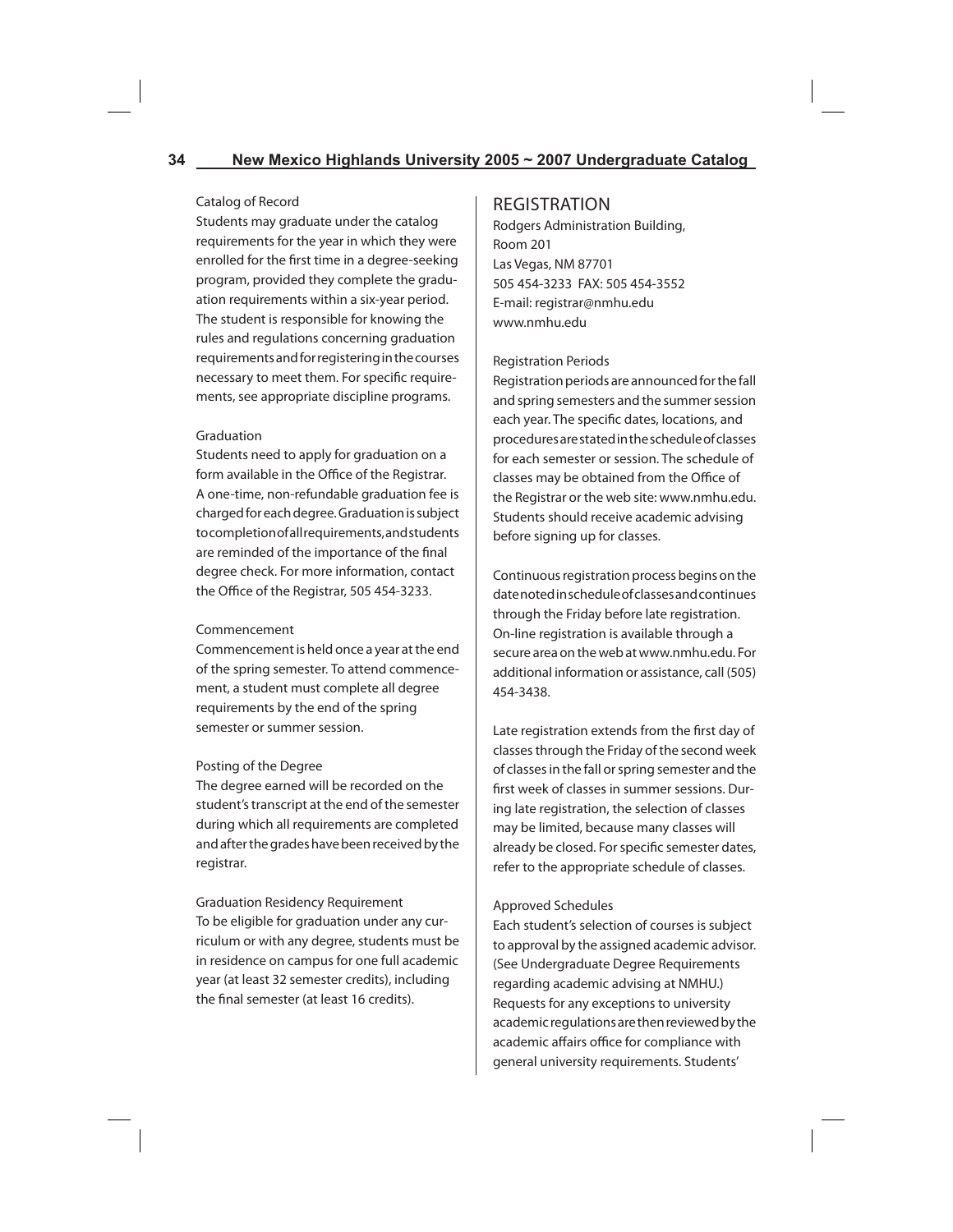course selections are subject to review, and a student may be withdrawn from a class if enrollment in it violates an academic regulation of the university (such as those regulating course levels and maximum loads).

#### Auditing a Class or Classes

Auditing students attend a class but do not receive credit for it. Audited classes do not count toward any graduation requirements of the university and are recorded with an "AU" on the student's transcript, subject to attendance at a minimum of 70 percent of the scheduled class sessions.

Students who wish to audit must request this status at the time of registering for the class or through an official change to the approved schedule of classes. Changes from audit to credit or credit to audit may only be made during the first eight weeks of a semester or the first four weeks of a summer session, with instructor approval. Any changes after the deadline will require approval from the chief academic officer. The exact deadline for changing the credit/audit status of courses is stated in the schedule of classes for each term.

#### Changes to the Approved Schedule of Classes

Changes to a student's approved schedule of classes may be made through the Office of the Registrar between 8 a.m. and 5 p.m. on weekdays. (Note: There is no \$2 charge for adding and withdrawing from classes through web procedures.) See the schedule of classes for additional information.

#### Adding and Dropping Classes

The first two weeks of a semester and the first week of a summer session constitute the late registration period. During this period, students may add courses to their schedule, either in substitution for a class or classes being dropped or as an increase in the number of classes. The total number of credits allowed is subject to limits stated elsewhere in this section.

During the same late registration period, students may drop classes. Tuition charges will be adjusted, and the course will not appear on the student's transcript. After the late registration period, students may withdraw from classes but may no longer add new classes or substitute different classes. Withdrawal from classes is allowed through the tenth week of the semester. For the last day to withdraw from summer term, refer to the schedule of classes. The course(s) will remain on the student's transcript, recorded with a grade of "W." In addition, students will be required to pay tuition charges and fees on any classes in which they are enrolled after the end of the late registration period, even though they subsequently withdraw from them. (The late registration period is defined above.)

Any courses added to original schedule of classes throughout the semester, may result in overload tuition charges.

Instructors do not drop or withdraw students from classes. It is the student's responsibility to do so. Students who wish to drop or withdraw from all their classes must complete the procedure for "withdrawing from school." Students who remain enrolled in a class after the deadline to withdraw will receive a grade (other than a "W") in the class.

#### Withdrawing from School

If a student wishes to withdraw from school, the student must do so officially through the registrar's office. Students who find themselves unable to appear personally must contact the Registrar by phone, letter, e-mail, or FAX to request assistance in completing the process of withdrawing. The last day to withdraw from classes is subject to change and is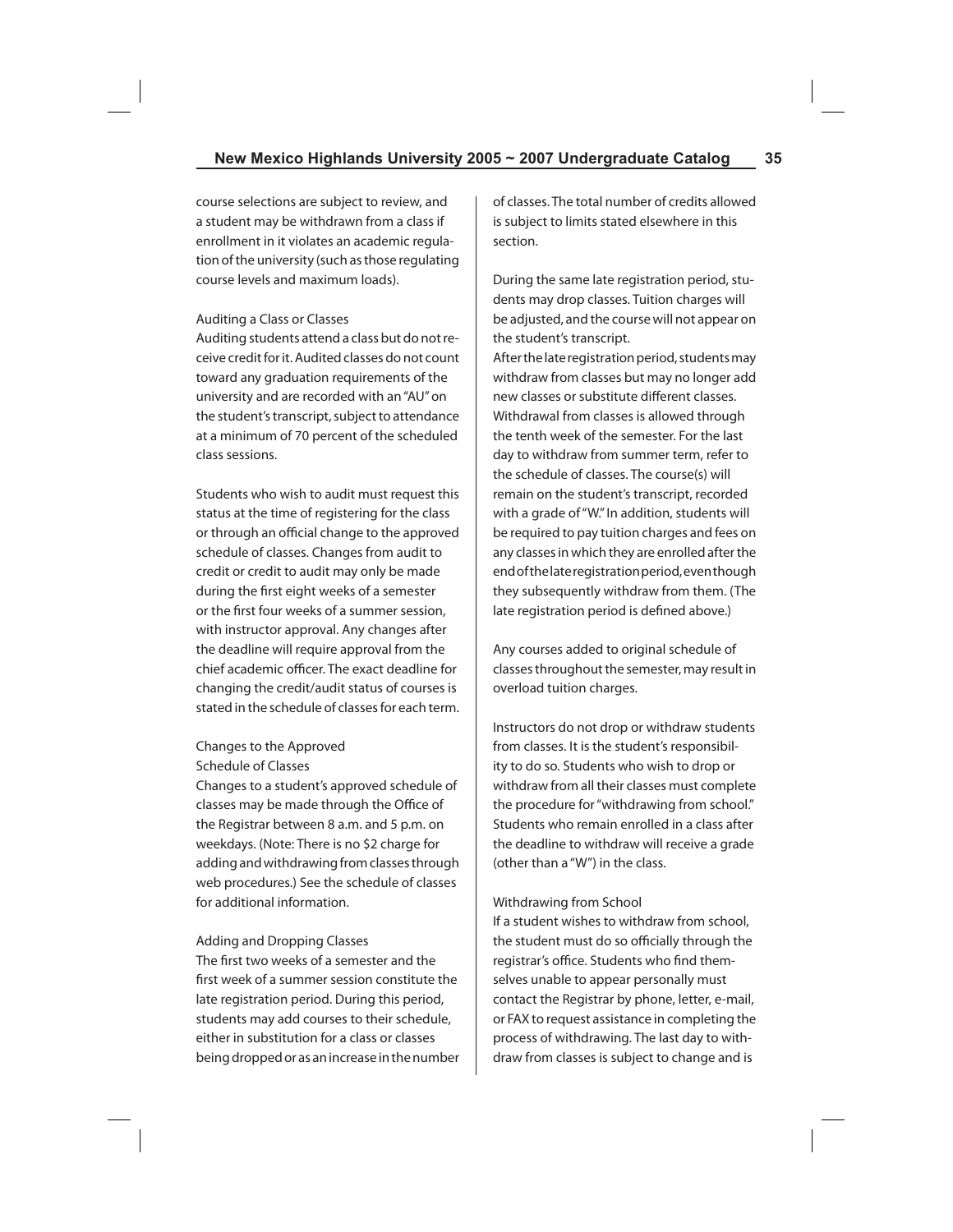reflected in yearly academic calendars as well as published in the schedule of classes.

A schedule of deadlines for full or partial refund of tuition is published in each semester or summer term schedule of classes. The refund policy is stated under Special Policies Regarding Tuition and Fees.

If withdrawal from school occurs within the late registration period, no courses will appear on the transcript for that term. If withdrawal occurs after the late registration period, grades of "W" are entered for the classes. Students who leave school without completing an official withdrawal from school will receive grades of "F" for that term. The last day to withdraw from school may coincide with the last day to withdraw from class. For specific information, contact the Office of the Registrar at 505 454-3233.

Undergraduate Student Loads During a Semester

An average of 16 semester credits must be completed each semester if a student is to graduate in four years. Some students take more than the minimum credits required for graduation, either for personal interest or because the major or minor programs of choice are lengthy. Students should plan their load carefully, considering desired speed of progress and minimum loads required for continuation of financial assistance and scholarships.

The regular maximum load for undergraduate students is 18 semester credits. The Dean may approve a student's schedule for an overload of more than 18 credits, provided the advisor recommends the overload, the student has a grade point average above 2.5 for the preceding semester, the student is neither engaged in formal extracurricular activities nor employed more than 20 hours per week, and the student is not on probation. No undergraduate student

may take more than 22 semester credits hours.

#### Undergraduate Student Loads During a Summer Session

The regular maximum load for undergraduate students in a summer session is nine credits. The Dean's approve a schedule for more than nine credits subject to the conditions stated above for overloads in a regular semester. No undergraduate student may take more than 12 credits in a summer session.

Full-Time Loads (Undergraduate)

For financial assistance purposes, a full-time undergraduate student is defined as one who is taking at least 12 semester credits in a regular semester and six semester credits in a summer session. Requirements for full-time status vary for scholarship recipients, but frequently exceed the 12-credit minimum.

Classification of Undergraduate Students Classification of students is based on completion of semester credits and other criteria, as follows:

| Lower Division |                       |
|----------------|-----------------------|
| Freshman       | Fewer than 32 credits |
| Sophomore      | 32 through 63 credits |

| Upper Division |                       |
|----------------|-----------------------|
| Junior         | 64 through 95 credits |
| Senior         | 96 credits and above  |

Reclassification of students occurs automatically upon completion of the prescribed number of credits. However, the chief academic officer may invoke the following additional regulations in assessing a student's preparation to take 300- or 400-level classes: Sophomore students must have completed English 111.

Junior and senior students must have completed English 111 and 112, satisfied the mathematics proficiency requirements, and filed approved major and minor blanks.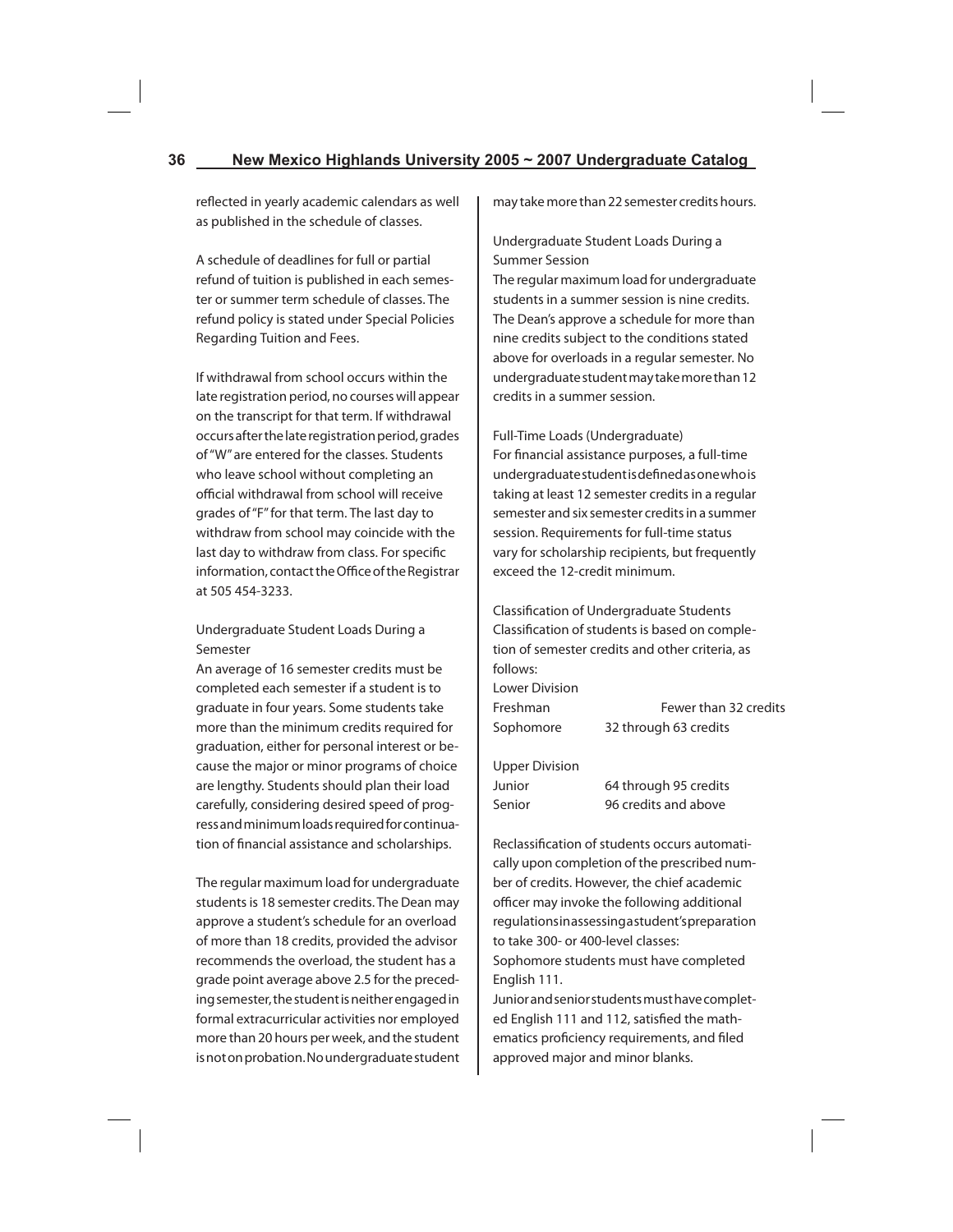#### Course Numbers and Levels

Proficiency: Courses numbered below 100 are proficiency courses. These credits do not count toward graduation, but do count in a student's course load. Also Math 100 and Engl 100 do not count toward 128 credits required for degree.

Lower Division: Courses numbered from 100 through 199 are freshman courses. Courses numbered from 200 through 299 are sophomore courses.

Upper Division: Courses numbered from 300 through 399 are junior courses. Courses numbered from 400 through 499 are senior courses.

Graduate Division: Courses numbered from 500 through 599 are for graduate students; undergraduate students may be enrolled in the same course under a 400 number. In this case, the graduate students in 500-level courses will be required to demonstrate graduate level proficiency in the work. Courses numbered 600 or above are only for graduate students.

The following regulations apply to allowable course levels:

- Freshman students may not enroll in 300 or 400-level courses.
- Sophomore students may enroll in 300 level courses but not in 400-level courses.
- Junior and senior students may take 400 level courses.
- Only graduate students and undergraduates with advanced standing may enroll in 500- or 600-level courses. No exceptions may be made to this rule.

# UNDERGRADUATE DEGREE REQUIREMENTS

Overview of Academic Decisions to be Made

All students who are seeking to earn a degree must decide upon a degree objective

and one or more academic specializations. At NMHU, the academic specializations are called academic majors and minors.

Major/Minor: All degree-seeking students declare their specific academic field(s) through an official form, the major or minor form, which is to be filed at the Office of the Registrar after all required signatures are obtained. For the bachelor's degree, this procedure should be completed by the time students enter upper division status. For the associate's degree, this procedure should be completed before students register for their second term of studies. Students should know that timely filing of the required major and minor forms may be made a condition of registering for classes or receiving scholarships or financial assistance.

Degree Check: Required at one or two points during each student's time at NMHU. Bachelor's degree candidates are required to have a degree check at the beginning of their third year of studies. In addition, all degree candidates should have a final degree check prior to the start of the semester in which they plan to graduate. The degree check is an official procedure that is carried out by appointment in the registrar's office. Degree checks are used to identify remaining requirements for graduation, and are an essential step in responsible academic planning. Students who neglect the degree-check process too often learn of unexpected requirements near the end of their studies, resulting in a delay in completing their degrees.

#### Overview of Course and Program Requirements

This section conveys specific requirements for completing an academic program and qualifying for graduation. Students are responsible for knowing and following the correct procedures and for meeting the conditions established for their academic programs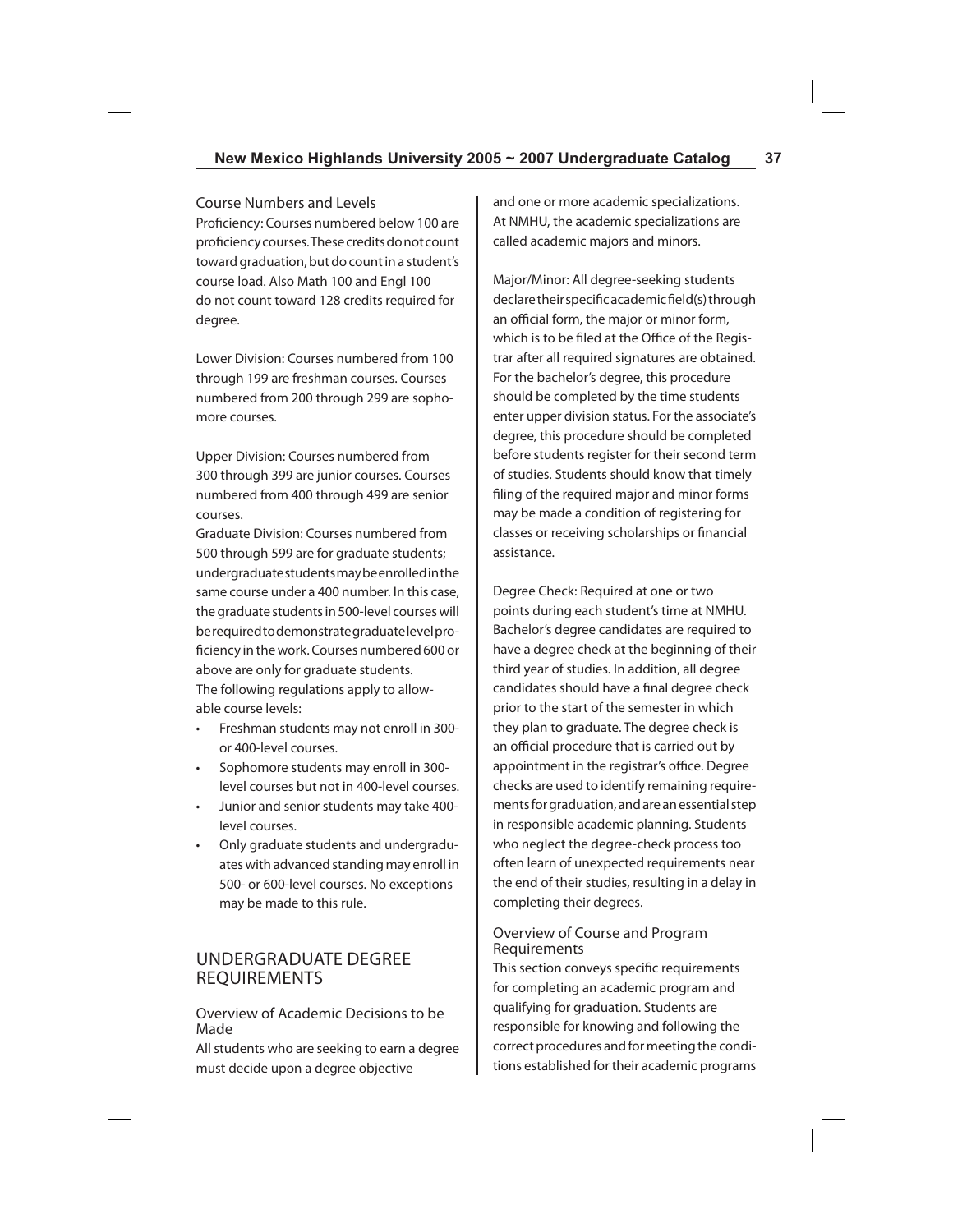and progress at the university. The following summary is intended to supply a convenient overview.

For the associate's degree, all course and program requirements are stated in the Academic Programs and Courses section of this catalog.

Bachelor's degree students must look in a number of different places to know the requirements for graduation. The requirements include the following:

Required Courses for Freshmen: First-time freshmen will be required to take the Freshmen Seminar course, which is designed to ensure success, and the Reading Enhancement course if their English ACT score is below 18.

Proficiency Requirements: Many students will discover that they have one or more proficiency course requirements. Students and their advisors will plan how they may best meet these needs, which should be taken care of as soon as possible. Proficiency requirements are stated along with the core curriculum requirements.

Core Curriculum Requirements: During the first two years, bachelor's degree candidates typically concentrate on completing many of the courses for the university's core curriculum. The core consists of courses that give a breadth of exposure to the many important academic subjects essential to a university's education. These requirements are listed later in this section.

Academic Major and Minor Requirements: Bachelor's degree candidates typically concentrate on their major and minor fields between the sophomore and senior years at the university. Each bachelor's degree candidate selects an academic major and a minor or, in place of a minor a second major. Some professional programs do not require a minor. Courses used in satisfaction of core curriculum requirements may be used also toward an academic major or minor if so approved. In contrast, any course used toward a certain major or minor may not be used toward another major or minor. When the same course is required for different programs, a substitution will be made for one of them.

General Graduation Requirements: Bachelor's degree candidates must complete, in all, at least 128 credits with a GPA of at least 2.00 or better, in order to earn their degrees. In addition, the university requires that at least 51 of these credits must be at the 300- or 400 level (upper-division courses). Students and their advisors should carefully monitor these requirements to avoid unintended delays in graduating.

Progress and Performance Requirements: Students must carefully monitor their grades and overall academic planning. Standards for academic performance and progress that must be met for continuation of financial assistance and athletic or academic scholarships. (These requirements are given to each student along with the financial assistance or scholarship award and are summarized elsewhere in this catalog.) The student also must be aware of academic requirements for minimum grade averages and the declaring of major and minor fields.

Academic Advising at NMHU

Every student seeking to complete a degree at the university is assigned to an appropriate advisor. Specifically, the advisor helps with the selection of courses that each student proposes each semester and also works on the student's plans for an academic specialization.

When students decide upon or change their academic fields of study, they may be reas-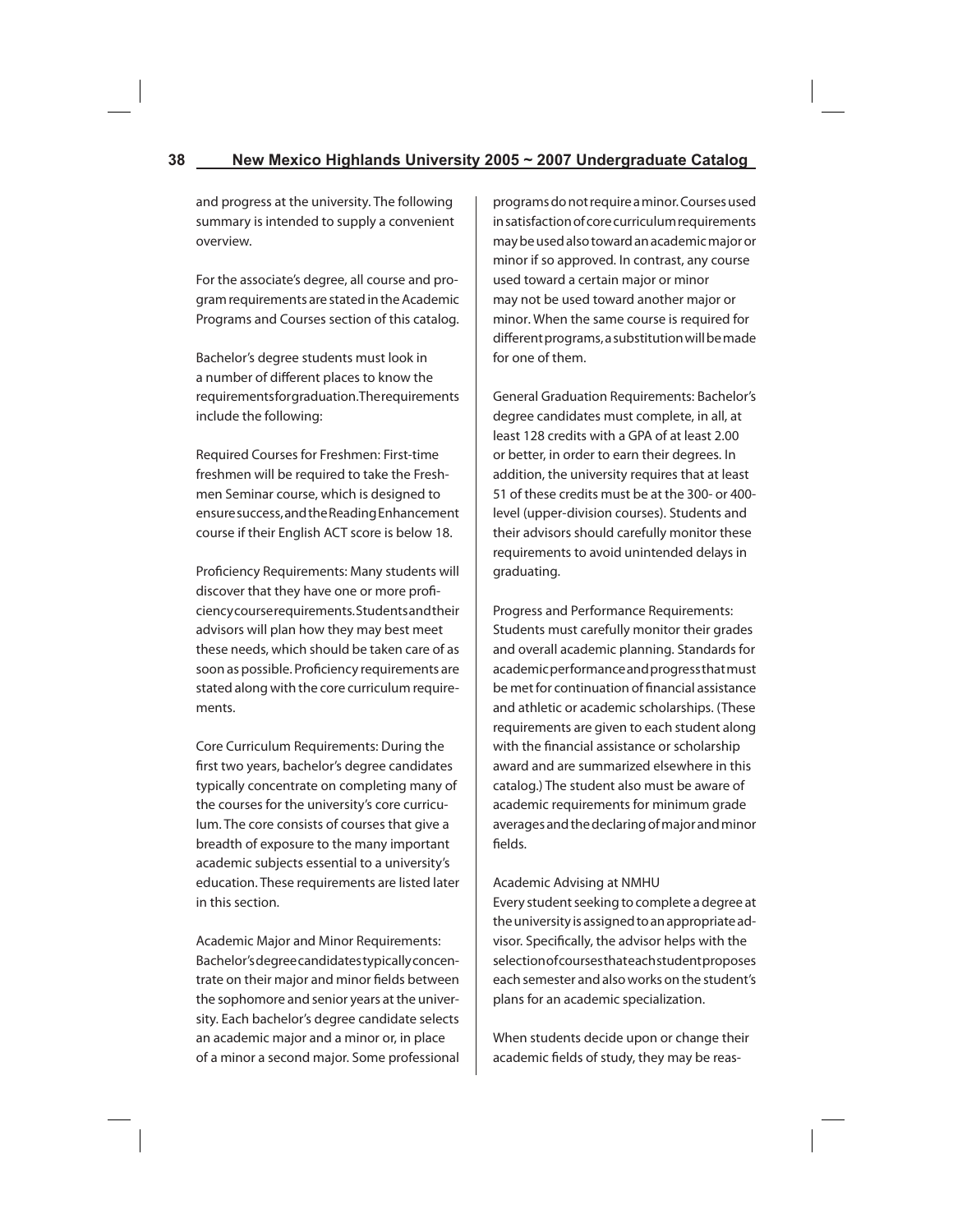signed to a new advisor. Once students have declared their major, their advisors will be faculty members in the field of the major. The dean's office of the college/school supervises the assignment of advisors. Students needing help in identifying an appropriate advisor should go to the office of the appropriate college/school dean.

Required Courses for First-time Freshmen

Academic Reading proficiency is demonstrated by:

A minimum English ACT score of 18 OR Acceptable score on the Compass Placement Exam OR

| <b>INDP</b> | 070 | Academic Rdg         |
|-------------|-----|----------------------|
|             |     | Enhancement lab (3)  |
| AND         |     |                      |
| <b>INDP</b> | 101 | Freshmen Seminar (3) |

The Core Curriculum and Proficiency Course Requirements

English proficiency is demonstrated by: A minimum English ACT score of 18 OR Successful completion of the Compass Placement Exam OR

Engl 100 Reading & Writing for College (3)

Language proficiency is demonstrated by: Proficiency assessment or two semesters of a language other than English.

Computer proficiency is demonstrated by: Proficiency Assessment OR

| 101 | Living with Computers (3) |
|-----|---------------------------|
|     |                           |
| 144 | Intro to Computer Sci (3) |
|     | (CS, Math and Sci majors) |
| 145 | Object-Oriented Prog (3)  |
|     | (CS, Math and Sci majors) |
|     |                           |

Mathematics proficiency is demonstrated  $h\nu$ :

| Dy.             |     |                          |
|-----------------|-----|--------------------------|
| Math            | 100 | Introduction to Algebra  |
|                 |     | (3) OR minimum ACT       |
|                 |     | score of 18.             |
| <b>Math 120</b> |     | Intermediate Algebra (3) |
|                 |     | OR minimum ACT score     |
|                 |     | of 23.                   |

A student with an ACT score of 29 in English or Mathematics will be awarded three credits respectively. Area I: Communications (9 hours):

| Engl     | 111     | Freshman Comp 1 (3)                            |
|----------|---------|------------------------------------------------|
|          |         | OR ACT of 29                                   |
| Engl     | 112     | Freshman Comp 2 (3)                            |
| Comm     | 124     | Beginning Speech (3)                           |
|          |         | Area II: Mathematics (3 hours):                |
| Math     | 130     | Math for ElemTchrs 2 (3)                       |
|          |         | (Education majors)                             |
| Math     | 140     | College Algebra (3)                            |
|          |         | OR ACT of 29                                   |
| Math     | 155     | Applied Calculus 1 (3)                         |
| Math     | 160     | Precalculus (5)                                |
| Math     | 211     | Calculus 1 (4)                                 |
|          |         | Area III: Lab Science (8 hours):               |
|          |         | Choose two (2) 100-level Lab Science courses   |
|          |         | selecting not more than one from each disci-   |
| pline.   |         |                                                |
| Biol     | 110     | <b>Biol Perspectives (4)</b>                   |
| Biol     | 211     | General Biol 1 (4)                             |
| Chem     | 100     | Chem for the Non-Sci (4)                       |
| Chem     | 211/215 | General Chem 1/Lab (5)                         |
| Chem     | 212/216 | General Chem 1/Lab (5)                         |
| For      | 105     | Ecosystems & Humans (4)                        |
| Geol     | 101     | Survey of Earth Sci (4)                        |
| Geol     | 105     | The Planets (4)                                |
| Phys     | 105     | Elementary Physics (4)                         |
| Phys     | 151     | Algebra Physics 1 (4)                          |
| Phys     | 152     | Algebra Physics 2 (4)                          |
| Phys     | 291     | Calculus Physics 1 (5)                         |
| Phys     | 292     | Calculus Physics 2 (5)                         |
|          |         | Area IV: Social/Behavioral Sciences (6 - 9     |
| hours):* |         |                                                |
|          |         | Choose two to three (2 to 3) courses selecting |

Choose two to three (2 to 3) courses selecting not more than one from each discipline.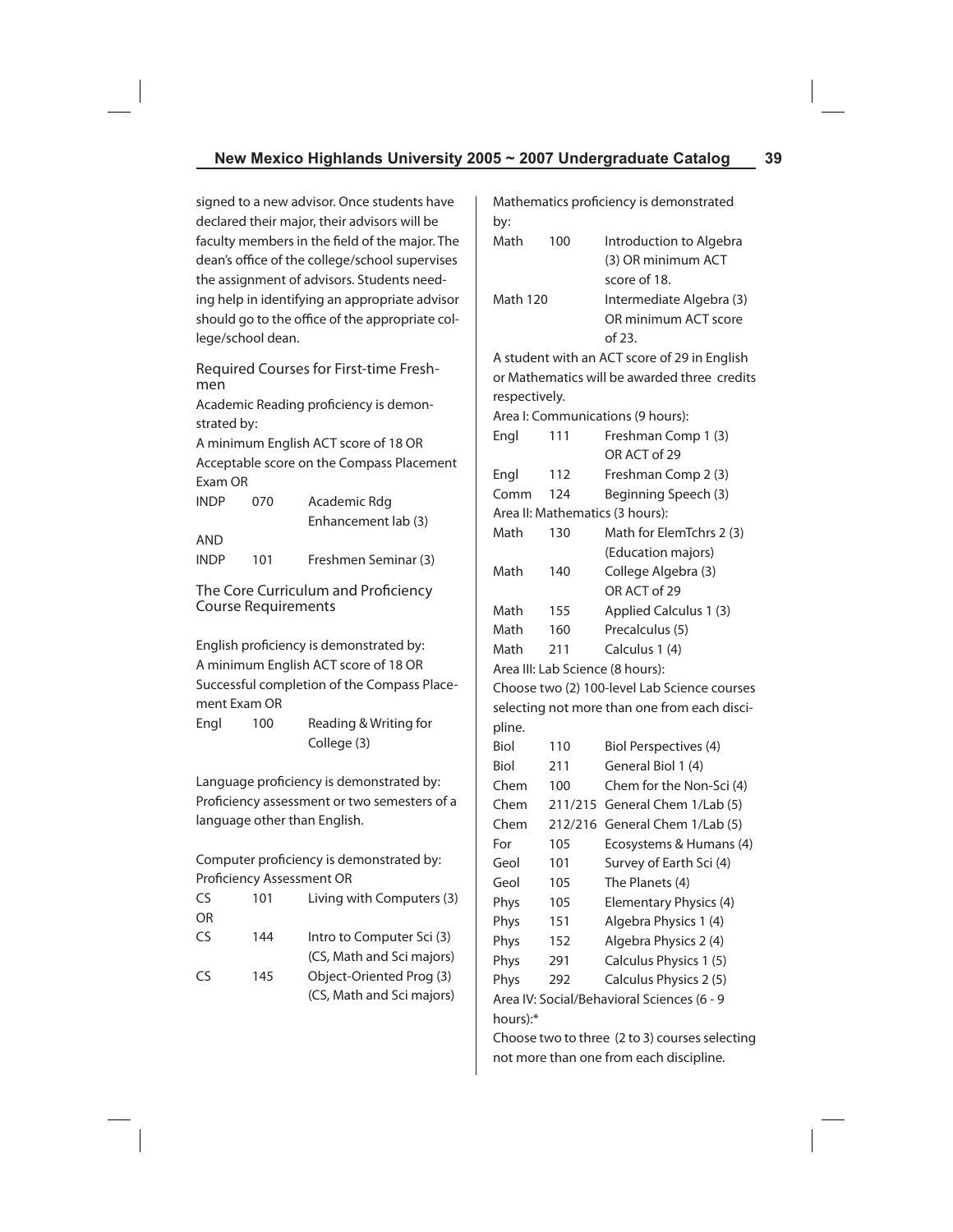| Anth     | 103 | Dev of Cult and Civil (3)                        |
|----------|-----|--------------------------------------------------|
| Anth     | 221 | Cult of the World (3)                            |
| Econ     | 216 | Prin of Macro (3)                                |
| Econ     | 217 | Prin of Micro (3)                                |
| PolS     | 151 | American Natl Govt (3)                           |
| Psy      | 101 | Psychology & Society (3)                         |
| Soc      | 152 | Intro to Sociology (4)                           |
|          |     | Area V: Humanities and Fine Arts (6 -9           |
| hours):* |     |                                                  |
|          |     | Select three to six (3 to 6) hours from humani-  |
| ties.    |     |                                                  |
| Hist     | 100 | The Western World (3)                            |
| Hist     | 201 | U.S. History to 1877 (3)                         |
| Hist     | 202 | U.S. Hist Since 1877 (3)                         |
| Phil     | 100 | Intro to Philosophy (3)                          |
|          |     | Select three to six hours from fine arts.        |
| Art      | 100 | Intro to Art (3)                                 |
| Comm     | 261 | Hist of Motion Pict (3)                          |
| Mus      | 100 | Intro to Music (3)                               |
| Mus      | 101 | Rudiments of Music (3)                           |
| Thea     | 100 | Intro to Theatre (3)                             |
|          |     | * Areas IV and V: The total number of            |
|          |     | credits must be a minimum of 15 credits.         |
|          |     | Other University Requirements (5 hours):         |
| PE       | 100 | Fit for Life (2)                                 |
|          |     | OR Physical Education (2)                        |
|          |     | Literature - Choose three (3) credits in Litera- |
|          |     | ture offered by English or Languages.            |

## ACADEMIC PROGRAMS AND COURSES

Academic Programs and Courses The academic program at NMHU is administered through the one college and three schools. Students and any others who need assistance or information about academic programs should contact the office of the dean of the appropriate academic unit. In this section of the catalog, the academic program is presented by discipline within each college/ school. Program descriptions and instructional requirements are given for each discipline and courses are listed alphabetically by discipline unit.

## Symbols and Abbreviations in Course Listings

Courses are listed by course number followed by course title. Courses offered concurrently at more than one level are listed with a split number (e.g., 234-334).

The number in parentheses following the title indicates the number of credits for that course. When a range of credits is offered, the specific number of credits within that range is determined either when the course is scheduled or, for variable-credit courses (identified as "VC"), when each student selects an individually approved number of credits.

When there are numerals following the number of credits, it indicates a number of contact hours per week different from the number of credit hours. For example, 484. Hematology (4); 2, 4 The first number indicates lecture contact

hours, and the second number indicates lab or studio contact hours; their sum equals the total contact time When no numerals follow the number of credits, the course's contact hours per week match the number of course credit hours (with one hour comprising 50 minutes of meeting time).

Course listings with "Sp" or "Fa" following the title indicate the spring or fall semester in which the course is offered. "Alt" signifies that the course is offered every other academic year.

Any specific prerequisites or co-requisites are stated at the end of the course description. These are enforced by academic program advisors and by the faculty member teaching the course in question. In cases where specific course prerequisites are not stated, assumption of ability to perform at the appropriate level in that discipline is still made.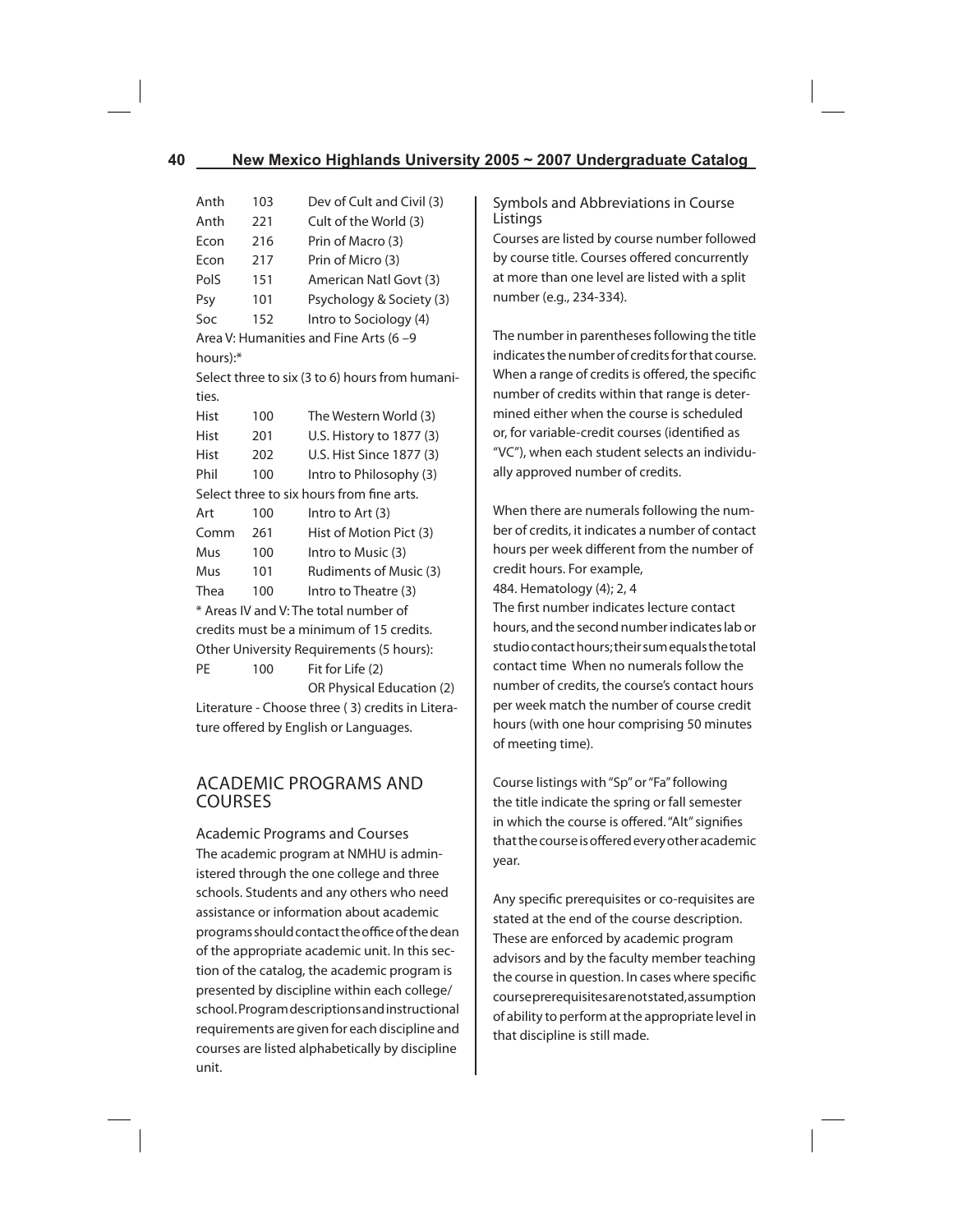College of Arts and Sciences Dr. C. G. "Tino" Mendez, Dean Douglas Hall, Room 137 505 454-3399 FAX: 505 454-3389

## Mission of the College of Arts and Sciences

The mission of the College of Arts and Sciences at New Mexico Highlands University is to provide the highest quality undergraduate and graduate programs in the humanities and fine arts, life sciences, physical sciences, computer sciences and mathematics, engineering, and social sciences. In addition to serving the needs of its majors and minors in these disciplines, the college undertakes to instruct courses in the core curriculum as part of the university's mission to provide a well-rounded education for all of its students.

Recognizing the integral relationship between teaching, research, and public service, the mission of the college is to excel in all three areas. Embracing the vision of the stratigic plan, New Mexico Highlands University will stand out as the flagship school for education, serving students from all walks of life.

.

The goals of teaching in the college encompass not only imparting to its students the knowledge, verbal and cognitive skills, and values and attitudes that comprise the basis of a liberal education, but also instilling in them the ability and desire to think and work independently and creatively; to appreciate learning for its own sake; and to recognize the lifelong benefits of a commitment to truth and excellence.

The purpose of research in the college is to amend and extend the bases of knowledge and create activity; to renew and enrich our teaching resources; exemplify in our own work superlative scholarly habits to give our students a model to which to aspire; and to hare our knowledge and the fruits of our labors with the scholarly community, our students, and the general public.

The college's public service commitment signifies that in all of our scholastic endeavors, we will remember the purpose of our activities is to benefit the individual members of the region, state and world communities. Furthermore, recognizing that its involvement extends beyond the confines of the university, to confront perforce the urgent problems presented by geographical, political, racial, and gender boundaries, the college undertakes to work with an eye to resolution of problems in today's complex and changing world by serving disinterestedly the global community.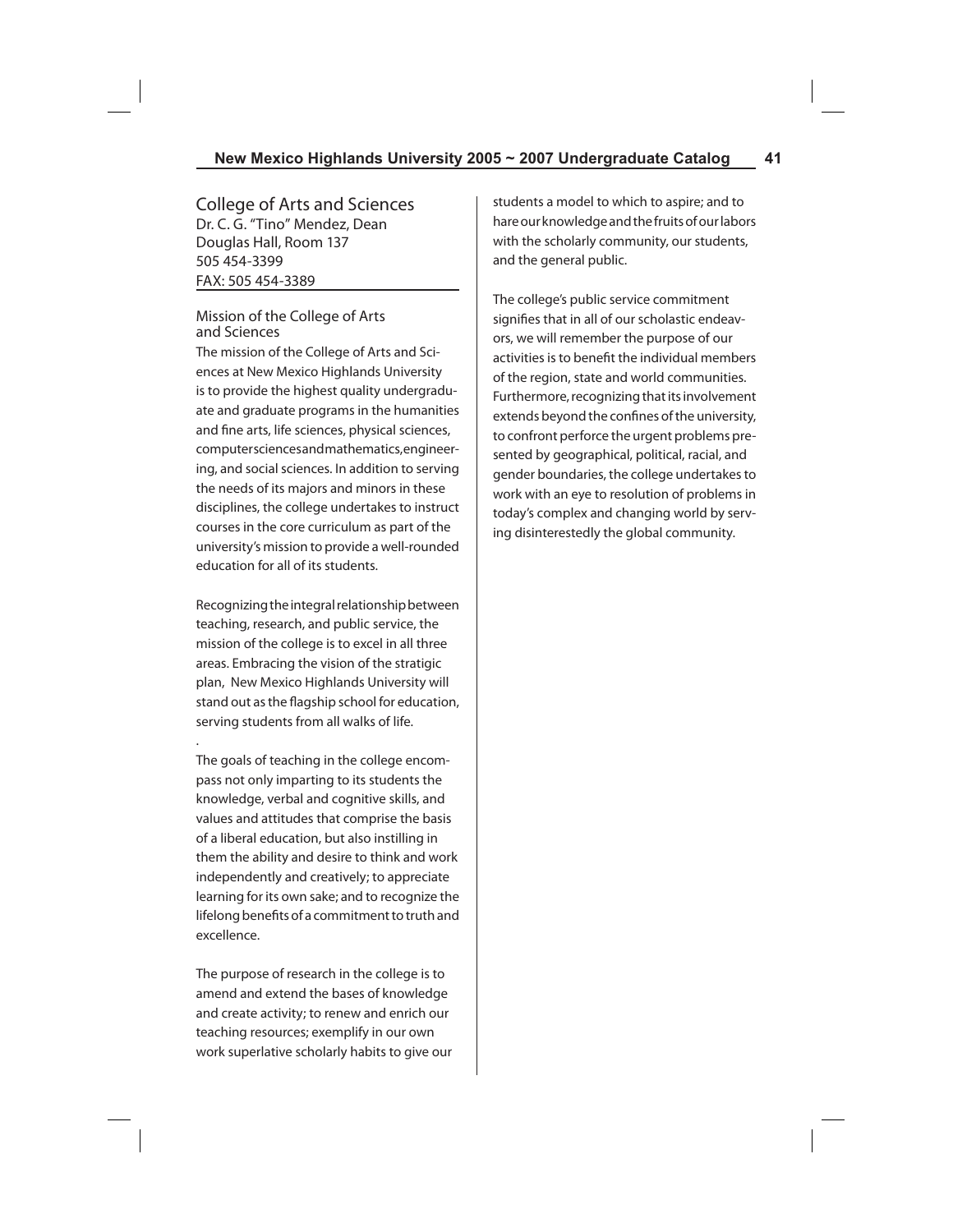Department of Behavioral Sciences Dr. Tom Ward, Department Chair Hewett Hall, Room 210 505 454-3196 FAX: 505 454-3331 E-MAIL: tsward@nmhu.edu

The department offers under graduate programs in psychology, sociology, anthropology, and criminal justice at Farmongton Center only.

## Mission of the Department of Behavioral Sciences

The mission of the Department of Behavioral Sciences is to: contribute to meeting the educational and research needs in psychology, sociology, anthropology, and the related fields; contribute to meeting the career needs in psychological and social services and social sciences, as well as contribute to training for careers in education, engineering, physical and biological sciences, medicine, and other science fields; contribute to meeting the need for secondary school teacher certification in sociology and/or anthropology; and to provide psychological and socio-cultural service and expertise for the region, as well as the greater global community.

## Faculty `

Erika Derkas (Sociology) Mario Gonzales (Anthropology) Jean Hill (Psychology) Linda LaGrange (Psychology) Robert Mishler (Anthropology) Orit Tamir (Anthropology) Thomas Ward (Sociology) Ian Williamson (Psychology)

## Resources and Facilities

The human riches of northern New Mexico provide an outstanding context for psychological, social, and cultural studies at New Mexico Highlands University. Students engage in field archaeological digs, ethnographic, psychobiological research, and clinical practicum. Each student has the opportunity to conduct research in three well-equipped discipline facilities: psychobiology lab, Gabino Rendon Socio-cultural Research Center, and anthropology lab. Studies of human behavior emphasize field data and computer applications for analysis and interpretation.

The department provides computer laboratories for student use. Students have access to word processing, spreadsheets, and statistical packages, as well as the Internet.

Student professional societies and organizations, such as Psi Chi, Sociology and Anthropology Club, provide opportunities for student participation and program enrichment beyond the classroom.

## Sociology and Anthropology

The disciplines of sociology and anthropology combine to offer a holistic approach to the study of humankind. The program offers both bachelor of arts and bachelor of science degree options with four possible emphases: sociology, anthropology, criminology, and American Indian studies. The region's long and varied human traditions, dating from the prehistoric past of 10,000 years ago with Clovis and Folsom to the 21st century mixed culture traditions, provide an excellent natural laboratory for socio-cultural studies. The program emphasizes student participation in field and campus laboratory experiences, practicum, and computer competence in analysis of data. Small classes provide an enriched educational environment for both students and faculty. Career opportunities include preparation for graduate studies, teaching, cultural resource management, and practice in federal, state, and local agencies, as well as in private businesses and non-profit sectors.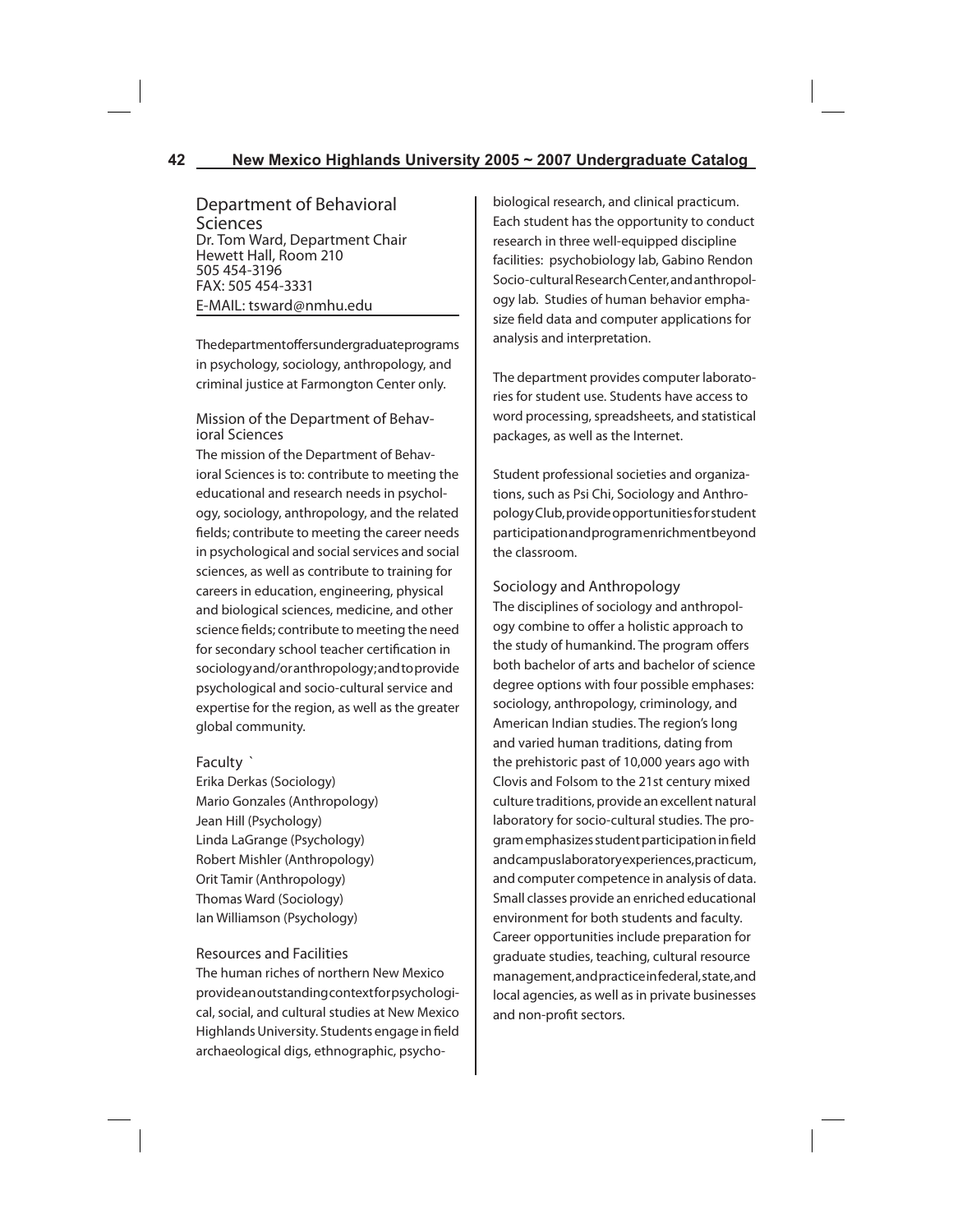| Major in Sociology and |                    |                                       | Soc         | 430                  | Applied Soc Res &                            |
|------------------------|--------------------|---------------------------------------|-------------|----------------------|----------------------------------------------|
| Anthropology (B.A.)    |                    |                                       |             |                      | Data Analysis (3)                            |
|                        | Required core: 23  |                                       | Soc         | 498                  | Field Experience (1-6)                       |
| Soc                    | 152                | Intro to Sociology (4)                |             |                      | Select two courses in consultation with your |
| Anth                   | 221                | Cult of the World (3)                 | advisor:    |                      |                                              |
| <b>OR</b>              |                    |                                       | Soc         | 283                  | Social Problems (3)                          |
| Anth                   | 241                | Biological Anth (3)                   | Soc         | 323                  | Deviant Behavior (3)                         |
| Soc/Anth 300           |                    | Socio-Cult Theory (3)                 | Soc         | 327                  | Juv Del & Justice (3)                        |
| Soc/Anth 330           |                    | Res Meth Soc Rel (4)                  | Soc         | 329                  | Inst Corrections (3)                         |
| Soc/Anth 4xx           |                    | 400 Level Elective (3)                | PolS        | <b>XXX</b>           | Law Elective (3)                             |
|                        |                    | Choose one course from the following: |             |                      | Select one course in consultation with your  |
| Anth                   | 274                | Indian Cult N.A. (3)                  | advisor:    |                      |                                              |
| Anth                   | 371                | Peoples & Cultures                    | Anth        | 442                  | Forensic Anth (3)                            |
|                        |                    | of Africa (3)                         | Anth        | 461                  | Comm & Culture (3)                           |
| Anth                   | 374                | Indian Cult of Cent/SA (3)            |             | Emphasis Total: 24   |                                              |
| Anth                   | 424                | Socio/Cult Dyn in the                 |             | Major Total: 47      |                                              |
|                        |                    | SW(3)                                 |             |                      |                                              |
| Anth                   | 474                | Contemp Indian Issues (3)             |             |                      | Anthropology Emphasis                        |
| Anth                   | 476                | Indians of the SW (3)                 |             | Required courses: 12 |                                              |
| Anth                   | 477                | The Hispanic SW (3)                   |             |                      | Select one course from each of the following |
|                        |                    | Choose one course from the following: | categories: |                      |                                              |
| Soc                    | 323                | Deviant Beh (3)                       |             |                      | Physical Anthropology/Archaeology            |
| Soc                    | 4/5XX              | Gender & Society (3)                  | Anth        | 241                  | Biological Anth (3)                          |
| Soc                    | 412                | Social Strat (3)                      | Anth        | 410                  | Archaeology (3)                              |
| Soc                    | 427                | Criminology (3)                       |             |                      | Social Cultural Anthropology                 |
| Soc                    | 431                | Political Sociology (3)               | Anth        | 415                  | Dev & Socio-Cult                             |
| Soc                    | 493                | Race & Ethnic Rel (3)                 |             |                      | Change (3)                                   |
| Core Total: 23         |                    |                                       | Anth        | 421                  | Ethnology (3)                                |
|                        |                    |                                       | Anth        | 422                  | Rel & Culture (3)                            |
|                        | Sociology Emphasis |                                       |             |                      |                                              |

|              | Required courses: 12 |                                           |
|--------------|----------------------|-------------------------------------------|
| Soc          | 283                  | Social Problems (3)                       |
| Soc          | 301                  | Soc Theory (3)                            |
| Soc          | 412                  | Social Strat (3))                         |
| Soc          | 430                  | Applied Soc Res &                         |
|              |                      | Data Analysis (3)                         |
| Electives: 9 |                      |                                           |
|              |                      | Select in consultation with your advisor. |

Emphasis Total: 21

Major Total: 44

Criminology Emphasis Required courses: 24

|      | Required Courses: 24 |                      |
|------|----------------------|----------------------|
| Soc. | 231                  | Crim Justice Sys (3) |
| Soc. | 427                  | Criminology (3)      |
| Soc. | 428                  | Comp Legal Sys (3)   |

Applied Anthropology Anth 442 Forensic Anth (3) Anth 480 Issues App Anth (3) Anth 481 Cult Res Mgmt (3) Culture and Communication Anth 461 Comm & Culture (3) Electives: 9 Select in consultation with your advisor. Emphasis Total: 21 Major Total: 44

American Indian Emphasis Required courses: 12

| Anth | 274 | Indian Cult N.A. (3) |
|------|-----|----------------------|
| Anth | 374 | Indian Cult of       |
|      |     | Cent/SA (3)          |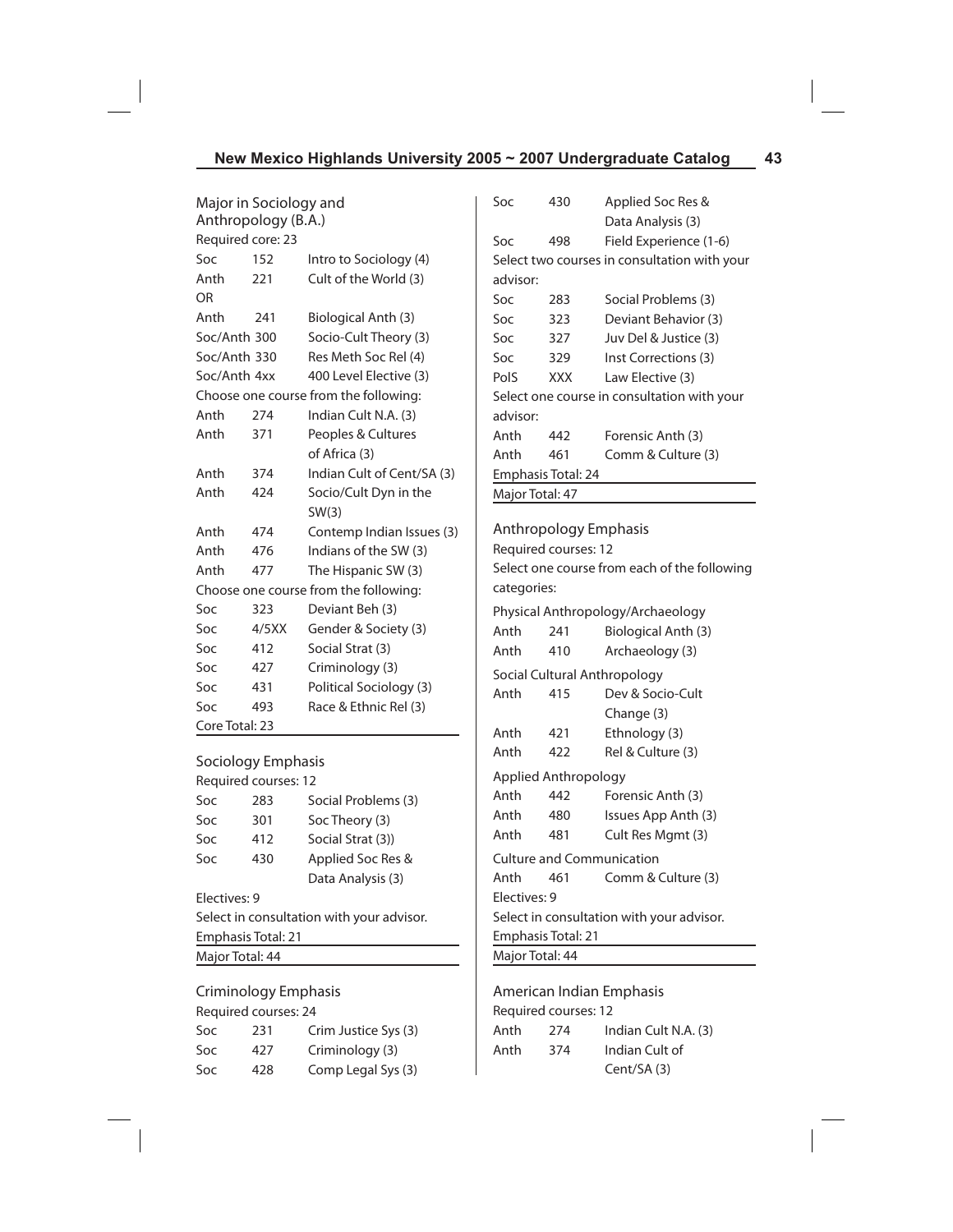| 474                                       | Contemp Indian Issues (3) |  |  |  |
|-------------------------------------------|---------------------------|--|--|--|
| 476                                       | Indians of the SW (3)     |  |  |  |
| Electives: 9                              |                           |  |  |  |
| Select in consultation with your advisor. |                           |  |  |  |
| Emphasis Total: 21                        |                           |  |  |  |
| Major Total: 44                           |                           |  |  |  |
|                                           |                           |  |  |  |

## Major in Sociology and Anthropology (B.S.)

For a bachelor of science degree, complete requirements for bachelor of arts major in sociology and anthropology plus: complete a minor of at least 20 credits in one of the science fields other than sociology and anthropology, or complete a combined science minor, or complete a second major in a bachelor of science degree program, or complete a two-year degree in a science filed; and complete eight credits in mathematics, including Math 211.

## Minor in Anthropology

|                                           | Required courses: 10 |                        |  |
|-------------------------------------------|----------------------|------------------------|--|
| Soc                                       | 152                  | Intro to Sociology (4) |  |
| Anth                                      | 221                  | Cult of the World (3)  |  |
| Socio-Cult Theory (3)<br>Soc/Anth 300     |                      |                        |  |
| Electives: 12                             |                      |                        |  |
| Select in consultation with your advisor. |                      |                        |  |
| Minor Total: 22                           |                      |                        |  |

## Minor in Sociology

| Required courses: 10                      |     |                        |  |
|-------------------------------------------|-----|------------------------|--|
| Soc                                       | 152 | Intro to Sociology (4) |  |
| Anth                                      | 221 | Cult of the World (3)  |  |
| Socio-Cult Theory (3)<br>Soc/Anth 300     |     |                        |  |
| Electives: 12                             |     |                        |  |
| Select in consultation with your advisor. |     |                        |  |
| Minor Total: 22                           |     |                        |  |

Minor in Sociology and Anthropology (Secondary Education Certificate) Complete at least 24 credits in sociology and anthropology or a combination of 12 credits in each, in consultation with your minor advisor. Minor Total: 24

## Criminal Justice Studies

A Bachelors Degree in Criminal Justice Studies provides an excellent foundation for students interested in working within the Criminal and Juvenile Justice Systems. In addition, it offers a strong foundation for those interested in pursuing a law degree or a masters degree in Public Administration or a closely related field. The Criminal Justice Systems are quite broad, and professionals, regardless of their specializations, must integrate information from a variety of academic disciplines. Consequently, student are required to take specific courses in Political Science, Psychology, Sociology and Social Work.

In addition to courses dealing with the main components of the Criminal Justice System: Law Enforcement, the Courts, Corrections , and Juvenile Justice, students take specialized courses including Psychology and the Law, Legal Issues for Children and Adolescents, and Domestic and Sexual Violence. Instructors strive to provide a balance of theoretical and practical information. In fact, many instructors are current or former professionals who are able to help students evaluate current practices in light of constitutional mandates.

This program appeals to students of traditional college age as well as professionals already working in the field. Indeed, many students in front-line positions are completing degrees in order to set the stage for future promotions. Other students have finished a two-year degree from a community college and have enrolled to complete a bachelors degree.

Major in Criminal Justice Studies (Offered at NMHU San Juan Center center in partnership with San Juan College)

Prerequisite Courses: 16

| Anth        | 221 | Cult of the World (3)  |
|-------------|-----|------------------------|
| <b>PolS</b> | 151 | American Natl Gov (3)  |
| Psy         | 101 | Psych & Society (3)    |
| Soc         | 152 | Intro to Sociology (4) |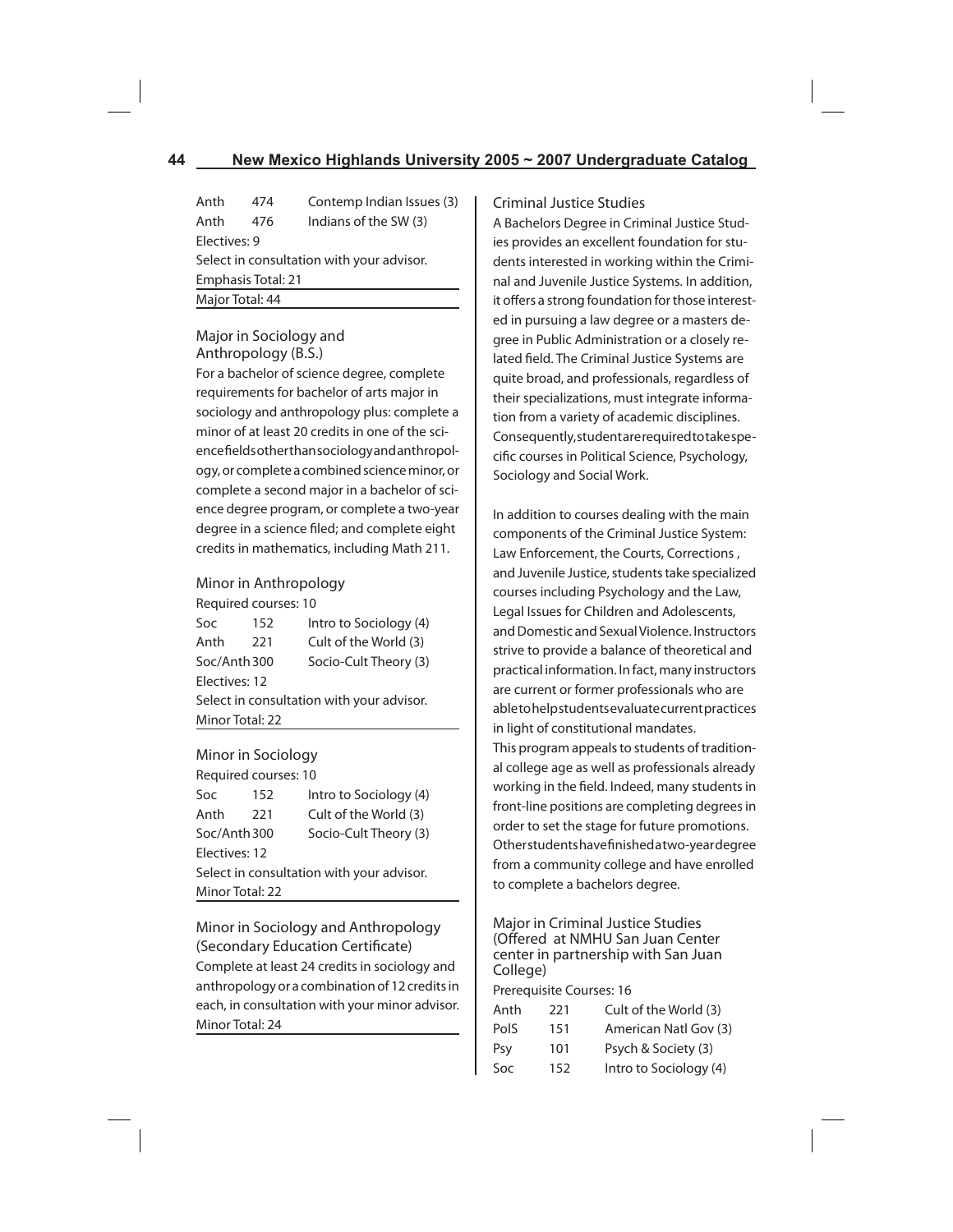| Soc                     | 231              | The Criminal Justice<br>System (3) |  |  |
|-------------------------|------------------|------------------------------------|--|--|
| Required courses: 52-54 |                  |                                    |  |  |
| <b>CJS</b>              | 301              | Law Enforcement (3)                |  |  |
| <b>CJS</b>              | 310              | Process & Proced of                |  |  |
|                         |                  | Criminal Law (3)                   |  |  |
| <b>CJS</b>              | 315              | Issues in the CJS (3)              |  |  |
| <b>CJS</b>              | 401              | Legal Issues for Child             |  |  |
|                         |                  | & Adolescents (3)                  |  |  |
| <b>CJS</b>              | 405              | Law of Evidence (3)                |  |  |
| CJS                     | 458              | Mediat & Conflict (3)              |  |  |
| CJS                     | 460              | Appr to Dispute                    |  |  |
|                         |                  | Resolution(3)                      |  |  |
| PolS                    | 314              | Intro to the Law (3)               |  |  |
| Psy/CJS                 | 409              | Domestic & Sexual                  |  |  |
|                         |                  | Violence (3)                       |  |  |
| Psy/CJS                 | 415              | Psychology & Law (3)               |  |  |
| Psy                     | 301              | Research Methods &                 |  |  |
|                         |                  | Analysis I(4)                      |  |  |
| OR                      |                  |                                    |  |  |
| <b>SW</b>               | 330              | Resrch Methods 1 (3)               |  |  |
| OR                      |                  |                                    |  |  |
| Soc/Ant                 | 330              | Research Methods in                |  |  |
|                         |                  | Social Relations(4)                |  |  |
| Psy                     | 302              | Research Methods &                 |  |  |
|                         |                  | Analysis II(4)                     |  |  |
| OR                      |                  |                                    |  |  |
| <b>SW</b>               | 430              | Resrch Methods II (3)              |  |  |
| OR                      |                  |                                    |  |  |
| Soc/Anth 430            |                  | <b>Appld Social Research</b>       |  |  |
|                         |                  | & Data Analysis(4)                 |  |  |
| Psy                     | 4 <sub>0</sub> 8 | Drugs & Behavior (3)               |  |  |
| Soc                     | 327              | Juv Deling & Just (3)              |  |  |
| Soc                     | 329              | Institut Corrections (3)           |  |  |
| Soc                     | 427              | Criminology (3)                    |  |  |
| Soc                     | 428              | Compar Legal Sys (3)               |  |  |
| Soc                     | 493              | Race & Ethnic Rel (3)              |  |  |
| <b>SW</b>               | 432              | Field Practicum (4)                |  |  |
| Major Total: 58-60      |                  |                                    |  |  |

## Psychology

Psychology, the study of human behavior and mental processes, includes such topics as learning, memory, cognition, motivation, emotion, sensation, perception, personality, attitudes, social interactions, and psychopathology.

The special focus in this field is the individual rather than human societies or cultures. Although the study of psychology contributes to the understanding of abnormal human behavior, knowledge of psychology also enhances the understanding of normal human behavior.

Psychological research is conducted exclusively with the scientific method in applications that range from multifactorial laboratory experiments to single case studies. At NMHU, students experience the diversity within the field through a broad selection of courses. Behavioral and psychodynamic emphases are offered in the study of mental disorders, while research psychology is represented by cognitive, biological, social, and personality approaches.

Career goals of psychologists include teaching, research, and service. Psychologists, counselors, and psychometricians work at such sites as mental health centers and hospitals, geriatric facilities, and correctional institutions. The psychological profession also includes school psychologists and human relations or organizational behavior psychologists for industry or government.

## Major in Psychology (B.A.)

All transfer students majoring in Psychology must complete a minor approved by their major advisor.

Required courses: 11

| Psy | 101 | Psych & Society (3) |
|-----|-----|---------------------|
| Psy | 301 | Rsrch Methods &     |
|     |     | Analysis 1 (4)      |
| Psy | 302 | Rsrch Methods &     |
|     |     | Analysis 2 (4)      |

Other Requirements: 14

Choose courses as indicated below in consultation with your major advisor: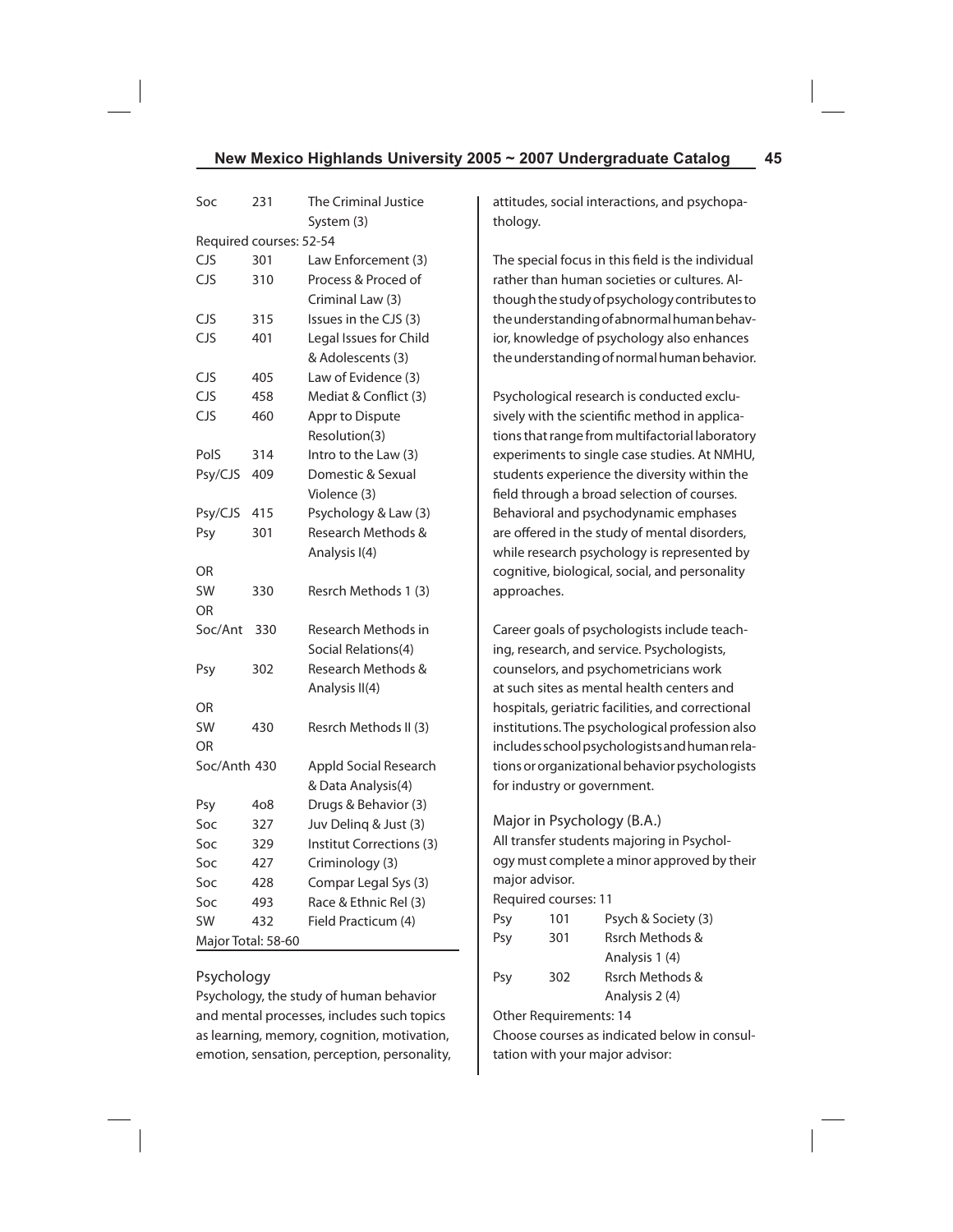Choose at least one course from each of the following four groups of courses, including at least two laboratory or techniques/methods courses:

| A) Social      |                     |                                            |  |
|----------------|---------------------|--------------------------------------------|--|
| Psy            | 321                 | Soc Psych: Theories                        |  |
|                |                     | & Rsrch (3)                                |  |
| Psy            | 322                 | Tech in Soc Psych                          |  |
|                |                     | Rsrch (1)                                  |  |
|                |                     | (Co-requisite: Psy 321)                    |  |
| Psy            | 430                 | Gender Roles (3)                           |  |
| B) Personality |                     |                                            |  |
| Psy            | 324                 | Abnormal Psy (3)                           |  |
| Psy            | 328                 | Theories of Person (3)                     |  |
| Psy            | 329                 | Tech in Per Rsrch (1)                      |  |
|                |                     | (Co-requisite: Psy 328)                    |  |
|                |                     | C) Learning and Cognitive Processes        |  |
| Psy            | 317                 | Lrng: Basic Proc (3)                       |  |
| Psy            | 318                 | Exp Tech in Lrng (1)                       |  |
|                |                     | (Co-requisite: Psy 317)                    |  |
| Psy            | 319                 | Memory & Cog Proc (3)                      |  |
|                | D) Psychobiological |                                            |  |
| Psy            | 408                 | Drugs & Behavior (3)                       |  |
| Psy            | 410                 | Physiological Psych (3)                    |  |
| Psy            | 411                 | Tech in Phys Psych (1)                     |  |
|                |                     | (Co-requisite: Psy 410)                    |  |
|                |                     | Also, choose at least two of the following |  |
| courses:       |                     |                                            |  |
| Psy            | 340                 | Develop Psych (3)                          |  |
| Psy            | 416                 | Motivation &                               |  |
|                |                     | Emotion (3)                                |  |
| Psy            | 433                 | History of Psych (3)                       |  |
| Psy            | 471                 | Psych Testing (3)                          |  |
|                |                     |                                            |  |

Electives: 5

In addition, the student may select two other elective psychology courses to complete the 36 credits for a psychology major.

Additional requirements for this major (not counted toward the 36-credit minimum): In the core curriculum, select the courses Soc 152 (or 210 or 215) and Anth 103 (or 221 or 241), or substitutes approved by the major advisor. For computer proficiency, select CS 101 or an equivalent approved by the discipline.

Completion of Math 120, 140, 150, and 211 is also recommended. Major Total: 36

# Major in Psychology (B.S.) For the bachelor of science in psychology, complete the bachelor of arts program described above, with the following changes: 1. Complete 3 credits of Psy 499. 2. Select within the science options of the core curriculum either one year of biology or chemistry. 3. Complete Math 140, 150, and 211, and select an academic minor in one of the science fields. Major Total: 36 Minor in Psychology Required courses: 11 Psy 101 Psych & Society (3) Psy 301 Rsrch Methods & Analysis 1 (4) Psy 302 Rsrch Methods & Analysis II (4) Electives: 13

Choose courses as indicated below in consultation with your minor advisor.

Choose at least one course from three of the four groups of courses listed above for the major in psychology (B.A.), including at least one laboratory or techniques/methods course. In addition, the student may select one other elective psychology course to complete the 24 credits for a psychology minor. Minor Total: 24

## Courses in Anthropology (Anth)

103. Development of Culture and Civilization (3); Fa, Sp Bio-cultural factors underlying the origins and distribution of early humans and consecutive cultural and biological adaptations, up to the rise of civilization in the Old and New World.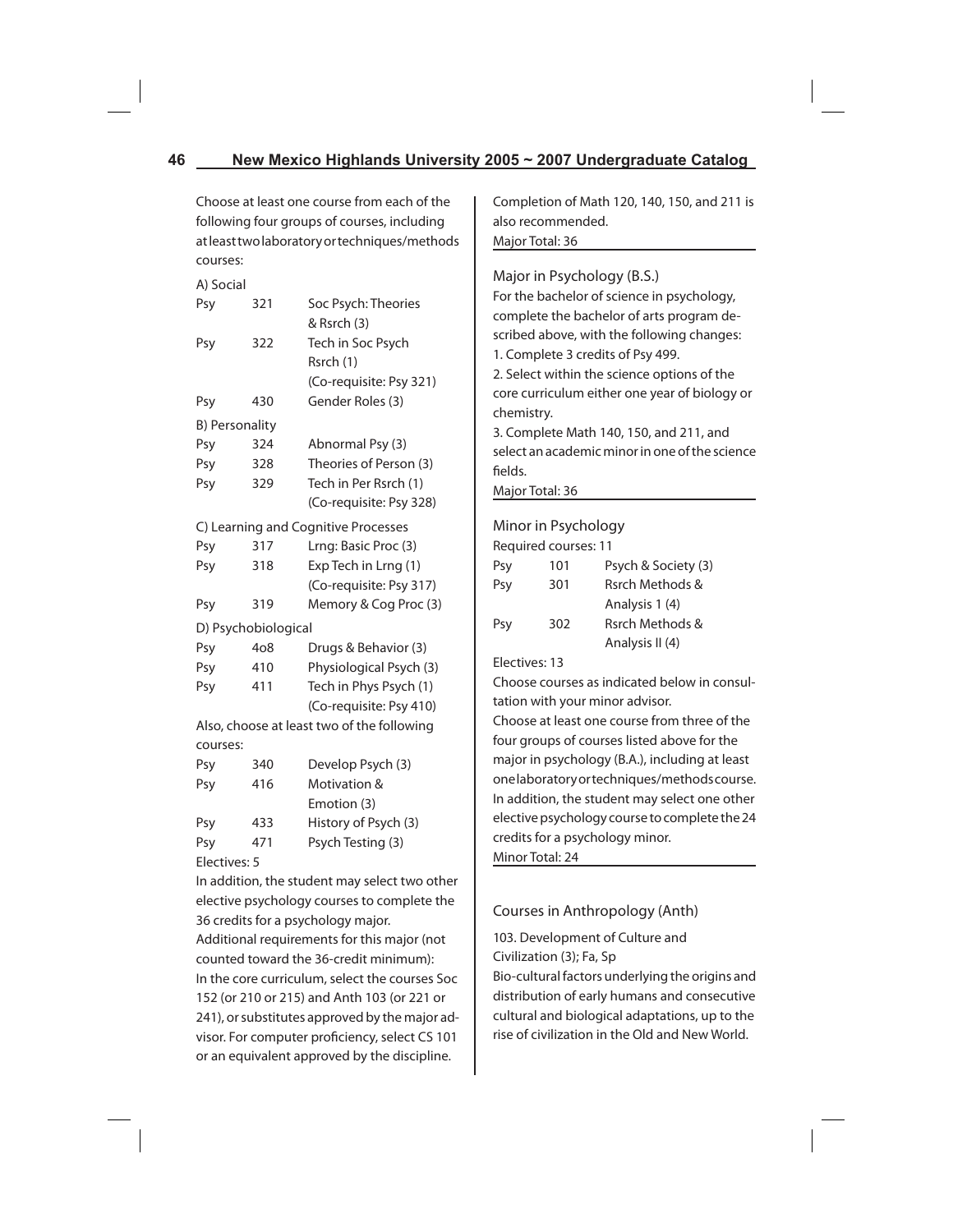221. Cultures of the World (3); All A study of the concepts of culture and its application in the analysis of human group behavior.

235 - 435. Selected Topic in Anthropology (I - 4 VC); All

Course in a topic or topics in anthropology. May be repeated with change of content.

241. Biological Anthropology (3); 2,2; Fa Introductory study of humankind as a biological organism developing according to the principles of organic evolution, ecology, and socioculture behavior.

274. Indian Cultures of North America (3); Sp

Introduction of peoples and cultures of Native North America, including Mexico, at time of first European contact, employing "Culture Area Concept." Prerequisite: Permission of instructor.

300. Socio-Cultural Theory (3); Fa Survey of the principal developments of sociocultural theory that have contributed to the emergence, development, and consolidation of the disciplines of anthropology and sociology. Prerequisite: One introductory course in anthropology or sociology.

303. Anthropological Theory (3)

A survey of the major directions in contemporary American and Western European anthropology. Prerequisite: One introductory course in sociology or anthropology.

330. Research Methods in Social Relations (4); Fa

The social context, structure of inquiry, and modes of observation in research of social and cultural phenomena. Prerequisite: One introductory course in sociology or anthropology. Cross-listed as: Soc 330.

352. Laboratory Research (I -3 VC); All Research experience in the anthropology laboratory. may be repeated.

371. Peoples and Cultures of Africa (3); Fa A survey of the major cultural groupings of Africa with emphasis on Africa south of the Sahara. Prerequisite: One introductory course in sociology or anthropology.

374. Indian Cultures of Central and South America (3); Sp

A study of the native people, cultures, and culture areas of Central America, the Caribbean, and South America. Prerequisite: One introductory course in sociology or anthropology.

398. Anthropological Field Studies (2 - 4 VC)

Ethnological and/or archaeological field studies in selected sites. The destination and time in the field vary and are announced at the time of offering. A preparation session before departure is required.

410. Archaeology (3); 2,2; Fa

The purpose, techniques, methods and theory of archaeology in the study of the human past and in the context of modern science. Prerequisite: Anth 221 and 241 or permission of instructor.

413. Archaeology of the Southwest (3); 2,2; Sp

Study of prehistoric cultures, before 1500, of the Greater Southwest and northern New Mexico. Prerequisite: One introductory course in sociology or anthropology.

414. Field Methods In Archaeology (2 - 6 VC); Su

Instruction in archaeology field and laboratory techniques and methods. Prerequisite: Anth 410 or permission of instructor.

415. Development and Socio-Cultural Change (3); Sp

This course concerns the nature and consequences of development and culture change. The focus is on contemporary issues and the many ways in which anthropology is used outside its purely academic context: how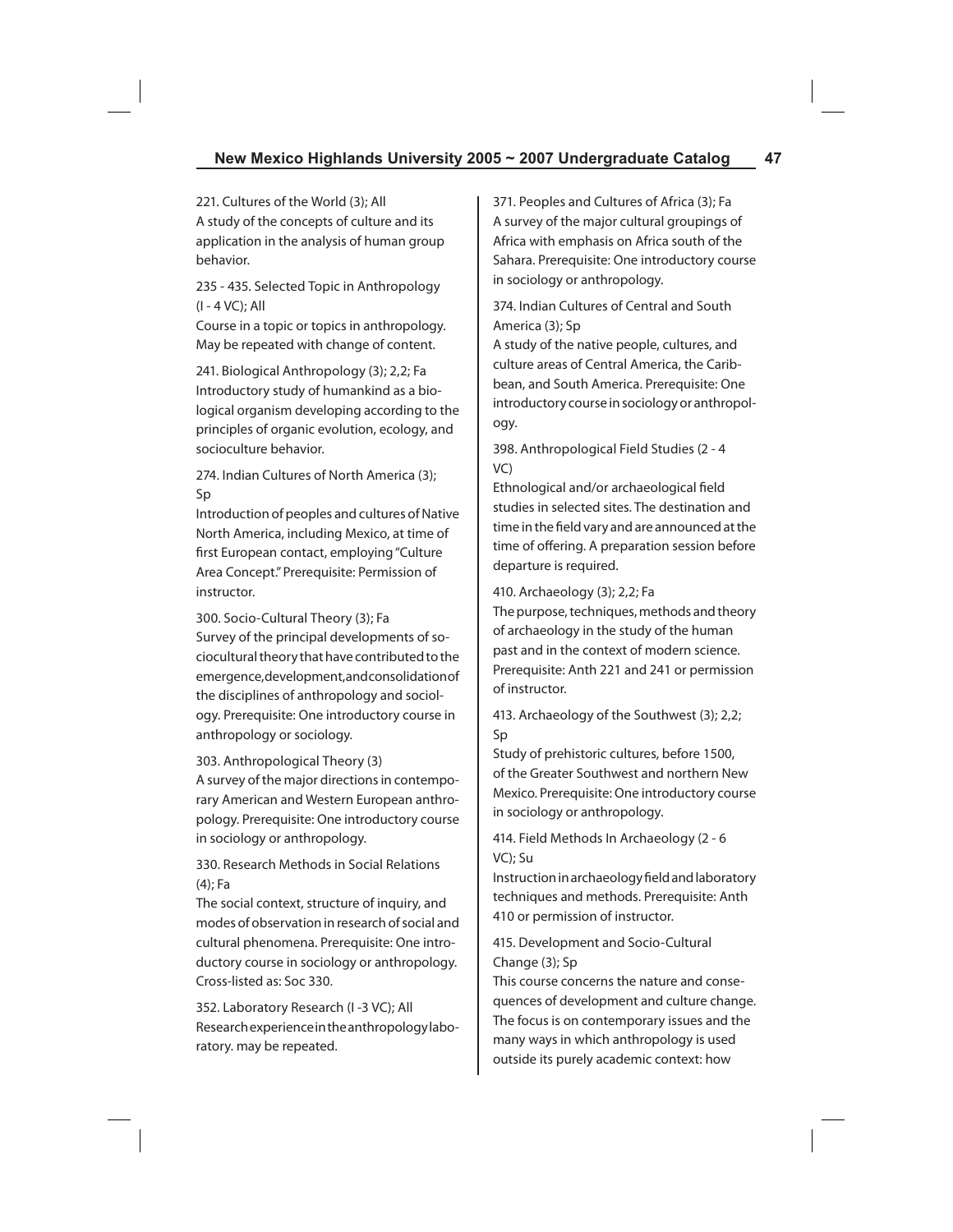anthropology is applied to contemporary human issues, how it benefits society, and how it advances theoretical knowledge. Prerequisite: One introductory course in anthropology or sociology. Cross-listed as: S0c 415.

## 421. Ethnology (3); Fa

An advanced study of the development of the discipline and close examination of selected ethnological texts. Prerequisite: Anth 221 or permission of instructor.

422. Religion and Culture (3); Fa

The course addresses the origins, elements, forms, and symbolism of religion, provides a comparative survey of religious beliefs, myths, practices and symbolism, and focuses on religion in the context of culture, and teaches the appreciation of religious differences. Prerequisite: One introductory course in sociology or anthropology. Cross-listed as: Soc 422.

424. Social/Cultural Dynamics in the Southwest (3); Fa

Investigation of the interrelationships among the major cultural groups living in the Greater Southwest and northern New Mexico today.

428. Comparative Legal Systems (3); Fa A sociological and anthropological analysis of social control and law in a variety of social and cultural contexts.

442. Forensic Anthropology (3); 2,2; Sp Presentation and application of biological anthropology techniques in the identification of humans from skeletal remains.

450. Seminar in Anthropology (I -4 VC) Seminar course in a topic or topics in anthropology. May be repeated with change of content.

451. Senior Seminar (3); Sp A capstone course designed to synthesize and integrate knowledge in anthropology and sociology. Cross-listed as: Soc 451.

461. Communication and Culture (3); Fa Anthropological linguistics, focusing on investigations of the relationships between language and culture. Prerequisite: One introductory course in sociology or anthropology.

473. Women, Men, and Culture (3) Study of the basic features of social organization and behavior in selected societies around the world in the determination of sexual scripts in pre-literate as well as industrial societies.

474. Contemporary Indian Issues (3); Sp An examination of emerging social and cultural issues in American Indian society today.

476. Indians of the Greater Southwest (3); Sp

A survey of the Native American cultures in the Greater Southwest since 1500, including both Pueblo and non-Pueblo cultures. Prerequisite: One introductory course in sociology or anthropology.

477. The Hispanic Southwest (3); Fa An ethnohistorical and socioanthropological examination of Spanish speaking people in the Southwest from their establishment to contemporary times.

480. Issues in Applied Anthropology (3); Sp

This course focuses on what applied anthropology is, how it is done, how it benefits society, and how it advances anthropology's theoretical knowledge of culture and society. It is also for student who are interested in learning about the various ways in which anthropology is used outside the academia.

481. Cultural Resource Management (3); Fa

This course provides students with the foundation's for conducting Cultural Resource Management. It addresses laws, regulations, agencies, and techniques needed for conducting CRM work and practical experience. Prerequisite: One Culture Area course.

490. Independent Study (I - 4 VC) Individual, directed study arranged with an instructor. Prerequisite: Permission of instructor.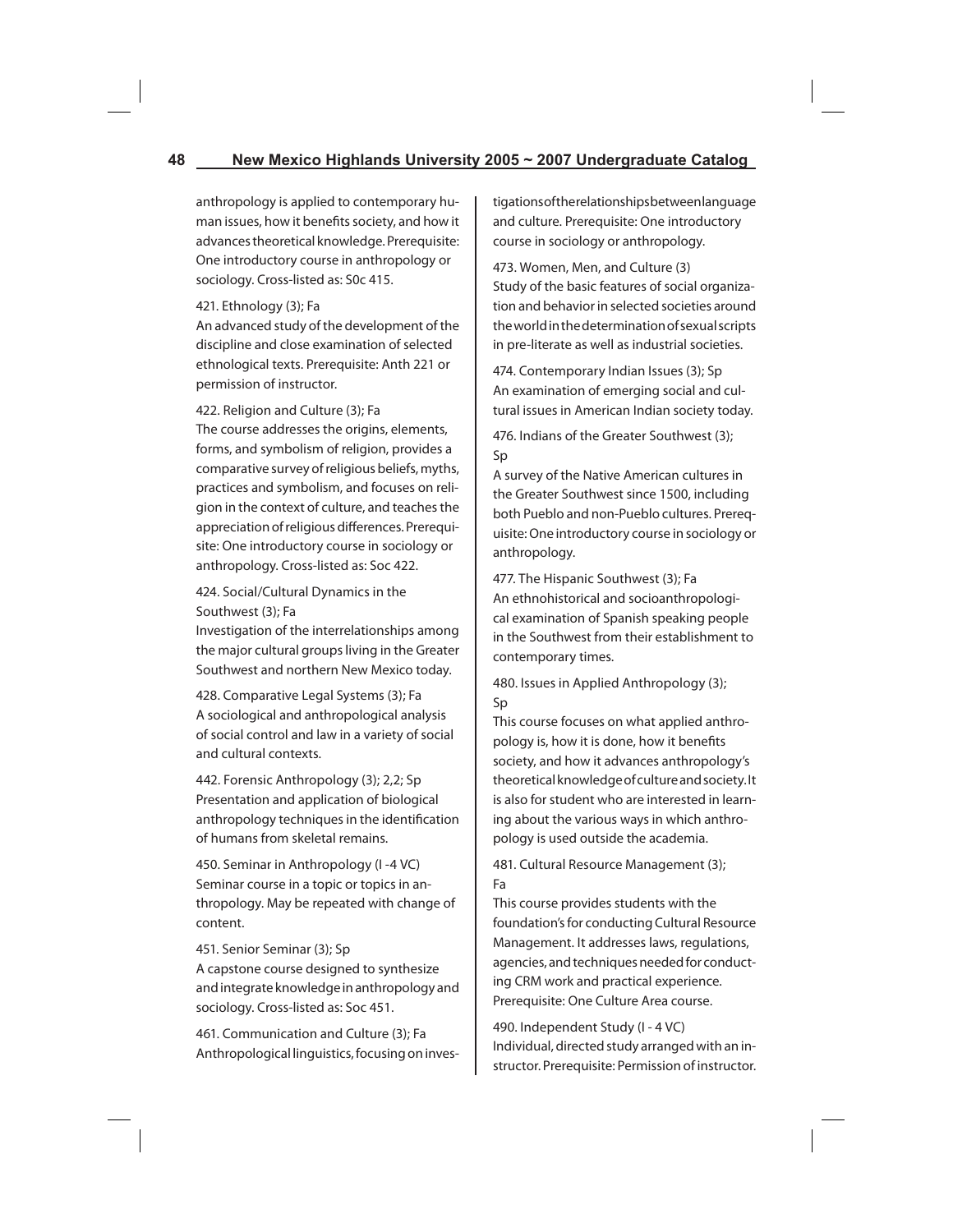496. Ethnographic Fieldwork (I - 4 VC) Training and practice in the traditional ethnographic methods, i.e., mapping, census-taking, participant observation, informal interviewing, formation of projects, and data analysis. Prerequisite: One introductory course in sociology or anthropology.

499. Independent Research (I - 4 VC) Individual, directed research arranged with an instructor. Prerequisite: Permission of instructor.

## Courses in Criminal Justice (CJS)

235 - 435. Selected Topic in Criminal Justice (3); Fa, Su

Course in a topic or topics in Criminal Justice. May be repeated with a change of content.

#### 301. Law Enforcement (3); Fa

This course examines society's evolving responses to crime from the perspective of law enforcement agencies and officers. This course will explore the evolution of American policing from its roots in England to its current form. Topics will include community-oriented policing, problem-oriented policing, victimology, and the culture of the police community.

## 310. Process and Procedures of Criminal Law (3); Fa

This course examines processes and procedures of the American legal system. The primary focus is on the American adversarial system of criminal law and alternatives to these systems of law and justice. The adversarial system will be compared with the inquisitorial criminal and civil codes of Continental Europe.

## 315. Issues in the Criminal Justice System(3); Sp

This course provides an advanced exploration of issues currently impacting law enforcement, models of adult and juvenile corrections, and the judicial system. The course is designed to provide students with in-depth knowledge of the interdependence of the components of the

criminal justice system continuum. The type and effectiveness of rehabilitative efforts and constitutional requirements for mental and medical health care will be examined.

## 401. Legal Issues for Children and Adolescents (3); Sp

This course provides instruction, research, and discussion of numerous topics relevant to children's and juveniles' legal status in the United States. The course also focuses on issues relevant to public policy designed to safeguard the health, safety, and welfare of children and juveniles in the U.S. Prerequisite: Soc/CJS 231 The Criminal Justice System; Soc/CJS 327 Juvenile Delinquency.

405. Law of Evidence (3); Sp This course offers a thorough exploration of the concept of criminal evidence. It is designed to to prepare students to deal with the complexities of evidentiary procedures and materials in all components of the criminal justice system. Prerequisite: Soc/CJS 231 The Criminal Justice System; Soc/CJS 301 Law Enforcement.

409. Domestic and Sexual Violence (3) This course will focus on physical, sexual, and emotional abuse that occurs within families. A particular emphasis will be a focus on the psychological consequences of exposure to physical and sexual trauma and neglect. Victim and offender characteristics will be discussed in the context of family dynamics. Typical and potential criminal justice system responses will be explored.

#### 415. Psychology and Law (3)

This course examines the way in which psychology interacts with the law. The primary context will be the way in which psychology interacts with the criminal justice system. The course explores a variety of topics including expert testimony, civil commitment and the rights of mental patients, competency, the insanity defense, forced medication and the transfer of mentally ill inmates to mental hos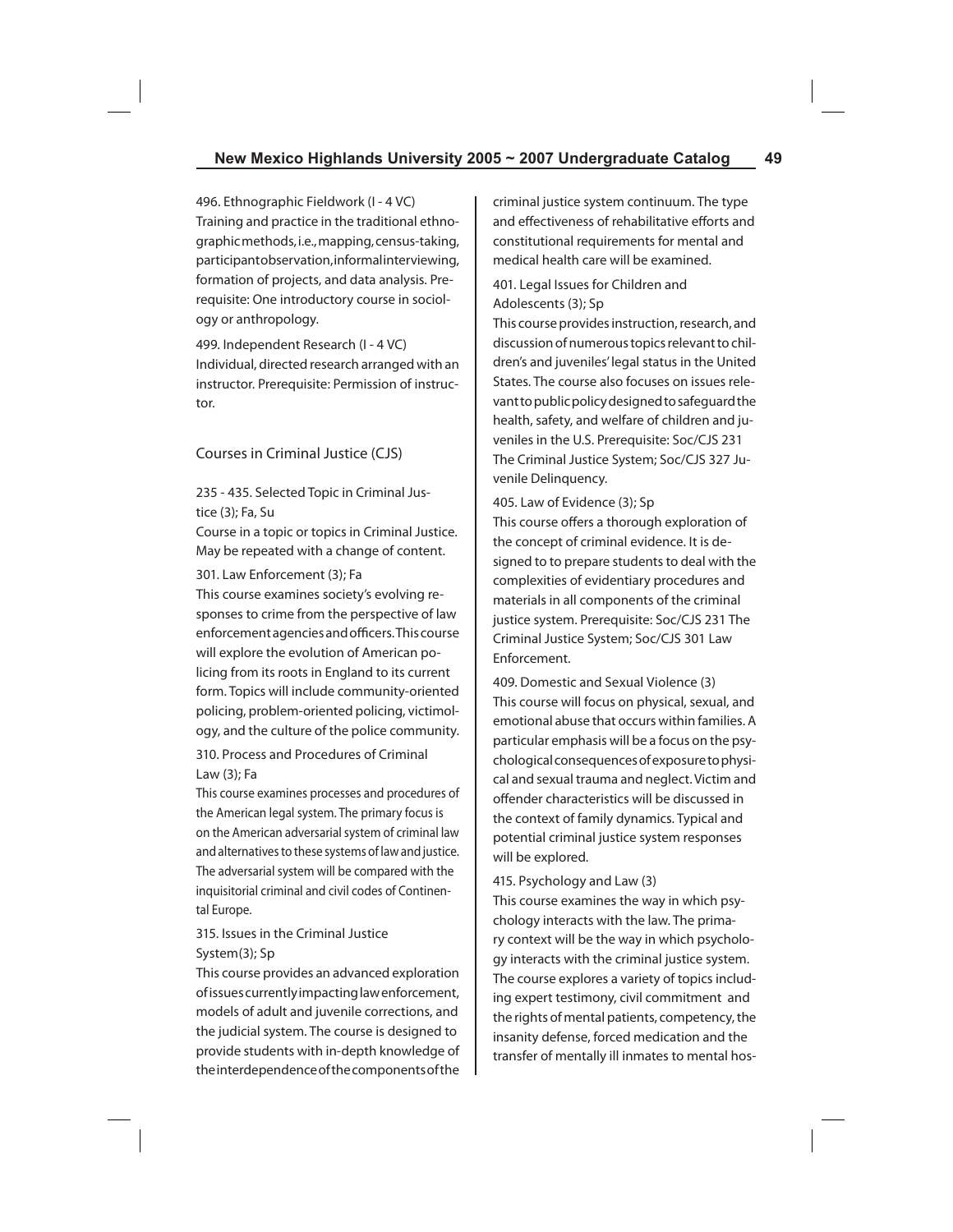pitals, and a review of the mental illnesses and personality disorders commonly encountered in criminal justice settings.

458. Mediation and Conflict: Interest Based Transformative and Narrative Paradigms (3)

This is a practical, interactive course offering a process of communication to manage conflict in interpersonal, organizational, and other macro-level context such as international, inter-regional, inter-local, intergovernmental and major environmental disputes both manifest and latent. Prerequisite: Soc 460 or permission of instructor.

460. Approaches to Dispute Resolution (3) This course provides a theoretical and practical understanding of dispute resolution processes in use in the private and public sectors. The course examines how and why dispute resolution processes function in particular environments, and critiques the strengths and weaknesses of each process. Prerequisite: Introductory course in psychology or introductory course in sociology.

## Courses in Psychology (Psy)

101. Psychology and Society (3); Fa A survey of the major concepts of modern psychology and their application to some of the issues in modern society. Two lecture hours per week are scheduled along with a weekly small group discussion, which supplements the lectures by means of discussion, films, and demonstrations.

201. Cognition and Life Processes (3) A presentation of the fundamentals of human cognition, critical thinking skills, and the application of these skills to everyday life processes. Topics will include reasoning, judgement, problem-solving, and decision-making.

235 - 435. Selected Topic in Psychology (1  $-4$  VC)

Course in a topic or topics in psychology. May

be repeated with a change of content.

240. Life-Span Human Development (3) A systematic study of individual growth and development from conception through old age. The course is appropriate for students other than psychology majors, including such disciplines as education, social work, and nursing. Prerequisite: Psy 101.

301. Research Methods and Analysis 1 (4); 3,2; Fa

An introduction to the methods of investigation used in psychology to understand and explain behavior. Includes methods as applied to all major areas of psychology, such as clinical, developmental, social, and psychobiological.

302. Research Methods and Analysis 2 (4); 3,2; Sp

A continuation of Psy 301. Prerequisite: Psy 301.

303. Computer Use in Behavioral Sciences (3) An introduction to computer applications for statistical analysis of data in the Behavioral Sciences. Use of mainframe computer software in relation to research will be covered. Emphasis and focus of the course will be on the Statistical Package for the Social Sciences (SPSS).

317. Learning: Basic Processes (3)

A review of the primary phenomena associated with instrumental and classical conditioning. Some attention is given to adaptations of conditioning principles to behavior modification. Prerequisite: Psy 101 or permission of instructor. Co-requisite: Psy 318.

318. Experimental Techniques in Learning (1)

Laboratory experimental work demonstrating basic phenomena in animal learning and memory. Co-requisite: Psy 317.

319. Memory and Cognitive Processes (3) A review of human processes involved in encoding, storing, and retrieving information. Recommended: Psy 3o1 and Psy 302.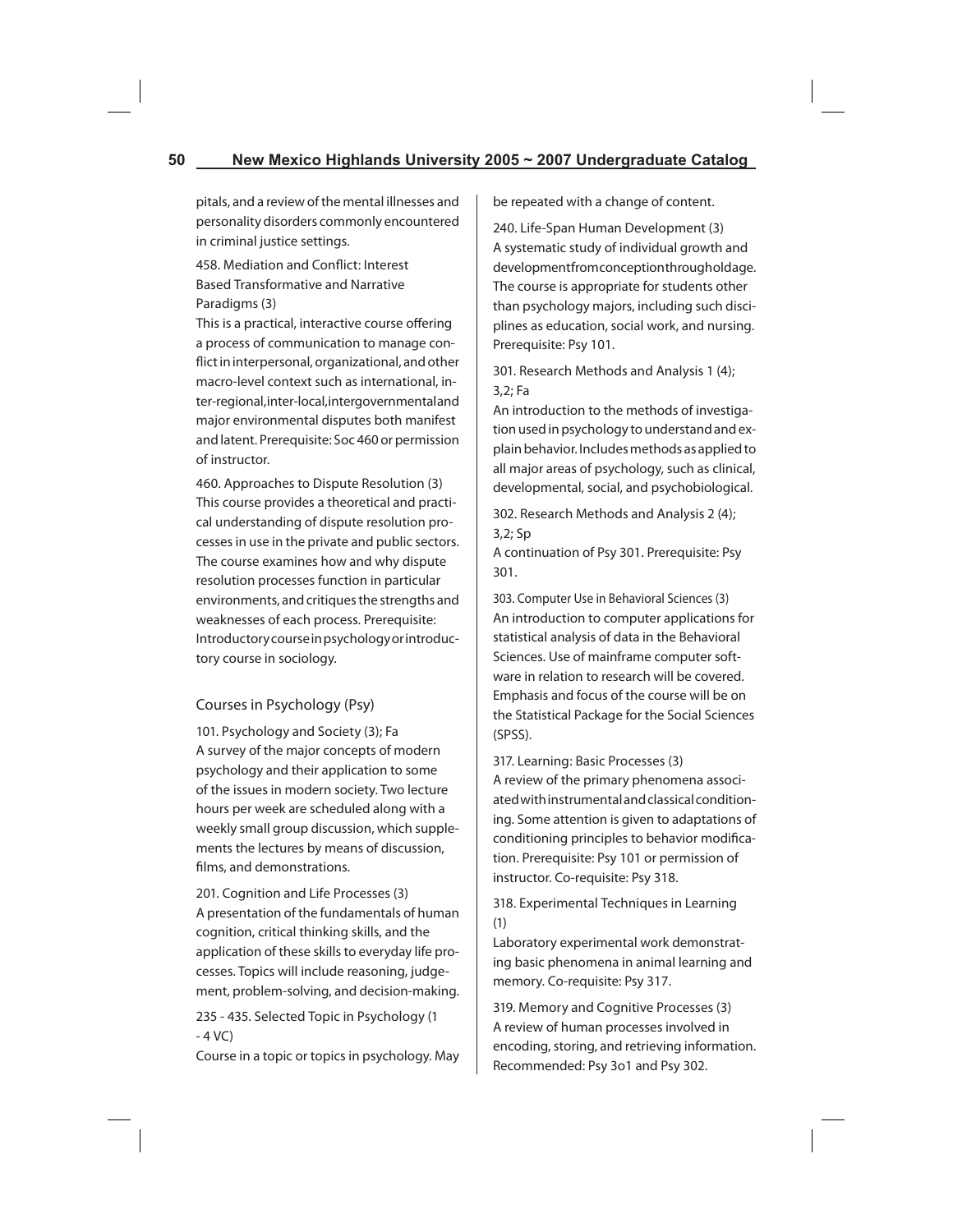## 321. Social Psychology: Theories and Research (3)

A review of the major social-psychological theories and research. Topics include person perception, attributional processes, attitudes, stereotyping, group processes, aggression, interpersonal attraction, and altruism. Prerequisite: Psy 101 or permission of instructor. Co-requisite: Psy 322.

## 322. Techniques in Social Psychology Research (1)

Survey and examination of major research techniques and methods in the area of social psychology. Co-requisite: Psy 321.

## 324. Abnormal Psychology (3)

An analysis of each of the major syndromes of psychopathology in terms of basic psychological processes. Special attention is given to the clinical observation and experimental research underlying the delineation of each syndrome. Prerequisite: Psy 101 or permission of instructor.

## 327. Personal Adjustment (2)

An exploration of the psychologically healthy individual's coping with adjustment issues concerning such areas as identity, self-esteem, interpersonal relationships, work, and sexuality. Prerequisite: Psy 101 or permission of instructor.

## 328. Theories of Personality (3)

A review of the major theories of personality such as Freud, Jung, Horney, and Erickson. A sampling of non-western approaches to this topic is also addressed including the Hindu, Buddhist, and Islamic perspectives. Prerequisite: Psy 101 or permission of instructor. Co-requisite: Psy 329

329. Techniques in Personality Research (1) Survey and examination of major research techniques and methods in the study of personality. Co-requisite: Psy 328.

340. Developmental Psychology (3); Fa In-depth coverage of developmental theory and research with emphasis alternating among child, adolescent and adult development. Prerequisite: Psy 101. Cross-listed as: EcEd 302.

377. Environmental Psychology (2) An examination of environmental factors affecting behavior and socio-psychological functioning, including such topics as physical/ architectural factors, crowding, and personal space.

378. Ethical issues in Psychology (2) Review and examination of the ethics relevant to testing, therapy, professional relations, human and animal research, and publication. Prerequisite: Psy 101 or permission of instructor.

408. Drugs and Behavior (3); Fa, Su Psychological and pharmacological study of alcoholism, drug abuse, and drug use, including tranquilizers and non-prescription drugs, throughout society.

409. Domestic and Sexual Violence (3), Su This course will focus on physical, sexual, and emotional abuse that occurs within families. A particular emphasis will be a focus on the psychological consequences of exposure to physical and sexual trauma and neglect. Victim and offender characteristics will be discussed in the context of family dynamics. Typical and potential criminal justice system responses will be explored.

410. Physiological Psychology (3) An overview of the neuroanatomical and neurophysiological processes underlying behavior. Topics include neurological disorders, brain organization, sensory systems, and applied human neuropsychology. Co-requisite: Psy 411

## 411. Techniques in Physiological Psychology (1)

Laboratory work designed to develop skills needed to collect data in physiological psychology. Exercises include brain dissection techniques and the use of the following instruments: centrifuge, balance, spectrophotometer,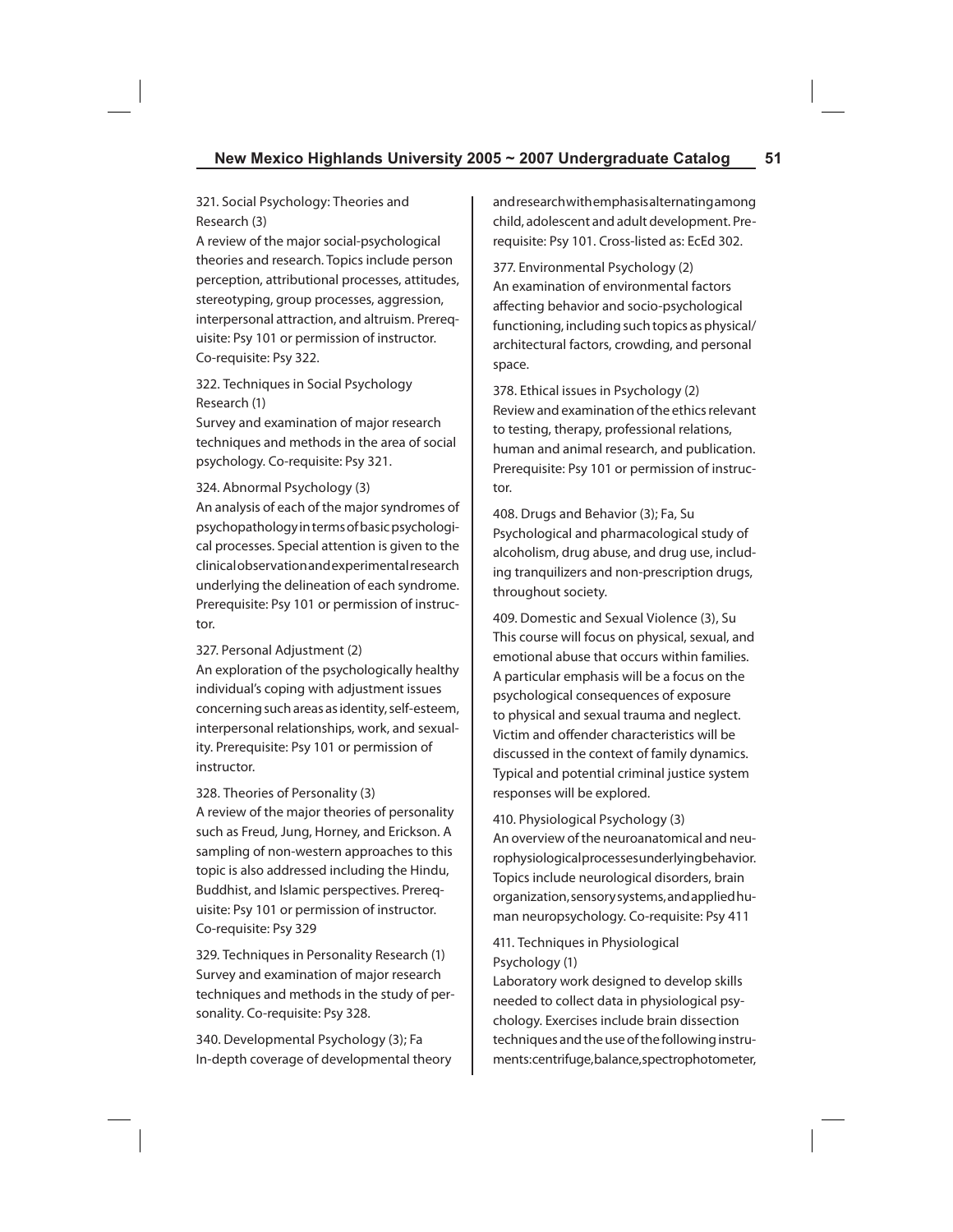and high performance liquid chromatography (HPLC). Co-requisite: Psy 410.

## 415. Psychology and Law (3)

This course examines the way in which psychology interacts with the law. The primary context will be the way in which psychology interacts with the criminal justice system. The course explores a variety of topics including expert testimony, civil commitment and the rights of mental patients, competency, the insanity defense, forced medication and the transfer of mentally ill inmates to mental hospitals, and a review of the mental illnesses and personality disorders commonly encountered in criminal justice settings.

416. Motivation and Emotion (3)

A review of the major phenomena and theories that relate to motivation and emotion. Prerequisite: Psy 3o1 and Psy 302, or permission of instructor.

## 418. Comparative Cognition (3)

An introduction to animal cognition, including attention, representation of stimuli, memory storage and retrieval processes, and forgetting.

419. Introduction to Behavior Therapy (3) Introduction to and survey of behavior therapy procedures and their application to child and adult populations in a variety of settings including homes, schools, prisons, and hospitals.

## 422. Human Sexuality (3)

Review of contemporary, socio-psychological issues relating to human sexuality. Topics include sexual anatomy, sexually-transmitted diseases, sexual dysfunctions, sexual attitudes and mores.

## 425. Introduction to Group Psychotherapy (3)

An overview of group therapy, theory and techniques. Course includes an experiential component designed to provide experience with group process and group leadership. Prerequisite: Permission of instructor.

## 430. Gender Roles (3)

An examination of gender roles and role theory in understanding the behavior of women and men. Topics include development, stereotyping, sex differences in personality, abilities, achievement, and status. Attention is given to implications of changing female and male roles in society.

433. History of Psychology (3) Review of the major figures associated with the development of psychology as a science from Plato's time to the present, with special emphasis on the nineteenth and twentieth centuries. Prerequisite: Psy 301 and Psy 302, or permission of instructor.

445. Behavior Disorders in Children (3) Etiology and treatment of behavioral problems in children in a variety of settings, including home and school environments. An eclectic coverage of the major theories, approaches, and research is provided. Prerequisite: Psy 240 or 340, or permission of instructor.

450. Seminar in Psychology (I - 4 VC) Seminar course in a topic or topics in psychology. May be repeated with a change in content.

## 462. Experimental Design and Analysis  $(3): 2.2$

A comprehensive introduction to the design and analysis of experiments emphasizing analysis of variance models and analytical comparison techniques. Prerequisite: Psy 3o1 and Psy 302 or equivalent.

464. Organizational Behavior (3) Analysis of formal organizations and informal relationships among individuals and small groups. Study of business organizations as a system of authority and status, control and communication, decision-making centers, and leadership positions. Use is made of cases and research studies.

471. Psychological Testing (3); 2,2 Presentation of the principles underlying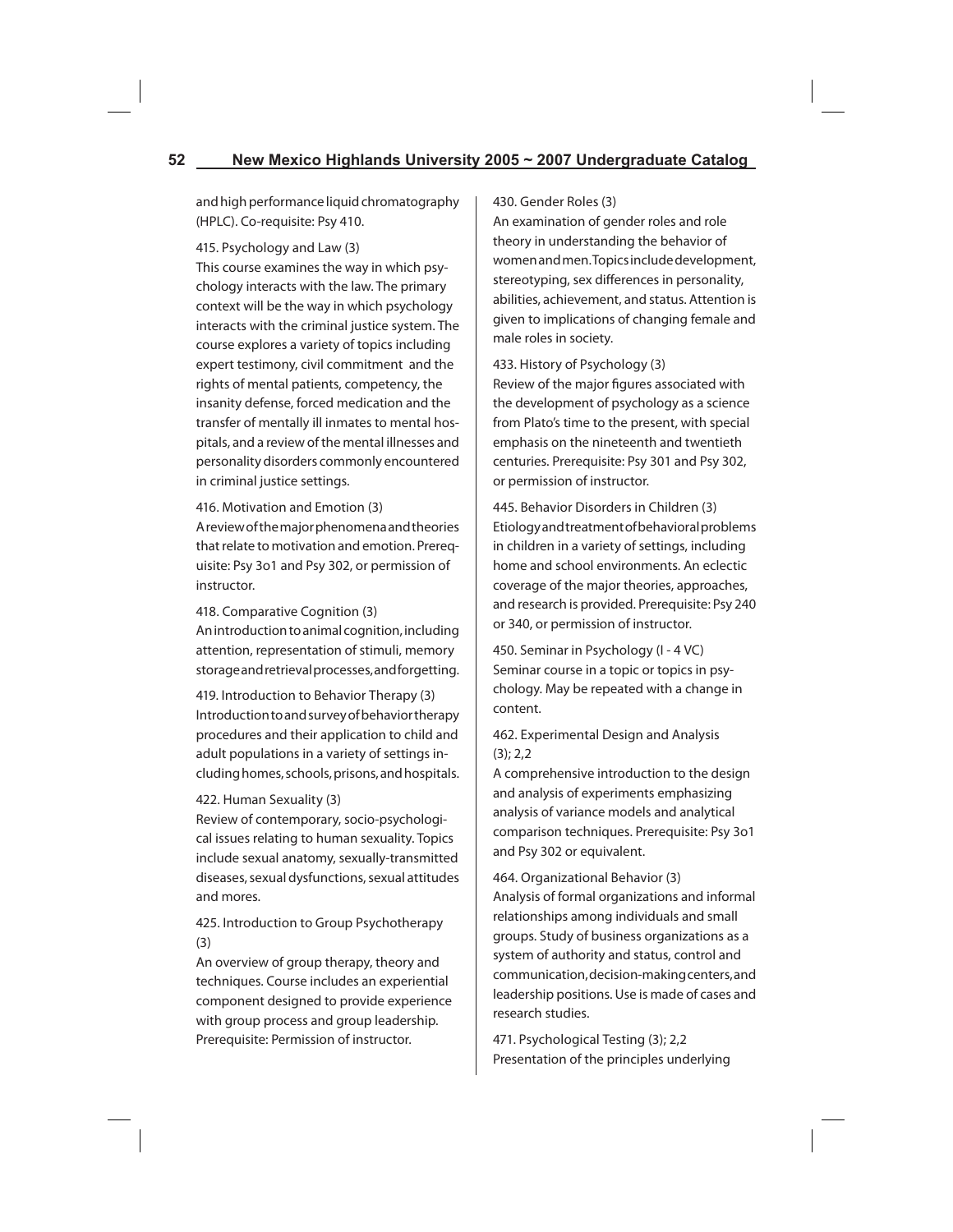psychological testing and measurement. Major areas of psychological testing are surveyed and special attention is given to social and ethical aspects of psychological testing. Prerequisite: Psy 301 and Psy 302, or permission of instructor.

## 472. Cognitive Science (3)

An interdisciplinary investigation of the foundations of human knowledge representation and understanding, the functioning of the human mind, and how these impact on recent computer technologies. Cross-listed as: Phil 472 and CS 472.

473. The Psychology of Suicide (2) The history of suicide, popular myths on the topic, epidemiology, theories, evaluation of self-destructive potential, and therapy. Prerequisite: Psy 3o1 and Psy 302, or permission of instructor.

475. Abnormal Psychology and Literature (3)

Characters from many literary works analyzed in terms of psychopathology. Various theories of abnormality will be utilized. Prerequisite: Permission of instructor.

## 477. Culture and Mental Illness (3)

An examination of current descriptions and explanations of mental disorders in a sample of countries from all major regions of the world. Historical, technical, ethical, and pragmatic aspects of international research in the realm of psychology/psychiatry are also addressed. Prerequisite: Psy 101, Psy 324, or permission of instructor.

479. Psychology of Religion (3) An examination of the relationship between the discipline of psychology and mysticism. Perspectives addressed include the historical,

cultural, philosophic, psychoanalytic, and scientific. Prerequisite: Psy 101. 480. Community Psychology (3)

An introduction to community psychology with emphasis on theories and research regarding prevention and consultation. Prerequisite: Psy 101 or permission of instructor.

490. Independent Study (I -4 VC) Individual, directed readings and library research arranged with an instructor on a topic of mutual interest to the student and instructor. Prerequisite: Permission of instructor.

498. Field Experience (1 - 3 VC) A field placement in a local service agency providing opportunity for observation and learning under staff supervision. May be taken twice for credit. Prerequisite: Senior status in psychology and permission of instructor.

499. Independent Research (I - 4 VC) An individual, directed research investigation arranged with an instructor on a topic of mutual interest to the student and the instructor. Projects require a final written report that includes a presentation of the problem, review of the literature, description of procedures, data analysis, and interpretation of results. Prerequisite: Permission of instructor.

## Courses in Sociology (Soc)

152. Introduction to Sociology (4) A broad survey of the basic concepts and principles that sociology uses to understand the development of the human social environment and its phenomena; three lecture hours per week are scheduled along with a one-hour discussion section.

212. Marriage and the Family (3) Marriage, family life, and the family as a social institution.

231. Criminal Justice System (3); Fa A sociological analysis of the criminal justice process in the United States with special emphasis on law enforcement and the courts.

235 - 435. Selected Topic in Sociology (I - 4 VC)

Course in a topic or topics in sociology. May be repeated with change of content.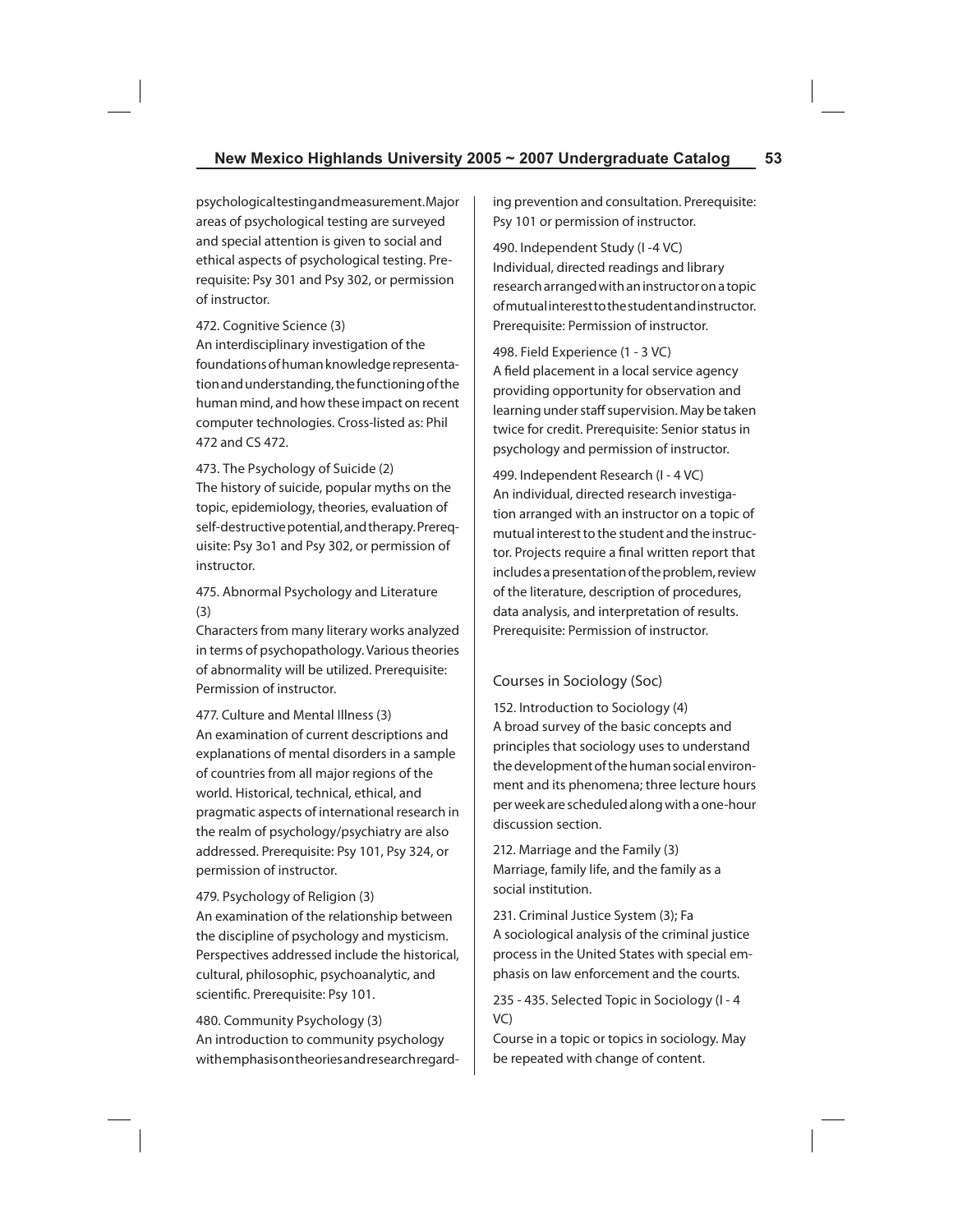## 283. Social Problems (3); Fa

The study of specific social problems that are significant at the present time.

300. Socio-Cultural Theory (3); Fa Survey of the principal developments of Socio-Cultural Theory that have contributed to the emergence, development and consolidation of the disciplines of anthropology and sociology.

## 301. Sociological Theory (3)

A survey of the principal developments in social thought that have contributed to the emergence and consolidation of the discipline of sociology, as well as other contemporary disciplines dealing with social phenomena. Prerequisite: One introductory course in sociology or anthropology.

## 323. Deviant Behavior (3)

Analysis of behavior that deviates from institutionalized expectations, by using specific sociological theory and method.

327. Juvenile Delinquency and Justice (3); Sp

An overview of definitions and social theories of delinquency and an analysis of the legal system for processing juvenile offenders in the United States; special consideration of juvenile justice in New Mexico.

329. Institutional Corrections (3); Fa A sociological analysis of the role of ails and prisons in the criminal justice system and larger society in the United States; emphasis on operation of adult correctional facilities, from perspective of both staff and inmates, with special consideration of institutional corrections in New Mexico.

## 330. Research Methods in Social Relations (4); Fa

The social context, structure of inquiry, and modes of observation in research of social and cultural phenomena. Prerequisite: One introductory course in sociology or anthropology. Cross-listed as: Anth 330.

## 411. The Community (3)

Analysis of human communities in terms of social structure, social class, participation in formal and informal associations, power structure, and inter-group conflict.

412. Social Stratification (3); Sp Differentiation, status, social mobility, class, and caste in selected societies. Prerequisite: One introductory course in sociology or anthropology.

## 415. Development and Socio-Cultural Change (3)

This course concerns the nature and consequences of development and culture change as understood by social scientists. Course will address theoretical Orientations, consequences of development, and case studies. Prerequisite: One introductory course in sociology or anthropology. Cross-listed as: Anth 415.

422. Religion and Culture (3)

The origins, elements, forms, and symbolism of religion including a comparative survey of religious beliefs, myths, practices, and symbolism. Course focuses on religion in the context of culture with an emphasis on appreciating religious differences. Prerequisite: One introductory course in sociology or anthropology. Cross-listed as: Anth 422

## 424. Social/Cultural Dynamics in the Greater Southwest (3)

Investigation of the interrelationships among the major cultural groups living in the Greater Southwest today.

## 427. Criminology (3); Sp

An overview of definitions and types of crime. and social theories of crime causation; special issues related to crime, crime control, and crime prevention.

428. Comparative Legal Systems (3); Fa A sociological and anthropological analysis of social control and law in a variety of social and cultural contexts.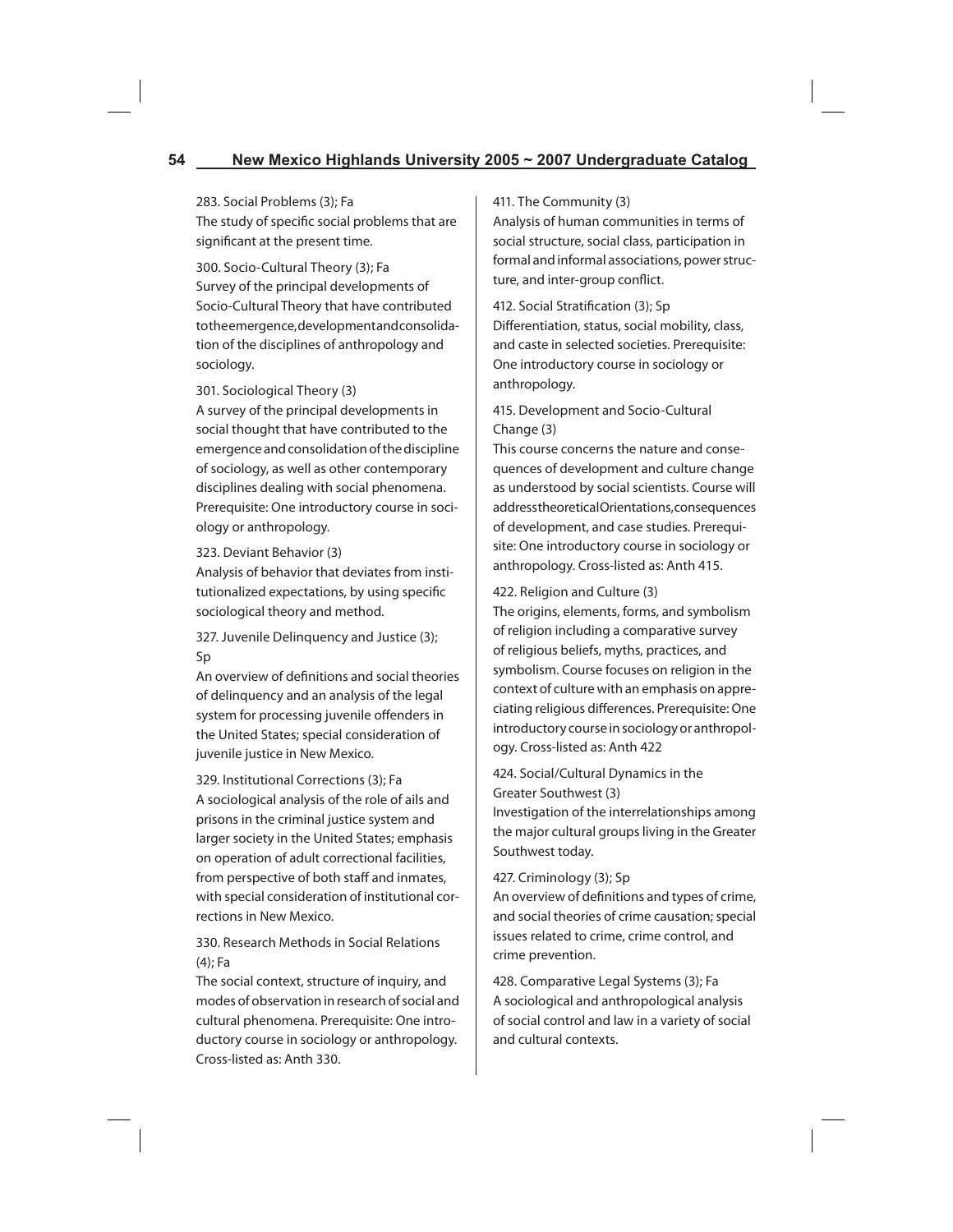430. Applied Social Research and Data Analysis (3); Sp

Instruction in and application of techniques used in the analysis of quantitative and qualitative social science research data. Prerequisite: Soc 330 or permission of instructor.

#### 431. Political Sociology (3)

Sociological theory and research as applied to the study of political behavior, including such topics as the social bases of power (class, occupation, religion, cultural values), decisionmaking, leadership and communications.

439. Classical Sociological Theories (3); Sp An analysis of classical sociological theory and theorists, including Marx, Durkheim, and Weber.

450. Seminar in Sociology (I - 4 VC) Seminar course in a topic or topics in sociology: may be repeated with change of content.

490. Independent Study (I -4 VC) Independent, directed study arranged with an instructor. Prerequisite: Permission of instructor.

493. Race and Ethnic Relations (3); Sp The basic processes operating in the present day interrelations of ethnic groups.

498. Field Experience (I - 6 VC); Sp A field placement in an institution or agency providing opportunity for observation and limited exposure to the use of professional techniques under staff supervision. Prerequisite: Permission of instructor.

498. Field Experience (1 - 3 VC)

A field placement in a local service agency providing opportunity for observation and learning under staff supervision. May be taken twice for credit. Prerequisite: Senior status in psychology and permission of instructor.

499. Independent Research (I - 4 VC) An individual, directed research investigation arranged with an instructor on a topic of mutual interest to the student and the instructor. Projects require a final written report that includes a presentation of the problem, review of the literature, description of procedures, data analysis, and interpretation of results. Prerequisite: Permission of instructor. site: One introductory course in sociology or anthropology.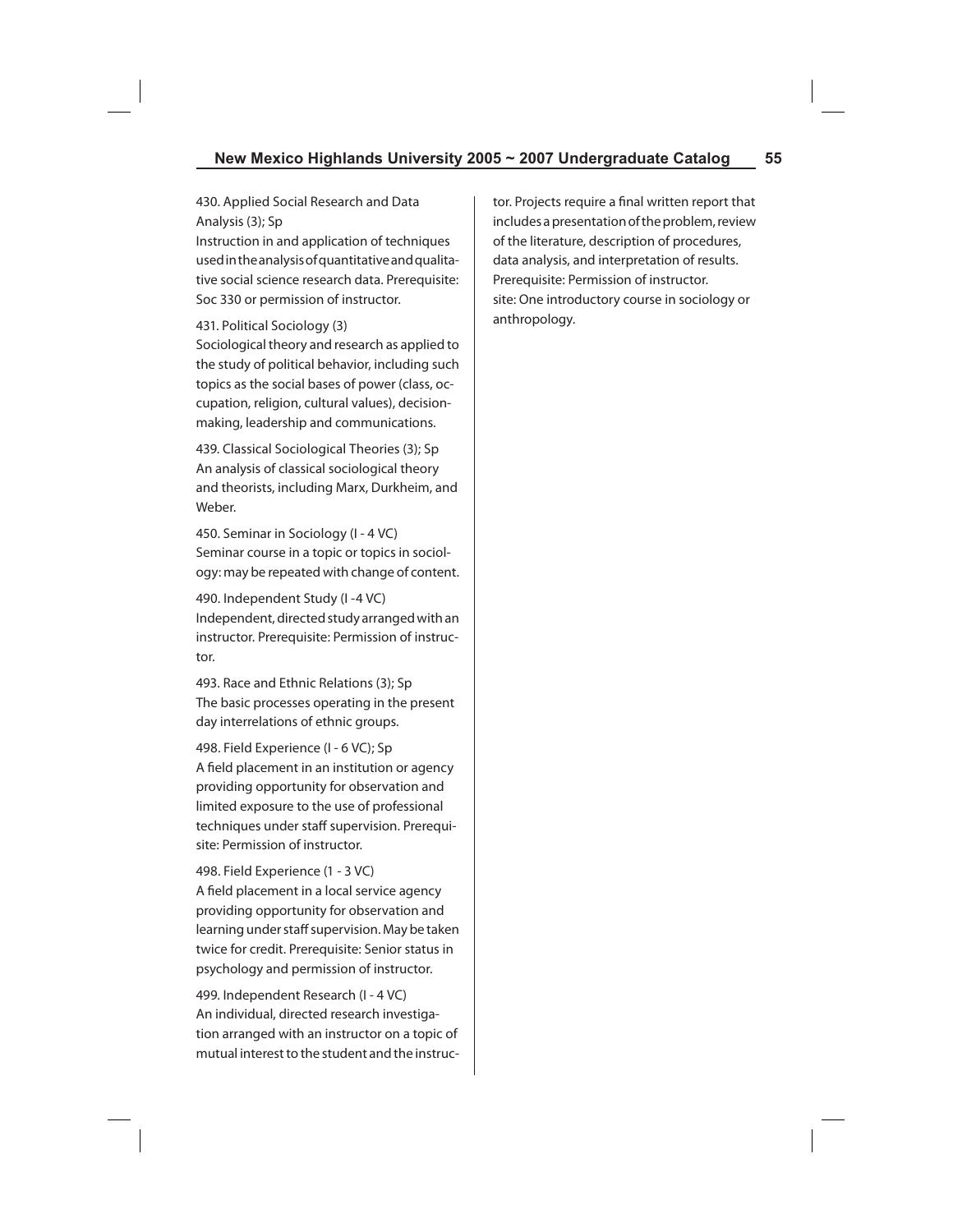Department of Communication and Fine Arts Dr. Andre Garcia-Nuthmann, Department Chair Champ Tyrone Music Building, Room 06 505 454-3573 FAX: 505 454-3241 E-MAIL: agarcianuthman@nmhu.edu

The Department of Communication and Fine Arts includes instructional programs in art and design studies, music, media arts, and theatre.

## Mission of the Department of Communications and Fine Arts

The general mission of the Department of Communication and Fine Arts (CFA) is to educate Students in the technical skills, the theoretical underpinnings and the socio-cultural context for the disciplines represented by the academic programs. CFA seeks to inspire students to make creative and expressive ideas in the foundation of their lives and in their work, which is the essence of the 'cultivation of the human mind and spirit'.\* In its collaborative enterprises, CFA seeks to provide opportunities for students to work closely with faculty and staff in its academic courses, thus demonstrating that 'faculty and staff readily interact with students'.\* Community members join the department for many productions and activities. CFA aims to incorporate appropriate elements from northern New Mexico's artistic, theatrical and musical culture in its courses and productions, which relate to the 'rich heritage of Hispanic and Native American cultures that are distinctive of the State of New Mexico'.\* Ultimately, CFA aims to prepare its students for an active professional life in each discipline through the knowledge, creativity, teaching skills and dedication of its faculty and staff, showing 'excellence in teaching, discovering, preserving and applying knowledge'.\*

\* Quotes taken from the University Mission Statement, phrases 15, 3, 7, and 1, respectively.

## Faculty

Drake Bingham (Media Arts) Andre Garcia-Nuthmann (Music) Pat Kikut (Art) Miriam Langer (Media Arts) James Leger (Music) David Lobdell (Art) Robert Fry (Media Arts) Deborah Wagner (Music)

Resources and Facilities New Mexico Highlands University provides a newly renovated communication arts building with state-of-the-art computer systems; music studios for group rehearsal and individual practice; art studios for ceramics, painting, drawing, jewelry and metalsmithing, printmaking, sculpture, and a fully-equipped art foundry; a 1000-seat proscenium stage theatre; a blue screen special effects studio; and a computer lab dedicated to video graphics, effects and animation.

Students in communication arts and fine arts are joined by other students on campus and by community members in the Concert Choir, Madrigal Choir, HU Jazz Singers, Pep Band, Chamber Orchestra, Guitar Ensemble, Jazz Ensemble, and Mariachi, as well as four main-stage productions. Two galleries in the fine arts building (Burris Hall) and the design studies wing of the communication arts building serve as the focal point for artistic work produced through various classes and studios. The Art Club, Communication Arts Club, Music Club, and Theatre Club are an active part of campus life, as well as serving to promote their various programs.

## Art

The goal of the art faculty at NMHU is to provide students with a strong foundation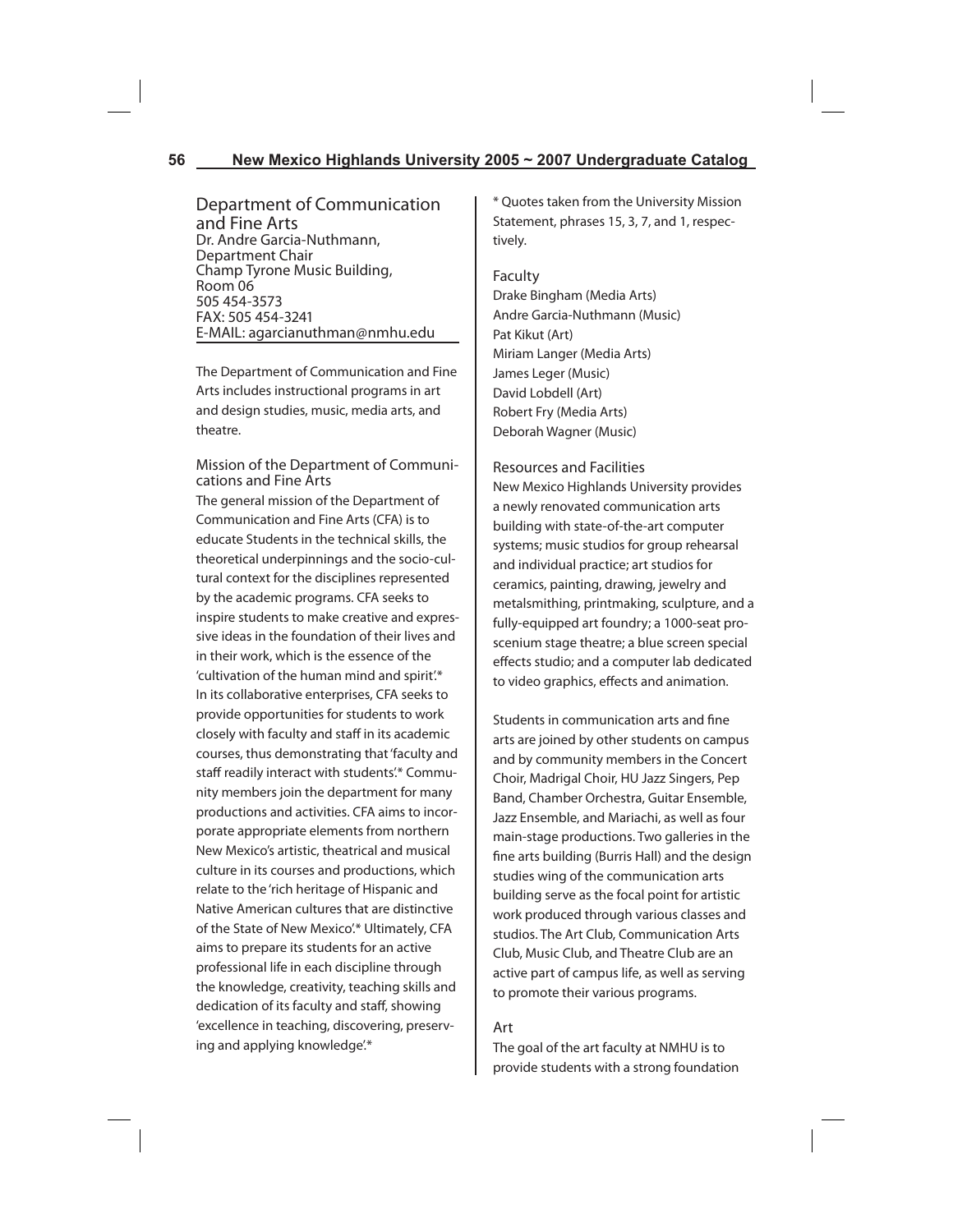in the visual arts. Experience and instruction in the historical fields provide students with knowledge of the skills, techniques, and critical thinking required of a committed artist. By nurturing ideas and creativity, as well as learning about the tradition of artmaking, a student is able to gain insight into his/her own personal expression.

Student Artwork and Supplies NMHU's art discipline reserves the right to retain students' work submitted for course credit for a limited time for purposes of education, exhibition, and promotion.

A materials list for each studio course will be available for students during registration. Expenses may vary from course to course and some supplies will be provided from student fees.

Major in Art, Pre-Professional (B.F.A.) Required courses: 36

| Art | 121 | Fund of Design (3)      |
|-----|-----|-------------------------|
| OR  |     |                         |
| Des | 121 | Fund of Design (3)      |
| Art | 202 | Drawing I (3)           |
| Art | 203 | Drawing II (3)          |
| Art | 221 | Painting I (3)          |
| Art | 241 | Sculpture I (3)         |
| Art | 271 | Printmaking I (3)       |
| Art | 491 | Senior Colloquium (2)   |
| Art | 495 | B.F.A. Exhibit (1)      |
| AΗ  | 310 | Art History I (3)       |
| AΗ  | 311 | Art History II (3)      |
| AΗ  | 340 | 19th/20th Cent Art (3)  |
| AΗ  | 380 | Art of the Americas (3) |
| AΗ  | 450 | Sem in Art History (3)  |
|     |     |                         |

Electives: 30

Choose ten courses from the following list totaling 30 credits:

Note: All B.F.A. majors must have at least one complete sequence of coursework in a specific studio area, i.e., a sculpture major must complete Art 241, 341, 441, 442, and

|                 |         | Directed Study in Sculpture, 493. |
|-----------------|---------|-----------------------------------|
| Art             | 231     | Ceramics I (3)                    |
| Art             | 251     | Photography I (3)                 |
| Art             | 261     | Jewelry &                         |
|                 |         | Metalsmithing I (3)               |
| Art             | 281     | Weaving I (3)                     |
| Art             | 285     | Art Foundry I (3)                 |
| Art             | 302     | Life Drawing I (3)                |
| Art             | 321     | Painting II (3)                   |
| Art             | 322     | Painting III (3)                  |
| Art             | 331     | Ceramics II (3)                   |
| Art             | 335     | ST in Art Studio (1-4)            |
| Art             | 341     | Sculpture II (3)                  |
| Art             | 351     | Photography II (3)                |
| Art             | 361     | Jewelry &                         |
|                 |         | Metalsmithing II (3)              |
| Art             | 371     | Printmaking II (3)                |
| Art             | 372     | Printmaking III (3)               |
| Art             | 381     | Weaving II (3)                    |
| Art             | 385     | Art Foundry II (3)                |
| Art             | 390/490 | Directed Study in Art             |
|                 |         | Studio (1-4)                      |
| Art             | 402     | Life Drawing II (3)               |
| Art             | 422     | Painting IV (3)                   |
| Art             | 431     | Ceramics III (3)                  |
| Art             | 435     | ST in Art Studio (1-4)            |
| Art             | 441     | Sculpture III (3)                 |
| Art             | 442     | Sculpture IV (3)                  |
| Art             | 460     | Prof Editions (3)                 |
| Art             | 461     | Jewelry &                         |
|                 |         | Metalsmithing III (3)             |
| Art             | 472     | Printmaking IV (3)                |
| Art             | 481     | Weaving III (3)                   |
| Art             | 485     | Art Foundry III (3)               |
| Art             | 498     | Prof Internship (1-4)             |
| MArt            | 233     | Intro Elect Imag (3)              |
| MArt            | 343     | Electronic Paint (3)              |
| MArt            | 443     | Elect Photography (3)             |
| Major Total: 66 |         |                                   |

Note: No minor is required for the completion of the professional degree program (B.F.A.) in art.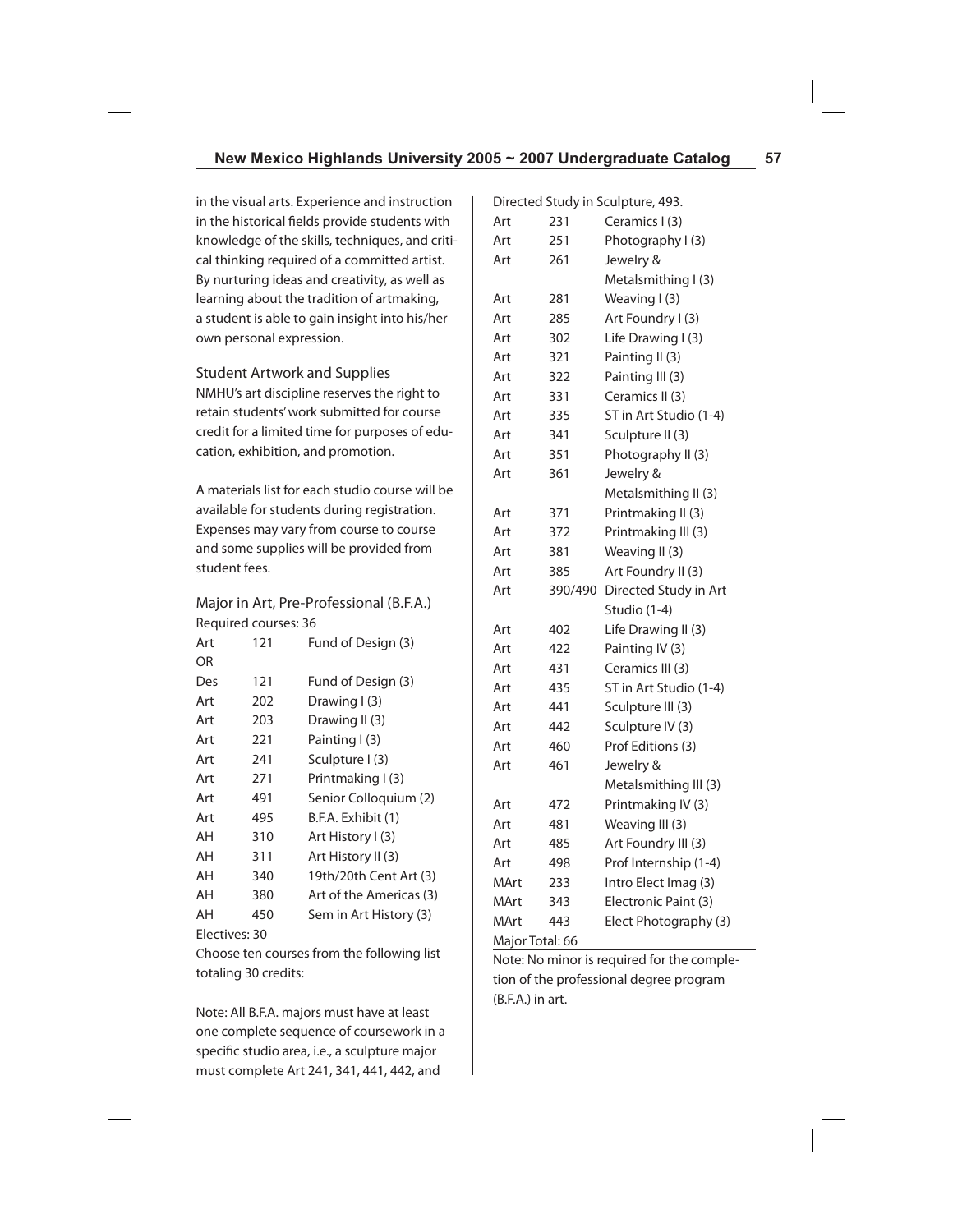Major in Art, Liberal Arts (B.A.) Required courses: 18

| Art             | 121                 | Fund of Design (3)                              |  |
|-----------------|---------------------|-------------------------------------------------|--|
| OR              |                     |                                                 |  |
| MArt            | 121                 | Fund of Design (3)                              |  |
| Art             | 202                 | Drawing I (3)                                   |  |
| Art             | 203                 | Drawing II (3)                                  |  |
| AΗ              | 310                 | Art History I (3)                               |  |
| AΗ              | 311                 | Art History II (3)                              |  |
| AΗ              | 340                 | 19th/20th Cent Art (3)                          |  |
| Electives: 18   |                     |                                                 |  |
|                 |                     | Choose at least six art studio courses (18)     |  |
|                 |                     | credit hours) from the elective course list for |  |
|                 | the B.F.A. program. |                                                 |  |
| Major Total: 36 |                     |                                                 |  |

Minor in Art (Art Studio Emphasis) Required courses: 15

| Art          | 202 | Drawing I(3)       |
|--------------|-----|--------------------|
| Art          | 203 | Drawing II (3)     |
| Art          | 121 | Fund of Design (3) |
| <b>OR</b>    |     |                    |
| Des          | 121 | Fund of Design (3) |
| AΗ           | 310 | Art History I (3)  |
| AH           | 311 | Art History II (3) |
| Electives: 9 |     |                    |

Choose a sequence of three courses in printmaking, painting, or sculpture. Two of these courses must be 300 or 400 level. Minor Total: 24

Minor in Art History

| Required courses: |  |
|-------------------|--|
|-------------------|--|

| Art  | 100             | Intro to Art (3)        |
|------|-----------------|-------------------------|
| Art  | 121             | Fund of Design (3)      |
| OR   |                 |                         |
| MArt | 121             | Fund of Design (3)      |
| AΗ   | 310             | Art History I (3)       |
| AΗ   | 311             | Art History II (3)      |
| AH   | 380             | Art of the Americas (3) |
| AΗ   | 340             | 19th & 20th             |
|      |                 | Cent Art (3)            |
| AH   | 450             | Sem in Art History (3)  |
|      |                 | (Repeatable)            |
|      | Minor Total: 21 |                         |

## Media Arts (B.F.A)

Over the last decade, changes to the communications and design fields have been massive—the divisions that once existed between graphic design and communication arts have disappeared, creating a merged field that we call Media Arts. The B.F.A in Media Arts includes concentrations in Design, Interactivity and Multimedia, and Digital Filmmaking, with room for experimentation within each area. Students choose their area of concentration at the end of their second year.

Students who complete the B.F.A. in Media Arts will have expertise in design and technology, preparing them to work in this constantly evolving field, whichever concentration area they choose.

The many and varied media arts industries need career professionals who are broadly trained and adaptable. Graduates of this program may find positions in traditional graphic design, the film industry, in web development or as exhibit designers, to name just a few of the possibilities.

Students entering the B.F.A. program in Media Arts will be working towards building a professional portfolio in their area of concentration. In order to work towards this goal, yearly portfolio critiques are required.

|                      | Media Arts (BFA)         |                                              |
|----------------------|--------------------------|----------------------------------------------|
| <b>Required Core</b> |                          |                                              |
|                      | 5 Courses for 15 credits |                                              |
| MArt                 | 121                      | Visual Concepts (3)                          |
| MArt                 | 221                      | Videography (3)                              |
| MArt                 | 233                      | Digital Imaging (3)                          |
| MArt                 | 318                      | Principles of Multimedia                     |
|                      |                          | (3)                                          |
| MArt                 | 320                      | Color Theory (3)                             |
|                      |                          | Students will complete one of the followinjg |
|                      | areas of emphasis:       |                                              |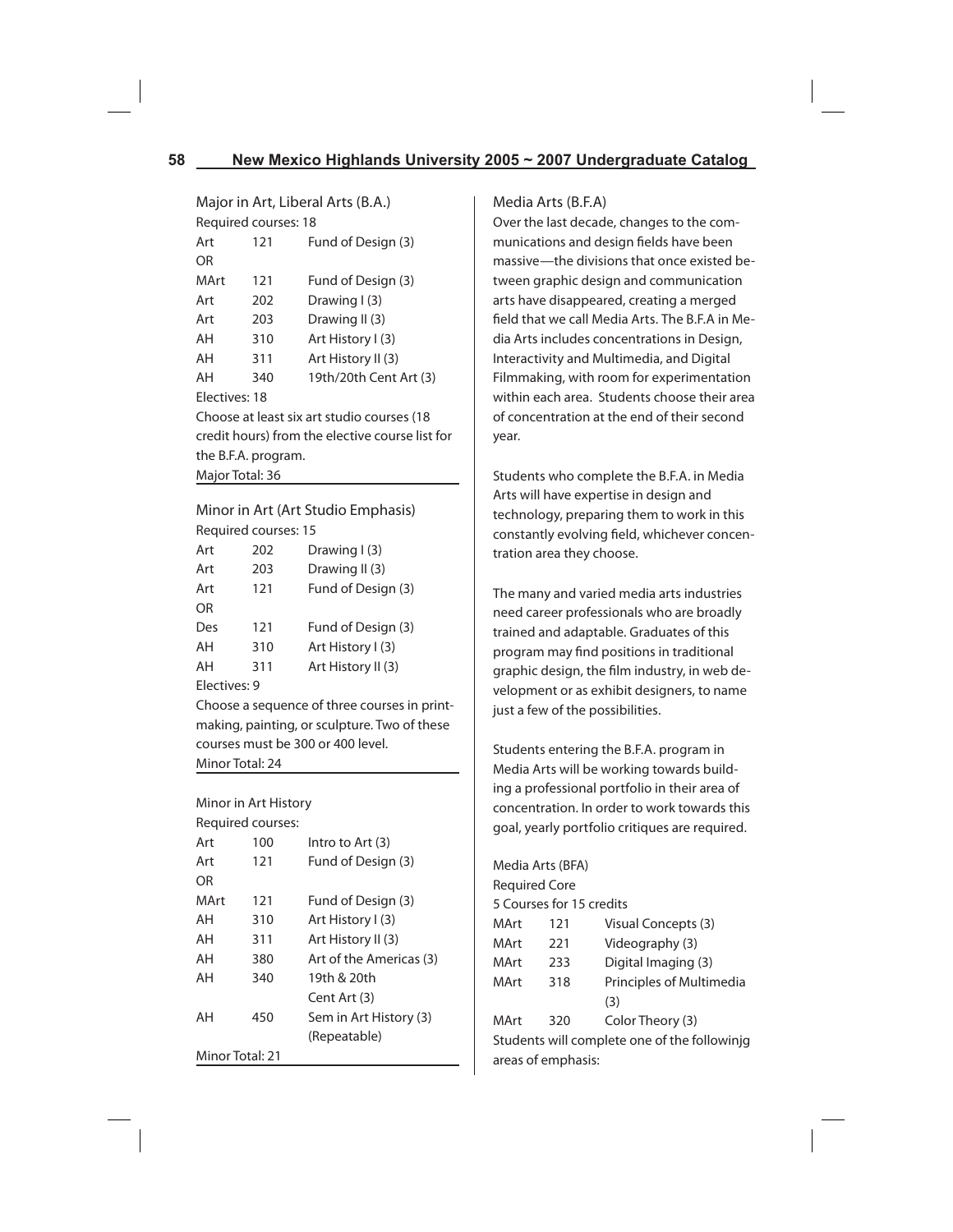|                                               |     |                                              | MArt                                        | 363                     | Video Animation (3)                           |
|-----------------------------------------------|-----|----------------------------------------------|---------------------------------------------|-------------------------|-----------------------------------------------|
| <b>Communication Design Emphasis</b>          |     |                                              | MArt                                        | 367                     | <b>Character Animation (3)</b>                |
| Students will select 27 credit hours from the |     |                                              | MArt                                        | 410                     | Media Law & Ethics (3)                        |
| following:                                    |     |                                              | MArt                                        | 429                     | Adv. Game Design (3)                          |
| MArt                                          | 309 | Conceptual Imaging &                         | MArt                                        | 433                     | Advanced Digital Imag-                        |
|                                               |     | Methods (3)                                  | ing                                         |                         | (3)                                           |
| MArt                                          | 311 | Form, Identity, and                          | MArt                                        | 456                     | Designing Physical                            |
|                                               |     | Advertising                                  |                                             |                         | Interfaces (3)                                |
| MArt                                          | 312 | Package, Product and                         | MArt                                        | 465                     | <b>Advanced Media Projects</b>                |
|                                               |     | Promotional Design (3)                       |                                             |                         | (3)                                           |
| MArt                                          | 313 | Design for the Web (3)                       | MArt                                        | 492                     | Independent Research                          |
| MArt                                          | 314 | Portfolio (3)                                |                                             |                         | $(1-6)$                                       |
| MArt                                          | 315 | Design Issues (3)                            | MArt                                        | 495                     | Exhibition Design (3)                         |
| MArt                                          | 317 | <b>Publication Design (3)</b>                | MArt                                        | 496                     | <b>Advanced Exhibition</b>                    |
| MArt                                          | 327 | <b>Web Production</b>                        |                                             |                         | Design (3)                                    |
|                                               |     | Workshop (3)                                 |                                             |                         | Digital Filmmaking Emphasis                   |
| Art                                           | 340 | 19th and 20th Century                        |                                             |                         | Students will select 27 credit hours from the |
| Art                                           |     |                                              | following:                                  |                         |                                               |
|                                               |     | History (3)                                  | MArt                                        | 322                     | Digital Filmmaking I (3)                      |
| MArt                                          | 373 | Typography (3)                               | MArt                                        | 323                     | Digital Filmmaking II (3)                     |
| MArt                                          | 415 | Design and Social                            | MArt                                        | 362                     | Video Effects (3)                             |
|                                               |     | Advocacy (3)                                 | MArt                                        | 363                     | Video Animation (3)                           |
| MArt                                          | 433 | Adv. Digital Imaging (3)                     | MArt                                        | 366                     | Audio for Video, Radio                        |
| MArt                                          | 443 | <b>Electronic Photography</b>                |                                             |                         | and Animation (3)                             |
|                                               |     | (3)                                          | MArt                                        | 367                     | <b>Character Animation (3)</b>                |
| MArt                                          | 490 | Independent Study (1-4)                      | MArt                                        | 410                     | Media Law and Ethics (3)                      |
| MArt                                          | 495 | Exhibition Design (3)                        | MArt                                        | 413                     | Non-Linear Digital Video                      |
| MArt                                          | 496 | Adv. Exhibition Design                       |                                             |                         | Editing (3)                                   |
|                                               |     | (3)                                          | MArt                                        | 436                     | Digital Filmmaking III (3)                    |
| MArt                                          | 498 | Professional Internship                      | MArt                                        | 446                     | Screenwriting (3)                             |
|                                               |     | $(1-6)$                                      | MArt                                        | 464                     | Digital Filmmaking IV (3                      |
|                                               |     | Interactivity & Multimedia Emphasis          | MArt                                        | 468                     | <b>Advanced Lightwave</b>                     |
|                                               |     | Student will select 27 credit hours from the |                                             |                         | Modeling (3)                                  |
| following:                                    |     |                                              | MArt                                        | 469                     | Avanced Video                                 |
| MArt                                          | 326 | Multimedia Project                           |                                             |                         | Animation (3)                                 |
|                                               |     | Management (3)                               | Electives: 24                               |                         |                                               |
| MArt                                          | 327 | Web Production Work-                         | Students will complete 24 elective credit   |                         |                                               |
| shop                                          |     |                                              | hours in Media Arts in consultation with an |                         |                                               |
|                                               |     | (3)                                          | advisor                                     |                         |                                               |
| MArt                                          | 328 | Principles of Game De-                       |                                             | Major Total: 66         |                                               |
| sign                                          |     |                                              |                                             |                         |                                               |
|                                               |     | (3)                                          |                                             |                         | Note: No minor is required for the comple-    |
| Art                                           | 340 | 19th & 20th Century Art                      |                                             |                         | tion of the professional degree program       |
|                                               |     | History (3)                                  |                                             | (B.F.A.) in Media Arts. |                                               |
| MArt                                          | 362 | Video Effects (3)                            |                                             |                         |                                               |
|                                               |     |                                              |                                             |                         |                                               |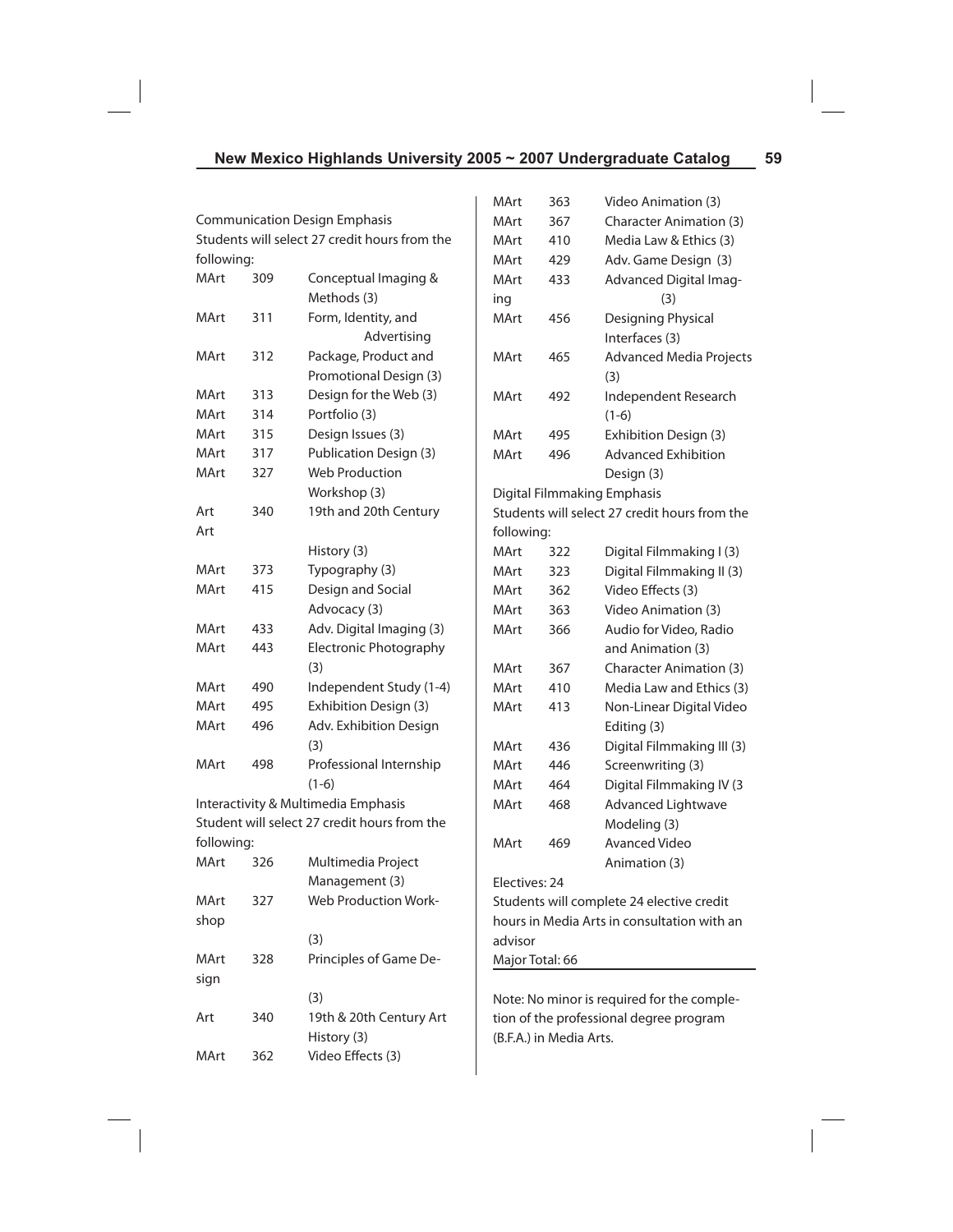## Media Arts (B.A.)

The Bachelor of Arts in Media Arts is available for students who choose to minor outside the Media Arts program. The major in Media Arts Addresses the basic concepts of design, multimedia and digital flimmkaing. Students who major in Media Arts will complete the degree with the skills to either continue their studies or add technical skill to other interest areas.

## Media Arts (BA)

## 5 Courses 15 credits

| MArt                                      | 121 | Visual Concepts (3)      |  |
|-------------------------------------------|-----|--------------------------|--|
| MArt                                      | 221 | Videography (3)          |  |
| MArt                                      | 233 | Digital Imaging (3)      |  |
| MArt                                      | 318 | Principles of Multimedia |  |
|                                           |     | (3)                      |  |
| MArt                                      | 320 | Color Theory (3)         |  |
| Electives: 21                             |     |                          |  |
| Students will complete 21 elective credit |     |                          |  |
|                                           |     |                          |  |

hours in Media Arts in consultation with an advisor.

Major Total: 36

## Minor in Media Arts

Students may minor in Media Arts if they are majoring in another discipline. The minor will give students a taste of some of the skill and topics that media arts students study in depth.

Required core: 15

| MArt         | 121 | <b>Visual Concepts 93)</b> |
|--------------|-----|----------------------------|
| MArt         | 221 | Videography (3)            |
| MArt         | 233 | Digital Imaging (3)        |
| MArt         | 318 | Principles of Multimedia   |
|              |     | (3)                        |
| MArt         | 320 | Color Theory (3)           |
| Electives: 9 |     |                            |

Students will complete 21 elective credit hours in Media Arts in consultation with an advisor.

Minor Total: 24

## Music

The music program at NMHU offers a variety of options to meet the needs of students

with personal or pre-professional interests in music. A wide range of choral and instrumental ensembles provide students from all areas of the campus with opportunities to participate in active music making. These include the concert Choir, Madrigal Choir, HU Jazz Singers, Pep Band, Chamber Orchestra, Guitar Ensemble, Jazz Ensemble, and Mariachi, (Vaqueros de la Sierra and Charros de Oro). Other choral and instrumental ensembles are offered as student interest dictates. Scholarship opportunities include activity awards and the Lorraine Schula Scholarship.

Students in the music program will become proficient in the necessary skills of music performance according to their particular choice of instrument or voice, while acquiring a thorough knowledge in the philosophy, aesthetics, literature and history of music from Western culture and from the Southwest. They will be enabled to enter the teaching profession with the requisite training and knowledge to teach music at the elementary and secondary levels.

Students wishing to pursue music studies in more depth may select music as a major or minor. The music performance concentration allows serious performers the opportunity to develop appropriate technical skills in preparation for a professional career as a musician. The music education concentration prepares music graduates for full licensure as K-12 music teachers in the public schools of New Mexico, and throughout the region. Three minors are offered as options to further develop musical skills. The music performance minor allows for students to pursue serious performance opportunities as soloists and as members of university ensembles; it is open to majors in music performance and music education as well as to all other majors. The music literature and history minor allows students to pursue research into a variety of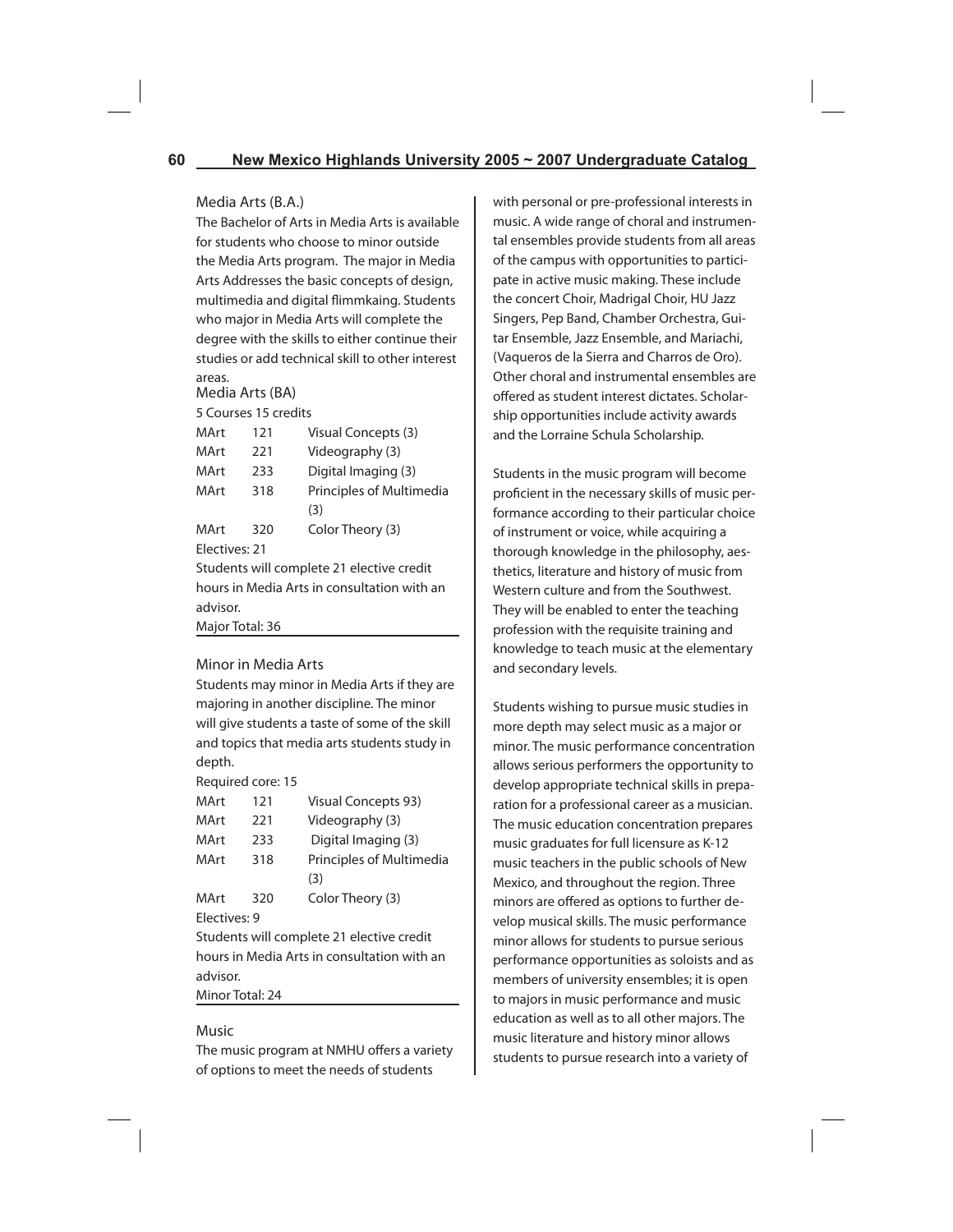music in terms of their cultural, social and historical contexts: it is also open to majors in music performance and music education as well as to all other majors. The general music minor is designed for students who have a vocational interest in music as a supplement to their principal studies at NMHU.

In addition, the music program cooperates with other academic areas within the university by providing opportunities for musical training in conjunction with programs in mass communications, anthropology, southwest studies and languages and literature.

Bachelor of Arts in Music (B.A.) Required core: 28

| Mus | 211            | Theory $I(4)$            |  |
|-----|----------------|--------------------------|--|
| Mus | 213            | Theory II (4)            |  |
| Mus | 311            | Western Art Music        |  |
|     |                | to 1750 (3)              |  |
| Mus | 312            | <b>Western Art Music</b> |  |
|     |                | since 1750 (3)           |  |
| Mus | 322            | Choral Conducting (2)    |  |
| Mus | 323            | Instrumental             |  |
|     |                | Conducting (2)           |  |
| Mus | 331            | Theory III (3)           |  |
| Mus | 332            | Theory IV (3)            |  |
| Mus | 360            | Half Recital (1)         |  |
| Mus | 426            | Arranging (3)            |  |
|     | Core Total: 28 |                          |  |

# Concentration in Music Performance Required courses: 10 (In addition to required core courses) Mus 383 Ensemble (4)\* Mus 451 Applied Music (4)\*\* Mus 470 Full Recital (2) \*4 credits in ensemble in four different semesters minimum (repeatable). \*\*4 credits in applied music in two different semesters (repeatable). Major Total: 38

Concentration in Music Education Required courses: 12

|                 |                               | (In addition to required core courses)        |
|-----------------|-------------------------------|-----------------------------------------------|
| Mus             | 350                           | <b>Multicult Approaches</b>                   |
|                 |                               | in Music Ed (4)                               |
| Mus             | 425                           | Instrumental                                  |
|                 |                               | Techniques (4)                                |
| Mus             | 451                           | Applied Music (4)**                           |
|                 |                               | **4 credits in applied music in two different |
|                 | semesters (repeatable).       |                                               |
| Major Total: 40 |                               |                                               |
|                 | Minor in General Music        |                                               |
|                 |                               | This minor is for students who are major-     |
|                 |                               | ing in fields other than music. No students   |
|                 |                               | majoring in music performance or music        |
|                 |                               | education may minor in general music.         |
|                 | Required courses: 6           |                                               |
|                 |                               | Choose at least two courses from the follow-  |
| ing:            |                               |                                               |
| Mus             | 100                           | Intro to Music (3)                            |
| Mus             | 101                           | <b>Rudiments</b>                              |
|                 |                               | of Music (3)                                  |
| Mus             | 211                           | Theory I (4)                                  |
| Mus             | 213                           | Theory II (4)                                 |
| Mus             | 251                           | Applied Music (1)                             |
| Electives: 15   |                               |                                               |
|                 |                               | Choose 15 credits from the following, in      |
|                 | consultation with an advisor: |                                               |
| Mus             |                               | 235-435 ST: Music (1-4)                       |
| Mus             |                               | 276-476 Musical Theater (2)                   |
| Mus             | 311                           | <b>Western Art Music</b>                      |
|                 |                               | to 1750 (3)                                   |
| Mus             | 312                           | <b>Western Art Music</b>                      |
|                 |                               | since 1750 (3)                                |
| Mus             | 331                           | Theory III (3)                                |
| Mus             | 332                           | Theory IV (3)                                 |
| Mus             | 350                           | Multicult Approach                            |
|                 |                               | in Music Ed (3)                               |
| Mus             | 383                           | Ensemble $(1-2)$                              |
| Mus             | 425                           | Instrumental                                  |
|                 |                               | Techniques (4)                                |
| Mus             | 426                           | Arranging (3)                                 |
| Mus             | 450                           | Sem in Music (1-4)                            |
| Mus             | 451                           | Applied Music (1-2)                           |
| Mus             | 471                           | History of Jazz (3)                           |

Mus 472 Chicano & Latino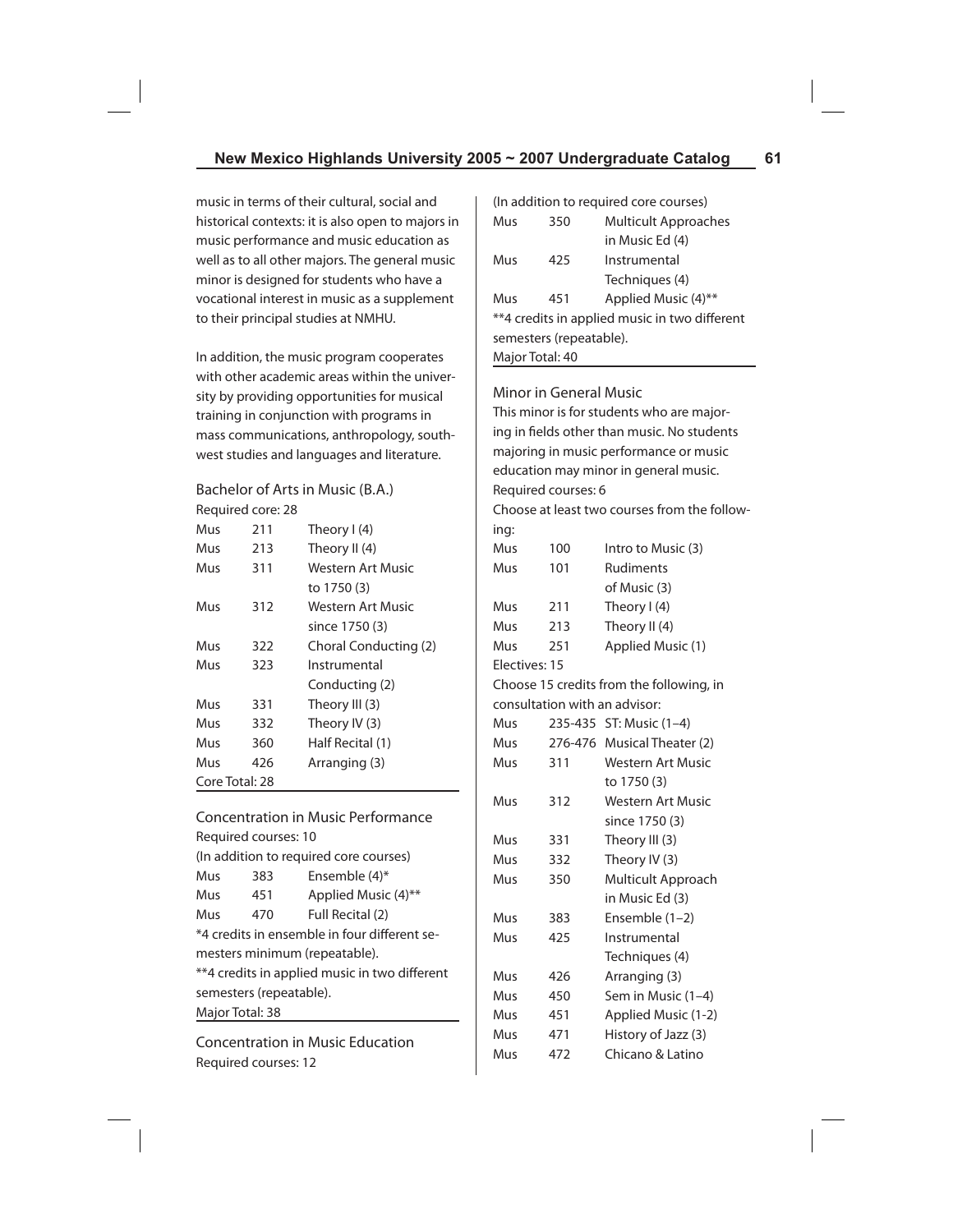|     |                 | Music(3)            |
|-----|-----------------|---------------------|
| Mus | 473             | Blues, Rock, & Soul |
|     |                 | Music(3)            |
| Mus | 474             | Country Music (3)   |
|     | Minor Total: 21 |                     |

## Minor in Music Performance

Students majoring in music performance or music education are allowed to minor in music performance. It is noted that for music performance majors, the minor hours in ensemble and applied music are in addition to those required for the major. Students majoring in other fields may also opt for the music performance minor as well.

Students must complete a minimum of nine credit hours in applied music:

Mus 251 Applied Music (1-2)\* Mus 451 Applied Music (1-2)\* \*Note: These are repeatable courses. A minimum of 6 credit hours must be successfully completed in Music 451.

Students must complete a minimum of 12 credit hours in Ensemble:

Mus 283–383 Ensemble (1 – 2)\* \*Note: The course is repeatable. A minimum of six credit hours must be successfully completed in Music 383. Minor Total: 21

Minor in Music Literature and History Students majoring in music performance or music education are allowed to minor in music literature and history as well. It is noted that for music majors, courses required for the major do not count toward the minor as well. Students majoring in other fields may also opt for the music literature and history.  $M_{\text{max}}$  235–435  $CT: M_{\text{max}}$  (1–4)

| ivius |     | Z33–433 31. MUSIC (1–4) |
|-------|-----|-------------------------|
| Mus   | 311 | Western Art Music       |
|       |     | to 1750 (3)             |
| Mus   | 312 | Western Art Music       |
|       |     | since 1750 (3)          |
| Mus   | 450 | Sem in Music (1-4)      |
| Mus   | 471 | History of Jazz (3)     |
|       |     |                         |

| Mus                                              | 472 | Chicano & Latino                         |  |
|--------------------------------------------------|-----|------------------------------------------|--|
|                                                  |     | Music (3)                                |  |
| Mus                                              | 473 | Blues, Rock, & Soul                      |  |
|                                                  |     | Music (3)                                |  |
| Mus                                              | 474 | Country Music (3)                        |  |
|                                                  |     | Students may choose in consultation with |  |
| their advisor an additional 9 credit hours       |     |                                          |  |
| at the 300 level or higher from history or       |     |                                          |  |
| literature courses in other fields, particularly |     |                                          |  |
| anthropology, art, media arts, English, design   |     |                                          |  |
| studies, Spanish (and other languages), his-     |     |                                          |  |
| tory or philosophy.                              |     |                                          |  |
| Minor Total: 21                                  |     |                                          |  |

Additional requirements:

A placement examination for Mus 211 will be given during the first class in the fall term and during freshman orientations; students who do not pass will be advised to enroll in Mus 101 prior to beginning their coursework for the major.

All music majors are required to pass the Keyboard Skills Proficiency examination. This examination is given during the first week of each semester, and during freshman orientation sessions. All students must pass this examination before permission is granted to enter Mus 331.

Mus 331 is generally taken during the sophomore or junior years. Students may take Mus 201 or Mus 251, to prepare for the exam should they need to do so. These courses will not substitute for passing the examination, however. The music program faculty recommends that this requirement be satisfied simultaneously with Mus 211.

## Minor in Theatre

The Minor in Theatre has temporarily been suspended. Student applications are not being accepted at this time.

Courses in Art (Art)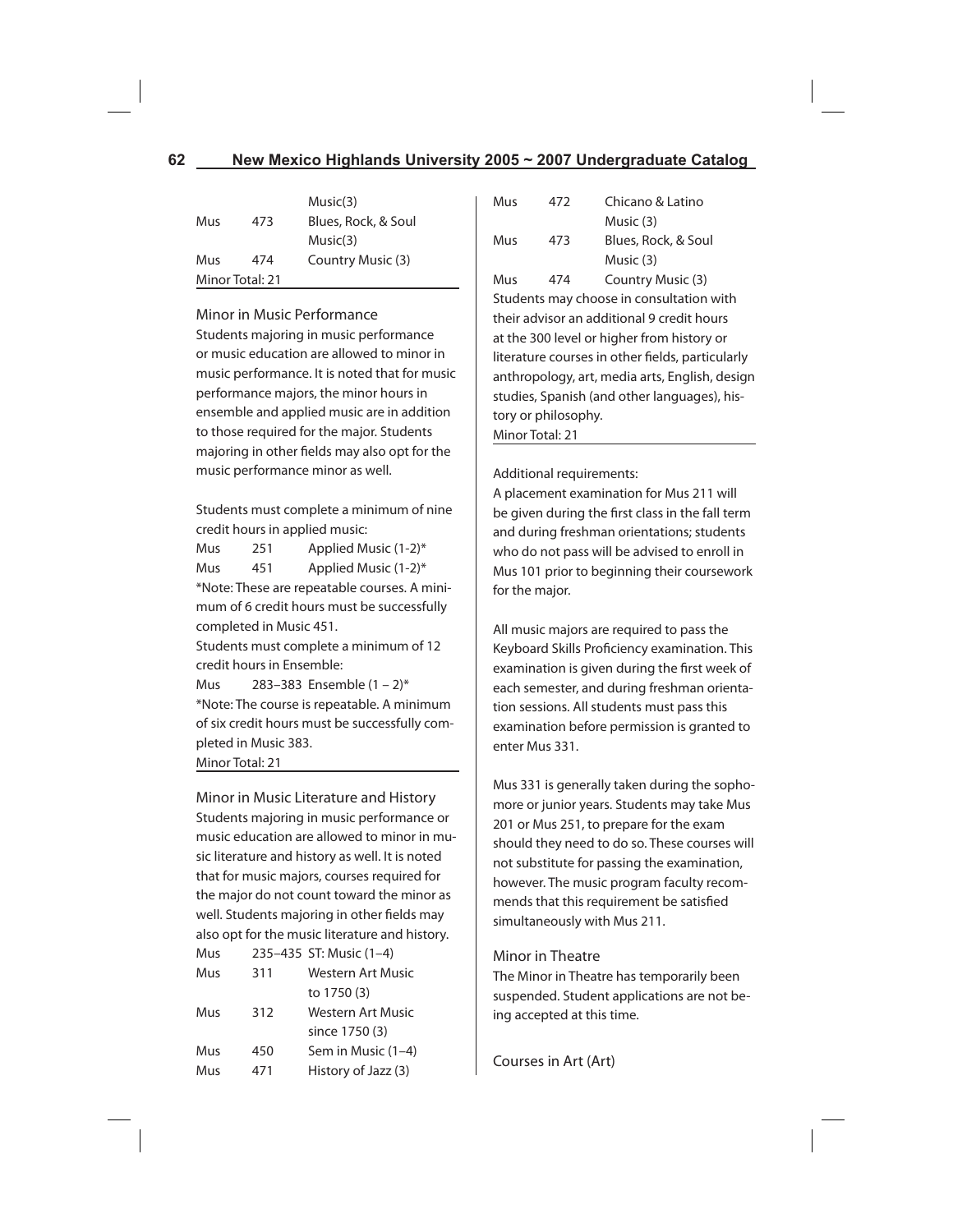#### 100. Introduction to Art (3)

Presents the nature, vocabulary, media, and formal elements of art. Students will gain visual literacy enabling them to appreciate artistic, aesthetic, and social values in art.

121. Fundamentals of Design (3); 2,4 An introductory studio course in design basics for both two-dimensional and three-dimensional visual arts, including the concepts of unity, emphasis, balance, scales, rhythm, line, texture, space, motion, and color.

135-435. Selected Topics in Art  $(1 - 4 \text{ VC})$ Course in a topic or topics of art studio: may be repeated with a change of content. Prerequisite: Permission of instructor.

#### 202. Drawing I (3); 2,4

Basic drawing concepts and skills to assist the student in acquiring a graphic vocabulary in a variety of drawing media.

#### 203. Drawing II (3); 2,4

A continuation of Art 202, with emphasis placed on the figure, still life, landscape, and personal imagery. Prerequisite: Art 202 or permission of instructor.

## 221. Painting I (3); 2,4

This course serves as an introduction to painting materials, techniques, color and fundamental composition. A brief history of painting will be acquired through lectures. Prerequisite: Art 121 and 202, or Des 121, permission of instructor.

## 231. Ceramics I (3); 2,4

The fundamentals of ceramic construction involving activities in pottery and sculpture, throwing, hand building, glazing, firing, and equipment design and maintenance. Prerequisite: Art 203 and Des 121 or permission of instructor.

## 241. Sculpture I (3); 2,4

Study of three dimensional design and techniques for sculpture in non-permanent materials. Prerequisite: Art 121 and 202, or permission of instructor.

#### 251. Photography I (3); 2,4

Introduction to black and white photography. Studio and lecture will address camera operation, film selection, exposure and shutter speed, composition, film processing, and darkroom techniques.

261. Jewelry and Metalsmithing I (3); 2,4 A comprehensive study of the history, techniques, and processes used in the fabrication of jewelry and related small objects. Prerequisite: Art 203 and Des 121 or permission of instructor.

#### 271. Printmaking I (3); 2,4

Acquisition of the basic printmaking skills of the relief processes of linoleum and woodblock, and knowledge of intaglio processes of line etch, soft and hard ground, and aquatint. The basic history of prints and editioning techniques will be acquired. Prerequisite: Art 121 and 202, or Des 121, or permission of instructor.

## 281. Weaving I (3); 2,4

The fundamentals of hand weaving, including off-loom, two- and four-harness and tapestry techniques, and design approaches. Prerequisite: Art 203 and Des 121 or Permission of instructor.

#### 285. Art Foundry I (3); 2,4

This course is designed to introduce the student to all aspects of lost wax casting in bronze. Prerequisite: Art 241 or permission of instructor.

#### 302. Life Drawing I (3); 2,4

This is an advanced drawing class working with the human figure, the landscape and still life. Students explore a variety of techniques, expressive and conceptual approaches in image making. Prerequisite: Art 203 or permission of instructor.

#### 321. Painting II (3); 2,4

This course is a continuation of Art 221 with an introduction to advanced painting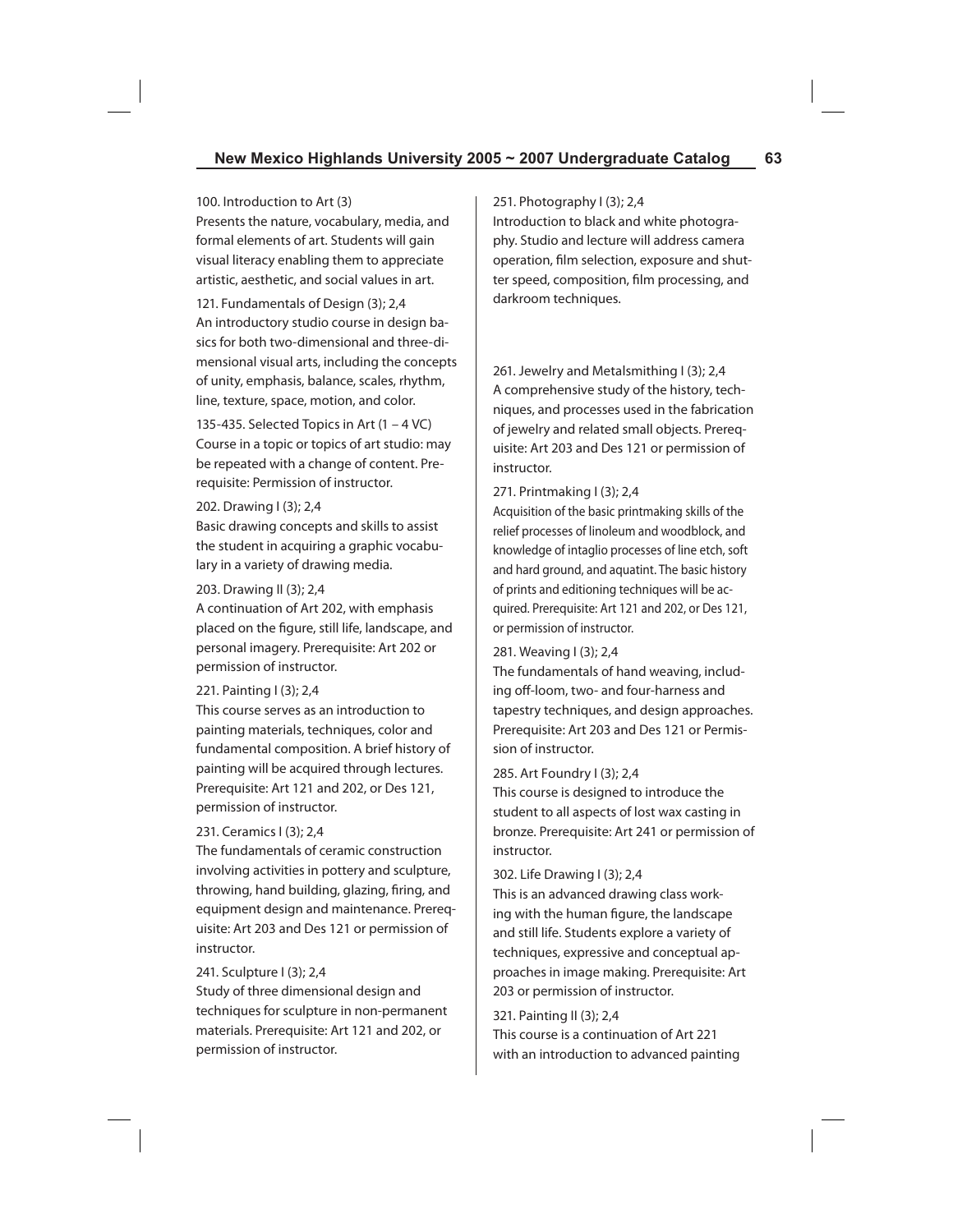techniques and concepts through still life, landscape, and the figure. Contemporary issues in painting will be explored through lectures. Prerequisite: Art 221 or permission of instructor.

## 331. Ceramics II (3); 2,4

The fundamentals of ceramic construction involving activities in pottery and sculpture, throwing, hand building, glazing, firing, and equipment design and maintenance. Prerequisite: Art 231 or permission of instructor.

334–434. Practicum (1 – 4 VC)

Experience in an on-campus or work placement. Prerequisite: Permission of instructor.

## 341. Sculpture II (3); 2,4

A continuation of Art 241. Exploration of three-dimensional form in permanent materials. Prerequisite: Art 241, or permission of instructor.

## 351. Photography II (3); 2,4

A continuation of Art 251. An emphasis is placed on critical issues of photography and creativity. Prerequisite: Art 251, or permission of instructor.

361. Jewelry and Metalsmithing II (3); 2,4 A comprehensive study of the history, techniques, and processes used in the fabrication of jewelry and related small objects. Prerequisite: Art 261 or permission of instructor.

## 371. Printmaking II (3); 2,4

A continuation of Art 271 with emphasis on advanced methods of intaglio and relief processes in color, and introduction to black and white stone lithography. Prerequisite: Art 271, or permission of instructor.

## 372. Printmaking III (3); 2,4

A continuation of Art 371 with emphasis placed on innovative techniques in intaglio, the art of monotype, and advanced practices in lithography including color. Attention will be placed highly on individual imagery. Prerequisite: Art 371, or permission of instructor. 381. Weaving II (3); 2,4

The fundamentals of hand weaving, including off-loom, two- and four-harness and tapestry techniques, and design approaches. Prerequisite: Art 281 or permission of instructor.

385. Art Foundry II (3); 2,4

A continuation of Art 285 with an emphasis on the aesthetics of cast sculpture. Prerequisite: Art 285 or permission of instructor.

390 – 490. Independent Study (1– 4 VC) Individual research in a selected area of art history or criticism arranged with an instructor. Prerequisite: The appropriate 300-level course and permission of instructor.

402. Life Drawing II (3); 2,4 A continuation of Art 302. Prerequisite: Art 302 or permission of instructor.

## 422. Painting IV (3); 2,4

A continuation of Art 421 with emphasis placed on an individual topic decided upon both student and instructor resulting in a series of paintings. This course is intended for majors anticipating a B.F.A. or B.A. degree in studio art. May be repeated for additional credit.

## 431. Ceramics III (3); 2,4

A continuation of Art 331, including firing and glaze formulation. Course may be repeated for credit. Prerequisite: Art 331 or permission of instructor.

## 441. Sculpture III (3); 2,4

A continuation of Art 341, and an introduction to bronze casting. Prerequisite: Art 341 or permission of instructor.

## 442. Sculpture IV (3); 2,4

A continuation of Art 441. Development of a personal aesthetic in sculpture course intended for majors anticipating the B.F.A or B.A. degree. Course is repeatable for multiple credit.

460. Professional Editions (3) This course is designed for B.F.A. candidates majoring in the Printmaking discipline within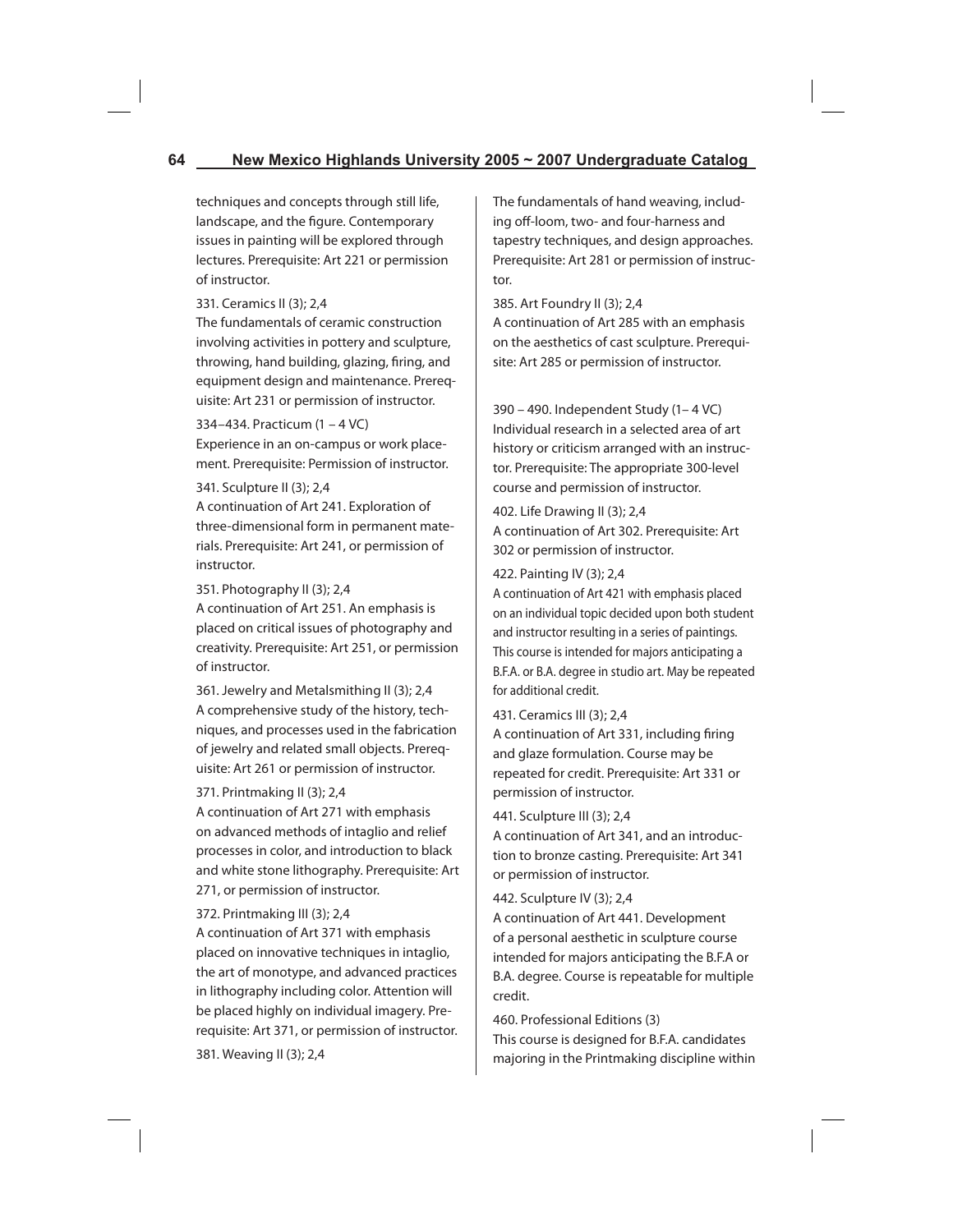the studio arts program. The course instructs students in the methods and practices of fine art editing of relief, intaglio and lithographic media. Prerequisite: Permission of instructor.

461. Jewelry and Metalsmithing III (3); 2,4 A continuation of Art 361. Prerequisite: Art 361 or permission of instructor.

#### 472. Printmaking IV (3); 2,4

Continuation of Art 372 with emphasis placed on an individual topic decided upon by both student and instructor resulting in a suite or series of images in print. This course is intended for majors anticipating a B.F.A or B.A. in art studio art. May be repeated for additional credit.

#### 481. Weaving III (3); 2,4

A continuation of Art 381 which will involve experimental problems. Prerequisite: Art 381 or permission of instructor.

## 485. Art Foundry III (3); 2,4

A continuation of Art 385 with an emphasis on refining aesthetic knowledge and technical skills. Course may be repeated for multiple credit. Prerequisite: Art 385 or permission of instructor.

## 491. Senior Colloquium (2)

This course is taken during the fall semester of the senior year of a B.F.A. candidate. The student will make slides, prepare a portfolio and artist's statement. Prerequisite: Permission of instructor.

493. Directed Study in Art Studio (1 – 4 VC) Advanced independent work arranged with a faculty member to expand upon knowledge and techniques gained in other studio classes. This course is intended for majors anticipating a B.F.A. or a B.A. degree in studio art. May be repeated for credit. Prerequisite: The appropriate 400 level course or permission of instructor.

## 495. B.F.A. Exhibit (1)

Preparation for exhibition of works in the student's major area that demonstrates ability and achievement. Faculty will provide some

guidance in the projects required; however, evaluation is based on an individual's selfmotivated approach. Prerequisite: Permission of instructor.

498. Professional Internship (1–6 VC) A student will work under the joint supervision of a work-supervisor and an art faculty member either at an on- or off-campus site.

## Courses in Art History (AH)

310. Art History I (3)

Survey course of Western art and architecture from pre-history to the Medieval period.

311. Art History II (3)

Survey course of Western art and architecture from the Renaissance to the modern period.

340. 19th and 20th Century Art (3) A survey of European and American art from the late eighteenth century until the present. Major artists and trends in painting, sculpture, photography and architecture will be discussed with particular emphasis on personality and innovation. Prerequisite: AH 311 or permission of instructor.

380. Art of the Americas (3)

A survey of the arts of the Americas, covering the pre-Columbian indigenous cultures, Hispanic colonial presence, and contemporary Native American and Hispanic arts.

390–490. Independent Study (1 – 4 VC) Individual research in a selected area of art history or criticism arranged with an instructor. Prerequisite: AH 310, AH 311, or permission of instructor.

450. Seminar in Art History (3) Seminar course in a topic or topics of art history. May be repeated with a change of content. Prerequisite: AH 310, AH 311, or permission of instructor.

Courses in Media Arts (MArt)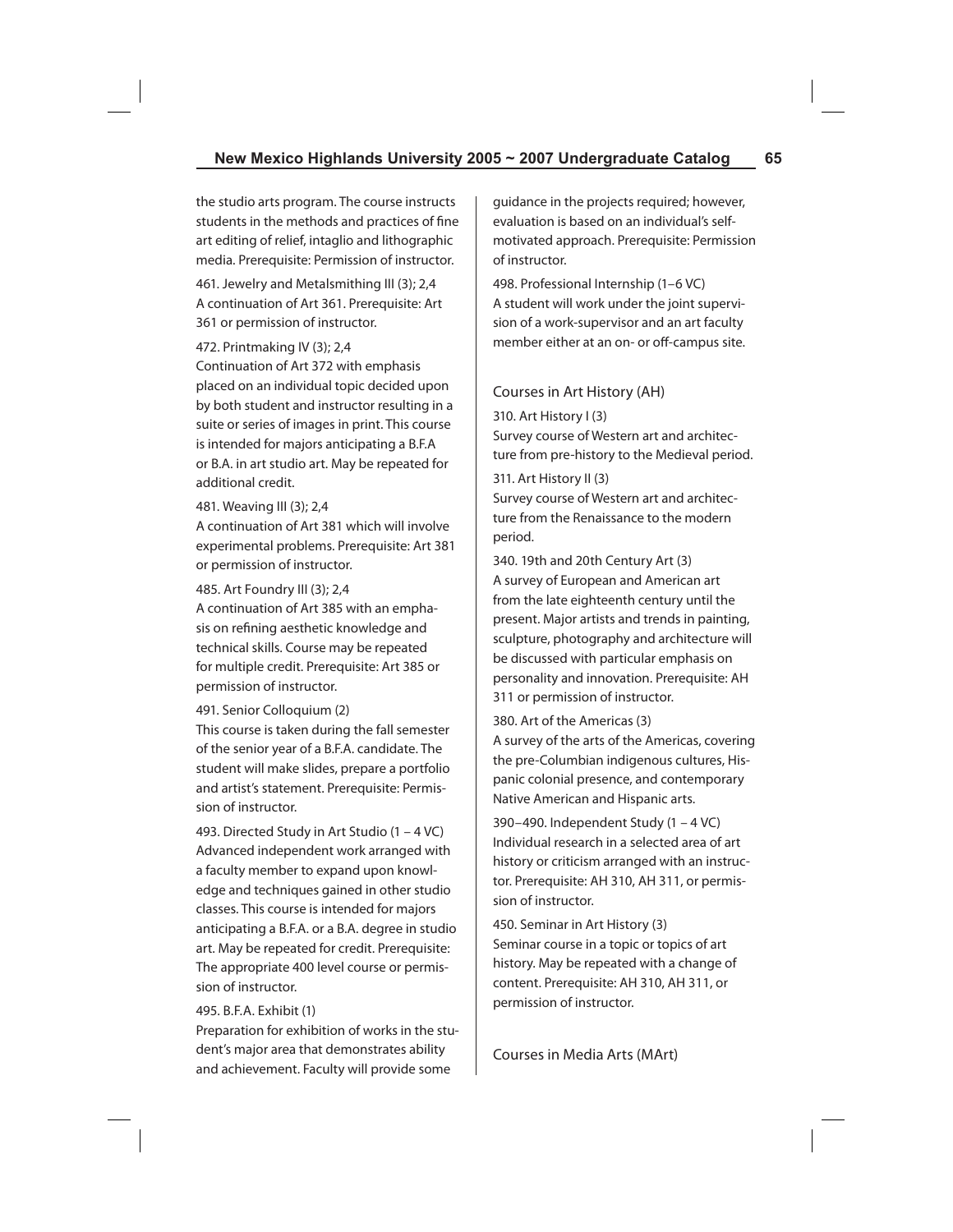## 121. Visual Concepts (3)

An introductory course in visual literacy for both two-dimensional and three-dimensional visual arts, including the concepts of unity, emphasis, balance, scales, rhythm, line texture, space, motion, and color. Students will become acquainted with these fundamental visual concepts through the use of both manual and digital tools.

## 124. Beginning Speech (3)

A beginning course in public speaking with emphasis on the composition and delivery of the extemporaneous speech.

135-435. Selected Topics in Media Arts (1-4 VC)

Course in a topic in media arts: may be repeated with a change of content. Perquisite: Permission of instructor.

#### 221. Videography (3); 2,2

The study of the basic production theories of video production, with special emphasis in the areas of camera operation, shot composition,

shot sequencing, and lighting.

233. Digital Imaging (3)

An introduction to computer generated graphics technology in art and design. Students will generate and manipulate various image types including vector graphics, bitmaps, and animations, as well as, determine the image type useful for given situations.

234-434. Media Arts Practicum (1-4VC) Campus work placement with specific responsibilities appropriate to the discipline.

261. History of Motion Pictures (3) 2,2 A course for both majors and non-majors intended to familiarize students with the technological and aesthetic evolution of motion picture. Students will be introduced to the major genres through viewing and analyzing representative films. Satisfies the fine arts requirement in the general education core.

Individual directed study arranged with an instructor. Prerequisite: Permission of instructor.

298-498. Internship (1-6VC)

A student will work under the joint supervision of a work-supervisor and a faculty member either at an on-or off-campus site. Prerequisite: Permission of instructor.

309. Conceptual Imaging and Methods (3) Emphasis on development and improvement of conceptualizing and visual problem-sloving.

311. Form, Identity, and Advertising (3) An exploration of print media designs and production for public, commercial, and corporate communications. This course introduces current materials, processes, and technologies.

Emphasis will be on aesthetic and commercial conceptualization and visual problemsolving. Prerequisite: Some familiarity with computer-based graphics applications.

312. Packaging and Promotional Design (3) A continuation of the print media design process and an introduction to other surface graphics applications such as packaging and signing systems design. Emphasis is on the use of the computer as a primary tool in the design and documentation process. Prerequisite: Some familiarity with computer-based graphics applications.

**3**13. Design for the Web (3)

This course is designed to introduce digitally savvy students to web site structure, design, function and terminology.

## 314. Portfolio (3)

This is considered the official exit course for the discipline. Subject areas include portfolio and resume development, copyright and liability, job search and interview procedures, professional associations and continuing education.

315. Design Issues (3)

290-490. Independent Study (1-4VC)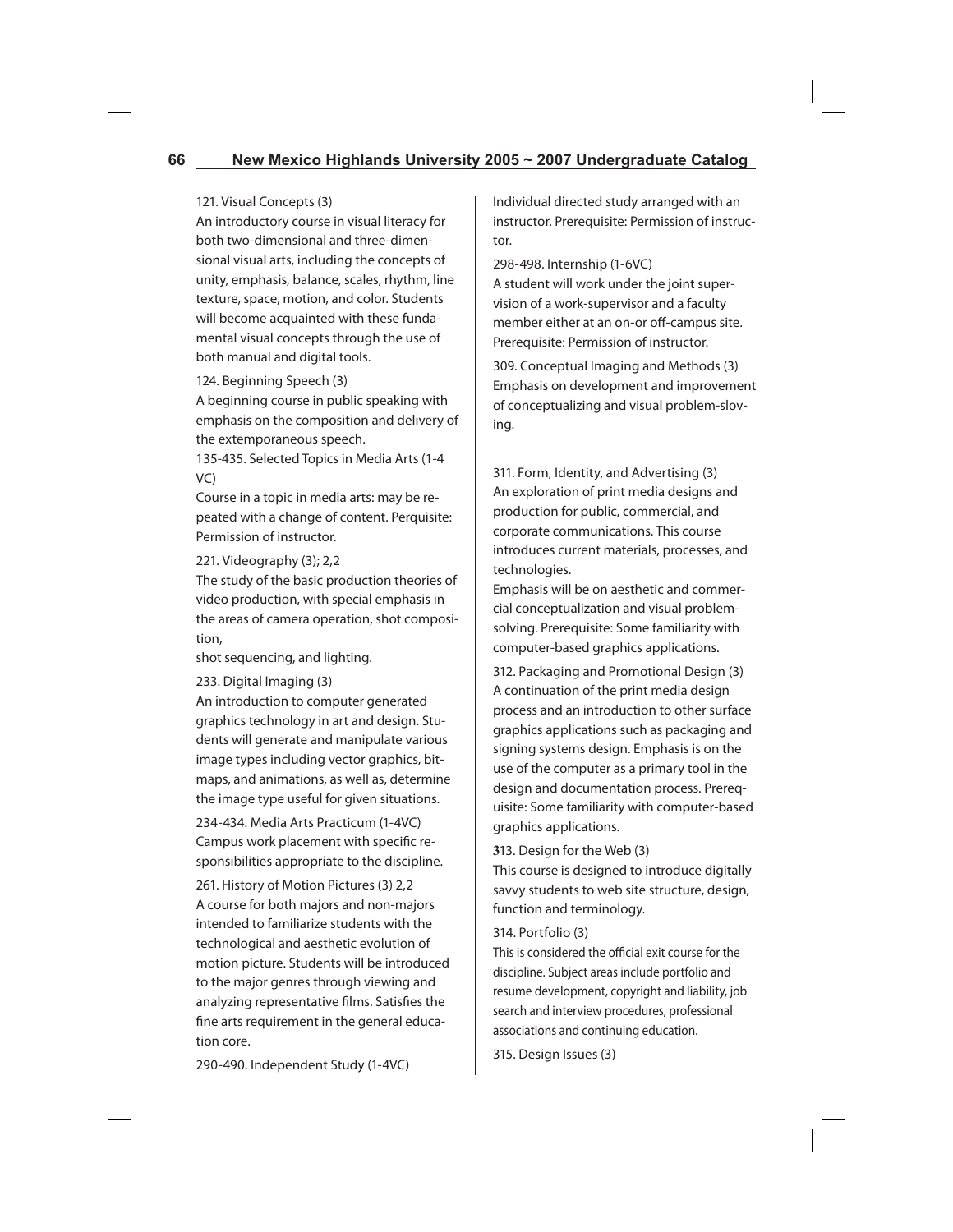Examines global relationships between design movements, styles, and socio-economic issues. The notion of design in the future is addressed. Projects focus on the impacts of stylization in conjunction with problem-solving and digital skill development.

#### 317. Publication Design (3)

The study of computerized design, layout, typography, illustration, photo manipulation, and work processing applications in the preparation of printer materials. Prerequisite: Familiarity with the operation of a Macintosh-based computer, an adequate keyboarding skill of 40 wpm or equivalent.

#### 318. Principles of Multimedia (3)

Study of the principles and implementation of multimedia production, especially in the creation on interactive movies and websites.

## 320. Color Theory (3)

Understanding color is fundamental to understanding and producing effective art and design. This course will explore the physics, aesthetics and psychology of color. An emphasis will be placed on light vs. pigment theories in the class.

322. Digital Filmmaking I (3);2,2 A course designed to familiarize students with the technical skills utilized by film production crews and the techniques of coordinating crew activities. Prerequisite: Media 221 or Permission of instructor.

323. Digital Filmmaking II (3); 2,2 A course designed to provide students an understanding of cinema principles and training in the performance techniques of acting for the camera. Prerequisite: Media 322 or Permission of instructor.

326. Multimedia Project Management (3) The course is designed to teach students how to work in creative teams for the production of multimedia materials such as CS-ROMs, interactive websites, or DVDs. Prerequisite: Media 318.

327. Web Production Workshops (3); 2,2 A course dealing with internet history, information architecture, and interface design and usability. This class will address issues such as change in technologies, designing for the small interface (cell phones and palm pilots), and streaming audio and video. Prerequisite: Media 233 or Permission of instructor.

## 328. Principles of Game Design (3) This course provides the basic theories and implementation of game design. Students will study structure, strategy and work on developing their own games, digital or analog.

## 362. Video Effects (3);2,2

Advanced study of video graphics, focused on computer manipulations of video imagery.

363. Video Animation (3);2,2 The study of 3-D video animation, utilizing Lightwave.

366. Audio for Video, Radio, and Animation (3)

The course prepares students to create multipletrack audio for use in a variety of video, film, and multimedia programs. Animated programs are given special emphasis in the course.

#### 367. Character Animation (3)

This course focuses on character animation. Students will develop their skills in 2D and clay animation by learning the concepts of storyboarding, character movement, walk cycles, facial expression, audio syncing and camera angles.

#### 373. Typography (3)

An introduction to typographic form and technology. The course covers the design and appropriateness of letterform systems in the communication process and gives experience with current typographic production equipment and techniques. Prerequisite: Permission of instructor.

410. Media Law and Ethics (3) Study of the laws that govern mass media; codes of ethics as controlling factors; net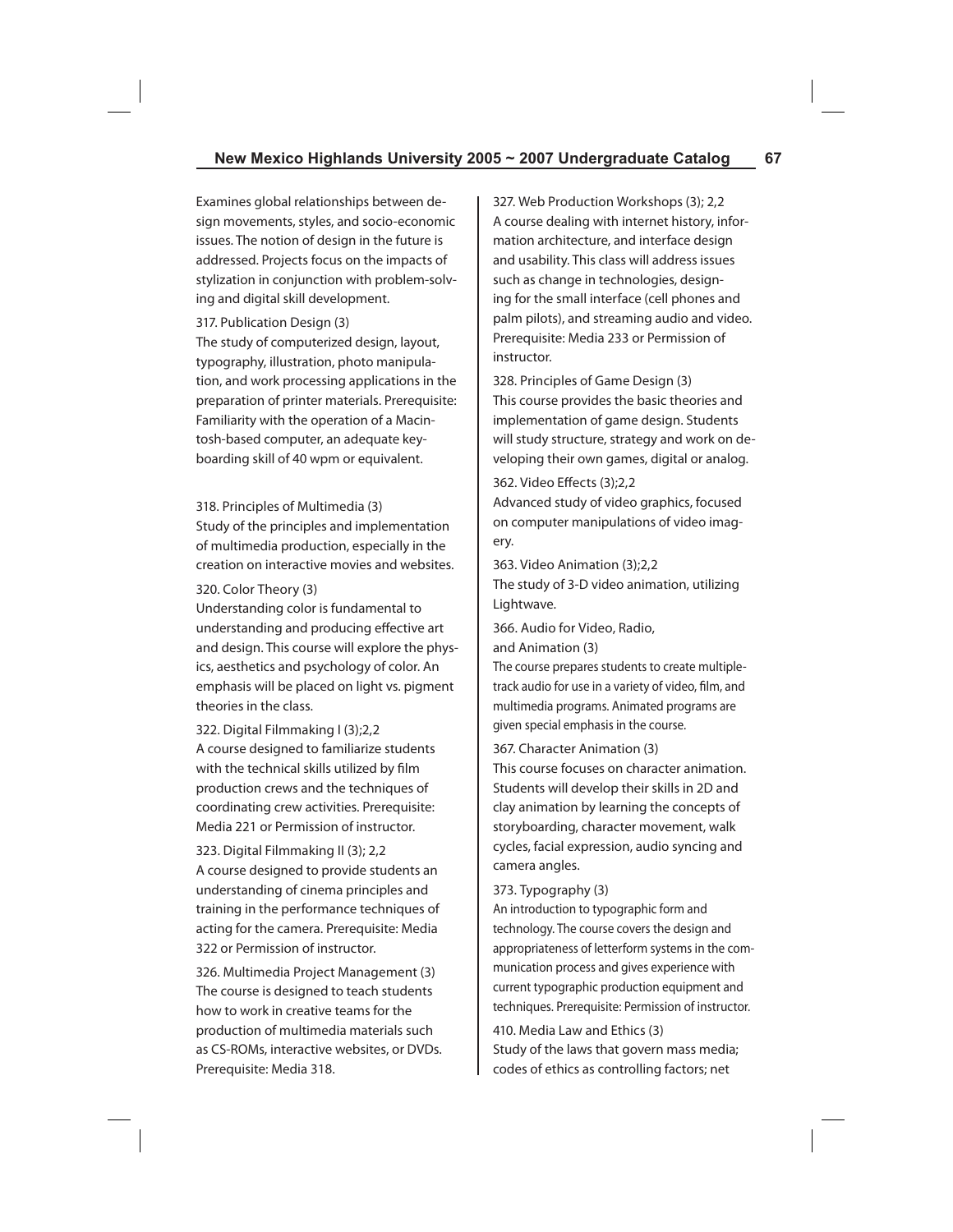interpretation of First Amendment rights.

413. Non-Linear Digital Video Editing (3) The study of video editing techniques and systems which have emerged from the intersection of television and computer techniques.

#### 414. Portfolio (3)

An exit course in which media arts students prepare their individual resumes and portfolios, research the job market, refine presentation and interview techniques. Prerequisite: Graduating senior in Fine Arts Or Media Arts (BA and BFA candidates).

415. Design and Social Advocacy (3) This class involves working in a group situation to promote the efforts, visibility and ideas of a local non-profit organization. It involves selecting a cause, determining what is needed with regard to design, raising the funds to support the appropriate venues and creating, designing and completing the project.

429. Advanced Game Design (3) The study of more complex concepts of game design including the use of programming and concept development. Students will complete an interactive game during the course.

433. Advanced Digital Imaging (3) This class is designed to further the skills of the digitally experienced student with various and emergent image types and software. Emphasis at the advanced level is on complexity, efficiency, appropriateness, and output.

436. Digital Filmmaking III (3)

A course devoted to the analysis, planning and on-set skills required by the director in producing a digital film.

443. Electronic Photography (3);2,2 Electronic Photography explores the technology and application of photographic image making. Students will use various hardware and software to capture and manipulate

digital imagery.

446. Screenwriting (3)

The study of the format, the writing styles, and the creative and technical techniques useful in the development of the dramatic screenplay for television and film.

#### 450. Seminar (1-4VC)

Seminar in topic(s) appropriate to the discipline. Prerequisite: Permission of instructor. 456. Designing Physical Interfaces (3);2,2 This course focuses on physically interactive technology, enabling student's work to sense and respond to its environment. This course is geared towards people interested in exploring new possibilities for screen based and installation art, robotics, and "smart" architecture, The course begins with the basic theories of electronics and leads to fully functional interactive projects. Through current examples, technical lectures, and hands-on supervised work time, students will learn the process of building projects which react to physical interactions, as well as, build a series of working prototypes.

464. Digital Filmmaking IV (3);2,2, A capstone course in digital filmmaking that requires the students to write, produce and direct a professional quality digital film.

465. Advanced Media Projects (3) This course is for advanced students who wish to develop professional quality projects for their portfolio. Students will have their current work evaluated, then focus on one project to highlight their strongest skills. Students will look at existing professional work in Video Effects, 3D Animation, Web Development, Interactive Media, Animation, and Video/Audio Production. Students will have one-on-one group critique, resulting in presentation of a final high quality media project.

468. Advanced Lightwave Modeling (3) The study of three-dimensional computer modeling techniques for virtual objects.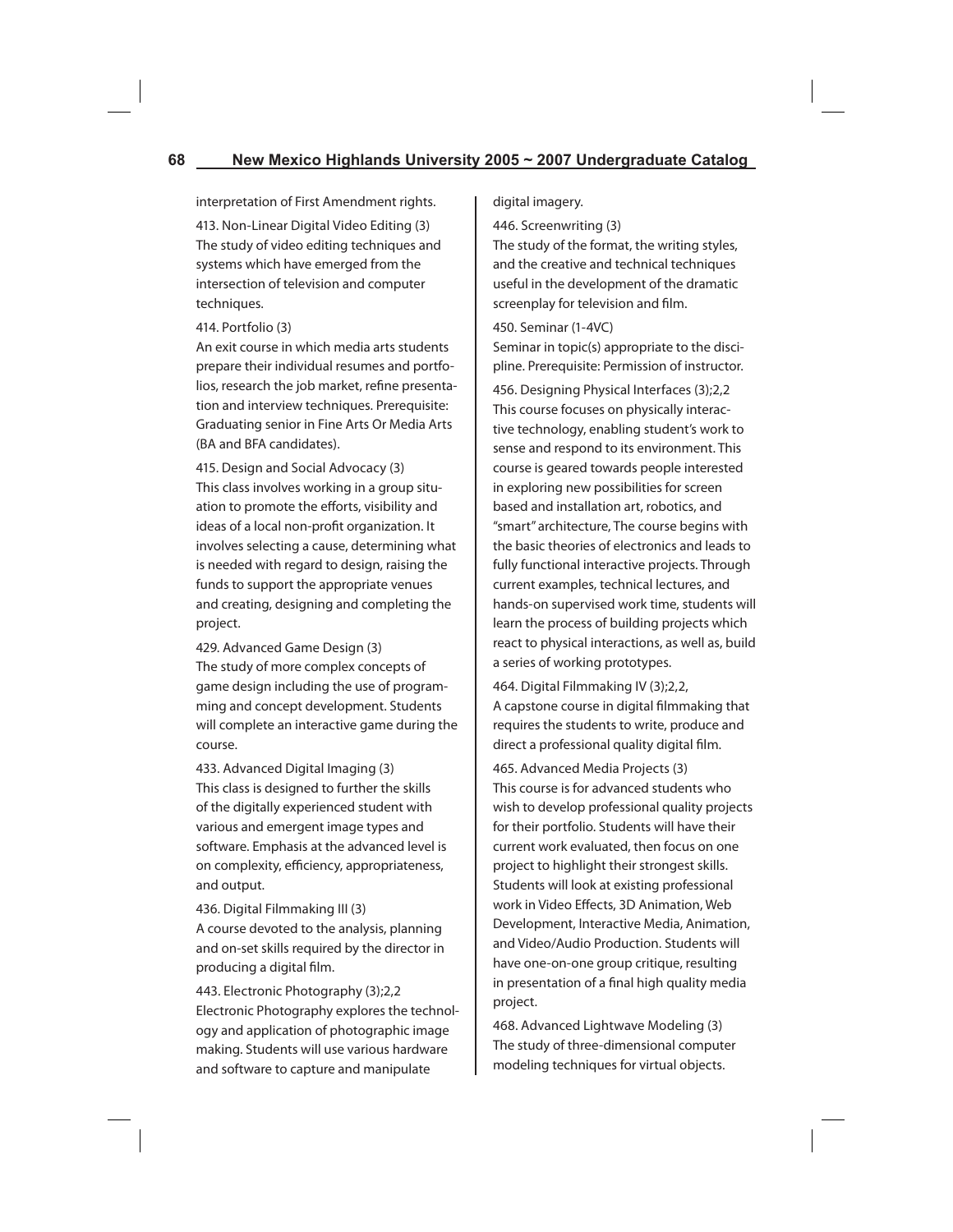#### Prerequisite: Media 363.

469. Advanced Video Animation (3) The study of advanced techniques of lightwave animation, including the use of metanurbs, inverse kinematics, multipletarget morphing, and quasi-cel animation. Prerequisite: Media 363.

475. Advanced Screenwriting Workshop (3) The goal of advanced screenwriting is to establish a workshop atmosphere, where students can develop seriously and intently into the discussions of each other's work. Students will be expected to complete a feature-length screenplay. Prerequisite: Media 446.

490. Independent Study (1-4VC) Individual directed study arranged with an instructor. Prerequisite: Permission of instructor.

491. Colloquium in Media Arts (1) Students participate in discussions and reports on current issues of concern to the profession. May be repeated. Prerequisite: Permission of instructor.

492. Independent Research (1-5VC) Independent research under the direction of a faculty member. Prerequisite: Permission of instructor.

#### 495. Exhibition Design (3)

In this class students will be introduced to exhibition design principles. Projects include the participation in designing of a physical space, the static and interactive elements, and combining design, construction and multimedia skills to produce a final exhibit for the public.

496. Advanced Exhibition Design (3) This advanced course is for students who have already taken Exhibition Design. In this class students will expand their understanding of designing in a physical space, static and interactive elements, and combining design, construction and multimedia skills to produce a final exhibit for the public. Prerequisite: Media 495.

498. Professional Internship (1-6VC) A student will work under the joint supervision of a work-supervisor and a faculty member either at an on- of off-campus site. Prerequisite: Permission of instructor.

## Courses in Music (Mus)

100. Introduction to Music (3); All A survey of the range of musical expressions devised by humans in all times and places. Examines music as a uniquely human expressive means, with particular attention to its historical, social, and cultural contexts. Satisfies the fine arts requirement in the general education core.

101. Rudiments of Music (3); Fa, Sp A study of the basic elements of music, especially the rhythmic, melodic, and harmonic aspects. Intended as a first course in music theory for students with little or no academic music background, and as a review of basic musical concepts for potential music majors and minors in preparation for the music theory sequence. Satisfies the fine arts requirement in the general education core.

201. Piano Class (1); 0,2; Fa, Sp Study of the fundamentals of keyboard technique, for students with little or no prior experience. This class serves as preparation for the proficiency exam. Majors may test out of this class by proficiency exam.

203. Voice Class (1); 0,2; Fa, Sp Study of the fundamentals of singing, vocal production, and technique. Repertoire will be drawn from Classical, Broadway, and Folk song traditions.

206. Guitar Class I (1); 0,2; Fa, Sp Introduction to guitar performances in all styles. Includes basic guitar performance technique, music reading, chordal accompaniment, and melody playing.

207. Guitar Class II (1); 0,2; Sp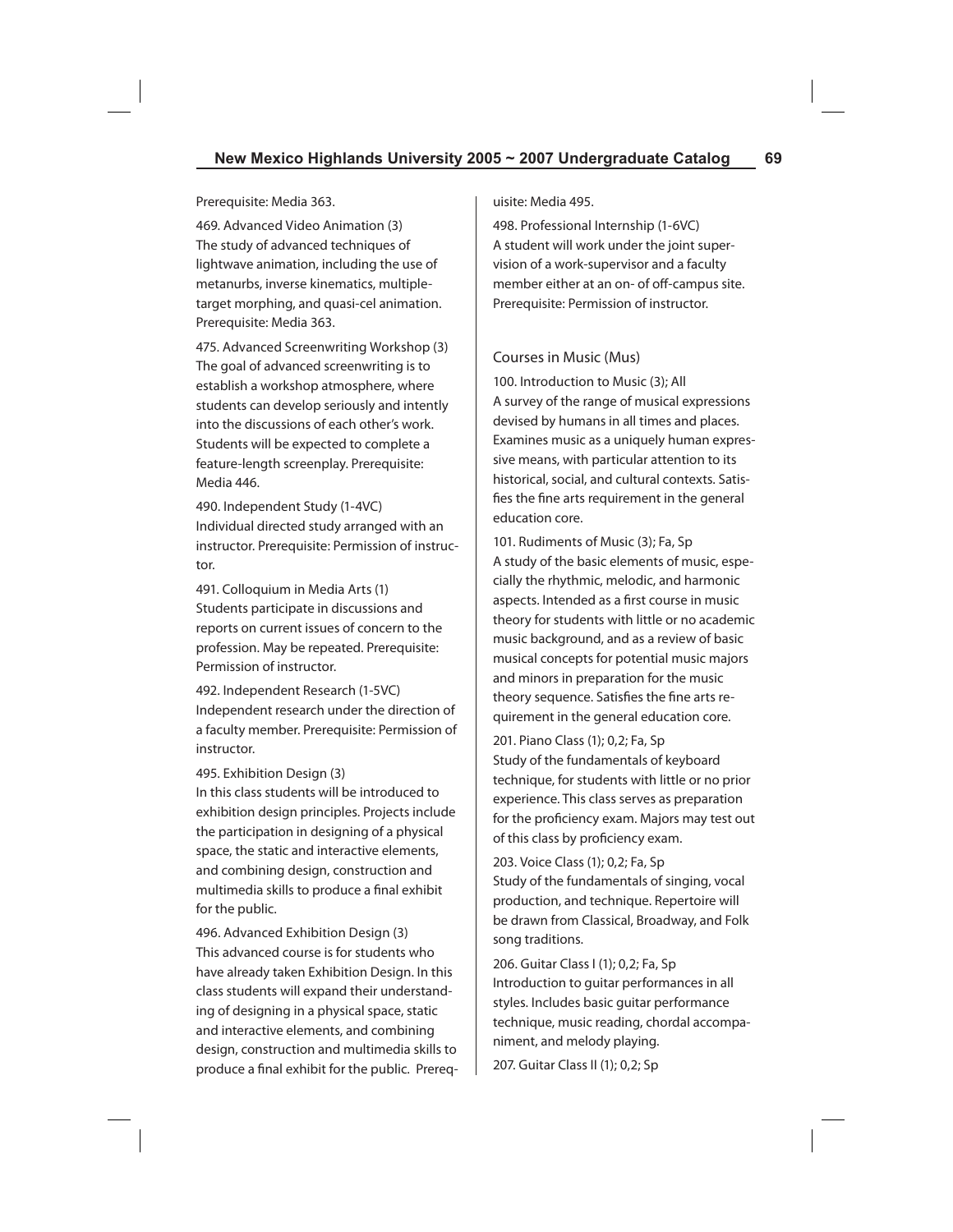A continuation of Music 206. Intermediatelevel study of guitar technique, and exploration of various styles of guitar performance. Prerequisite: Mus 206, or permission of instructor.

211. Theory I (4); 4,0; Fa

Basics of functional harmony in Western Art Music Tradition. Includes harmonic analysis, composition, and ear training. Prerequisite: Mus 101 or successful completion of the Theory Placement Exam.

213. Theory II (4); 4,0; Sp Further study of material presented in Mus 211. Prerequisite: Mus 211.

235–435. Selected Topic in Music (1 –4 VC); All

Course in a topic or topics in music: may be repeated with change of content.

251. Applied Music (1-2 VC); 1-2,0; Fa, Sp Private study in voice, keyboards, guitar, string, wind, and percussion. Students receive one 30 minute lesson per week for each credit hour and perform before a jury at the end of the semester. Course may be repeated for credit. Prerequisite: Permission of instructor.

276-476. Musical Theatre (2); Fa, Sp Participation in a current musical theatre production in an on-stage voice role. Assignment varies from production to production. Prerequisite: Permission of instructor.

283–483. Ensemble (1 – 2 VC); All Musical performance in large- and smallgroup contexts, both choral and instrumental. See the Schedule of Classes for a list of ensembles offered during any given semester or summer session. Course may be repeated for credit. Prerequisite: Permission of instructor.

290–490. Independent Study (1 – 4 VC); 1-4,0; All

Individual directed study arranged with an instructor. May not replace a course listed in the catalogue. Prerequisite: Permission of instructor.

311. Western Art Music to 1750 (3); 3,0; Fa An overview of the history of western art music from the ancient world through the Medieval, Renaissance, and Baroque periods. Prerequisite: Mus 213.

312. Western Art Music since 1750 (3), 3,0; Sp An overview of the history of western art music pre-Classical periods to the present. Satisfies the fine arts requirement in the GnEd core. Prerequisite: Mus 213.

322. Choral Conducting (3); 2,2; Alt Sp A conducting course focusing on the rehearsal and performance of works for choral ensembles. Topics include baton technique, score analysis, rehearsal techniques, and performance preparation. Prerequisite: Mus 213.

323. Instrumental Conducting (3); 2,2; Alt Fa A conducting course focusing on the rehearsal and performance of works for instrumental ensemble. Topics include baton technique, score analysis, rehearsal techniques, and performance preparation. Prerequisite: Mus 213.

331. Theory III (3); 3,0; Fa Study of harmonic function in chromatic music, particularly focusing on modulation and advanced harmonic structures. Prerequisite: Mus 213.

332. Theory IV (3); 3,0; Sp

Exploration of theories and techniques of the 19th and 20th century composition. Prerequisite: Mus 331.

350. Multicultural Approaches in Music Education (3); 3,0; Alt Fa Music education methods from an ethnomusicological perspective. Examination of the cultural basis of music, and how that focus can be important to students in the music classroom.

360. Half Recital (1); 1,0; Fa, Sp The student will prepare a 30 minute public recital. Prerequisite: Permission of instructor.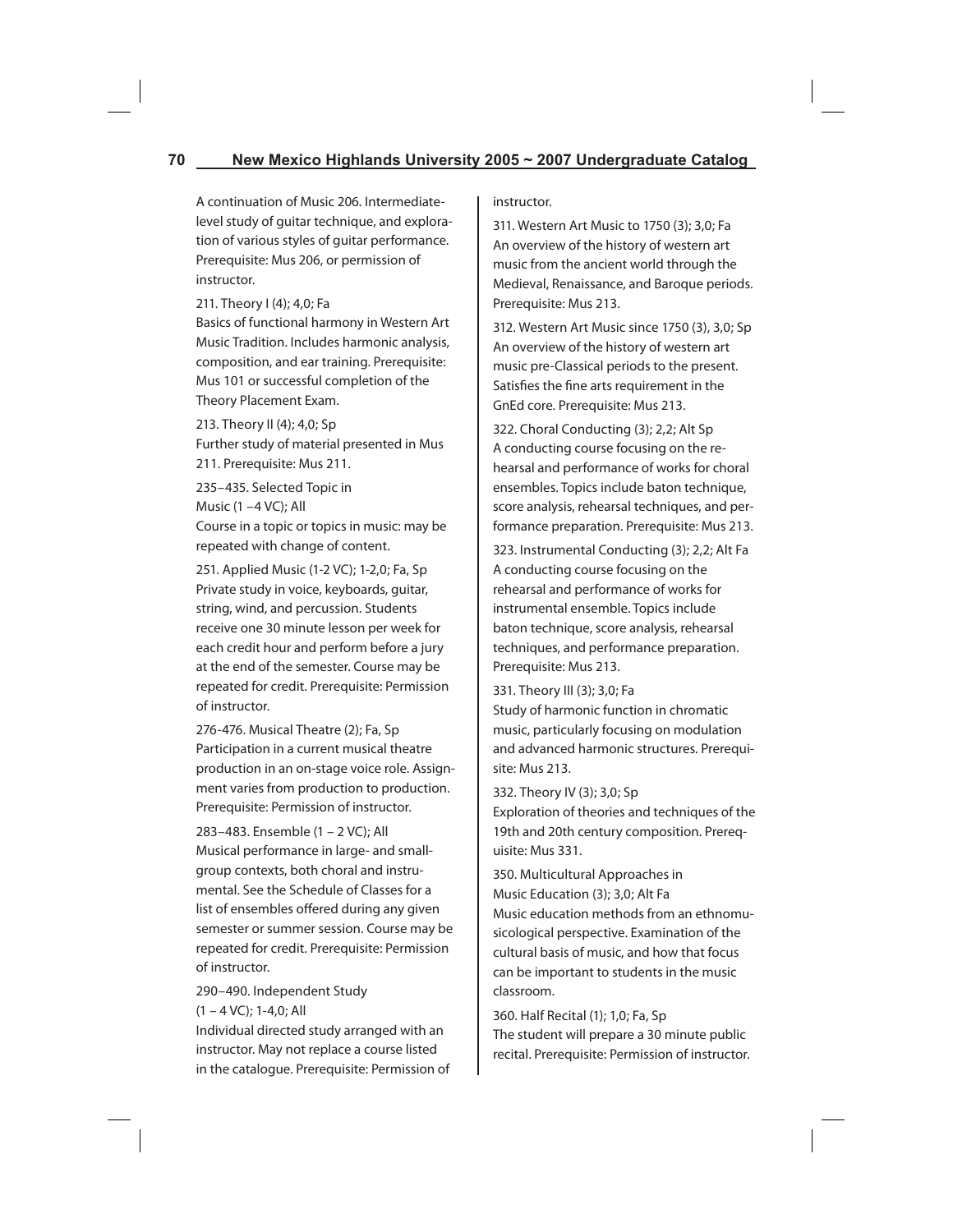#### 400. Audition (3); 3,3

Audition class is an upper division class which will explore audition techniques and preparation for community, university, and professional theater and music theater. Prerequisite: One semester of acting class (theater) and one semester of voice class (music).

425. Instrumental Techniques (4); Alt Sp Study of performing and teaching techniques of instruments of the band and orchestra.

426. Arranging (3); 3,0; Alt Sp A study of the techniques of arranging instrumental and choral music for bands, choirs, and other ensembles.

450. Seminar in Music (1 – 4 VC) Seminar course in a topic or topics in music. 451. Applied Music (1 – 2 VC); 1-2,0; Fa, Sp Advanced private study in voice, keyboard,

guitar, string, wind, and percussion instruments. Students receive one 30-minute lesson per week for each credit hour and perform before a jury at the end of the semester. Course may be repeated for credit. Prerequisite: Permission of instructor.

470. Full Recital (2); 2,0; Fa, Sp

The student will prepare a 60-minute public recital. Prerequisite: Permission of instructor.

471. History of Jazz (3); 3,0; Alt Sp Study of the origins and development of jazz from traditional New Orleans jazz through big band swing, bebop and contemporary styles. Satisfies the fine arts requirement in the general education core.

472. Chicano and Latino Music in the USA (3); 3,0; Alt Fa

An examination of the varied musical expressive forms of Spanish speaking groups in the United States, both in the Southwest (New Mexico, Texas, and California) and the East coast (Florida and New York). Satisfies the

fine arts requirement in the general education core.

473. Blues, Rock, and Soul Music (3); 3,0; Alt Fa

An examination of the growth and development of blues and rock musical styles from their roots in late nineteenth century folk and popular musical traditions to their emergence as an international phenomena in the twentieth century. Emphasis is on understanding the cultural significance of these styles as well as their technical musical structure. Satisfies the fine arts requirement in the general education core.

474. Country Music (3); 3,0; Alt Sp An examination of the growth and development of country music from its beginning as a rural southern folk tradition through its emergence as a national commercial popular music industry. Emphasis on the processes of change which have determined the character and style of country music. Satisfies the fine arts requirement in the general education core.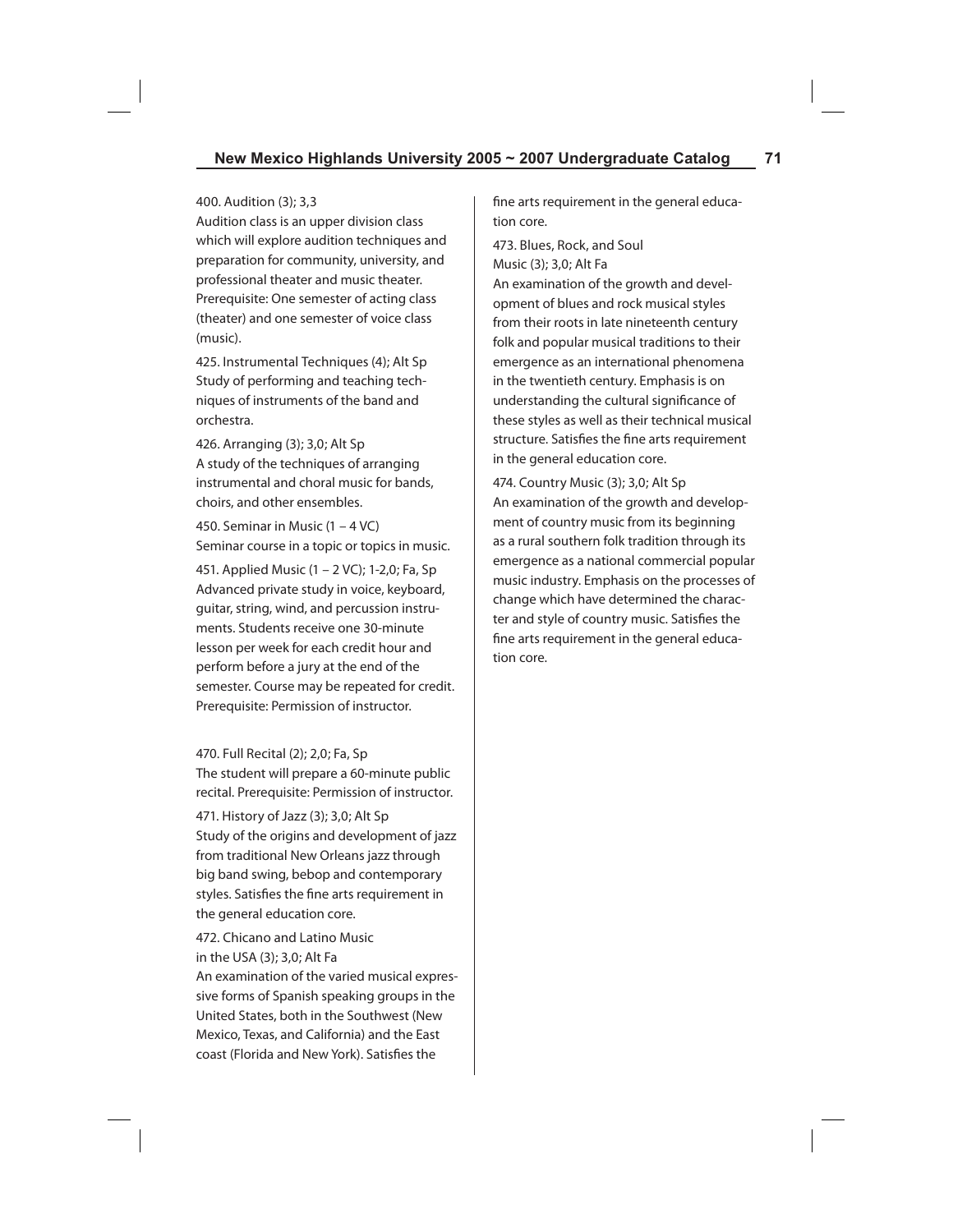Department of Computer and Mathematical Sciences Dr. Hossein Tahani, Department Chair Ivan Hilton Science Building, Room 201 505 426-2121- FAX: 505 454-3169 E-MAIL: htahani@nmhu.edu

The Department of Computer and Mathematical Sciences offers bachelor of science. bachelor of arts and bachelor of science engineering degrees in mathematics, computer science, engineering, as well as minors in computer science, mathematics and physics.

# Mission of the Department of Computer and Mathematical Sciences

The Mission of the Department of Computer and Mathematical Sciences is to train students in the fields of Computer Science, Mathematics, and Engineering. By encouraging and developing problem-solving, numerical methods, mathematical prowess, critical/analytical thinking, and practical, laboratory-based skills, our students will be well-prepared for careers in any combination of these fields, either via solid preparation for further graduate education or immediate entrance into the workforce (industry, teaching, and national labs).

The mission of the engineering program is to prepare students for professional practice and graduate studies in engineering. By offering fundamental core courses in both electrical and mechanical engineering with specialized tracks in General or Computational engineering, the objective of the program is to produce engineers versed in interdisciplinary team approaches to problem solving. The Engineering Program has set its primary goals: (1) the graduation of BSE students with a broad-based knowledge of engineering analysis and skilled in the art of engineering synthesis and design; (2)

the graduation of BSE students possessing skills to communicate effectively their work in written technical reports and oral project presentations; and (3) to graduate students ready to pass the national Fundamentals of Engineering (FE) exam which is required for licensure as a Professional Engineer (PE). Both traditional and contemporary engineering curriculum is offered in the student's selection of either the General or Computational engineering tracks. Importantly, the program is undertaking standards consistent with rigorous national ABET review and accreditation by 2012.

## Faculty

Dick Greene (Engineering Consultant) John S. Jeffries (Mathematics) C.G. "Tino" Mendez (Mathematics) Curtis Sollohub (Computer Science) Jon Schlosser (Mathematics) Hossein Tahani (Computer Science) George Zrilic (Engineering)

Resources and Facilities

With its move into a new Science Building in Fall 2004, Computer Science now has new computer laboratories and equipment for them. There are two large teaching labs, three small research labs, a student work lab, and an area set aside for network experimentation. The labs are equipped for the most part with machines running both XP and Linux. Software includes symbolic and numerical mathematics products, compilers for a good number of languages, integrated development environments, web and multimedia development tools, databases, and packages for special fields such as artificial intelligence. Some computers are set aside for student experimentation with the understanding that students may install any software as long as copyright laws are not violated.

The Engineering Program occupies classroom, office, and laboratory spaces in the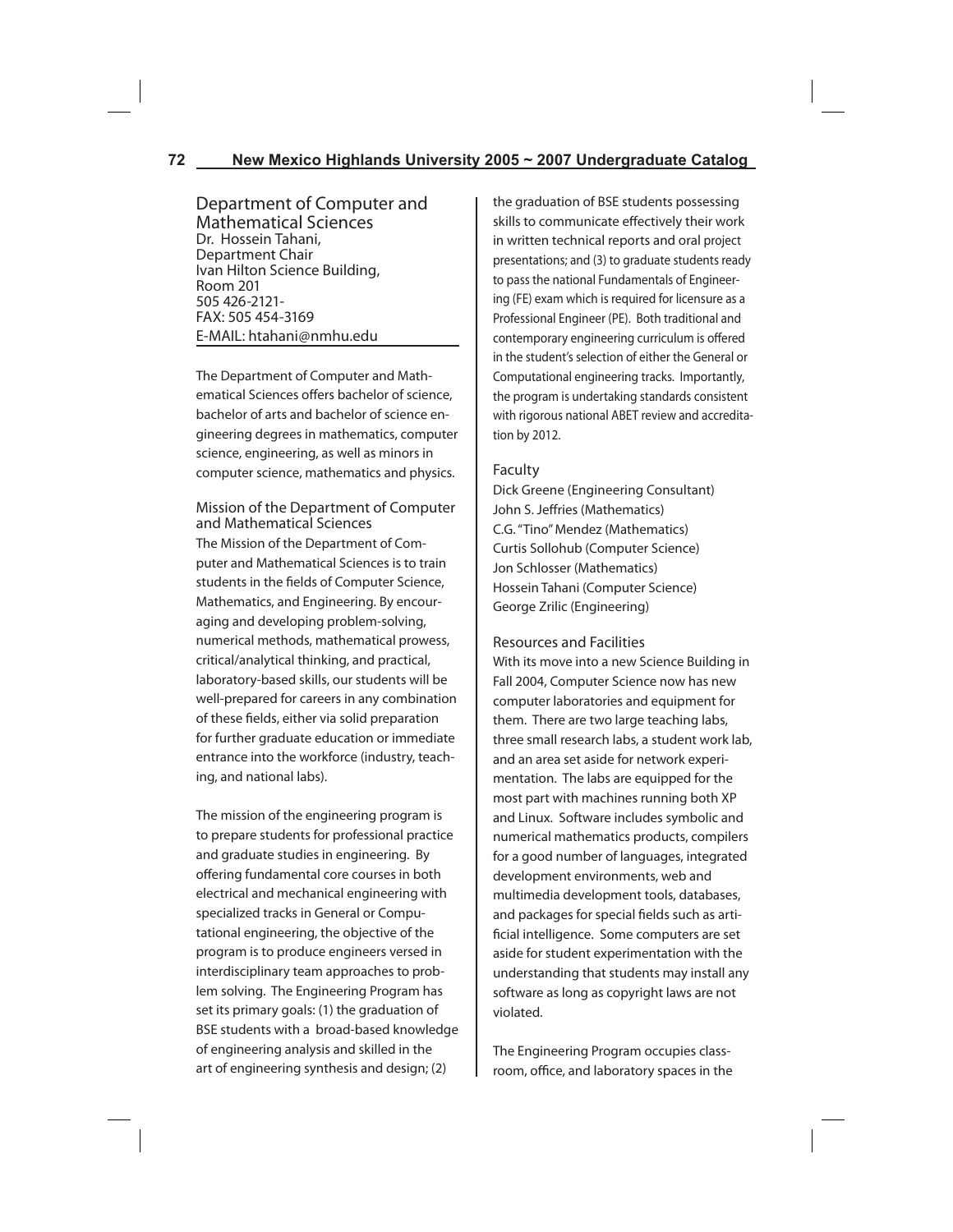new Hilton Science Center. Modern teaching laboratories, equipped with state of the art equipment, are available in the areas of computer science, simulation, modeling, electrical devices, digital electronics, microprocessors, fluid mechanics, bioengineering, biotechnology, and materials science. All research involves undergraduate students who present their work at regional and national engineering conferences. Modern computational facilities, with internet connectivity, are available for student use, as is a student lounge, student offices, and special projects laboratory.

## Computer Science

The discipline of computer science offers to NMHU undergraduates a degree in computer science with three areas of concentration: software/hardware systems, information systems, and an individualized program of study. Two minors are also offered. These are designed so that students may convert readily to the computer science major.

The computer science program at NMHU is a five-year curriculum dependent on the student's academic preparation prior to enrollment at NMHU. Most students will need the full five years to complete the program; however, if an entering freshman has a solid foundation in mathematics, English, and science, the student can enter the computer science curriculum at an advanced level and complete the program within four years.

Major in Computer Science (B.S./B.A.) Required core: 22

| CS | 144 | Intro to Comp Sci (3) |
|----|-----|-----------------------|
| CS | 145 | Intro to Obj Or       |
|    |     | Proof (3)             |
| CS | 245 | Adv Comp Prog (3)     |
| CS | 350 | Prog Sem 1 (3)        |
| CS | 431 | Database Mgmt (3)     |
| C٢ | 451 | Software Engr (3)     |
|    |     |                       |

| CS | 481            | Sr. Project Design (1) |
|----|----------------|------------------------|
| CS | 482            | Sr. Proj Implem (3)    |
|    | Core Total: 22 |                        |

#### Required concentration:

Choose from the software and hardware systems, information systems, or individualized software/hardware systems concentration (B.S.).

## Concentration in Software/Hardware Systems (B.S.)

Students of computer science concentrating in software/hardware systems follow a program of study designed in line with the guidelines established by the Association for Computing Machinery. Students study computer programming systems for a wide variety of applications in professional, scientific, engineering, and technical settings. Thorough exposure, with plenty of hands-on laboratory work, is given in computer science basics, one or more computer languages, and such topics as data and file structures, database management, algorithms, machine organization, assembly language, and operating systems. A solid foundation is acquired in mathematics: computer science students complete mathematics courses through introductory calculus, applied linear algebra, and introductory statistics.

The program at NMHU stresses not only solid technical and theoretical knowledge, but also the real-world skills of written and oral communication, planning, and organization of tasks. Students completing the major should be prepared to work in industry or go on to graduate school. Minor students may readily convert to major status.

Required courses: 19

| CS | 341 | Mach Arch and                |
|----|-----|------------------------------|
|    |     | Assemb Lang Prog (3)         |
| CS | 345 | Data & File Struc (4)        |
| CS | 421 | Adv Data Struct and          |
|    |     | Algorithm Dev (3)            |
| CS | 443 | <b>Operating Systems (3)</b> |
|    |     |                              |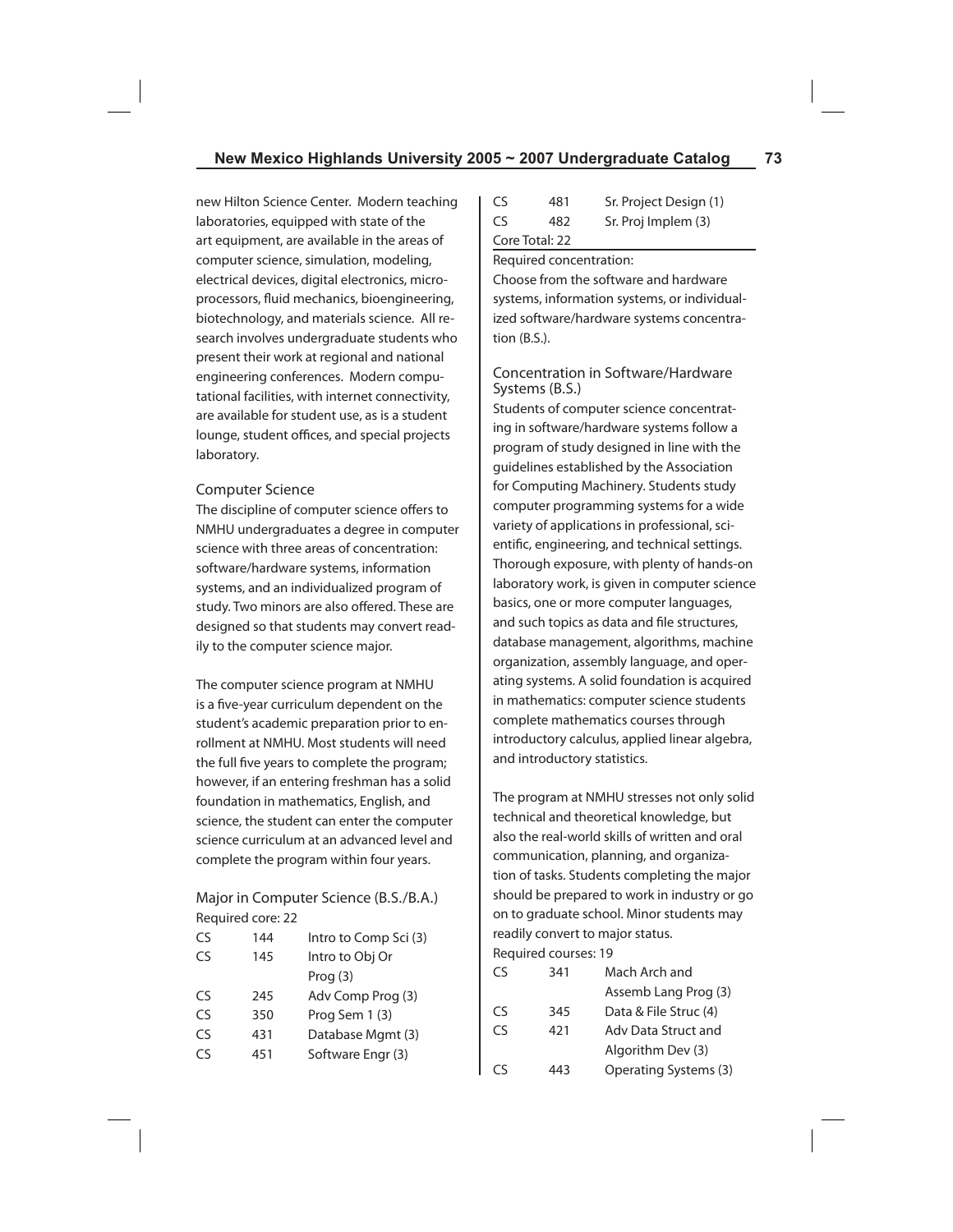| CS            | 450 | Prog Sem 2 (3)                                |
|---------------|-----|-----------------------------------------------|
| $\mathsf{CS}$ | 461 | Prog Lang (3)                                 |
| Electives: 9  |     |                                               |
|               |     | Choose one course from the following list:    |
| CS            | 314 | The $C_{++}$ Programming                      |
|               |     | Language (3)                                  |
| CS            | 316 | Prog in Lisp & Prolog (3)                     |
| $\mathsf{CS}$ | 328 | C and Unix (3)                                |
| CS            | 418 | Multimedia Progrm (3)                         |
| CS            | 463 | Web Programming (3)                           |
| CS            | 471 | Artificial Intel (3)                          |
|               |     | Alco choose at least siveradits in sources at |

Also choose at least six credits in courses at the 300- or 400-level in computer science, mathematics, or an appropriate science, selected with the approval of the major advisor.

Additional required courses: 23

| Engl            | 367 | Tech Writing (3)      |
|-----------------|-----|-----------------------|
| Engr            | 384 | Microprocessor        |
|                 |     | Design (3)            |
| Math            | 211 | Calculus 1 (4)        |
| Math            | 252 | Calculus 2 (4)        |
| Math            | 317 | Discrete Math (3)     |
| Math            | 320 | Linear Algebra (3)    |
| Math            | 345 | Math Statistics 1 (3) |
| Major Total: 73 |     |                       |

Minor in Computer Science with Concentration in Software/Hardware Systems

Required courses: 10

| CS              | 144 | Intro to Comp Sci (3)                  |
|-----------------|-----|----------------------------------------|
| CS              | 145 | Intro to Obj Or                        |
|                 |     | Prog $(3)$                             |
| CS              | 245 | Adv Comp Prog (3)                      |
| CS              | 327 | Hands on UNIX (1)                      |
| Electives: 9    |     |                                        |
|                 |     | Choose one programming course from the |
| following list: |     |                                        |
| CS              | 314 | The C++ Programming                    |
|                 |     | Language (3)                           |
| CS              | 316 | Prog in Lisp & Prolog (3)              |
| CS              | 328 | C and Unix (3)                         |
| CS              | 418 | Mulitmedia Progrmmg (3)                |
| CS              | 463 | Web Programming (3)                    |
| CS              | 471 | Artificial Intel (3)                   |
|                 |     |                                        |

Choose at least six credits in courses at the 300- or 400-level in computer science. Additional required courses: 3 Math 317 Discrete Math (3) Minor Total: 22

Concentration in Information Systems (B.A.)

Students within this concentration learn to apply skills and knowledge in programming and systems design to the world of business. A special selection of courses from the School of Business is offered in conjunction with intensive courses in contemporary computer science and information systems. Minor students may readily convert to major status.

Computer science students with a concentration in Information Systems find work in diverse business settings, either managing or designing computer systems. The program at NMHU stresses a solid foundation in programming involving data and file structures and gives students practical experience in hardware, operating systems, and networks. In addition, specific application to the world of business systems is provided by courses in business data processing, software design, and systems analysis.

Required courses: 14

(In addition to the computer science core)

| ٢٢           | 211 | Intro to Obj Oriented                         |
|--------------|-----|-----------------------------------------------|
|              |     | <b>COBOL for Bus Data</b>                     |
|              |     | Proc $(3)$                                    |
| OR           |     |                                               |
| CS           | 318 | Business Apps Prog (3)                        |
| CS           | 331 | Decision Supp Sys (3)                         |
| CS           | 351 | Sys Des & Analysis (3)                        |
| CS           | 457 | Comp Networks (3)                             |
| CS           | 483 | Senior Proj Pres (2)                          |
| Electives: 9 |     |                                               |
|              |     | Choose three credits from the following list: |
| CS           | 131 | A Gentle Intro to                             |
|              |     | Internet (1)                                  |
| 75           | 325 | Comp Hardware                                 |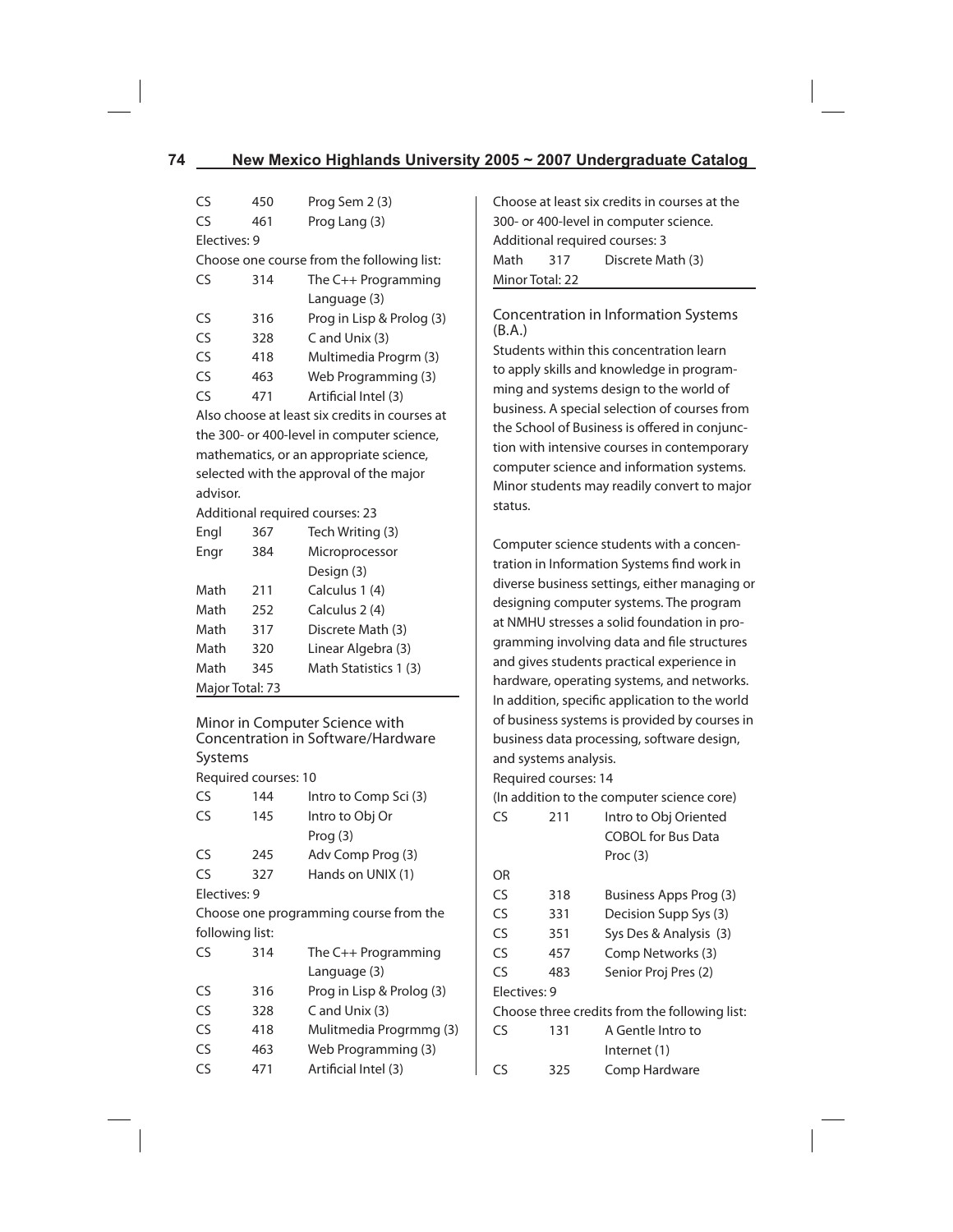|    |     | Install and Maint (1) |
|----|-----|-----------------------|
| CS | 326 | Comp Software         |
|    |     | Installation (1)      |
| CS | 327 | Hands on UNIX (1)     |
| CS | 335 | Select Topics (1)     |

Also choose at least six credits in courses at the 300- or 400-level in computer science, mathematics, business, or an appropriate discipline, selected with the approval of the major advisor.

Additional required courses: 15

| Acct            | 287 | Prin of Fin Acct (3)  |
|-----------------|-----|-----------------------|
| Math            | 317 | Discrete Math (3)     |
| OR              |     |                       |
| Math            | 345 | Math Statistics 1 (3) |
| Engl            | 367 | Tech Writing (3)      |
| Mgmt            | 303 | Prin of Mgmt (3)      |
| Mgmt            | 386 | Hum Res Mgmt 1 (3)    |
| Major Total: 60 |     |                       |

Minor in Computer Science with Concentration in Information Systems Required courses: 18

| CS            | 144 | Intro to Comp Sci (3)                       |
|---------------|-----|---------------------------------------------|
| $\mathsf{CS}$ | 145 | Intro to Obj Or                             |
|               |     | Prog (3)                                    |
| CS            | 245 | <b>Advanced Computer</b>                    |
|               |     | Programming (3)                             |
| CS            | 351 | Sys Design and                              |
|               |     | Analysis (3)                                |
| Math          | 317 | Discrete Math (3)                           |
| CS            | 211 | Intro to Obj Oriented                       |
|               |     | <b>COBOL for Bus Data</b>                   |
|               |     | Proc (3)                                    |
| OR            |     |                                             |
| CS            | 318 | Business Apps Prog (3)                      |
| Electives: 5  |     |                                             |
|               |     | Choose one course from the following list:  |
| CS            | 331 | <b>Decision Support</b>                     |
|               |     | System (3)                                  |
| CS            | 431 | Database Mgmt (3)                           |
| CS            | 451 | Software Engr (3)                           |
|               |     | Choose two courses from the following list: |
| CS            | 325 | Comp Hardware                               |
|               |     | Install and Maint (1)                       |
| CS            | 326 | Comp Software                               |
|               |     |                                             |

|                 |     | Installation (1)      |
|-----------------|-----|-----------------------|
| Cς              | 327 | Hands on UNIX (1)     |
| ΩR              |     |                       |
| C٢              |     | 135-335 Sel Topics in |
|                 |     | Comp Sci (1-4)        |
| Minor Total: 23 |     |                       |

Major in Computer Science with an Individualized Concentration (B.S./B.A.) Computer Science offers a major leading to a bachelor of arts or bachelor of science degree which permits students to develop their own computer science-related course of study. Programs under this option must consist of a coherent sequence of courses and must be approved by a faculty member from the related field. Possible programs of study include scientific computing, communication technology, networking, computer engineering, artificial intelligence, graphics, or advanced multimedia and web programming studies to prepare students for graduate work. Students are strongly encouraged to seek approval prior to completing courses to fulfill this requirement. Required courses: 3 (In addition to the computer science core) CS 443 Operating Sys (3) Electives: 12 Choose at least 12 credits in computer science selected with the approval of the major advisor: Additional required courses: 30 Engl 367 Tech Writing (3) Choose at least 12 credits in one or more related fields with the approval of the major advisor. Choose at least nine credits in courses at the 300 or 400 level in computer science or in one or more related fields with the approval of the major advisor. Choose at least six credits in mathematics starting with Math 140 or above. Major Total: 67

Computer and Mathematical Modeling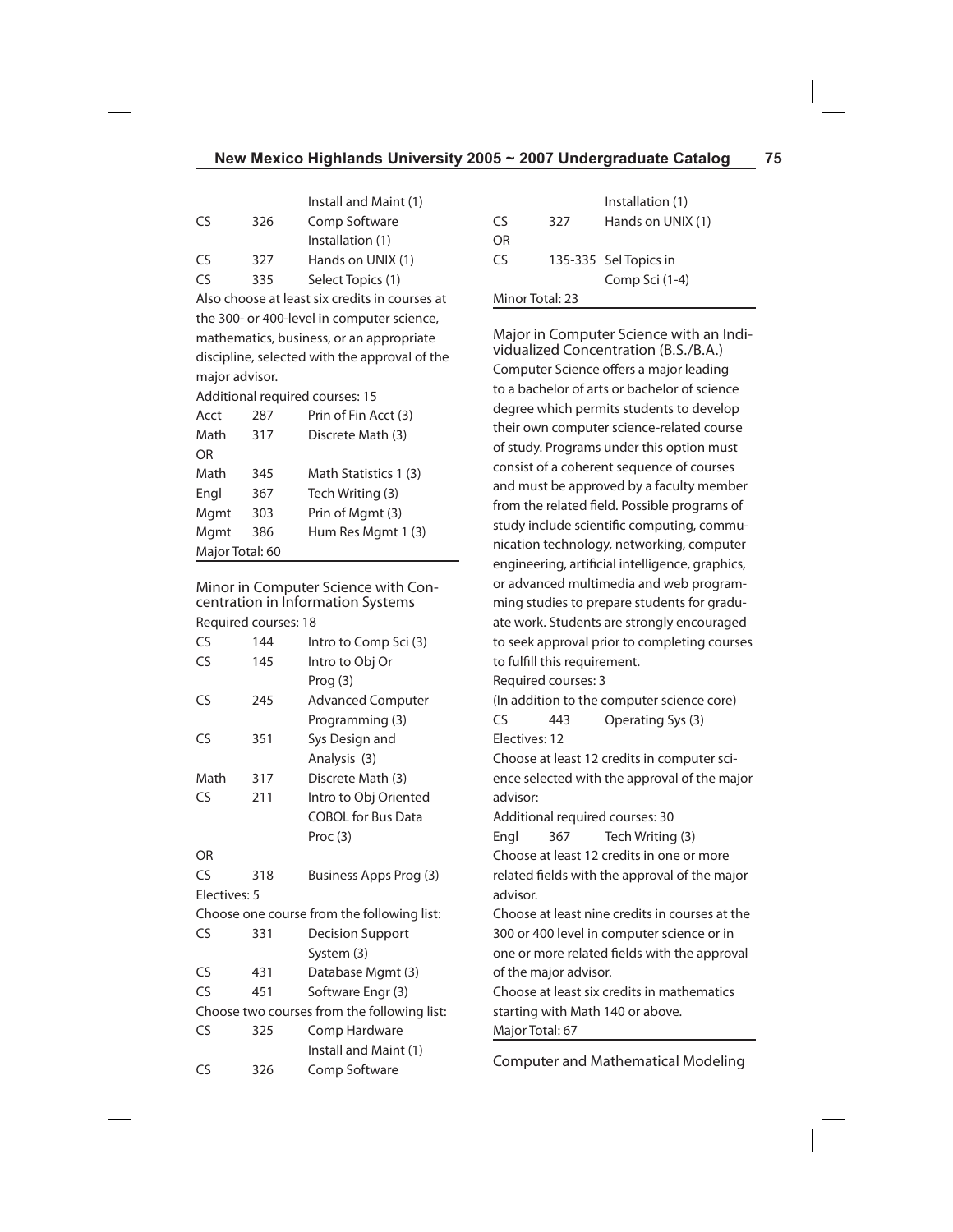The major in computer and mathematical modeling encourages student research, fostering new creative contexts for application of theory to real world applied problems. Career opportunities for program graduates will be widened as well. Selected upper division course sequences emphasizing applied topics will provide exposure to concepts and technical materials not usually covered in standard math and computer science majors. With the assistance of major facilities in our area, senior internships will allow students the opportunity for mentored projects design and participation in a group problemsolving environment as well as providing students with the opportunity to establish valuable connection and references. Features of this interdisciplinary major are three specialty tracks of applied upper division investigation: Modern Cryptography, Discrete Dynamical Systems and Chaos and Applied Multivariate Statistics.

Major in Computer and Mathematical Modeling (BS)

Required courses in Computer Science: 26 credits

| CS         | 145 | Computer Science 1 (3)            |
|------------|-----|-----------------------------------|
| CS         | 245 | Computer Science 2 (3)            |
| CS         | 327 | Hands-on UNIX (1)                 |
| CS         | 328 | $C$ and UNIX $(3)$                |
| CS         | 350 | Prog Seminar 1 (3)                |
| CS         | 421 | <b>Advanced Data Structure</b>    |
|            |     | & Algorithm Develop (3)           |
| CS         | 451 | Software Engineering (3)          |
| CS         | 481 | Sr. Project Design (1)            |
| CS         | 482 | Senior Project                    |
|            |     | Implementation (3)                |
| CS         | 477 | Parallel & Distributed            |
|            |     | Programming (3)                   |
|            |     | Required courses in Mathematics : |
| 40 credits |     |                                   |
| Math       | 211 | Calculus 1 (4)                    |
| Math       | 252 | Calculus 2 (4)                    |
| Math       | 273 | Calculus 3 (4)                    |

| Math | 317 | Discrete Mathematics (4) |
|------|-----|--------------------------|
|      |     |                          |

| Math | 320 | Linear Algebra (4)         |
|------|-----|----------------------------|
| Math | 325 | Differential Equations (3) |
| Math | 345 | Mathematical Stats 1 (3)   |
| Math | 407 | Mathematical Models (3)    |
| Math | 421 | Applied Abstract Algebra   |
|      |     | (3)                        |
| Math | 425 | Intro to Real Analysis (3) |
| Math | 426 | Intro to Complex Variable  |
|      |     | (3)                        |
| Math | 444 | Matrix Theory & App's (3)  |

## Specialization Sequences

The following comprise a list of three different 400-level tracks with a focused curriculum concentration.

Students will select, with approval by their advisor, one of these tracks to study in their fifth year.

# Modern Cryptography

| Track 1: |     | 12 credits                             |
|----------|-----|----------------------------------------|
| Math     | 415 | Intro to Cryptography (3)              |
| Math     | 419 | Modern Methods of Cryp-                |
|          |     | tography (3)                           |
|          |     | And two 400- level Computer Science    |
|          |     | courses approved by Advisor.           |
| OR       |     |                                        |
|          |     | Discrete Dynamical Systems and Chaos   |
| Track 2: |     | 12 credits                             |
| Math     | 401 | Discrete Chaos and                     |
|          |     | Fractals (3)                           |
| Math     | 402 | Discrete Dynamical                     |
|          |     | Systems and Chaos (3)                  |
|          |     | And two 400- level Computer Science    |
|          |     | courses approved by Advisor.           |
| OR       |     |                                        |
|          |     | <b>Applied Multivariate Statistics</b> |
| Track 3: |     | 12 credits                             |
| Math     | 460 | <b>Applied Multivariate</b>            |
|          |     | Statistics 1 (3)                       |
| Math     | 461 | <b>Applied Multivariate</b>            |
|          |     | Statistics 2 (32)                      |
|          |     | And two 400- level Computer Science    |
|          |     | courses approved by Advisor.           |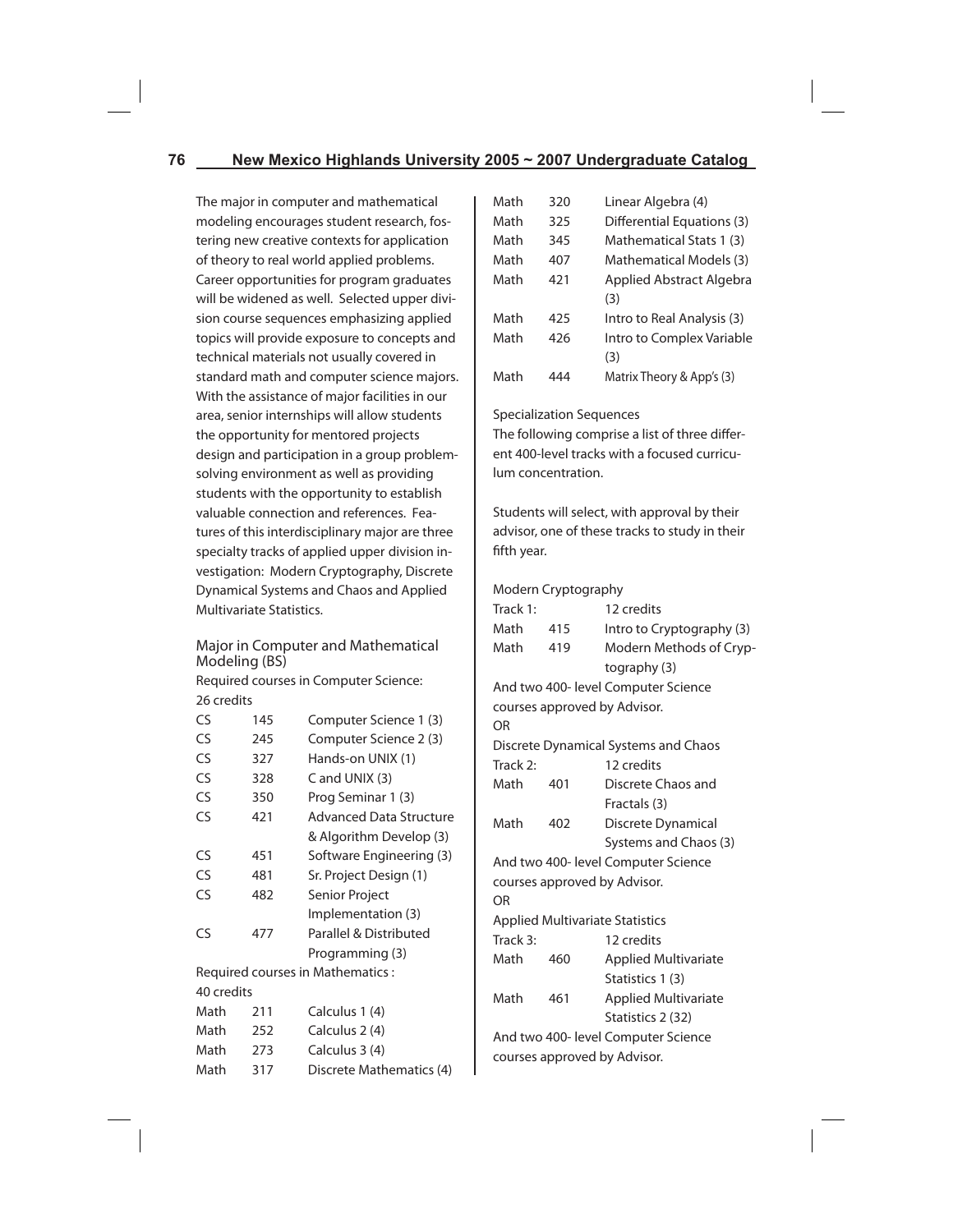#### AND

| Other requirements: 9 credits |     |                       |  |
|-------------------------------|-----|-----------------------|--|
| Math<br>Elective (3)<br>4XX   |     |                       |  |
| CS.                           | 4XX | Elective (3)          |  |
| Engl                          | 367 | Technical Writing (3) |  |
| <b>Total Required:</b>        |     | 87 hours              |  |

## **Mathematics**

For the mathematics major and minor, NMHU offers a relatively broad program. A student can emphasize the applied areas of mathematics for a future in industry, the theoretical areas for advanced study, or a combination of the two for teachers. The mathematics discipline also provides supportive courses for academic programs throughout the university at both the undergraduate and graduate levels.

## Major in Mathematics (B.S.)\*

Proficiency and introductory courses, including Math 100, Math 120, Math 140, and Math 150, may be required to correct deficiencies in mathematics preparation.

### Required courses: 34

| Math                                 | 211 | Calculus 1 (4)             |  |  |
|--------------------------------------|-----|----------------------------|--|--|
| Math                                 | 252 | Calculus 2 (4)             |  |  |
| Math                                 | 273 | Calculus 3 (4)             |  |  |
| Math                                 | 301 | Intro to Mathematical      |  |  |
|                                      |     | Proofs (3)                 |  |  |
| Math                                 | 325 | Applied Ord Diff           |  |  |
|                                      |     | Equations (3)              |  |  |
| Math                                 | 320 | Linear Algebra (3)         |  |  |
| Math                                 | 345 | Math Statistics 1 (3)      |  |  |
| Math                                 | 421 | Appl. Abstract Algebra (3) |  |  |
| Math                                 | 425 | Into Real Analysis (3)     |  |  |
| Math                                 | 430 | Math Prob Solving (4)      |  |  |
| Electives: 6                         |     |                            |  |  |
| Choose two 400-level math electives. |     |                            |  |  |
|                                      |     |                            |  |  |

Additional required courses: 6

| CS. | 144                     | Intro Comp Sci (3) |
|-----|-------------------------|--------------------|
| CS. | 145                     | Intro Obj Or       |
|     |                         | Proof (3)          |
|     | *Science minor required |                    |

## Major Total: 46

Major in Mathematics (B.A.) The bachelor of arts in mathematics comprises the same curriculum of mathematics courses as for the bachelor of science degree. However, bachelor of arts candidates will

select an academic minor in a field other than science.

# Minor in Mathematics

Proficiency and introductory courses, including Math 100, Math 120, Math 140, and Math 150, may be required to correct deficiencies in mathematics preparation.

Required courses: 22

| Math            | 211 | Calculus 1 (4)                              |
|-----------------|-----|---------------------------------------------|
| Math            | 252 | Calculus 2 (4)                              |
| Math            | 273 | Calculus 3 (4)                              |
| Math            | 301 | Intro to Mathematical                       |
|                 |     | Proofs (3)                                  |
| Math            | 320 | Linear Algebra (3)                          |
| Math            | 430 | Math Prob Solving (4)                       |
| Flectives: 6    |     |                                             |
|                 |     | Choose two 300 or 400-level math electives. |
| Minor Total: 28 |     |                                             |

# Engineering

Engineers are professional problem solvers. With strong social and environmental awareness and the tools of science, math, and communications, engineers design, build and implement processes and products. They are intrinsically accountable for their work. Engineers are often civic leaders and also make excellent physicians, lawyers, and other professionals. We offer a broad-based BSE degree with General and Computational Tracks. Training emphasizes analysis, teamwork, and an interdisciplinary approach to problem-solving and design. Classes and laboratories are small (generally less than 10 students) and the instructional, computer, and research laboratories are modern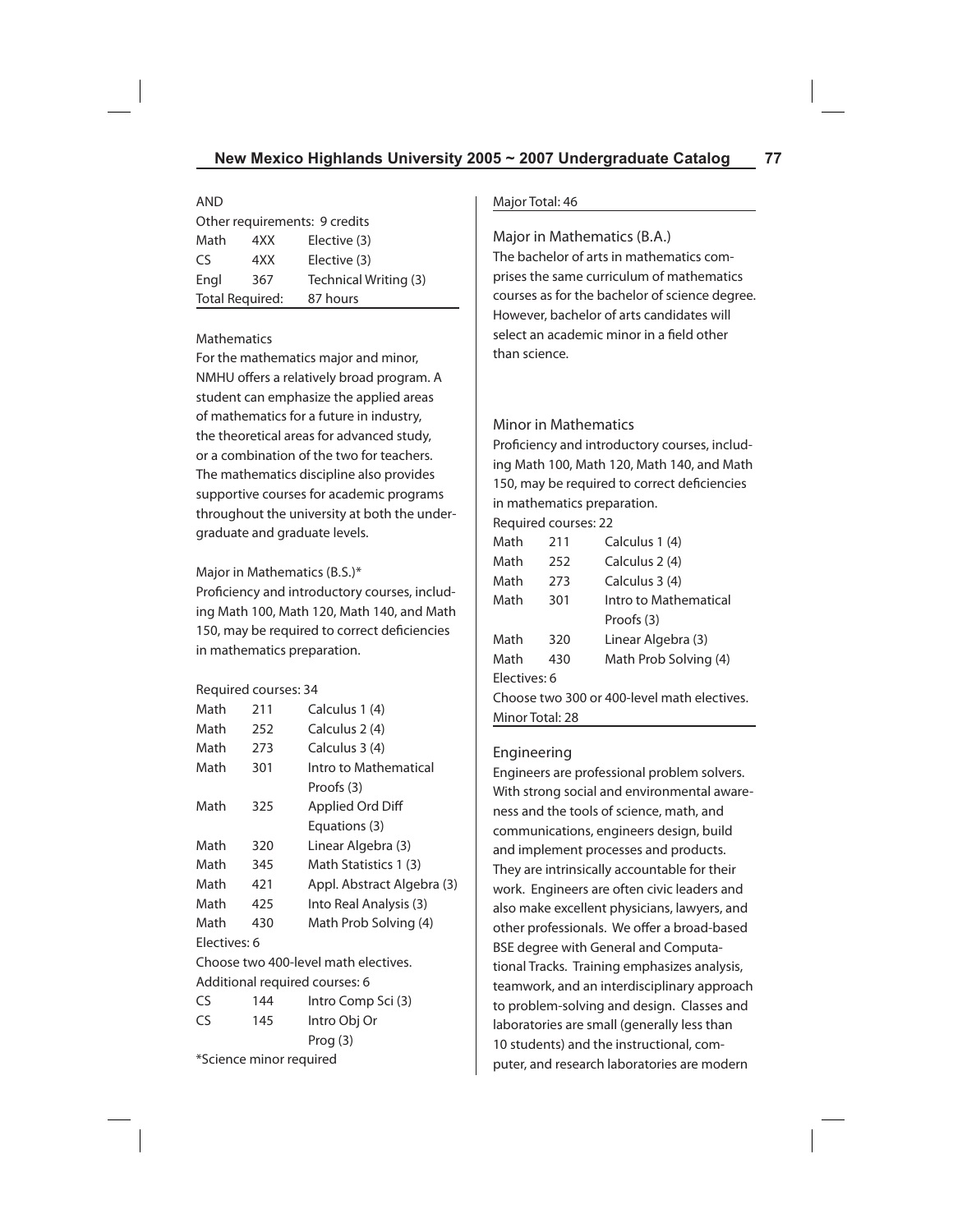and well-equipped. The faculty are both educational mentors and active masters of their research and industrial endeavors. They teach all the classes and laboratories and encourage student study groups.

The BSE program is a rigorous curriculum that prepares the student for both graduate school and licensure as a Professional Engineer. Students with a solid foundation in English, mathematics, and science may enter the BSE program at an advanced level and graduate in less than five years. Ample scholarships, work study, research internships, and summer jobs are available to qualified and committed students. Regardless of previous academic limitations, all students are assured access to the rich and versatile profession of engineering. Although there is no guarantee of success, resources are available to optimize the student's educational experience, professional options, and lifelong learning.

A sample 4.5 year curriculum from the Engineering Program and advisement brochures is available. All students considering an engineering degree are strongly urged to contact the program and request this brochure prior to enrolling or transferring to NMHU. Importantly, engineering courses are offered once a year (alternate semesters). Thus, it is important that students stay on schedule for efficient completion of their degree.

No minor is required for the BSE program. Students must pass the program's engineering qualifying exam to take upper division (300- and 400- level) courses. This 3 hour exam is given at the end of the student's fifth semester.

The sum total of credits in Senior Design Project I and Senior Design Project II must total six credits.

Students must take at least one humanities course beyond the introductory level (engineering departmental approval is required).

Students are required to meet with their engineering faculty advisor at least twice a semester for advisement.

All prerequisites are enforced.

A grade of "C" or better is required of all courses in the major.

Specific physics and engineering courses are only offered once a year.

Students with Math ACT less than 18 are required to take Math 100.

Students with Math ACT 18-22 will take Math 120.

Students with Math ACT 23 or above may take Math 140, 150, or with approval, Math 211.

Students with Engl ACT less than 18 are required to take Engl 100.

Major in Engineering (BSE) Required Courses: 42

| Engr | 115 | Intro. to Engr. and            |
|------|-----|--------------------------------|
|      |     | Computational Sci. (2)         |
| Engr | 150 | Engr Seminar I (1)             |
| Engr | 151 | Engr Seminar II (1)            |
| Engr | 237 | <b>Vector Mech/Statics (3)</b> |
| Engr | 241 | Networks I(3)                  |
| Engr | 301 | <b>Engineering Graphics</b>    |
|      |     | in Design (CAD) (2)            |
| Engr | 331 | Electronics I (3)              |
| Engr | 341 | Strength of Materials (3)      |
| Engr | 351 | Digital Sys Design (3)         |
| Engr | 365 | Engr Econ and Ethics (3)       |
| Engr | 375 | <b>Engineering Probability</b> |
|      |     | and Statistics (3)             |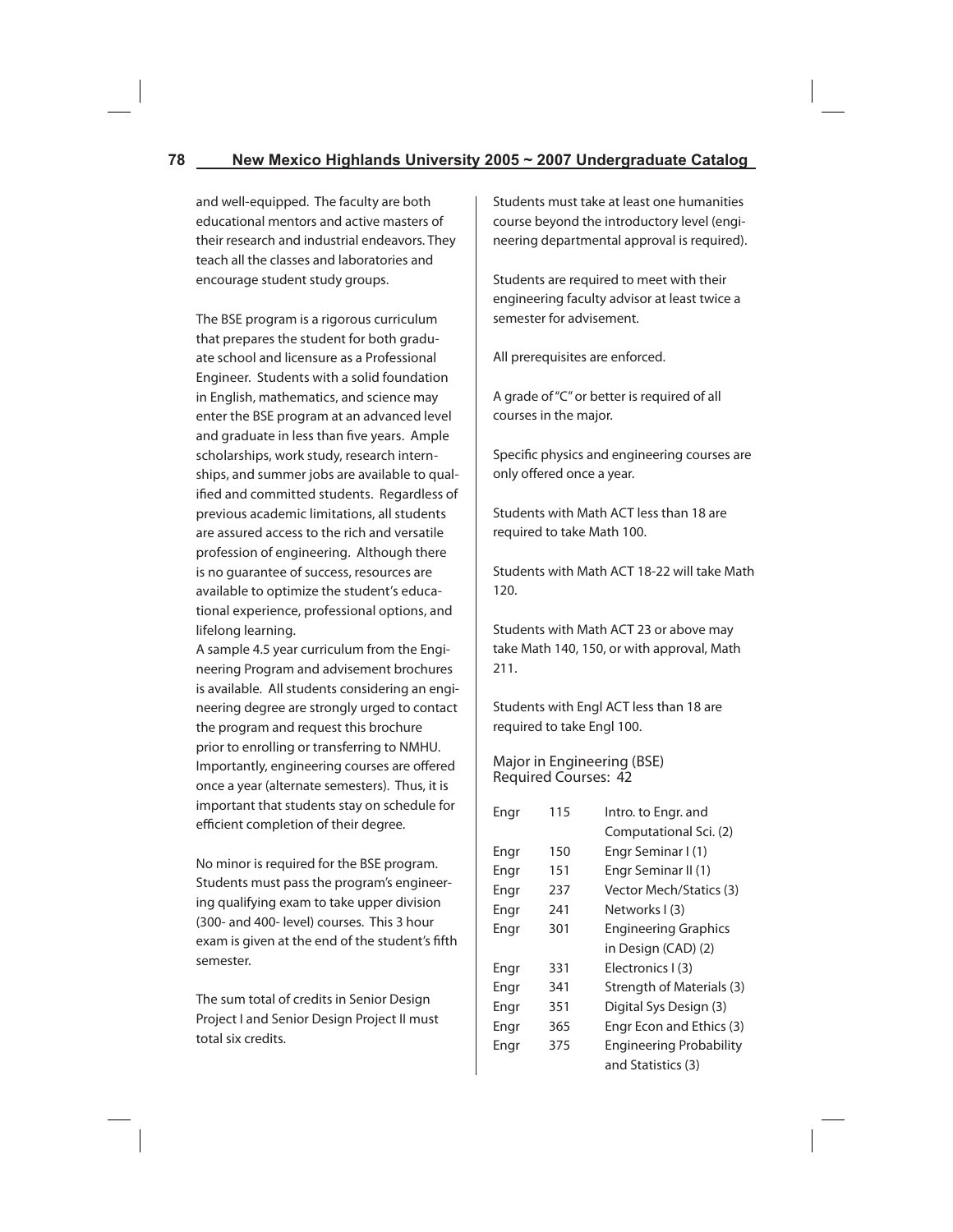| Engr            | 388 | Vector Mechanics/            |  |
|-----------------|-----|------------------------------|--|
|                 |     | Dynamics (3)                 |  |
| Engr            | 398 | Thermodynamics (3)           |  |
| Engr            | 437 | <b>Materials Engineering</b> |  |
|                 |     | (Semiconductor Phys) (3)     |  |
| Engr            | 496 | Senior Design I (3)          |  |
| Engr            | 497 | Senior Design II (3)         |  |
| Major Total: 42 |     |                              |  |

## ADDITIONAL REQUIRED COURSES FOR BSE: 42

| Chem | 211 | General Chemistry I (3)  |
|------|-----|--------------------------|
| Chem | 215 | Chemistry Lab I (2)      |
| CS   | 145 | Intro. to Object         |
|      |     | Oriented Prog (3)        |
| CS   | 245 | <b>Advanced Computer</b> |
|      |     | Programming (3)          |
| Math | 211 | Calculus I (4)           |
| Math | 252 | Calculus II (4)          |
| Math | 273 | Calculus III (4          |
| Math | 320 | Linear Algebra (3)       |
| Math | 325 | Differential Equat (3)   |
| Phy  | 291 | Calculus Physics I (5)   |
| Phy  | 292 | Calculus Physics II (5)  |
| Engl | 367 | Technical Writing (3)    |
|      |     |                          |

Additional Required Courses: 42

Students may earn a Minor in Mathematics by completing two additional Math courses: Math 430 and one other 300- or 400-level Math course. Students may earn a Minor in Physics by completing four additional Physics courses. Track 1, General Engineering Select 4 courses from the following: 12

| Engr | 242 | Networks II (3)         |
|------|-----|-------------------------|
| Engr | 332 | Electronics II (3)      |
| Engr | 378 | Systems Engineering (3) |
| Engr | 384 | Mircroproc Design (3)   |
| Engr | 405 | Fluid Dynamics (3)      |
| Engr | 427 | <b>Control Systems</b>  |
|      |     | Engineering (3)         |
| Engr |     | Mechatronics (3)        |

B.S.E. Track I Total : 133

Track II, Computational Engineering Required Courses for Track II

| CS   | 380 | Computer Modeling and                   |
|------|-----|-----------------------------------------|
|      |     | Simulations (3)                         |
| CS   | 477 | Parallel and Distributed                |
|      |     | Programming (3)                         |
|      |     | Select 2 courses from the following (6) |
| CS   | 312 | <b>Advanced Fortran Pro-</b>            |
|      |     | gramming (3)                            |
| Engr | 384 | Microprocessor Design                   |
| (3)  |     |                                         |
| Engr | 405 | Fluid Dymanics (3)                      |
| Engr | 427 | Control Systems Engi-                   |
|      |     | neering (3)                             |
| Engr | 480 | Mechatronics (3)                        |

B.S.E Track II Total: 133

Recommended Curriculum

| $\sim$ |  |
|--------|--|
|        |  |

|            | Semester 1 (Fa) |                                      |
|------------|-----------------|--------------------------------------|
| Chem       | 211             | General Chemistry I (3)              |
| Chem       | 215             | Chemistry Lab I (2)                  |
| Engl       | 111             | <b>Freshman Composition I</b><br>(3) |
| Engr       | 115             | Intro to Engineering (1)             |
| Math       | 211             | Calculus I (4)                       |
| PE         |                 | Physical Education (1)               |
| 14 Credits |                 |                                      |
|            | Semester 2 (Sp) |                                      |
| Core       |                 | Social Behav Sci (3)                 |
| CS         | 145             | Intro to Object-Oriented             |
|            |                 | Programming (3)                      |
| Engl       | 112             | Freshman Comp II (3)                 |
| Engr       | 150             | Engineering Seminar I (1)            |
| Math       | 252             | Calculus II (4)                      |
| PE         |                 | Physical Education (1)               |
| 15 Credits |                 |                                      |
|            |                 |                                      |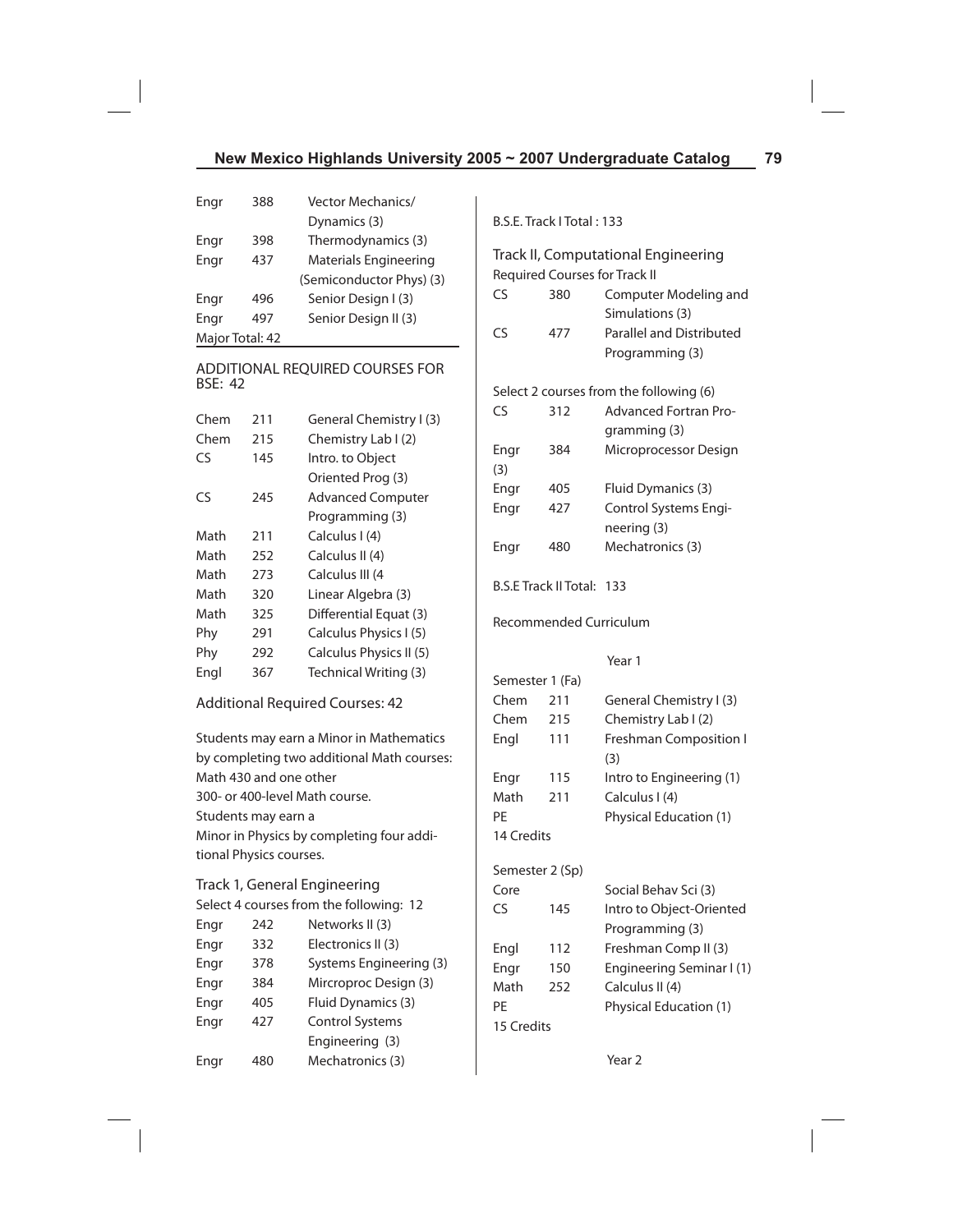| Semester 3 (Fa)   |                               |                                                    |                                                |     | Note: First 7 Semester are identical for all    |
|-------------------|-------------------------------|----------------------------------------------------|------------------------------------------------|-----|-------------------------------------------------|
| Comm              | 124<br>Beginning Speech (3)   |                                                    | engineering students                           |     |                                                 |
| Core              |                               | Humanities/Fine Arts (3)                           |                                                |     |                                                 |
| Engr              | 151                           | Engineering Seminar II (1)                         |                                                |     | Students must select one of the two follow-     |
| Math              | 273                           | Calculus III (4)                                   |                                                |     | ing curriculum tracks ar the end of the 7th     |
| Phy               | 291                           | Calculus Physics I (5)                             | semester.                                      |     |                                                 |
| 16 Credits        |                               |                                                    |                                                |     |                                                 |
| Semester 4 (Sp)   |                               |                                                    |                                                |     | Track I, General Engineering                    |
|                   |                               |                                                    | Semester 8 (Sp)                                |     |                                                 |
| Core<br><b>CS</b> | 245                           | Literature (3)                                     | Core                                           |     | Social/Behav Sci (3)                            |
|                   |                               | Adv Comp Prog (3)<br>Vector Mech/Statics (3)       | Engr                                           | 496 | Senior Design I (Track I)                       |
| Engr              | 237                           |                                                    |                                                |     | (3)                                             |
| Math              | 320                           | Linear Algebra (3)                                 | 6 Credits                                      |     |                                                 |
| Phy<br>17 Credits | 292                           | Calculus Physics II (5)                            |                                                |     |                                                 |
|                   |                               | Year 3                                             |                                                |     | Select 2 courses from the following 4 elective  |
|                   |                               |                                                    | choices:                                       |     |                                                 |
| Semester 5 (Fa)   |                               |                                                    | Engr                                           | 242 | Networkds II (3)                                |
| Engr              | 241                           | Networks I (3)                                     | Engr                                           | 384 | Microprocessor Design                           |
| Engr              | 301                           | Engineering Graphics in                            | (3)                                            |     |                                                 |
|                   |                               | Design (CAD) (2)                                   | Engr                                           | 405 | Fluid Dynamics (3)                              |
| Engr              | 341                           | Strength of Materials (3)                          | Engr                                           | 480 | Mechatronics (3)                                |
| Engr              | 388                           | Vector Mech Dynam (3)                              | 6 Credits                                      |     |                                                 |
| Math              | 325                           | <b>Differential Equations (3)</b>                  |                                                |     |                                                 |
| 14 Credits        |                               |                                                    |                                                |     | 12 Credits total for Semester 8 Year 5          |
|                   |                               |                                                    | Semester 9 (Fa)                                |     |                                                 |
|                   | 76 Credits in First 2.5 years |                                                    | Core                                           |     | Social/Behav Sci (3)                            |
| Semester 6 (Sp)   |                               |                                                    | Engr                                           | 497 | Senior Design II (Track I)                      |
| Engl              | 367                           | Technical Writing (3)                              |                                                |     | (3)                                             |
| Engr              | 331                           | Electronics I (3)                                  | 6 Credits                                      |     |                                                 |
| Engr              | 365                           | Engr Econ and Ethics (3)                           |                                                |     |                                                 |
| Engr              | 398                           | Thermodynamics (3)                                 | Select 2 courses from the following 3 elective |     |                                                 |
| Language          |                               | Language I(4)                                      | choices:                                       |     |                                                 |
| 16 Credits        |                               |                                                    | Engr                                           | 378 | Systems Engineering (3)                         |
|                   |                               |                                                    | Engr                                           | 332 | Electronics II (3)                              |
|                   |                               | Year 4                                             | Engr                                           | 427 | Control Sys Engr (3)                            |
| Semester 4 (Fa)   |                               |                                                    | 6 Credits                                      |     |                                                 |
| Core              |                               |                                                    |                                                |     |                                                 |
|                   |                               | Humanities/Fine Arts (3)<br>Digital Sys Design (3) |                                                |     | 12 Credits total for Semester 9                 |
| Engr              | 351                           |                                                    |                                                |     |                                                 |
| Engr              | 375                           | Engr Prob & Statistics (3)                         |                                                |     | 24 Credits for Track I, General Engineering To- |
| Engr              | 437                           | Materials Engineering (3)                          |                                                |     | tal 133 Credits for BSE in General Engineering  |
| Language          |                               | Language II (4)                                    |                                                |     |                                                 |
| 16 Credits        |                               |                                                    |                                                |     | Track II, Computational Engineering             |
|                   |                               | 108 Credits total for first 7 Semesters            | Semester 8 (Sp)                                |     |                                                 |
|                   |                               |                                                    | Core                                           |     |                                                 |
|                   |                               |                                                    |                                                |     | Social/Behav Sci (3)                            |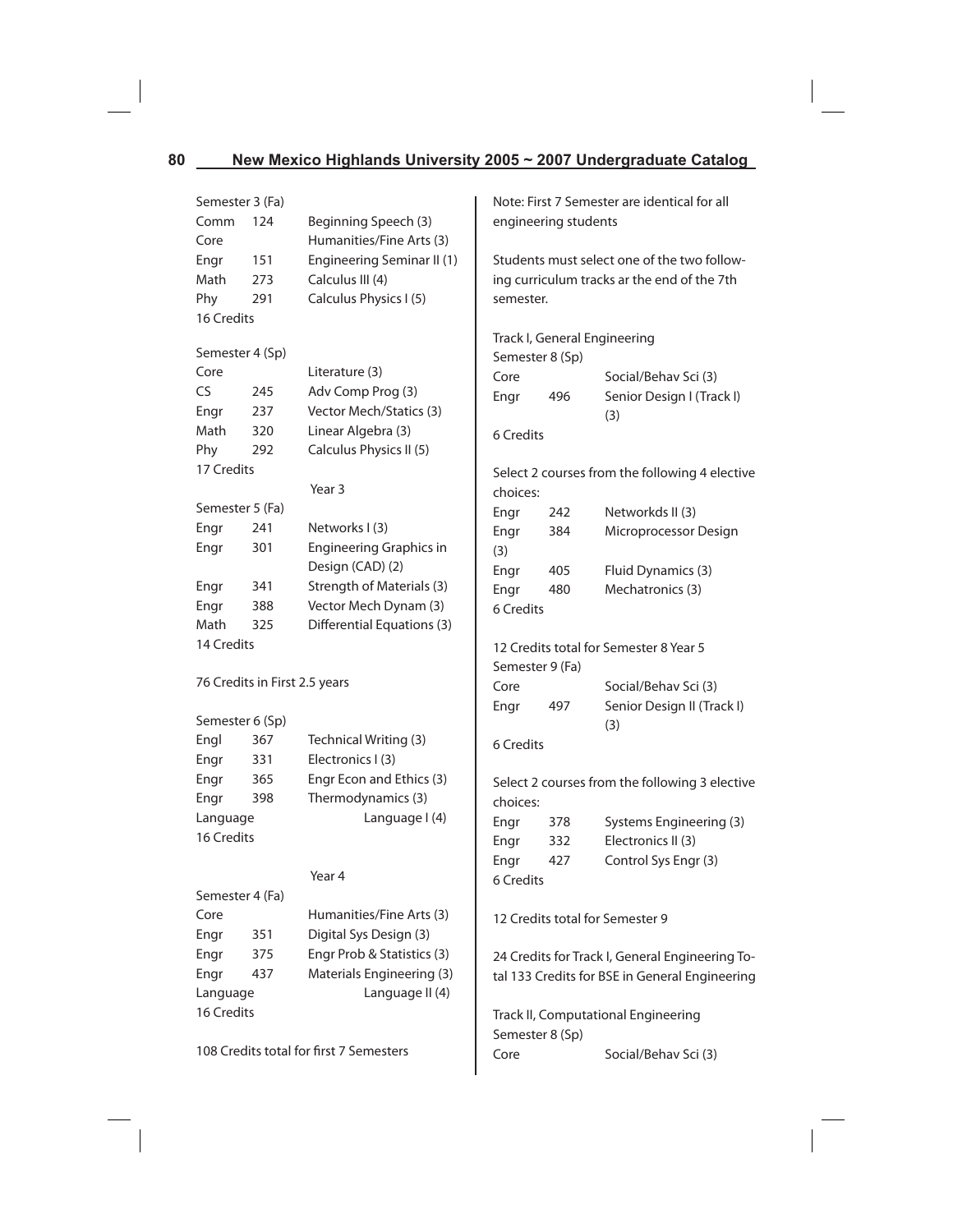| CS                                               | 477                       | Parallel & Distri Prog (3)                    | n              |  |  |
|--------------------------------------------------|---------------------------|-----------------------------------------------|----------------|--|--|
| Engr                                             | 496                       | Senior Design IT(Track I)<br>(3)              | ir             |  |  |
| 9 Credits                                        |                           |                                               | q<br>n         |  |  |
|                                                  |                           |                                               | t              |  |  |
|                                                  |                           | Select 1 course from the following 4 elective | t              |  |  |
| choices:                                         |                           |                                               | р              |  |  |
| Engr<br>(3)                                      | 384                       | Mircoprocessor Design                         | n<br>la        |  |  |
| Engr                                             | 405                       | Fluid Dynamics (3)                            | c              |  |  |
| Engr                                             | 480                       | Mechatronics (3)                              | a              |  |  |
|                                                  |                           | 3 Credits                                     | р              |  |  |
|                                                  |                           |                                               | tl             |  |  |
|                                                  | 12 Credits for Semester 8 |                                               | o              |  |  |
|                                                  |                           |                                               | fı             |  |  |
|                                                  |                           | Year 5                                        | р              |  |  |
| Semester 9 (Fa)                                  |                           |                                               | n              |  |  |
| Core                                             |                           | Social/Behav Sci (3)                          | h              |  |  |
| CS                                               | 380                       | Computer Modeling and                         | р              |  |  |
|                                                  |                           | Simulation (3)                                | d              |  |  |
| Engr                                             | 497                       | Senior Design II (Track I)<br>(3)             | t٥             |  |  |
| 9 Credits                                        |                           |                                               |                |  |  |
|                                                  |                           | Select 1 course from the following 2 elective | S              |  |  |
| choices:                                         |                           |                                               | $\overline{2}$ |  |  |
| CS                                               | 312                       | <b>Advanced Fortran</b>                       | n              |  |  |
|                                                  |                           | Programming (3)                               | R              |  |  |
| Engr                                             | 427                       | <b>Control Systems</b>                        | Ρ              |  |  |
|                                                  |                           | Engineering (3)                               | P              |  |  |
|                                                  |                           |                                               | Ρ              |  |  |
|                                                  | 12 Credits for Semester 9 |                                               | Λ              |  |  |
|                                                  |                           | 24 Credits for Track II, Computational Engi-  |                |  |  |
|                                                  |                           | neering Total 133 Credits for BSE             | E              |  |  |
| Courses in                                       |                           |                                               | C              |  |  |
| Physics                                          |                           |                                               | P<br>Ρ         |  |  |
| Physics is the most fundamental science          |                           |                                               |                |  |  |
| since, in its most basic form, it allows the     |                           |                                               |                |  |  |
| P<br>direct application of the scientific method |                           |                                               |                |  |  |
| to the description and quantitative under-<br>P  |                           |                                               |                |  |  |
| standing of elementary phenomena that are        |                           |                                               |                |  |  |
| accessible by direct observation.                |                           |                                               |                |  |  |
|                                                  |                           |                                               |                |  |  |

The central role played by physics in the exposition of modern scientific reasoning

makes physics essential to the understandng of all science and engineering. Conseuently, the physics curriculum is designed ot only to teach the student the fundamenal concepts and laws of physics, but also o develop practical and analytical tools for roblem-solving through use of the scientific method. Topics in physics range from the largest dimensions, as in astronomy and cosmology, to the smallest, as in sub-atomic and particle physics. Students of physics progress from an empirical description of he laws of physics to an understanding of the fundamental forces of nature at the rontiers of science. The ability to identify problems, formulate solutions and comnunicate these findings to others are all ighly marketable skills. Today, people with a physics background are in demand in many ifferent careers from stock market analysis o environmental monitoring.

Minor in Physics

tudents are required to take Math 211, Math 252, and Math 273 before enrolling in this minor. equired courses: 16

Phys 291 Calculus Physics 1 (5) hys 292 Calculus Physics 2(5) Phys 361 Mod Phys and Rel (3) Math 325 Appl Ordinary Diff Equations (3)

# Electives: 6-8

hoose two courses from the following list:

| Phys                 | 300 | Astrophysics (4)        |  |
|----------------------|-----|-------------------------|--|
| Phys                 | 311 | Mechanics (3)           |  |
| Phys                 | 402 | Stat Mechanics (3)      |  |
| Phys                 | 421 | Flect and               |  |
|                      |     | Magnetism 1 (4)         |  |
| Phys                 | 461 | Quantum Mech 1 (4)      |  |
| Phys                 | 468 | Solid State Physics (4) |  |
| Minor Total: 22 - 24 |     |                         |  |

Minor in Cognitive Science Cognitive science is an interdisciplinary field concerned with the nature of the mind.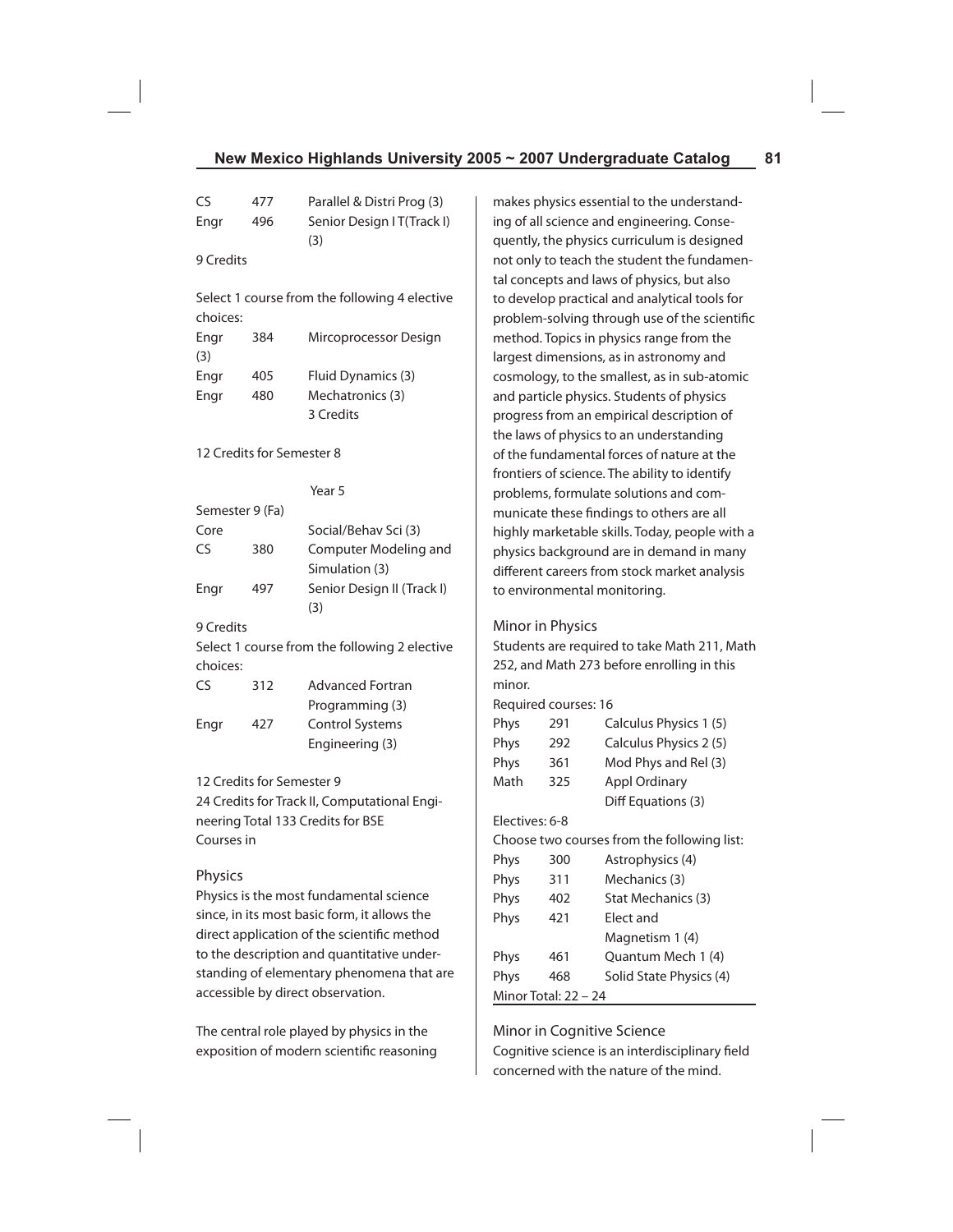Drawing on the resources of mathematics, philosophy, psychology, computer science, linguistics, and other disciplines, students of cognitive science study such phenomena as consciousness, the relation of the mind to the body, and the nature and limits of computation. This discipline addresses long-standing questions about the nature of thought, intelligence, perception, emotion, and other aspects of mental life by examining the way information is processed in computers, the nature of language, and the relation of cognition to the brain. Please refer to Interdepartmental Programs for further details regarding this minor.

# Minor in Combined Science

The combined science minor at NMHU allows students to select courses in two or more of the science fields to include behavioral science, chemistry, computer science, math, biology, chemistry, and/or physics. Also, students are advised to remember that the university requires that all minors contain at least 12 credit hours of courses at the 300-400 level. A minor in combined science may be used to satisfy the university requirements for the bachelor of science degree of a minor in a science field.

Please refer to Interdepartmental Programs for further details regarding this minor.

#### Major in General Science for Secondary School Teachers (Grades 7 – 12)

The purpose of the major is to provide future science teachers a fundamentally strong background in the basic sciences. Therefore, a greater pool of talent in the field of science education will be created, from which surrounding middle schools and high schools can draw. The program has been designed to emphasize the fundamental understanding of both the physical and life sciences.

Courses will be selected from such areas as: 1) environmental science; 2) biology; 3) geology; 4) chemistry; 5) physics; 6) mathematics; and 7) engineering.

Please refer to Interdepartmental Programs for further details regarding this minor.

## Major in Math and Computer Science for Secondary School Teachers (Grades 7-12)

This major requires a core of courses from mathematics and computer science. Graduates of the program will be equipped to teach both mathematics and computer science in secondary schools. The purpose of the major is to provide secondary school teachers in training with a fundamentally strong background in mathematics and computer science. This will create a greater pool of talent in math and computer science education, from which middle and high school teachers can be drawn. The program has been designed to emphasize the fundamental understanding of both mathematics and computer science.

The objectives of the Math and Computer Science Major are to:

- Provide secondary teachers in training a program that will adequately prepare and encourage them to teach the expected mathematics and computing courses to students in middle and high school math and computer science programs.
- Train math teachers to develop each of the competencies required by the State Board of Education for licensure in math education.
- Broaden the scope of mathematics and computing to secondary school teachers in training, allowing them to develop methods in which to relay the content material to their students so that the students can fully understand what is being taught.
- Provide secondary teachers in training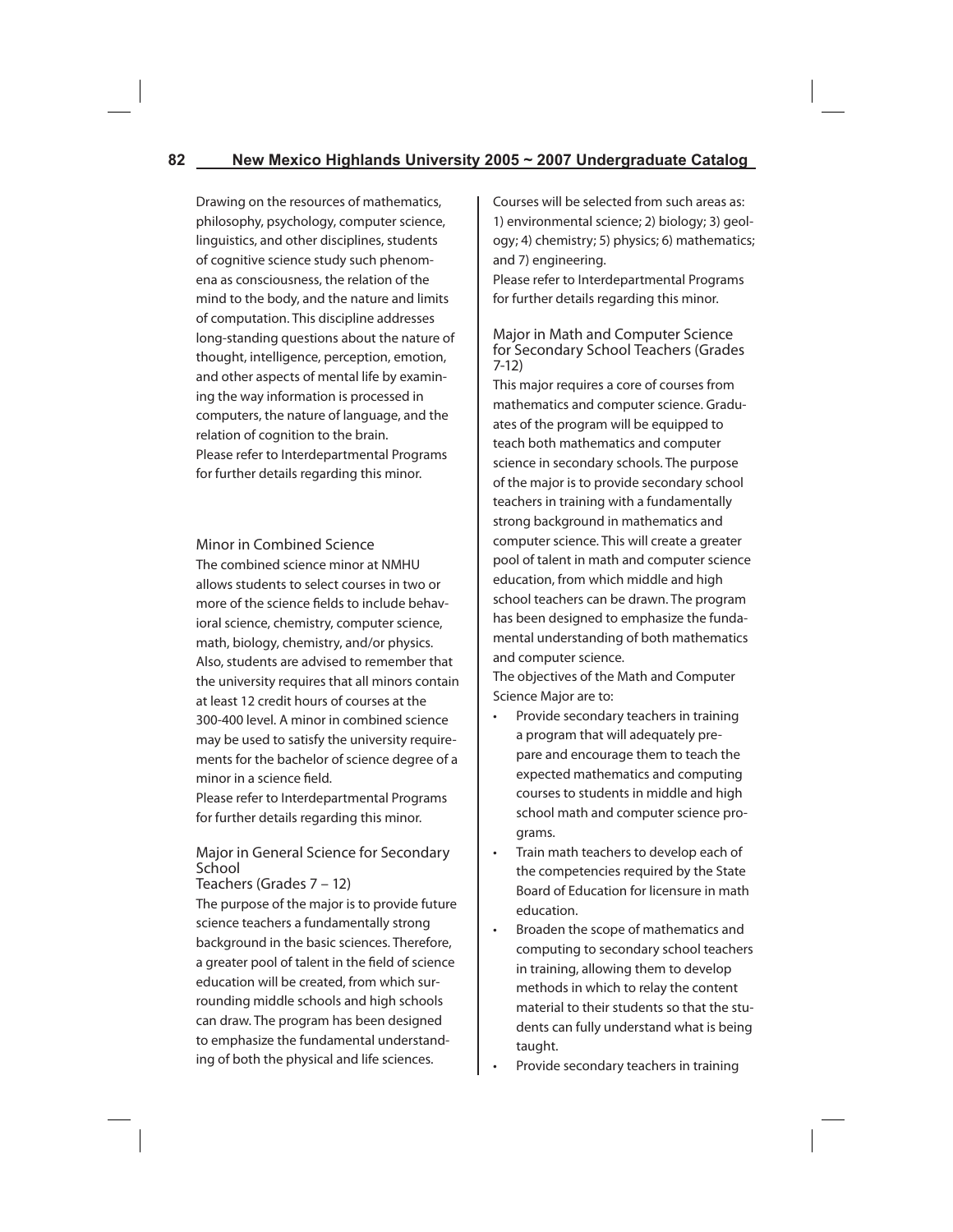elementary school teachers in training with a fundamentally strong background in Math-

Install & Maint (1)

ematics and Computer Science.

with the background so they can assume responsibility for managing the computing facilities at their school.

|                                                | Prerequisite courses: 6            |                                        | The objectives of the Math and Computer |               |                       |                                             |
|------------------------------------------------|------------------------------------|----------------------------------------|-----------------------------------------|---------------|-----------------------|---------------------------------------------|
| Math                                           | 140                                | College Algebra (3)                    |                                         |               | Science minor are to: |                                             |
| Math                                           | 150                                | Trigonometry (3)                       | $\bullet$                               |               |                       | Provide elementary teachers in training     |
|                                                | Required courses: 40               |                                        |                                         |               |                       | a program that will adequately prepare      |
| <b>CS</b>                                      | 144                                | Intro to Comp Sci (3)                  |                                         |               |                       | and encourage them to teach the fun-        |
| <b>CS</b>                                      | 145                                | Intro to Obj Or Prg (3)                |                                         |               |                       | damental concepts of mathematics and        |
| <b>CS</b>                                      | 245                                | Adv Comp Prog (3)                      |                                         |               |                       | computing to students at the elementary     |
| CS                                             | 430                                | Comp Tech in the                       |                                         | level.        |                       |                                             |
|                                                |                                    | Classroom (3)                          | $\bullet$                               |               |                       | Broaden the scope of mathematics and        |
| Math                                           | 211                                | Calculus I (4)                         |                                         |               |                       | computing to elementary school teach-       |
| Math                                           | 252                                | Calculus II (4)                        |                                         |               |                       | ers in training, allowing them to develop   |
| Math                                           | 273                                | Calculus III (4)                       |                                         |               |                       | methods in which to relay the content       |
| Math                                           | 320                                | Linear Algebra (3)                     |                                         |               |                       | material to their students so that the stu- |
| Math                                           | 345                                | Math Stats (3)                         |                                         |               |                       | dents can fully understand what is being    |
| Math                                           | 406                                | College Geometry (3)                   |                                         | taught.       |                       |                                             |
| Math                                           | 421                                | Appld Abstract Algb (3)                |                                         |               |                       | Provide elementary teachers in training     |
| Math                                           | 430                                | Math Prob Solving (4)                  |                                         |               |                       | with the background so they can assume      |
| Electives: 11                                  |                                    |                                        |                                         |               |                       | responsibility for managing the comput-     |
|                                                |                                    | Choose one course from the following:  |                                         |               |                       | ing facilities at their school.             |
| Math                                           | 317                                | Discrete Math (3)                      |                                         |               | Prerequisites: 9      |                                             |
| Any 400-level Math course approved by          |                                    | Math                                   |                                         | 115           | Math for Elementary   |                                             |
| advisor                                        |                                    |                                        |                                         |               |                       | Teachers 1 (3)                              |
| Choose two courses from the following:         |                                    |                                        | Math                                    |               | 130                   | Math for Elementary                         |
| CS                                             | 325                                | Comp Hardware                          |                                         |               |                       | Teachers 2 (3)                              |
|                                                |                                    | Install & Maint (1)                    | <b>CS</b>                               |               | 101                   | Living with Comp (3)                        |
| CS                                             | 326                                | Comp Software                          |                                         |               | Required courses: 15  |                                             |
|                                                |                                    | Installation (1)                       | Math                                    |               | 140                   | College Algebra (3)                         |
| CS                                             | 327                                | Hands on UNIX (1)                      | Math                                    |               | 150                   | Trigonometry (3)                            |
| <b>CS</b>                                      | 332                                | Adv Internet (1)                       | CS                                      |               | 144                   | Intro to Comp Sci (3)                       |
|                                                |                                    | Choose two courses from the following: | CS                                      |               | 145                   | Intro to Obj Or Prg (3)                     |
| CS                                             | 350                                | Prog Seminar I (3)                     | <b>CS</b>                               |               | 245                   | Adv Comp Prog (3)                           |
| CS                                             | 351                                | Sys Des & Analy 1 (3)                  |                                         | Electives: 12 |                       |                                             |
| <b>CS</b>                                      | 456                                | Internet Services (3)                  |                                         |               |                       | Choose two courses from the following:      |
| CS                                             | 457                                | Comp Networks (3)                      | Math                                    |               | 317                   | Discrete Math (3)                           |
| <b>CS</b>                                      | 463                                | Web Programming (3)                    | Math                                    |               | 345                   | Math Statistics 1 (3)                       |
| Other approved three-credit senior level       |                                    |                                        | Math                                    |               | 406                   | College Geometry (3)                        |
| courses in Computer Science.                   |                                    |                                        |                                         |               |                       | Any 300- or 400-level Math course approved  |
| Major Total: 51                                |                                    |                                        | by advisor                              |               |                       |                                             |
|                                                | Minor in Math and Computer Science |                                        |                                         |               |                       | Choose three courses from the following:    |
| for Elementary School Teachers (Grades<br>K-8) |                                    |                                        | CS                                      |               | 325                   | Comp Hardware                               |

The purpose of this minor is to provide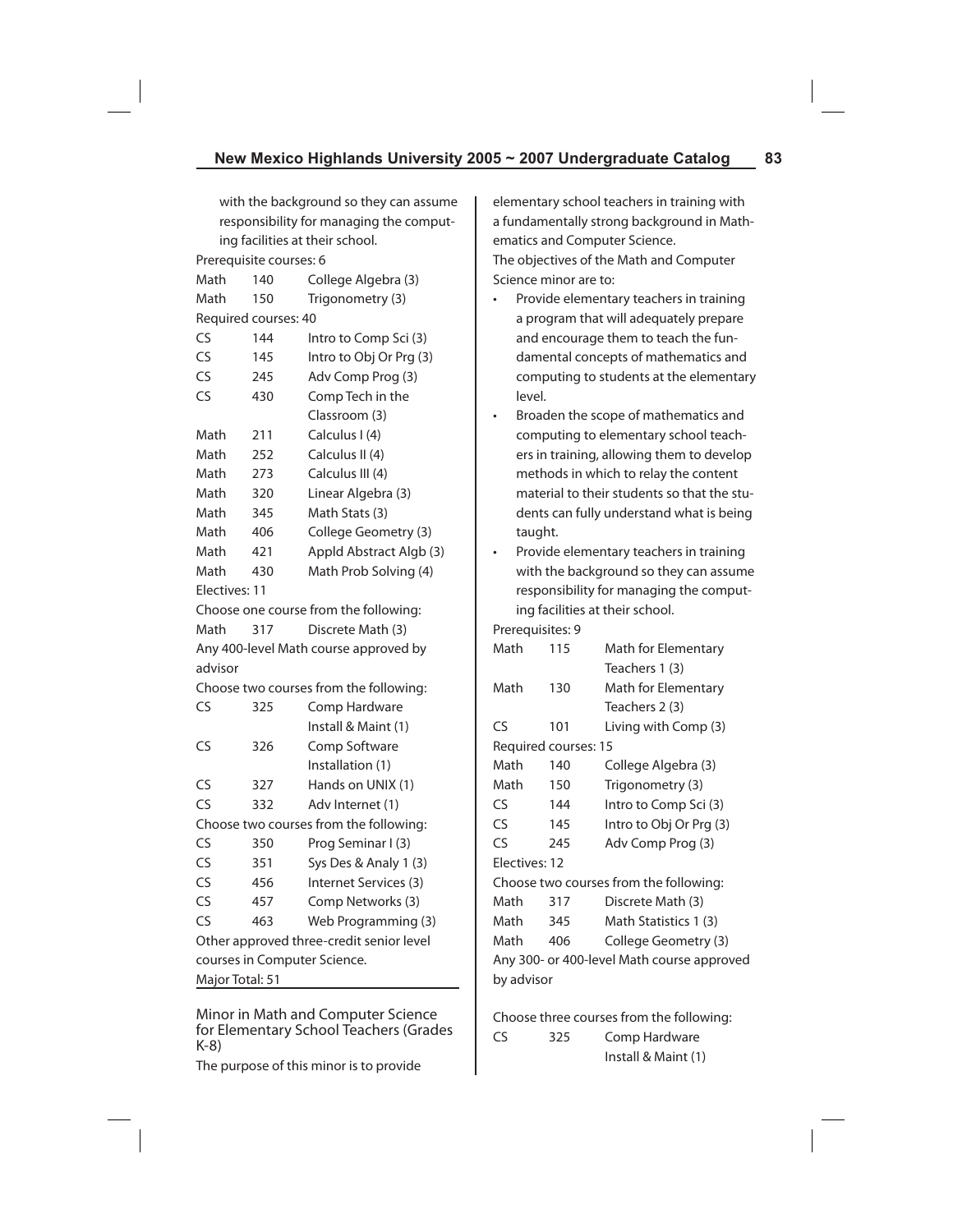# **84 New Mexico Highlands University 2005 ~ 2007 Undergraduate Catalog**

| C٢                                     | 326 | Comp Software                         |  |  |
|----------------------------------------|-----|---------------------------------------|--|--|
|                                        |     | Installation (1)                      |  |  |
| Cς                                     | 327 | Hands on UNIX (1)                     |  |  |
| Cς                                     | 332 | Advanced Internet (1)                 |  |  |
| Any 300- or 400-level Computer Science |     |                                       |  |  |
| course approved by advisor             |     |                                       |  |  |
|                                        |     | Choose one course from the following: |  |  |
| C٢                                     | 456 | Internet Services (3)                 |  |  |
| Cς                                     | 457 | Comp Networks (3)                     |  |  |
| ٢٢                                     | 463 | Web Programming (3)                   |  |  |
| Minor Total: 27                        |     |                                       |  |  |

### Courses in Computer Science (CS)

101. Living with Computers (3); 2,2; All This course is an introductory survey covering the theory and practice of using computers. Besides learning the fundamental concepts of computer operations, students will study the use of computers as a tool in solving problems and obtaining information. The course will also look at the impact of computers on society. No prior knowledge of computing is assumed.

131. A Gentle Introduction to Internet (1) An introduction to Internet, exploring the global electronic superhighway. Prerequisite: Proficiency in Windows.

135-435. Selected Topics in Computer Science (1 - 4 VC) Course in a topic or topics in computer science. May be repeated with change of content.

140. Introduction to Problem Solving and Computers (3); 2,2 Presents methods of analyzing and strategies for solving problems of all types. Introduces a programming language while presenting a model of how a computer works as a problem-solving machine.

144. Introduction to Computer Science (3); 2,2; Fa, Sp Introduction to computer science and its subfields including the operating systems, hardware, networking, databases, and

artificial intelligence. Prerequisite: Math 120 with a minimum grade of "C", or permission of instructor.

145. Introduction to Object-Oriented Programming (3); 2,2; Fa, Sp This course is an introduction to object oriented programming with software engineering emphasis. Major emphasis is placed on object-oriented programming techniques with focus on encapsulation and simple data structures implemented with classes and arrays. Prerequisite: Math 120 with a minimum grade of "C", or an ACT score of 24, or permission of instructor.

190–490. Independent Study (1 - 4 VC); All Independent study arranged with an instructor. Prerequisite: Permission of instructor. 211. Introduction to Object Oriented COBOL for Business Data Processing (3) An introduction to Object Oriented COBOL with business applications. Students apply an object-oriented program development process that features a series of steps involving understanding of a problem, formal problem definition, object-oriented and visual design methodologies. Prerequisite: CS 145 with a minimum grade of "C" for Computer Science majors and minors; Bus 110 for Business majors and minors; or permission of instructor.

245. Advanced Computer Programming (3); Fa, Sp

Topics include the principles of software engineering, debugging and testing, string processing, internal searching and sorting, simple data structures, such as stacks, queues and lists, recursion, and object-oriented programming. Prerequisite: CS 144 and CS 145 with a minimum grade of "C".

311. Advanced Business Data Processing with COBOL (3) Advanced business applications programming. Report generation, file manipulation, building user interfaces, database manipu-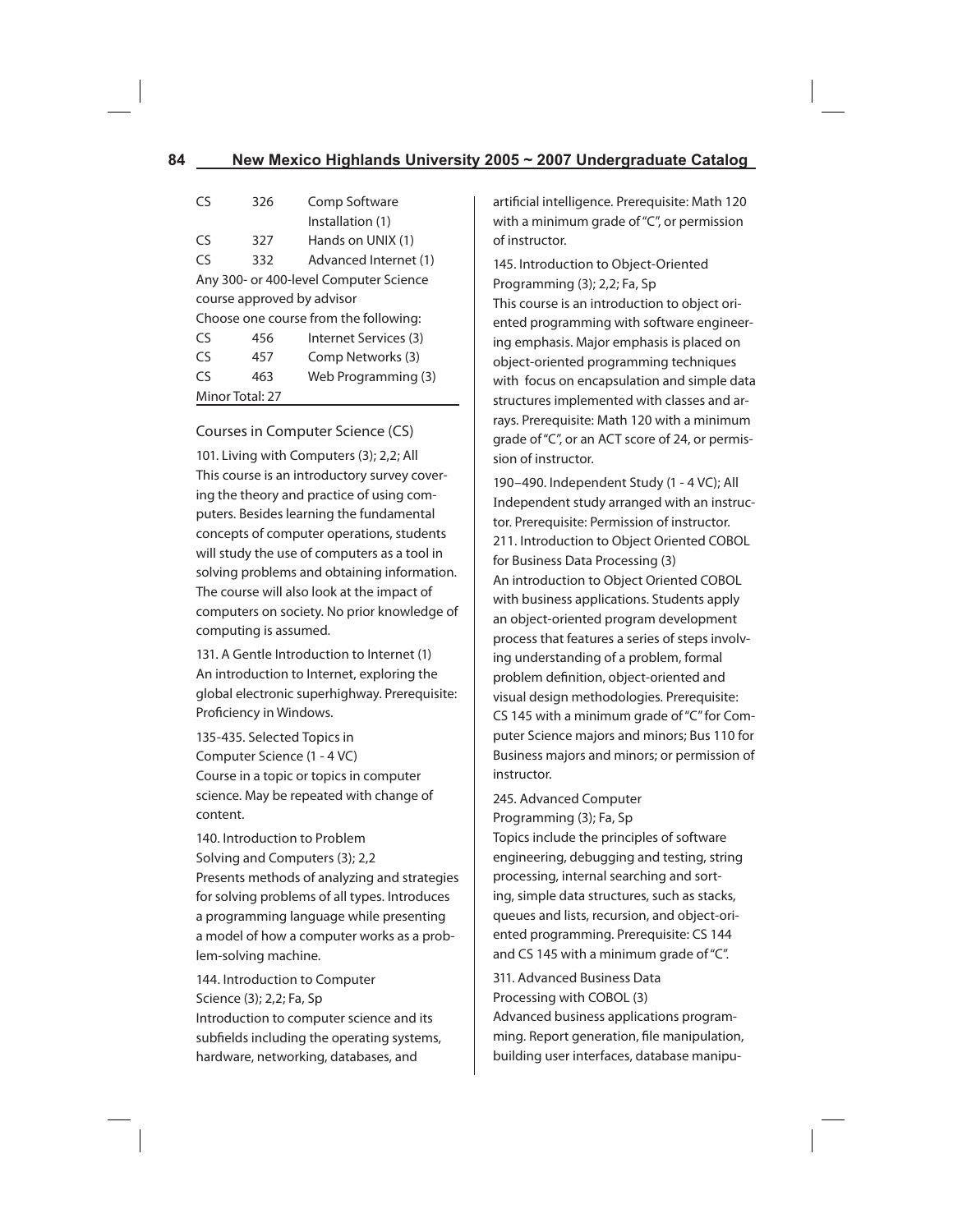lation through application programs, and use of operating system cells. Prerequisite: MIS 233 or CS 211 or CS 318 with minimum grades of "C".

312. Advanced Fortran Programming (3); 2,2 An advanced treatment of the Fortran programming language. Emphasis will be on advanced techniques for numerical analysis and on the specialized input-output facilities of the language. Prerequisite: Permission of instructor.

# 314. The 'C++' Programming Language (3); 2,2

An in-depth study of the "C++" programming language. The significant features of the language will be discussed with a special emphasis on those that relate to object-oriented programming. Prerequisite: None; however, "C++" is not considered a good introduction to programming.

315. Introduction to Java Programming Language (3); 2,2; Fa

Introduction to object-oriented programming using Java programming language. Numerous programs will be written to exercise the material covered. Prerequisite: Permission of instructor.

316. Programming in Lisp and Prolog (3) An in-depth study of Lisp and Prolog, the most popular computer programming languages for artificial intelligence applications. Numerous programs will be written to exercise the material covered. Prerequisite: CS 245 or permission of instructor.

318. Business Applications Programming (3); Sp

An introduction to business applications programming in a visual programming environment. Using a visual programming language to solve business application problems.

325. Computer Hardware Installation and Maintenance (1); 0,2; Fa, Sp A practical investigation of the processes involved in the installation and debugging of complex computer hardware systems including disk controllers, sounds and graphic boards, communication hardware, and various peripherals. Students will work on their own and in teams to build computer systems.

326. Computer Software Installation (1); 0,2; Fa, Sp A practical investigation of the processes involved in the installation of complex computer software including operating systems, communication packages, and Windowsbased programs. Students will work on their own and in teams to both prepare computers for installation and actually install a wide range of computer software. Prerequisite: CS 325 or permission of the instructor.

327. Hands on UNIX (1); 0,2; Fa C programming language and system programming on UNIX and LINUX operating systems. Prerequisite: CS 145 or permission of instructor.

328. C and UNIX (3); 3,0; Fa C programming language and system programming on UNIX and LINUX operating systems. Prerequisite: CS 327 or permission of instructor.

331. Decision Support Systems (3); Sp Study of the theory and several practical techniques of computer based support systems including linear programming, simulation, and decision theory. Prerequisite: CS 245, BUS 210 and knowledge of spreadsheets, or permission of instructor. Crosslisted as: MIS 331.

### 332. Advanced Internet (1)

A continuation to A Gentle Introduction to the Internet focusing on advanced search techniques and methodologies for creating complex web pages. Prerequisite: CS 131 or knowledge of Windows, the internet, and simple HTML.

341. Machine Architecture and Assembly Language Programming (3); Alt Sp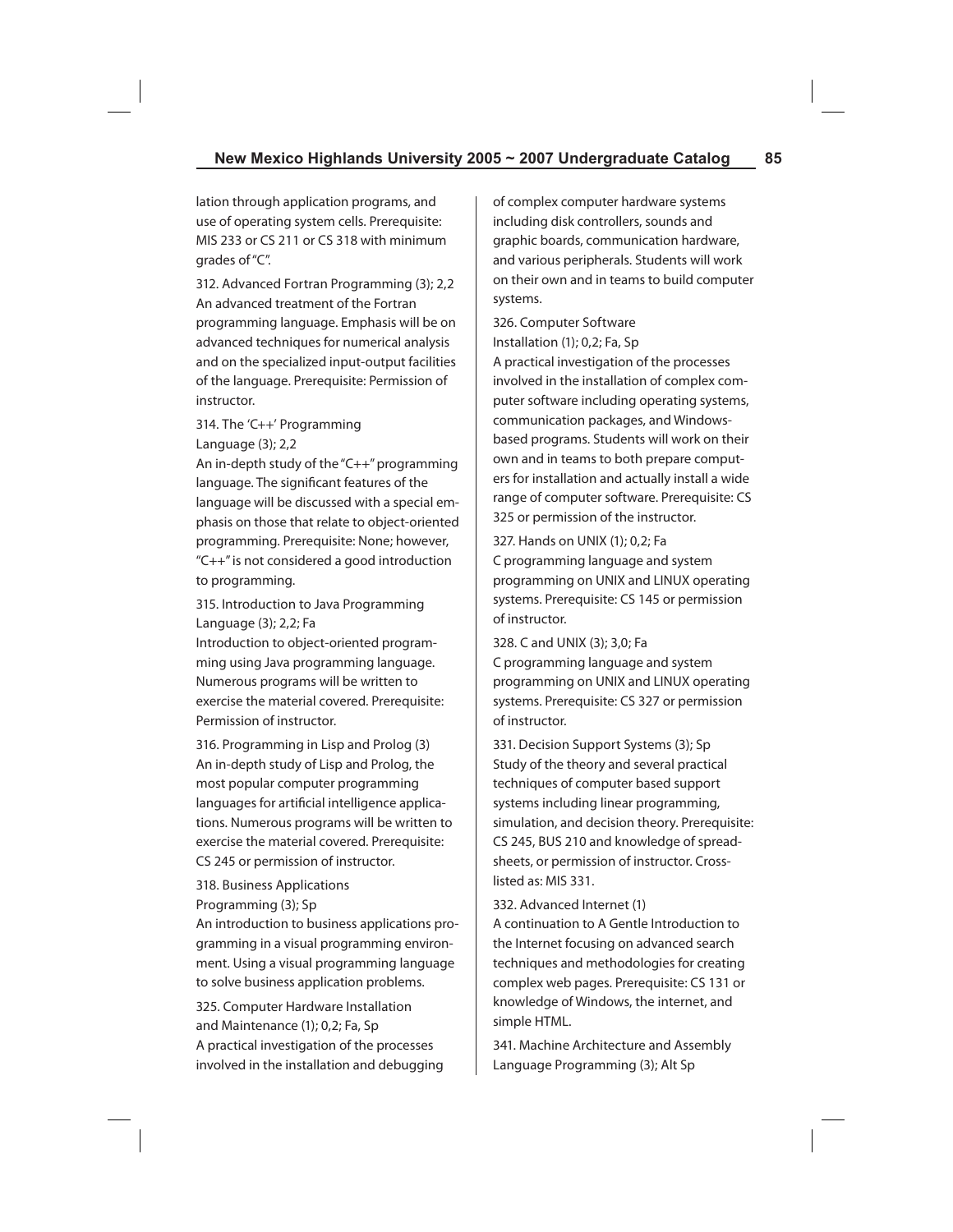An introductory course in computer systems architecture and assembly language programming. Prerequisite: Grade of at least "C" in CS 245, or permission of instructor.

345. Data and File Structures (4); 3,2; Alt Fa Methods of organizing data in memory and on peripheral devices and of accessing this information in an efficient manner. The course gives students experience with searching and sorting, trees, binary search trees, graphs, sequential files, merging files, and file update procedures. Prerequisite: CS 245 with a minimum grade of "C".

350. Programming Seminar I (3); 2,2; Fa The study of advanced programming techniques and technologies involving complex data structures and algorithms, graphical user interfaces, and object-based programming. Emphasis will be placed on the use of sophisticated software development and debugging tools. Prerequisite: CS 245 with a minimum grade of "C".

351. Systems Design and Analysis (3); Fa Design and analysis of information systems emphasizing the object approach but including elements of traditional analysis and design modeling. Software development lifecyclesrequirements gathering, decomposition, and formal modeling will be covered. Cross-listed as: MIS 370.

380. Computer Modeling and Simulations (3) This course introduces computer-based simulation and its applications to engineering and the sciences. The primary goals of this course are to increase students' ability to design useful models of real world situations and to implement those models so that they can be executed on computers to answer questions about the real world. Prerequisites: CS 245, Math 252.

418. Multimedia Programming (3); 2,2; Sp Introduction to programming multimedia applications. Numerous programs will be

written to exercise the material covered. Prerequisite: CS 315 or CS 245 with a minimum grade of "C" and permission of instructor.

421. Advanced Data Structures and Algorithm Development (3); Alt Sp An investigation of computer data structures with an emphasis on the design and development of efficient algorithms for solving a wide variety of common computing problems. The course also covers the analysis and measurement of the performance of algorithms. Prerequisite: CS 345 and Math 317 with minimum grades of "C".

430. Computer Technology in the Classroom (3);

This course acts as the culminating experience for the Computer Science side of the major in Math and Computer Science for the Secondary School Teachers. Students will develop their own principles for the proper use of computer-based technology in the classroom and then work on their own project to explore some state-of-the-art hardware or software in terms of its relevance to the classroom setting. Students register once for the class, should complete the project by the end of the semester and will be given an "F" if not completed within three years.

431. Database Management (3); Fa The development of the major types of database systems, providing the framework for some experience with at least one database model. Assignments will include accessing, updating, and organizing a database. The use of a relational model will be emphasized along with various database inquiry systems, including natural language-like systems. Prerequisite: CS 245 with a minimum grade  $of "C"$ .

432. Advanced Database Management (3); Alt Sp An investigation of advanced topics in information management and retrieval. The focus of this course may be changed from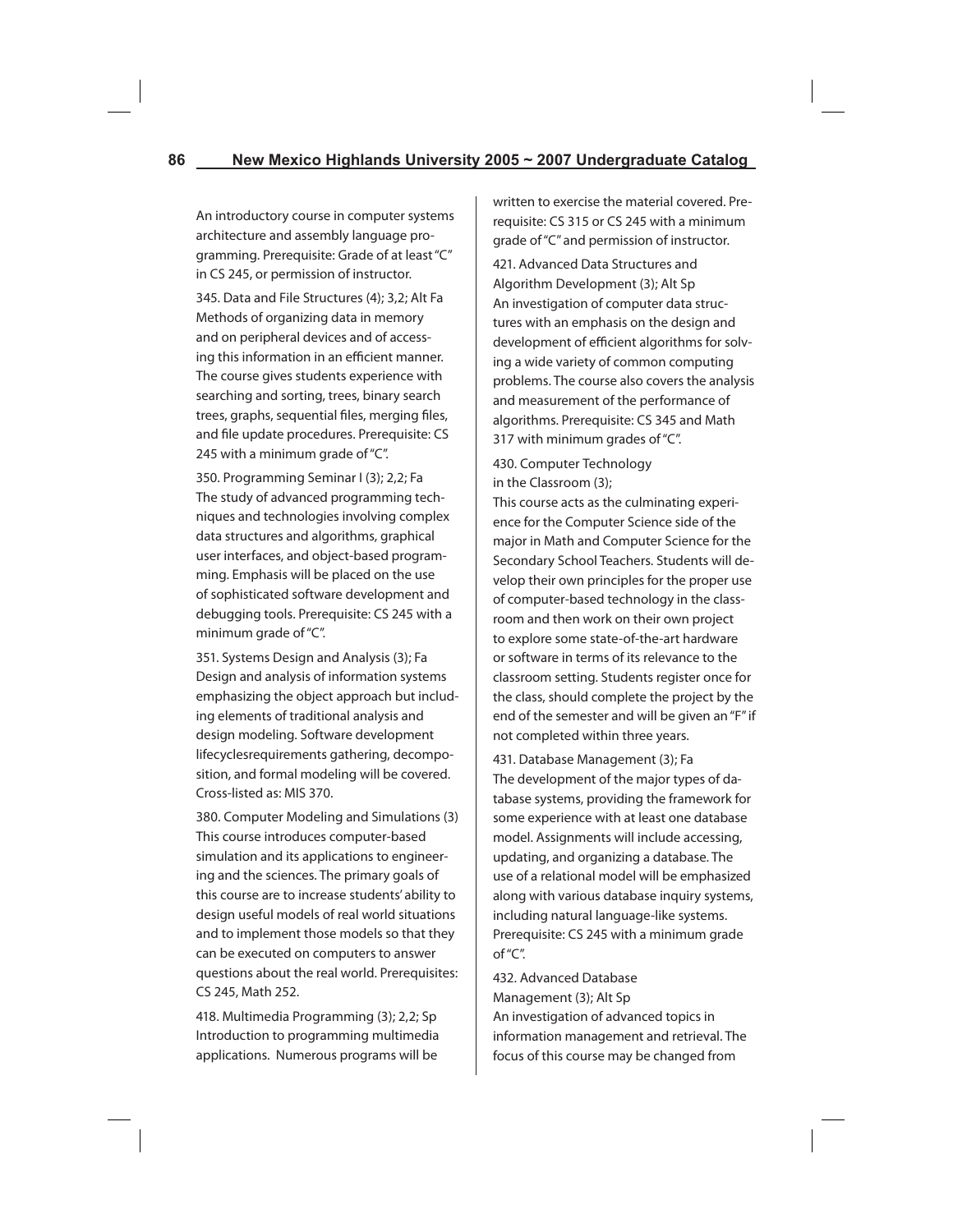year to year. Some example topics that may be taught: multimedia databases, building digital libraries, relational or object oriented database implementation, building database-driven web sites, text and informational retrieval, data mining. Prerequisite: CS 431 with a minimum grade of "C", or permission of instructor.

436. Human-Computer Interaction (3); Alt Fa This course investigates theory and practice in Human-Computer Interaction. Students will study the impact of human perception and cognition on user interface design and learn to use tools for building graphical use interface (GUIs) and speech interfaces. In addition, each student will design and implement a user interface. Prerequisite: CS 245 or CS 315 with a minimum grades of "C".

442. Computer Systems Architecture (3) Acquaints the student with the way a computer works internally. Topics to be covered include basic logic design, data coding, parity generation and detection, number representation and arithmetic, and computer architecture. Prerequisite: CS 341 with a minimum grade of "C".

443. Operating Systems (3); Alt Fa A study of the concepts associated with the modern operating system. Topics will include supervisors, command processors, device drivers, interrupt handlers, queue managers, resource managers, memory allocation schemes, process activation and control, and timesharing or multi-task control. Prerequisite: CS 341 with minimum, grade of "C".464. Network Programming (3)

To extend the students' knowledge and practice in analysis, design, and programming of computer networks. Prerequisite: CS 245 and CS 328.

450. Programming Seminar 2 (3); 2,2; Sp A continuation of the study of algorithms important in software development, providing students with experience in designing

and building large programs. There will be an emphasis on group projects. Prerequisite: CS 350.

451. Software Engineering (3); Alt Sp A study of the concepts and techniques of software engineering. Emphasis will be on object-oriented design principles, the integration of systems analysis methodologies into software engineering and topics such as formal specifications and proof of program correctness. Prerequisite: CS 350 for Hardware/ Software majors and minors with minimum grade of "C"; CS 351 for Computer Information System majors and minors with minimum grade of "C"; MIS 370 for Business majors and minors with minimum grade of "C".

455. Introduction to Computer Graphics (3) To provide an introduction to the applications and basic techniques involved in the general field of computer graphics. The course will be a combination of surveying the different hardware and software used in graphic systems and of implementing some basic graphic algorithms. Students will have access to SGI computers. Prerequisite: CS 245 or CS 314 or permission of instructor.

456. Internet Services (3); 2,2; Fa An introduction to telecommunications and the Internet. This course introduces the use of Internet for both research and problem-solving. Students will be expected to develop tools for enhancing and accessing the Internet.

457. Computer Networks (3); Fa

A study of the major concepts of computer networking. Topics discussed will include the Open System Interconnection (OSI) model, data communication networking, computer communications architectures and protocols as well as applications including Local Area Networks (LAN) and Integrated Services Digital Network (ISDN). Cross-listed as: MIS 420.

458. Network Management (3); Alt Sp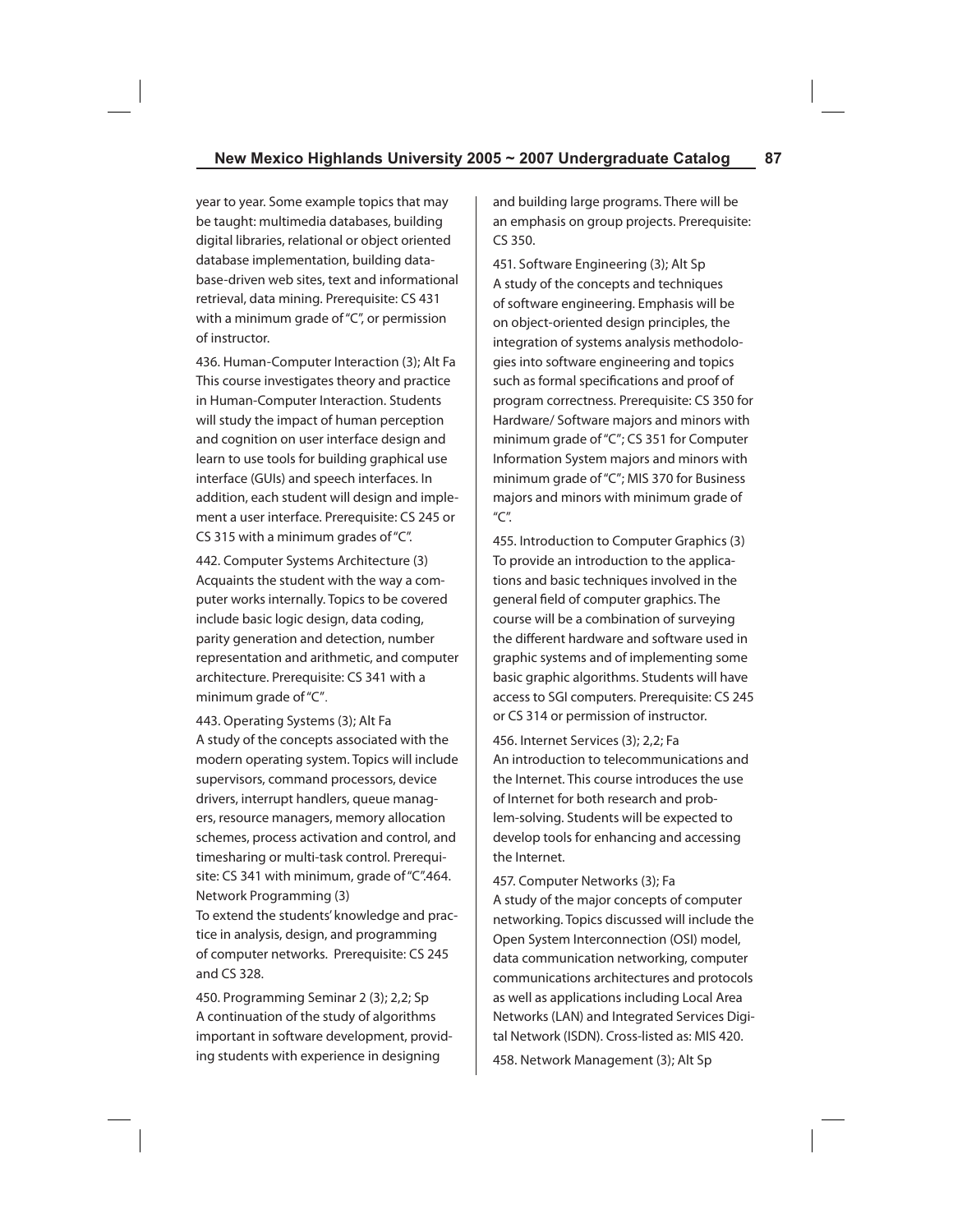Application of networking concepts related to the management of local area networks. Includes topics related to repair, setup, management, and maintenance of local area networks. Prerequisite: CS 457, MIS 420, or permission of instructor.

459. Network Security (3); Alt Sp This course addresses security issues for TCP/IP-based and NT networks. Access control and communications security issues will be covered as well as Internet and intranet security. Prerequisite: CS 457, MIS 420, or permission of instructor.

#### 460. Wide Area Networks (3)

Application of networking concepts related to the wide area networks. Includes topics related to nature and use of wide area networks including topologies, software and hardware. Special emphasis on the TCP/IP Suite of Protocols. Prerequisite: CS 457, MIS 420, or permission of the instructor.

461. Programming Languages (3); Alt Fa A comparative study of programming languages and their features. The course is aimed at developing an understanding of the organization of programming languages, especially the run-time behavior of programs. Students will gain experience with a variety of languages. Prerequisite: CS 245 and one other programming language course.

#### 462. Compiler Design (3)

Formal treatment of programming language interpreter, translator, and compiler design concepts. Topics include lexical analysis, parsing, code generation, and code optimization. Emphasis will be on the theoretical aspects of parsing context-free languages, translation specifications, and machine-independent code improvement. Programming projects that demonstrate various concepts will be assigned. Prerequisite: CS 461. 463. Web Programming (3); Sp

Introduction to programming on the Inter-

net. Prerequisite: CS 131 and CS 145, equivalent, or permission of instructor.

464. Network Programming (3);

To extend the students' knowledge and practice in analysis, design, and programming of computer networks. Prerequisites: CS 245 and CS 328

471. Artificial Intelligence (3); Alt Sp A general introduction to the theories and problems involved in the development of computer-based intelligence systems with specific emphasis on knowledge representation and search. The focus will be on artificial intelligence research that provides information for the understanding of human intelligence and on application research in areas such as expert systems, natural language systems, and intelligent computer-aided instruction.

#### 472. Cognitive Science (3)

An interdisciplinary investigation of the foundations of human knowledge representation and understanding, the functioning of the human mind, and how these impact on recent computer technologies. Cross-listed as: Psy 472 and Phil 472.

473. Artificial Neural Networks (3): Fa, Sp Basic Neurobiology; Neural Networks; Single Neuron Models; Single Layer Perceptrons; Multi-Layer Perceptrons; Radial Basis Function networks; Committee machines; Kohonen networks; Applications of neural networks. Prerequisites: CS 245 and Math 273.

474. Machine Learning Algorithms (3); Fa,Sp This course studies different machine learning techniques/paradigms, including decision trees, neural networks, genetic algorithms, Bayesian learning, rule learning, and reinforcement learning. The applications of these techniques to problems in data analysis, knowledge discovery and data mining are discussed. Prerequisites: CS 245, Math 320, Math 345 recommended.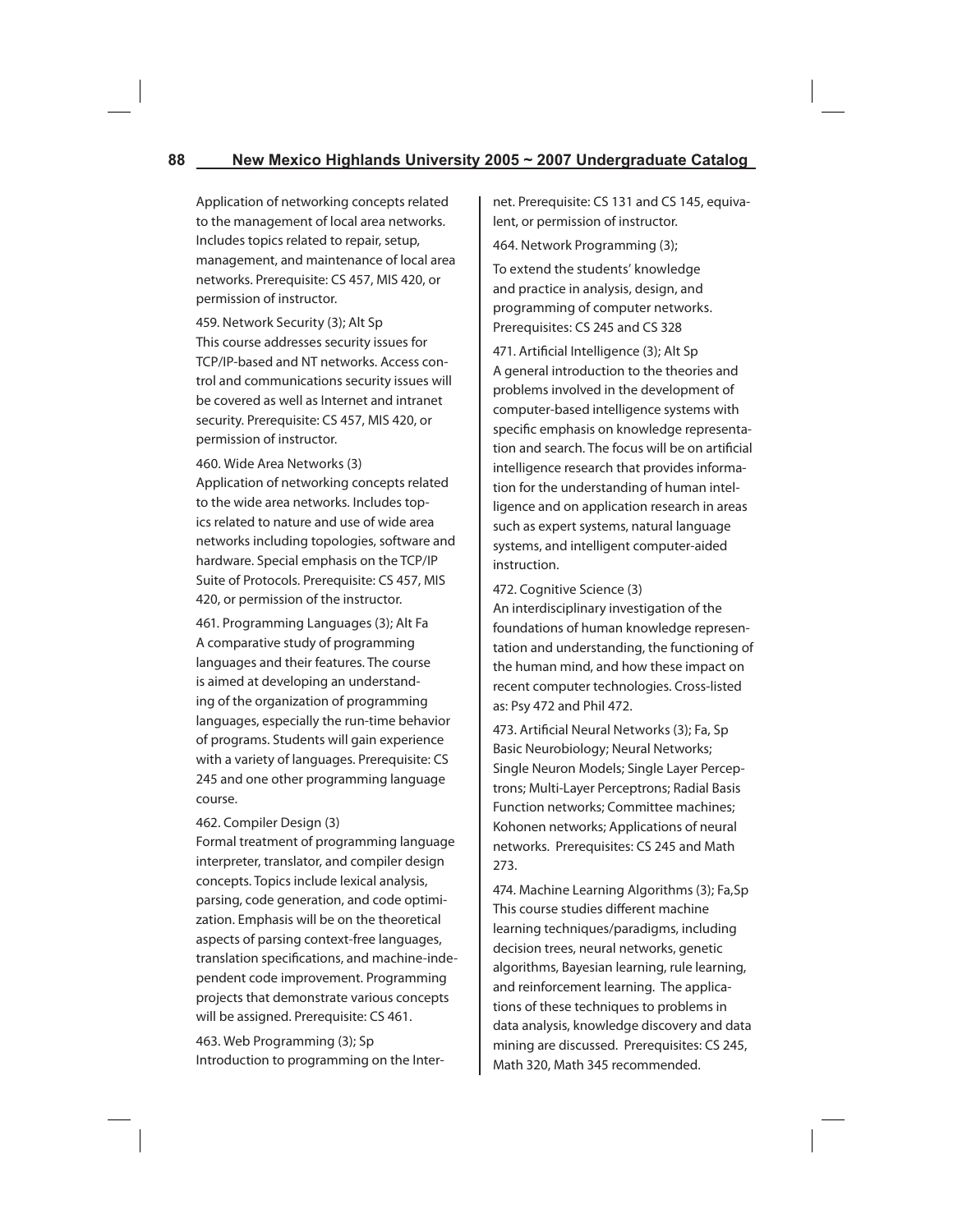475. Image Processing (3); Fa, Sp The course will provide mathematical foundations and practical techniques for digital manipulation of images; preprocessing; segmentation; Fourier domain processing; and compression. Prerequisites: CS 245, Math 320

476. Animation and Visualization (3) Fa,Sp Computer-based graphical representations, or visualizations, or scientific processes and phenomena have become commonplace in scientific communities. For example, geologists like to visualize plate tectonics; meteorologists like to visualize weather systems; and computer scientists like to visualize algorithms. After briefly surveying the use of visualization in scientific communities, this course pursues an in-depth investigation of its theoretical underpinnings, from the three diverse perspectives; the cognitive perspective, the social perspective, and the cultural perspective. Prerequisites: CS 245, Math 320

#### 477. Parallel and Distributed Programming (3); Fa, Sp

This course introduces algorithms and techniques for programming highly parallel computers. Topics covered include trends in parallel and distributed computing; shared address space and message passing architectures; design issues for parallel algorithms; converting sequential algorithms into equivalent parallel algorithms; synchronization and data sharing; improving performance of parallel algorithms; interconnection network topologies, routing, and flow control; latency limits on speedup of algorithms by parallel implementations. Design, coding, performance analysis, debugging and other aspects of parallel algorithm development will be covered. Prerequisites: CS 245, CS 421 481. Senior Project Design (1); Fa, Sp The project proposal phase of an integrated senior-year course that combines each student's previous course work into a complete

system design project. Prerequisite: CS 350, Senior status or permission of discipline.

482. Senior Project Implementation (3); Fa, Sp

The implementation and presentation phase of an integrated senior-year course that combines each student's previous course work into a complete system design project. Students will sign up for the course once and be given credit upon completion. If the project has not been completed by the end of the semester, the student may be given a PR. If not completed within three years, an "F" will be given. Prerequisite: CS 481.

483. Senior Project Presentation (2); Fa Students will write a paper on some topic in Computer Science, perhaps in conjunction with their senior project and submit it to an appropriate publication or conference. Papers not accepted for publication or presentation will be presented formally on campus. Students will sign up for course once and be given credit and a grade upon completion. If it is not completed at the end of the semester, students may be given a PR. If not completed within two years, an "F" will be given.

499. Independent Research (1 – 4 VC); All Individual, directed research arranged with an instructor. Prerequisite: Permission of instructor. Courses in Engineering (Engr)

# 115. Introduction to Engineering (2); 1, 2, 1; Fa

Seminar/laboratory course to develop a systems orientation to problem-solving. Includes reflective thinking and decisionmaking, questioning of paradigms and techniques for conceptualizing complex systems. Prerequisite: Engr 108 or permission of instructor.

150. Engineering Seminar I (1); 1, Sp Weekly seminar series with NMHU faculty and visiting scientist and engineers address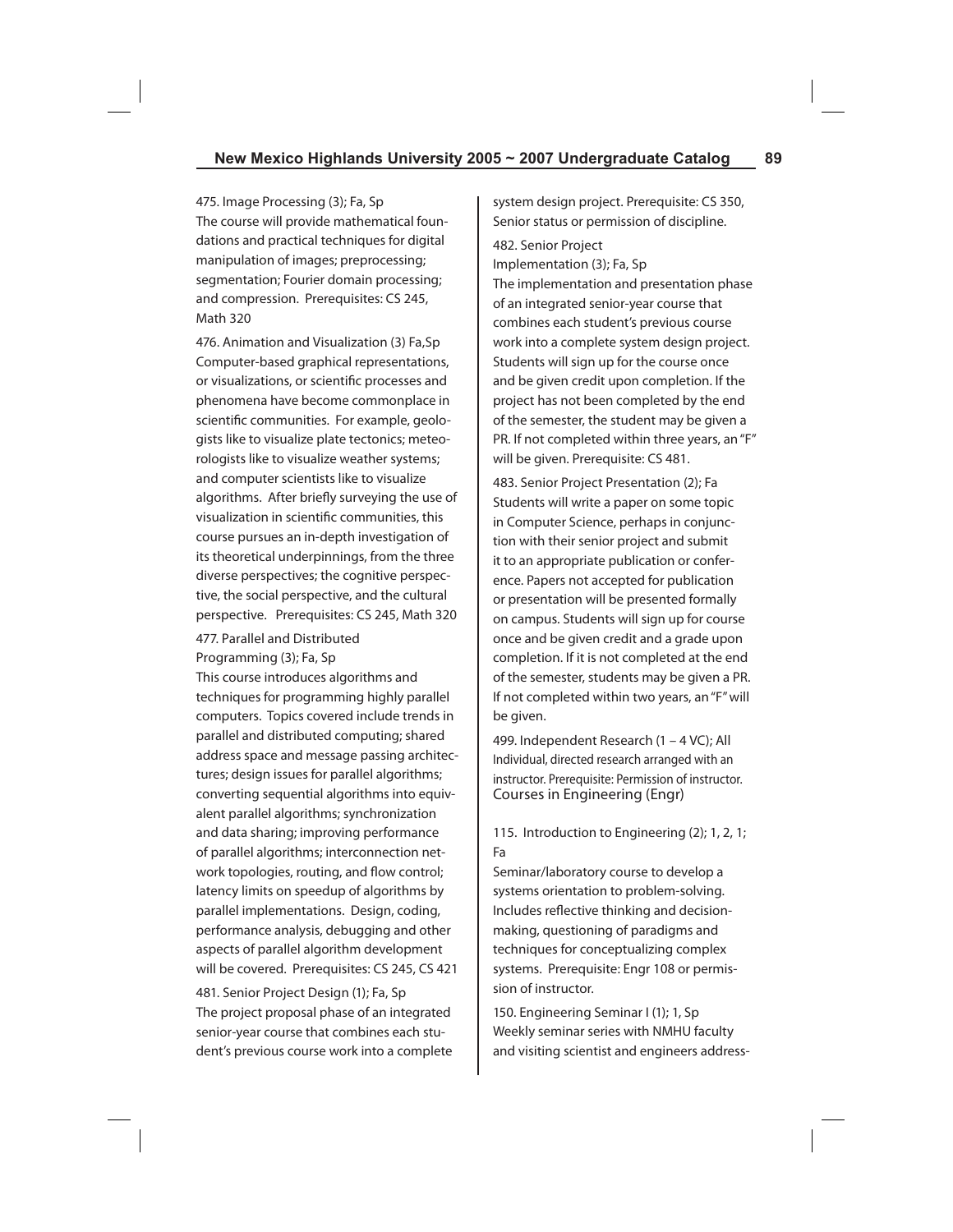ing current science, math, and engineering topics and issues. Multidisciplinary approaches to engineering problems also will be highlighted. To enhance participation and viewpoints, alternate weekly seminars will be shared with the biweekly NMHU Science Seminar.

151. Engineering Seminar II (1); 1, Fa Weekly seminar series with NMHU faculty and visiting scientist and engineers addressing current science, math, and engineering topics and issues. Multidisciplinary approaches to engineering problems also will be highlighted. To enhance participation and viewpoints, alternate weekly seminars will be shared with the biweekly NMHU Science Seminar.

237. Vector Mechanics/Statics (3); 2, 2, 1; Sp A lecture/laboratory course concerning the application of laws of Newtonian mechanics to stationary systems and rigid bodies. Topics included are: fundamental concepts, review of vector operations, types of forces, systems of forces and moments, objects and structures in equilibrium, centroids and center of mass, moments of inertia, friction, internal forces and moments. Prerequisite: Math 252 and Phys 291.

241. Networks 1 (3); 2, 2, 1; Fa

Engineers of all disciplines must be familiar with the basic network concepts in order to practice their profession. Topics included are: electrical quantities, circuit principles, network theorems, natural and forced response of first order networks, natural and forced response of first order networks, natural and forced response of second order networks. Prerequisite: Math 252 and Phys 292.

242. Networks 2 (3); 2, 2, 1; Sp This class is a continuation of Networks 1. Topics included are: phasors and impedance, transfer function AC circuit analysis, AC node-voltage analysis, AC mesh-current analysis,, Thevenin and Norton equivalent circuits of AC circuits, AC response with SPICE, power in AC circuits, frequency response, resonance, s-domain circuit analysis, quality factor, transformers, simple threephase power circuits. Prerequisite: Engr 273and Math 343.

301. Engineering Graphics in Design (CAD) (2); 1, 2, 1; Fa Engineering design, descriptive geometry, pictorial sketching, computer-aided graphics, and their application in the solution of engineering problems. Prerequisites: Math 343, Engr 237.

331. Electronics 1 (3); 2, 2, 1, Sp A lecture/laboratory course covering diodes, bipolar and field-effect transistors. Topics included are: analysis, design and characterization of diode circuits, BJT, FET type amplifier circuits, and PSPICE modeling and simulation. Prerequisite: Engr 241.

332. Electronics 2 (3); 2, 2, 1; Fa

A continuation of Engr 331 covering differential, multistage and operational amplifiers, frequency response and feedback. An introduction to analog integrated circuits is also given. Prerequisite: Engr 242 and Engr 331.

341. Strength of Materials (3); 2, 2, 1; Fa A lecture/laboratory course analyzing the response of static systems composed of various materials to the application of loading forces. Topics included are: tension, compression, and shear; axially loaded members, torsion of circular shafts, shear and bending moments in beams, stresses in beams, deflection of beams, columns and analysis of stress and strain. Prerequisite: Engr 237.

351. Digital Systems Design (4); 3, 2, 1; Fa The purpose of this course is to provide students with material fundamental to the design and analysis of digital circuits. The material is comprehensive in that it covers classical combinational and sequential logic. Topics included are: material on PAL, EPLD,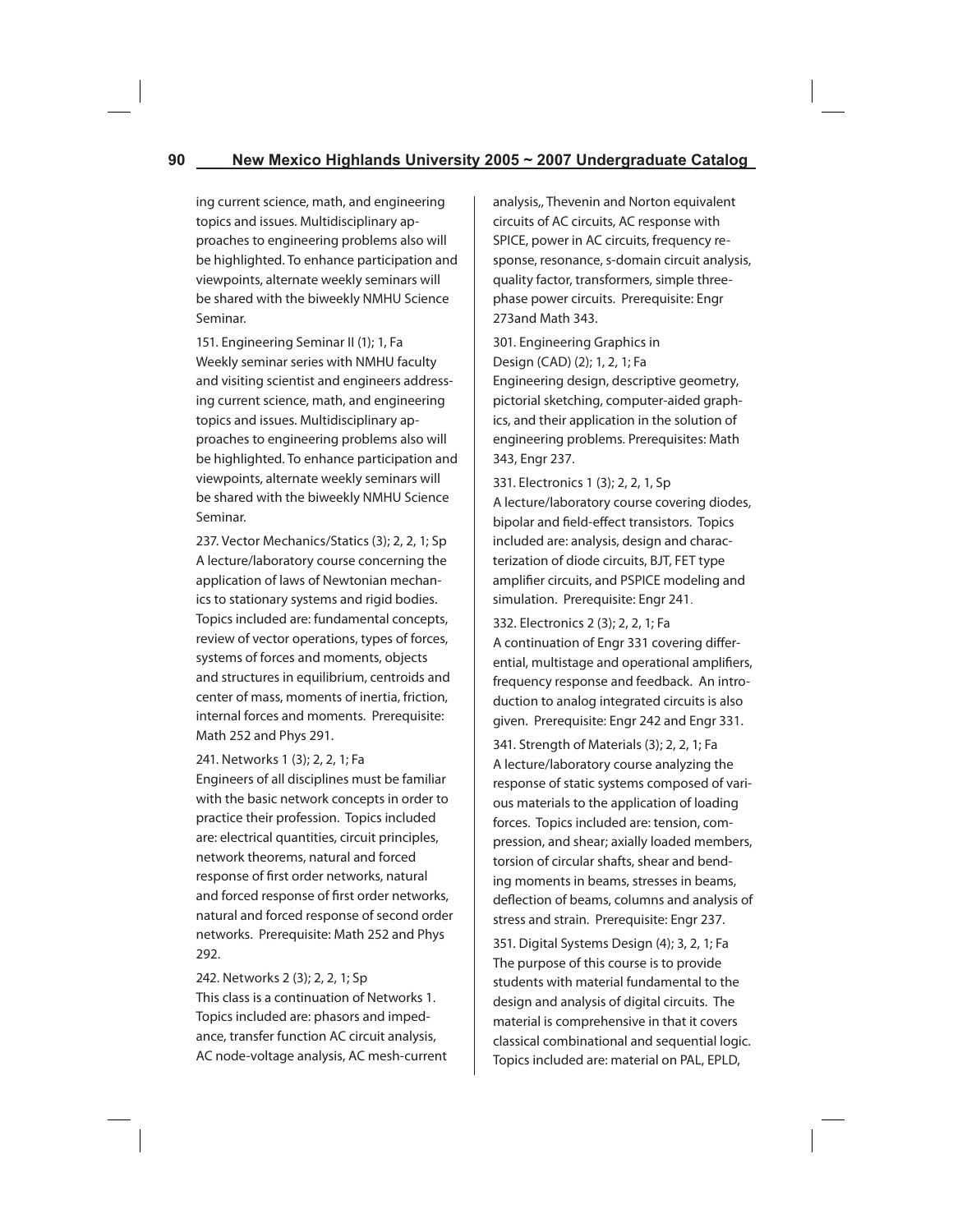TTL, and CMOS logic families, basic principles and number systems, combinational logic, sequential circuit analysis and design, and introduction to finite-state machine. Class is supported with 8-12 lab experiments using both discrete logic design approach and FPGA approach. Prerequisite: Engr 241 and Engr 331.

365. Engineering Economics and Ethics (3); 2, 2, 1; Sp

Lecture/ laboratory course which prepares for careers in engineering by introducing basics of engineering economics, business finance and entrepreneurship and ethics. Topics included are: comparative financial desirability of engineering decisions, time-value of money (interest), depreciation methods, modern techniques for analysis of management decisions, professional practice, ethics, and ethical issues facing practicing engineers. The laboratory section is focused on Senior Design (see Engr 496) planning using principles of engineering economic analysis. Prerequisite: Junior standing in Engineering.

375. Engineering Probability and Statistics (3); 2, 2, 1; Fa Lecture/laboratory course to prepare students to analyze the effects of uncertainty

in engineering systems and measurements. Topics included are: probability, distributions, statistical analysis, random variables, correlation, spectral density, noise in linear systems and reliability. Prerequisite: Engr 311, Engr 351, and Math 325

378. Systems Engineering (3); 2, 2, 1; Fa Lecture/laboratory course covering signal and system modeling concepts, system modeling and analysis in the time domain, Fourier Series and Fourier Transform, Laplace Transform and its applications, state variable techniques and discrete-time signals and systems including Z-Transform. Prerequisite: Engr 242, Math 325.

A lecture/laboratory course to prepare students to design microprocessor-based systems. Review of random logic and introduction to computer architecture. Topics included are: details of MC68000 family organization, programming model, instruction set, and addressing modes, bus timing relations and constraints, memory allocation, serial and parallel output devices, exception (interrupt) handling. Other topics include: design software solutions using machine assembler and high level language programming, use of simulators, monitors, cross assemblers/compliers, and design hardware support circuits (reset, single step), memory allocation and I/O. Prerequisite: Engr 351 (non-engineering majors may substitute CS 442), CS 145 or proficiency in C-Language programming.

388.Vector Mechanics Dynamics (3); 2, 2, 1; Fa

A lecture/ laboratory course concerning the application of Newtonian laws to the motions of particles, systems of particles, and rigid bodies. Topics included are: review of general principles, Newton's law, energy methods, momentum methods, kinematics of particles and kinetics of rigid bodies. Prerequisite: Engr 237.

398. Thermodynamics (3); 2, 2, 1; Sp A lecture/laboratory course concerning the application of classical thermodynamics to engineering systems. Topics included are: properties of a pure substance, work and heat, the first law of thermodynamics, first law of analysis for a control volume, and second law analysis for control volume, and power and refrigeration cycles. Prerequisite: Chem 211, Phys 192, and Math 273.

405. Fluid Mechanics (3); 2, 2, 1; Sp A lecture/laboratory course illuminating basic concepts and principles of the statics and dynamics of fluids. Topics included are: fluid statics, control volume equations, dimen-

384. Microprocessor Design (3); 2, 2, 1; Sp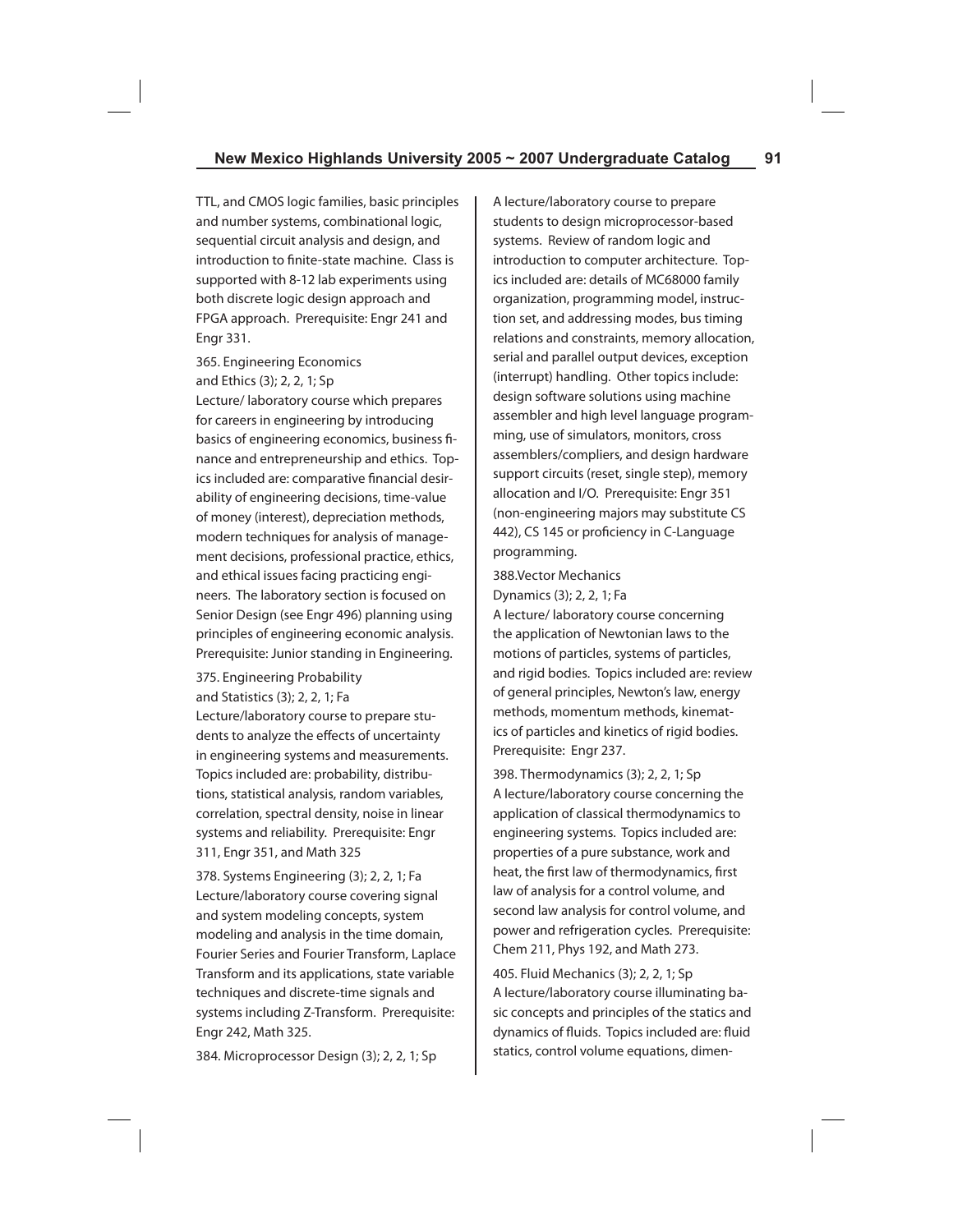sional analysis, viscous flow through pipes and channels and boundary layer problems. Prerequisite: Engr 388.

427. Control Systems Design (3); 2, 2, 1; Fa A lecture/laboratory course covering the mathematical and design analysis of continuous-time control systems. Topics included are: modeling, state-space representation, block diagrams, stability (Routh-Hurwitz and Nyquist Criteria, Root locus), error analysis, frequency domain techniques (ode and Nyquist Plots, Nichols Chart) and compensator design. Applications include controls for electrical and mechanical systems. Prerequisite: Engr 378.

437. Materials Engineering

(Semiconductor Physics) (3);

Properties of engineering materials and their relation to the internal structure of materials, including semiconductor physics. Prerequisites: Math 273, Chem 211/215

480. Mechatronics (3);2,3;Sp

This course is designed to provide the engineering student with an understanding of mechatronics systems concepts and overview, control system design overview, control software architecture, control hardware architecture, microcontroller and interface technology for mechatronics control, sensor for mechatronics systems, and actuator drives. Prerequisites: A grade of "C" or better in Engineering 331 and 388.

496. Senior Design Project 1 (3); 0, 9-0; Sp The sum total credits in Senior Design Project 1 and Senior Design Project 2 must total six. Students select a project for which they must brainstorm initial design solutions, choose the best alternative, formulate a budget, allocate resources, and develop a project plan to successfully conclude the project. Prerequisite: Engr 365.

497. Senior Design Project 2 (4); 0, 9-0; Fa The sum total credits in Senior Design Project 1 and Senior Design Project 2 must total six.

Students must implement the plan developed in Senior Design Project 1 to realize the selected design. Students will use accepted practices for customer interface, project definition, and reporting. Prerequisite: Engr 496.

498. Independent Research (1-4 VC) Directed research arranged under the guidance of an engineering faculty member. Prerequisite: Permission of instructor.

## Courses in Mathematics (Math)

070. Fundamentals of Arithmetic (3); All An intensive review of the properties of arithmetic and signed numbers. Note: This course does not count towards the 128 hour credit requirement for graduation.

100. Introduction to Algebra (3); All A review of the arithmetic of integers and rationals, a study of linear equations and inequalities in one variable with applications, integer exponents, scientific notation, the equation of the line, ratio, proportion, and percent. Prerequisite: Math 070 or the appropriate compass test score. Note: This course does not count towards the 128 hour credit requirement for graduation.

115. Mathematics for Elementary Teachers I (3); 2,2; Fa, Sp This course is designed to provide the prospective elementary teacher with a conceptual framework for mastering K-8 mathematics. It is the first of a two-course mathematics requirement for elementary education majors. Prerequisite: Math 100 with a minimum grade of "C", or ACT score of 18 or above.

120. Intermediate Algebra (3); All A study of linear equations and inequalities in one variable with applications, integer and rational exponents, the equation of the line, polynomials and rational expressions. Prerequisite: Math 100 with a minimum grade of "C" or ACT of 18 or above.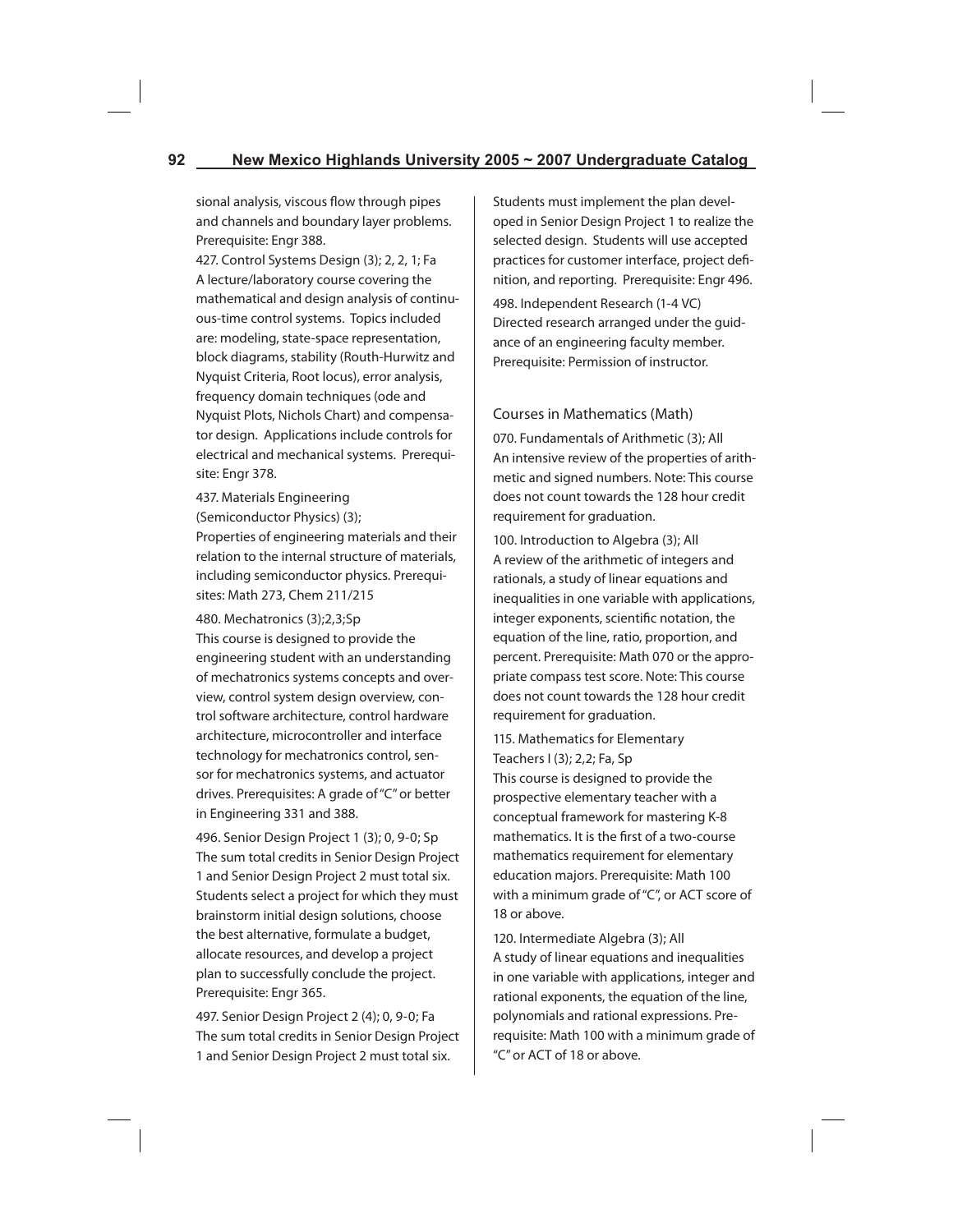130. Mathematics for Elementary Teachers II (3); 2,2; Fa, Sp The course is designed to provide the prospective elementary teacher with a conceptual framework for mastering K-8 mathematics. It is the second of a two-course mathematics requirement for elementary education majors. Prerequisite: Math 115 with a minimum grade of "C".

140. College Algebra (3); All

A study of rational exponents and radicals, complex numbers, quadratic equations, functions including polynomial, rational, exponential and logarithmic functions, systems of equations, matrices and determinants. Prerequisite: Math 120 with a minimum grade of "C", or ACT score of 23 or above.

150. Trigonometry (3); Fa, Sp

A study of the trigonometric functions, the inverse Trigonometry, polar coordinates, and conic sections. Prerequisite: Math 140 with a minimum grade of "C".

155. Applied Calculus I (3); Fa

A short introduction to Calculus not requiring Trigonometry and including a review of logarithm and exponential functions. Both the derivative and the integral are introduced. Numerous applications are included. Prerequisite: Math 140 with a minimum grade of "C".

#### 160. Precalculus (5)

A study of the algebra and trigonometry necessary to thoroughly prepare a student for calculus. Math 160 covers the same material that is covered in Math 140 and Math 150 but at an accelerated pace. Topics include: rational exponents, complex numbers, quadratic equations, functions including polynomial, rational, exponential, logarithmic, trigonometric and inverse trigonometric functions, linear systems of equations, matrices and determinants, trigonometric identities, vectors, polar coordinates, conic sections, applications of algebra and trigonometry. Prerequisite: ACT score of 25 or Math 120 with a minimum grade of "B", and permission of the instructor.

205. Applied Calculus II (3); Sp

A continuation of Math 155. Topics include partial derivatives, max and min problems, Lagrange multipliers, brief trigonometry, techniques of integration, differential equations and probability. Prerequisite: Math 155 with a minimum grade of "C".

#### 211. Calculus I (4); Fa, Sp

A study of differential and integral calculus of functions of one variable. Topics include: the product, quotient, and chain rule for differentiation, related rates, Newton's Method, Mean Value Theorem, optimization, antiderivatives and definite integral, Fundamental Theorem of Calculus, integration by substitution, and applications of integration. Prerequisite: Math 150 with a minimum grade of "C", or permission of instructor.

235-435. Selected Topic in Mathematics (1 – 4 VC) Course in a topic or topics in mathematics. May be repeated with change of content.

252. Calculus II (4); Fa, Sp

A continuation of Math 211 Calculus 1. Topics include numerical methods of integration, integration techniques, L'Hopital's Rule, improper integrals, applications of integration, sequences, and series.

Prerequisite: Math 211 with a "C" or better.

#### 273. Calculus III (4); Fa, Sp

A study of differential and integral calculus or functions of several variables. Topics include: partial derivatives, tangent planes, the chain rule, the gradient, extrema of functions of two variables, Lagrange Multipliers, double integration in rectangular and polar coordinates, triple integration in rectangular, cylindricak, and spherical coordinates. Prerequisite: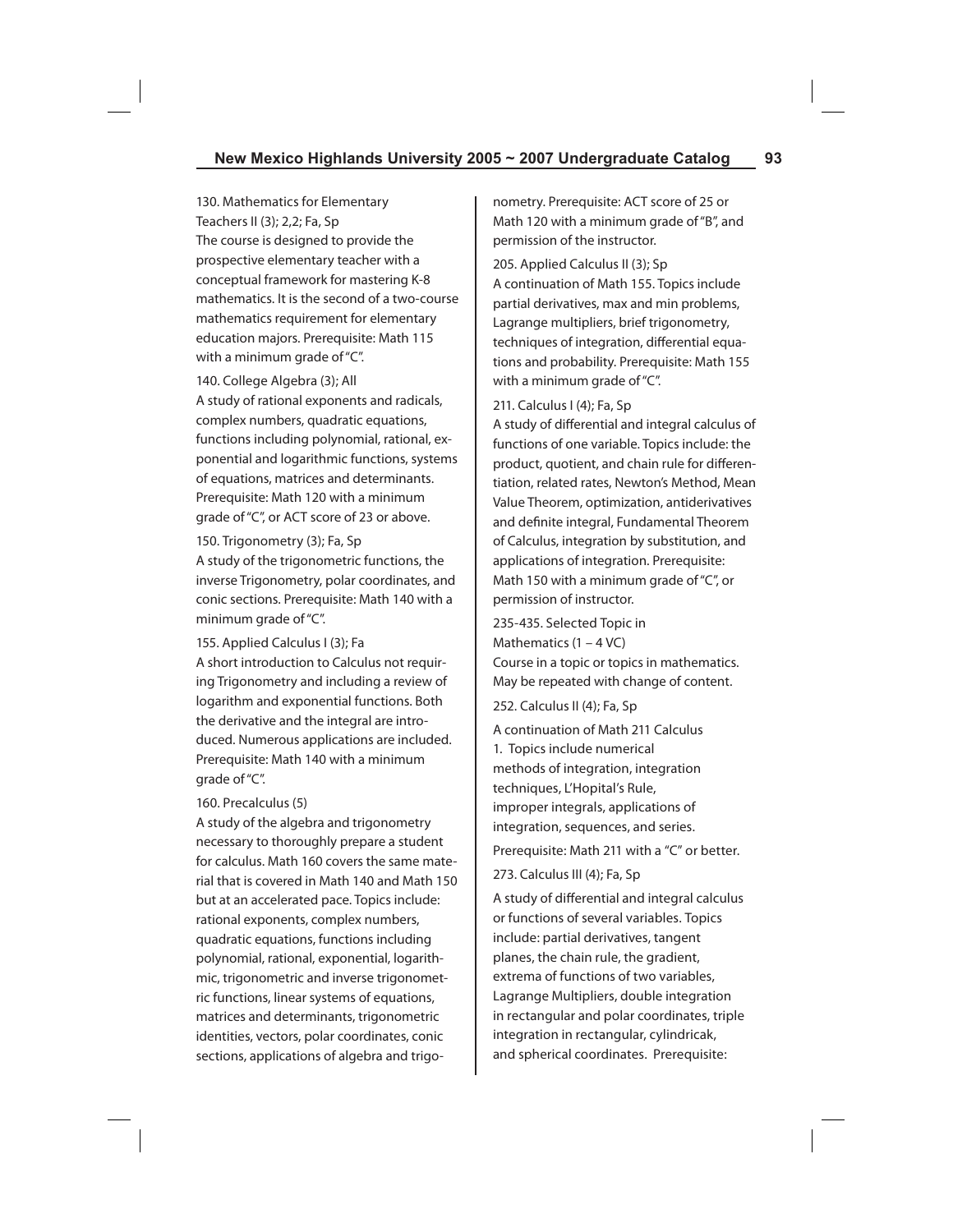Math 252 with a "C" or better.

290-490. Independent Study (1 – 4 VC) Independent study arranged with an instructor. Prerequisite: Permission of instructor.

301. Intro to Mathematical Proofs (3); Fa An introduction to reading and writing mathematical proofs. Techniques of proof writing (constructive, contradiction, contrapositive, etc.) will be emphasized over a wide variety of settings (number theory, set theory, introductory analysis, e.g.). Prerequisite: Math 252 with a minimum grade of "C" or permission of instructor.

317. Discrete Mathematics (4); Fa, Sp An algorithm-based treatment of sets, matrices, functions, graphs, and relations along with a study of modular arithmetic, enumeration, induction, recursion, algorithm efficiency, Boolean algebra, tees, and graphs. Prerequisite: Math 140 or Math 150 with a grade of "C" or better.

320. Linear Algebra (3); Fa, Sp

An introduction to solutions of linear systems of equations, properties of matrices, nonsingular matrices, determinants, eigenvalues and eigenvectors, similar matrices and Euclidean vector spaces.

Prerequisite: Math 211 with a minimum grade of "C".

325. Applied Ordinary Differential Equations (3); Fa

An introduction to ordinary differential equations. Topics include linear and separable first-order equations, linear second-order equations with constant coefficients, applications of first-order and second-order equations, and Laplace transform methods. Prerequisite: Math 252 with a minimum grade of "C".

345. Mathematical Statistics I (3); Fa A calculus-based introductory course in statistics including probability, discrete and continuous distributions, confidence intervals, p-values and the analysis of decision rules. Prerequisite: Math 205 or Math 211 with a minimum grade of "C".

401. Discrete Chaos and Fractals (3); Fa, Sp An introduction to fractal geometry and discrete dynamics in one dimension. Topics include stability of one dimensional maps, periodic points, bifurcations, period three orbits, Sharkovsky's theorem, Schwarzian derivative, chaos in one dimension, metric spaces, transitivity, conjugacy, fractals, fractal dimension, Julia and Mandelbrot sets. Prerequisite: Math 317 and Math 273 with a minimum grade of "C", or permission of instructor.

402. Discrete Dynamical Systems and Chaos (3); Fa, Sp

A continuation of Math 401 in higher dimensions. Topics include discrete linear dynamical systems, orbits, stability, spectral decomposition theorem, affine systems, nonlinear dynamical systems, bounded invariance, global stability of fixed points, sinks, repellers and saddles, bifurcation, attractors, Li-Yorke chaos, ands more on fractal dimension. Prerequisite: Math 320 and Math 401 with a minimum grade of :"C".

404. Introduction to Numerical Analysis (3); Alt Fa

An introduction to numerical methods for determining the roots of nonlinear equations, numerical interpolation and integration, and numerical methods for approximating solutions to ordinary differential equations. Prerequisite: Math 320 and Math 325 with a minimum grade of "C".

406. College Geometry (4); 3,2; Fa, Sp A rigorous treatment of the elements of Euclidean geometry. Prerequisite: Math 317 with a grade of "C" ot better.

407. Mathematical Models (3) An overview of model construction with many different examples. The course includes differential equations, Markov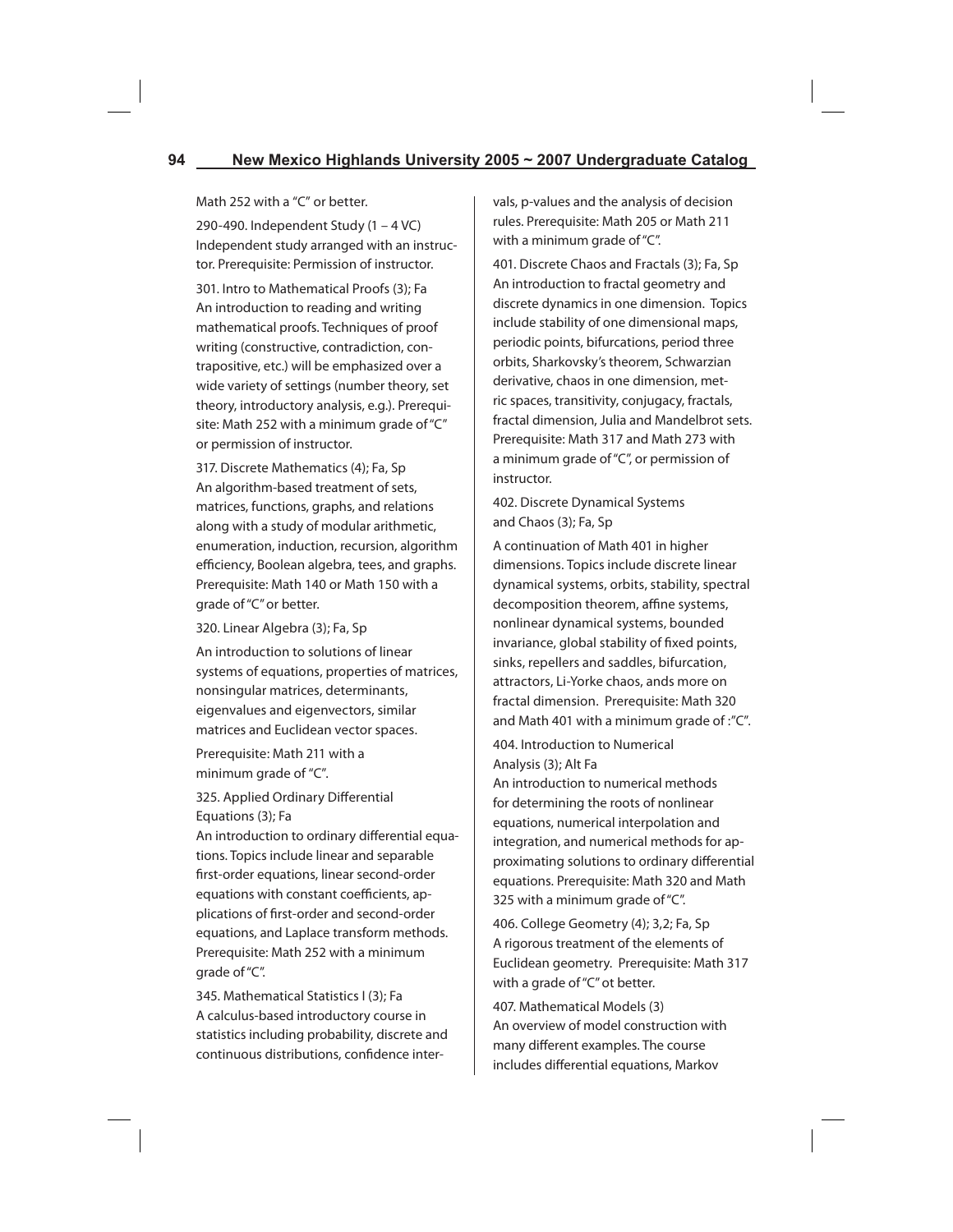chains, linear programming, zero sum games, graphs, and queues. Prerequisite: Math 320 and Math 325 with a minimum grade of "C".

410. Optimization Techniques (3) The study of unconstrained and constrained optimization computational algorithms, including both linear and nonlinear methods. Prerequisite: Math 320 and Math 273 with a minimum grade of "C".

415. Introduction to Cryptography (3); Alt Fa

An introductory course on the mathematics of cryptography. Topics include column transposition, monoalphabetic and phlyalphabetic ciphers, the one-time pad, and the Hipp cipher. Prerequisite: Math 317 with a grade of "C" or better.

417. Mathematical Statistics II (3) A continuation of Math 345 covering the topics of contingency tables, multiple regression, analysis of variance, and other special topics in Mathematical Statistics. Prerequisite: Math 345 with a minimum grade of "C".

419. Modern Methods of Cryptography A study of modern methods of cryptography and their applications. Topics include the Data Encryption Standard, the RSA publickey cryptosystem, and Digital Signatures. Prerequisite: Math 317-415 with a grade of "C" or better.

421. Applied Abstract Algebra (3); Fa, Sp

An introduction to abstract algebra and its applications to error-correction codes, cryptography, polynomial algorithms and Fast Fourier Transforms. Prerequisite: Math 317 and Math 320.

425. Introduction to Real Analysis (3); Fa This course is to give students a solid background in theoretical undergraduate analysis with the theory and deeper understanding of calculus stressed. Students are introduced to proofs that motivate them toward clear thought and understanding of limits, continuity, differentiation, and series. This

provides a rigorous training in mathematical thinking. Prerequisite: Math 301, Math 320, and Math 273 with a minimum grade of "C".

426. Introduction to Complex Variable (3); Fa,Sp

An introduction to the properties of analytic functions. Topics include mappings, limits, continuity, differentiation, Cauchy-Riemann equations, harmonic functions, multi-valued functions and branch points, definite integrals and the Cauchy-Goursat theorem, Cauchy intefral formula, maximum modulus theorem, Liouville's theorem, fundamental theorem of algebra, Taylor and Laurent series, residues and poles. Prerequisitie: Math 425 with a minimum grade of "C".

430. Mathematical Problem Solving (4); 3,2; Fa,Sp

A study of problem solving techniques and the applications of such techniques to challenging problems in mathematics. In addition, students will be required to demonstrate mastery of the fundamentals of undergraduate mathematics by passing a series of examinations on college algebra, trigonometry, calculus, and linear algebra. Prerequisite: Math 273 and Math 320 with a grade of "C" or better.

444. Matrix Theory with Applications (3); 3; Fa,Sp

A study of advanced topics in linear algebra and the theory of matrices with emphasis on computer-based applications. Similarity, characteristic and minimal polynomials, diagonalizable matrices and symmetric matrices, Jordan canonical form, vector and matrix norms, spectral radius, stable matrices, functions of matrices, non-negative matrices and Perron-Frobenius theory, differential equations, stability, location of eigenvalues, Rayleigh quotient and Gersgorin's Theorem. Prerequisite: Math 317, Math 320 and Math 325 with a minimum grade of "C".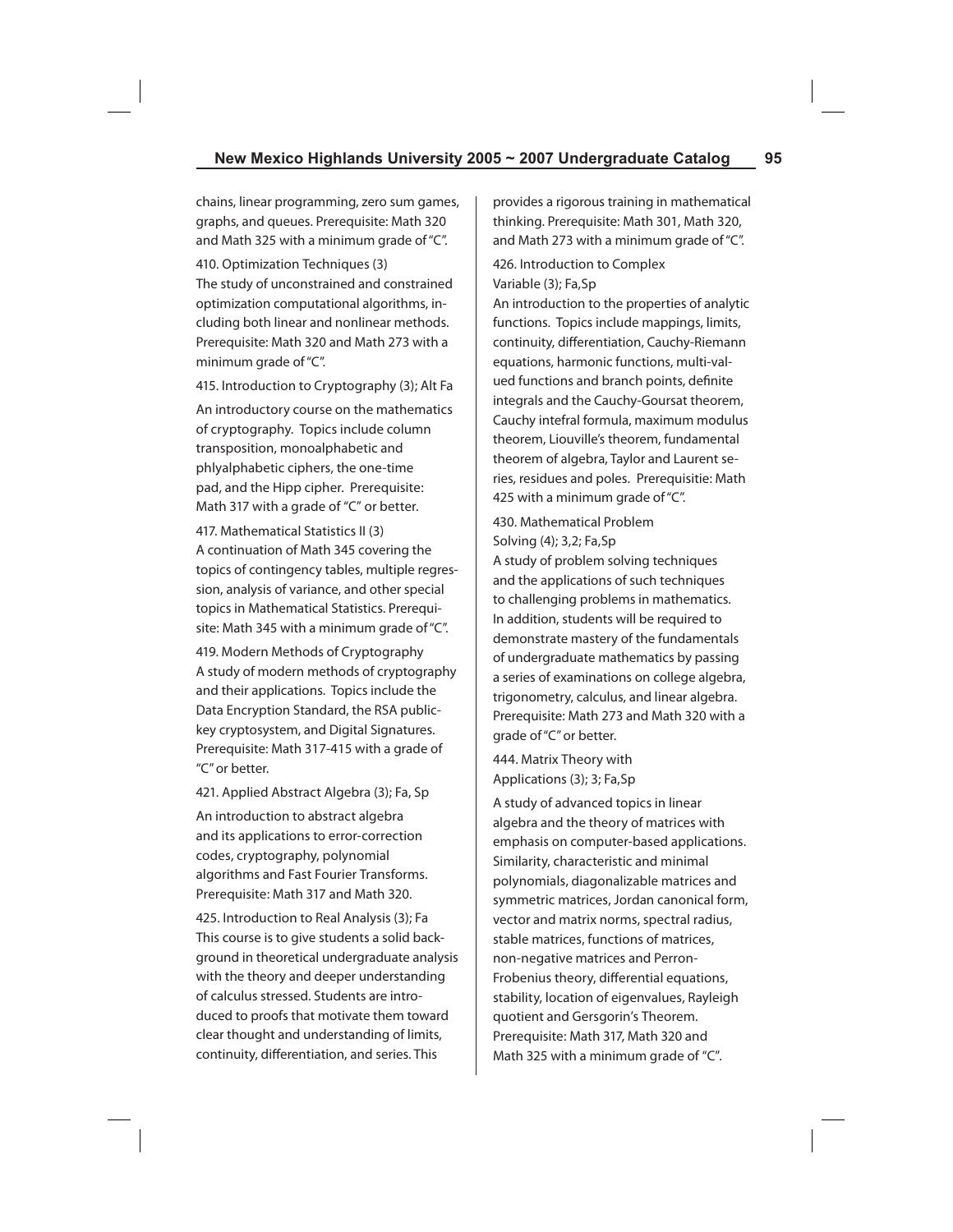450. Seminar in Mathematics (1-- 4 VC) Seminar course in a topic or topics in mathematics.

460. Applied Multivariate Statistics I (3) Introductory matrix analysis for statistics, multivariate distributions, multiple regression, multiple analysis of variance and covariance, principal component analysis, and canonical correlations. Prerequisite: Math 320 with a minimum grade of "C".

461. Applied Multivariate Statistics II (3) A continuation of Math 460, including discriminant analysis, factor analysis, categorical techniques, distance concepts, and cluster analysis. Prerequisite: Math 460 with a minimum grade of "C".

499. Independent Research (1 - 4 VC) Individual, directed research arranged with an instructor. Prerequisite: Permission of instructor.

# Courses in Physics (Phys)

105. Elementary Physics (4); 3,2 A survey of physics for technical and general education students. Prerequisite: Math 100.

110. Survey of Astronomy (4); 3,2 A course designed to introduce the student to the concepts of modern-day astronomy. Topics to be investigated include the sun, planets, meteors, asteroids, comets, stars and star formation, galaxies and galaxy formation, black holes and quasars, cosmology, and cosmogony.

151. Algebra Physics I (4); 3,3,1 recitation; Fa A non-calculus-based introduction to physics. Does not apply for credit in degree requirements for engineering or chemistry majors. Co-requisite: Math 140.

152. Algebra Physics II (4); 3,3,1 recitation; Sp A continuation of Phys 151. Phys 151 and Phys 152 together provide a unit of introductory physics that is particularly suitable for

biology and pre-medical students. Prerequisite: Phys 151.

235 - 435. Selected Topic in Physics (1 – 4 VC) Course in topic or topics in physics. May be repeated with change of content.

291. Calculus Physics I (5); 4,3,1 recitation; Fa This is the calculus-based introductory physics course for physics, chemistry, and engineering majors. The course covers kinematics, classical dynamics, and thermodynamics. Co-requisite: Math 211.

292. Calculus Physics II (5); 4,3,1 recitation; Sp This is the second semester of introductory physics course for physics, chemistry, and engineering majors. The course covers electricity and magnetism, simple circuits, optics and introduction to relativity theory. Prerequisite: Phys 291. Co-requisite: Math 252.

## 300. Astrophysics (4); 3,3

A study of celestial mechanics; the earthmoon system; the sun, planets and satellites, asteroids, stars and galaxies. Prerequisite: Phys 292.

# 305. Introduction to Computational Physics (4); 3,3

Introduction to numerical techniques for solving physics problems. Includes an introduction to programming and computer graphics. Prerequisite: Phys 292, Math 252. CS 145 is strongly recommended.

311. Mechanics (3); 3,1 recitation Review of Newtonian mechanics of point particle systems, including linear and coupled oscillators; central force motion; rigid body motion; LaGrange's equations. Prerequisite: Phys 292. Co-requisite: Math 325.

337. Mathematical Methods in Physics (4) Vector analysis, matrices, calculus of variations, complex variables, orthogonal functions and Fourier series, and ordinary and partial differential equations with applications to physical problems. Prerequisite: Math 325.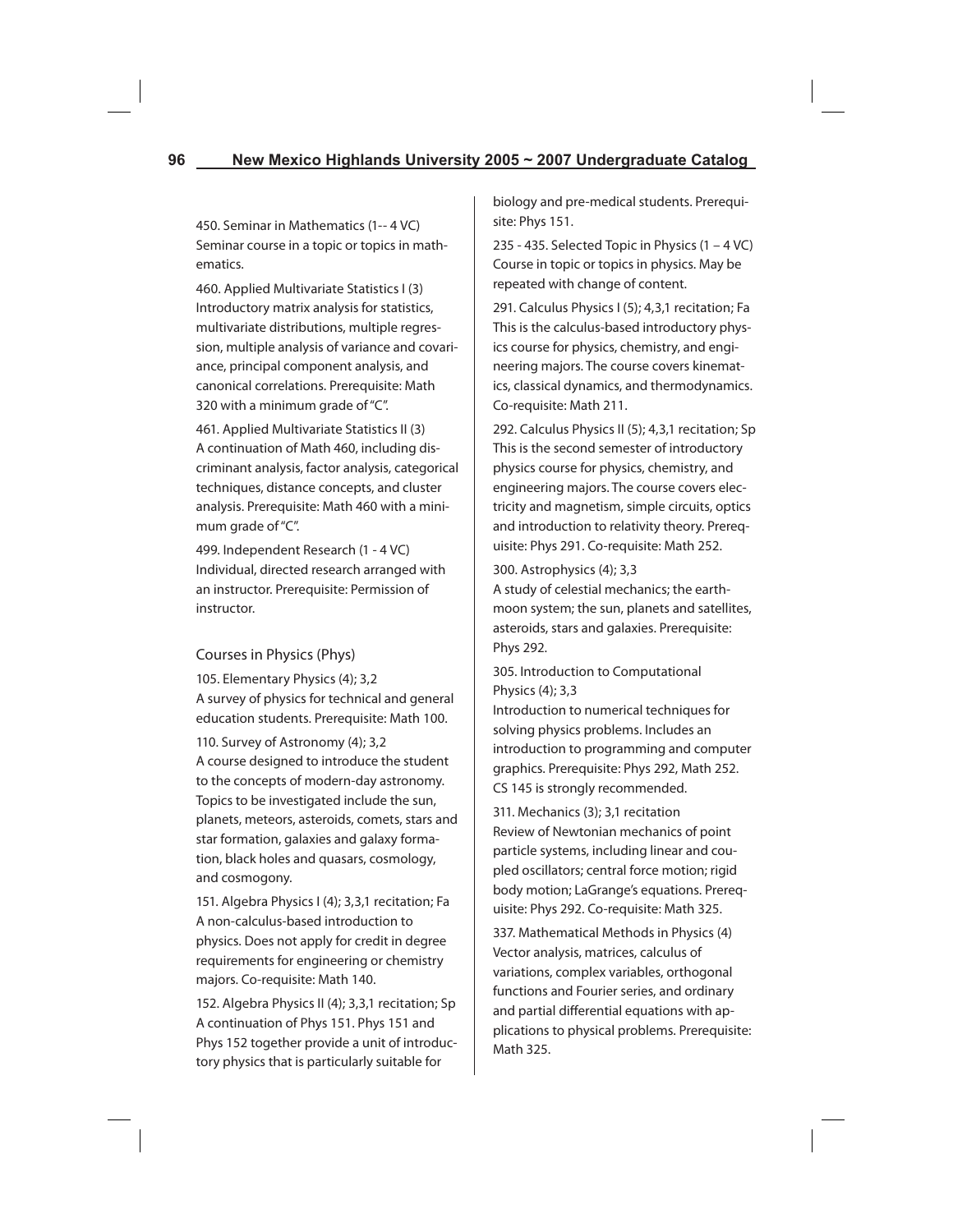361. Modern Physics and Relativity (3); 3,3 recitation Introduction to post-Newtonian physics. Through examples from atomic physics, particle scattering and black-body radiation, the student is introduced to concepts from quantum mechanics such as wave-particle duality and energy quantization. The student continues the study of post-Newtonian physics with special relativistic dynamics and kinematics. Prerequisite: Phys 292. Co-requisite: Math 273.

380. Advanced Laboratory I (4); 2,4 Quantitative laboratory experiments in topics associated with classical and modern physics. Prerequisite: Phys 292.

381. Advanced Laboratory II (3), 1,4 Continuation of Phys 380. Quantitative laboratory experiments in topics associated with classical and modern physics. Prerequisite: Phys 380.

390 - 490. Independent Study (1 – 4 VC) Independent study arranged with an instructor. Prerequisite: Permission of instructor.

402. Statistical Mechanics (3)

Mechanical theory of the thermodynamics of gases, including ensembles and distributions; connection between statistical and thermodynamic quantities. Prerequisite: Phys 292 and Math 325.

421. Electricity and Magnetism I (4); Fa Electrostatics, dielectrics, boundary value problems, magnetism, Maxwell's equations. Prerequisite: Phys 292 and Math 325.

422. Electricity and Magnetism II (3); Sp Continuation of Phys 421, with an emphasis on applications. Prerequisite: Phys 421. 430. Computational Fluid Dynamics (5)

This course presents a review of numerical methods, introduces the basic equations of fluid dynamics, explores computational methods for and limitations of these solutions, and provides an opportunity

to computationally solve fluid dynamical problems having applications in science and engineering. Prerequisites: Phys 337.

450. Seminar in Physics (1 – 4 VC) Seminar course in a topic or topics in physics.

453. Optics and Modern Optics (4) This course is offered to students in the physical sciences and engineering who will be exposed to optics in such diverse areas as optical imaging, communications, spectroscopy and light. Prerequisite: Phys 292.

455. Physics Research Seminar (1) Upper division students participating in a physics research project will present one or two 30-minute presentations on their project to faculty members and other undergraduate students registered in the course. In addition, the students will participate in the discussion evolving from other student presentations. Cross-listed as: Chem 455.

461. Quantum Mechanics I (4); Fa The algebra of quantum mechanics; the Hamiltonian; examples in a finite basis; the Schroedinger equation; examples in one and three dimensions. Prerequisite: Phys 361 and Math 325.

462. Quantum Mechanics II (3); Sp Continuation of Phys 461, with an emphasis on applications. Prerequisite: Phys 461.

468. Solid State Physics (4) Mechanical and thermal properties of solids, the electron theory of metals, and band theory. Prerequisite: Phys 461.

499. Senior Project (1 – 3 VC) Individual, directed research arranged with an instructor. Prerequisite: Permission of instructor.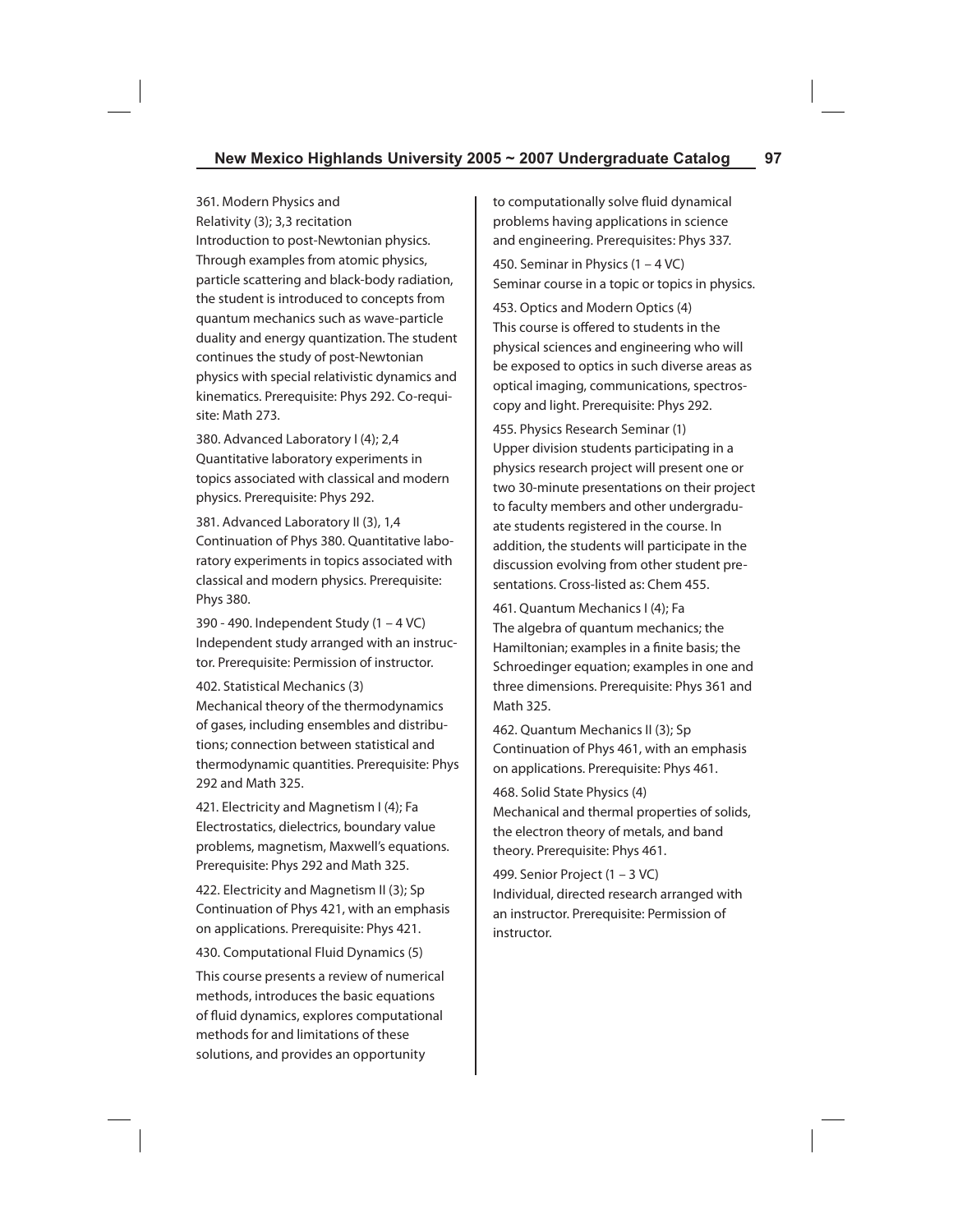# Department of Humanities

Dr. Peter Linder Department Chair Douglas Hall, Room 144 505 454-3414 FAX: 505 454-3389 E-MAIL: linderpeter@nmhu.edu

### Mission of the Department of Humanities

The Department of Humanities includes the disciplines of English, Philosophy, History, Political Science, and Languages. Its mission is to provide quality education leading to intellectual growth and professional success. Majors and/or minors are offered in each area of Humanities.

The English program endeavors to develop fluency in the use of English through critical, creative, and technical writing. The departmental curriculum is designed to meet a variety of interests: literature, creative writing, linguistics, rhetoric, cultural studies, mythology, and professional writing. Study of English prepares students for careers in teaching, publishing, arts, journalism, technical writing, business, law, and government.

Philosophy involves critical and reflective thinking about beliefs, values, and modes of knowledge. Our program offers courses for students of all disciplines in such areas as critical thinking, ethics, art and aesthetics, and philosophy of science.

History and Political Science forms an academic unit serving the undergraduate and graduate student body with a wide range of courses and possibilities for study. Historical and political understanding and awareness are perceived as one of the chief attributes of a functional and involved citizen of the United States. It is the mission of this program to provide services that will contribute to this goal as well as train students to work

in appropriate fields utilizing historical and political skills and knowledge. The program is committed to preserving, interpreting, and promoting the unique multicultural heritage of the region.

The success of the university depends upon an appreciation of the region's cultural and linguistics identities. New Mexico Highlands University's undergraduate program in Languages and Literature is committed to developing broadly literate students educated in analytical and critical thought and promoting a wide understanding of the liberal arts and sciences. Because of its location and student population, NMHU recognizes the importance of Spanish language and culture in the local and global community.

#### Faculty

Regina Briefs-Elgin (Composition, Creative Non-fiction) Helen Aparicio Blythe (English) Peter Linder (History) Roy Lujan (History, Political Science) A. Manafy (Political Science) Daniel Martinez (English) Barbara Risch (English Linguistics) Veronica Saunero-Ward (Spanish, Italian) Carmen Vidal-Lieberman (Spanish, Portuguese) Alice Lee Stauffer (Philosophy) Eduardo Tafoya (Creative Writing-Fiction, American Lit., New Testament) Steve Williams (History) Donna Woodford (English)

## Resources and Facilities

The Humanities department is located in Douglas Hall, a newly renovated building that houses classrooms, the Writing Center, the Language Learning Center, and offices for faculty and graduate assistants in the humanities.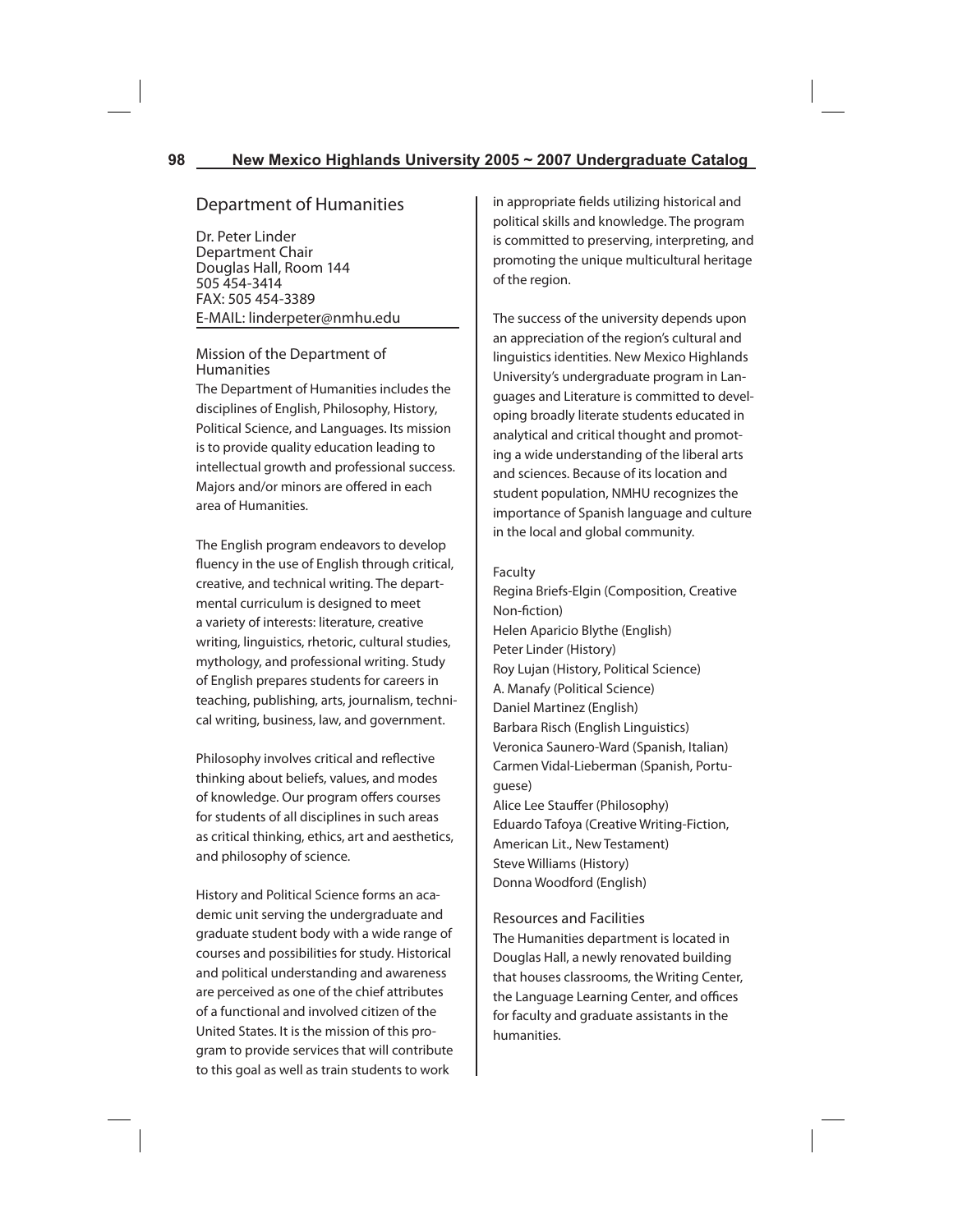The English program provides the services of the Writing Center to students in all university courses as well as in English composition courses. The facility offers individual tutoring and small group work. Teaching assistants in the English M.A. program begin learning tutoring pedagogy while working at the Writing Center during their first semester.

The English program houses Sendero, a national humanities journal that publishes poetry, fiction, and essays in Spanish, Navajo, and English. Students earn practicum credit for their work in the production of the journal. The department also sponsors a chapter of the international English honor society, Sigma Tau Delta.

The socio-cultural richness of northern New Mexico provides one context for historical and political studies at New Mexico Highlands

University. Las Vegas is one of the outstanding historical communities in the Southwest, making it a living laboratory for studies in regional history and historical preservation. The programs capitalize on the University's proximity to Santa Fe, the state capital, in offering contacts with state policy-makers and research opportunities to both faculty and students in the New Mexico State Archives and State Library.

Research in local history and politics is based in the area's old Hispanic villages, nineteenth century towns, Fort Union and Pecos National Monuments, local churches, and schools. Genealogical and archival studies are conducted through the University library's resources in local journals, the Arrott collection of regional military materials, and microfilms of major county and church records. The history discipline sponsors a chapter of the national honor society in history, Phi Alpha Theta.

Students of language at NMHU hear Spanish spoken in the community and on campus every day. The university's location in northern New Mexico, where 70 percent of the population is Hispanic, offers a richly varied setting for studies in local, regional, and international culture and languages. The program offers beginning and intermediate courses in Spanish language to students across campus. Spanish is the language of instruction, except when noted otherwise in course descriptions. The Spanish major emphasizes skills and knowledge in Spanish language, literary analysis and appreciation, international and cultural contexts, and applied course work in written and oral communication.

Introductory and intermediate-level courses are offered in American Sign Language and other languages to meet the demand for exposure to the important languages of the world. Courses may also be offered in French, Portuguese, Navajo, Italian, and other languages as the department continues to grow.

The program's Language Learning Center (LLC) is equipped with computers, recorders, and a large media collection of audiovisual programs and recordings. Thomas C. Donnelly Library has more than 5,000 titles in Spanish culture and literature, with especially rich holdings in the Golden Age of Spanish literature. International studies are enhanced by the university's International Students' Club, and language students participate in an active Spanish Club.

### English

The English program offers intensive study of literature, writing, rhetoric, linguistics, mythology, and cultural studies. The program core for the major consists of literature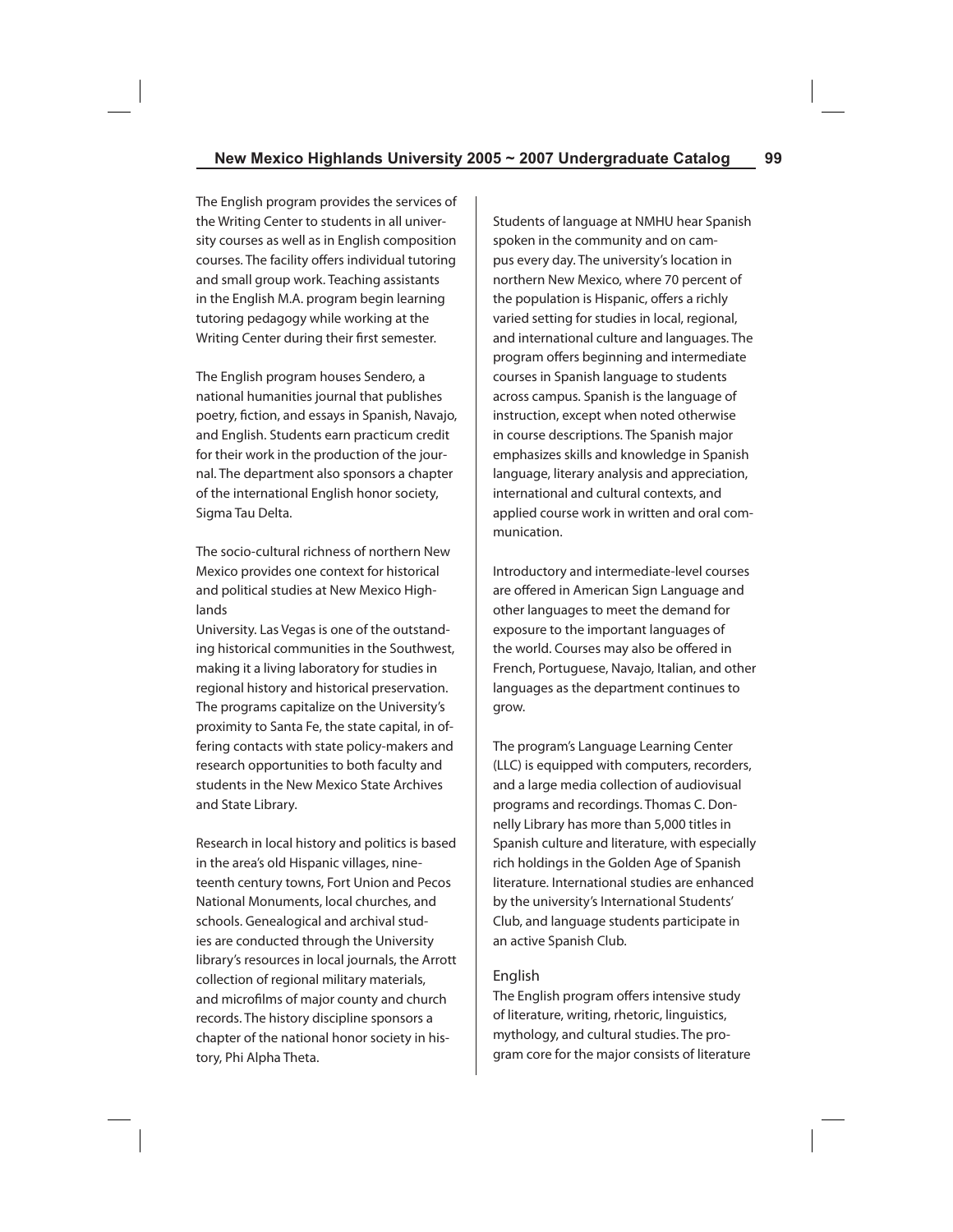surveys, a course in language, and a course in criticism, all of which provide foundational knowledge of literary periods, genres, theory, and language. The English major, in conjunction with the School of Education, prepares students for careers as secondary school English teachers. The department also offers a pre-professional major for those interested in preparing for graduate studies in law and other fields, or for careers in professional writing, advertising, or publishing.

The English program provides the services of the Writing Center to students in the English Composition sequence and in other university courses. The Center, staffed by English Ph.D.s, M.A.s, and graduate students, offers one-on-one instruction in all stages of the writing process, from developing a thesis through citing sources accurately. Teaching assistants in the English M.A. program develop their pedagogical skills by serving as instructors at the Writing Center during their first semester.

English minors have three options: a general minor with a literary emphasis, a minor in professional writing, or a minor in religious studies.

### Philosophy

The program offers a minor in philosophy, which includes course work in formal logic, ancient and medieval philosophy, and modern philosophy. English and Philosophy also participate in the cognitive science minor, as described elsewhere in the catalog.

Major in English (B.A.) Traditional, English Education, and Pre-Professional Tracks

In order to earn a B.A. in English, students are required to complete at least twelve, three-credit courses in English beyond the composition sequence (Engl 100, 111, 112): a total of 36 credit hours. Students must also satisfy the following general distribution requirements:

- One American Literature Survey-Engl 294 or Engl 295 ( two courses are recommended)
- One British Literature Survey Engl 290 or Engl 291 (two courses are recommended)
- One World Literature Survey Engl 292 or Engl 293 (two courses recommended)
- English 302: Literary Theory (To be taken in the junior year. Students in the preprofessional track may substitute any course in rhetoric, linguistics, or writing)
- At least one course in grammar, linguistics, or rhetoric.
- At least one course in Shakespeare, Chaucer, or Milton.
- Engl. 412- Major British Writers Electives (15 hours):

Students majoring in English and minoring in Secondary Education must take Engl 317 Intro to Modern Grammer AND Engl 350 Methods of Teaching Writing

The remaining courses (for a total of 36 credit hours) are program electives.

Students are cautioned that there are other university requirements which must be satisfied before the diploma can be conferred. The registrar mandates that in order for a student to graduate, at least 51 credits at the 300 level or above (from any discipline) must be accumulated. While many of these upperlevel credits may be accumulated through coursework in the minor, it is highly recommended that students also take additional English elective courses in order to satisfy this requirement. Students are advised to check with the registrar far in advance of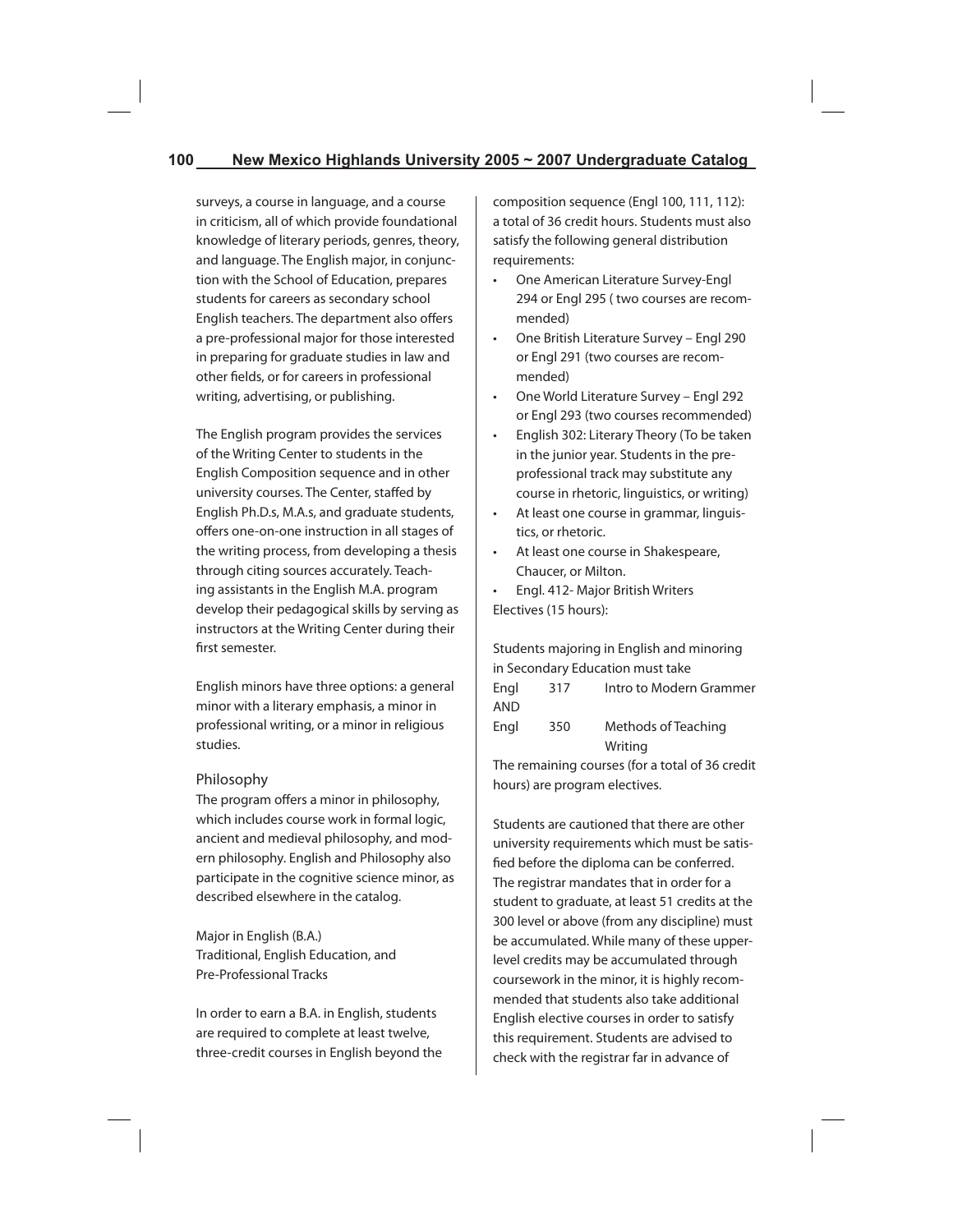the anticipated graduation date in order to determine that all graduation requirements have been or will be satisfied.

Please note: These courses have certain prerequisites; see specific course descriptions for details.

All English majors must consult with the their advisor in English prior to registration each term for advisement. During the first meeting, the advisor and student will develop a long-term plan for completing the program.

## English Education Track

Students preparing for careers as high school English teachers must major in English (in the English Education track), minor in secondary education, and complete course work required for state licensure. They must consult with two faculty advisors, one in the English department and one from the School of Education. Furthermore, students on this track must take the New Mexico Teacher Assessment exam between their sophomore and junior year and must plan to have all course work in English completed before the start of their final semester (which will be devoted to field preparation).

# Pre-Professional Track

Students interested in majoring in English as preparation for professional careers in such areas as business, government, law, or administration should concentrate on courses in writing, rhetoric and linguistics. Those specifi cally interested in law school should also take courses in philosophy and logic. This track is not intended for students pursuing teaching careers. The pre-professional track is recommended for students double-majoring in English and a field with heavy course requirements.

Minor in English Required courses: 9 Engl 317 Intro to Modern

|                 |     | Grammar (3)                            |  |
|-----------------|-----|----------------------------------------|--|
|                 |     | Choose two courses from the following: |  |
| Engl            | 290 | Early Brit Mstrwks (3)                 |  |
| Engl            | 291 | Ltr Brit Mstrwks (3)                   |  |
| Engl            | 292 | World Lit to 1700 (3)                  |  |
| Engl            | 293 | World Lit from 1700                    |  |
|                 |     | to Modern (3)                          |  |
| Engl            | 294 | Amer Lit to 1865 (3)                   |  |
| Engl            | 295 | Amer Lit, 1865 to                      |  |
|                 |     | Present (3)                            |  |
| Flectives: 12   |     |                                        |  |
| Minor Total: 21 |     |                                        |  |

# Minor in Professional Writing

Required courses: 12

| Engl            | 317         | Intro to Modern                         |
|-----------------|-------------|-----------------------------------------|
|                 |             | Grammar (3)                             |
| Engl            | 310         | Creative Nonfiction (3)                 |
| OR              |             |                                         |
| Engl            | 367         | Technical Writing (3)                   |
| Engl            | 463         | Rhetoric & Reality (3)                  |
| Engl            | 485         | Stylistics (3)                          |
| Electives: 12   |             |                                         |
|                 |             | Choose four courses from the following: |
| Engl            | 214         | Autobiography (3)                       |
| Engl            | 309         | A Hist of Writing (3)                   |
| Engl            | 350         | Meth of Teaching                        |
|                 |             | Wrtg (3)                                |
| Engl            | 362         | Creative Wrtg:                          |
|                 |             | Poetry (3)                              |
| Engl            | 364         | Creative Wrtg:                          |
|                 |             | Fiction (3)                             |
| Engl            | 365         | Nonfiction Prose (3)                    |
| Engl            | 400         | Creat Wrtg:                             |
|                 |             | Experimental                            |
|                 |             | Fiction (3)                             |
| Engl            | 401         | Creat Wrtg: Adv                         |
|                 |             | Poetry (3)                              |
| Engl            | 441         | Hist of the English                     |
|                 |             | Lang $(3)$                              |
| Engl            | 443         | Sociolinguistics (3)                    |
| Engl            | 464         | Women & Rhet (3)                        |
| Engl            | $234 - 434$ | Practicum (1-4)                         |
| Minor Total: 24 |             |                                         |

Minor in Philosophy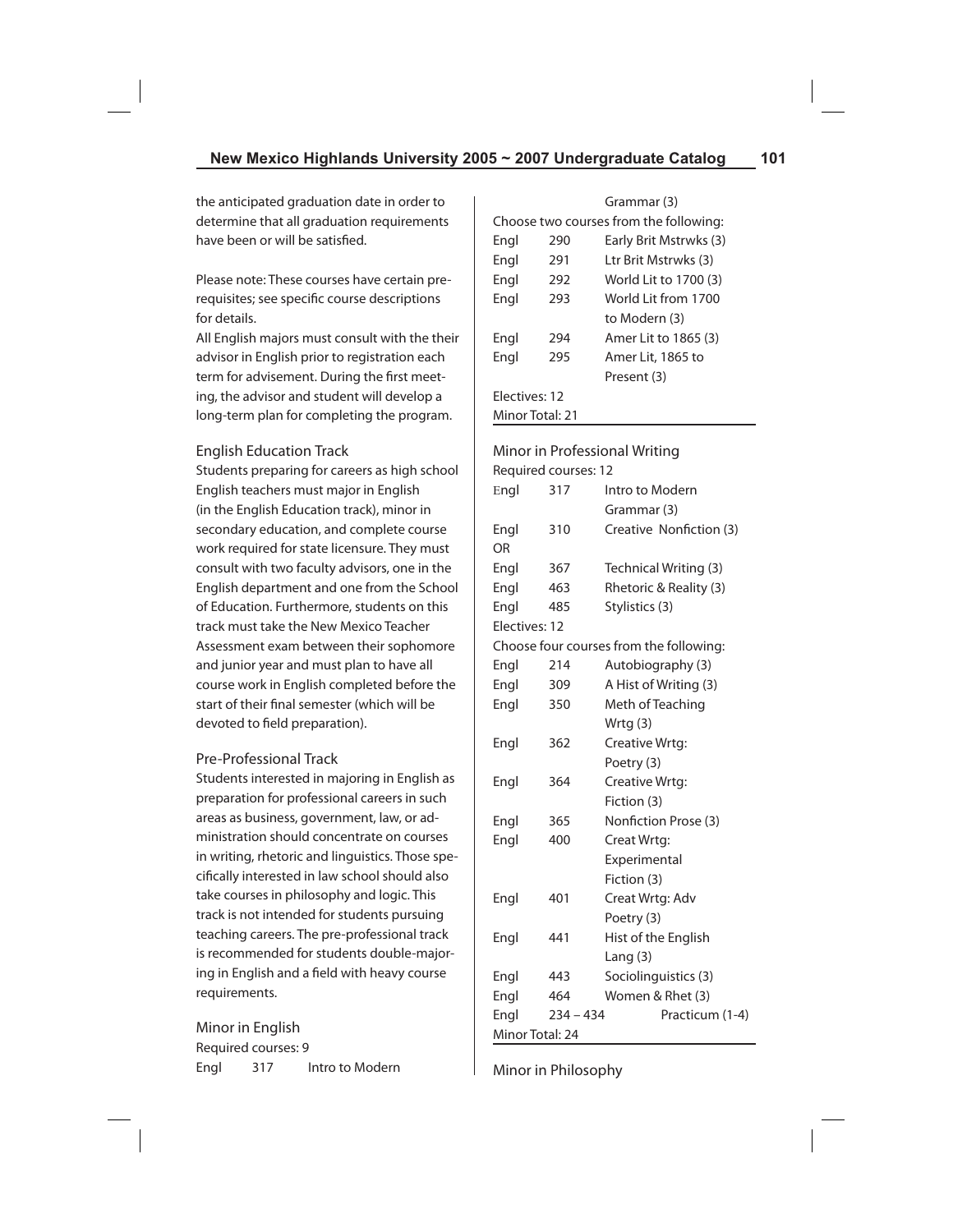| Required courses: 12                        |         |                                            |  |  |
|---------------------------------------------|---------|--------------------------------------------|--|--|
| Phil                                        | 100     | Intro to Phil (3)                          |  |  |
| Phil                                        | 201     | <b>Ancient and Medieval</b>                |  |  |
|                                             |         | Philosophy (3)                             |  |  |
| Phil                                        | 203     | Modern Phil (3)                            |  |  |
| Phil                                        | 211     | Formal Logic (3)                           |  |  |
| Electives: 12                               |         |                                            |  |  |
|                                             |         | Choose one course from the following list: |  |  |
| Phil                                        | 321     | Business Ethics (3)                        |  |  |
| Phil                                        | 322     | <b>Biomedical Ethics (3)</b>               |  |  |
| Phil                                        | 323     | Envir Ethics (3)                           |  |  |
|                                             |         | Choose one course from the following list: |  |  |
| Engl                                        | 302     | Literary Theory (3)                        |  |  |
| Phil                                        | 472     | Cognitive Science (3)                      |  |  |
| Phil                                        | 484     | Phil of History (3)                        |  |  |
| PolS                                        | 458     | Political Theory and                       |  |  |
|                                             |         | Philosophy (3)                             |  |  |
| Choose two courses from the following list: |         |                                            |  |  |
| Phil                                        |         | 235-435 ST: Philosophy (3)                 |  |  |
| Phil                                        | 312     | Phil of Science (3)                        |  |  |
| Phil                                        | 316     | Phil of Religion (3)                       |  |  |
| Phil                                        | 317     | The Bible as History (3)                   |  |  |
| Phil                                        | 300-400 | Major Philosophers (3)                     |  |  |
| Phil                                        | 305-405 | Major Philosophical                        |  |  |
|                                             |         | Movements (3)                              |  |  |
| Phil                                        | 440     | Philosophy of Art and                      |  |  |
|                                             |         | Aesthetics (3)                             |  |  |

### Minor Total: 24

Religious Studies Minor

Required courses: 6

(Students taking this minor are strongly encouraged to select Phil 100 as part of their core requirements.)

Choose at least two courses from the following list:

Anth 422 Religion & Culture (3) (Students taking Anth 422 should fulfill the prerequisite for this course by selecting the appropriate anthropology or sociology options in the core.)

Engl 282 Classical Myth (3) Phil 316 Phil of Relig (3) Electives: 15

15 additional credits will be chosen in

consultation with the religious studies minor committee for the courses listed below. Six credits must be at the 300 or 400 level.)

| Anth            | 274     | <b>Indian Cultures in</b>     |
|-----------------|---------|-------------------------------|
|                 |         | Latin America (3)             |
| Anth            | 235-435 | <b>Selected Topic</b>         |
|                 |         | in Anth (1-4)                 |
| AΗ              | 310     | Art History I (3)             |
| AH              | 380     | Art History: The              |
|                 |         | Americas (3)                  |
| Engl            | 281     | Norse Mythology (3)           |
| Engl            | 283     | Celtic Mythology (3)          |
| Engl            | 341     | Bible as Lit: Old             |
|                 |         | Testament (3)                 |
| Engl            | 342     | Bible as Lit: New             |
|                 |         | Testament (3)                 |
| Engl            | 343     | Eastern Spiritual             |
|                 |         | Classics (3)                  |
| Engl            | 391     | Arthurian Lit (3)             |
| Engl            | 423     | Milton (3)                    |
| Hist            | 321     | The Ancient                   |
|                 |         | World (3)                     |
| Hist            | 322     | Medieval Europe (3)           |
| Hist            | 435     | ST: The Triumph               |
|                 |         | of Christianity (3)           |
| Mus             | 311     | <b>Western Art Music</b>      |
|                 |         | Before 1750 (3)               |
| Mus             | 435     | ST: Sacred Hispanic           |
|                 |         | <b>Musical Traditions (3)</b> |
| Phil            | 201     | <b>Ancient and Medieval</b>   |
|                 |         | Philosophy (3)                |
| Phil            | 317     | Bible as History (3)          |
| Phil            | 318     | Native American               |
|                 |         | Philosophy (3)                |
| Phil            | 325     | Ethics (3)                    |
| Psy             | 479     | Psychology of                 |
|                 |         | Religion (3)                  |
| Span            | 462     | Southwest Folklore (3)        |
| Minor Total: 21 |         |                               |

#### Cognitive Science

Cognitive science is an interdisciplinary field concerned with the nature of the mind. Drawing on the resources of mathematics, philosophy, psychology, computer science,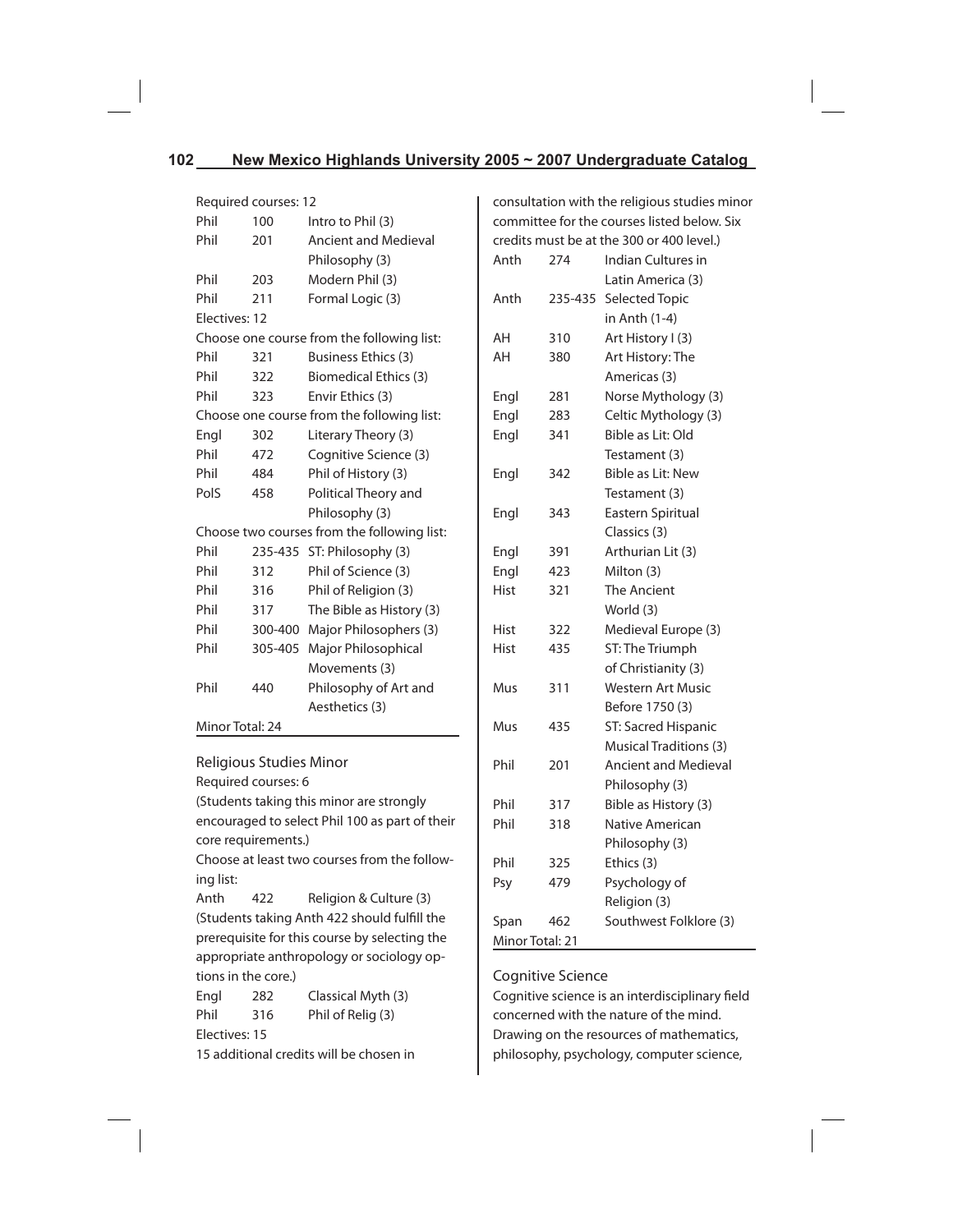linguistics, and other disciplines, students of cognitive science study such phenomena as consciousness, the relation of the mind to the body, and the nature and limits of computation. This discipline addresses long-standing questions about the nature of thought, intelligence, perception, emotion, and other aspects of mental life by examining the way information is processed in computers, the nature of language, and the relation of cognition to the brain.

Please refer to the Interdepartmental Programs section in this catalog for further details regarding this minor.

#### History

Historians investigate the past so that we can understand the present, "how we came to be where we are and what we are." The word "history" derives from the Greek word for "inquiry." Historians are, broadly speaking, interested in the social, political, economic, and religious daily affairs of all people. Their methods range from interviewing eyewitnesses of recent events to researching old diaries and letters or public or private documents and records, to compiling computer-generated data on people and their activities. The history faculty at Highlands especially encourage their students to make connections between their own lives and times and the past.

Students of history may seek careers in teaching or professional applications, and many will continue for an advanced degree or enter law school. Professional applications of history include a variety of careers in public affairs, business, and the private sector where research, communication, and other liberal arts skills are valued. Some history students obtain positions in museums or archival settings or in historical research and preservation for private and public

institutions.

#### Political Science

Aristotle characterized politics as the "queen of the sciences." Political science is, in one sense, an ancient discipline and, in another sense, one of the most recently developed social sciences. The origins of the study of politics reach back to the beginnings of human society, for people have always made observations about the nature of their government. It is also true that political science, as it is taught today, is a very new discipline as current scholars have attempted to move from observations about politics to scientific observations about politics. Political science, in the broadest sense, is the study of governments, governing procedures and political processes. The political science faculty encourage their students to make connections between the theoretical (or textbook) study of government/politics and how government affects their lives in contemporary times.

Students in political science may seek careers in government, teaching, or private industry. The political science major serves as excellent preparation for law school or other academic pursuits such as graduate study. It provides pre-professional training for governmental or public sector positions involving policy-making or administration. Representative employers are government agencies at the national, state or local levels, corporations and research institutions.

## Major in History (B.A.) Required courses: 6

Hist 301 Rsrch Meth in Hist (3) Hist 480 Historiography (3) Electives: 26

Choose at least 9 additional credits in 300- and 400-level courses from history (or political science courses that are cross-listed in history), selected in consultation with the major advisor. Choose 17 additional credits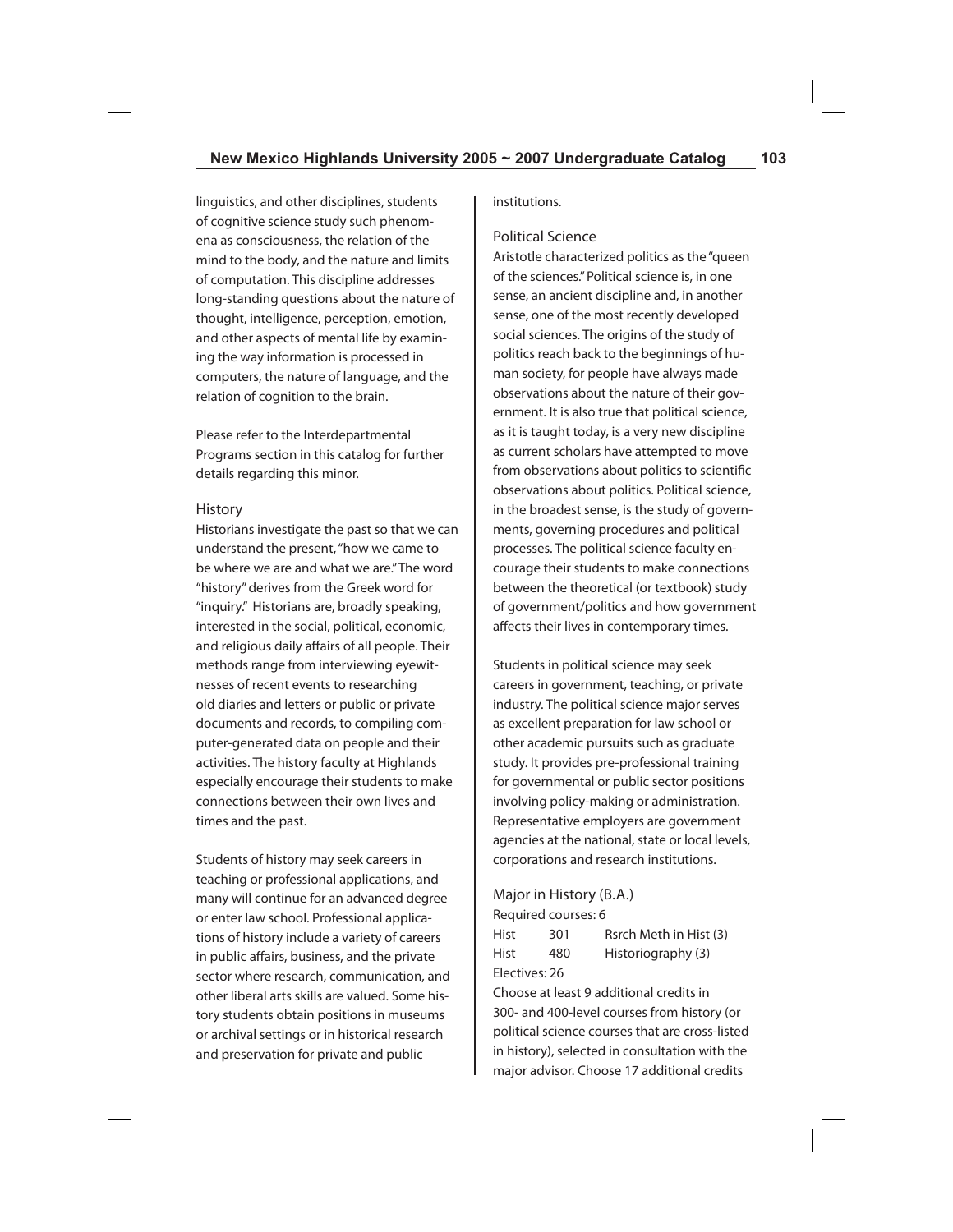in courses at any level from history (or political science courses that are cross-listed in history), selected in consultation with the major advisor.

Major Total: 32

# Minor in History

Choose at least 20 credits from courses in history and allied fields, in consultation with the minor advisor, according to the following criteria: At least seven of the credits must be from courses at the 300 or 400 level; at least 14 of the credits must be from courses in history.

## Minor Total: 20

Major in Political Science (B.A.)

The major in political science is offered with two emphases: liberal arts, and law. The law emphasis provides a foundation in government and political systems and addresses legal systems and dimensions of constitutional, public and criminal law. The liberal arts emphasis provides extensive study of American national, state, and local government, comparative and international politics, political theory, and political behavior. A special feature of political science at NMHU is found in its focus on Southwest and minority political studies.

### Liberal Arts Emphasis

Required courses: 12

| PolS          | 151 | Amer Natl Govt (3)                    |
|---------------|-----|---------------------------------------|
| PolS          | 312 | Pol Parties & Beh (3)                 |
| PolS          | 316 | State & Local Gov (3)                 |
| PolS          | 328 | Comp Political Sys (3)                |
| Electives: 20 |     |                                       |
|               |     | Choose one course from the following: |
| PolS          | 410 | Amer Constitution (3)                 |

PolS 458 Pol Theory & Phil (3)

Choose at least 17 additional credits from courses in political science (or history courses such as 315, 401, 403, 413, 414), in consultation with the major advisor. At least five of

the credits must be from courses at the 300 or 400- level.

Minor Total: 32

# Law Emphasis

| Required courses: 21 |  |
|----------------------|--|
|----------------------|--|

| PolS | 151 | Amer Natl Govt (3)      |
|------|-----|-------------------------|
| PolS | 314 | Intro to the Law (3)    |
| PolS | 316 | State & Local Govt (3)  |
| PolS | 328 | Comp Political Sys (3)  |
| PolS | 410 | Amer Constitution (3)   |
| PolS | 417 | Legislative Process (3) |
| PolS | 453 | IR, Human Rights &      |
|      |     | $Int'll$ Law $(3)$      |

## Electives: 11

Choose at least 11 additional credits from political science courses (or from history courses cross-listed in political science), in consultation with the major advisor. Major Total: 32

### Minor in Political Science

Required courses: 6 PolS 151 Amer Natl Govt (3) PolS 316 State & Local Govt (3) Electives: 14 Choose one course from the following: PolS 410 Amer Constitution (3) PolS 458 Pol Theory & Phil (3) Choose at least 11 additional credits in courses from political science and allied subjects, selected in consultation with the minor advisor. At least four of these credits must be from 300- or 400- level courses.

Minor Total: 20

### Pre-Law Preparation for Students Planning to Attend Law School

Comprehensive advising is made available for students planning or considering a career in law. Law or pre-law does not constitute a major, and in fact a wide variety of fields of study may be appropriate for the prospective lawyer. Many students select the major in political science, which offers a law emphasis; others select major and minor fields in the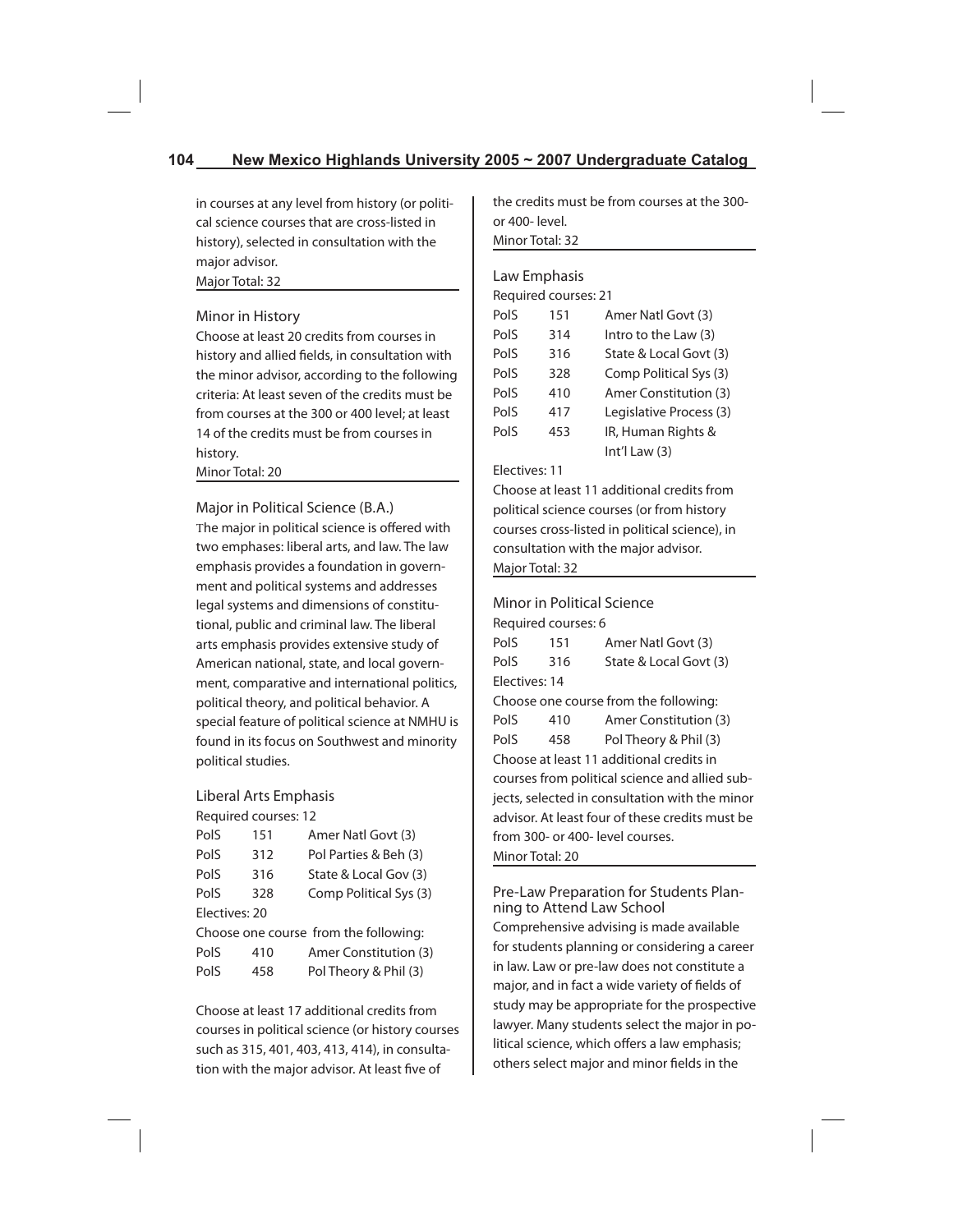humanities, social sciences, or sciences.

Careful planning of appropriate fields of study, with special attention to a foundation of skills in written and oral communication, research, calculation, and critical thinking, is strongly recommended. The pre-law advisor will help all students with their plans to gain an appropriate preparation for entering law school. This advisor is a source of much information about law schools and their requirements as well as the LSAT examination, which is used to help law schools evaluate students' qualifications for entrance. The pre-law advisors is Andrew Israel, Room

5, Ford Hall.

Major in History with a concentrartion in Social Studies, Secondary Teaching (B.A.)

Required courses: 1

Hist 350 Meth & Curr of Sec Ed in Soc Studies (2)

Electives: 10

Select in consultation with a major advisor: In United States history, choose at least ten credits, to include three courses from the following:

| Hist | 201 | US Hist to 1877 (3)    |
|------|-----|------------------------|
| Hist | 202 | US Hist Since 1877 (3) |
| Hist | 215 | Hist of NM (3)         |
| Hist | 453 | Hist of the SW (3)     |

In world history, choose at least two courses from the following:

| Hist                               | 321 | Ancient World (3)       |  |  |
|------------------------------------|-----|-------------------------|--|--|
| Hist                               | 322 | Medieval Europe (3)     |  |  |
| Hist                               | 325 | Modern Europe           |  |  |
|                                    |     |                         |  |  |
|                                    |     | to 1815 (3)             |  |  |
| Hist                               | 326 | Modern Europe           |  |  |
|                                    |     | Since 1815 (3)          |  |  |
| and one course from the following: |     |                         |  |  |
| Hist                               | 344 | Colonial Latin Amer (3) |  |  |
| Hist                               | 345 | Mod Latin Amer (3)      |  |  |
| Hist                               | 346 | Cont Latin Amer (3)     |  |  |
| Hist                               | 347 | Hist of Modern          |  |  |
|                                    |     | Mexico (3)              |  |  |

In political science/government, choose at least three courses from the following:

| PolS            | 314 | Intro to the Law (3)    |  |
|-----------------|-----|-------------------------|--|
| PolS            | 316 | State & Local Govt (3)  |  |
| PolS            | 328 | Comp Political Sys (3)  |  |
| PolS            | 353 | Intl Relations (3)      |  |
| PolS            | 417 | Legislative Process (3) |  |
| Major Total: 32 |     |                         |  |

Minor in Social Studies, Secondary Teaching Required courses: 1 Hist 350 Meth & Curr of Sec Ed in Soc Studies (2)

Choose one of the following, including at least ten credits from courses at the 300 or 400 level:

A) Complete at least 22 credits in courses from one of the course options listed above for the social studies major for teachers: either 1) United States history, 2) world history, or 3) political science/govt.

B) Complete at least ten credits in courses from two of the course options listed above for the social studies major for teachers: 1) United States history, 2) world history, and 3) political science/govt, together with additional courses to total at least 22 credits Minor Total: 24

# Spanish

The Languages and Literature program offers a Major in Spanish with two concentrations: Peninsular and Latin American Literature and Culture, and Southwest Hispanic Literature and Culture. It also offers a Major in Spanish for Elementary and/or Secondary School Teachers and a Minor in Spanish. The program emphasizes the four language skills (reading, writing, listening comprehension, and speaking) and strives to develop in its majors and minors a thorough and high cultural literacy of the Hispanic world through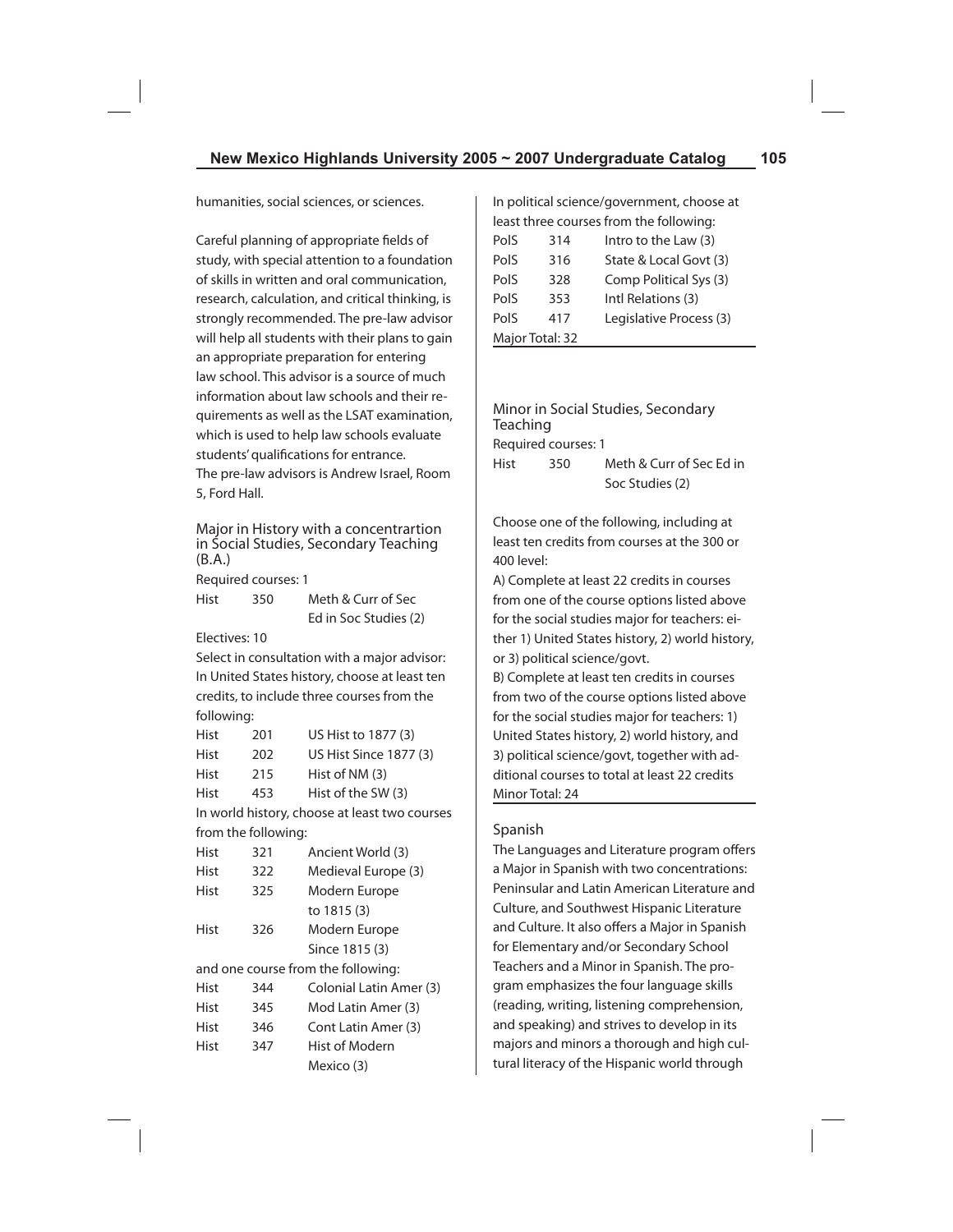study of the Spanish language, literature, and culture.

# Major in Spanish (B.A.)

Prerequisite:

Proficiency in first-year Spanish, as demonstrated by completion of Span 101 and Span 102, or Span 103 and Span 104, or Span 111 or Span 112 or the equivalent competency. (Does not count toward the major.) Required courses: 24

| Span                                          | 201 | Intermed Span 1 (3)          |  |  |
|-----------------------------------------------|-----|------------------------------|--|--|
| Span                                          | 202 | From Reader to Writer:       |  |  |
|                                               |     | Intro to Hisp Lit (3)        |  |  |
| Span                                          | 310 | <b>Intermed Convers</b>      |  |  |
|                                               |     | Video in the Class (3)       |  |  |
| Span                                          | 325 | Span for Written             |  |  |
|                                               |     | Comm (3)                     |  |  |
| Span                                          | 400 | Adv Grammar &                |  |  |
|                                               |     | Composition (3)              |  |  |
| Span                                          | 495 | Senior Year Paper (3)        |  |  |
|                                               |     | Choose one of the following: |  |  |
| Span                                          | 431 | LA Civil & Cult (3)          |  |  |
| Span                                          | 432 | Span Civil & Cult (3)        |  |  |
| Span                                          | 433 | NM & SW Civil &              |  |  |
|                                               |     | Cult (3)                     |  |  |
|                                               |     | Choose one of the following: |  |  |
| Span                                          | 430 | Span Ling & Phon (3)         |  |  |
| Span                                          | 467 | Hist of Span Lang (3)        |  |  |
| Option 1 courses: 15                          |     |                              |  |  |
|                                               |     | Choose two of the following: |  |  |
| Span                                          | 301 | Span Lit: Poetry (3)         |  |  |
| Span                                          | 302 | Span Lit: Drama (3)          |  |  |
| Span                                          | 303 | LA Lit: Poetry (3)           |  |  |
| Span                                          | 304 | LA Lit: Drama (3)            |  |  |
| Choose two of the following:                  |     |                              |  |  |
| Span                                          | 401 | Span Lit: Shrt Stry (3)      |  |  |
| Span                                          | 402 | Span Lit: Novel (3)          |  |  |
| Span                                          | 403 | LA Lit: Short Story (3)      |  |  |
| Span                                          | 404 | LA Lit: Novel (3)            |  |  |
| Electives: 3                                  |     |                              |  |  |
| Student will choose at least three additional |     |                              |  |  |
| cradit hours from the list of courses in Span |     |                              |  |  |

credit hours from the list of courses in Spanish.

Major Total: 39

|                                               | Option 2 courses: 12 |                                        |  |  |
|-----------------------------------------------|----------------------|----------------------------------------|--|--|
|                                               |                      | Choose one of the following course se- |  |  |
| quences:                                      |                      |                                        |  |  |
| Span                                          | 320                  | Panorama of Chicano                    |  |  |
|                                               |                      | Poetry (3)                             |  |  |
| ΩR                                            |                      |                                        |  |  |
| Span                                          | 370                  | Perspectives on                        |  |  |
|                                               |                      | Chicano Drama (3)                      |  |  |
| Span                                          | 420                  | Chicano Short Story                    |  |  |
|                                               |                      | of the SW (3)                          |  |  |
| OR                                            |                      |                                        |  |  |
| Span                                          | 470                  | Chicano Novel of the                   |  |  |
|                                               |                      | SW (3)                                 |  |  |
| Choose two of the following:                  |                      |                                        |  |  |
| Span                                          | 462                  | SW Folklore (3)                        |  |  |
| Span                                          | 464                  | Hisp Women of NM:                      |  |  |
|                                               |                      | 1598 - 1888 (3)                        |  |  |
| Electives: 3                                  |                      |                                        |  |  |
| Choose at least three additional credit hours |                      |                                        |  |  |
| from the list of courses in consultation with |                      |                                        |  |  |
|                                               | the major advisor.   |                                        |  |  |
| Major Total: 39                               |                      |                                        |  |  |
|                                               |                      |                                        |  |  |

Major in Spanish for Elementary and/or Secondary School Teachers  $(K - 12)$   $(B.A.)$ The following course must be taken as one of the six additional credits used in fulfillment of the general Spanish major: Span 445 Teach of Spanish:

Theory & Meth (3)

Those pursuing a teaching career must contact the School of Education for required certification/endorsement course work, as stipulated by the State of New Mexico Public Education Department. Major Total: 39

Minor in Spanish

Prerequisite:

Proficiency in first-year Spanish, as demonstrated by completion of Span 101 and Span 102, or Span 103 and Span 104; or Span 111 or Span 112 or the equivalent competency. (Does not count toward the minor.) Required hours: 18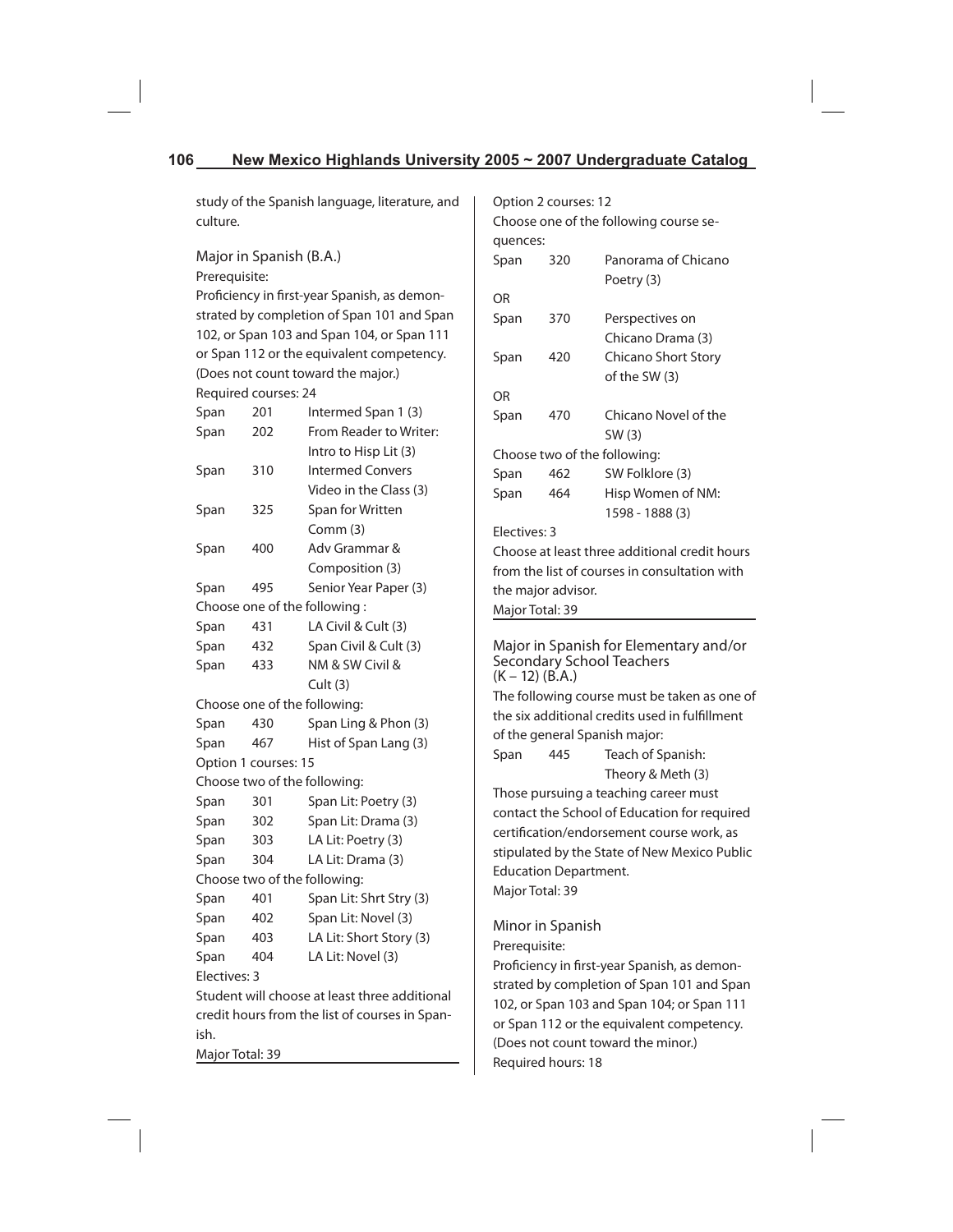| Span                                 | 201 | Intermed Span 1 (3)         |  |  |
|--------------------------------------|-----|-----------------------------|--|--|
| Span                                 | 202 | From Reader to Writer:      |  |  |
|                                      |     | Intro to Hisp. Lit. (3)     |  |  |
| Span                                 | 310 | Intermed Convers:           |  |  |
|                                      |     | Video in the Class (3)      |  |  |
| Span                                 | 325 | Spanish for Written         |  |  |
|                                      |     | Comm (3)                    |  |  |
| Span                                 | 400 | Adv Grammar & Comp (3)      |  |  |
| Span                                 | 452 | Nobel Prize Laureates       |  |  |
|                                      |     | Hisp Lit (3)                |  |  |
| Choose one of the following courses: |     |                             |  |  |
| Span                                 | 431 | Spain: Civil & Cult (3)     |  |  |
| Span                                 | 432 | Latin Amer Civil & Cult (3) |  |  |
| Span                                 | 433 | NM & SW Civil &             |  |  |
|                                      |     | Cult (3)                    |  |  |

#### Electives: 6

Choose at least six additional upper division credit hours from the list of courses in Spanish, in consultation with the minor advisor. Minor Total: 27

# Courses in English (Engl)

Note: Any 100, 200-or 300-level literature course will satisfy the core requirement. Writing courses do not satisfy the core requirement.

100. Reading and Writing for College (3); 3,1 (Required of students scoring below 18 on the ACT. These students may attempt to test out by taking the NMHU Writing placement test.) Intensive practice in reading, interpreting, and responding to written works. Students will be required to write a number of essays and to pass a committee-graded exit exam at the end of the course. Note: This course does not count towards the 128-credit-hour requirement for graduation.

### 111. Freshman Composition I (3)

Students will be required to write a number of essays demonstrating mastery of a variety of forms of organization. Prerequisite: 18 or higher on the ACT English Usage Test or completion of Engl 100 with a grade of "B" or better. Students may also test out through the ETS Advanced Placement exam. See the

Office of the Registrar for details.

112. Freshman Composition II (3) Introduction to the analysis and interpretation of textual sources and the writing of documented papers, emphasizing use of secondary sources, bibliography, organization of material, and effective presentation of research findings. Prerequisite: A grade of "C" or better in Engl 111, or 29 or higher on the ACT English Usage Test. Students may also test out through the ETS Advanced Placement exam or the CLEP exam. See the Office of the Registrar for details.

151. Introduction to Drama (3) Close reading and analysis of drama selected from world literature of all ages. Prerequisite: Engl 100, passed with a grade of "B" or better.

152. Introduction to Fiction (3) Close reading and analysis of prose fiction selected from world literature of all ages. Prerequisite: Engl 100, passed with a grade of "B" or better.

#### 214. Autobiography (3)

Approaches autobiography through both theory and practice by analyzing major autobiographies and by producing autobiographical writings. Prerequisite: Engl 111.

### 234 – 434. Practicum (1 – 4 VC)

Students gain practical knowledge through internships in such areas as tutoring, editing, public relations, and feature writing. Prerequisite: Engl 111.

235 – 435. Selected Topic in English (1 – 4 VC) Course in a topic or topics in English. May be repeated with change of content. Prerequisite: Engl 111.

272. Introduction to Poetry (3)

A survey course in the close reading and analysis of poetry. Class discussions are lively and engaging, encouraging students to take critial pleasure in poetry. The course covers a variety of United States and world poets and poetic themes. Prerequisite: Engl 111.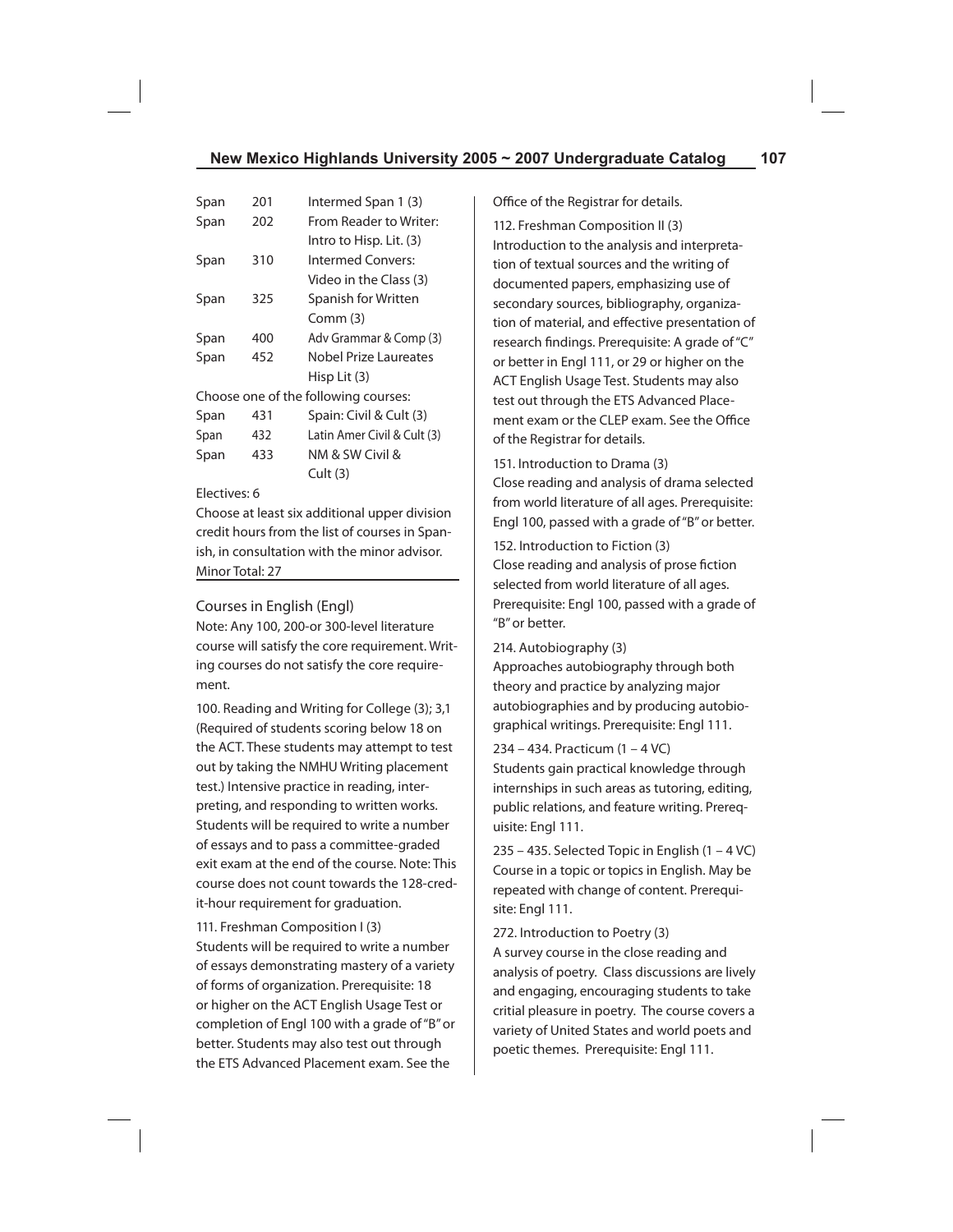# **108 New Mexico Highlands University 2005 ~ 2007 Undergraduate Catalog**

277. Introduction to Popular Culture (3) Survey of popular literary genres (romances, action–adventure) as well as film and television. Focuses on the interrelationship between myth, culture, politics, and the "culture industry." Prerequisite: Engl 111.

#### 278. Science Fiction (3)

Close reading and analysis of major science fiction works. Explores science fiction as cultural metaphor and modern myth. Prerequisite: Engl 111.

#### 279. Horror Literature (3)

A study of the folk origins of the horror story and its manifestations in mainstream and genre fiction and film. Prerequisite: Engl 111.

#### 281. Norse Mythology (3)

Norse myths and sagas examined for their literary and cultural significance. Prerequisite: Engl 111.

282. Classical Mythology (3)

Greek and Roman myths examined for their literary and cultural significance. Prerequisite: Engl 111.

283. Celtic Mythology (3)

Celtic myths and sagas of medieval Ireland and Wales, examined for their literary and cultural significance. Prerequisite: Engl 111.

284. Twentieth-Century Literature (3) A study of modern sensibility as manifested in contemporary works written in English and English translation. Prerequisite: Engl 111.

290. Early British Masterworks (3) Significant works of major authors from the early Middle Ages through the Renaissance, including Beowulf, Sir Gawain and the Green Knight, and selected works of Chaucer, Spenser, and Milton. Prerequisite: Engl 112.

291. Later British Masterworks (3) A study of representative authors of the Neoclassic, Romantic, Victorian, and modern British periods. Prerequisite: Engl 112.

292. World Literature to 1700 (3)

Readings in world literature from the Ancient World through the comparative literature of the European Renaissance. This course excludes British and American literature. Prerequisite: Engl 112.

293. World Literature from 1700 to Modern (3)

Literature from the European Neo-classic period through the modern schools of Eastern and Western literature. This course excludes British and American literature. Prerequisite: Engl 112.

294. American Literature to 1865 (3) A study of major American works that exemplify the changing philosophies and literary trends of Colonial America, the Early Republic, and the American Renaissance. Emphasis on changing views of humankind and God and on the literary treatment of the elusive "American Dream." Prerequisite: Engl 112.

295. American Literature, 1865 to the Present (3)

The development of American poetry and fiction from Mark Twain and the rise of Realism to the present. Emphasis on the major literary schools and authors of the period. Prerequisite: Engl 112.

302. Literary Theory (3)

Theories of literature from Plato to the present. Application of these theories to various works, ancient and modern. Prerequisite: Two English courses beyond 111 and 112.

309. A History of Writing (3)

A cross-cultural study of writing and writing systems; the development of script and the social contexts of use. Prerequisite: Engl 112.

310. Creative Nonfiction (3)

An advanced composition class for students in the Arts and Humanities. Students compose creative nonfiction essays suitable for publication. Prerequisite: Engl 112.

312. The American Fool (3) An in-depth study of the archetype of the fool and his apparitions in American litera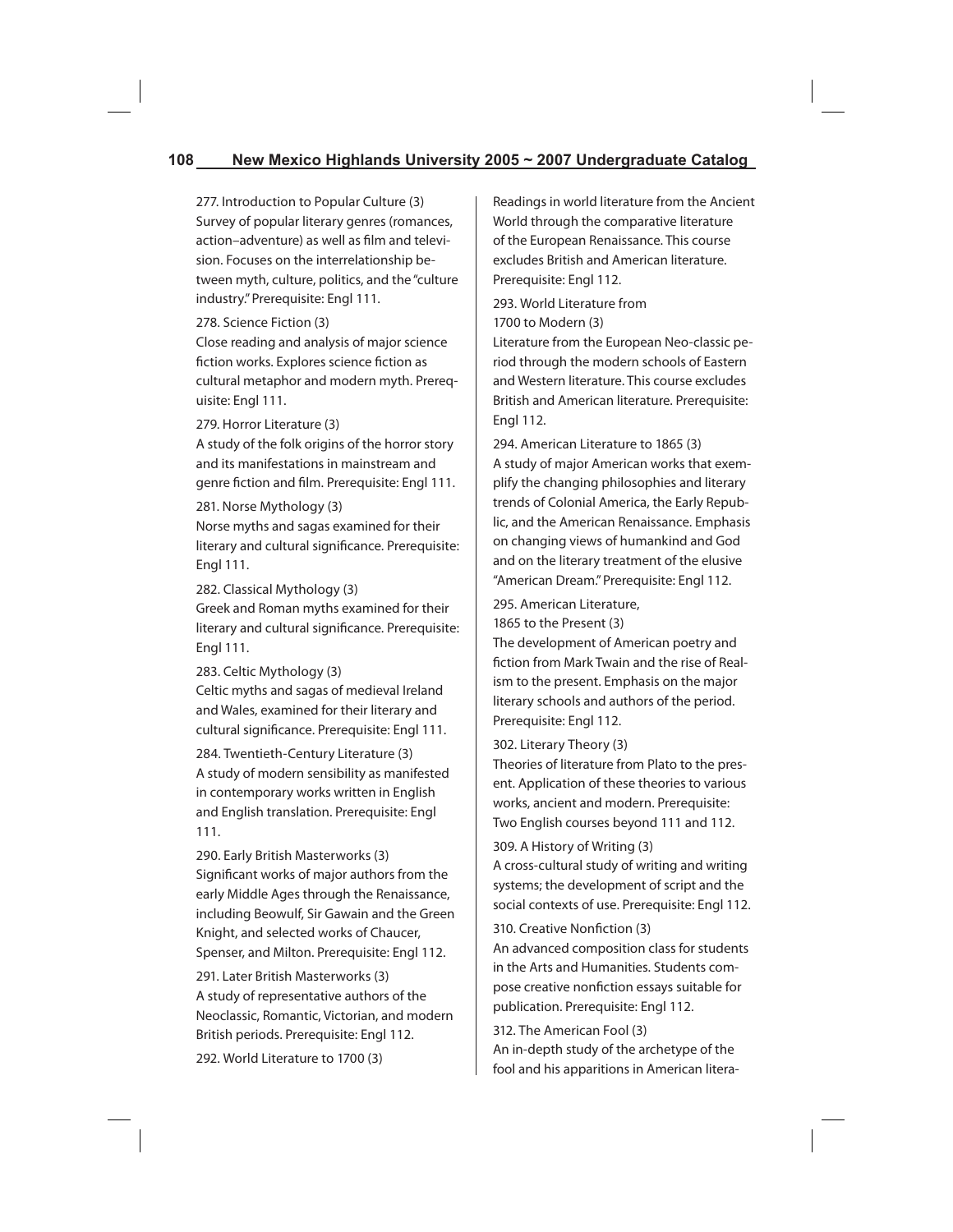ture. Prerequisite: Engl 112. 314. Women in Literature (3) Study of literary works chosen to demonstrate the historical and contemporary representation (including stereotyping) of women in poetry and fiction. Prerequisite: Engl 112.

315. Native American Women's Literature: Voices and Visions (3) Study and exploration of women's voices in contemporary Native American literature. Prerequisite: Engl 112.

317. Introduction to Modern Grammar (3) This class provides an introduction to the components of language-phonology, mophology, syntax, and semantics-as well as various grammer models. Topics also include the relations between language and social contexts, and language and writing.

318. Chicana/o Literature (3)

A survey examining the major texts of the Chianca/o experience, including traditional, community-centered folktales and corridos, contemporary prose, poetry, drama, and non-fiction, supported by theoretical readings. Rerequisite: Engl 112.

341. The Bible as Literature: Old Testament (3)

Study of Old Testament literature, emphasizing techniques and conventions of biblical narrative and poetry. Prerequisite: Engl 112.

342. The Bible as Literature:

New Testament (3)

Study of New Testament literature, focusing on the various literary arts of Gospels, Acts, Epistles, and Revelation. Prerequisite: Engl 112.

343. Eastern Spiritual Classics (3) Literary aspects of the Eastern spiritual classics – Hindu, Buddhist, Taoist, Zen, Islamic, Sufi, Kabbalistic, and Hassidic. Prerequisite: Engl 111.

350. Methods of Teaching Writing (3) Provides a review of traditional and current methods of teaching composition. Students examine current writing theory and research with an eye toward the implications for pedagogy.

362. Creative Writing: Poetry (3) An intensive and creative course in the craft of poetry. Course readings will include selected works and poetics. Objectives include the recognition and imitation of selected techniques and the writing of original works. Prerequisite: Engl 112 and Engl 272.

364. Creative Writing: Fiction (3) Intensive study of selected works of short fiction with emphasis on the components of this literary form; writing of original works in the form. Prerequisite: Engl 112.

## 365. Nonfiction Prose (3)

An introduction to the reading and analysis of creative nonfiction essays: biography, travel, nature, social commentary, the urban scene, sports, and the domestic and fine arts. Prerequisite: Engl 112.

### 367. Technical Writing (3)

Students develop the principles of scientific, professional, and technical writing. Major assignments include formal proposals and reports. Minor assignments include resumes, short reports, instructions, correspondence, and memoranda. Stress is placed on developing a clear and concise writing style. Prerequisite: Engl 112.

381. African-American Writers (3) A study of the scope, excellence, and distinctive qualities of the writing of African-Americans in the United States. Prerequisite: Engl 112.

391. Arthurian Literature (3)

Literature generated by the legends of King Arthur and his court, studied in a variety of European texts from the Middle Ages. Prerequisite: Engl 112.

400. Creative Writing: Experimental Fiction (3) Advanced fiction writing with an emphasis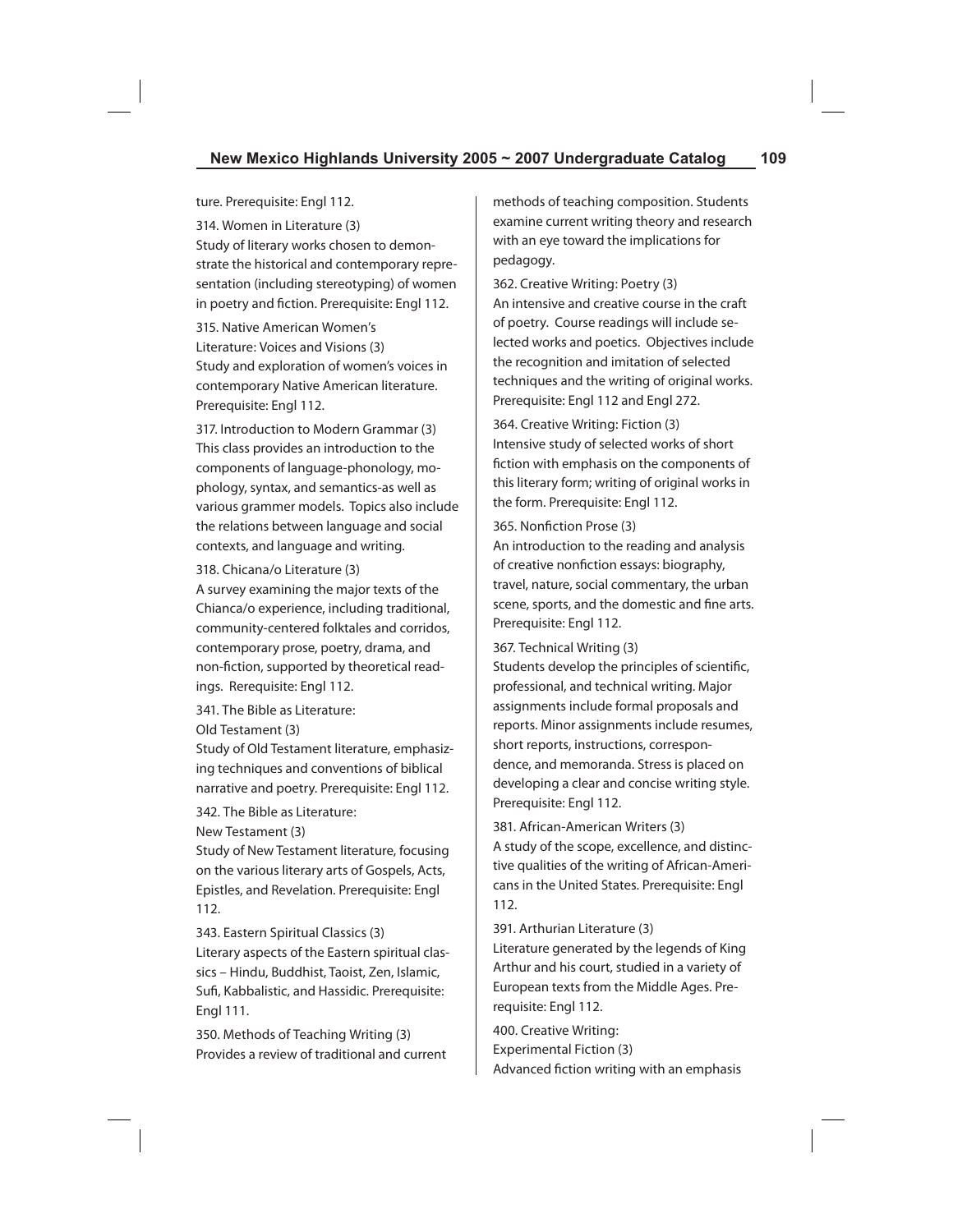on experimental techniques, styles, and approaches, including stream-of-consciousness and fictive-autobiography. The reading component of this course will include theoretical and creative texts.

401. Creative Writing: Advanced Poetry (3) A writing workshop for experienced poets. Students will write original poems and read 20th century poetry and poetics from the United States and around the world. Prerequisite: Permission of the instructor after review of a writing sample.

411. Major American Writers (3) In-depth student of a major auther or authros, school, genre, tradition in American literature. Possible topics: Literature of the American West; American Modernism; American poetry. May be repeated with change of content.

412. Major British Writers (3)

In-depth study of a major author or authors, school, genre, or tradition of British literature. May be repeated with change of content. Possible topics: Byron and the "Satanic School," The British Moderns (Lawrence, Woolf, Joyce). Prerequisite: Junior standing.

#### 413. Major World Writers (3)

In-depth study of a major author or authors, school, genre, or tradition of world literature, generally excluding British and American works. May be repeated with change of content. Possible topics: Kafka and the Kafkaesque, Ancient Erotic Literature, Post-Colonial African Fiction, The Epic. Prerequisite: Junior standing.

## 414. Literary Realism (3)

Covers the international development of the theory and practice of the realist novel. Prerequisite: Junior standing.

#### 421. Chaucer (3)

Intensive study of The Canterbury Tales and selected minor works. Prerequisite: Junior standing.

422. Shakespeare (3)

Intensive study of a group of Shakespeare's plays, such as comedies, tragedies, Greek plays, English history plays, or late romances. May be repeated with a change of content. Prerequisite: Junior standing.

#### 423. Milton (3)

Intensive study of Paradise Lost and selected minor works. Prerequisite: Junior standing.

434. Practicum (1 – 4 VC)

Students gain practical knowledge in such areas as tutoring, editing, public relations, and feature writing. Prerequisite: Junior standing.

435. Selected Topic in English (1 – 4 VC) Course in a topic or topics in English. May be repeated with change of content. Prerequisite: Junior standing.

441. History of the English Language (3) Investigation of the origin of modern English, with a study of the evolution of English sounds, inflections, vocabulary, and syntax, from earliest times to the present. Prerequisite: Junior standing.

442. Contemporary English Linguistics (3) An examination of the structures, processes, and functions of elements of the English language, with particular attention to their description in the theories of cognitive grammer.

## 443. Sociolinguistics (3)

This course is an examination of language use and variation. Topics to be addressed include sociolinguistic theory, research methods and application; diglossia and multilingualism; pidgins and creoles; patterns of discourse; forms of addresses and reference; sociolinguistics of writing. Prerequisite: Junior standing and Engl 317.

445. Cultural Criticism and Theory (3) Selections from advanced cultural criticism from the Birmingham school and its contemporary derivatives. Authors to be studied will include Foucault, Hall, Hebdige, Barthes,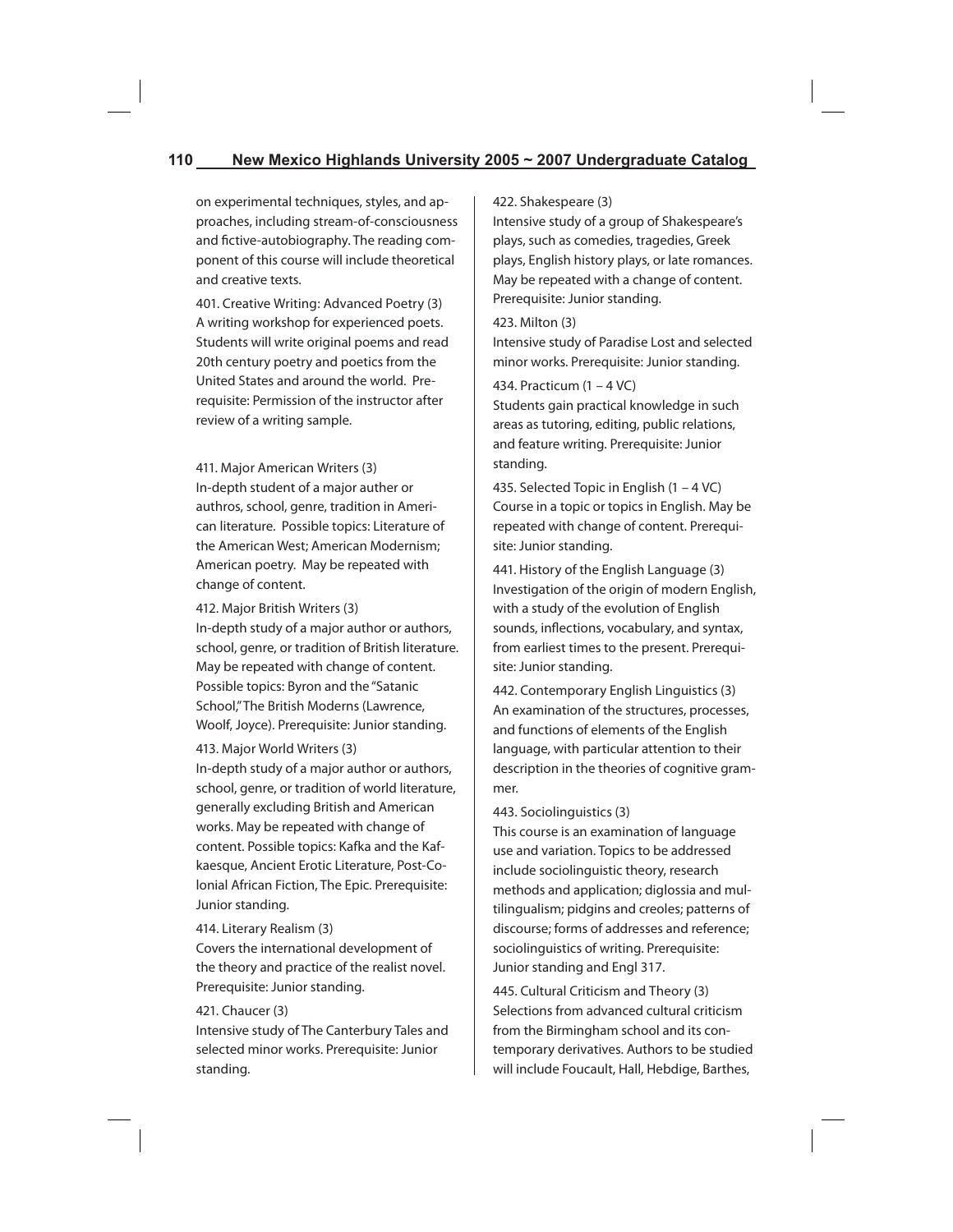and others. Emphasis will be on the study of contemporary culture from a theoretical perspective. Prerequisite: Junior standing.

450. Seminar in English (1 – 4 VC) Seminar course in a topic or topics in English. Possible topics: literature of exploration, existentialism, literature and the law. Prerequisite: Junior standing.

## 458. Colonial Literature of the Americas (3); 3,1 Alt Fa

This course examines in depth literature written in Spain and in Spanish speaking America prior and during Latin America's colonial period which would, by geographical extension, include the American Southwest. Texts will include historically prior European works which influenced the conquistador's ideology, and poetry, letters, diaries, and historical chronicles of Latin America and the southwest from 1492 until the beginning of the 19th century. Prerequisite: Span 201, 202, and 325.

463. Rhetoric and Reality (3)

A survey of rhetorical writings and theory from classical times to the present. Prerequisite: Junior standing.

464. Women and Rhetoric (3) Provides a historical and thematic overview of rhetorical writings by and about women. Prerequisite: Junior standing.

#### 475. Latina Writers in

Translation (3); 3,0 Alt Sp

This course examines the literary production of Hispanic women in the U.S.. Gender, race, ethnicity, and socioeconomic issues are analyzed. Through their writings these women are active in developing new categories of knowledge and creative expression, which demonstrate how Hispanic women position themselves and are positioned within the context of history, culture, and society. Prerequisite: Span 201, 202, and 325.

482. Literature of the Southwest (3) An examination of the tri-cultural literary heritage of the southwestern United States. Readings include journals and diaries of the Territorial Period as well as imaginative works by novelists of the Southwest. Emphasis on cultural traditions that shaped the literature. Prerequisite: Junior standing.

#### 485. Stylistics (3)

An examination of linguistic principles specifically as they apply to the analysis of written texts. Students will learn to make the kind of textual observations needed to reveal the stylistic traits and tendencies in the language of literature. Prerequisite: Junior standing.

490. Senior Readings (1 – 4 VC) Primarily intended for English majors. Individual, directed study of selected author(s) or topic(s) arranged with an instructor. Prerequisite: Junior standing and permission of instructor required.

499. Supervised Research (1 – 4 VC) Primarily intended for English majors. Individual, directed research project arranged with an instructor. Prerequisite: Junior standing and permission of instructor required.

# Courses in Philosophy (Phil)

100. Introduction to Philosophy (3) The nature of philosophical inquiry; classical and contemporary solutions to major philosophical problems; ethics; philosophy of religion; philosophy of science; basic principles of logic and critical thinking.

201. Ancient and Medieval Philosophy (3) A survey of ancient and medieval philosophy including but not limited to the Pre-Socratics, Socrates, Plato, Aristotle, Augustine, and Aquinas.

203. Modern Philosophy (3) Survey of the philosophies of Descartes, Spinoza, Leibniz, Locke, Berkeley, Hume, and Kant.

211. Formal Logic (3)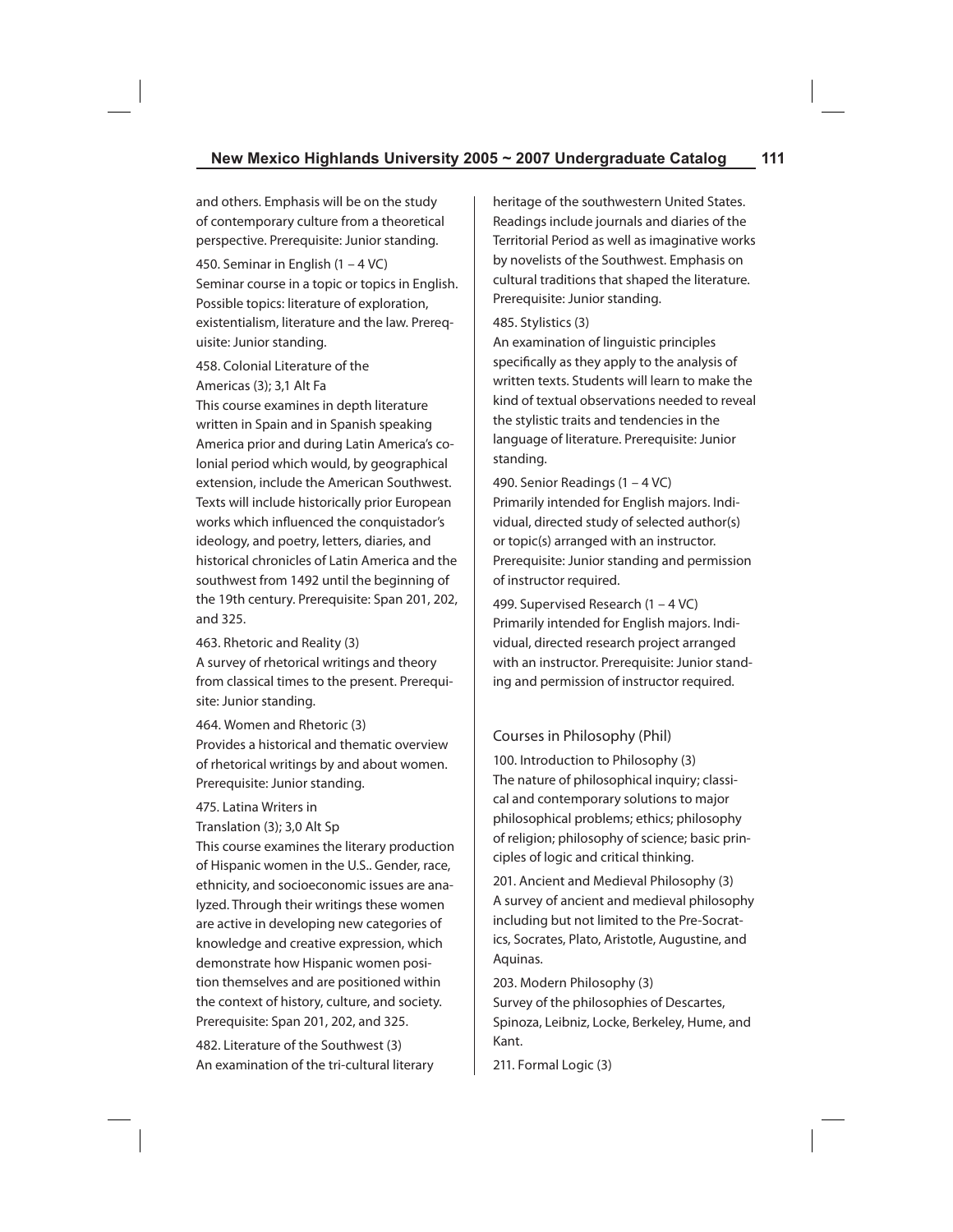# **112 New Mexico Highlands University 2005 ~ 2007 Undergraduate Catalog**

Contemporary logical analysis.

235 – 435. Selected Topic in Philosophy (3) Course in a topic or topics in philosophy. May be repeated with change of content.

300 – 400. Major Philosophers (3) Study of a major philosopher's work. May be repeated with change of content.

305 – 405. Major Philosophical

Movements (3)

Study of a major philosophical movement or philosophy. May be repeated with change of content.

312. Philosophy of Science (3)

Foundations of science: nature, scientific methods, the ultimate constituents of matter, causality, laws of nature, the nature of hypotheses and theories.

316. Philosophy of Religion (3) Proofs for the existence of God; the problem of evil; the immortality of the soul.

317. The Bible as History (3)

A study of how the areas of Biblical criticism and archaeology have contributed to our understanding of the Old Testament (Hebrew Bible) as a historical document.

318. Native American Philosophy (3) This course will consider the world view(s), values and ideas which characterize various Native American groups in North America.

## 321. Business Ethics (3)

Moral reasoning and issues in business with an emphasis on the application of ethical theories to practical business decision-making.

## 322. Biomedical Ethics (3)

Topics include euthanasia, research methods (fetal research, research on animals, drug experiments), patient-medical staff relationships, abortion, and the patient's right to know.

323. Environmental Ethics (3) Study of the moral issues raised by human interactions with nonhuman forms of life and the environment as a whole.

325. Ethics (3)

Study of the basic theories of ethics and the application of these theories to ethical issues presented to us by modern society.

440. Philosophy of Art and Aesthetics (3) Study of the theoretical grounds for the various philosophers of art.

450. Seminar in Philosophy (1 – 4 VC) Seminar course in a topic or topics in philosophy.

472. Cognitive Science (3)

An interdisciplinary investigation of the foundations of human knowledge, representation and understanding, the functioning of the human brain, and how these impact on recent computer technologies. Cross-listed as: Psy 472 and CS 472.

484. Philosophy of History (3) A chronological survey of the development of the concept of history and its philosophical foundations. Cross-listed as: Hist 484.

490. Independent Study (1 – 4 VC) Individual, directed study arranged with an instructor. Prerequisite: Permission of instructor.

# Courses in History (Hist)

100. The Western World (3) From the ancient civilizations of the Middle East to contemporary European developments.

160. Chicano History to 1900 (3) Review of the Chicano historical experience in the United States beginning with the Spanish conquest of Mexico in 1521 and ending with the eve of the statehood movement for New Mexico.

161. Chicano History Since 1900 (3) History of Chicanos in New Mexico and the United States, beginning with the early 1900s and ending with the Chicano civil rights movement of the late 1960s.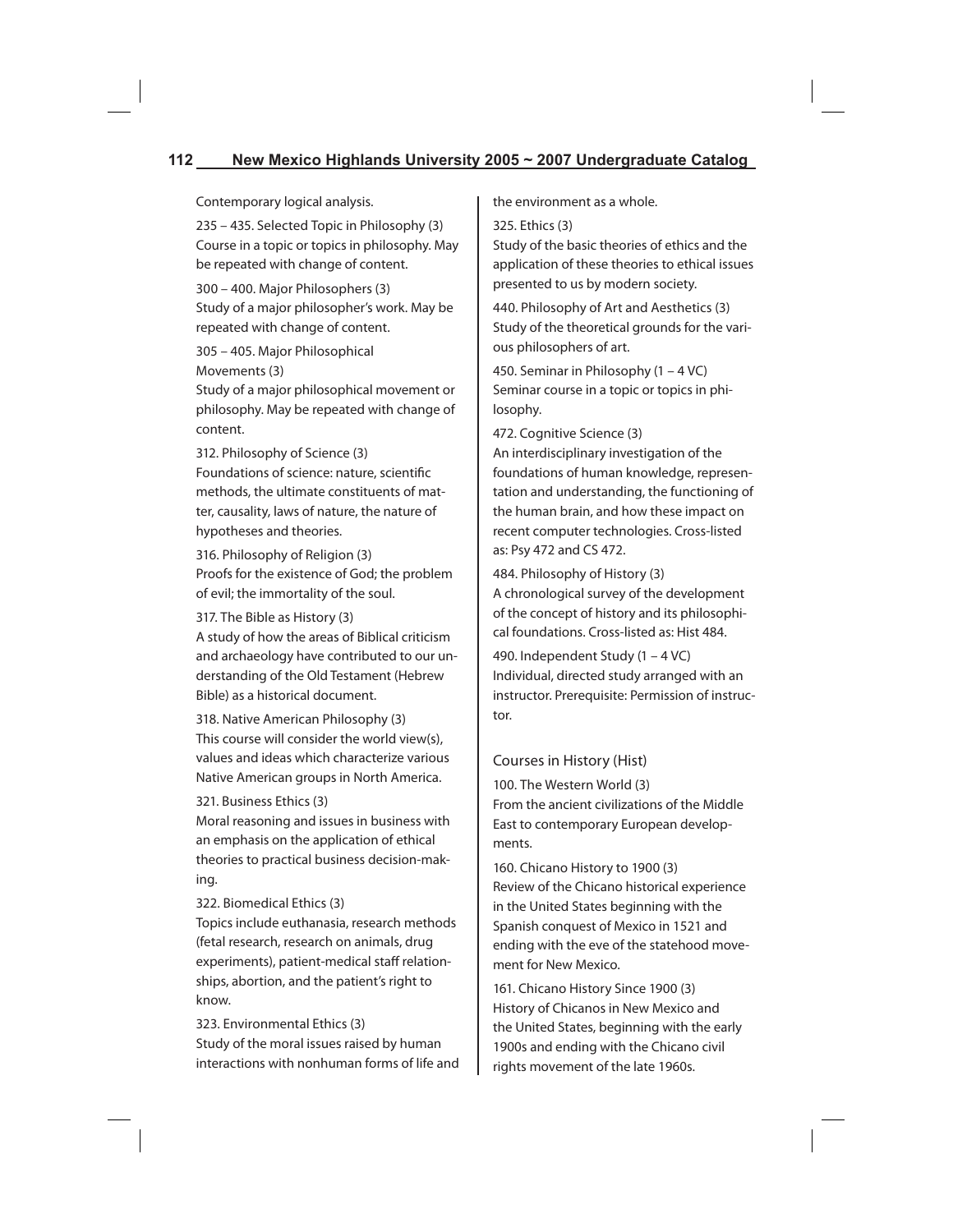201. United States History to 1877 (3) Colonial period through Reconstruction.

202. United States History Since 1877 (3) The rise of industrialism and international involvement to the present.

215. History of New Mexico (3) A survey from Cabeza de Vaca to statehood, including the Spanish period, the Mexican period, and the territorial period of the United States.

216. La Raza: A History of Hispanics in the Southwest (3) Problem-oriented history of the evolution of political consciousness of Hispanics in the Southwest.

225. Spain and Portugal (3) Evolution of the Spanish and Portuguese peoples from Roman times to the present.

235 – 435. Selected Topic in History (1 – 4 VC) Course in a topic or topics in history. May be repeated with change of content.

290 – 390. Independent Study Directed study arranged with an engineering faculty member. Prerequisite: Permission of instructor.

301. Research Methods in History and Political Science (3)

Training in historical methods, including location and use of sources, critical analysis, and historical writing. Cross-listed as: PolS 301.

311. Indians and the Law (3)

Legal and governmental development of Native American peoples in North America from pre-contact times to the present.

315. American Foreign Relations (3) Foreign policies and relations of the United States since 1776, with emphasis on twentieth century development.

321. The Ancient World (3) Ancient middle eastern kingdoms and the classical civilizations of Greece and Rome.

322. Medieval Europe (3) Christianity, Carolingian Epoch, feudalism, and the foundations of Modern Europe.

325. Modern Europe to 1815 (3) From the Renaissance through the fall of Napoleon.

326. Modern Europe Since 1815 (3) From the Congress of Vienna to the post-World War II era.

344. Colonial Latin America (3) Survey of Latin American history from 1492 to early 1800's with emphasis on economic, social and cultural development of the region.

345. Modern Latin America (3) Survey of Latin American history from independence through the present. Topics include independence, political unrest in the nineteenth century, economic modernization, revolution, and current problems in the region.

346. Contemporary Latin America (3) Current United States-Latin American relations, contemporary philosophies, and intellectual currents.

347. History of Modern Mexico (3) Political, social, and economic development of modern Mexico.

348. Revolutions in Contemporary Latin America (3)

Consideration of the patterns of revolution in Latin America in the twentieth century.

350. Methods and Curriculum of Secondary Education in Social Studies (2**)**  A comprehensive course in secondary-level social studies teaching. Prerequisite: 20 hours toward a major or minor in history and admission to teacher education program.

401. The Chicano Experience (3) Major trends in the historical experience and development of Chicanos in American society.

403. Chicano Leadership (3)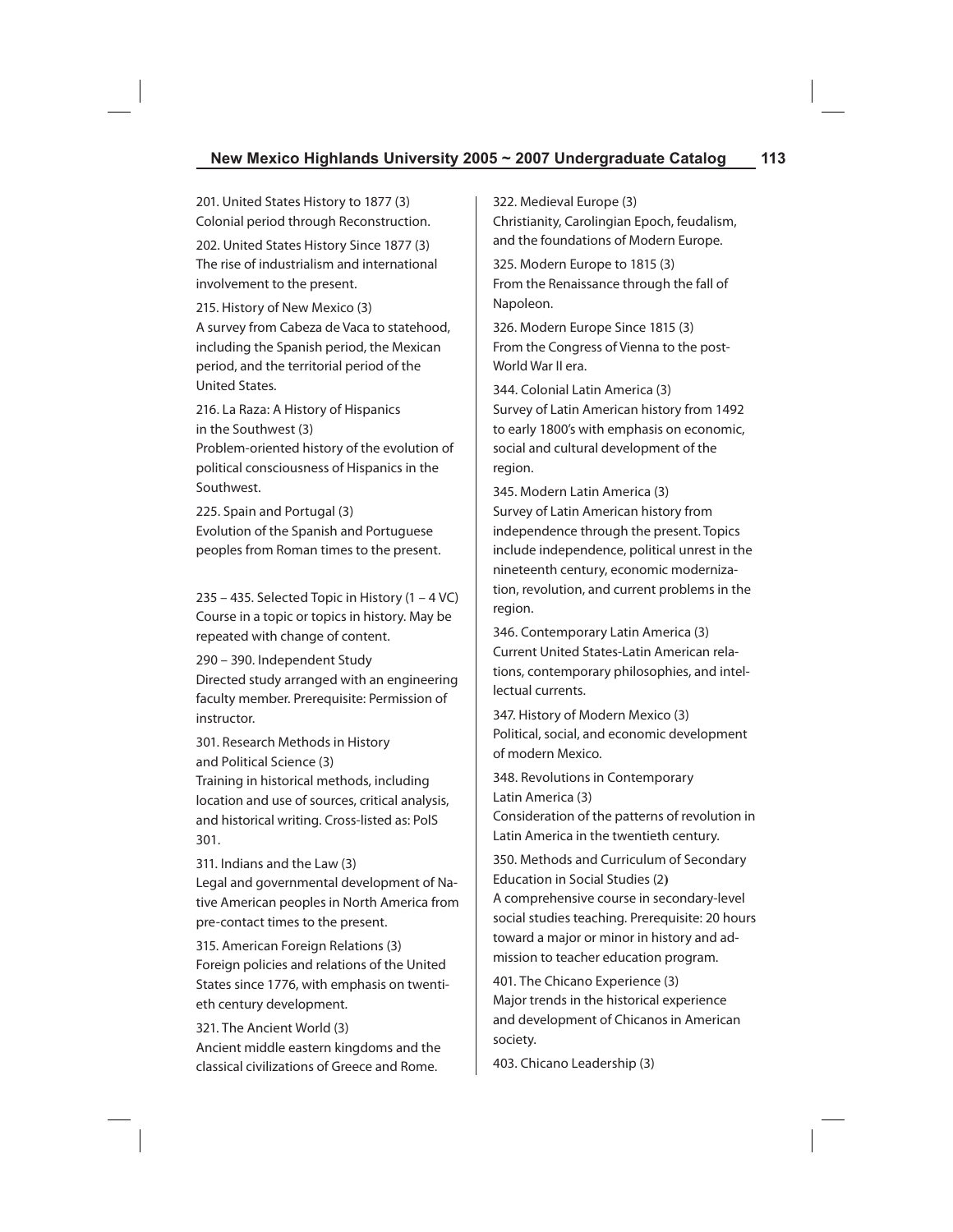# **114 New Mexico Highlands University 2005 ~ 2007 Undergraduate Catalog**

A study of significant leaders among the Hispanic population in the Southwest during the Mexican territorial and early statehood periods.

406. North American Frontiers (3) Patterns of settlement in North America, with emphasis on frontier experience in the United States.

411. Women in the United States (3) A survey of the role of women in the history of the United States, including methodological and conceptual developments.

412. The Civil War and Reconstruction (3) The Old South, secession, civil conflict, Radical Reconstruction.

413. The United States Since World War II (3) American society and foreign policy from Pearl Harbor to the present.

414. The American Presidency (3) History, institution, and powers of the chief executive of the United States.

450. Seminar in History (1 – 4 VC) Seminar course in a topic or topics in history.

452. Seminar: New Mexico History (3) Seminar course in a topic or topics in New Mexico history.

453. History of the Southwest (3) Analysis of historic and contemporary issues confronting peoples of the Southwest.

480. Historiography (3) Development of historical thought and writing.

490. Senior Readings (1 – 4 VC) Individually assigned readings and supervised investigations of selected topics, arranged with an individual instructor. Prerequisite: Advanced standing toward a major or minor, with a "B" average, and permission of instructor.

499. Supervised Research (1 – 4 VC) Individual, directed research arranged with an individual instructor. Prerequisite: Advanced standing toward a major or minor, with a "B" average, and permission of instructor.

Courses in Political Science (PolS)

151. American National Government (3) Constitutional foundations, structural organization, citizenship, powers, functions, and services.

217. Ethnic Politics (3)

Ethnic basis of minority group politics in the United States with emphasis on the political development, problems, contemporary status, and activity of the Chicano, Afro-American, and Native American.

235 – 435. Selected Topic in Political Science (1 – 4 VC) Course in a topic or topics in political science. May be repeated with change in content.

251. Introduction to Political and Economic Systems (3) The fundamentals of comparative economic and political systems, public finance, and international relations.

301. Research Methods in History and Political Science (3) Training in historical methods, including location and use of sources, critical analysis, and historical writing. Cross-listed as: Hist 301.

312. Political Parties and Behavior (3) Organization, function, and methods of American political parties combined with analysis of political opinion formation and political participation including voting behavior and styles of leadership.

314. Introduction to the Law (3) Introduction to civil procedure, criminal procedure, and the substantive concepts and principles of civil and criminal law.

316. State and Local Government (3) Position of the states in the federal system; organization, functions and administrations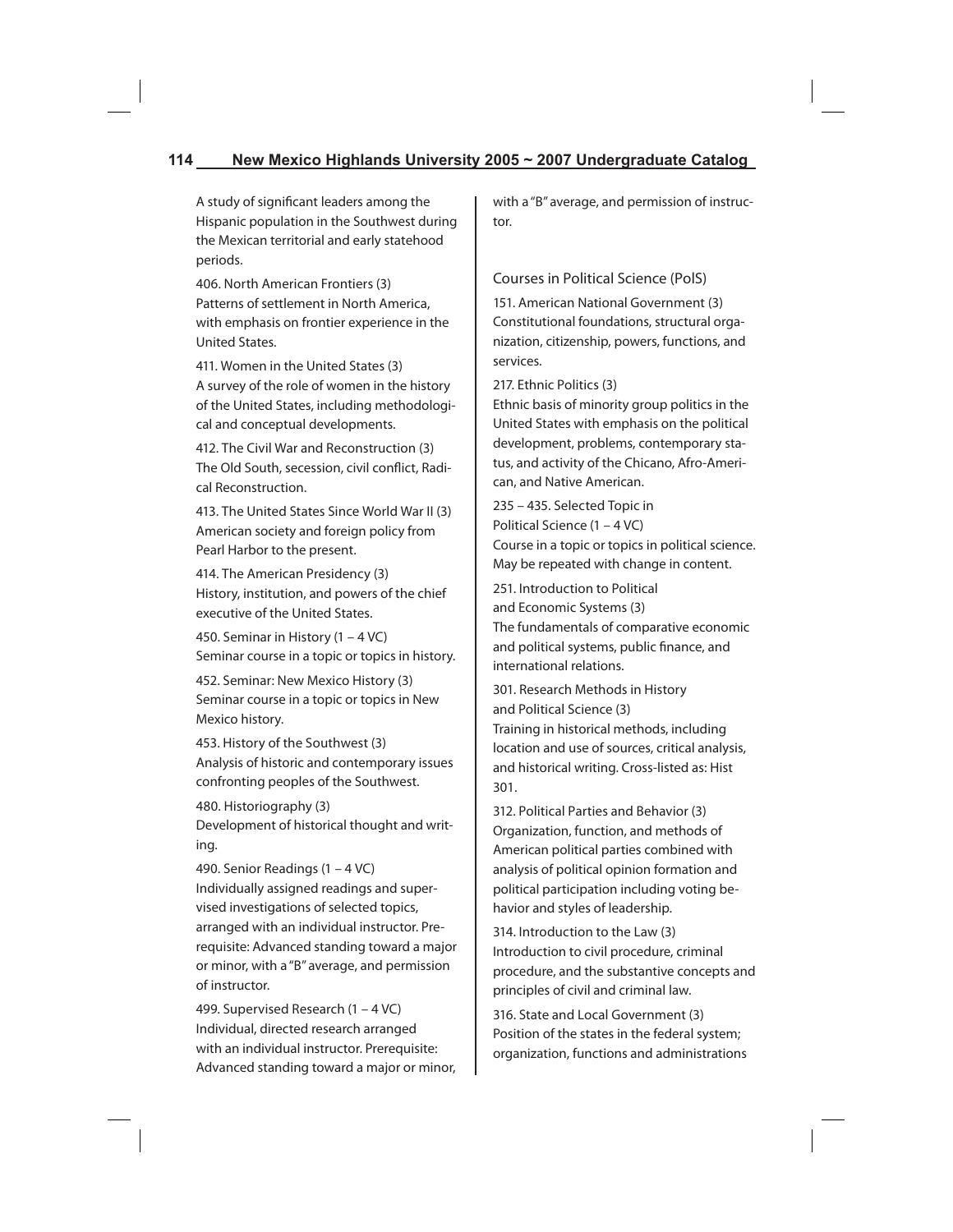of state, county, and city government.

320. Criminal Law (3)

Criminal Law will provide the student with knowledge of the actual and potential use of criminal laws in the American Legal process and how those uses might be evaluated.

328. Comparative Political Systems (3) Introduction to the comparative analysis of political institutions, ideologies, and political cultures in the world community.

334 – 434. Practicum (1 – 4 VC) Experiential study directed by an instructor. Prerequisite: Permission of instructor.

353. International Relations (3)

The national state system; international conflicts, development of international cooperation; the United Nations and its problems.

402. Interest Groups (3)

Forms, tactics, and influence of interest groups; their role in a pluralistic society and their importance in a democracy.

410. The American Constitution (3) Origin and establishment of leading constitutional doctrines.

415. Government and Business (3) Case study of United States government regulations of economic activity with emphasis on the administrative process.

417. The Legislative Process (3) Process of national and state law-making in the United States; legislation drafting and legislative procedure.

418. Administrative Law and Procedure (3) This course will help students become aware of administrative law and its relationship to public administrative programs. Administrative law is the law concerning the powers and procedures of administrative agencies, including especially the law governing judicial review of administrative action. Political science majors who endeavor to enter the public administration arena oftentimes will

be involved in the administrative process, which is a complex of methods by which agencies carry out their tasks of adjudication, rule-making, and related functions.

419. Public Administration (3)

Organization of the administrative structure, problems of internal management, personnel, fiscal management, forms of administrative action, and procedure.

425. History of Economic Thought (3) Development of economic thought from the Middle Ages to the present.

433. Chinese Communist Government (3) Analysis of the Chinese government with emphasis on the role of the Communist Party; relationship of policies to tradition and world affairs.

446. Government and Politics of Latin America (3)

Analysis of political systems, contemporary mass movements, and inter-American relations.

450. Seminar in Political Science (1 – 4 VC) Seminar course in a topic or topics in political science.

451. Seminar: New Mexico Government and Politics (3) Structure, organization, function, and operation of New Mexico state and local government.

453. International Relations, Human Rights and International Law (3) A theoretical and critical analysis of the meaning and relevancy of the IR politics and its collision with international law and human rights in the age of globalization. Prerequisite: PolS 353, or permission of instructor.

458. Political Theory and Philosophy (3) Leading political ideas of the western world.

460. The American and Russian Systems (3) Comparison of the political and economic institutions including the underlying political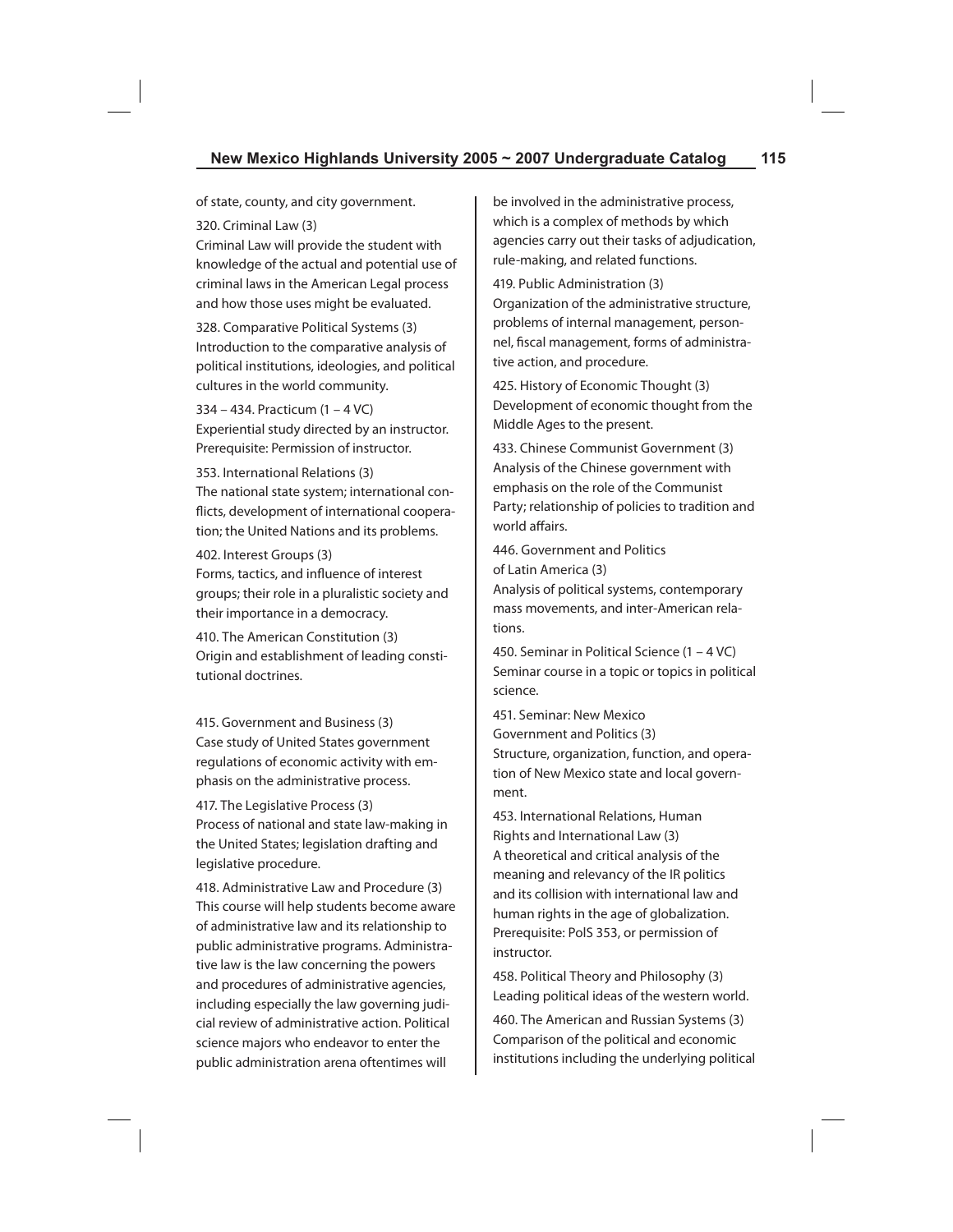theory of the two nations.

462. International Monetary Systems (3) Comparative study of the American and Russian political institutions, culture, and structures including their underlying belief systems.

463. Political Economy (3)

Comparative study and analysis of the political economies of the major countries of the world, stressing the interdependence of the study of economics and politics.

490. Senior Readings (1 – 4 VC) Individually assigned readings and supervised investigations arranged with an instructor. Prerequisite: Advanced standing toward a major or minor, with a "B" average, and permission of instructor.

499. Supervised Research (1 – 4 VC) Individual, directed research arranged with an instructor. Prerequisite: Advanced standing toward a major or minor, with a "B" average, and permission of instructor.

Courses in Languages Other Than Spanish (Lang)

101. Beginning French 1 (4)

An introduction to the French language with emphasis on conversation, essentials of grammar, and development of the ability to read. One hour weekly required in the LLC in addition to four class hours.

102. Beginning French 2 (4)

A continuation of French 101. One hour weekly required in the LLC in addition to four class hours. Prerequisite: Lang 101.

107. Beginning Italian 1 (4)

This course introduces the student to the language and culture of the Italian world. It also seeks to teach the four basic skills: speaking, listening, writing and reading. One hour weekly required in the LLC in addition to four class hours.

108. Beginning Italian 2 (4) Continuation of Italian 101. One hour weekly required in the LLC in addition to four class hours. Prerequisite: Lang 107.

109. American Sign Language 1 (4) This course introduces the student to American Sign Language (ASL). It is interactive and strives to develop basic ASL competency and to impart grammatical and cultural knowledge useful to the beginning signer.

110. American Sign Language 2 (4) The second half of the beginning level ASL course expands the general objectives of the first course. The course continues to be interactive and to strive to develop basic ASL competency. Special attention given to impart grammatical and cultural knowledge useful to the beginning signer. Prerequisite: Lang 109

135 –235. Selected Topic: Beginning Language  $(1 - 4 \text{ VC})$ 

Beginning-level course in a language other than Spanish, French, Italian, and American Sign Language. The specific language and level (e.g., SLTP: Beginning Russian 1) are stated when the course is scheduled.

190 –390. Independent Study in a Language  $(1 - 4$  VC)

Individual, directed study arranged with an instructor, in a language other than Spanish. This course is intended only for students who have already completed some formal study in the language. Prerequisite: Permission of instructor.

209. American Sign Language 3 (3) An intermediate level ASL course. This course is interactive and strives to develop ASL competency and to impart grammatical and cultural knowledge useful to the intermediate signer. Prerequisite: Lang 110 or equivalent.

210. American Sign Language 4 (3)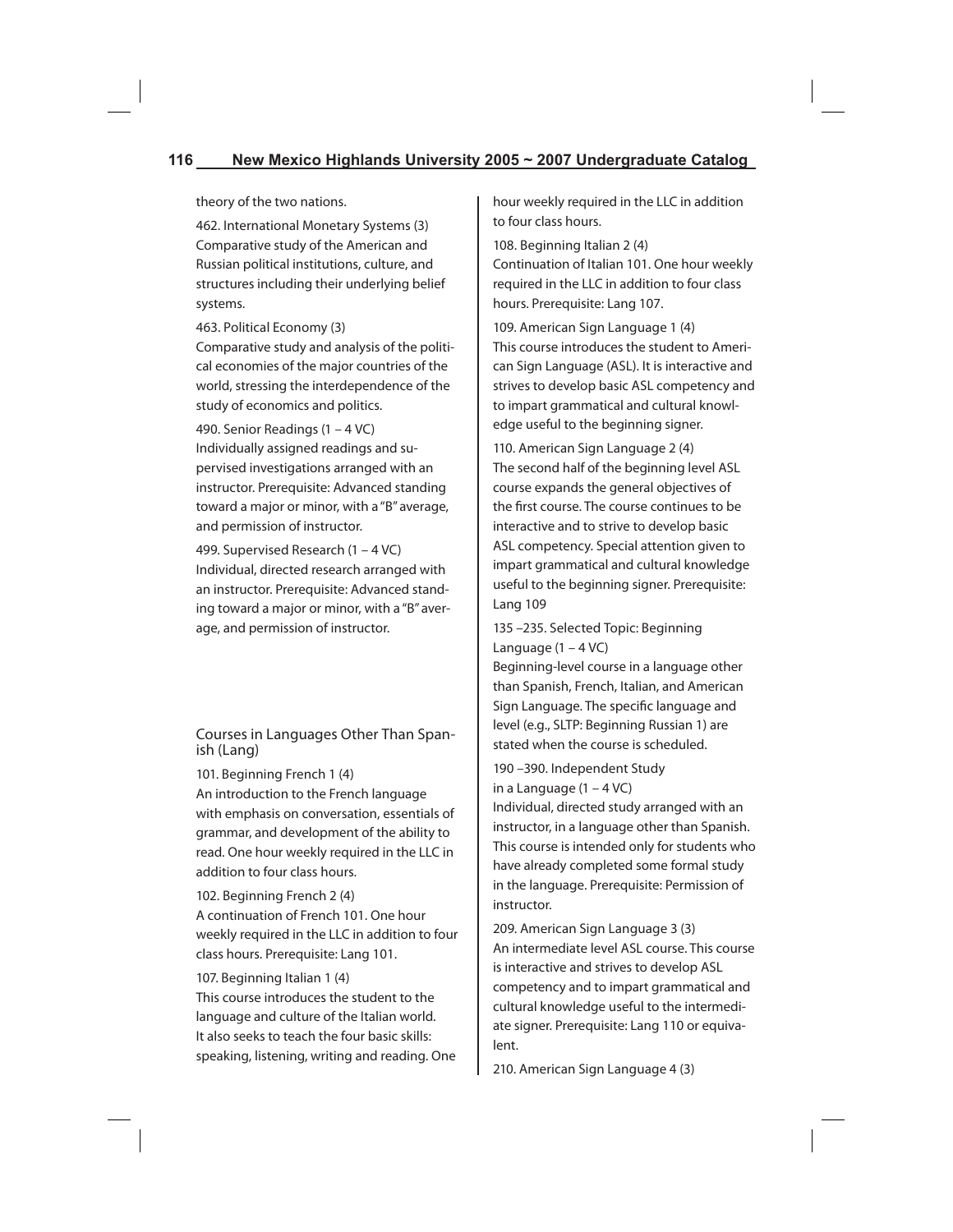A continuation of the intermediate level ASL course. This course continues to be interactive, to strive to develop intermediate ASL competency, to impart grammatical and cultural knowledge useful to the intermediate signer.Prerequisite: Lang 209 or equivalent.

## Courses in Spanish (Span)

101. Beginning Spanish 1 (4)

An introduction to the Spanish language with an emphasis on conversation and development of ability to read and understand the Spanish language. This course is open only to non-speakers of Spanish. One hour weekly required in the LLC in addition to four class hours.

102. Beginning Spanish 2 (4)

A continuation of Spanish 101, also open only to non-speakers of Spanish. One hour weekly required in the LLC in addition to four class hours. Prerequisite: Span 101 or equivalent.

103. Beginning Spanish for the Native Speaker 1 (4)

This course addresses the needs of the student who requires a course in Spanish as a first language. Materials and methodology are designed for students who have limited knowledge of Spanish; that is, students whose primary form of communication is English. Their conversational skills in Spanish have been acquired through parental or peer influence, yet they do not have an extensive vocabulary, nor do they read or spell correctly in Spanish. One hour weekly required in the LLC in addition to four class hours.

## 104. Beginning Spanish for Native Speaker 2 (4)

Continuation of Span 103. As in Span 103, Spanish is taught as a first language. One hour weekly required in the LLC in addition to four class hours. Prerequisite: Span 103 or equivalent.

# 111. Elementary Spanish as a Heritage Language (4)

This first course of the Heritage Language series is designed for students who grew up in a Spanish-speaking home and community but may not speak Spanish themselves. The objective of this class is to build upon the language base which the students already possess, emphasis being placed on the four skills-listening, speaking, reading and writing.

# 112. Intermediate Spanish as a Heritage Language (4)

This course is designed for students who grew up in a Spanish-speaking home and community but may not speak Spanish themselves. The objective of this class is to build upon the language base, which the students already possess and enhance language skills acquired in Spanish 111.

200. Intermediate Spanish Conversation (3) Provides the student with the vocabulary necessary to interact effectively in Spanish in practical, real-life situations while also sharpening the student's oral fluency and listening comprehension. Prerequisite: Span 101, 102 or 103, 104 or equivalent.

201. Intermediate Spanish 1: Intensive Review of the Elements of Grammar (3) For students who understand simple conversational Spanish and have studied the elements of grammar. The course focuses on an intensive review of all verb tenses and reviews different grammatical points and syntax and includes vocabulary building with readings and communicative oral and written exercises. One hour weekly required in the LLC in addition to three class hours. Prerequisite: Span 101, 102 or 103, 104 or equivalent.

202. From Reader to Writer: An Introduction to Hispanic Literature (3) This introductory literature course specifically emphasized skills to enhance and improve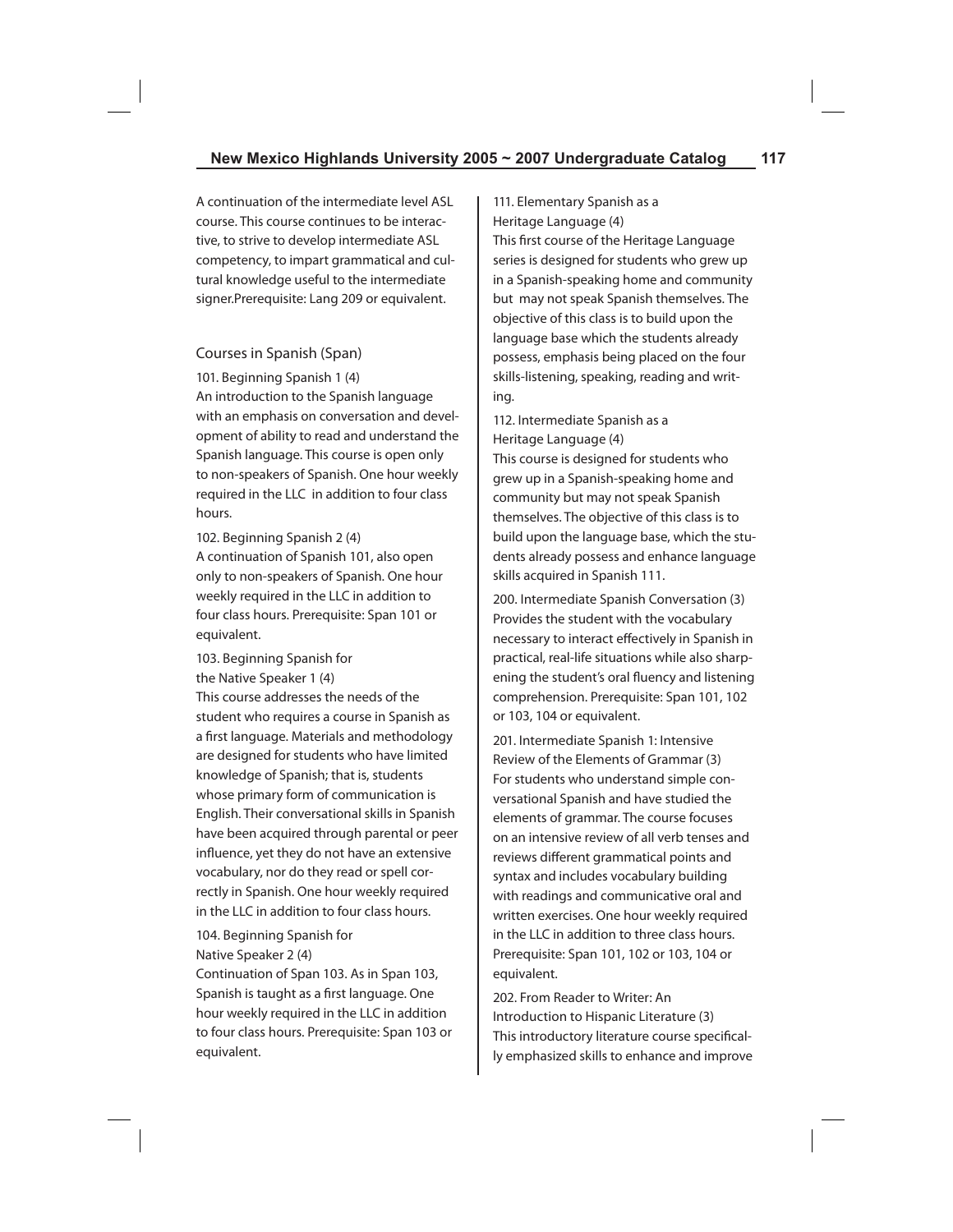the student's reading and writing abilities in Spanish through a wide format of literary styles. Special attention is given to developing the conventions of good writing in Spanish: accents, syntax, paragraph development, punctuation, and correct spelling. This course also introduces students to literary terms. Prerequisite: Span 101, 102 or 103, 104 or equivalent.

## 211. Elementary Spanish as a Heritage Language (2)

This course is designed for students who grew up in a Spanish-speaking home and community buy may not speak Spanish themselves. The course will build upon the Spanish Heritage language base the students already possess from Spanish 111 and 112.

212. Intermediate Spanish as a Heritage Language-Adv. Level 2 (4) This intermediate advanced course is for Heritage language students who possess comprehension, oral, and basic skills in reading and writing. At this level emphasis will be given to writing composition and advanced conversation. Vocabulary acquisition will be at the advanced level.

290 – 490. Independent Study (1– 4 VC) Individual directed study arranged with an instructor. Prerequisite: Permission of instructor.

301. Spanish Literature: Aspects of Poetry (3) A study of major literary works from the Spanish Medieval period to the 20th century. Emphasis on Poema del Mio Cid, Jorge Manrique, Luis de Gongora, Rosalia de Castro, Gustavo Adolfo Becquer, Juan Ramon Jimenez and Federico Garcia Lorca. Prerequisite: Span 201 or Span 202, and Span 325.

302. Spanish Literature: Aspects of Drama (3) A study of major literary works from the Spanish Medieval period to the 20th century. Emphasis on Lope de Rueda, Lope de Vega, Calderon de la Barca, Jose Zorrilla and Federico Garcia Lorca. Prerequisite: Span 201 or

Span 202, and Span 325.

303. Latin American Literature: Aspects of Poetry (3)

Careful and extensive reading and analysis of the poetry of Latin America. Special attention is given to the different forms of poetry from pre-colonial times to the twentieth century. Prerequisite: Span 201, Span 202, and Span 325.

304. Latin American Literature: Aspects of Drama (3)

Careful and extensive reading and analysis of the drama of Latin America. Selections representing pre-Columbian, colonial, and republican Spanish America are examined with historical, cultural and dramatic perspectives. Special attention is given to the drama of the 20th century. Prerequisite: Span 201, Span 202, and Span 325.

310. Intermediate Conversation: Video in the Classroom (3)

Course provides timely, comprehensive, and authentic video materials on current events and language and culture of the Hispanic world to enhance students' oral comprehension and communicative interaction. It targets intermediate students with a vocabulary of 1,500 to 2,000 words. At the completion of the course, students will have achieved total fluency at that level.

320. Panorama of Chicano Poetry (3) A study of major poets beginning with the Chicano movement of the 1960's with notable pioneer poets such as Alurista, Abelardo Delgado, Tino Villanueva, Rudolfo "Corky" Gonzales, Bernice Zamora and Ricardo Sanchez. Also included will be Angela de Hoyos, Margarita Cota-Cardenas and more recent poetas, Gary Soto, Sandra Cisneros, and Dimetria Martinez that comprise the poetics of present-day Chicano literature. Prerequisite: Span 202, Span 325, and Span 433 325. Spanish for Written Communication (3) Designed to develop writing proficiency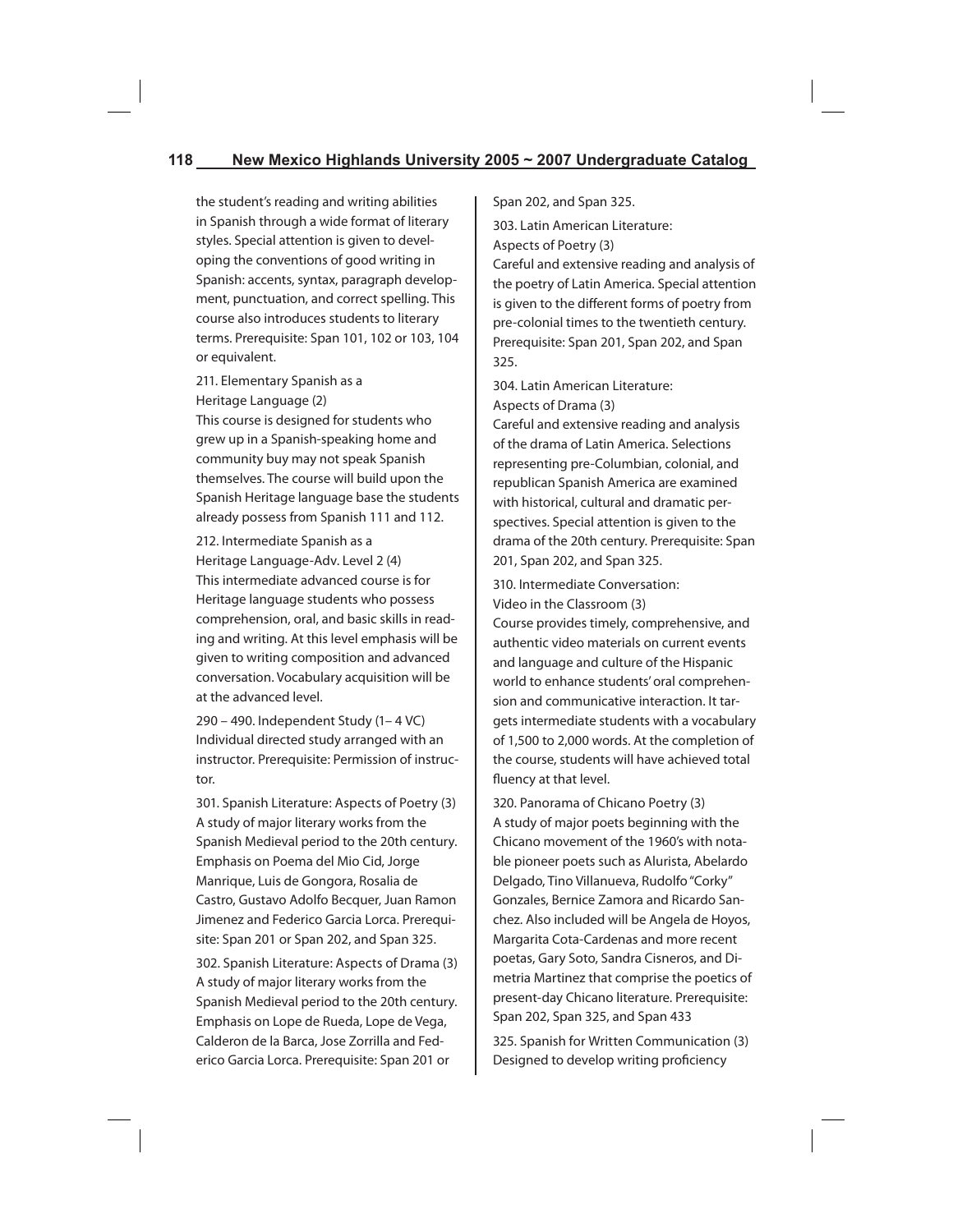and critical thinking through reading and discussion of a variety of texts from Spain and Spanish-speaking America. It guides students in their understanding of the reading selections at the textual and cultural level, with an ample analysis of vocabulary words that may have multiple meanings in Spanish. It focuses on strategies with which students learn to compose different pieces of writing. Prerequisite: Span 101, 102 or 103, 104 and 201, 202.

360. Spanish Literature for Children (3) Presents the student with literary material appropriate for children in a bilingual classroom. A wide variety of selections from Spain, Latin America, New Mexico and the Southwest is introduced with special emphasis being placed on the bilingual child. Prerequisite: Span 101, 102 or 103, 104 and 201 and 325.

370. Perspectives of Chicano Drama (3) A study of major dramatists within the canons of Chicano Literature including Luis Valdez, the father of El Teatro Campesino: Included also will be playwrights such as Estella Portillo, Ysidor R. Macias, Nephtali de Leon, Carlos Morton; plus, and examination of El Teatro de la Esperanza as well as the Zoot Suit and the Pachuco Phenomenon. Prerequisite: Span 202, Span 325, and Span 433

400. Advanced Grammar and Composition (3)

This course has been designed to help students establish a solid foundation as well as functional communicative skills. Subtle but complex conceptual distinctions between Spanish and English will be analyzed and applied to oral and written skills.

401. Spanish Literature: Aspects of the Short Story (3)

Traces the development of the short story from the Middle Ages, Renaissance, and Golden Age to the present. Prerequisite:

Span 201, Span 202, and Span 325. 402. Spanish Literature: Aspects of the Novel (3) Traces the development of the novel from its origins in prose fiction of the Middle Ages and the Renaissance to the present. Prerequisite: Span 201, Span 202, and Span 325. 403. Latin American Literature: Aspects of the Short Story (3) Traces the development of the Latin American short story from the 19th to the 20th century. The different literary movements will be traced via genre: romanticism, realism, naturalism and modernism. Particular focus will be placed on the more current 20th century short story. Prerequisite: Span

404. Latin American Literature: Aspects of the Novel (3)

201, Span 202, and Span 325.

Focuses on the Spanish American novel from the colonial period to the twentieth century. It will emphasize different periods within this genre, i.e., the colonial period, the regionalist novel, and the Latin American boom. Prerequisite: Span 201, Span 202, and Span 325.

405. Film in the Hispanic World (3) This course introduces the field of visual arts and cinematic technique. The work of major Hispanic film directors will be presented and compared. Prerequisite: Span 201, Span 202, and Span 325.

406. Hispanic Women Authors (3) Designed to introduce the student to women authors in Spanish America, the course covers most genres through the works of Sor Juana Ines de la Cruz, Alfonsina Storni, Domitilia Chungara, Rosario Castellanos, Barbara Delano, and others. Prerequisite: Span 201, Span 202, and Span 325.

410. Advanced Conversation: Video in the Classroom (3) Targets advanced students with a vocabulary of 2,000 plus words. At the completion of the course, students will have achieved total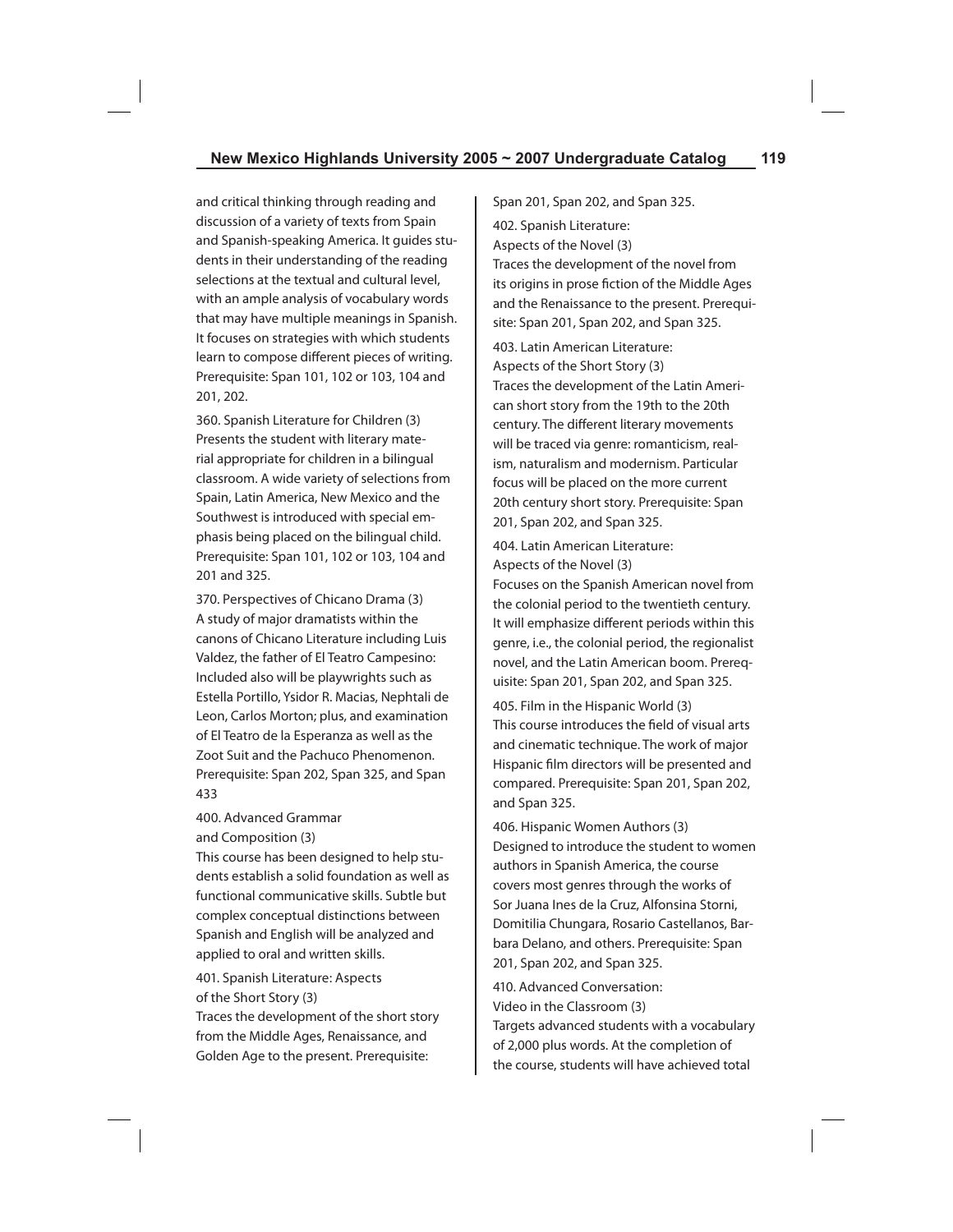fluency at that level. Prerequisite: Span 201 and Span 325.

415. Advanced Translation (3) This course is the culmination and application of advanced language skills. Students will learn the art of translation while mastering Spanish composition. Prerequisite: Span 325, Span 400.

## 420. Chicano Short Story of the Southwest (3)

A study of major short story writers since the Chicano movement kicked into high gear in the mid-1960's. Master short story writers ranging from Sabine Ulibarri, Tomas Rivera, Rolando Hinojosa Smith, Miguel Mendez and Rosaura Sanchez to more modern prose writers such as Denise Chavez and Alicia Gaspar de Alba, among others, will be included. Prerequisite: Span 202, Span 325, and Span 433.

425. Spanish for the Profession - Spanish for Medical Personnel (3) Spanish for the Professions series is offered as a community and interdisciplinary service to professionals in various fields. Spanish for Medical Personnel and Spanish for Law Enforcement, for example, are designed to teach and train community professionals in the practical applications of Spanish. This will be accomplished by the study of specific vocabulary and terminology pertaining to those professions. Prerequisite: Span 201, Span 325, and Span 400.

426. Spanish for the Profession - Spanish for Law Enforcement (3) An advanced course in Spanish for law enforcement personnel. The course focuses on situations commonly encountered by professionals in the law enforcement field. Prerequisite: Span 201, Span 325, and Span 400.

430. Spanish Linguistics and Phonetics (3) Applying linguistics and phonetics to the

knowledge and use of Spanish and English in order to provide future teachers with the ability to help students develop their languages. Prerequisite: Span 101, 102, or 103, 104 and 201 or equivalent.

431. Spain: Civilization and Culture (3) Provides students with a synthetic and highly accessible overview of Spanish history, literature and culture. Prerequisite: Span 101, 102 or 103, 104, 201 and/or 202 and 325.

432. Latin America: Civilization and Culture (3)

Presents the Spanish American experience of yesterday and today through the social, historical, political and literary aspects that this experience encompasses. Prerequisite: Span 101, 102 or 103, 104, 201 and/or 202 and 325.

433. New Mexico and the Southwest: Civilization and Culture (3)

Spanish cultural developments and events that have brought about ethnic, economic, political, social, literary, linguistic and historical changes and typical features in New Mexico and in the southwestern United States. Prerequisite: Span 101, 102 or 103. 104, 201 and/or 202, and 325.

434. Practicum in Spanish (3) Experiential study directed by an instructor. Prerequisite: Permission of instructor.

436. Studies in Hispanic Literature (3); 3,0 Alt Sp

This course attempts to introduce the student to the literary production in Spanish. Works written in the Americans and Spain will be studied. A myriad of authors, genres, and themes will be studied. The content of the course will vary each semester. Prerequisite: Span 325 and Span 400.

441. Spanish for the Bilingual Classroom (3) This course targets students of Bilingual Education and it presents the Spanish language as it is applied to school community settings. Use of both vernacular and formal language will be included. Spanish is the language of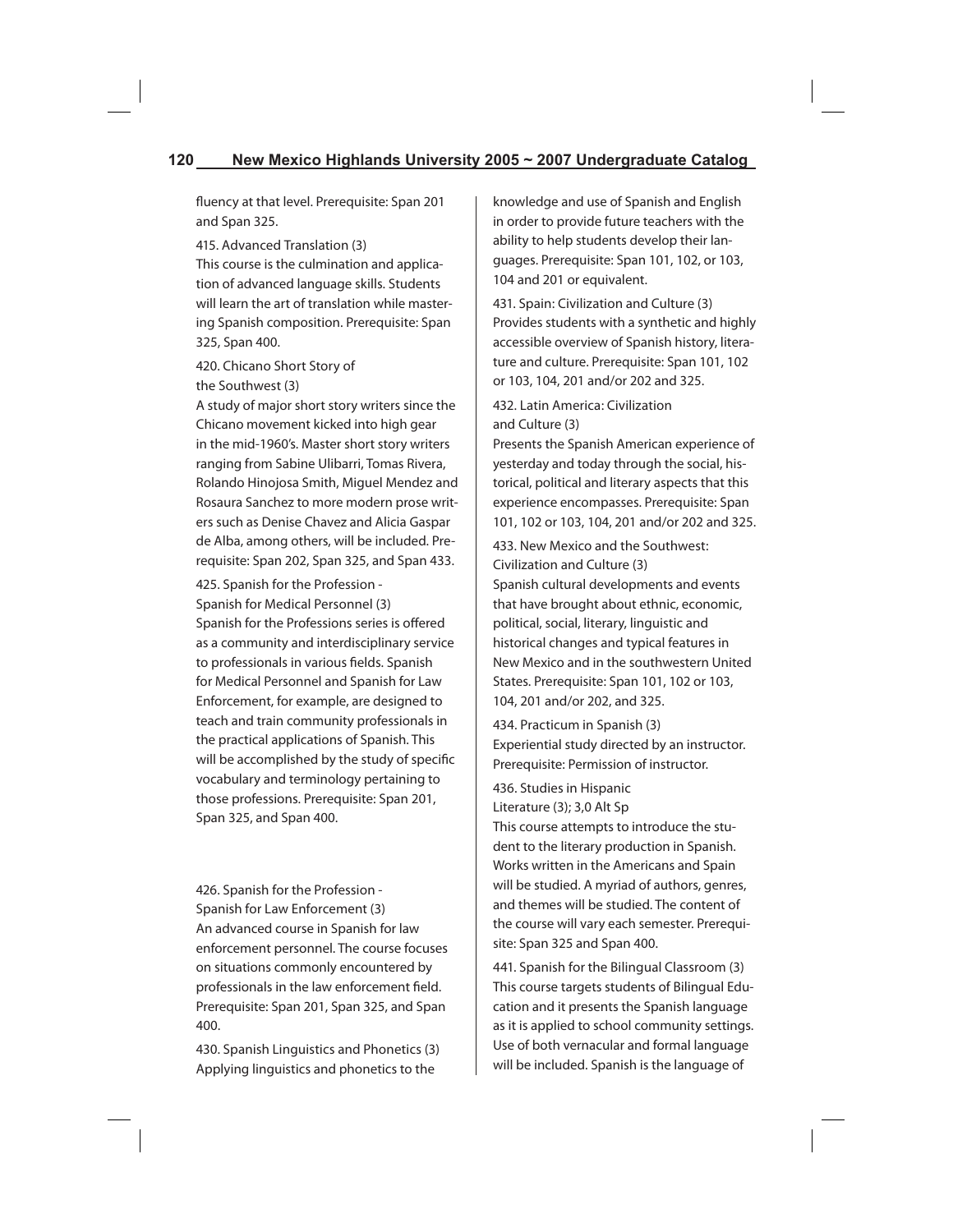instruction inclusive of student presentations/ participation. Prerequisite: Span 101, 102 or 103, 104, 201 and/or 202, and 325.

445. Teaching of Spanish: Theory and Methodology (3)

This course familiarizes prospective teachers with the philosophy, methodology, and practical techniques of teaching Spanish. Prerequisite: Span 101, 102 or 103, 104, 201 and 325 or the equivalent. May also be taken as a co-requisite with 325.

446. New Mexico during the 19th and 20th Centuries: An Intellectual Panorama (3); 3,0 This course endeavors to study writings created in New Mexico from different sources: personal journals, historical accounts, newspaper cultural articles and literary renditions in all genres. Special attention will be devoted to the poetry of the Penitentes and the Oral Tradition of New Mexico's Religious Theater during the 19th century. This course will be taught in Spanish. Prerequisite: Span 325 and Span 400.

450. Seminar in Spanish (3) Topic to be selected by instructor. Prerequisite: Span 201, Span 202, and Span 325.

452. Nobel Prize Laureates in Hispanic Literature (3)

The principal purpose of the course is to study the Nobel Prize Laureates from Spain and/or Spanish America to ascertain their literary greatness within the genre each one represents in Europe and the Western Hemisphere. May be repeated for credit. Prerequisite: Span 201, Span 202, and Span 325.

458. Colonial Literature of the Americas (3) This course examines in depth literature written in Spain and in Spanish speaking America prior to and during Latin America's colonial period, which would, by geographical extension, include the American Southwest. Texts will include European works which will influence the conquistadors' ideology, and poetry, letters, diaries, and

historical chronicles of Latin America and the Southwest from 1492 until the beginning of the 19th century. Prerequisite: Span 201, Span 202, and Span 325.

460. Survey of Hispanic Literature of the Southwest (3)

A study of Hispanic southwestern literature written in English and in Spanish. The origins and evolution of this literature are discussed, from the early Spanish exploration, with Gaspar Perez de Villagra's Historia de la Nueva Mexico, to the most recent manifestations of the novel. Prerequisite: Span 201, Span 202, and Span 325.

462. Southwest Folklore (3)

A study of the different genres of New Mexican and southwestern folklore along with the analysis of their popular, cultural, and literary values. Prerequisite: Span 201, Span 202, and Span 325.

464. Hispanic Women of New Mexico: 1598-1888 (3)

Course traces the role and contributions of Hispanic women from colonial times to the present. The common-ordinary woman as well as the well-to-do will be studied from a social, cultural, political, and educational perspective. Prerequisite: Span 325, 400, and 433.

467. History of the Spanish Language (3); 3,0 Alt Sp

this course traces the development of the Spanish language from Latin to the present. It analyzes the cultural, literary and historical factors that have contributed to its evolution. The transformations that the language undergoes in a different linguistic setting are studied in a section on sociolinguistics issues of the U.S. southwest Spanish. This course will be taught in Spanish.

470. Chicano Novel of the Southwest (3) A study of major novelists who spearheaded this genre. This includes premier novelists ranging from the pioneers Tomas Rivera,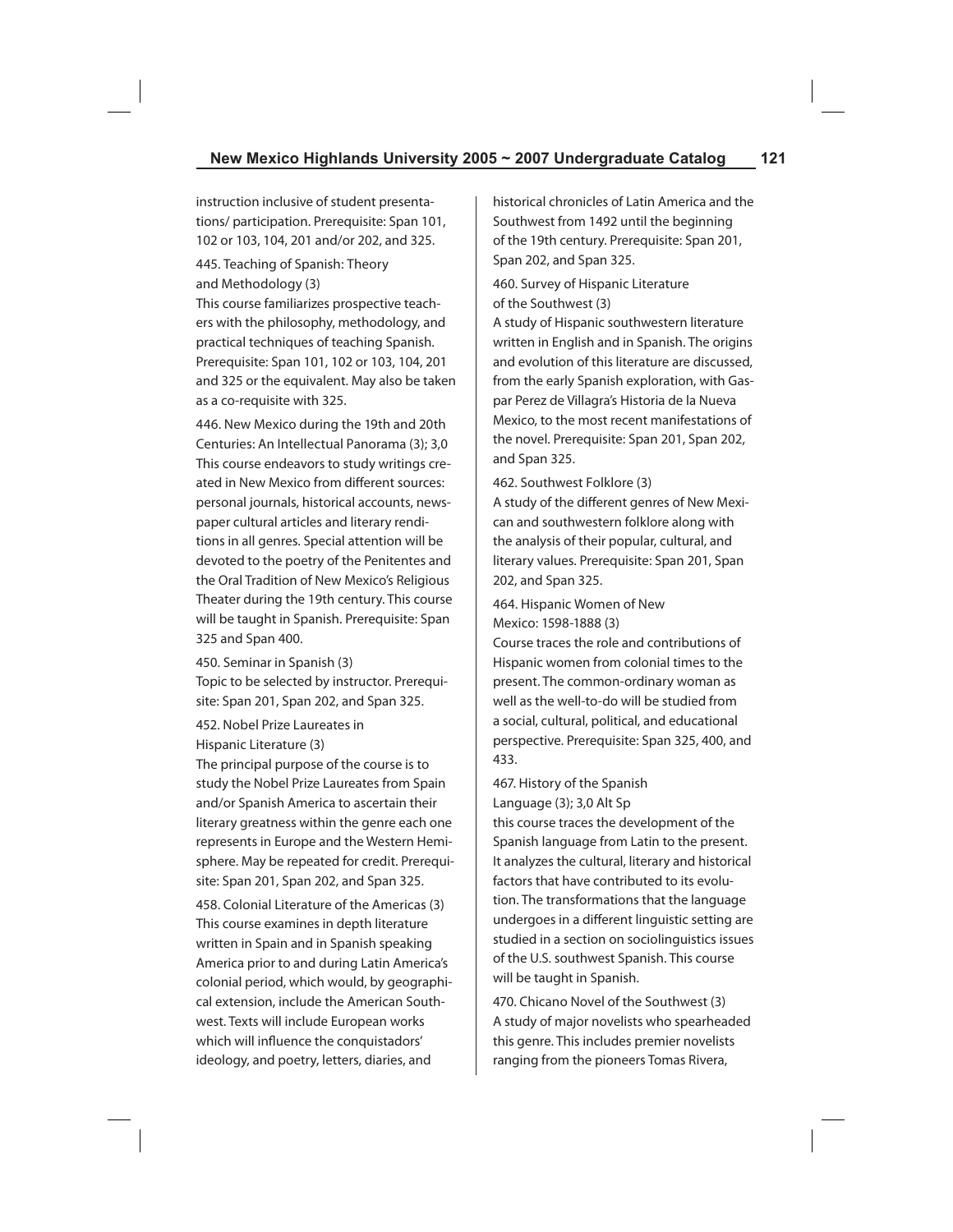Department of Natural Sciences Dr. Ken Bentson, Department Chair Ivan Hilton Science Center, Room 332 505 454-3501 FAX: 505 454-3063 E-MAIL: kbentson@nmhu.edu

The Department of Natural Sciences offers instructional programs leading to Bachelor of Science, in Biology, Chemistry, Environmental Geology, and Forestry. The department also offers a Bachelor of Arts degree in Chemistry. The programs offer various undergraduate concentration areas within degree programs.

Visit the NMHU Natural Science website for current information at http://www.nmhu. edu/naturalscience/degreeprograms.php The Department of Biology is currently proposing changes to its program.

Mission of the Department of Natural Sciences

The Department includes the disciplines of Biology, Chemistry, and Natural Resources Management (NRM; Geology and Forestry programs). The mission of these programs is to provide students with a high quality science education that includes experience with research and field projects. The programs provide scientific and technical background that empowers students to successfully pursue science and technology careers, or, proceed on to advanced graduate studies. Faculty in the Natural Sciences strive to make each student's educational experience challenging and rewarding.

#### Faculty

Michael Antipin (Chemistry) Kenneth Bentson (NRM) Dick Greene (Biology) David Hacker (NRM) Merritt Helvenston (Chemistry) Carol Linder (Biology) Jennifer Lindline (Geology) John McIntyre (Chemistry) Edward A. Martinez (NRM) Rudolfo Martinez (Chemistry) Michael Meyer (NRM) Mark Minton (Chemistry) Ben Nelson (Biology) Rolando Rael (Biology) Maureen Romine (Biology) David Sammeth (Chemistry) Mary Shaw (Biology) Tatiana Timofeeva (Chemistry)

Resources and Facilities

The Department of Natural Sciences is housed in the new Ivan Hilton Science Center. New laboratory spaces, with state-of-the-art safety and teaching features provide students with hands-on, student-centered learning environments.

The Biology discipline prides itself on its ability to place students into bioscience careers. Data suggests that our graduates are highly sucessful in being admitted and completing medical, dental, and veterinary schools nationwide. The discipline attributes this success to intensive biology laboratory experiences with cutting edge technology, and, instructors committed to individual student progress. Facilities include physiology, microbiology, biomolecular, greenhouse and plant biology laboratories. A computer laboratory is available for classes and student use. Students majoring in Biology are taught the practical use of common scientific instrumentation they will encounter in their careers. All Biology students are required to complete an undergraduate research project that provides students with a realistic perspective of Biology and the conduct of investigations. Many of the faculty have active research programs that hire undergraduate students and provide further training.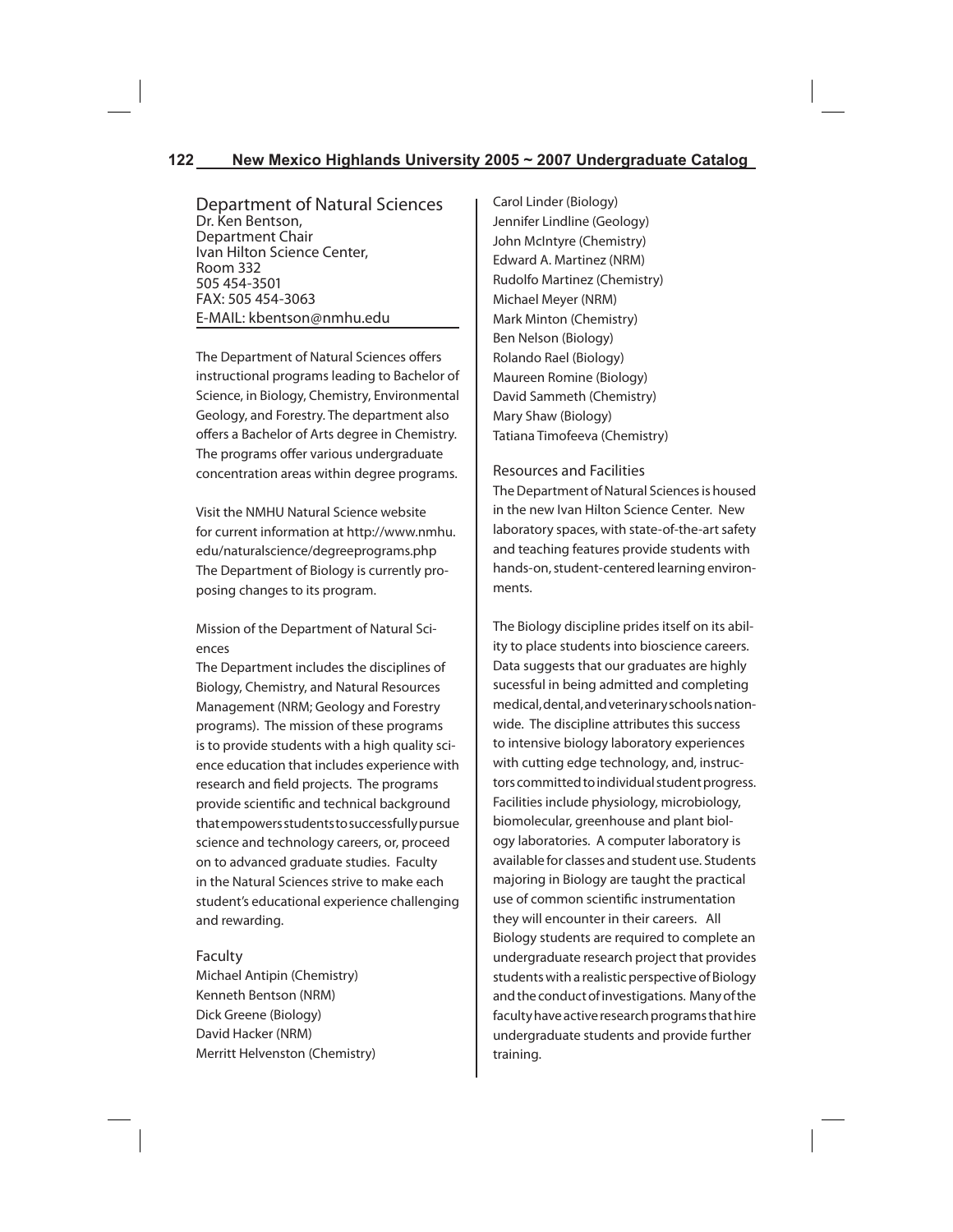Chemistry has modern laboratories for chemistry classes and research. Chemical measurement instrumentation includes a highfield Nuclear Magnetic Resonance device, x-ray diffraction equipment, gas and liquid chromatographs, mass spectrometers, IR, UV, and visible spectrophotometers, and laser spectroscopy facilities. Students who major in Chemistry are expected to become fully competent in the use of the instruments by the time they graduate. Undergraduate students gain a practical perspective on Chemistry through involvement with research projects. Chemistry has been highly successful in placing its graduates in exciting careers in industry and government, while many students proceed to advanced graduate studies in Chemistry at other institutions. Most Chemistry faculty have research grants that can hire undergraduate students.

The Natural Resources Management discipline is comprised of the Environmental Geology and Forestry programs. The Forestry major is the only one accepted by Federal and state agencies in New Mexico. Furthermore, the Watershed Management concentration in Environmental Geology provides a new, cutting-edge program in an emerging technical field of great importance to New Mexico and the western United States. The Environmental Geology major focuses on classic geological principles applied to environmental problems like groundwater pollution, geologic hazards, mine tailings and reclamation, and other topics. Las Vegas is located near to many types of natural resources. Within minutes of campus, students can be in short-grass prairies, forests, lakes, streams, and alpine tundra ecosystems. Consequently, NRM programs are focused on extensive student field experiences. The area is geologically rich in fossils, mineral ores, and geologic hazards, while having many abandoned and active mines. NRM students are in demand by federal and state agencies,

which need personnel trained in the unique social, ecological, and geological conditions in the southwest. NMHU is also the home of the New Mexico Ecological Restoration Institute that is leading New Mexico in the restoration of forests, ranges, and stream systems. Numerous opportunities for undergraduate student involvement in research and field projects exist at NMHU.

#### Major in Biology (B.S.)

No minor is required. However, minors in geology, combined science or chemistry can be earned by thoughtful choices of electives. Please note the university requirement of at least 51 credit hours in upper division (300 to 400- level) courses. Consult your advisor in the biology dicipline early in your academic career for help on your degree plan. Core requirements: 39

| Biol      | 211 | Gen Biology I (4)              |
|-----------|-----|--------------------------------|
| Biol      | 212 | Gen Biology II (4)             |
| Biol      | 300 | Genetics (4)                   |
| Biol      | 301 | Gen Microbiology (4)           |
| Biol      | 302 | Animal Struct &                |
|           |     | Funct (4)                      |
| Biol      | 303 | <b>Plant Struct</b>            |
|           |     | & Funct (4)                    |
| Biol      | 310 | Men & Biomet (4)               |
| Biol      | 385 | Bio Molecules (4)              |
| Biol      | 423 | Cell Biology (3)               |
| Biol      | 424 | Cell Biology Lab (1)           |
| Biol      | 492 | Senior Project (3)             |
|           |     | Additional requirements: 27-30 |
| Chem      | 211 | Gen Chemistry I (3)            |
| Chem      | 212 | Gen Chemistry II (3)           |
| Chem      | 215 | Chemistry Lab I (2)            |
| Chem      | 216 | Chemistry Lab II (2)           |
| Chem      | 341 | Organic Chem I (4)             |
| Phys      | 151 | Algebra Physics II (4)         |
| OR        |     |                                |
| Phys      | 291 | Calculus Physics I (5)         |
| Phys      | 152 | Algebra Physics II (4)         |
| <b>OR</b> |     |                                |
| Phys      | 292 | Calculus Physics II (5)        |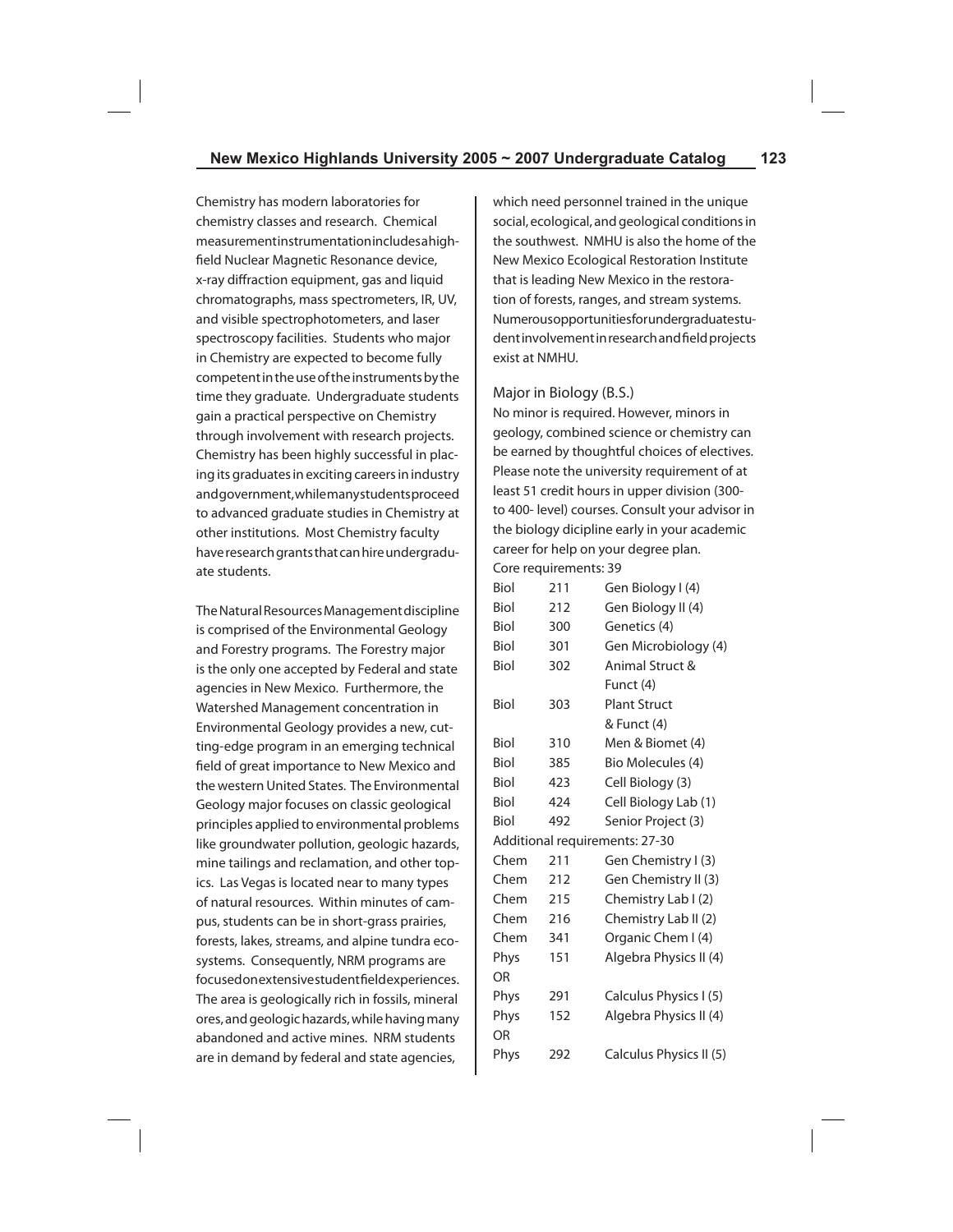| Choose one set from the following                 |                                             |                                                 |  |  |
|---------------------------------------------------|---------------------------------------------|-------------------------------------------------|--|--|
| Math                                              | 150                                         | Trigonometry (3)                                |  |  |
| AND                                               |                                             |                                                 |  |  |
| Math                                              | 211                                         | Calculus I (4)                                  |  |  |
| OR                                                |                                             |                                                 |  |  |
| Math                                              | 155                                         | Applied Calculus I (3)                          |  |  |
| <b>AND</b>                                        |                                             |                                                 |  |  |
| Math                                              | 205                                         | Applied Calculus II (3)                         |  |  |
|                                                   |                                             | Concentration in Pre-Med/Pre-Dental/            |  |  |
| Pre-Vet                                           |                                             |                                                 |  |  |
|                                                   | Required courses: 23                        |                                                 |  |  |
| Biol                                              | 131                                         | Hum Anat &                                      |  |  |
|                                                   |                                             | Phys I (4)                                      |  |  |
| Biol                                              | 132                                         | Hum Anat &                                      |  |  |
|                                                   |                                             | Phys II $(4)$                                   |  |  |
| Biol                                              | 432                                         | Vertebrate Phys (4)                             |  |  |
| Biol                                              | 487                                         | Histology (4)                                   |  |  |
| Chem                                              | 342                                         | Organic Chem II (4)                             |  |  |
| Chem                                              | 481                                         | Biochemistry I (3)*                             |  |  |
| Electives: 4                                      |                                             |                                                 |  |  |
|                                                   | Electives are to be chosen from upper divi- |                                                 |  |  |
| sion courses in biology, environmental geol-      |                                             |                                                 |  |  |
| ogy, forestry, or chemistry in consultation       |                                             |                                                 |  |  |
|                                                   |                                             | with the student's advisor. This applies to all |  |  |
|                                                   |                                             | concentrations except the teaching core.        |  |  |
|                                                   | *Note: Some medical schools require two     |                                                 |  |  |
|                                                   | semesters of biochemistry.                  |                                                 |  |  |
|                                                   | Concentration Total: 27                     |                                                 |  |  |
| <b>Concentration in Cell/Molecular</b><br>Biology |                                             |                                                 |  |  |
|                                                   | Required courses: 14                        |                                                 |  |  |
| Biol                                              | 415                                         | Biotechnology (4)                               |  |  |
| Chem                                              | 342                                         | Organic Chem II (4)                             |  |  |
| Chem                                              | 481                                         | Biochemistry I (3)                              |  |  |
| Chem                                              | 482                                         | Biochemistry II (3)                             |  |  |
| Electives: 10                                     |                                             |                                                 |  |  |
| Electives are to be chosen from upper divi-       |                                             |                                                 |  |  |
| sion courses in biology, environmental geol-      |                                             |                                                 |  |  |
| ogy, forestry, or chemistry in consultation       |                                             |                                                 |  |  |

with the student's advisor. This applies to all concentrations except the teaching core. Concentration Total: 24

Concentration in Ecology/Botany/ Zoology Required courses: 14 Biol 389 Ecology (3) Biol 390 Ecology Lab (1) Biol 422 Plant Physiology (4) OR Biol 432 Vertebrae Physiology (4) OR Biol 405 Adv Bacteriology (4) Biol 476 Evolution (3) For 489 Appl Ecol & Eviron Restor (3)

#### Electives: 14

Electives are to be chosen from upper division courses in biology, environmental geology, forestry, or chemistry in consultation with the student's advisor. This applies to all concentrations except the teaching core. Concentration Total: 28

|      |     | Concentration in Teaching |
|------|-----|---------------------------|
| Biol | 359 | Fund Princ of             |
|      |     | Lab Safety (1)            |
| Biol | 420 | Teach Sci & Math in       |
|      |     | Middle & Secndry Sch (3)  |

Minor in Secondary Education (28) Concentration Total: 32

Major in Biology with a Concentration in Medical Technology (B.S.) (An approved sample Recommended Curriculum and/or Plan of Study is available from the department.) Required courses: 49 Biol 131 Hum Anat & Phys I (4) Biol 132 Hum Anat & Phys II (4) Biol 301 Gen Microbiology (4) Biol 427 Imm/Path Microbiol (3) Biol 428 Lab in Imm/Path Microbiol (2) Biol 448 Med Tech Internship (32)\*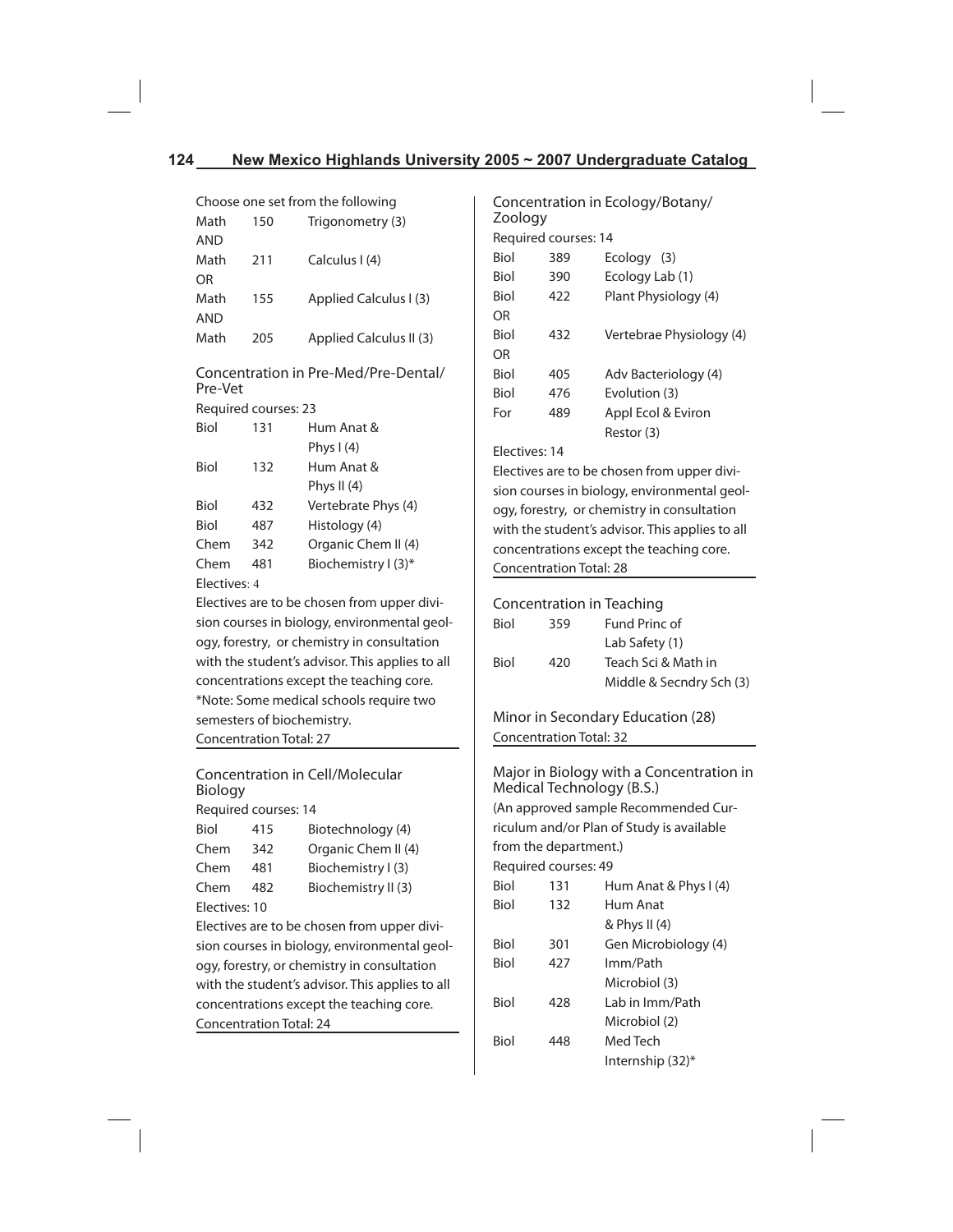\* The 32 hours are part of the required hours of an 18-month medical technology program. All hours are taken off-campus at an approved clinical facility, and 32 are transferred to NMHU for completion of the degree.

Electives: 9

Choose at least nine additional credits in biology, in consultation with your major advisor.

Additional requirements: 26

The major in biology with a medical-technology concentration requires completion of a minor in a science field and eight credits of mathematics including Math 211, and four additional credits of mathematics in order to meet the university requirements of at least 51 credit hours in upper division (300- to 400- level) courses. The following courses may be used toward a different science minor.

| Chem                           | 211        | Gen Chemistry I (3)      |
|--------------------------------|------------|--------------------------|
| Chem                           | 212        | Gen Chemistry II (3)     |
| Chem                           | 215        | Chemistry Lab I (2)      |
| Chem                           | 216        | Chemistry Lab II (2)     |
| Chem                           | 321        | Quantitative Analyis (4) |
| Chem                           | 341        | Org Chemistry I (4)      |
| Math                           | 211        | Calculus I (4)           |
| Math                           | <b>XXX</b> | Elective (4)             |
| <b>Concentration Total: 84</b> |            |                          |

## Minor in Biology

Required courses: 8 Biol 211 Gen Biology I (4) Biol 212 Gen Biology II (4) Additional requirements: 8 Take at least 2 courses from the following list: Biol 301 Gen Microbiology (4) Biol 302 Animal Struct & Funct (4) Biol 303 Plant Struct & Funct (4)

Electives: 8\*\*

\*\* Choose at least eight additional credits in a 300- to 400- level course or courses in biology Minor Total: 24

Minor in Biology for Teachers Complete the biology minor as defined above, with an additional four credits in a 300- to 400- level biology course to bring the total of biology credits to at least 28. Minor Total: 28

#### Chemistry

Chemistry has been called the central science because it is the discipline that deals with the molecular structure and reactivity of materials, areas fundamentals to the other sciences and to engineering. Consequently, chemistry is a bridge between the many science disciplines in which molecular level understanding is needed. Such disciplines range from engineering, physics, and geology through the life sciences of psychology, biology, and environmental sciences. Tradition chemistry professions include manufacturing, such as pharmaceuticals and hi-technology materials, as well as research and testing services. A chemistry major also provides an excellent background for students intent on pursuing a health professions in medicine, pre-dentistry, and preveterinary.

Chemistry students learn content and critical thinking skills required for scientific research. The American Chemical Society certifies the NMHU chemistry BS degree. Among the strengths of the program are the outstanding suite of instrumentation required for modern analytical procedures and small class sizes that allow students close contact with instructors.

An approved sample Recommended Curriculum and/or Plan of Study is available.

Major in Chemistry BA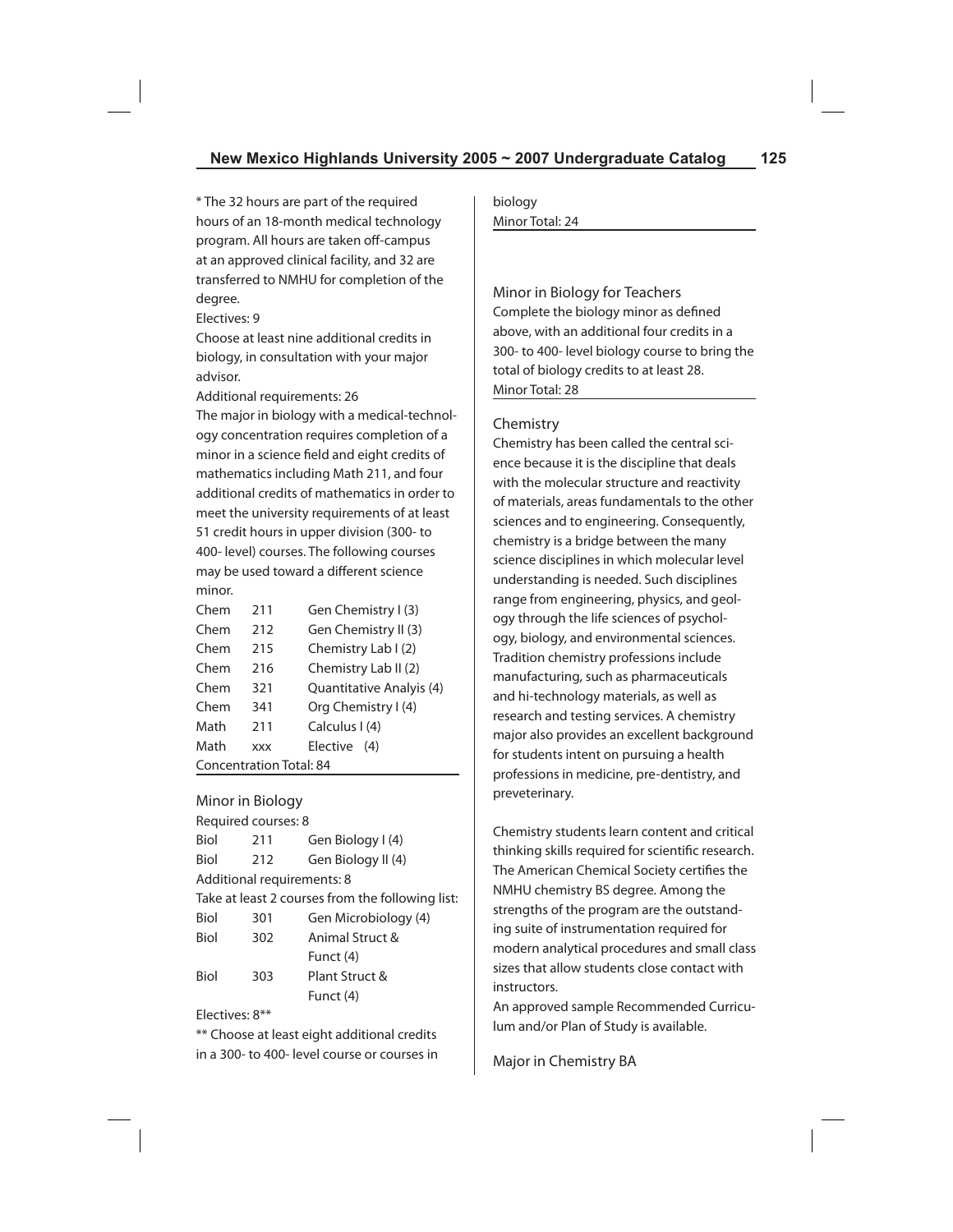|      |     |                                    | Biol                                                          | 211 | G                                                                                      |
|------|-----|------------------------------------|---------------------------------------------------------------|-----|----------------------------------------------------------------------------------------|
| Chem | 211 | Gen Chemistry I (3)                | Biol                                                          | 212 | G                                                                                      |
| Chem | 212 | Gen Chemistry II (3)               | Biol                                                          | 300 | G                                                                                      |
| Chem | 215 | Gen Chem Lab I (2)                 | Biol                                                          | 302 | A                                                                                      |
| Chem | 216 | Gen Chem Lab II (2)                | Biol                                                          | 415 | B                                                                                      |
| Chem | 321 | Quantitative Analysis (4)          | Soc                                                           | 231 | C                                                                                      |
| Chem | 341 | Organic Chem I (4)                 | Soc                                                           | 427 | C                                                                                      |
| Chem | 342 | Organic Chem II (4)                | Biol                                                          | 310 | N                                                                                      |
| Chem | 371 | Physical Chem I (3)                | OR                                                            |     |                                                                                        |
| Chem | 481 | Biochemistry I (3)                 | Bus                                                           | 210 | S                                                                                      |
| Chem | 495 | Senior Chem Applic (3)             | Psy                                                           | 301 | R                                                                                      |
|      |     |                                    | <b>OR</b>                                                     |     |                                                                                        |
| Chem | 317 | Physical Chem Lab (3)              | Soc                                                           | 330 | $\mathsf{R}$                                                                           |
| Chem | 322 | Instrumental Analysis (4)          |                                                               |     |                                                                                        |
| Chem | 372 | Physical Chem II (3)               |                                                               |     |                                                                                        |
| Chem | 419 | Adv Snyth & Instr Lab (3)          |                                                               |     |                                                                                        |
| Chem | 441 | Reaction Mech (3)                  |                                                               |     |                                                                                        |
| Chem | 461 | Inorganic Chem I (3)               |                                                               |     |                                                                                        |
| Chem | 442 | Synthetic Chem (3)                 | Chem                                                          | 211 | G                                                                                      |
| Chem | 442 | Ch Research Sem (1)                | Chem                                                          | 212 | G                                                                                      |
| Chem | 462 | Inorganic Chem II (3)              | Chem                                                          | 215 | C                                                                                      |
| Chem | 473 | Chem Kinetics (3)                  | Chem                                                          | 216 | C                                                                                      |
| Chem | 482 | Biochemistry II (3)                | Chem                                                          | 317 | P                                                                                      |
| Chem | 499 | Indep Research (1)                 | Chem                                                          | 321 | C                                                                                      |
|      |     |                                    | Chem                                                          | 322 | Ir                                                                                     |
| Engl | 367 | Technical Writing (3)              | Chem                                                          | 341 | C                                                                                      |
| Math | 211 | Calculus I (4)                     | Chem                                                          | 342 | C                                                                                      |
| Phys | 151 | Algebra Physics I (4)              | Chem                                                          | 371 | P                                                                                      |
| or   |     |                                    | Chem                                                          | 372 | P                                                                                      |
| Phys | 291 | Calculus Physics I (5)             | Chem                                                          | 419 | A                                                                                      |
| Phys | 152 | Algebra Physics II (4)             |                                                               |     | Ir                                                                                     |
| or   |     |                                    | Chem                                                          | 461 | Ir                                                                                     |
| Phys | 292 | Calculus Physics II (5)            | Chem                                                          | 481 | B                                                                                      |
|      |     |                                    | Chem                                                          | 495 | S                                                                                      |
|      |     | Electives: 6<br>Major total: 52-54 | <b>Required Courses: 31</b><br>Additional Requirements: 15-17 |     | Total hours: 87--90<br>Major in Chemistry<br>(ACS Approved B.S<br>Required courses: 47 |

Students must complete a minor or complete the Forensics option below. Most minors, such as Biology or Psychology, along with the chemistry major will satisfy the university's requirement that students earn 51 upper division credits.

Forensics Concentration Additional requirments: 35-36 Anth 442 Forensic Anth (3)

| Biol                | 211 | General Biology I (4)        |
|---------------------|-----|------------------------------|
| <b>Biol</b>         | 212 | General Biology II (4)       |
| Biol                | 300 | Genetics (4)                 |
| Biol                | 302 | Animal Struct & Funct (4)    |
| Biol                | 415 | Biotechnology (4)            |
| Soc                 | 231 | Criminal Justice Syst (3)    |
| Soc                 | 427 | Criminology (3)              |
| Biol                | 310 | Mensuration & Biomet (3)     |
| OR                  |     |                              |
| Bus                 | 210 | Statistical Analysis Bus (3) |
| Psy                 | 301 | Research Methods (4)         |
| OR                  |     |                              |
| Soc                 | 330 | Research Methods (3)         |
| Total hours: 87--90 |     |                              |

# Major in Chemistry (ACS Approved B.S.) en Chemistry I (3) en Chemistry II (3)  $\text{Lemma 1}$  (2) hem Lab II (2)

| Chem         | 317 | Physcial Chem Lab V (3)         |
|--------------|-----|---------------------------------|
| Chem         | 321 | Quantitative Anaylsis (4))      |
| Chem         | 322 | Instrumental Anayls II (4)      |
| Chem         | 341 | Organic Chem I (4)              |
| Chem         | 342 | Organic Chem II (4)             |
| Chem         | 371 | Physical Chem I (3)             |
| Chem         | 372 | Physical Chem II (3)            |
| Chem         | 419 | <b>Advanced Synthesis &amp;</b> |
|              |     | Instrumental Analysis (3)       |
| Chem         | 461 | Inorganic Chem I (3)            |
| Chem         | 481 | Biochemistry I (3)              |
| Chem         | 495 | Senior Chem Appl (3)            |
| Electives: 6 |     |                                 |

Chemistry majors must choose a minimum of six elective credits from the following courses or other upper division courses with the approval of the chemistry curriculum advisor:

| Chem | 441 | Reaction Mech (3)     |
|------|-----|-----------------------|
| Chem | 442 | Synthetic Chem (3)    |
| Chem | 450 | Seminar in Chem (1-3) |
| Chem | 455 | Chem Rsrch Sem (1)    |
| Chem | 462 | Inorganic Chem II (3) |
|      |     |                       |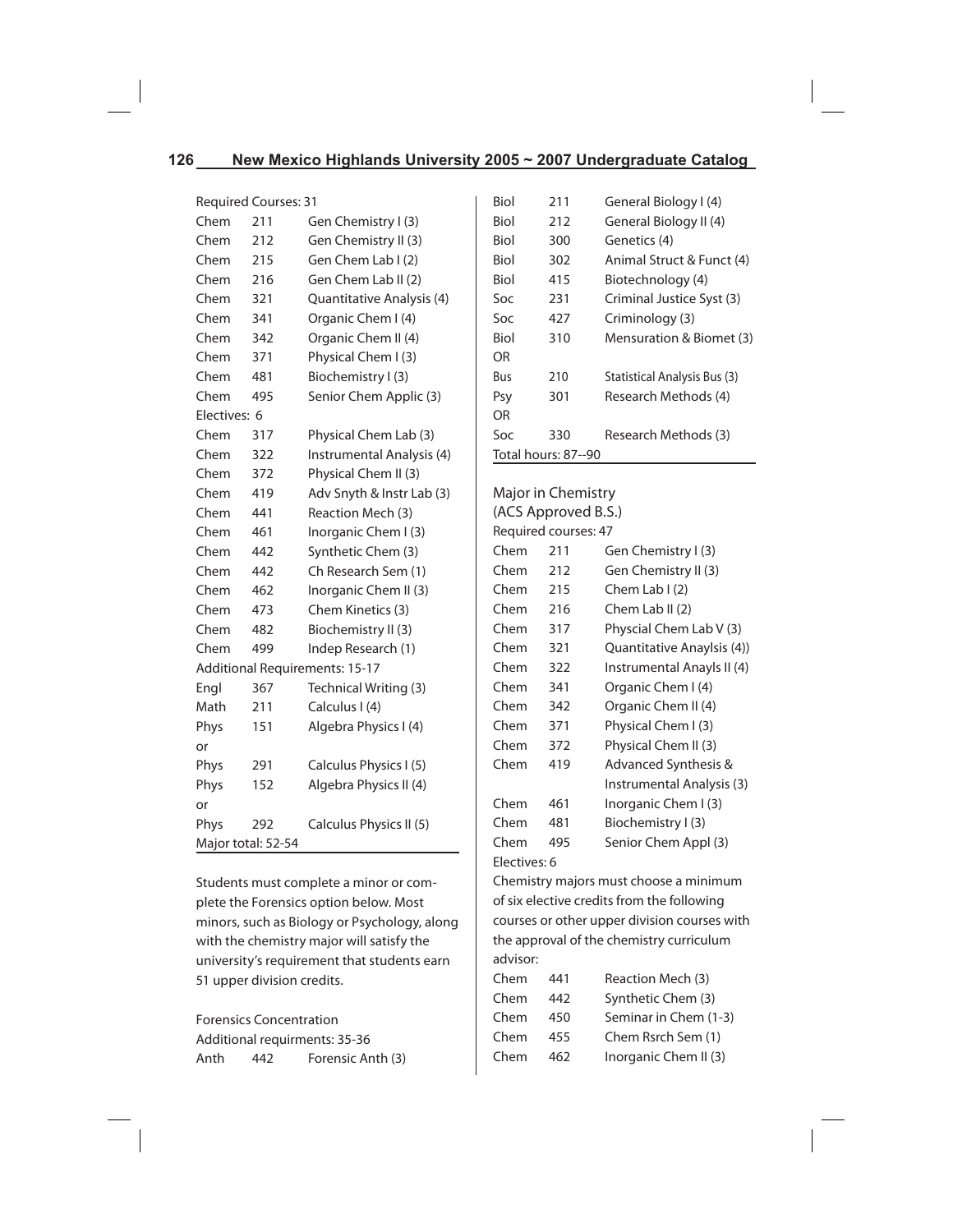Chem 473 Chem Kinetics (3) Chem 482 Biochemistry II (3) Chem 499 Indep Research (1-6) Additional requirements: 28 The following courses in mathematics and physics must be completed. The inclusion of Calculus 1 meets the bachelor of science degree requirement of three credits in mathematics including Math 211.

| Engl.           | 367 | Technical Writing (3)  |
|-----------------|-----|------------------------|
| Math            | 211 | Calculus 1 (4)         |
| Math            | 252 | Calculus 2 (4)         |
| Math            | 273 | Calculus 3 (4)         |
| Math            | 320 | Linear Algebra (3)     |
| Phys            | 291 | Calc Physics 1 (5)     |
| Phys            | 292 | Calculus Physics 2 (5) |
| Major Total: 81 |     |                        |

Chemistry students generally choose mathematics, physics, or biology for their required minor. The combined science minor is sometimes used as an alternative, however. (See Interdepartmental Programs.)

Depending upon high school background and ACT scores, the student may be required to take mathematics courses prerequisite to Calculus 1, and it may also be advisable to take Physics 151 and 152.

The student may also choose a non-ACS approved bachelor of science program. This program deletes Chem 419, Inorganic Chem, Calculus 3, and Diff Equations from the above list of required courses. If students choose this option, they must add nine more upper division credits in consultation with a major advisor.

#### Minor in Chemistry

Required courses: 18

| Chem | 211 | Gen Chemistry I (3)  |
|------|-----|----------------------|
| Chem | 212 | Gen Chemistry II (3) |
| Chem | 215 | Chem Lab $(2)$       |
| Chem | 216 | Chem Lab II $(2)$    |

| Chem            | 321                | Quantitative Analysis (4)               |
|-----------------|--------------------|-----------------------------------------|
| Chem            | 341                | Organic Chem I (4)                      |
| Flectives: 3-4  |                    |                                         |
|                 |                    | Choose a minimum of one course from the |
| following list: |                    |                                         |
| Chem            | 322                | Instrumental Anayls II (4)              |
| Chem            | 342                | Organic Chem II (4)                     |
| Chem            | 371                | Physical Chem I (3)                     |
|                 | Minor Total: 21-22 |                                         |

Environmental Geology (B.S.) The purpose of the Environmental Geologyprogram is to train students for professional careers in the scientific and technical aspects of geology relevant to environmental hazards, risks, and management. The program of study allows students to develop an understanding of the physical function, operations, hazards, and connectivity of earth systems. Emphasis is placed on the acquisition of scientific knowledge, mathematical proficiency, research skills, technical ability, organizational skills, and writing competencies necessary in an Environmental Geology career. Environmental Geologists integrate information to critically analyze environmental problems and solve growing environmental issues; such as, water supply and pollution, soil stabilization, mine remediation, groundwater modeling and pollution, mineral resource production, amongst many. There are two concentrations in the major: Geology and Watershed Management. Students that complete the Environmental Geology major will have satisfied the basic requirements for federal positions in Geology and Hydrology.

Students that major in Environmental Geology are not required to take a minor, unless their total credit hours with the Environmental Geology major are less than 128. A summer field course is required of all majors prior to graduation. Students that wish to pursue advanced degrees should talk with an advi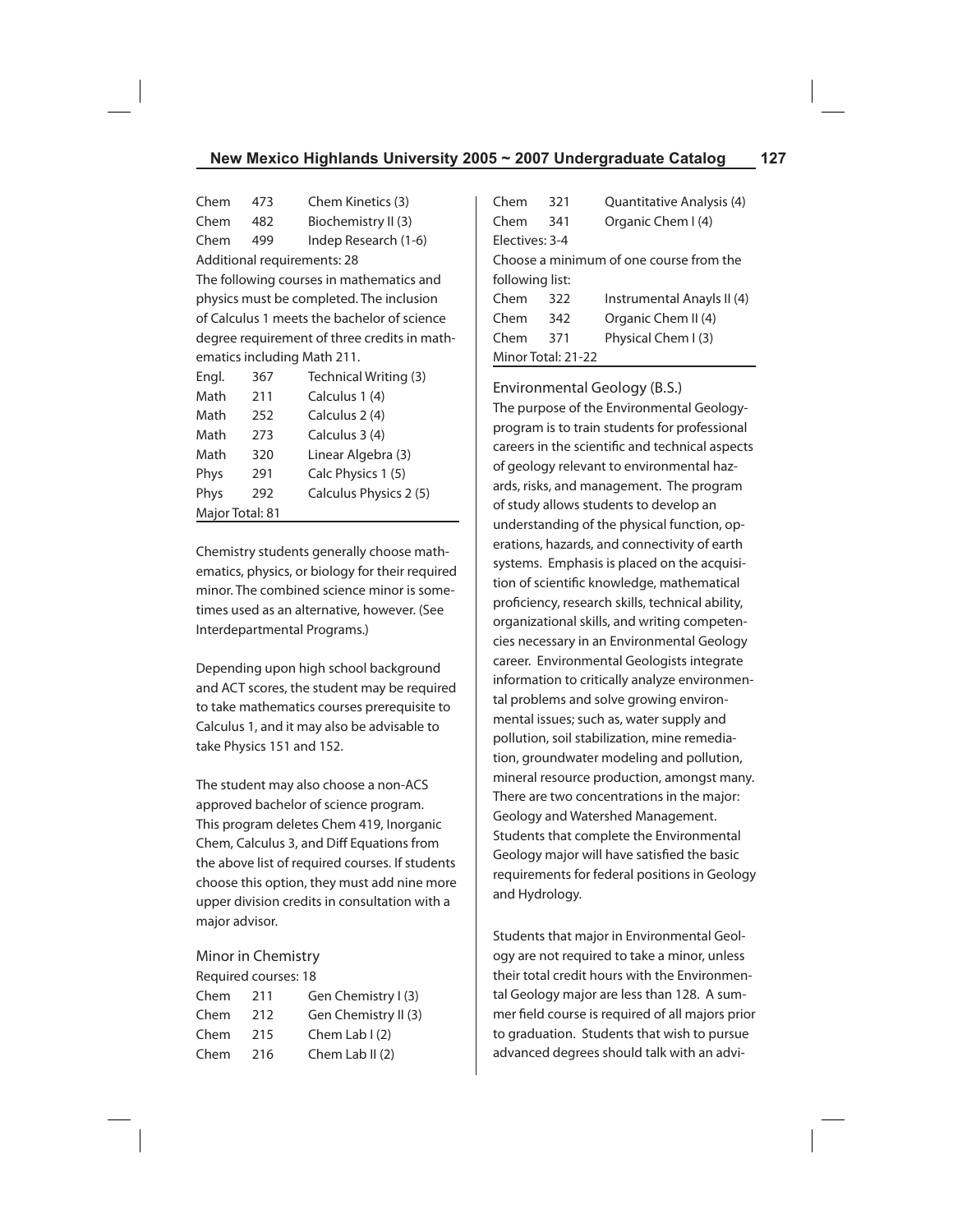sor for recommended coursework. An approved sample Recommended Curriculum and/or plan of study is available from the department.

# Geology Concentration

Required Courses: 52

| Geol | 101 | Survey of Earth                   |
|------|-----|-----------------------------------|
|      |     | Science (4)                       |
| Geol | 301 | Env Geology (4)                   |
| Geol | 325 | Earth Materials (4)               |
| Geol | 317 | Depositional Env (4)              |
| Geol | 425 | Geomorphology (4)                 |
| Geol | 330 | Structural Geology (3)            |
| For  | 315 | Soil Science (4)                  |
| Geol | 375 | Field Geology (3)                 |
| For  | 340 | Quantitative Methods (3)          |
| For  | 412 | Surveying and GIS (4)             |
| Geol | 422 | Genesis & Impact of Earth         |
|      |     | Res. (3)                          |
| For  | 453 | Toxicology in Life                |
|      |     | Sciences (4)                      |
| Geol | 432 | Env Geochemistry (3)              |
| OR   |     |                                   |
| Chem | 325 | Env Chemistry (3)                 |
| Geol | 421 | <b>Env Groundwater</b>            |
|      |     | Hydrology (4)                     |
| Geol | 495 | Senior Geol Applic. (1)           |
|      |     | Additional Requirements: 31-35hrs |
| Chem | 211 | General Chemistry 1 (3)           |
| Chem | 215 | Chemistry Lab 1 (2)               |
| Chem | 212 | General Chemistry 2 (3)           |
| Chem | 216 | Chemistry Lab 2 (2)               |
| Chem | 341 | Organic Chemistry 1 (4)           |
| Engl | 367 | Technical Writing (3)             |
| Math | 155 | Applied Calculus 1 (3)            |
| ΩR   |     |                                   |
| Math | 211 | Calculus 1 (4)                    |
| Math | 205 | Applied Calculus 2 (3)            |
| OR   |     |                                   |
| Math | 252 | Calculus 2 (4)                    |
| Phys | 151 | Algebra Physics 1 (4)             |
| OR   |     |                                   |
| Phys | 291 | Calculus Physics 1 (5)            |
| Phys | 152 | Algebra Physics 2 (4)             |

| OR   |     |                                               |
|------|-----|-----------------------------------------------|
| Phys | 292 | Calculus Physics 2 (5)                        |
|      |     | Electives (10-11 hrs) Select 11 hours with at |
|      |     | least one course in each group.               |
|      |     | Law and Economics Group                       |
| For  | 330 | Natural Resources Law                         |
|      |     | and Policy (3)                                |
| For  | 305 | Natural Resources Eco (3)                     |

|               | <b>Environmental Science Group</b> |                         |  |
|---------------|------------------------------------|-------------------------|--|
| For           | 408                                | Limnology (4)           |  |
| For           | 351                                | Atmospheric Science (4) |  |
| For           | Surface Hydrology (3)<br>400       |                         |  |
|               |                                    | Watershed Mgmt Grp      |  |
| For           | 417                                | Watershed Mgmt (4)      |  |
| For           | 333                                | Water Science (4)       |  |
| Major totals: |                                    | 93-99                   |  |

# Watershed Management Concentration Required Courses: 23

| Geol | 101 | Survey of Earth Science<br>(4) |
|------|-----|--------------------------------|
| Geol | 375 | Field Geology (3)              |
| Geol | 421 | <b>Environmental Ground-</b>   |
| wa-  |     | ter Hydrology                  |
| (4)  |     |                                |
| Geol | 425 | Geomorphology (3)              |
| Geol | 301 | Env Geology (4)                |
| Geol | 317 | <b>Depositional Environ-</b>   |
|      |     | ments (4)                      |
| Geol | 495 | Senior Geology                 |
|      |     | Applications (1)               |
|      |     | Additional Requirements: 66-69 |
| Biol | 211 | General Biology 1 (4)          |
| Biol | 389 | Ecology (3)                    |
| Chem | 211 | General Chemistry 1 (3)        |
| Chem | 212 | General Chemistry 2 (3)        |
| Chem | 215 | Chemistry Lab 1 (2)            |
| Chem | 216 | Chemistry Lab 2 (2)            |
| Engl | 367 | Technical Writing (3)          |
| For  | 453 | Toxicology in Life             |
|      |     | Science (4)                    |
| For  | 417 | Watershed Mgmt (4)             |
| Math | 155 | Applied Calculus 1 (3)         |
| OR   |     |                                |
| Math | 211 | Calculus 1 (4)                 |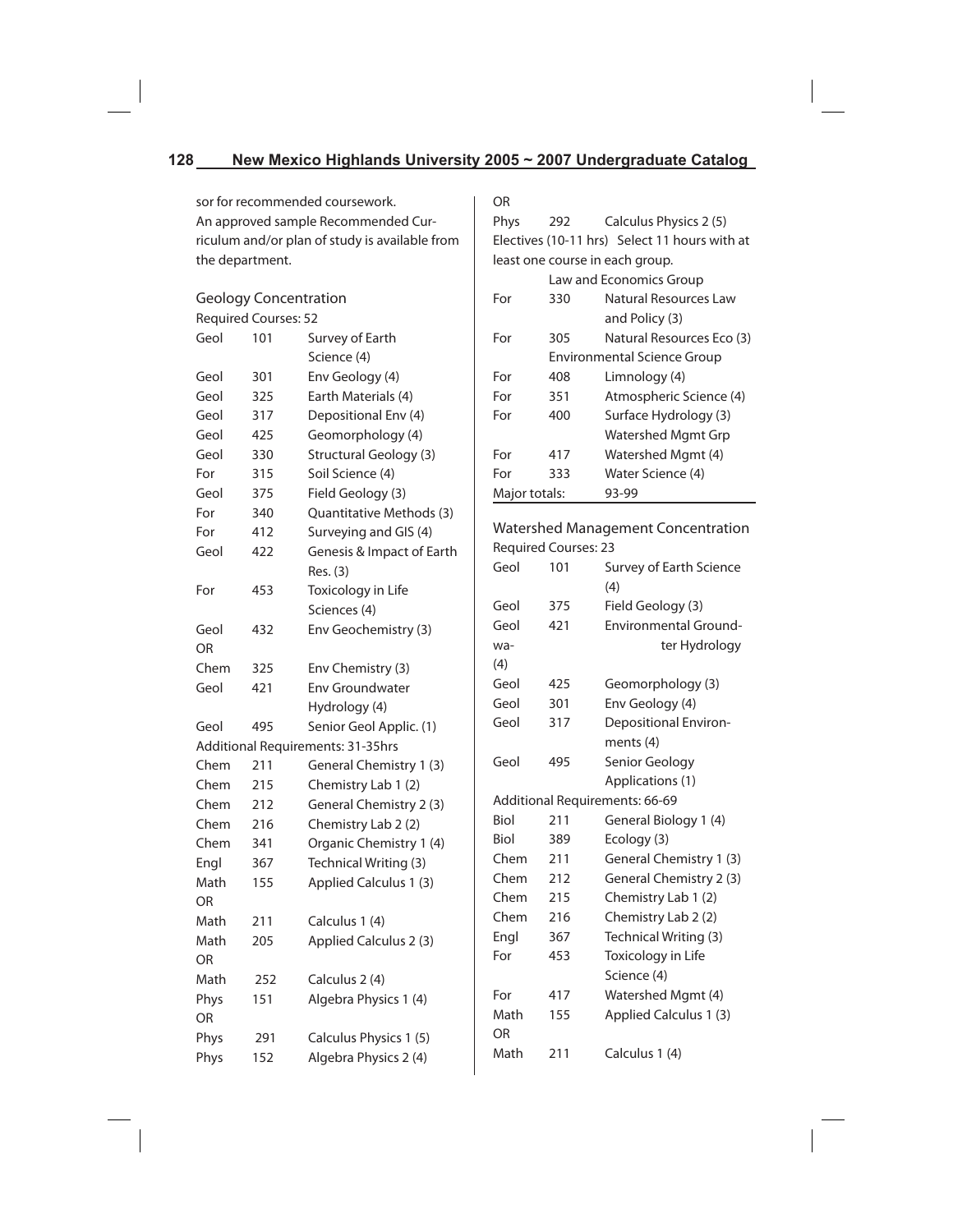| Math           | 205                        | Applied Calculus 2 (3)             |
|----------------|----------------------------|------------------------------------|
| ΩR             |                            |                                    |
| Math           | 252                        | Calculus 2 (4)                     |
| Phys           | 151                        | Algebra Physics 1 (4)              |
| OR             |                            |                                    |
| Phys           | 291                        | Calculus Physics 1 (5)             |
| For            | 315                        | Soil Science (4)                   |
| For            | 305                        | Natural Resource                   |
|                |                            | Economics (3)                      |
| For            | 330                        | Natural Resource Law               |
|                |                            | and Policy (3)                     |
| For            | 340                        | Quantitative Methods (3)           |
| For            | 412                        | Survey and Geographic              |
|                |                            | Info Sys (4)                       |
| For            | 333                        | Water Science (4)                  |
| For            | 417                        | Watershed Mgmt (4)                 |
| For            | 400                        | Surface Hydrology (3)              |
| Electives: 7-8 |                            |                                    |
|                |                            | Choose one course from each group. |
| Geology Group: |                            |                                    |
| Geol           | 325                        | Earth Materials (4)                |
| Geol           | 422                        | Genesis of Earth                   |
|                |                            | Resources (3)                      |
| Geol           | 432                        | Environmental                      |
|                |                            | Geochemistry (3)                   |
| Anth           | 481                        | <b>Cultural Resource</b>           |
|                |                            | Management (3)                     |
|                | <b>Environmental Group</b> |                                    |
| Biol           | 301                        | Microbiology (4)                   |
| For            | 408                        | Limnology (4)                      |
| For            | 402                        | Silviculture (3)                   |
| For            | 410                        | <b>Forest Management</b>           |
| (4)            |                            |                                    |
| For            | 420                        | <b>Wildlife Habitat</b>            |
|                |                            | Management (3)                     |
| Major totals:  |                            | 96-100                             |
|                |                            |                                    |

Minor in Geology Required Courses: 20

Geol 101 Survey Earth Sci (4) Geol 301 Env Geology (4) Geol 317 Depositional Env (4) Geol 320 Mineralogy (4) Geol 321 Petrology (4) Required Minor Electives: 7 - 8

# Geol 105 Planets (4) Geol 202 Earth History (4) For 412 Surveying and Geog. Info. Sys. (4) Geol 330 Structural Geology (3) Geol 421 Enviro. Groundwater Hydrol. (4) Geol 432 Enviro. Geochemistry (3) OR Chem 325 Enviro. Chemistry (3) Minor totals: 27-28

#### Forestry (B.S.)

Forestry is the application of scientific principles to the sustainable management of forest resources, including alternative forest products (e.g., wildlife, medicinal herbs, craft materials, etc.). The primary goal of the Forestry program is to produce technically competent forest and natural resources managers who understand the ecological notions that underpin human use of forest resources. Students receive training in the various techniques used to determine resource quantities and qualities, economic values, and social constraints in management of natural resources.

Students that major in Forestry are not required to take a minor. A summer field course is required of all students prior to their graduation. Students who wish to pursue graduate degrees should talk to an advisor about recommended coursework.

The two concentrations within the Forestry major are Forestry and Wildland Fire.

## Forestry Concentration

|     | FUIRSITY CONCRITE AUON      |                                 |
|-----|-----------------------------|---------------------------------|
|     | <b>Required Courses: 58</b> |                                 |
| For | 105                         | Ecosystems & Humans (4)         |
| For | 300                         | <b>Forestry Field Practices</b> |
|     |                             | (4)                             |
| For | 305                         | Natural Resources               |
|     |                             | Economics (3)                   |
| For | 310                         | Mensuration and                 |
|     |                             |                                 |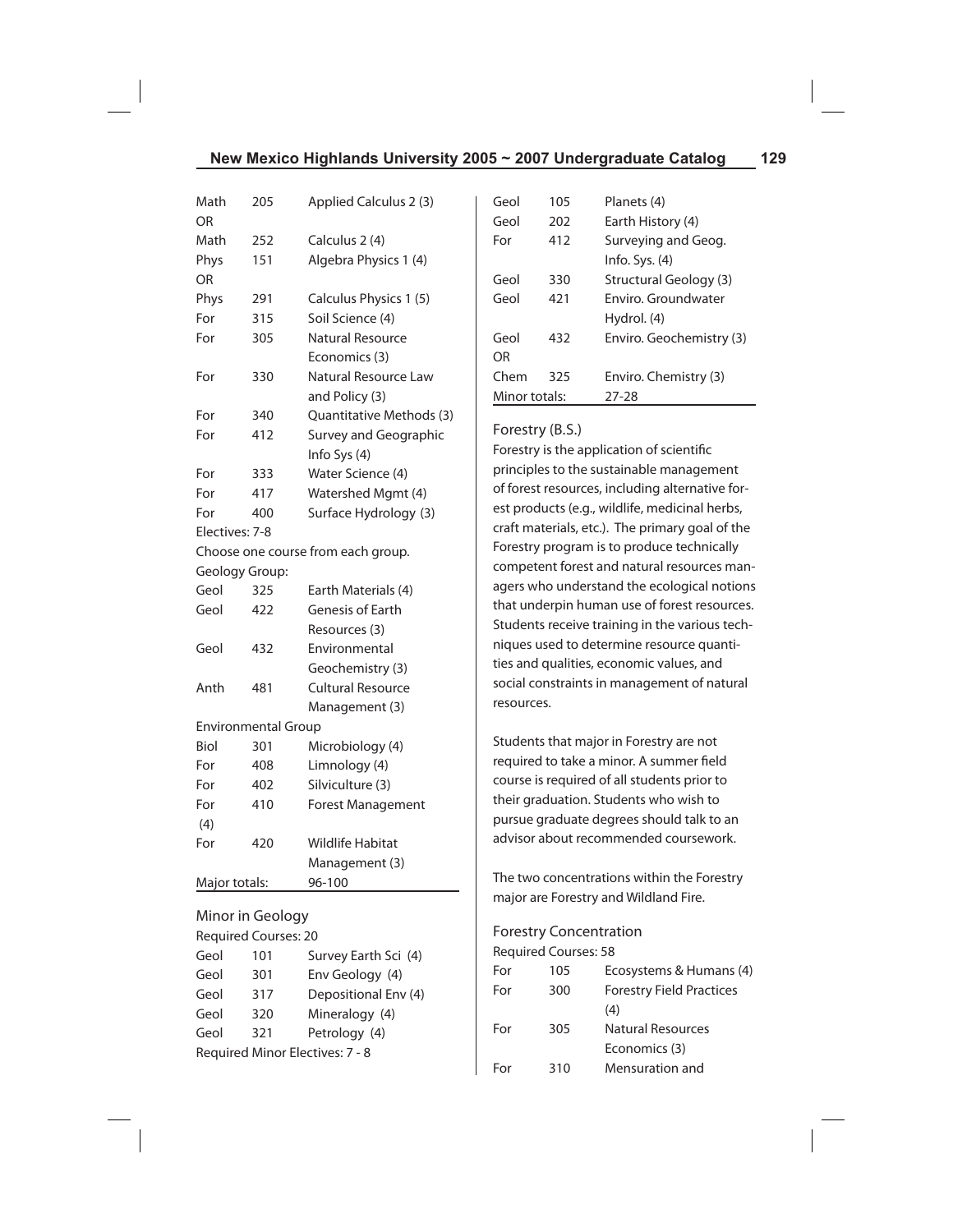|                    |     | Biometrics (4)                     | <b>Biology Group:</b> |                         |                                    |
|--------------------|-----|------------------------------------|-----------------------|-------------------------|------------------------------------|
| For                | 315 | Soil Science (4)                   | Biol                  | 300                     | Genetics (4)                       |
| For                | 318 | <b>Natural Resources</b>           | Biol                  | 301                     | Microbiology (4)                   |
|                    |     | Ecology (4)                        | Biol                  | 432                     | Vertebrate Physiology              |
| For                | 321 | Forest Entomology (4)              | Biol                  | 476                     | Evolution (3)                      |
| For                | 322 | Forest Pathology (4)               |                       |                         | Major Concentration Total: 98-102  |
| For                | 330 | Natural Resources Law              |                       |                         |                                    |
|                    |     | and Policy (3)                     |                       |                         | <b>Wildland Fire Concentration</b> |
| For                | 340 | Quantitative Methods (3)           |                       | Required Courses: 64-65 |                                    |
| For                | 402 | Silviculture (3)                   | For                   | 105                     | Ecosystems & Humans (4)            |
| For                | 405 | Wildland Fire Mgmt (3)             | For                   | 300                     | <b>Forestry Field</b>              |
| For                | 410 | Forest Management (4)              |                       |                         | Practices (4)                      |
| For                | 412 | Surveying and Geograph-            | For                   | 305                     | <b>Natural Resources</b>           |
| ic                 |     | Information                        |                       |                         | Econonics (3)                      |
| Systems (4)        |     |                                    | For                   | 310                     | Mensuration and                    |
| For                | 415 | Dendrology (3)                     |                       |                         | Biometrics (4)                     |
| For                | 420 | Wildlife Habitat Mgmt (3)          | For                   | 315                     | Soil Science (4)                   |
| For                | 440 | Senior Project (1)                 | For                   | 318                     | <b>Natural Resources</b>           |
|                    |     | Additional Requirements: 34-36     |                       |                         | Ecology (4)                        |
| Biol               | 211 | General Biology 1 (4)              | OR                    |                         |                                    |
| Biol               | 212 | General Biology 2 (4)              | For                   | 450                     | Fire Ecology (3)                   |
| Biol               | 303 | Plant Structure and                | For                   | 321                     | Forest Entomology (4)              |
|                    |     | Function (4)                       | For                   | 330                     | Natural Resources Law              |
| Biol               | 389 | Ecology (3)                        |                       |                         | and Policy (3)                     |
| Chem               | 211 | General Chemistry 1 (3)            | For                   | 340                     | Quantitative Methods (3)           |
| Chem               | 215 | Chemistry Lab 1 (2)                | For                   | 351                     | Atmospheric Science (4)            |
| Engl               | 367 | Technical Writing (3)              | For                   | 402                     | Silviculture (3)                   |
| Geol               | 101 | Survey of Earth                    | For                   | 410                     | Forest Management (4)              |
|                    |     | Science (4)                        | For                   | 412                     | Surveying and Geograph-            |
| Math               | 155 | Applied Calculus 1 (3)             | ic                    |                         | Information                        |
| <b>OR</b>          |     |                                    | Systems (4)           |                         |                                    |
| Math               | 211 | Calculus 1 (4)                     | For                   | 415                     | Dendrology (3)                     |
| Phys               | 151 | Algebra Physics 1 (4)              | For                   | 420                     | <b>Wildlife Habitat</b>            |
| <b>OR</b>          |     |                                    |                       |                         | Management (3)                     |
| Phys               | 291 | Calculus Physics 1 (5)             | For                   | 440                     | Senior Project (1)                 |
| Electives: $6 - 8$ |     |                                    | For                   | 451                     | Project Fires and                  |
|                    |     | Choose one course from each group: |                       |                         | Rehabilitation (3)                 |
| Resources Group:   |     |                                    | For                   | 452                     | Prescribed Fire                    |
| Anth               | 481 | <b>Cultural Resources</b>          |                       |                         | Laboratory (4)                     |
|                    |     | Management (3)                     | For                   | 454                     | Landscape Ecology and              |
| For                | 351 | Atmospheric Science (3)            |                       |                         | Wildfires (3)                      |
| For                | 408 | Limnology (4)                      |                       |                         | Additional Requirements: 34-36     |
| For                | 400 | Surface Hydrology (3)              | Biol                  | 211                     | General Biology 1 (4)              |
| For                | 417 | Watershed Mgmt (4)                 | Biol                  | 212                     | General Biology 2 (4)              |
| For                | 333 | Water Science (4)                  | Biol                  | 303                     | Plant Structure and                |
|                    |     |                                    |                       |                         |                                    |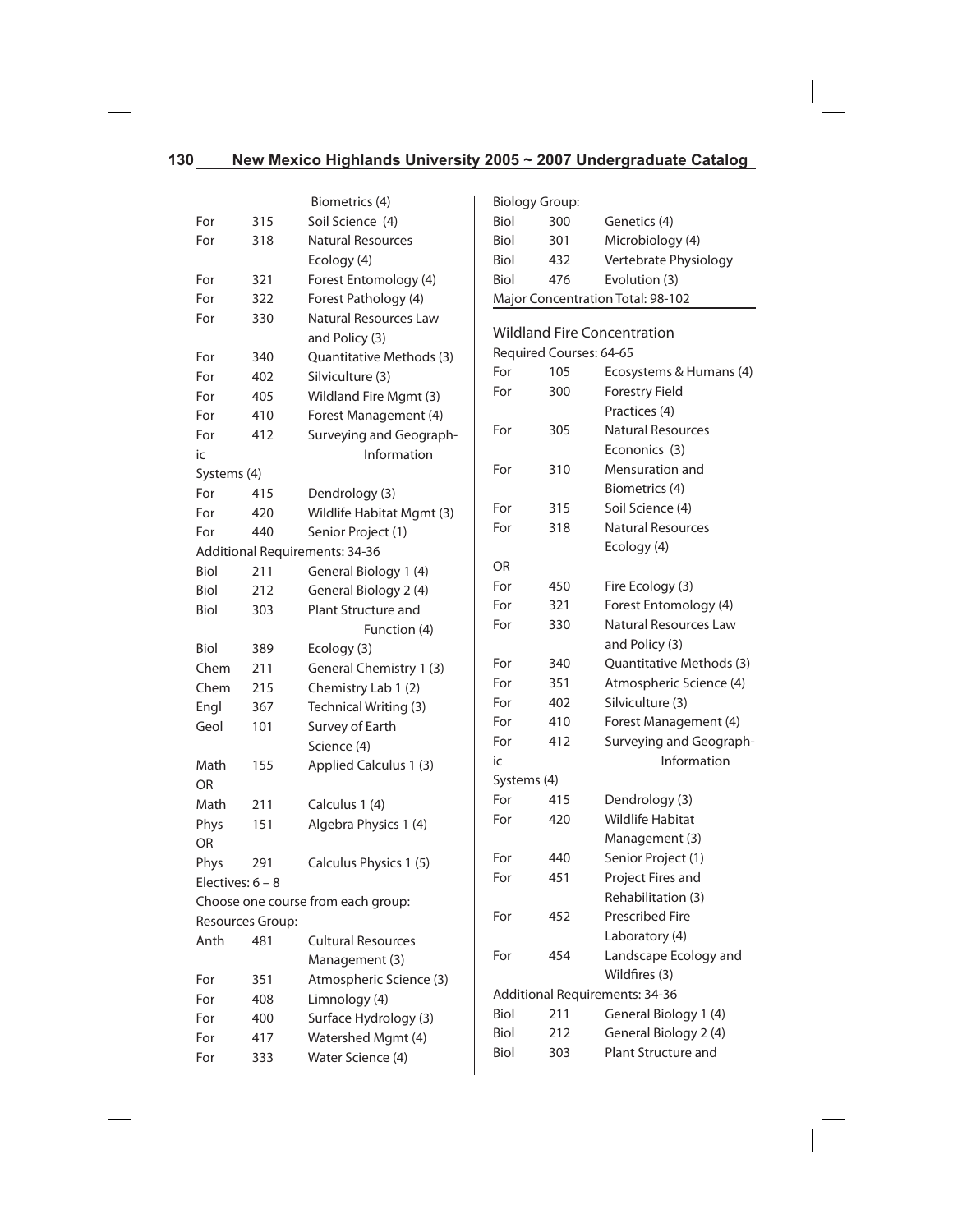|                    |     | Function (4)                       |
|--------------------|-----|------------------------------------|
| Biol               | 389 | Ecology (3)                        |
| Chem               | 211 | General Chemistry 1 (3)            |
| Chem               | 215 | Chemistry Lab 1 (2)                |
| Engl               | 367 | Technical Writing (3)              |
| Geol               | 101 | Survey of Earth                    |
|                    |     | Science (4)                        |
| Math               | 155 | Applied Calculus 1 (3)             |
| OR                 |     |                                    |
| Math               | 211 | Calculus 1 (4)                     |
| Phys               | 151 | Algebra Physics 1 (4)              |
| OR                 |     |                                    |
| Phys               | 291 | Calculus Physics 1 (5)             |
| Electives: $6 - 8$ |     |                                    |
|                    |     | Choose one course from each group: |
| Resources Group:   |     |                                    |
| Anth               | 481 | <b>Cultural Resources</b>          |
|                    |     | Management (3)                     |
| For                | 333 | Water Science (4)                  |
| For                | 408 | Limnology (4)                      |

For 400 Surface Hydrology (3) For 417 Watershed Mgmt (4)

#### Major Concentration Total: 104-109

Minor in General Science for Elementary School Teachers

The purpose of the minor is to provide elementary school teachers in training with a fundamentally strong background in a variety of basic science concepts of both physical and life science. Courses will be selected from those areas listed in the major, which provide the needed basic understanding of the sciences.

The objectives of the general science minor are to:

- Provide elementary teachers in training a program that will adequately prepare and encourage them to teach the most fundamental science concepts to students at the elementary level.
- Broaden the scope of science to elementary school teachers in training, so they will be well versed in all aspects of science, allowing them to develop methods

in which to relay the content material to their students so that the students can fully understand what is being taught. Please refer to Interdepartmental Programs for further details regarding this minor.

Minor in Combined Science

The combined science minor at NMHU allows students to select courses in two or more of the science fields to include behavioral science, computer science, math, life science and/or physical science. Also, students are advised to remember that the university requires that all minors contain at least 12 credit hours at the 300- to 400- level. A minor in combined science may be used to satisfy the university requirements for the bachelor of science degree of a minor in a science field.

(Please refer to Interdepartmental Programs for further details regarding this minor.)

Pre-Professional Programs in Health and Science Fields (Medicine, Dentistry, Veterinary Medicine, Ophthalmology, Optometry, etc. Entry into professional schools is often dependent upon success in a selected series of courses rather than completion of a particular major program. Thus, the choice of a specific major is frequently flexible. In addition, the extent of pre-professional training needed varies considerably.

Some areas where pre-professional advising is appropriate are:

 Pre-medicine Pre-physical therapy Pre-veterinary medicine Nursing Pre-dentistry Pre-pharmacy Pre-optometry Medical technology (all levels) Pre-engineering Refer to the appropriate departments for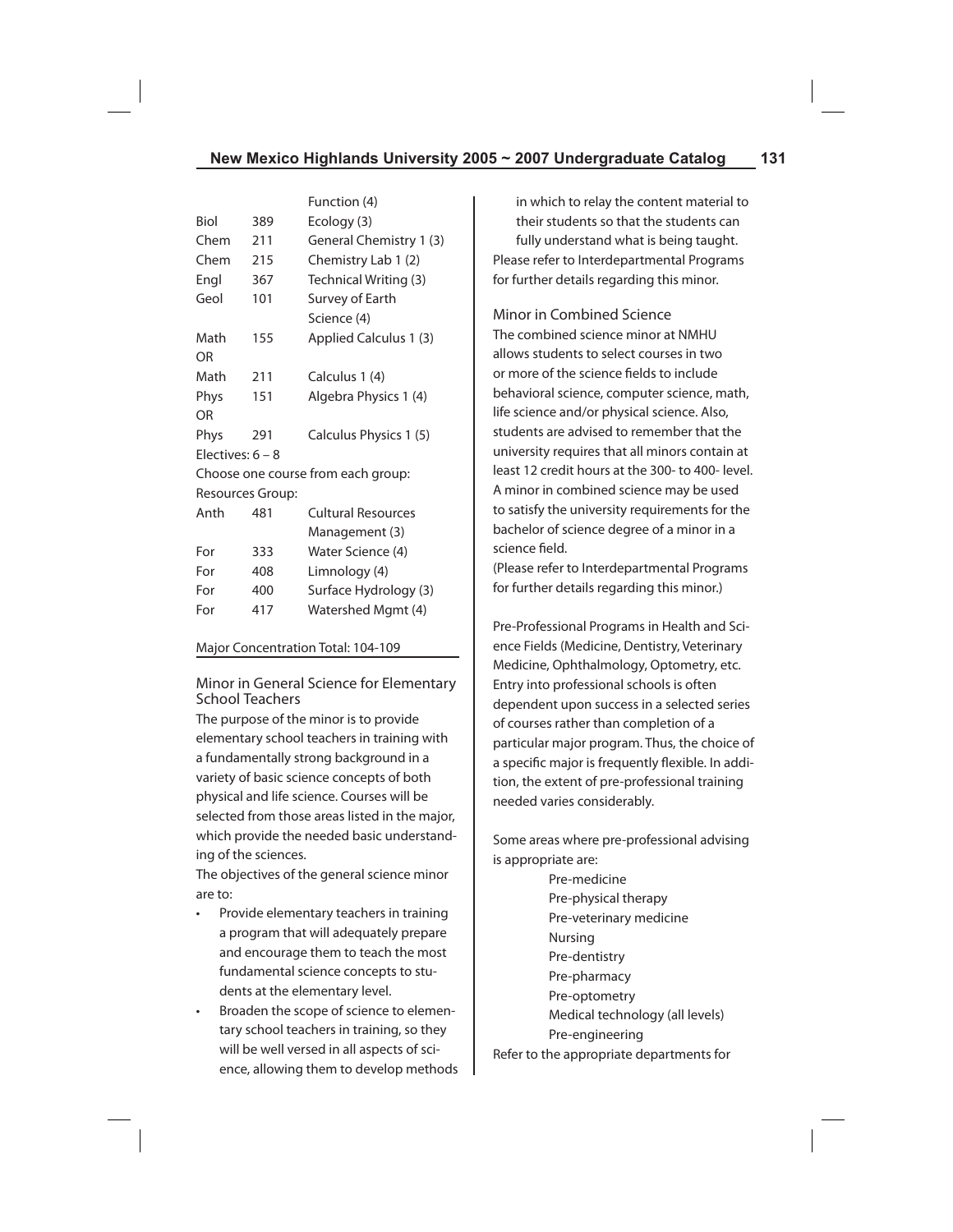further details and advisement regarding these fields

## Courses in Biology (Biol)

110. Biological Perspectives (4); 3,2 An introduction to biology that includes consideration of the diversity of life, the origin of species, and ecology. The course emphasizes those aspects of biology that are of immediate importance to the non-scientist. (Required of biology majors whose ACT Science scores are below 20.)

131. Human Anatomy and

Physiology I (4); 3,2; Fa

Structure and function of the human body at the cellular, tissue, organ, and organ-system levels of organization.

132. Human Anatomy and Physiology II (4); 3,2; Sp A continuation of Biol 131. Prerequisite: Biol 131 or permission of instructor.

135-435. Selected Topics in Biology (1-4 VC) Course in a topic or topics in biology: may be repeated with change of content.

201. Introductory Medical Microbiology (4); 3,2; Su An introduction to microbiology with medical emphasis on bacterial, viral, and human interactions.

202. Environmental Microbiology and Bioremediation (4); 3,2 An introduction to environmental microbiology including the use of microbes in remediation of contamination. Prerequisite: Biol 212.

211. General Biology I (4); 3,2 This lecture and laboratory course analytically presents a large scale, evolutionary framework for biological systems. A rigorous, but practical, observational approach to basic evolutionary processes, biodiversity and the ecology of ecosystems is given. This course is one of two parts of a 2-semester

general biology sequence, which is required for students who major in the life sciences. Prerequisite: An ACT Math score above 18 or Biol 110. Recommended co-requisite: Chem 211.

212. General Biology II (4); 3,2 A survey of fundamental concepts of cell biology including structure and function of cell organelles, an introduction to biochemical pathways, enzyme function, information systems, and nuclear behavior during karyokinesis. Simple Mendelian genetics will be introduced. Recommended co-requisite: Chem 212. Prerequisite: Biol 211.

#### 300. Genetics (4); 3,2; Sp

Fundamental concepts of genetics. The course will cover Mendelian genetics, population genetics and the fundamentals of DNA replication, transcription, translation and regulation. Prerequisite: Biol 212, Chem 211, Math 120 or permission of instructor.

301. General Microbiology (4); 3,2; Fa This course is designed to offer students an intensive and comprehensive introduction to microbiology. The course will focus on the physiology and molecular biology of bacteria and viruses. Some emphasis will be placed on microbial pathogenesis. Prerequisite: Biol 212.

302. Animal Structure and Function (4); 3,2; Fa

An introduction to the anatomy, embryology, and physiology of animals. Prerequisite: Biol 212.

303. Plant Structure and Function (4); 3,2; Sp Comparative microscopic and gross structures of plants; major physiological processes. Prerequisite: Biol 212.

310. Mensuration and Biometrics (4); 3,2; Fa Mensuration is the practice of measuring, particularly lengths and angles. Biometrics is the set of techniques for measurement and analysis of biological phenomenon. Together, these topics provide a comprehen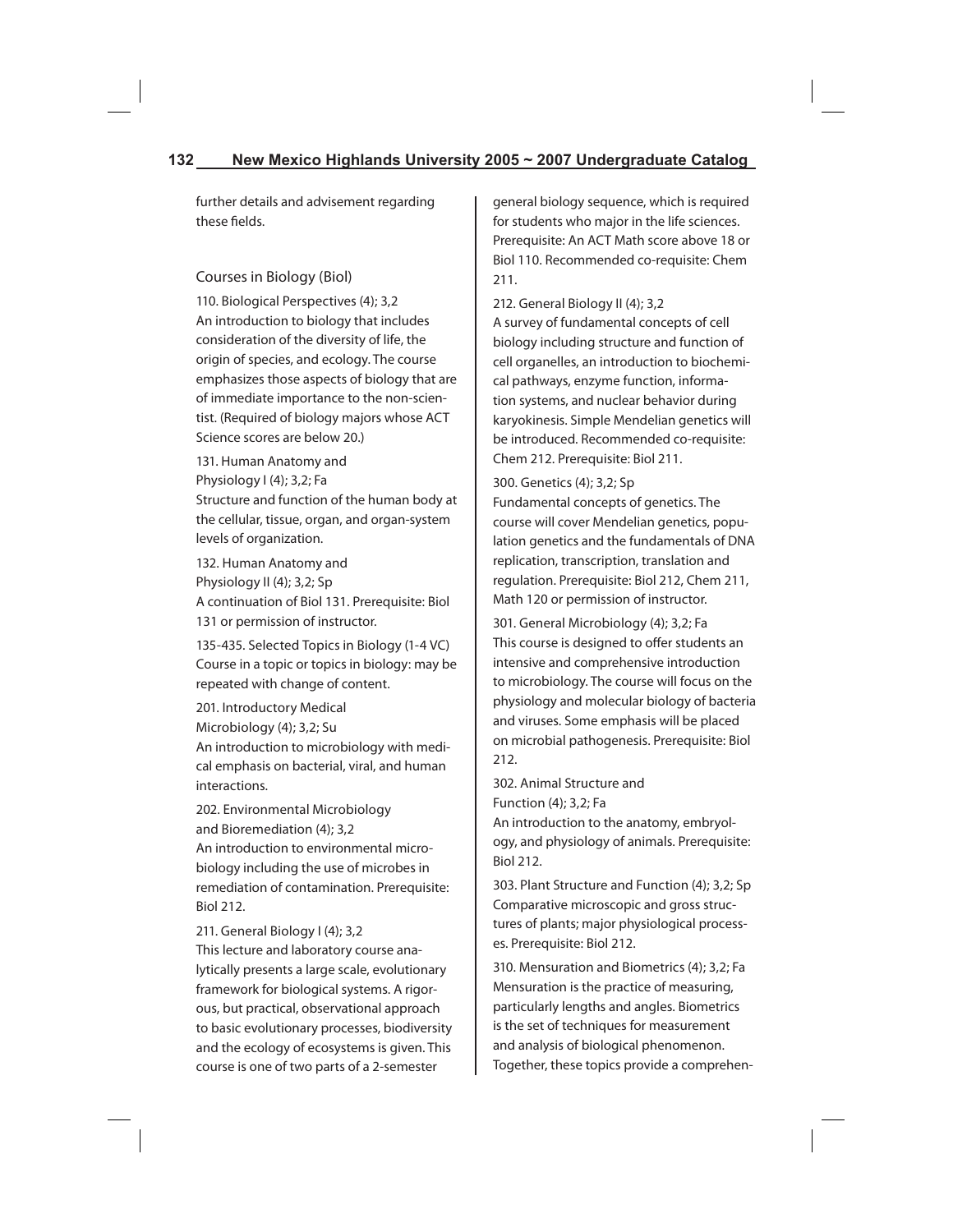sive overview of measurement and analysis techniques used in the life sciences and allied disciplines. Prerequisite: Math 155 and Biol 212, or permission of instructor. Crosslisted as: For 310.

359. Fundamental Principles of Laboratory Safety (1) Introduction to the principles of laboratory safety including the proper use of emergency safety equipment and personal protective equipment, instructions for the safe handling, labeling, storage and disposal of chemicals, and safety in the biology and physics labs. Emphasis will be placed on preparing science educators in safety procedures. Prerequisite: Chem 211 and Chem 212 or permission of instructor.

385. Biological Molecules (4); 2,4; Sp An introduction to the molecules and molecular processes of most importance in life science. Specific examples and applications from life sciences will be used. Laboratory work forms an integral part of the class. Prerequisite: Chem 341, Biol 212.

389. Ecology (3); Sp

Organizational and functional processes of ecosystems: distributions, abundances, and interactions of organisms. Prerequisite: Biol 212 and Biol 302 or Biol 303. Co-requisite: Biol 390.

390. Ecology Laboratory (1); 0,2; Sp Laboratory and field exercises developing pertinent ecological principles. Co-requisite: Biol 389.

399. Undergraduate Research (1 - 6 VC) Special research problems for selected biology majors. A terminal research paper and oral presentation are required. Prerequisite: Permission of instructor.

405. Advanced Bacteriology (4); 3,2; Alt Fa Ecological, biogeochemical, industrial, and evolutionary properties of the bacteria. Prerequisite: Biol 301 and Chem 212.

415. Biotechnology (4); 2,4, Alt Sp

Introduces students to latest techniques in biotechnology including recombinant DNA, tissue culture, and organelle isolation as well as genetic engineering, industrial microbiology, and agricultural biotechnology. Prerequisite: Biol 300, Biol 385 and Chem 211. A special fee is charged.

420. Teaching Science and Math in Middle and Secondary School (3) To familiarize students with learning theory and methods of teaching specifically related to middle and high school students of science and math. National and state science and math standards will be incorporated into the course. Prerequisite: Completion of all level 2 classes in general science major or at least 30 credit hours in life and/or physical science or math, Field-Base 2 or concurrent enrollment and permission of instructor.

422. Plant Physiology (4); 3,2; Alt Sp The physiology of germination, growth, flowering, fruiting, and senescence in plants. Prerequisite: Biol 303 and Chem 341, or permission of instructor.

423. Cellular Biology (3); Fa Cell structure and function, with emphasis on molecular biology. Prerequisite: Biol 301, Biol 302, Biol 303. Co-requisite: Biol 424.

424. Cellular Biology Laboratory (1); 0,2; Fa Laboratory course to accompany Biol 423. Co-requisite: Biol 423.

#### 425. Marine Biology (2)

Major groups of marine invertebrates and algae are observed and studied in their natural habitats. In addition to one class session each week during the fall semester, students participate in a ten-day field trip during the winter break (approximately December 13-23), with a transportation charge of approximately \$90 plus living costs. Enrollment limited to 16. Prerequisite: Major in biology, Biol 302 and Biol 303, and permission of the instructor.

427. Immunology and Pathogenic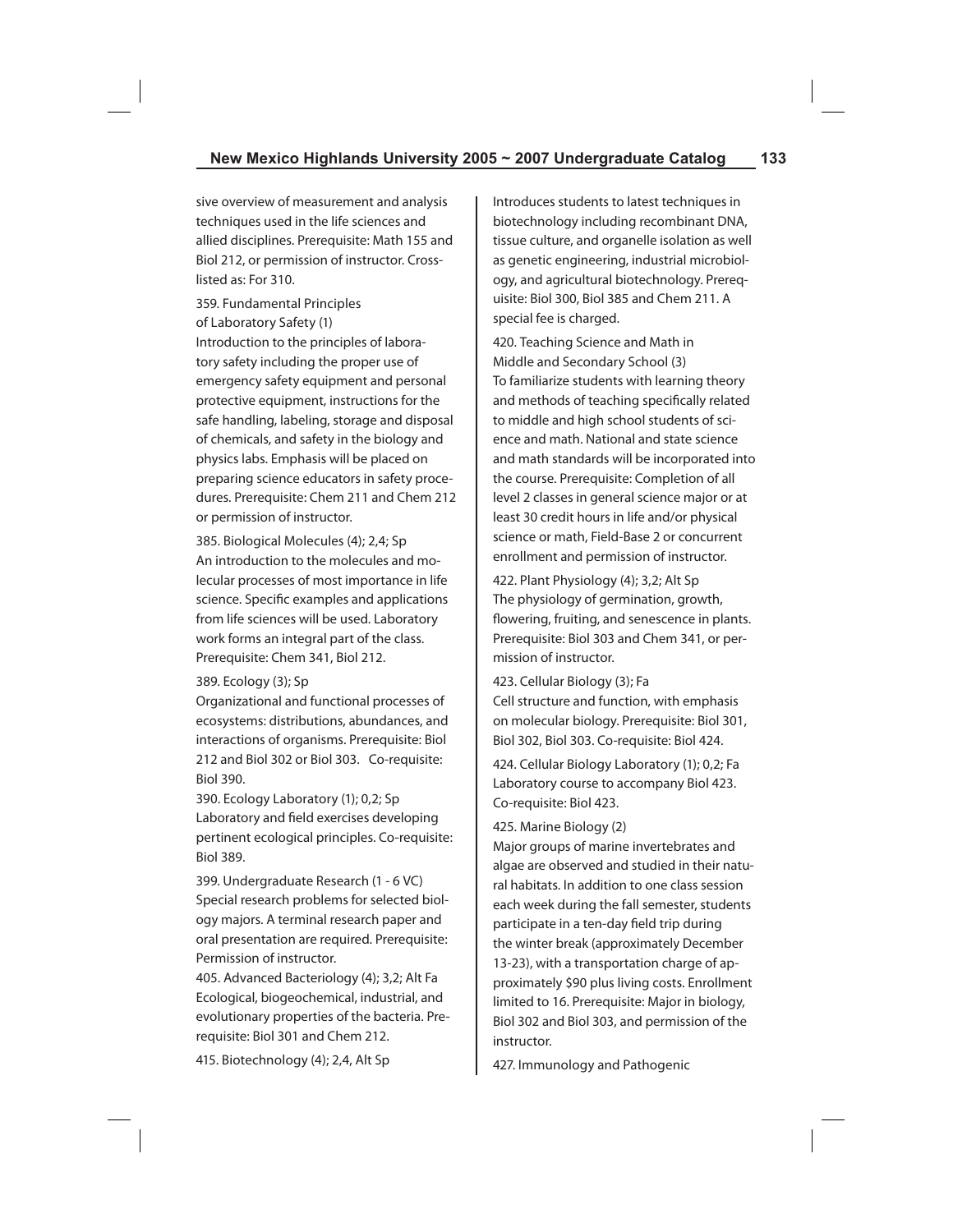#### Microbiology (3); Alt Sp

Study of diseases of vertebrates with emphasis on host-parasite interactions. The course includes principles of isolation, characterization, and control of pathogenic organisms as well as principles of vertebrate response to infection, antigen-antibody interaction, hypersensitivity, and autoimmune diseases. Prerequisite: Biol 301.

428. Laboratory in Immunology and Pathogenic Microbiology (2); 0,2 Laboratory isolation and identification of pathogenic microorganisms, antibiotic sensitivity testing, and diagnostic and evaluative testing. Prerequisite: Biol 301. Co-requisite: LSci 427.

432. Vertebrate Physiology (4); 3,2; Alt Sp Fundamental life processes in the vertebrates. Prerequisite: Biol 302 and Chem 341.

445. Biology of Vertebrates (3) Evolution, comparative morphology, classification, and life histories of vertebrates. Prerequisite: Biol 302. Co-requisite: Biol 446.

446. Biology of Vertebrates Lab (1) Description and identification of New Mexico vertebrates in a lab setting. Emphasis on distribution, identification, and life histories of endangered vertebrate species. Co-requisite: Biol 445.

448. Medical Technology Internship (32) The senior year for all medical technology students is spent in an approved hospital in order to complete the requirements for the B.S. degree. Coursework and labs include urology, hematology, pathogenic bacteriology, biochemistry, histology, microbiology, parasitology, and serology, together with a detailed hospital work format. The 32 hours are part of the required hours of an 18-month medical technology program. All hours are taken off-campus at an approved clinical facility and 32 are transferred to NMHU for completion of degree

requirements. Prerequisite: Completion of prescribed three years of coursework and acceptance at an approved clinical facility.

461. Electron Microscopy (4); 2,4

Use of the electron microscope and the making of micrographs. Includes development of skills in fixation, dehydration, embedding, sectioning, and staining of the biological materials to be examined.

#### 476. Evolution (3)

Evolution, studied in terms of molecular, Mendelian, and population genetics. Prerequisite: Biol 300 or permission of instructor.

#### 480. Parasitology (4); 2,4

An introduction to the taxonomy and life cycles of vertebrate parasites and pathogenic effects upon their animal hosts; protozoan, trematode, cestode, nematode, and acanthocephalan parasites of domestic animals and man. Prerequisite: Biol 423 or permission of instructor.

484. Hematology (4); 2,4

Characteristics, formation, function, and destruction of blood: particularly in man. Coagulation, normal blood pictures, and blood pathologies are included. The laboratory includes the techniques for the traditional tests and evaluations of blood. Prerequisite: Biol 423 and Chem 341, or permission of instructor.

485. Endocrinology (4); 3,2; Alt Sp Embryological origin, histological structure, and function of the endocrine glands, correlating cell types with special hormones produced; and the major physiological actions of the hormones on the major target organs of the body. Prerequisite: Biol 432 or permission of instructor.

#### 487. Histology (4); 2,4; Alt Sp

The microanatomy and functional organization of basic tissues: epithelium, connective tissue, cartilage, bone, muscle, and nerve. The course covers the histology of the blood and lymph vascular systems, glands, and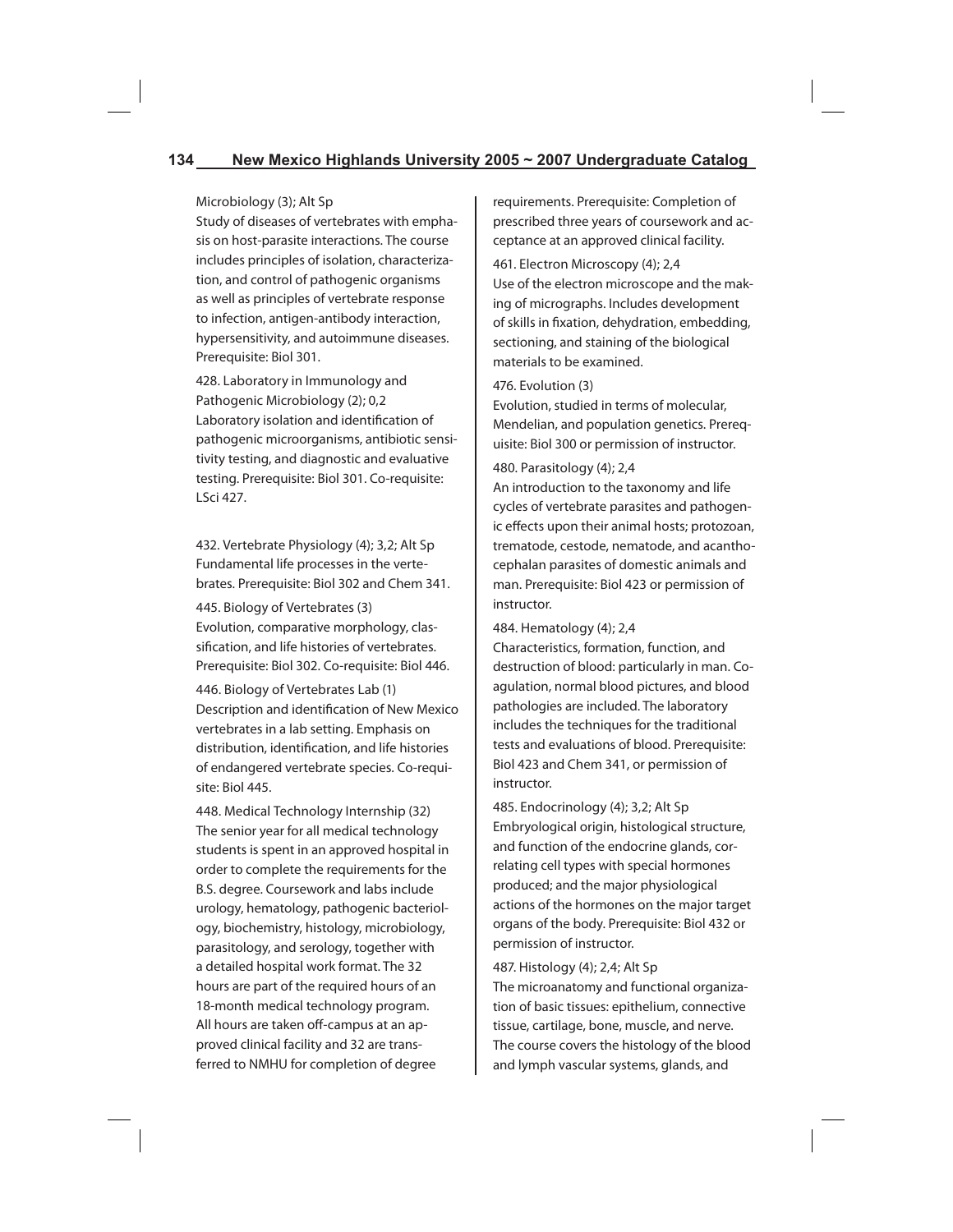secretions, particularly of man. Prerequisite: Biol 423 or permission of instructor.

490. Independent Study (1 – 6 VC) Individual, directed study arranged with an instructor. Prerequisite: Permission of instructor.

491. Life Science Colloquium (1); 2,0 Current topics and the use of life science literature.

492. Senior Project (3); 1,4-6

This lecture and laboratory course requires a senior-level life science student to apply their theoretical and experimental expertise to: 1) the development of a simple, but relevant, scientific question and its theoretical or experimental solution; 2) the identification of a basic, practical, biological problem, and its appropriate solution by analysis, simulation, or hardware development. The instructor will assign students to the laboratories of appropriate faculty or other professionals. The instructor will oversee their mentorship and progress. During the lecture periods, the instructor will overview project management theory, practical problem solving, oral and written communication skills, and overall progress on activities. Prerequisite: Seniorlevel status in a life science discipline.

#### 493. Field Botany (2); 1,2

Qualitative and quantitative techniques of community analysis; including floral sampling techniques estimating population demographic patterns. The taxonomy and natural history of representative groups of land plants will be studied in the field. Prerequisite: Biol 303.

#### 494. Field Zoology (2); 1,2

Qualitative and quantitative techniques of community analysis including faunal sampling techniques to estimate population demographic patterns. The taxonomy and natural history of representative groups of land animals will be studied in the field. Prerequisite: Biol 302.

499. Independent Research (1 – 6 VC) Individual, directed research arranged with an instructor. Prerequisite: Permission of instructor.

#### Courses in Chemistry (Chem)

100. Chemistry for the Non-Scientist (4); 3,2 Introductory chemistry for the non-science major. The course includes a study of basic concepts of chemistry and offers students an understanding of the chemical aspects of nature and how they affect their lives.

#### 105. Introductory Chemistry (4); 3,1 Recitation

Fundamental principles in chemistry, including units of measurement, characteristics of elements and compounds, atomic structure, chemical bonding, chemical equations and quantitative calculations, gas characteristics and behavior, energy, solutions and solubility, acids and bases. The course is designed primarily for students who have never had a course in chemistry and wish to have a preparatory course before enrolling for Chem 211 and Chem 215. Co-requisite: Math 120.

#### 211. General Chemistry I (3)

Fundamental concepts of chemistry including the metric system, significant figures, characteristics of matter, chemical formulas and equations, periodicity, chemical bonding, electronegativity, Lewis structures, molecular geometry, characteristics of gases, liquids, solids, solutions, and the mole concept and its applications. Prerequisite: Math 120 with a minimum grade of "C". Co-requisite: Chem 215.

#### 212. General Chemistry II (3)

A continuation of Chem 211. Topics include energy forms and changes, introductory thermodynamics, reaction kinetics, chemical equilibria, acids and bases, electrochemistry, nuclear chemistry, and introductory organic chemistry and biochemistry. Prerequisite: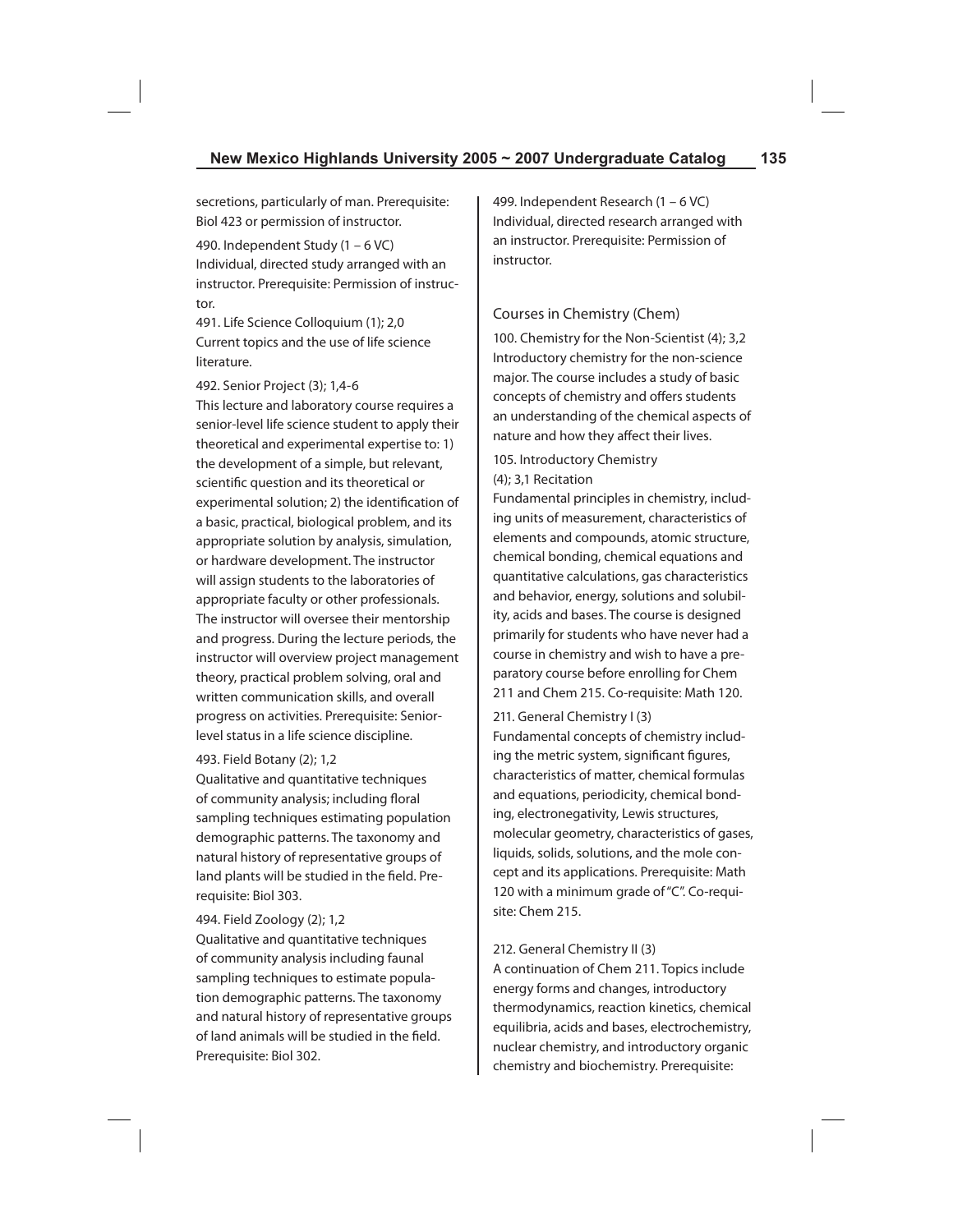Chem 211 and Chem 215. Co-requisite: Chem 216 and Math 140.

215. General Chemistry Laboratory 1 (2); 0,3,1 recitation; Fa The recitation will focus on theoretical problem-solving skills, while the laboratory develops practical experimental skills including basic laboratory techniques, determination of physical and chemical properties of matter, separation of mixtures, determination of empirical formulas, use of molecular models, gas behavior, and colligative properties of solutions. Co-requisite: Chem 211

216. General Chemistry Laboratory 2 (2); 0,3,1 recitation; Sp

The recitation will focus on theoretical problem-solving skills, while the laboratory develops practical experimental skills including calorimetry, chemical kinetics, chemical equilibria, acid/base titrations, electrochemistry, metal reactivity, and qualitative analyses of ions. Co-requisite: Chem 212

235 – 435. Selected Topic in Chemistry (3) Course in topic or topics in chemistry. May be repeated with change of content.

241. Preview of Organic Chemistry (2) Overview and introduction to organic chemical nomenclature, structures, and reactions.

255. Chemistry Research Seminar (1) Lower division students participating in a chemical research project will present one or two 30-minute presentations on their project to faculty members, graduate students and other undergraduate students registered in the course. In addition the students will participate in the discussion evolving from other students' presentations.

299. Undergraduate Research (1 – 3 VC) Problems in laboratory or literature may be undertaken as individual research arranged with an instructor. Prerequisite: Permission of instructor.

Basic electronics, optics, thermodynamic properties, and reaction kinetics, and instrumentation analysis including IR, UV-VIS, GC, NMR, MS, X-ray, LC, and electro-analytical techniques for the determination of molecular structure and properties. Prerequisite: Chem 322, Chem 342 and Math 252. Co-requisite: Chem 372..

321. Quantitative Analysis (4); 3,3 Quantitative aspects of chemical analysis are covered including statistical data analysis, chemical equilibria especially in acid/base and systems, electrochemistry, and an introduction to optical methods and separations including HPLC, GC-MS, UV-vis, AA, and electrochemistry. Prerequisite: Chem 212, Chem 216, and Math 140.

322. Instrumental Analysis (4); 3,3 Instrument design, use, and range of application are considered. Major instrumentation covered includes gas and liquid chromatography (GC and LC), extraction and pre-concentration methods, mass spectrometry, capillary electrophoresis, and X-ray methods. Prerequisite: Chem 315 and Chem 321.

325. Environmental Chemistry (3) Environmental chemistry explores the sources, distribution, reactions, fate, transport and consequences of chemicals in natural systems. Reactions in aquatic, terrestrial and atmospheric environments will be considered, including both biological and abiotic transformations. Prerequisite: Chem 341.

341. Organic Chemistry 1 (4); 3, 3, 1 recitation An intensive study of the chemistry of carbon compounds, including structure, synthesis and reaction mechanisms. The lab component will include the study of the isolation, purification and identification of various classes of organic compounds. Prerequisite: Chem 212 and Chem 216

342. Organic Chemistry 2 (4); 3, 3, 1 recitation A continuation of Chem 341. Special topics, including an introduction to biochemistry

317. Physical ChemistryLab (3); 0,6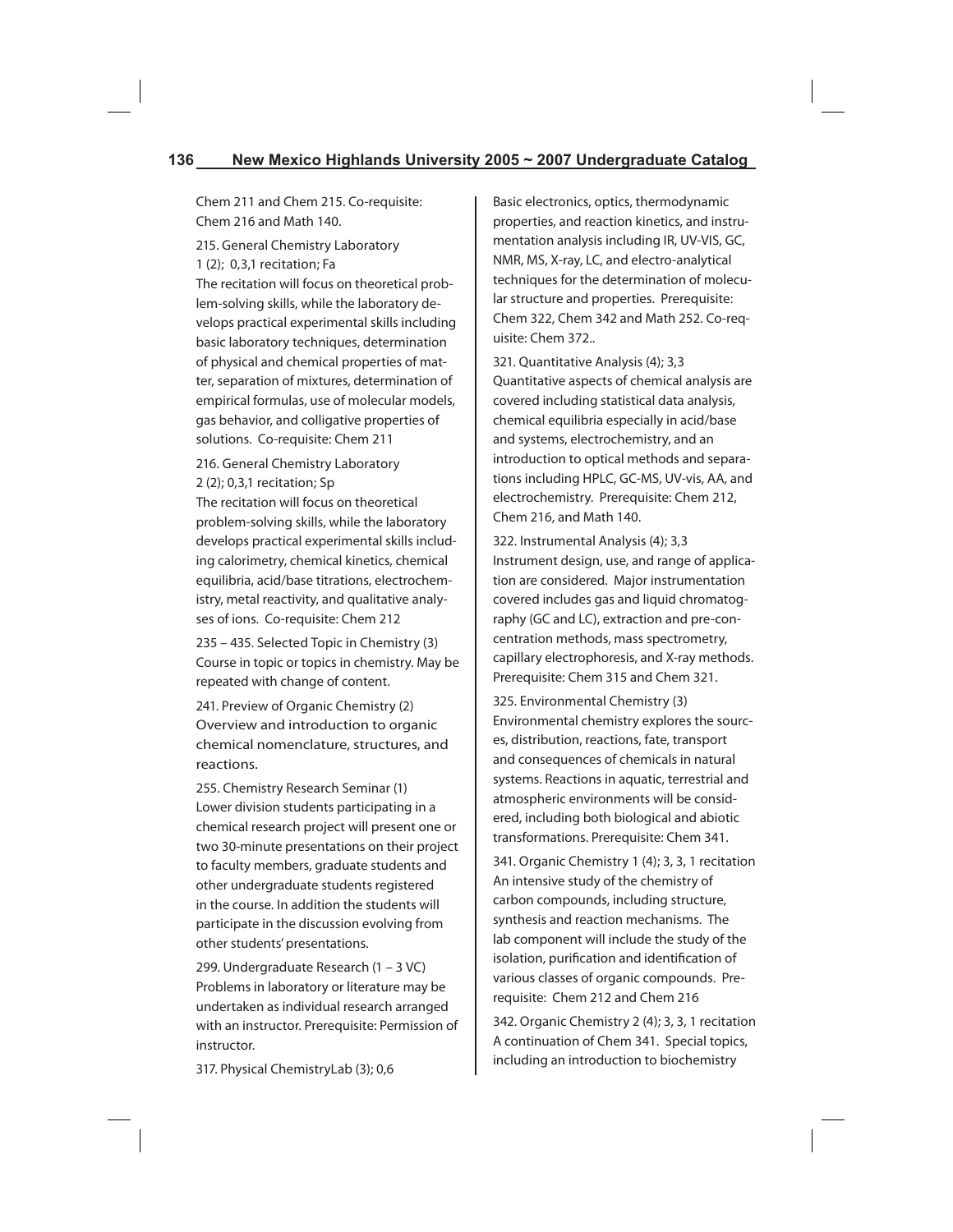and polymer chemistry, are included. The lab component will include the synthesis of various classes of organic compounds and their identification using modern spectroscopic techniques. Prerequisite: Chem 341.

359. Fundamentals of Laboratory Safety (1) Introduction to the principles of laboratory safety, including the proper use of emergency safety equipment and personal protective equipment, instructions for the safe handling, labeling, storage and disposal of chemicals, and safety in the biology and physics labs. Emphasis will be placed on preparing science educators in safety procedures. Prerequisite: Chem 211 Chem 212, or permission of the instructor.

371. Physical Chemistry I (3)

Chemical theory of states of matter, thermodynamics, equilibria, and kinetics. Prerequisite: Chem 342, Math 212, and Phys 292. Co-requisite: Chem 317.

372. Physical Chemistry II (3)

Topics include quantum mechanics, statistical mechanics, spectroscopy, and molecular structure. Prerequisite: Chem 371, Math 252, and Phys 292. Co-requisite: Chem 318.

419. Advanced Synthesis and Instrumental Analysis (3); 0,6

An advanced chemical preparation and chemical instrumentation laboratory. Synthesis emphasizes inorganic compounds, and uses modern separation, purification, and instrumental analysis techniques. Addition instrumental analysis will explore modern methods of trace analysis. Instrumentation may include NMR, GC-MS, FT-IR, fluorescence, HPLC, CE, powder X-ray diffraction, and electrochemistry. Prerequisite: Chem 321 or 322 are required, while Chem 318 and Chem 372 are recommended.

441. Reaction Mechanisms (3) Theoretical organic chemistry including molecular orbital theory, photochemistry, orbital symmetry, and reaction mechanisms. Prerequisite: Chem 318, Chem 342, and Chem 372.

442. Synthetic Chemistry (3) An advanced treatment of synthetic organic and inorganic chemistry and reaction mechanisms. Prerequisite: Chem 318, Chem 342, and Chem 372.

450. Seminar in Chemistry (1 – 3 VC) Seminar course in a topic or topics in chemistry. Prerequisite: Chem 318, Chem 342, and Chem 372.

455. Chemistry Research Seminar (1) Upper division undergraduate students participating in a chemical research project will present one or two 30-minute presentations on their project to faculty members and other graduate and undergraduate students registered in the course. In addition the students will participate in the discussion evolving from other student presentations. Cross-listed as: Phys 455.

461. Inorganic Chemistry I (3) Quantum mechanical approach to chemical bonding, crystal and ligand field theory, acid/ base theories, and transition metal chemistry. Prerequisite: Chem 318 and Chem 372.

462. Inorganic Chemistry II (3)

A continuation of Chem 461. Topics include metal, transition metal, and non-metal inorganic topics and symmetry as related to spectroscopy and reaction mechanisms. Prerequisite: Chem 461.

473. Chemical Kinetics (3) An in-depth study of chemical reaction kinetics. Prerequisite: Chem 318 and Chem 372.

481. Biochemistry I (3)

An introduction to the chemistry of biologically important molecules, including proteins, carbohydrates, lipids, and nucleic acids; physical properties, mechanisms of action, and enzyme kinetics. Prerequisite: Chem 342.

482. Biochemistry II (3)

A continuation of Chem 481. Prerequisite: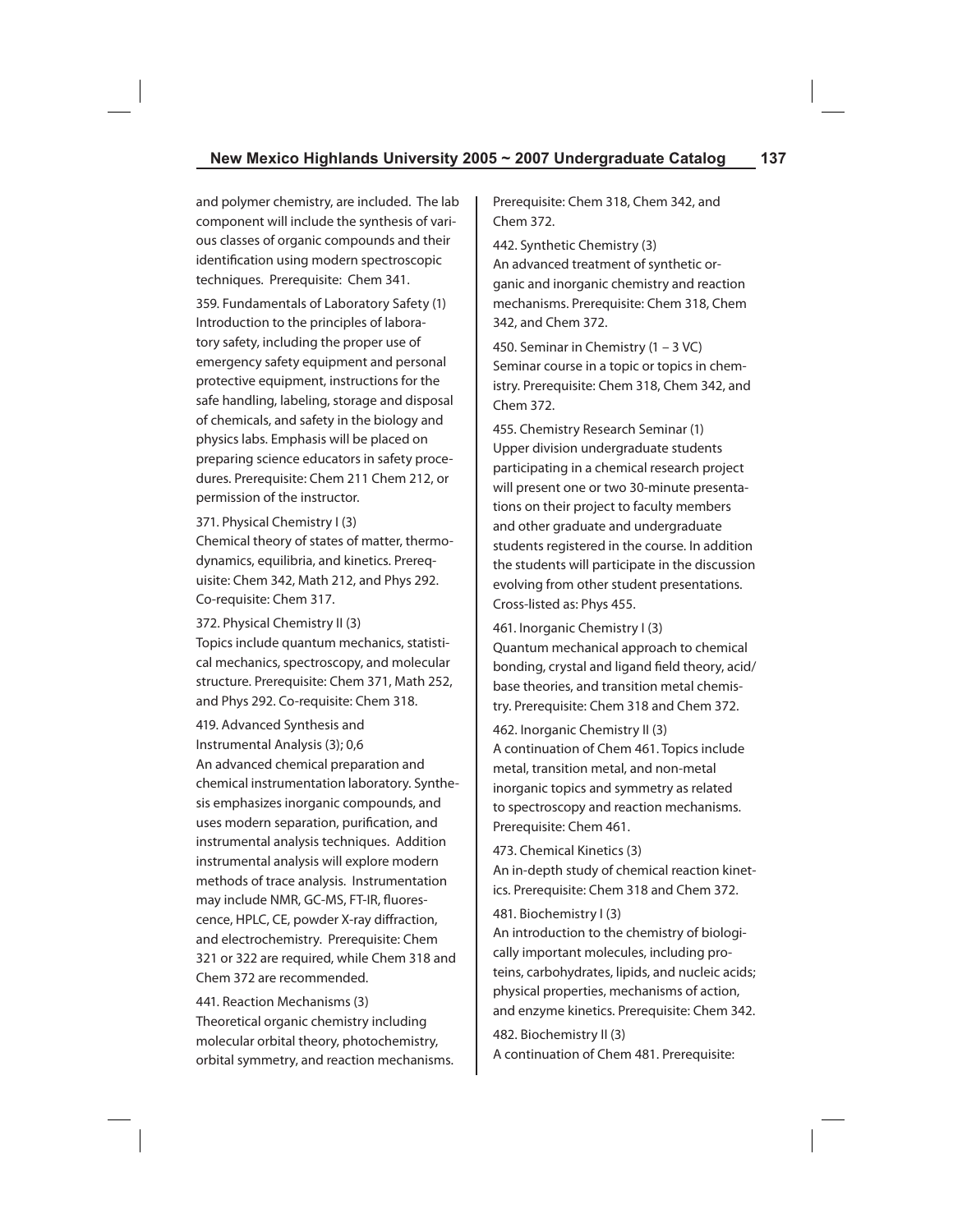#### Chem 481.

490. Independent Study (1 – 6 VC) Individual, directed study arranged with an instructor. A thesis and oral presentation are required. Prerequisite: Permission of instructor.

495. Senior Chemistry Applications (3) This course will consist of an open-ended advanced chemistry project and a series of oral and written examinations that are designed to reveal each student's overall understanding of chemistry. Prerequisite: Chem 372, or permission of the instructor.

499. Independent Research (1 – 6 VC) A research problem in chemistry, explored through individual, directed research arranged with an instructor. A thesis and oral presentation are required. Prerequisite: Permission of instructor.

Courses in Environmental Geology (Geol)

101. Survey of Earth Science (4); 3, 2 An introduction to the broad spectrum of modern earth sciences, including astronomy, meteorology, oceanography, and physical geology for the science and non-science major student. Volcanoes, earthquakes, continental drift, glaciers, wind action, groundwater, rivers, and landslides are some of the topics discussed.

#### 105. The Planets (4); 3, 2

This course is designed to give the student a basic understanding of the nine planets in our solar system, with emphasis on geologic and atmospheric processes. Topics include trhe study of faults and tectonic features, impact craters, evolution and internal structures, atmospheres, meteorites, comets, asteroids, and analysis of spacecraft images

202. Earth History (4); 3, 2; Sp

A study of the 4.5 billion-year history of the earth based on information derived from rocks, minerals, and fossils. Trilobites, dinosaurs, saber tooth tigers are but a few of the organisms to be investigated. Prerequisite: Geol 101

235-435. Selected Topic in Geology (1-4 VC) Course in topic or topics in Geology. May be repeated with a change in content.

290-490. Independent Study (1-4 VC) Individual, directed study arranged with an instructor. Prerequisite: Permission of instructor.

301. Environmental Geology (4); 3, 2; Sp A course designed to instruct students in the geological principles that can be utilized to both prevent and ameliorate environmental problems.

## 317. Depositional Environments (4); 3, 2; Alt Fa

Survey of sedimentary rock types, principles of description and classification, sedemtn genesis and transport, distribution and origin of sedimentary deposits. Includes paleoenvironmental determinations from analysis of modern marine, transitional, and continental environments with the information applied to problems in environmental geology. Course includes an investigation of evolution of life on a dynamic earth. The course will investigate stratigraphic and paleontologic principles to aid in paleoenvironmental interpretation and evolutionary studies. Students will gain an appreciation of the dynamic nature of the Earth and the importance of scientific thought processes. Laboratory portion of the course emphasizes lecture topics through hands-on laboratory experiences, including several field trips. Prerequisites: Geol 101 and 202.

320. Mineralogy (4); 3, 2; Alt Fa Designed to introduce students to the essentials of minerals and rocks. Topics include the study of major groups of minerals and their crystal structures, crystal chemistry, symmetry, crystal growth, and mineral identification. Aspects of optical mineralogy will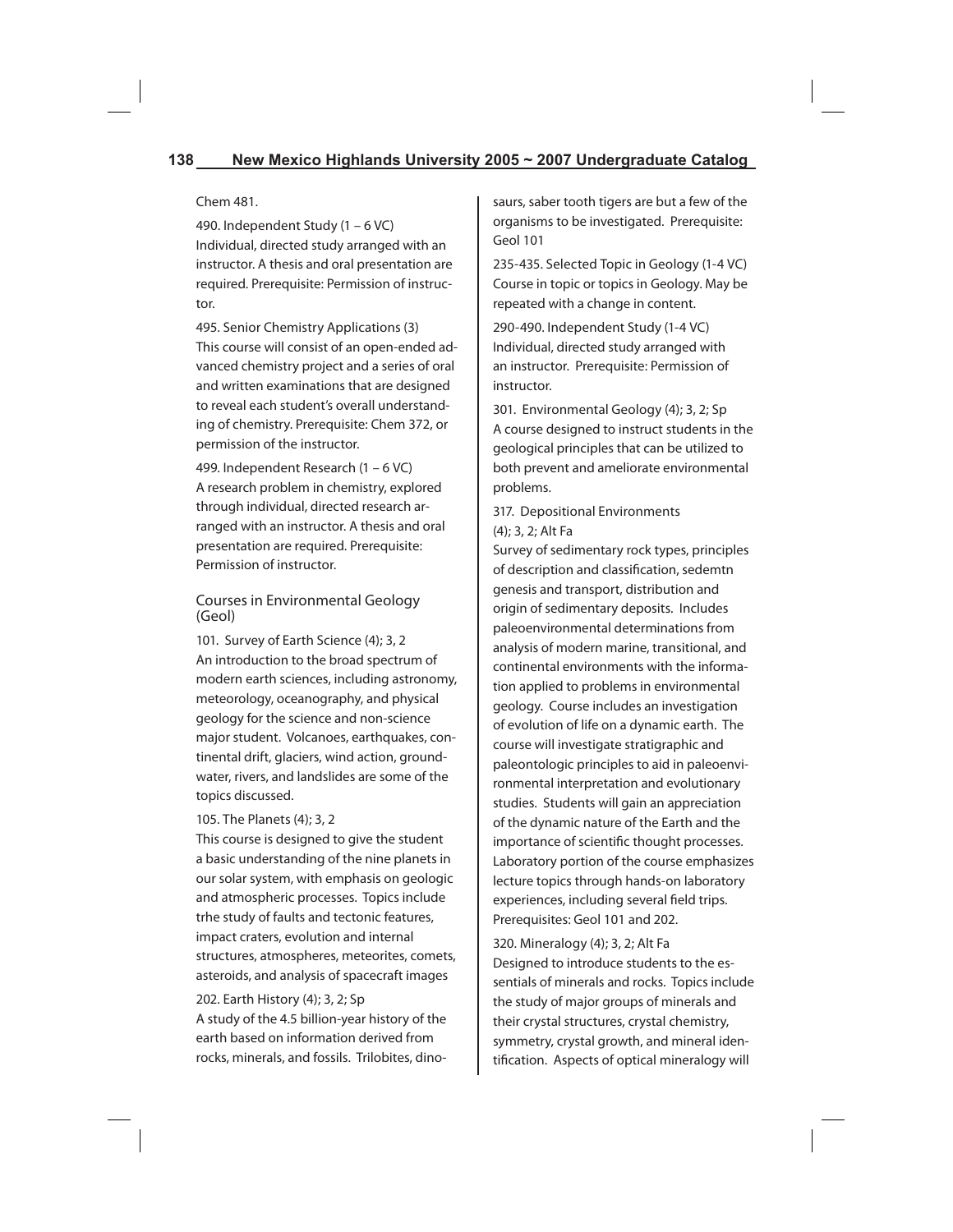also be included. Prerequisite: Geol 101 or permission of instructor.

#### 321. Petrology (4); 3, 2; Alt Sp

An introduction to the fundamentals of igneous and metamorphic rocks. The lecture will focus on the experimental and field evidence for interpreting rock associations, and the interplay between igneous and metamorphic rock formation and the plate tectonic model. Topics include textures, structures, microscopic identification, geochemistry, and rock classification as a background for discussing rock origins. Prerequisites: Geol 101, 320, or permission of instructor.

325. Earth Materials (3); Fa

The study of the materials that makeup the earth, their geologic settings, and the properties that make them useful to society. Topics include mineral chemistry, crystallography, igneous, metamorphic and sedimentary rock minerals, mineral study techniques and formation processes. Prerequisite: Geol 101.

330. Structural Geology (3); Alt Fa A detailed study of the forces acting on the Earth's crust and a resolution of these forces in terms of joints, faults, folds, uplifts, and related phenomena. Prerequisites: Geol 101, Math 120, Phys 151 or 291, or by permission of instructor.

350. Seminar in Geology (3)

Seminar course in topic or topics in Geology.

375. Field Geology (3); 0, 12

Principles of geologic mapping, including the use of a Brunton compass, barometer, hand-level, plane table, and other instruments. The course also includes the solution of actual field problems and preparation of reports. Prerequisites: Geol 315, 322, 330, or permission of instructor.

421. Environmental Groundwater Hydrology (4); 3, 2; Alt Sp Study of the origin, movement, method of entrapment, and removal of subsurface waters. Course includes extensive discussion of problems associated with groundwater pollution, and remediation. Prerequisites: Geol 101 and 301

422. Genesis and Environmental Impact of Earth's Resources (3); Alt Sp Study of the distribution, mineralogy, classification, modes of occurrence and economic implications to industry and world affairs of mineral deposits. Prerequisites: Geol 101, 301, and 322.

424. Environmental Geophysics (4); 3, 2 Environmental Geophysics provides students with an understanding of the geophysical tools, processes and concepts applied in environmental geology. Processes (e.g., vulcanism, plate tectonics, mountain building, and climates) are discussed in the context of the Earth and other planets. Prerequisites: Geol 101, Phys 151, or permission of instructor.

425. Geomorphology (3); Fa

An introduction to the description of landforms and landscapes on Earth's surface. Emphasis is placed on the basic processes that govern landform evolution, human impact on land surfaces, and on the history of geomorphic study. Several field trips are required. Prerequisites: Senior standing.

432. Environmental Geochemistry (3) A study of the chemistry of the Earth, including mineral mobility, cosmochemistry, chemical weathering, diagenesis, igneous and metamorphic chemistry, stable isotopes, pollution, and the thermodynamics and kinetics associated with these systems. Prerequisites: Chem 211 and 215, Geol 101 and 301, or by instructor's permission.

495. Senior Geology Applications (1) Required class for all graduating senios. The purpose of the course will be to assess the student's understanding of environmental geology, critical thinking, and applications to geology and research methods. Assessment will consist of oral and written examinations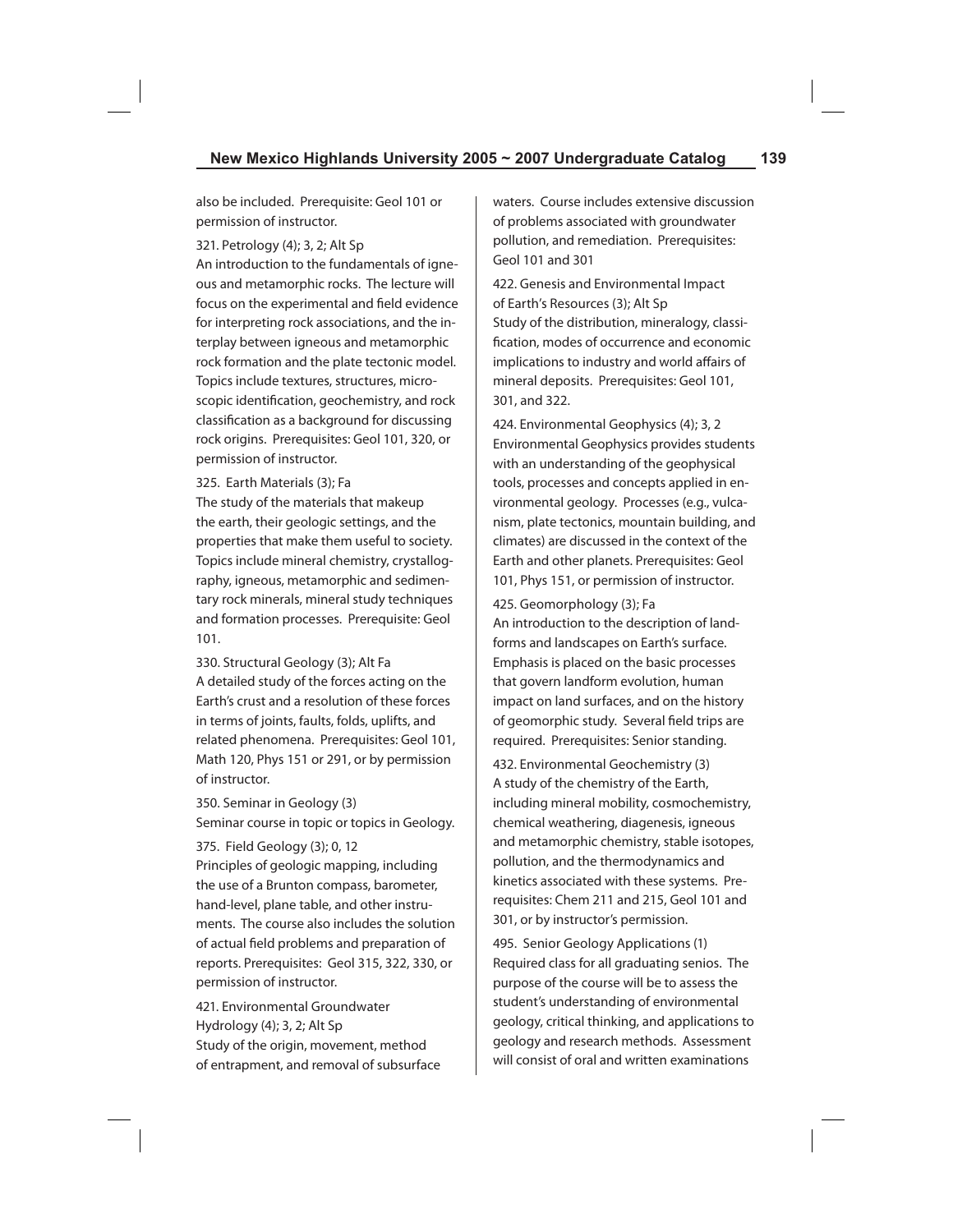and problem solving. Prerequisite: Permission of instructor.

499. Independent Research (1-4 VC) Individual, directed research arranged with an instructor. Prerequisite: Permission of instructor.

## Courses in Forestry (For)

105. Ecosystems and Humans (4); 3, 2; Sp A survey of environmental and ecological sciences with an introduction to the ways humans interact with and change ecosystems. The course introduces students to ecological and environmental concepts that bear on environmental issues, the current practices and management strategies utilized to preserve and sustain ecosystems, and, examples of solutions to environmental and natural resources problems

235 – 435. Selected Topic in Forestry  $(1 - 4$  VC)

Course in a topic or topics in Forestry. May be repeated with a change in course content. 300. Forestry Field Practices (4); 1, 6; Su An intensive summer experience that will visit various forest types in New Mexico. Forest management practices, harvest systems and natural catastrophes will be assessed by students for their ecological repercussions. Measurement methods used in Forestry will be introduced throughout the session. This is a required course students must complete prior to graduation.

305. Natural Resources Economics (3); Alt Sp This course will provide an overview of the market economy in development and allocation of scarce resources, and the economic impacts of policy measures used in natural resource systems, and achieving environmental goals.

310. Mensuration and Biometrics (4); 3, 2; Alt Sp

Mensuration is the practice of measuring lengths and angles. Biometrics is the set of techniques for measurement and analysis

of biological phenomena. Together, these topics provide a comprehensive overview of measurement and analysis techniques used in Life Sciences and allied disciplines. Prerequisites: Math 155, Biol 212, or permission of instructor.

315. Soil Science (4); 3, 2; Alt Fa This course provides students with basic soil science concepts. The physical, chemical, and eco9logical properties of soils are applied to soil classification, genesis, fertility, productivity, irrigation, and erosion. Prerequisites: Biol 212, Chem 211, Math 140 (or equivalent), For 105, or permission of instructor.

318. Natural Resources Ecology (4); 3, 2; Alt Sp

The ecology of natural and artifical groups of organisms managed for production of values is the focus of this course. Course topics include ecosystem productivity, biodiversity, habitat types, ecosystem management, plant stand dynamics, and endangered species roles in range, forest and aquatic ecosystems, and pest populations. Prerequisite: Biol 389 can be taken concurrently, or instructor's permission.

321 Forest Entomology (3); 3, 2; Alt Fa A survey of the arthropods and insects found in forest and range communities. Particular focus will be on insects that reduce commodity value, threaten human and animal health, or have beneficial effects in ecosystems. Methods to manipulate arthropod populations to achieve management goals are discussed.

322. Forest Pathology (4); 3, 2; Alt Fa A survey of the beneficial and pathogenic microorganisms found in forests. Particular focus will be on pathogens that reduce commodity value and stand productivity, and microorganisms that have beneficial effects in forested ecosystems. Methods of detection and response to pathogen infestations will be examined. Prerequisite: Biology 389,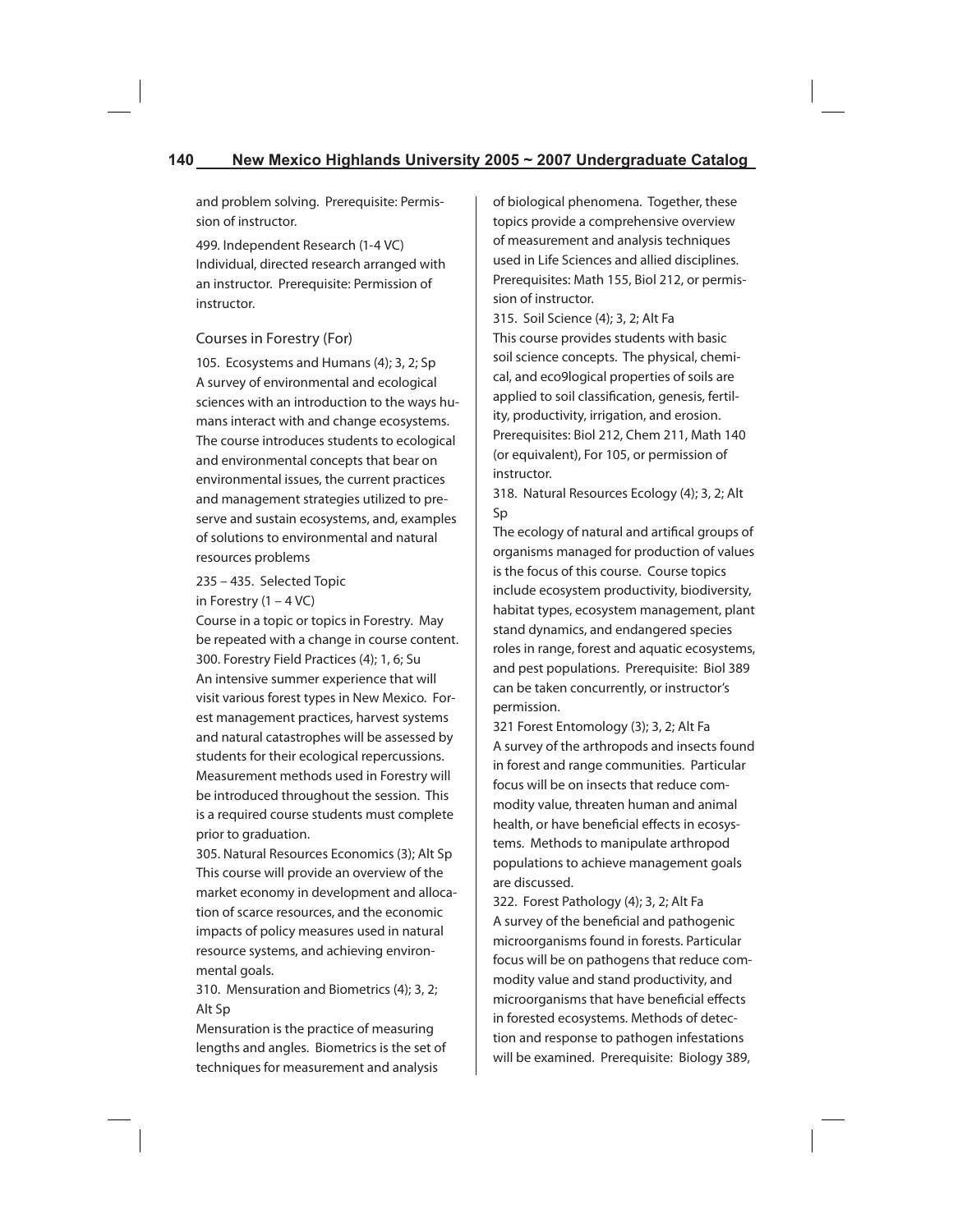which can be taken concurrently, or permission of instructor.

330. Natural Resources Law and Policy (3) Natural resources and environmental ethics doctrines and applications with regard to laws and polices are examined. Introduction to laws, regulations, and policies that focus on natural resources and environmental concerns are the focus of this course. 333. Water Science (4); 3, 2; Alt Fa A course designed to teach the standard methods of water analyses and interpretation of results for surface water, ground water, water supply, and wastewater. The focus will be on the analysis of coliform bacteria, nutrients, organic matter, heavy metals, pesticides and water quality standards. Prerequisites: Biol 212, Chem 211, Math 140 (or equivalent), For 105, or permission of instructor.

340. Quantitative Methods (3) Quantitative methods are the techniques used to numerically and statistically analyze observational and experimental data. Students will gain first-hand experience with data analysis of biological, geological, and natural resources data sets. Prerequisite: Math 140, or permission of instructor. 351. Atmospheric Science (3); Alt Fa The physical structure and dynamics of the atmosphere are explored. Air pollutant movement dissipation, and chemistry will be discussed. Weather phenomena and local air circulation patterns will be discussed in terms of pesticide spray movement and wildfire behavior. Prerequisites: Phys 151, Chem 212, or permission of instructor.

400. Surface Hydrology (3)

A course designed for upper-division undergraduate students in earth sciences and natural resources management. The course combines (1) a qualitative conceptual understanding of hydrologic process, (2) an introduction to the quantitative representation of those processes, and (3) an understanding of approaches to hydrological measurements and the uncertainties involved in those measurements. Prerequisite: Geol 101, or permission of instructor. 402. Silviculture (3); Alt Fa Silviculture is the set of practices to grow and manage trees in stands. The course focuses on the factors that affect tree growth, tree stand dynamics and health, and the impact of management on ecosystem values. The ecological practices to sustainably produce forest products are emphasized. Prerequisite: For 318, or permission of instructor. 405. Wildland Fire Management (3) A course on the behavior of wildfires in forest and range communities. Methods of prescribed fire use are discussed. The course reviews methods for fuel load estimation, fire weather prediction, and fire suppression. Prerequisites: For 315 and 318, or permission of instructor.

408. Limnology (4); 3, 2

A study of the interrelationships among plants, animals, and environmental factors in aquatic ecosystems. The course is field oriented and concentrates on the development of sampling techniques and the analysis of biotic and abiotic components of nearby lakes and streams.

Prerequisites: Biol. 389, orR 333, or, permission of instructor.

410. Forest Management (3) This course focuses on the economic and scientific decisions for large tracts of land and multiple types of forest stands over landscapes. The elements of planning management activities to create the least costs and greatest benefits for a landowner are explored.

412. Surveying and Geographic Information Systems (4); 3, 2;Alt Fa

Surveying is the determination of boundaries and positions on the earth's surface. Geographic Information Systems (GIS) are geospatially-referenced databases that relate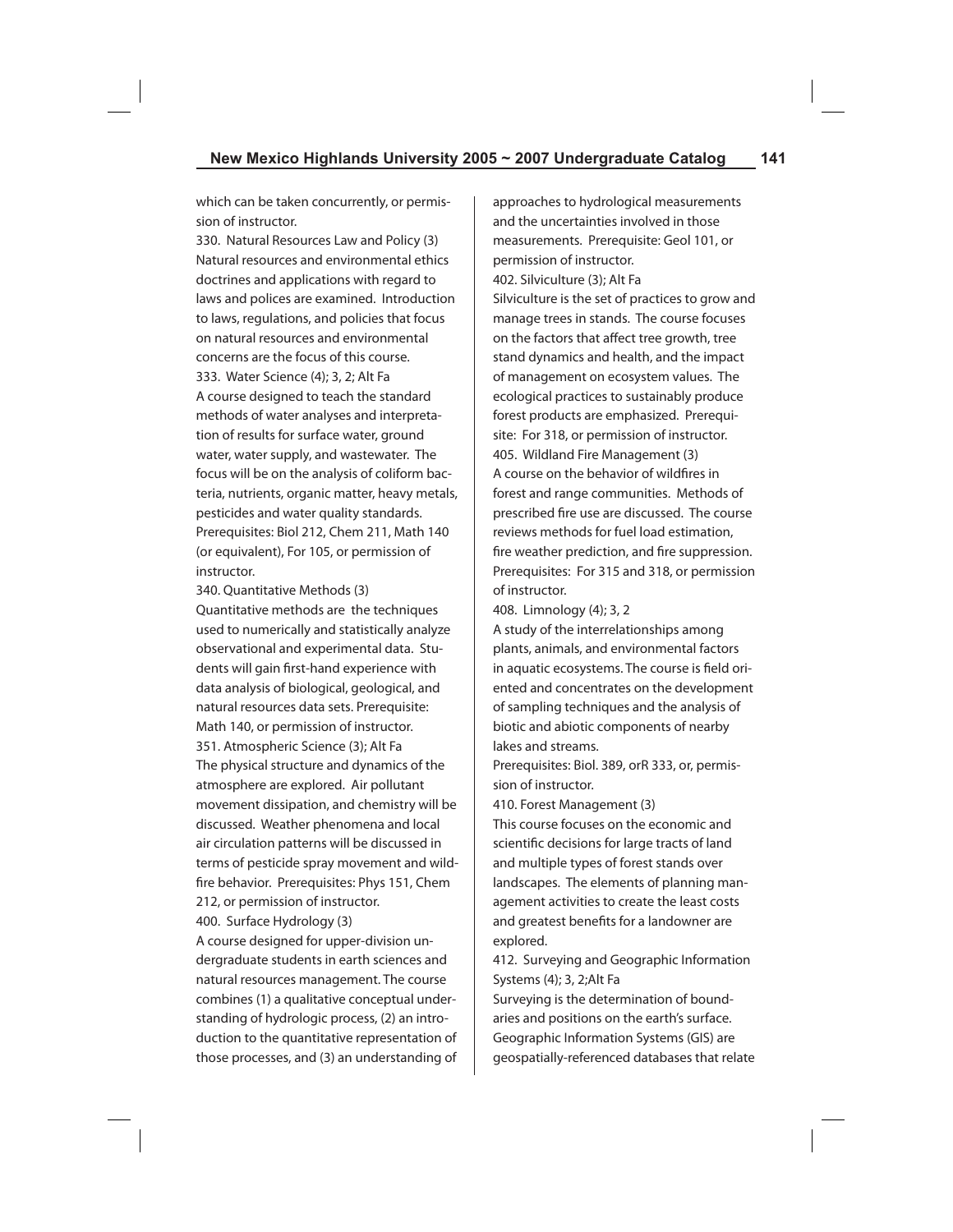positions of points or areas to data and properties. The course will explore the applications of these technologies to environmental and natural resources problems. Prerequisites: For 318, Math 140 w/ at least a "C", or permission of instructor

415. Dendrology (3); 2, 2; Alt Fa

Dendrology studies the biology of trees and woody vegetation. This course explores tree and shrub identification with associated botanical nomenclature, and, the structure and function of shrub and tree morphology. A collection of local trees and shrubs is a requirement for the course. Prerequisite: For 318, or permission of instructor.

417. Watershed Management (4); 3, 2: Alt Fa This course will emphasize the interdisciplinary characteristics of watershed management. The need to incorporate ecological and socioeconomic factors when planning and implementing programs to achieve sustainable, socially viable natural resource development is emphasized. Prerequisites: Biol 212, Chem 211, Math 140

(or equivalent), For 105, or permission of instructor.

# 420. Wildlife Habitat Management (3); 2, 2 Alt Fa

Principles and practice of wildlife management; with an emphasis on habitats, distribution, abundance and legal considerations. 440. Senior Project (1); Fa, Sp

A capstone course that requires students to integrate information from across the Forestry major's courses in the production of a professional management plan. Prerequisite: Senior standing.

450. Fire Ecology (3)

This class investigates the ecology of fire in a variety of ecosystems; and, includes the effects of fire on plants, animals, soils, water, and air. The course will emphasize the prediction and characterization of fire effects over time and space, and the role of fire in restoration ecology. Case studies of restoration projects using fire in prairies, ponderosa pine and white bark forests will be examined. Prerequisites: Biol 389, For 315, or permission of instructor.

451. Project Fires and Post-Fire Rehabilitation (3)

This class is designed to investigate the potential problems resulting from fires including erosion on slopes and in stream channels, sediment and debris jams in streams, weed infestations, loss of vegetation and forest cover, hazards from fire-killed trees falling, and potential damage from post-fire activities like salvage logging.

452. Prescribed Fire Practices (4); 3, 2; Alt Fa Prescribed fires are used to meet management objectives of fuel reduction and ecosystem restoration. This course explores the design, planning, conduct and monitoring in prescribed fire utilization. The course includes two (2) mandatory Saturday field trips, and, participation in a prescribed fire. Prerequisites: For 105, For 318, or permission of instructor.

453. Toxicology in Life Sciences (3); Alt Sp Students will develop an understanding of the general process of conducting release, contamination and risk assessments. Furthermore, students will be able to understand and work with federal and state guidances and regulations that bear on the conduct of environmental public health investigations. The ultimate goal is to equip students with knowledge and skills that are utilized to assess the general impact of substances on human health. Prerequisites: Biol 212, Chem 212, or permission of instructor.

454. Landscape Ecology and Wildfires (3) Wildfire behavior depends on vegetation and fuel loading over landscapes. Fires that burn through landscape mosaics of habitat types have variable effects on wildlife, vegetation,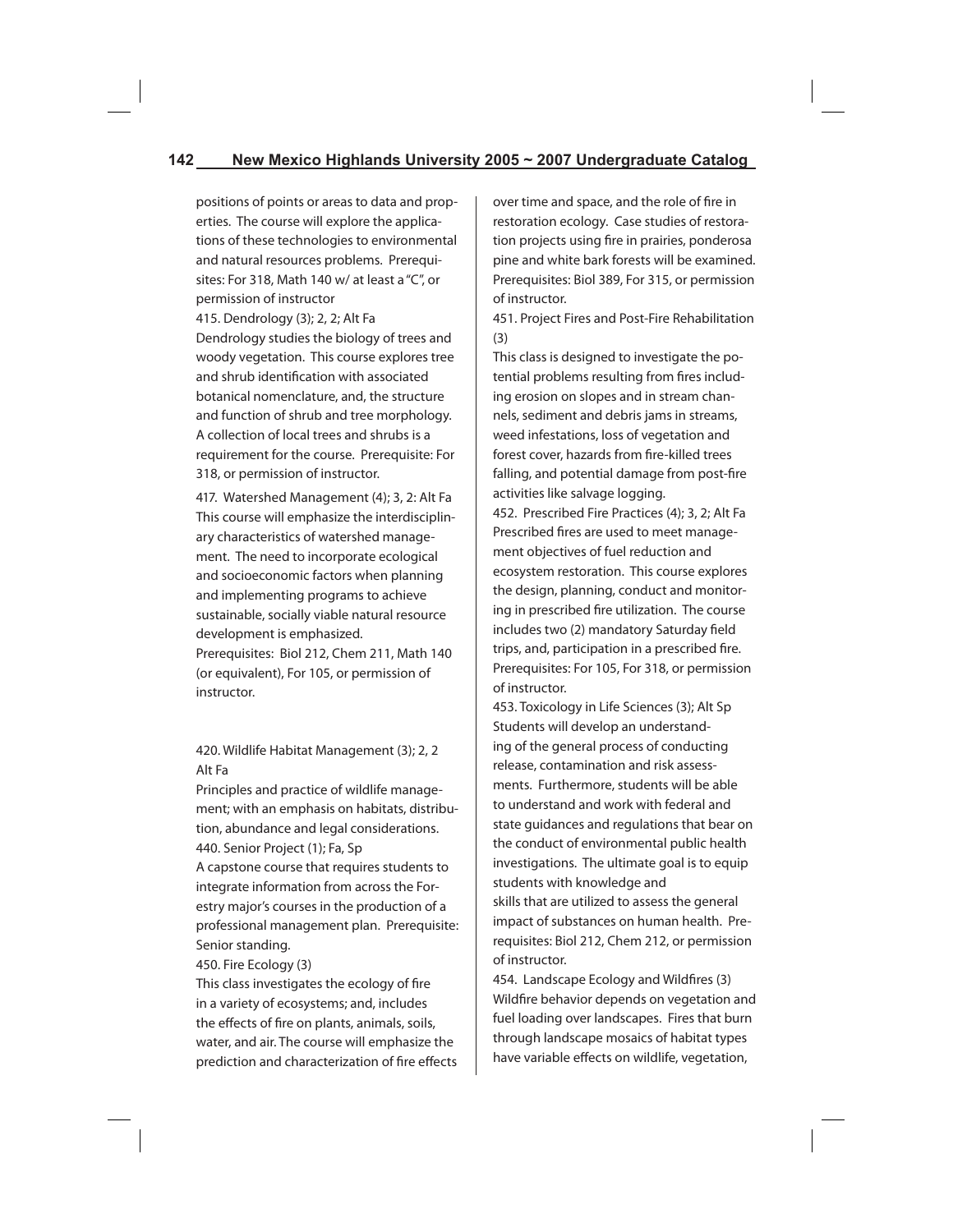# School of Business Administration

Dr. William Taylor, Dean Sininger Hall, Room 205 505 454-3522 FAX: 505 454-3354

The school offers undergraduate programs in accounting, finance, internatioanl business, management, management information systems, marketing and general business.

#### Accreditation

The School of Business Administration is accredited by the Association of Collegiate Business Schools and Programs (ACBSP) at the undergraduate and graduate level.

Mission of the School of Business New Mexico Highlands University's School of Business Administration is committed to being the best small HSI Business school in the nation by developing our students to be competitive and ethical professionals with the ability to operate in the global business environment.

Excellence in teaching is evidenced by:

- Faculty recruiting and development that fosters enhancement in the quality of teaching
- Scholarly and research activity that supports and enhances classroom teaching
- Faculty service that narrows the gap between classroom theory and the needs of the business community

Education experience is offered through:

- Small class enrollments to foster interactive and high involvement learning
- Opportunities for students to participate in many real-world scenarios in classroom and internship settings
- Faculty-student relationships that extend from academic advising through career choices, including facilitating employment

#### opportunities

Faculty

Sergio Alonso (International Business) Charles Becker (Accounting/Mgmt) Patricia Bost (Accounting) John Luhman (Management) Peter Hughes (Management) Hal Olafson (Finance) Luis Ortiz (Management) Hormuzd Rassam (Business) Mary Romero (Accounting) Charles Swim (MIS/Mgmt) William Taylor (Business) Kent Tucker (Finance) David West (MIS) Margaret Young (Marketing)

#### Business

The School of Business Administration provides academic programs that provide a solid foundation for students in leadership roles in business, government and education. Performance standards are high for both undergraduate and graduate programs. Academic programs reflect the philosophy and common professional components of the accrediting body, the Association of Collegiate Business Schools and Programs (ACBSP). In order to prepare students for professional careers, the curricula address both the specifics of the work place and the more general aspects of society.

The School of Business Administration offers one degree, the bachelor of business administration (B.B.A.) with concentrations in accounting, finance, international business, management, marketing, management information systems, and general business. Students may select a second major or minor in a field outside the School of Business or may select a minor from within the School of Business. The school's majors and minors are listed below:

The general education requirements for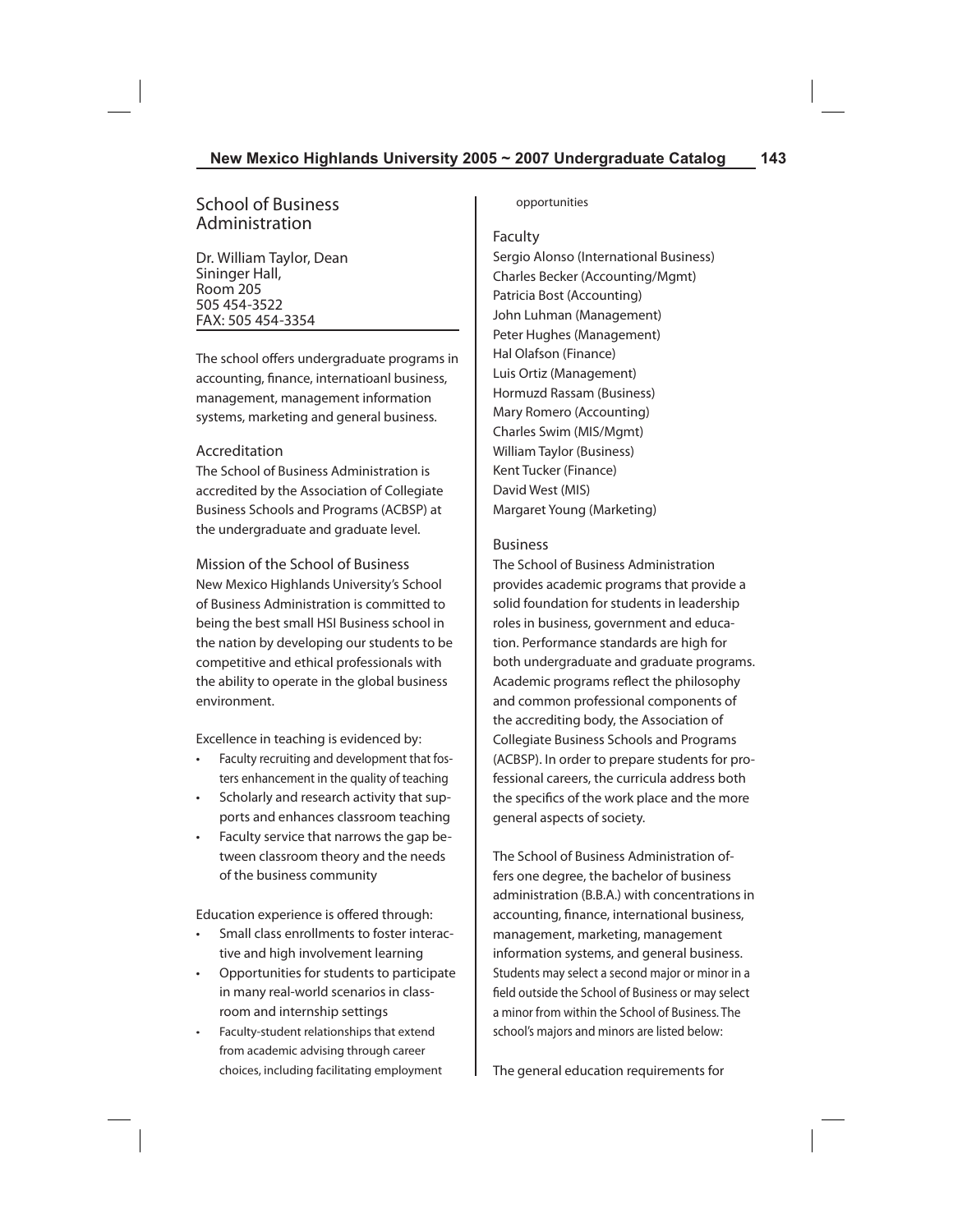B.B.A. degree (See University Core Requirements) are 42 to 45 credit hours. All business majors and minors (including non-business minors) are required to take CS 101, Econ 216, and Math 155 within the university core requirements. An approved sample Recommended Curriculum or Plan of Study is available from the school.

Students, in conjunction with their advisors, may select upper divisional electives from the following disciplines: Anthropology, Business, Sociology, Psychology, Media Arts, Exercise and Sport Science. The number of electives varies by concentration.

Exit Requirements for the BBA degree During the last year of coursework all undergraduate students are required to complete Mgmt 489, Strategic Management. Students will work as a team to prepare and present a strategic business analysis as the final aspect of their undergraduate business preparation. The business case will be presented to members of the School of Business Administration faculty at the end of each semester.

#### Business Education Core: 45

| Acct           | 287 | Prin of Fin Acct (3)    |
|----------------|-----|-------------------------|
| Acct           | 288 | Prin of Mgr Acct (3)    |
| <b>BLaw</b>    | 360 | Business Law I (3)      |
| Bus            | 110 | Bus Analys Meth (3)     |
| Bus            | 210 | Stat Analys for Bus (3) |
| Econ           | 217 | Prin of Microecon (3)   |
| Engl           | 367 | Tech Writing (3)        |
| Fin            | 341 | Financial Mgmt I (3)    |
| Fin            | 342 | Financial Mgmt II (3)   |
| Mgmt           | 325 | Oper Resrch I (3)       |
| Mgmt           | 364 | Org Behavior (3)        |
| Mgmt           | 489 | Strategic Mgmt (3)      |
| Mktg           | 302 | Prin of Marketing (3)   |
| Mktg           | 411 | Marketing Rsrch (3)     |
| <b>MIS</b>     | 233 | Microcomp Appl          |
|                |     | in Bus (3)              |
| Core Total: 45 |     |                         |

Concentration in Accounting (B.B.A.) The following categories reflect the philosophy of the American Institute of Certified Public Accountants and the standard for educational components of the ACBSP accrediting body.

Required courses: 21

| Acct            | 301 | Cost Accounting (3)                           |
|-----------------|-----|-----------------------------------------------|
| Acct            | 321 | Indiy Taxation (3)                            |
| Acct            | 387 | Intermed Acct I (3)                           |
| Acct            | 388 | Intermed Acct II (3)                          |
| Acct            | 392 | Intermed Acct III (3)                         |
| Acct            | 481 | Accounting Sys (3)                            |
| Acct            | 492 | Auditing (3)                                  |
| Flectives: 9    |     |                                               |
|                 |     | Choose three courses from the following list: |
| Acct            | 401 | Budgeting (3)                                 |
| Acct            | 410 | Accounting Tech (3)                           |
| Acct            | 422 | Corp, Partnership, &                          |
|                 |     | Estate Taxation (3)                           |
| Acct            | 482 | Int'l Accounting (3)                          |
| Acct            | 483 | Not-for-Profit Acct (3)                       |
| Acct            | 487 | Adv Acct Topics (3)                           |
| Acct            | 488 | Curr Topics in Acct (3)                       |
| Acct            | 489 | Govt Accounting (3)                           |
| Major Total: 30 |     |                                               |

Even though the state of New Mexico has not adopted the 150-hour education requirement to sit for the CPA exam, NMHU's School of Business Administration has an obligation to its students to implement such a program. Without this program, many accounting students will encounter restrictive barriers if and when they decide to relocate in other states where this credential is a condition for employment. To this end, the School of Business will extend the 150-hour education program as an option to students who anticipate careers in those specific states. (For specific requirements, check with the School of Business Administration.)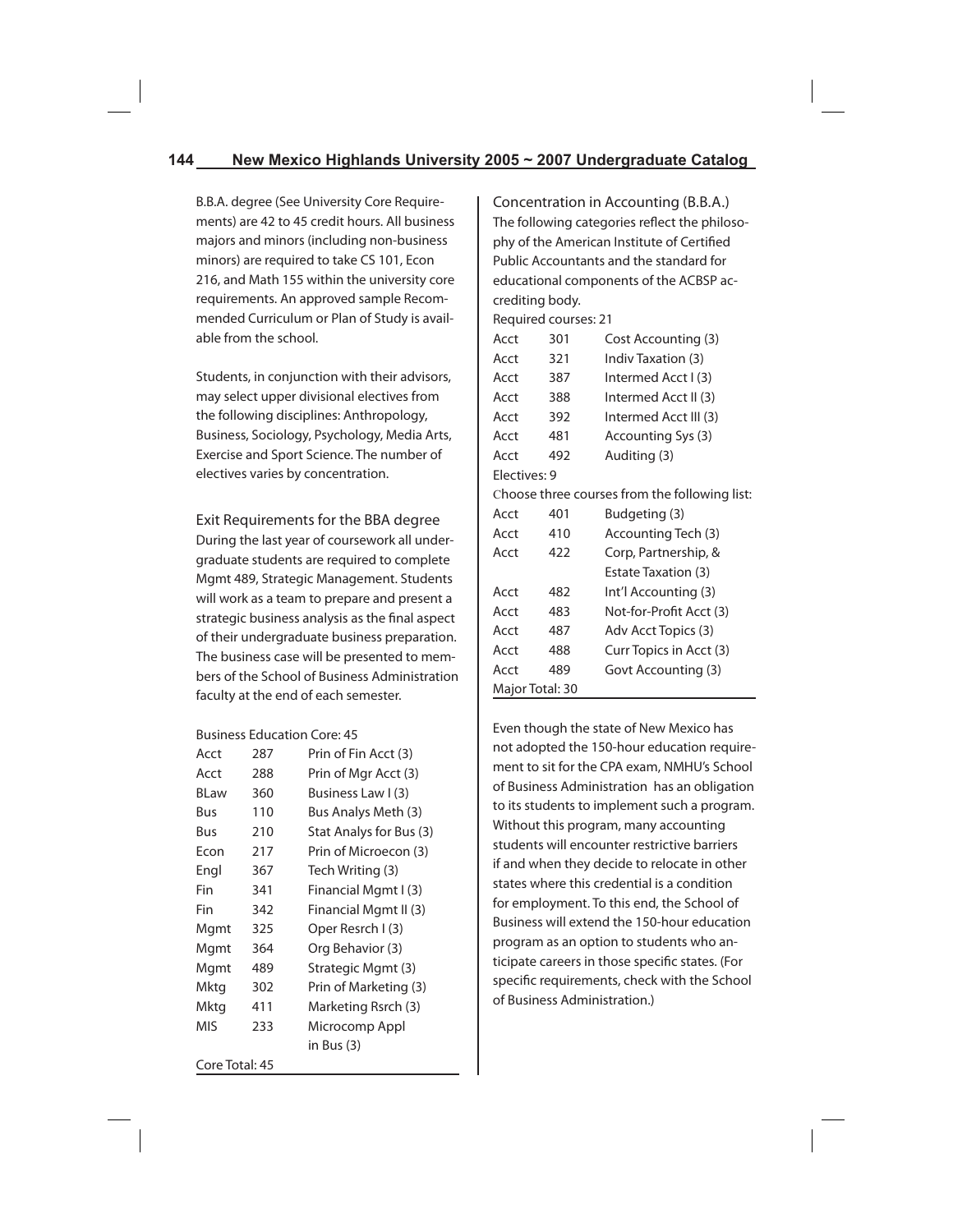Minor in Accounting for Non-Business Majors

Students must take Bus 110 and MIS 233 before enrolling in this minor.

Required courses: 15

| Acct         | 287 | Prin of Fin Acct (3) |
|--------------|-----|----------------------|
| Acct         | 288 | Prin of Mgr Acct (3) |
| Acct         | 301 | Cost Accounting (3)  |
| Acct         | 387 | Intermed Acct I (3)  |
| Acct         | 388 | Intermed Acct II (3) |
| Electives: 9 |     |                      |

Choose three upper division courses from the following list in consultation with an advisor.

| Acct            | 321 | Indiy Taxation (3)         |
|-----------------|-----|----------------------------|
| Acct            | 392 | Intermed Acct III (3)      |
| Acct            | 401 | Budgeting (3)              |
| Acct            | 422 | Corp, Partnership, &       |
|                 |     | <b>Estate Taxation (3)</b> |
| Acct            | 481 | Accounting Sys (3)         |
| Acct            | 482 | Int'l Accounting (3)       |
| Acct            | 487 | Adv Acct Topics (3)        |
| Acct            | 488 | Curr Topics in Acct (3)    |
| Acct            | 489 | Govt Accounting (3)        |
| Acct            | 492 | Auditing (3)               |
| Minor Total: 24 |     |                            |

Minor in Accounting for Business Majors Required courses: 9

| Acct         | 301 | Cost Accounting (3)                          |
|--------------|-----|----------------------------------------------|
| Acct         | 387 | Intermed Acct I (3)                          |
| Acct         | 388 | Intermed Acct II (3)                         |
| Flectives:12 |     |                                              |
|              |     | Choose four courses from the following list: |
| Acct         | 321 | Indiy Taxation (3)                           |
| Acct         | 392 | Intermediate Acct III (3)                    |
| Acct         | 401 | Budgeting (3)                                |
| Acct         | 410 | Accounting Tech (3)                          |
| Acct         | 422 | Corp, Partnership, &                         |
|              |     | <b>Estate Taxation (3)</b>                   |
| Acct         | 481 | Accounting Sys (3)                           |
| Acct         | 482 | Int'l Accounting (3)                         |
| Acct         | 483 | Not-for-Profit (3)                           |
| Acct         | 487 | Adv Acct Topics (3)                          |
| Acct         | 488 | Curr Topics in Acct (3)                      |

| Acct            | 489 | Govt Accounting (3) |
|-----------------|-----|---------------------|
| Acct            | 492 | Auditing (3)        |
| Minor Total: 21 |     |                     |
|                 |     |                     |

# Concentration in Finance (B.B.A.) Required courses: 21 Fin 309 Investments (3) Fin 332 Money & Banking (3) Fin 340 Personal Finance (3) Fin 410 Real Estate Investments (3) Fin 452 Mutual Fund Investing (3) Fin 460 Portfolio Analysis (3) Fin 475 Int'l Fin Mgmt (3) Electives: 9 Choose 3 upper division courses in consultation with an advisor. Major Total: 30

Minor in Finance for Non-Business Majors

Students must take Bus 110 and Fin 341 before enrolling in this minor.

Required courses: 24

| Acct            | 287 | Prin of Fin Acct (3)   |  |  |
|-----------------|-----|------------------------|--|--|
| Fin             | 309 | Investments (3)        |  |  |
| Fin             | 332 | Money & Banking (3)    |  |  |
| Fin             | 340 | Personal Finance (3)   |  |  |
| Fin             | 410 | Real Estate            |  |  |
|                 |     | Investments (3)        |  |  |
| Fin             | 452 | Mutual Fund            |  |  |
|                 |     | Investing (3)          |  |  |
| Fin             | 460 | Portfolio Analysis (3) |  |  |
| Fin             | 475 | Int'l Fin Mgmt (3)     |  |  |
| Major Total: 24 |     |                        |  |  |

## Minor in Finance for Business Majors Required courses: 21

| Fin | 309 | Investments (3)      |
|-----|-----|----------------------|
| Fin | 332 | Money & Banking (3)  |
| Fin | 340 | Personal Finance (3) |
| Fin | 410 | <b>Real Estate</b>   |
|     |     | Investments (3)      |
| Fin | 452 | Mutual Fund          |
|     |     | Investing (3)        |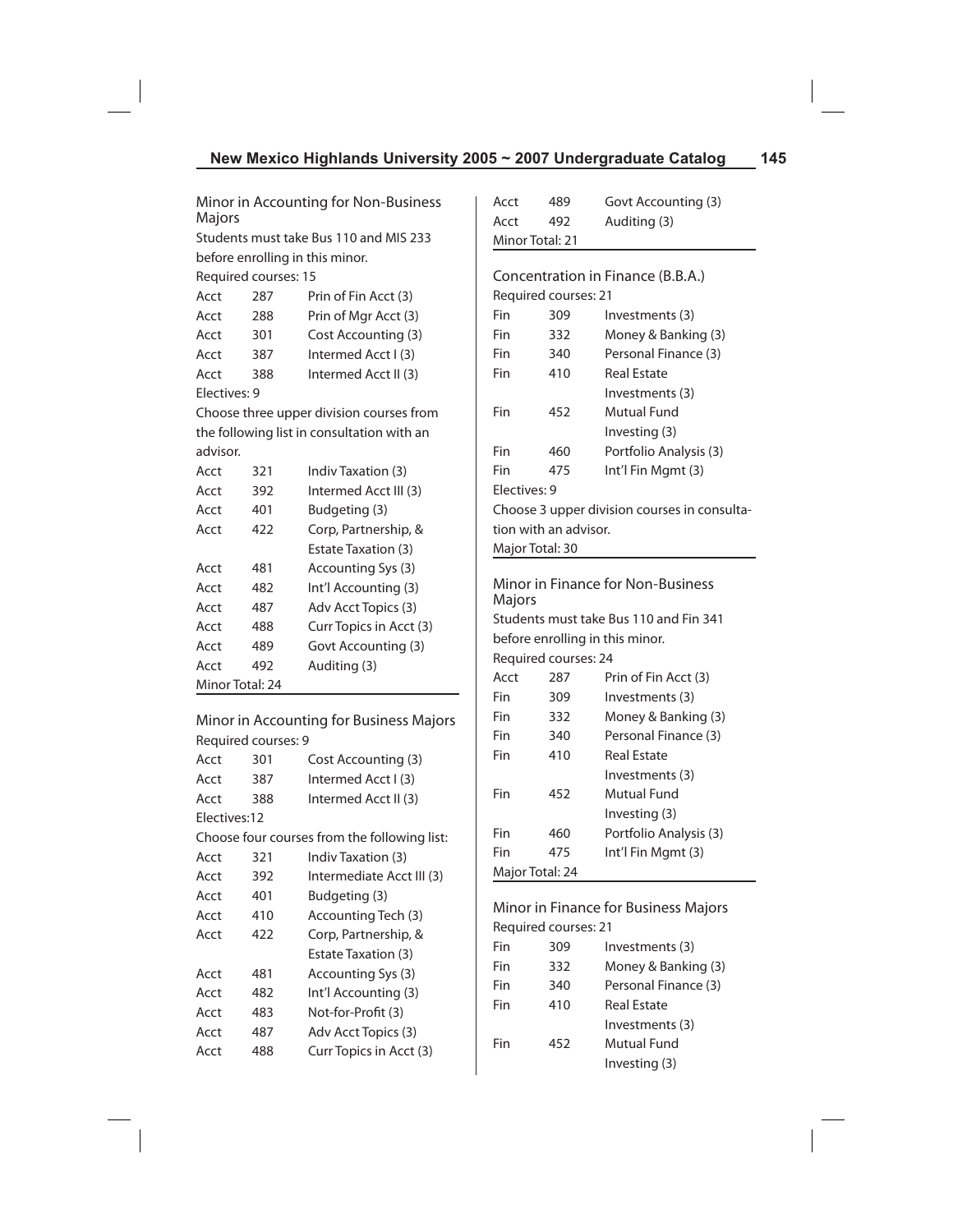# **146 New Mexico Highlands University 2005 ~ 2007 Undergraduate Catalog**

| Fin                                      | 460                                          | Portfolio Analysis (3)                         |                                 |                                               | Student must take Bus 110 and Bus 210         |
|------------------------------------------|----------------------------------------------|------------------------------------------------|---------------------------------|-----------------------------------------------|-----------------------------------------------|
| Fin                                      | 475                                          | Int'l Fin Mgmt (3)                             | before enrolling in this minor. |                                               |                                               |
| Minor Total: 21                          |                                              |                                                |                                 | Required courses: 15                          |                                               |
|                                          |                                              |                                                | Acct                            | 287                                           | Prin of Fin Acct (3)                          |
|                                          |                                              | <b>Concentration in International Business</b> | Mgmt                            | 325                                           | Oper Research I (3)                           |
| (B.B.A.)                                 |                                              |                                                | Mgmt                            | 364                                           | Org Behavior (3)                              |
|                                          | Required courses: 27                         |                                                | Mgmt                            | 386                                           | HR Management (3)                             |
| Span                                     | 201                                          | Intermediate Span (3)                          | MIS                             | 233                                           | Microcomp Appl                                |
| Span                                     | 202                                          | Reading & Writing (3)                          |                                 |                                               | in Bus $(3)$                                  |
| Span                                     | 325                                          | Span for Written                               | Electives: 9                    |                                               |                                               |
|                                          |                                              | Communication (3)                              |                                 |                                               | Choose three courses (at least one must be    |
| Mgmt                                     | 440                                          | International Human                            |                                 |                                               | a management course) from the upper-divi-     |
|                                          |                                              | Resource Management                            |                                 |                                               | sion courses in consultation with an advisor. |
| (3)                                      |                                              |                                                | Minor Total: 24                 |                                               |                                               |
| Mktg                                     | 474                                          | International Mktg (3)                         |                                 |                                               |                                               |
| <b>IntB</b>                              | 490                                          | Residency in Latin<br>America (6)              | Majors                          |                                               | Minor in Management for Business              |
| Fin                                      | 475                                          | Intl Financial Mgmt (3)                        |                                 | Required courses: 12                          |                                               |
| Mktg                                     | 430                                          | Intl Negotiations (3)                          | Mgmt                            | 321                                           | Business Ethics (3)                           |
|                                          |                                              | Electives 3 credits required. Choose one IntB  | Mgmt                            | 440                                           | Int'l HR Mgmt (3)                             |
|                                          |                                              | upper division courses offered by the School   | Mgmt                            | 465                                           | Personnel Pract &                             |
|                                          |                                              | of Business Administration                     |                                 |                                               | Law $(3)$                                     |
| IntB                                     | 420                                          | Intl Economics (3)                             | Mgmt                            | 487                                           | Adv Oper Rsch & Sci                           |
| IntB                                     | 430                                          | International Law (3)                          |                                 |                                               | Mgmt (3)                                      |
| IntB                                     | 440                                          | Intl Competiveness (3)                         | Electives: 9                    |                                               |                                               |
| <b>IntB</b>                              | 454                                          | Residency in Hispano                           |                                 |                                               | Choose three courses (at least one must be    |
|                                          |                                              | America (6)                                    |                                 |                                               | a management course) from upper division      |
| Major total:                             |                                              | 30                                             |                                 |                                               | courses in consultation with an advisor.      |
|                                          |                                              |                                                | Minor Total: 21                 |                                               |                                               |
|                                          |                                              | Concentration in Management (B.B.A.)           |                                 |                                               |                                               |
|                                          | Required courses: 21                         |                                                |                                 |                                               | Concentration in Management Informa-          |
| Mgmt                                     | 321                                          | Business Ethics (3)                            |                                 | tion Systems (B.B.A.)<br>Required courses: 26 |                                               |
| Mgmt                                     | 386                                          | HR Management (3)                              | CS                              | 325                                           |                                               |
| Mgmt                                     | 440                                          | Int'l HR Mgmt (3)                              |                                 |                                               | Comp Hdwre<br>Inst & Maint (1)                |
| Mgmt                                     | 453                                          | Org Leadership (3)                             | CS                              | 326                                           | Comp Softwre Inst (1)                         |
| Mgmt                                     | 465                                          | Personnel Pract & the                          | <b>MIS</b>                      |                                               | Intro to Bus &                                |
|                                          |                                              | Law $(3)$                                      |                                 | 236                                           |                                               |
| Mgmt                                     | 487                                          | Operations Reserach II (3)                     |                                 |                                               | Info Sys (3)<br>Sys Des & Analysis (3)        |
| Econ                                     | 408                                          | Intermediate                                   | MIS                             | 370                                           |                                               |
|                                          |                                              | Microeconomics (3)                             | <b>MIS</b><br><b>MIS</b>        | 374<br>380                                    | Info Sys Environ (3)<br>Info Modeling &       |
| Note: Students must choose nine hours of |                                              |                                                |                                 |                                               |                                               |
|                                          | electives in consultation with your advisor. |                                                |                                 |                                               | Databases (3)                                 |
| Major Total: 30                          |                                              |                                                | <b>MIS</b>                      | 420                                           | Networking in Bus<br>Environ (3)              |
|                                          |                                              |                                                | <b>MIS</b>                      |                                               |                                               |
|                                          |                                              | Minor in Management for Non-Business           |                                 | 485                                           | Sys & Software                                |
| Majors                                   |                                              |                                                |                                 |                                               | Architecture (3)                              |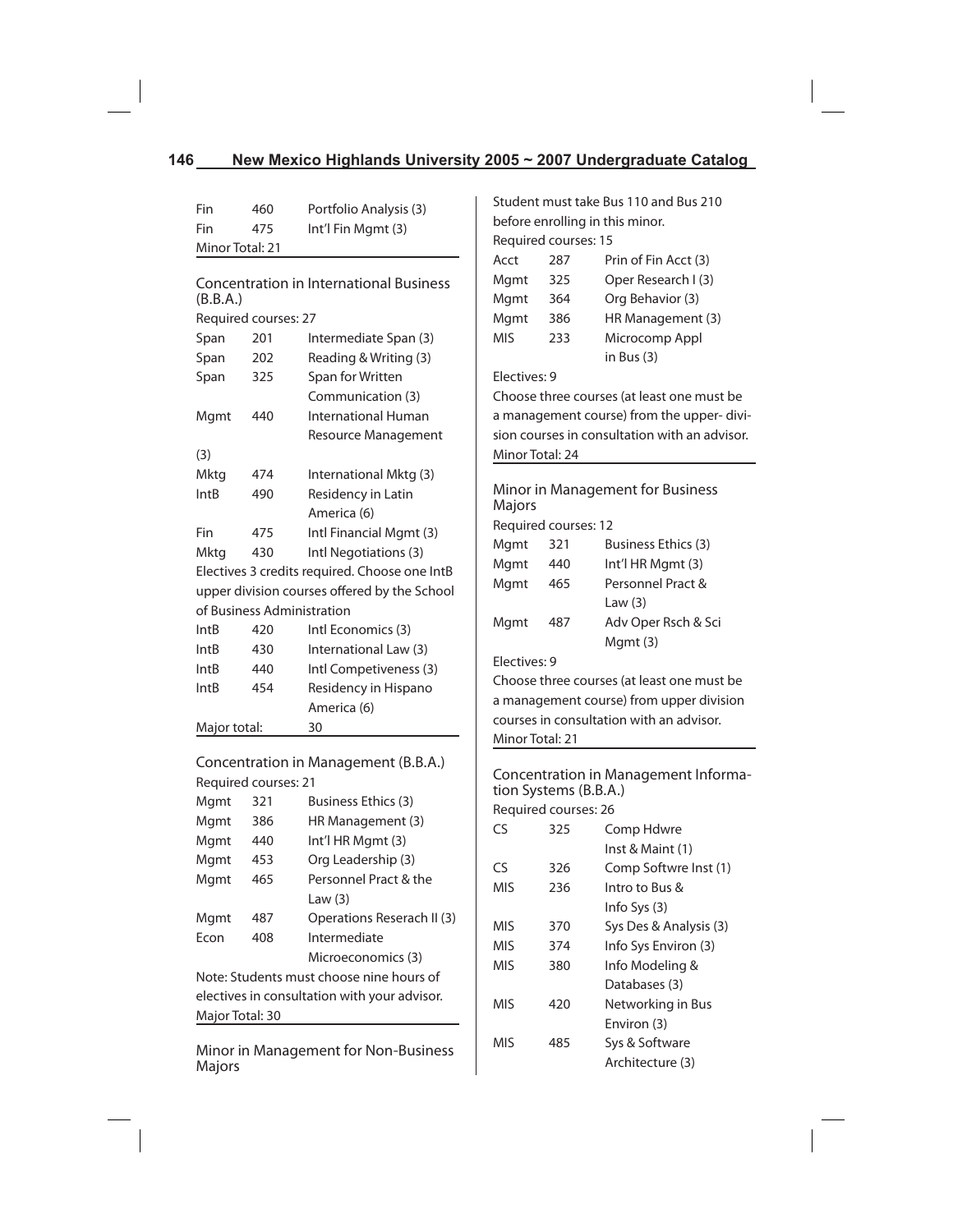Choose two courses from the following:

| CS           | 211 | Intro to Obj Ori          |
|--------------|-----|---------------------------|
|              |     | <b>COBOL for Bus Data</b> |
|              |     | Processing (3)            |
| CS           | 318 | Bus Appl Prog (3)         |
| CS           | 463 | Web Programming (3)       |
| Electives: 6 |     |                           |

Students interested in a more technical background may choose up to nine hours from selected Computer Science (CS) courses. Students should check the prerequisite requirements. All electives require advisor's approval for course of study.

| CS              | 458 | Network Mgmt (3)        |
|-----------------|-----|-------------------------|
| CS              | 471 | Art Intelligence (3)    |
| MIS             | 331 | <b>Decision Support</b> |
|                 |     | Systems (3)             |
| MIS             | 371 | Obj Ori Program (3)     |
| MIS             | 376 | Integrated Bus Appl (3) |
| <b>MIS</b>      | 378 | Enterprise Appl (3)     |
| <b>MIS</b>      | 480 | Proj Mgmt (3)           |
| <b>MIS</b>      | 486 | Web Site Auth &         |
|                 |     | Mgmt (3)                |
| Mktg            | 445 | Elec Commerce (3)       |
| Major Total: 32 |     |                         |

Minor in Management Information Systems for Non-Business Majors Required courses: 15

| MIS           | 236 | Intro to Bus &                          |
|---------------|-----|-----------------------------------------|
|               |     | Info Sys (3)                            |
| MIS           | 370 | Sys Des & Analysis (3)                  |
| MIS           | 380 | Info Modeling &                         |
|               |     | Databases (3)                           |
| <b>MIS</b>    | 480 | Project Mgmt (3)                        |
|               |     | Choose one programming course selected  |
|               |     | from the following three options:       |
| CS            | 211 | Intro to Obj Orient                     |
|               |     | <b>COBOL</b> for Bus                    |
|               |     | Data Proc(3)                            |
| $\mathsf{CS}$ | 318 | Bus Appl Prog (3)                       |
| CS            | 463 | Web Programming (3)                     |
| Electives: 9  |     |                                         |
|               |     | Choose nine credits from the following: |
| CS            | 331 | Decision Sup Sys (3)                    |
| CS            | 458 | Network Mgmt (3)                        |

| Obj Ori Program (3)<br><b>MIS</b><br>371<br><b>MIS</b><br>Integr Bus Apps (3)<br>376<br>Enterprise Apps (3)<br><b>MIS</b><br>378<br><b>MIS</b><br>Project Mgmt (3)<br>480<br><b>MIS</b><br>Web Site Auth &<br>486<br>Mgmt (3)<br>Electr Commerce (3)<br>Mktg<br>445<br>Minor Total: 24 | ٢٢ | 471 | Art Intelligence (3) |
|----------------------------------------------------------------------------------------------------------------------------------------------------------------------------------------------------------------------------------------------------------------------------------------|----|-----|----------------------|
|                                                                                                                                                                                                                                                                                        |    |     |                      |
|                                                                                                                                                                                                                                                                                        |    |     |                      |
|                                                                                                                                                                                                                                                                                        |    |     |                      |
|                                                                                                                                                                                                                                                                                        |    |     |                      |
|                                                                                                                                                                                                                                                                                        |    |     |                      |
|                                                                                                                                                                                                                                                                                        |    |     |                      |
|                                                                                                                                                                                                                                                                                        |    |     |                      |
|                                                                                                                                                                                                                                                                                        |    |     |                      |

Minor in Management Information Systems for Business Majors

| Required courses: 15 |      |                                        |  |
|----------------------|------|----------------------------------------|--|
| <b>MIS</b>           | 236  | Intro to Bus & Info                    |  |
|                      |      | Sys(3)                                 |  |
| <b>MIS</b>           | 370  | Sys Des & Analysis (3)                 |  |
| <b>MIS</b>           | 380  | Info Modeling &                        |  |
|                      |      | Databases (3)                          |  |
| <b>MIS</b>           | 480  | Project Mgmt (3)                       |  |
| MIS                  | 485  | Sys & Software                         |  |
|                      |      | Architecture (3)                       |  |
| Electives: 6         |      |                                        |  |
|                      |      | Choose six credits from the following: |  |
| CS                   | 458  | Network Mgmt (3)                       |  |
| CS                   | 471  | Art Intelligence (3)                   |  |
| <b>MIS</b>           | 331  | Decision Sup Sys (3)                   |  |
| <b>MIS</b>           | 376  | Integ Bus Apps (3)                     |  |
| <b>MIS</b>           | 378  | Enterprise Apps (3)                    |  |
| <b>MIS</b>           | 480  | Project Mgmt (3)                       |  |
| MIS                  | 486  | Web Site Auth &                        |  |
|                      |      | Mgmt (3)                               |  |
| Mktg                 | 445  | Electr Commerce (3)                    |  |
|                      | /MIS |                                        |  |
| Minor Total: 21      |      |                                        |  |

Concentration in Marketing (B.B.A.) Required courses: 15 Mktg 320 Professional Sales (3) Mktg 373 Advertising (3) Mktg 415 Consumer Behav (3) Mktg 474 Int'l Marketing (3) Mktg 484 Mktg Management (3) Electives: 15 Choose five courses (at least two must be

marketing courses) from the upper- division courses offered in consultation with an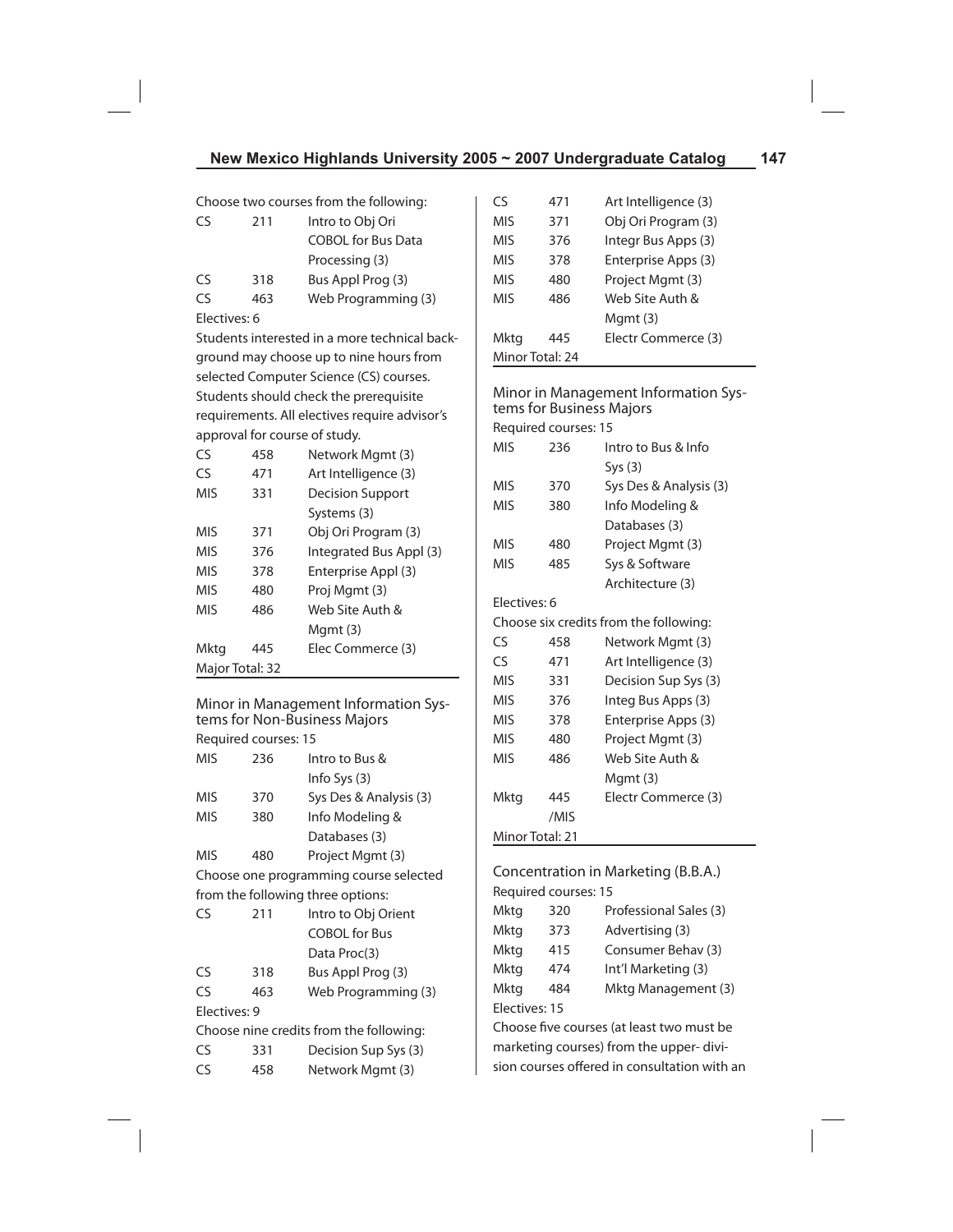advisor. Major Total: 30

Minor in Marketing for Non-Business Majors

Students must take Bus 110 and Mktg 302 before enrolling in this minor.

Required courses: 12

| Mktg         | 320 | Professional Sales (3) |
|--------------|-----|------------------------|
| Mktg         | 415 | Consumer Behay (3)     |
| Mktg         | 373 | Advertising (3)        |
| Mktg         | 484 | Marketing Mgmt (3)     |
| Electives: 9 |     |                        |

Choose three courses (at least two must be marketing courses) from the upper division courses in consultation with an advisor. Minor Total: 21

Minor in Marketing for Business Majors Required courses: 15

| Mktg         | 320 | Professional Sales (3) |  |
|--------------|-----|------------------------|--|
| Mktg         | 415 | Consumer Behav (3)     |  |
| Mktg         | 373 | Advertising (3)        |  |
| Mktg         | 474 | Int'l Marketing (3)    |  |
| Mktg         | 484 | Marketing Mgmt (3)     |  |
| Electives: 6 |     |                        |  |

Choose two courses (at least one must be a marketing course) from the upper division courses or other courses in consultation with an advisor.

Minor Total: 21

Concentration in General Business (B.B.A)

Part One: Courses completed at a Community College Associate of Applied Science Minimum Requirements: 88

A. Open to students with an Associate's Degree with a concentration in a functional business area.

B. Completion of Gen. Education core including Statistics and Economics (20)

Part Two: Business courses to be completed at NMHU

Required courses: 51

Econ 408 Intermed Econ (3) Fin  $341$  Fin Mgmt I (3)

| Fin                                    | 342 | Fin Mgmt II (3)       |  |  |
|----------------------------------------|-----|-----------------------|--|--|
| Mgmt                                   | 325 | Oper Research I (3)   |  |  |
| Mgmt                                   | 364 | Org Behavior (3)      |  |  |
| Mgmt                                   | 372 | Mgmt Comm (3)         |  |  |
| Mgmt                                   | 489 | Strategic Mgmt (3)    |  |  |
| Mktg                                   | 302 | Prin of Marketing (3) |  |  |
| Mktg                                   | 411 | Marketing Rsch (3)    |  |  |
| Social Sciences 300/400 (9)            |     |                       |  |  |
| Upper division business electives (15) |     |                       |  |  |
| <b>Total: 139</b>                      |     |                       |  |  |

Courses in Accounting (Acct)

287. Principles of Financial Accounting (3) A study of the fundamentals of financial record-keeping and basic accounting principles. Prerequisite: Math 140, Bus 110 or permission of instructor.

288. Principles of Managerial Accounting (3) An introduction to management accounting and application of accounting to business decisions. Prerequisite: Acct 287, MIS 233, or permission of instructor.

290 – 390. Independent Study (1 – 4 VC) Independent study arranged with an instructor. Prerequisite: Permission of instructor.

301. Cost Accounting (3)

A study of the job order, process, and standard cost system. Prerequisite: Acct 288 or permission of instructor.

321. Individual Taxation (3)

Study of federal tax legislation as applied to individual incomes, with some study of taxation on business. Recommended for non-business majors. Prerequisite: Acct 287 or permission of instructor.

387. Intermediate Accounting I (3) Critical study of standards for asset valuation and income determination. Prerequisite: Acct 287 or Acct 288 or permission of instructor.

388. Intermediate Accounting II (3) A continuation of Acct 387. Study of liabilities recognition and measurement and stockholder's equity. Prerequisite: Acct 387 or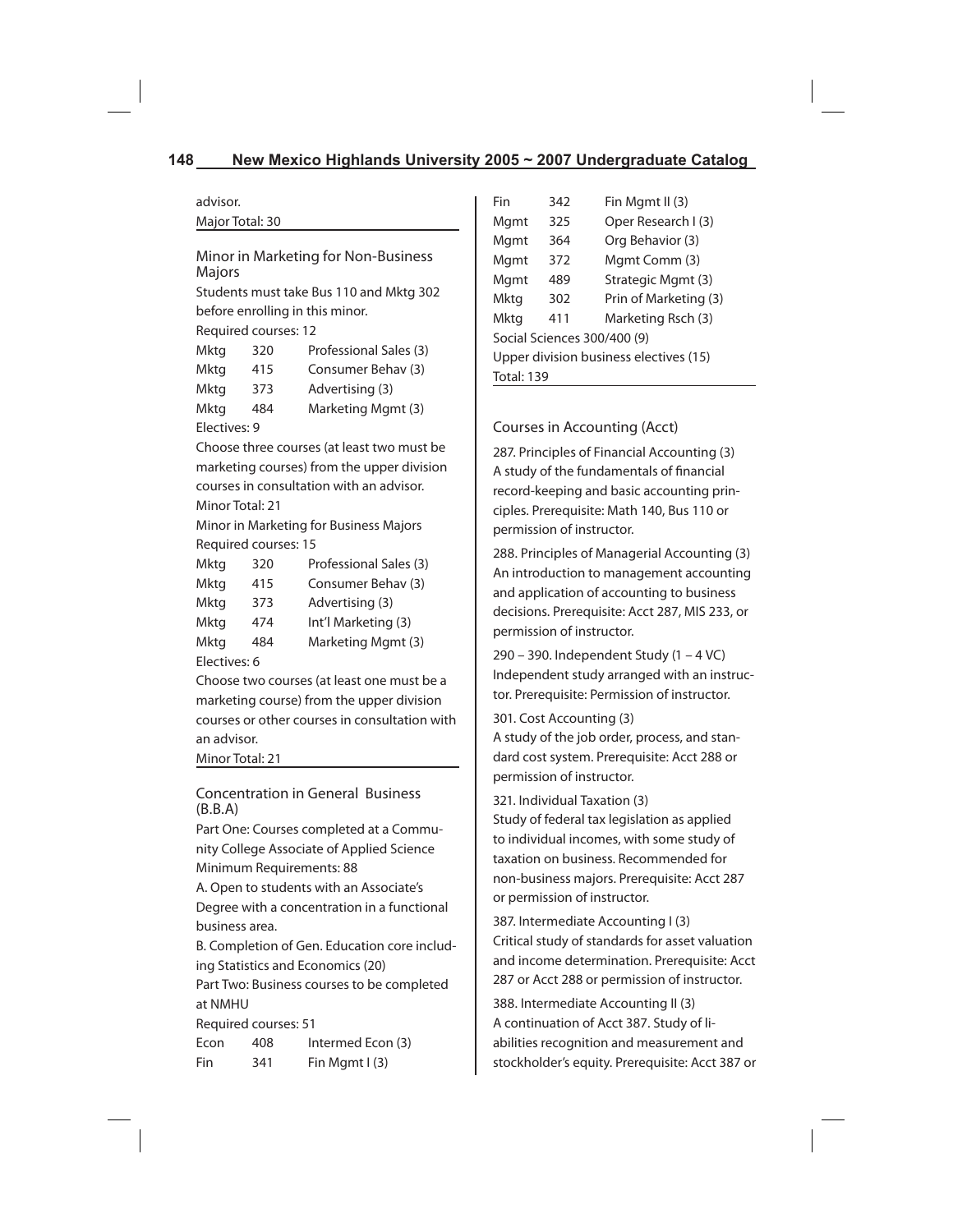permission of instructor.

392. Intermediate Accounting III (3) A continuation of Acct 388. Preparation and analysis of financial statements and issues related to income measurement. Prerequisite: Acct 388 or permission of instructor.

#### 401. Budgeting (3)

A study of comprehensive profit planning and control. Prerequisite: Acct 288, Acct 301, MIS 233, or permission of instructor.

410. Accounting Technology (3)

A study of computerized financial accounting technology using integrated accounting systems.

422. Corporate, Partnership,

and Estate Taxation (3)

A continuation of Acct 321, with emphasis on corporation tax, estate tax, and partnership and gift tax. Prerequisite: Acct 321 or permission of instructor.

#### 481. Accounting Systems (3)

The formal accounting-information system with emphasis on the application of general theory of information to the problem of efficient economic operations. Prerequisite: Acct 392 or permission of instructor.

482. International Accounting (3) A study of differences between the United States' and other countries' accounting and reporting procedures and their importance to business.

483. Not-for-Profit Accounting (3) This course provides a foundation of Notfor-Profit accounting. Student will compare and contrast not-for-profit enterprises with for-profit businesses, apply basic accounting concepts to not-for-profit organizations, and understand and construct basic financial statements.

487. Advanced Accounting Topics (3) Advanced topics in accounting, with emphasis on consolidated financial statements. Prerequisite: Acct 301, Acct 392, or permission of the instructor.

488. Current Topics in Accounting (3) Selected topics in accounting for special study related to accounting functions, processes or issues. Prerequisite: Acct 301, Acct 392 or permission of instructor.

489. Governmental Accounting (3) Principles and procedures in governmental and institutional units and fiduciaries. Prerequisite: Acct 287 or permission of the instructor.

490. Independent Study (1-4 VC) Individual directed study arranged with an instructor. Prerequisite: Permission of instructor.

#### 492. Auditing (3)

Techniques of auditing procedures. Prerequisite: Acct 392 and Acct 481 or permission of instructor.

### Courses in Business Law (BLaw)

#### 360. Business Law I (3)

Introduction to legal institutions; nature and sources of law; in-depth study of the law of contracts.

#### 361. Business Law II (3)

Overview of the history and nature of laws with specific regard to the business community. Specific areas of concentration will be the Uniform Commercial Code, commercial paper, warranties, governmental regulations, personal property and real property.

### Courses in General Business (Bus)

110. Business Analysis Methods (3) Review and/or introduction to the principles of algebra, along with an introduction to the use of functions as mathematical representation of practical business situations. Create an understanding on the application of mathematics to business economic and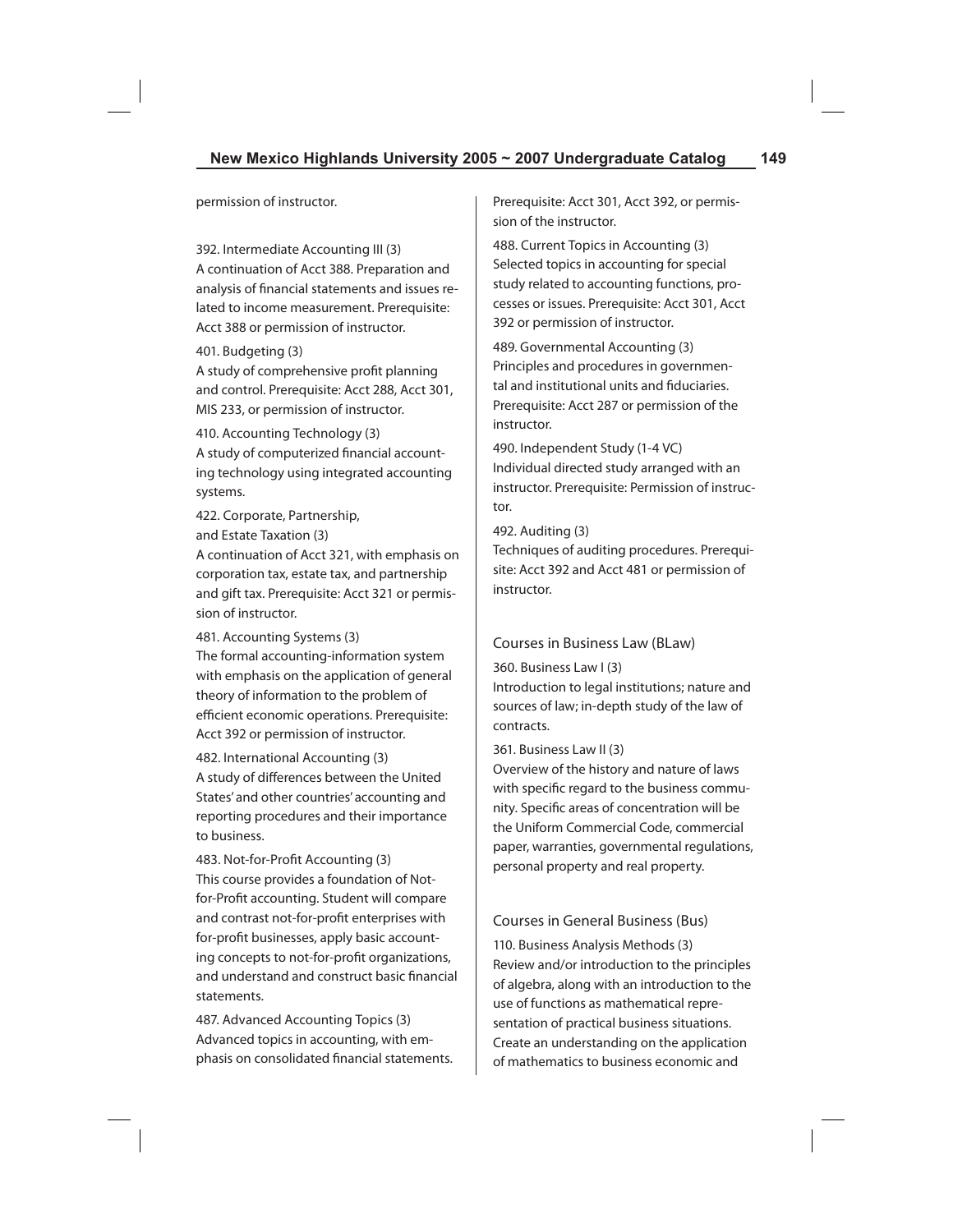finance solutions. Prerequisite: Math 140 or permission of instructor.

210. Statistical Analysis for Business (3) An introduction to statistics that will create an understanding of the basic principles of statistics along with the application of probability theory to the resolution of business problems. Create skill in the application of statistics and the use of calculator tools to practical business problems and situations. Prerequisite: Math 140 or permission of instructor.

235 – 335. Selected Topics in Business (1 – 4 VC) Course in a topic or topics in business. May be repeated with a change in content.

#### 434. Practicum (1 - 4 VC)

Work placement with specific responsibilities over a sustained period of time. Prerequisite: Permission of instructor.

### Courses in Economics (Econ)

216. Principles of Macroeconomics (3) The fundamental principles underlying the operation of a market economy, national income accounting, national income determination, and monetary and fiscal policy. Prerequisite: Math 140, Bus 110, or permission of instructor.

217. Principles of Microeconomics (3) The fundamental principles underlying the decision-making process with respect to pricing and resource usage in a market economy. Prerequisite: Math 140, Bus 110 or permission of instructor.

### 305. Public Economics (3)

The study of government's effect on the economy. The course explains why government behaves as it does, how government behavior influences the behavior of private firms and households, and the welfare effects of government intervention on the allocation and distribution of an economy's resources.

Prerequisite: Econ 216 and Econ 217.

405. Financial Markets and Public Institutions (3) Focuses on the use of financial markets by the private and public sectors, and the facilitating role played by intermediary agents. The course relies on the basic tools of microand macroeconomic theory in the study of private and public financial behavior, and the problems posed for public policy. Prerequisite: Econ 216 and Econ 217.

408. Intermediate Microeconomics (3) Applied theory of the firm, with emphasis on marginalism, cost price, policy, executive decision, and allocation of resources. Prerequisite: Econ 216, Econ 217.

### Courses in Finance (Fin)

#### 309. Investments (3)

An introduction to security markets, including valuation techniques and the tax and regulatory environment, with special emphasis on stocks, bonds, and related investments.

# 332. Money and Banking (3)

Monetary theory, the role of financial intermediaries, and the mechanics of central banking. Prerequisite: Fin 341 or permission of instructor.

#### 340. Personal Finance (3)

The course will introduce students to the personal financial environment, the U.S. economy, budgeting, and financing an automobile or home. Topics also covered include renting, selling your home, financial institutions, credit, investment opportunities, insurance, financial and estate planning, and personal taxation. Prerequisite: Bus 110.

341. Financial Management 1 (3) Concepts and theories applicable to the financial administration of a firm. Prerequisite: Acct 287.

342. Financial Management 2 (3) Theories and concepts of valuation. The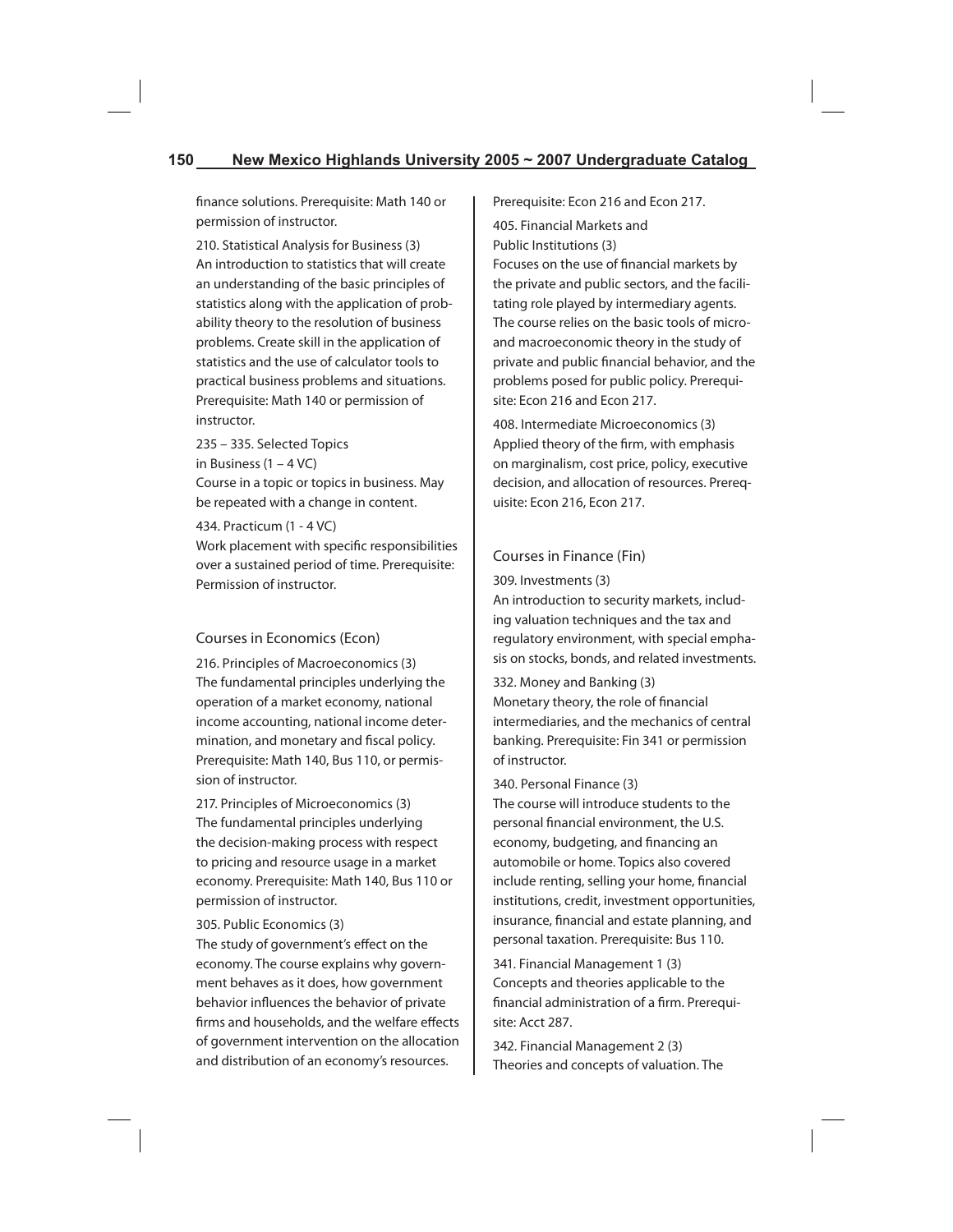course analyzes the investment decision, the financing decision, and the dividend decision. Prerequisite: Fin 341.

410. Real Estate Investments (3) An examination of the real estate investment process. Techniques of market analysis, assessment of risk, and legal constraints will be explored. Forecasting relevant income, expenses, and cash flows in order to make optimal investment decisions will be discussed. Prerequisite: Fin 341 or permission of instructor.

452. Mutual Fund Investing (3)

This course introduces the student to mutual funds in the context of today's financial environment. Students will generate their own portfolio of mutual funds that best meet their current needs.

460. Portfolio Analysis (3)

This course introduces the student to the financial analysis of common stock in the context of today's financial environment. Student will generate their own portfolio of stocks that best meet their current needs.

475. International Financial Management (3) An overview of the workings of trade and finance in an international setting. Particular attention is given to handling problems associated with exchange rate movements, sources of funds for overseas operations and investments, and criteria to judge foreign investment opportunities. Prerequisite: Fin 341.

490. Independent Study (1 – 4 VC) Individual, directed study arranged with an instructor. Prerequisite: Permission of the instructor.

Courses in International Business (IntB) 420. International Economics (3) The main goal is to offer the student a panoramic view of the economic fundamentals that sustain the commercial relationships

among the different countries, covering both the actual aspects and the theoretical aspects of the international trade. During the course the student will understand both the classical and neoclassical model of the international trade and the aspects of distribution and welfare of trade. The student will recognize empirical proof of theories and will compare against alternative theories of trade. Also the student will review tariff and nontariff barriers, arguments in favor and against international trade, the impact of trade on economic growth and on country development, and the regional integration and actual trends on integration. Furthermore, the student will understand the functioning of the exchange markets, how the exchange rate is settled, and the balance of payments.

430. International Law (3)

The goal of this course is to show how firms doing business between the countries, of the world are governed and regulated. No single legal system is emphasized; rather cases and materials from many countries are reviewed to show both the diversity and the similarity of businesses and of the law. International organizations play a large role in regulating international business, and they too are examined, along with the treaties, conventions, and agreements that created them and the treaties, body of rules and norms that regulates activities carries on outside the legal boundaries of states. In particular, it regulates three international relationships: (1) those between states and states, (2) those between states and persons, and (3) those between persons and persons.

440. International Competitiveness (3) The main goal is to provide the student with the understanding of the factors that determine the competitiveness of a country, of its industries, and its corporations based on the both classical theories and new paradigms. The student will be able to recognize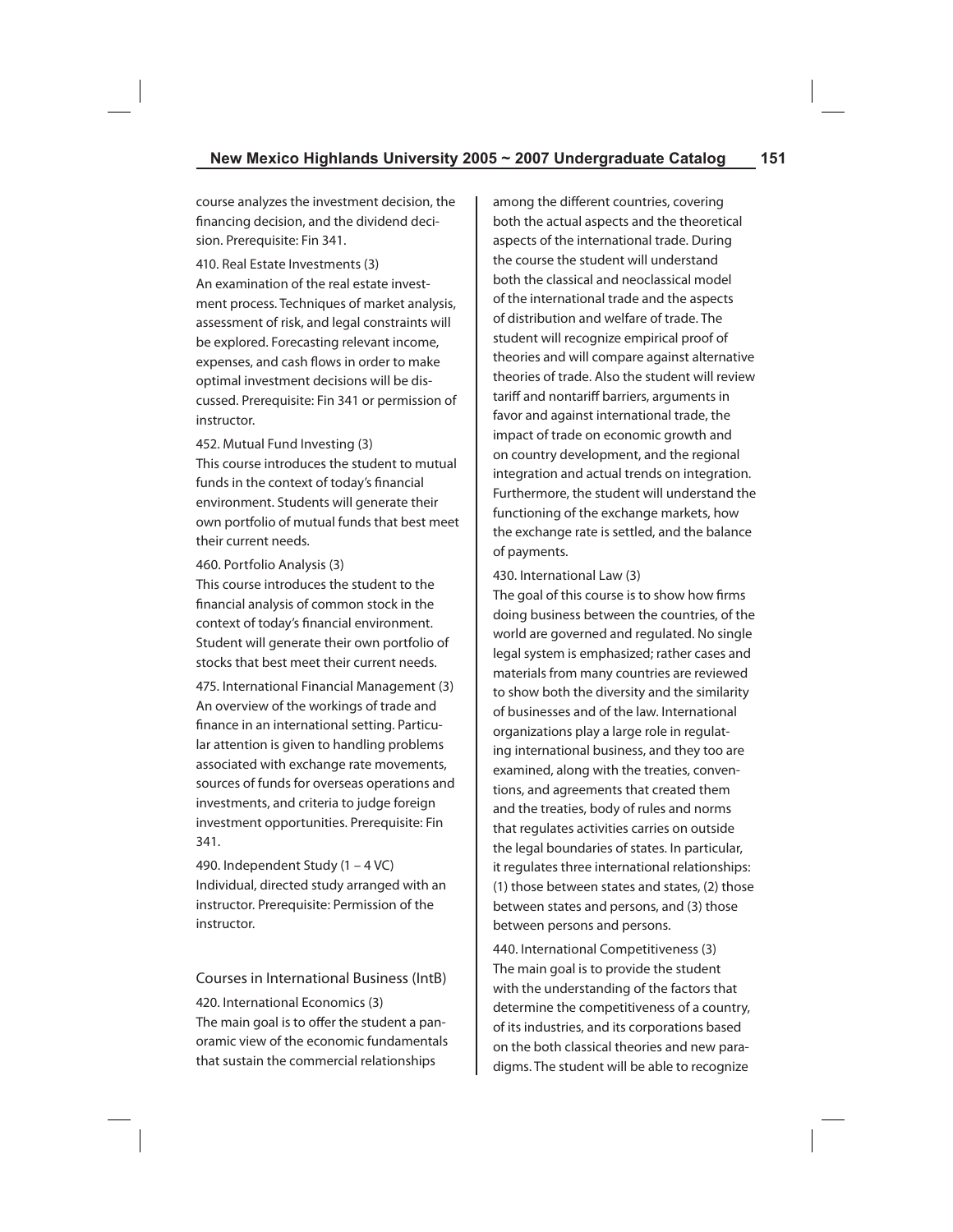the origin of competitive advantage and as consequences, identify business opportunities in today's global world. Additionally, the student will incorporate into his or her everyday knowledge the terminology regarding strategic management (core competencies, SWOT analysis, ect.):

454. Residency in Hispano America (6) The goal of this course is to allow the student to have an international experience. The student will register in two courses offered at a participating institution. Supervision from the Major Advisor is required. The courses are most likely to be taught in Spanish reinforcing the language component for the student. Additionally, visits to local firms and living in a different cultural environment will provide first hand knowledge and experience.

### Courses in Management (Mgmt)

303. Principles of Management (3) A fundamental orientation to management with major emphasis on current management trends and issues through extensive reading and case studies.

321. Business Ethics (3)

Moral reasoning and issues in business with an emphasis on the application of ethical theories to practical business decision making.

325. Operations Research I (3) This course prepares the student to apply analytical approaches to formulating and solving business and technical management problems including the use of linear programming for resource allocation, transportation problems, and forecasting. Prerequisite: Bus 110, Bus 210.

330. Small Business Management (3) A study of the problems encountered and special knowledge needed for successful operation of the small business enterprise, including forming and financing the business, marketing, management, and governmental relationships. Prerequisite: Acct 287, Acct 288, Mktg 302, and Mgmt 364.

345. Principles of Quality Management (3) This course will cover the history of the quality movement, the paradigmatic shift to quality, and the concepts, principles, and basic tools needed to successfully implement and manage quality. Prerequisite: Mgmt 364.

364. Organizational Behavior (3) Analysis of formal organizations and informal relationships among individuals and small groups. The course stresses the study of business organization as a system of authority and status, control and communication, decision-making centers, and leadership positions. Use is made of cases and research studies. Prerequisite: Engl 367.

372. Management Communications (3) A study of basic human relations through effective communication, in business and commercial contexts.

386. Human Resource Management (3) Theories, policies, practices, and problems underlying public and private programs for the development of human resources. New methods of management such as TQM will be introduced. Prerequisite: Mgmt 364.

435. Selected Topics (1 - 4 VC) Course in a topic or topics in management. May be repeated with a change of content.

440. International Human Resource Management (3)

The goal of this course is to sensitize students to the complex issues that exist in the international business environment. The topics of HR planning, selection, appraisal, training, cross-cultural adaptation, motivation, and empowerment, and management will be studied. Prerequisite: Mgmt 364.

466. Performance Evaluation and Compensation (3)

This class will focus in the concepts and theories applicable to the design, development,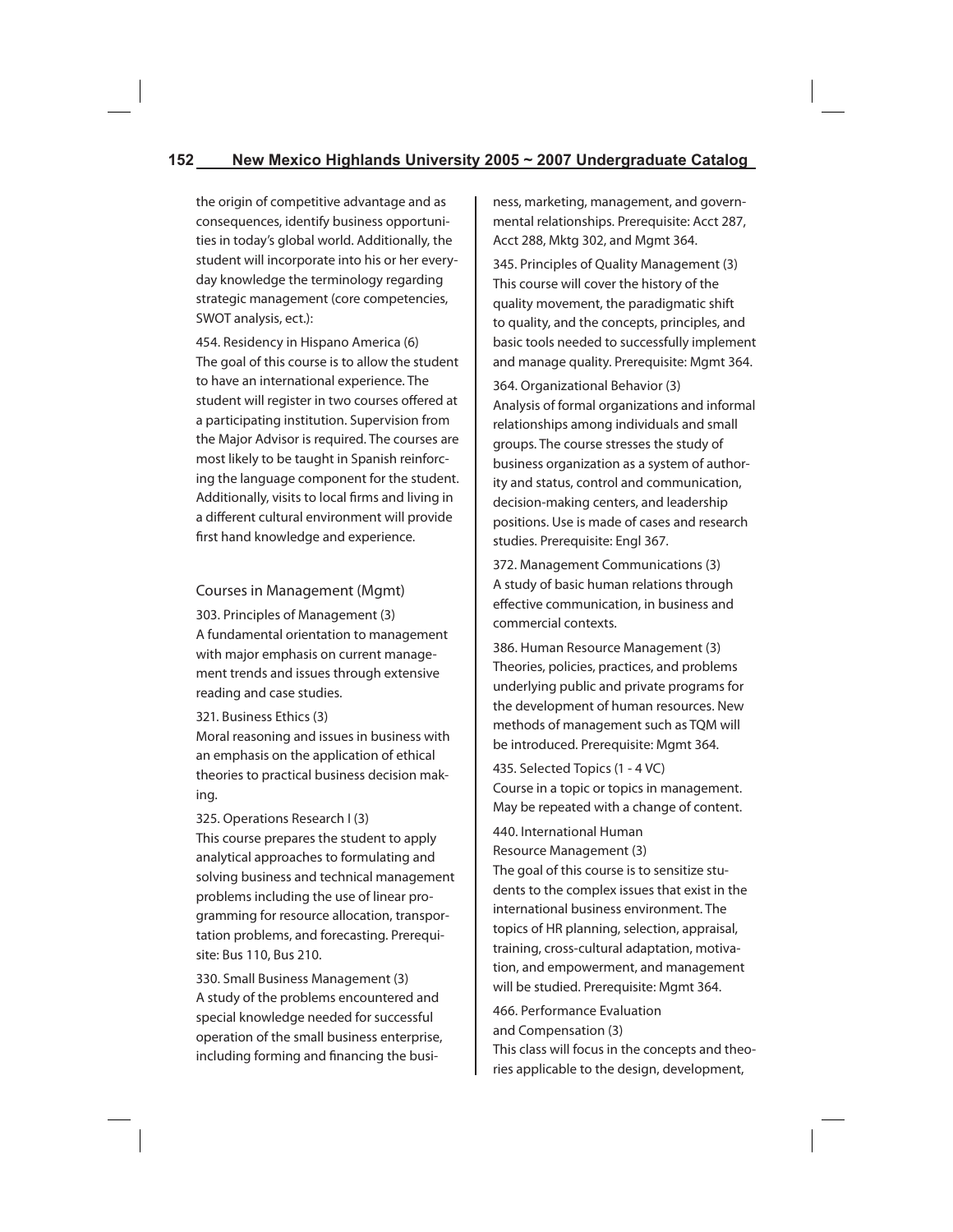implementation and maintenance of a pay system that treats all employees fairly and recognizes differences in benefits and work life issues will be discussed. Special attention will be given to measuring and rewarding performance and contribution at the individual, group and organizational level. 452. Technological Entrepreneurship (3) This course explores the problems and issues facing a new firm (or a new product in an existing firm) based on an invention or technological advancement, the excitement of being an entrepreneur, and the knowledge and elementary skills of appraising and developing a significant new technology-based firm. Prerequisite: Mgmt 364 or permission of instructor.

453. Organizational Leadership (3) This course addresses the fundamental aspects of leading and motivating people. Includes understanding and working with people on an individual basis as well as leading groups. Studies high-performing organizations and the challenges of leading change in organizations. Prerequisite: Mgmt 364.

### 455. Management History (3)

This course examines the evolution of management theory from its earliest days to the present. The emphasis is on various significant contributors to the body of management knowledge and their ideas. The history of great ideas in management on motivations, job design, human resource management, ethics, social responsibility, leadership, production/operations management, business policy/strategy, and the management process are explored through the writings of various individuals. Prerequisite: Mgmt 364.

### 460. Training and Development of Human Resources (3)

This course covers the cycle training and development of human resources: needs assessment, training approaches and techniques, and evaluation of training effectiveness. Prerequisite: Mgmt 364.

465. Personnel Practices and the Law (3) This course addresses the increasing intrusion of the law into personnel functions by familiarizing students with the EEO and personnel law. Such topics as the Family Medical Leave Act and the Americans with Disabilities Act will be discussed as they relate to personnel practices. Prerequisite: Mgmt 364.

487. Operations Research II (3)

This course is a continuation of the introductory course, Mgmt 325. Linear programming will be extended to include multiple decision criteria and goal programming instead of just a single objective. The course also includes non-linear programming, the application of probability distributions to business decision analysis, queuing analysis, and simulation. Students will be expected to solve a variety of business problems using a PC with Excel and add-ins. Prerequisite: Mgmt 325.

489. Strategic Management (3) Designed as the capstone business course. The study of the strategic management and business policy of successful and unsuccessful organizations through case analysis. The outcome assessment test will be given to all students enrolled in this class. The test may be scheduled for a time other than the class meeting. Prerequisite: Completion of business core and senior standing, or permission of instructor.

490. Independent Study (1 – 4 VC) Individual, directed study arranged with an instructor. Prerequisite: Permission of the instructor.

### Courses in Management Information Systems (MIS)

101. The Essentials of Living with Computers (3); 2, 2 Introductory computer literacy course covering the essentials and applications of com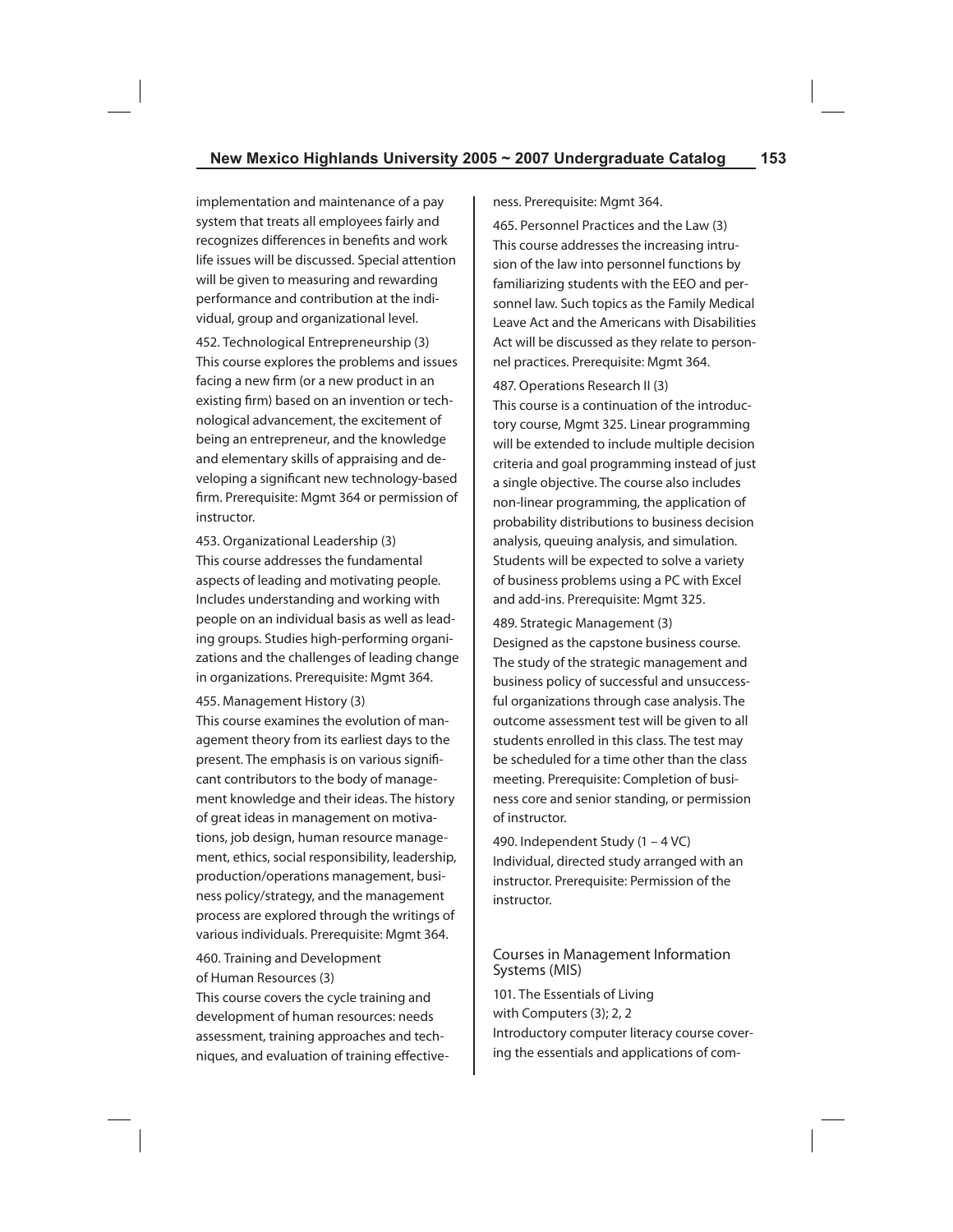puters. Besides learning the fundamental concepts of computer components, students will study the use of computers as a means of solving user application problems and to obtain information. This course will also look at the impact of computers on society.

233. Microcomputer Applications in Business (3)

This course is designed to introduce the student to the practical application and use of Microsoft Office applications, such as the Windows environment, MS Word, Power-Point, Excel, and Access. Students will study the use of computers as a tool in solving problems and obtaining information for data analysis. Prerequisite: CS 101 or Bus 110.

236. Introduction to Business and Information Systems (3)

An introduction to business systems and the information technology that supports them. Topics include system theory, organization structure and culture, role of information systems and convergent engineering to model and re-engineer business systems.

331. Decision Support Systems (3) Study of the theory and several practical techniques of computer based support systems including linear programming, simulation, and decision theory. Prerequisite: CS 245, Bus 210, and knowledge of spreadsheets or permission of instructor. Crosslisted as: CS 331.

### 333. Personal Productivity with IS Technology (3)

A course to improve skill and knowledge workers through effective and efficient use of packaged software. It covers both individual and group work. The emphasis is on productivity concepts and how to achieve them through functions and features in computer software. Design and development focuses on small systems. Prerequisite: MIS 233 or permission of instructor.

Systems (1 - 4 VC)

Course in a topic or topics in Information Systems. May be repeated with a change of content.

370. System Design and Analysis (3) Analysis and design of information systems emphasizing the object approach but including elements of traditional analysis and design modeling. Software development lifecycles, requirements gathering, decomposition, and formal modeling will be covered. Cross-listed as: CS 351.

371. Object Oriented Programming (3) Object programming is fundamentally different from procedural programming. This course will teach good object design, cover programming idioms, investigate the use of design patterns, and look at the strengths and limitations of various languages for object oriented programming.

374. Information Systems Environments (3) This course will cover the role of operating systems as support environments for business automation and stress the planning and design issues (security, user management, etc.) that precede selection and implementation of a modern multi-user operating system like Windows 2000 or Linux.

376. Integrated Business Applications (3) A course designed to familiarize students with standard business application software, especially integrated software suites. Sharing of data among applications and extended the capability of standard applications with macros is covered.

378. Enterprise Applications (3) An overview of corporate packaged applications for human resource management. Materials for resource planning and similar tools will be provided. Evaluation of such systems, the business rational for purchasing them and the effective management of installing and operating these systems will be covered.

335. Selected Topics in Information

380. Information Modeling and Databases (3)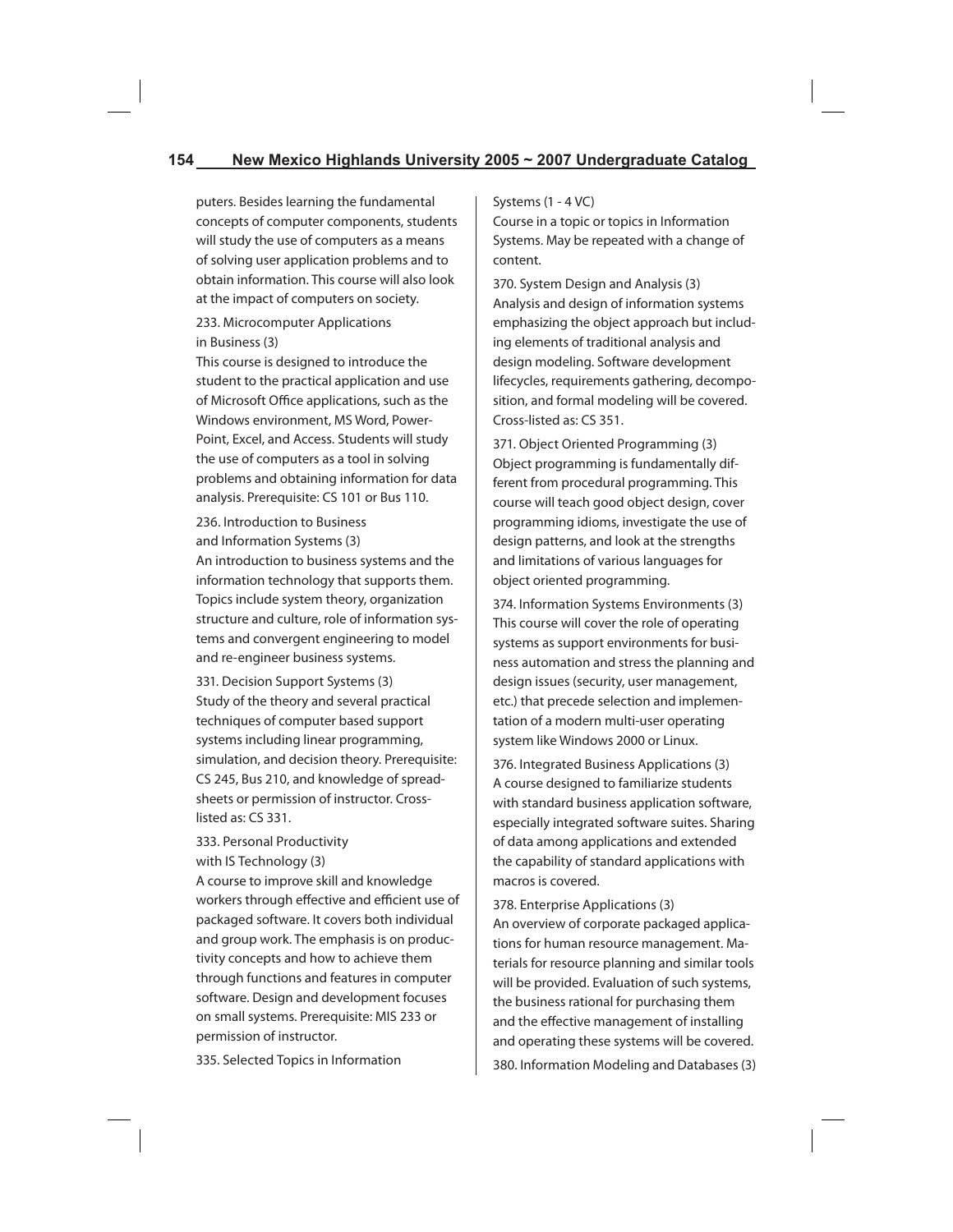This course will focus on how to identify and model information and knowledge requirements for a business organization. Additional topics include the formal modeling and specifications of data and the selection and use of appropriate database management systems.

420. Networking in the Business Environment (3)

An introduction into the use and role of LAN's in the business environment. The course discusses the function of file servers in the LAN environment and provides hands-on experience. Prerequisite: MIS 233. Cross-listed as: CS 457.

425. Information Systems: Management Issues and Techniques (3)

A capstone course addressing the management, education, and control issues associated with information systems. The course addresses the problem of staying technically current, TQM issues, and systems selection processes. Prerequisite: MIS 370.

426. Managing the Information Systems Organization (3)

This course covers management of multiple concurrent projects including: assembling development teams, planning, scheduling, monitoring, metrics, and quality issues. One emphasis will be placed on technical projects including software development. Another emphasis will be placed on managing IS departments or organizations.

445. Electronic Commerce (3)

This course provides an introduction to electronic commerce for business students. This course will focus on the impact of electronic commerce on business, its current state of development, successful electronic business strategies and the future of electronic commerce. Prerequisite: Computer literacy and the ability to use the internet. Cross-listed as: Mktg 445.

The course focuses on the place of internet marketing in an internet marketing strategy, consumer behavior on the internet, current internet marketing practices, and the future of internet marketing. Prerequisite: Computer literacy and the ability to use the internet. Cross-listed as: Mktg 451.

480. Project Management (3) This course illustrates important aspects of Project Management, an essential function in both for-profit and not-for-profit organizations. Students will work in teams to study the importance of planning, resource allocation, metrics, tracking, and reporting project costs and schedules. Stat-of-the-art software will be used for an extensive project during the course of the semester.

485. Systems and Software Architecture (3) A capstone course. Students will extend their understanding of the design of comprehensive systems that integrate business requirements, work flow, organization structure, and information processing. Students will also demonstrate with a practical application design, their understanding of MIS principles.

486. Web-Site Authoring and Management (3)

This course covers the basics of web-page design, including interactive and dynamic pages. Use of basic technology like HTML, XML, CGI programming and page creation tools is covered. Also stressed are site management and maintenance using dedicated web-tools.

490. Independent Study (1-4 VC) Individual directed study arranged with an instructor. Prerequisite: Permission of instructor.

Courses in Marketing (Mktg) 302. Principles of Marketing (3) A study of the principles of marketing goods and services. Prerequisite: Bus 110 or permis-

451. Internet Marketing Strategies (3)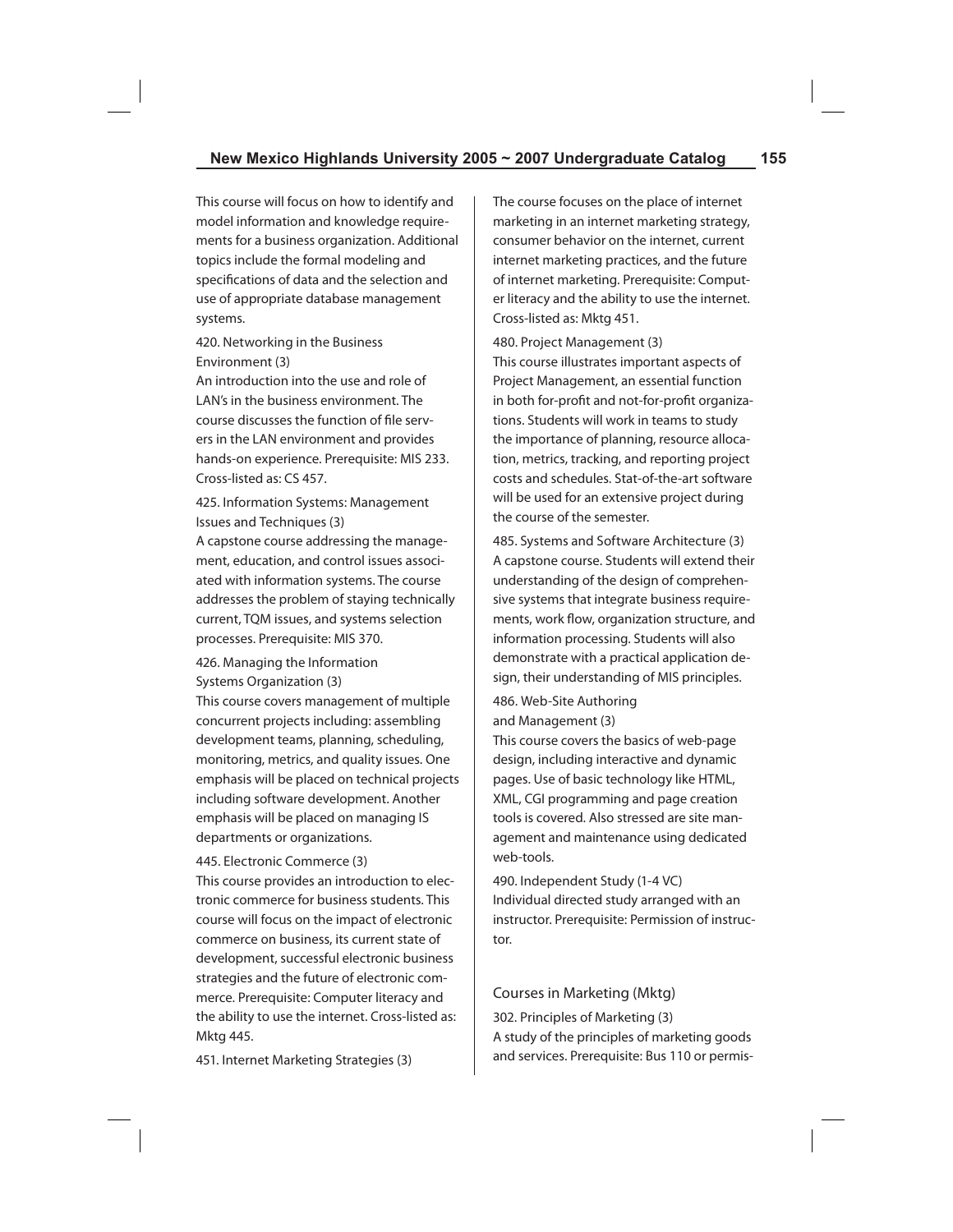sion of instructor.

320. Professional Sales (3)

The business to business sales function is examined from the viewpoint of the sales professional and the viewpoint of the buyer. This course stresses application through the use of role-play situations, analyzing customer needs and social styles. It focuses heavily on professional sales ethics.

#### 373. Advertising (3)

Management of advertising including background, roles, planning, media strategy, message testing, research, evaluation, and administration of advertising. Prerequisite: Mktg 302.

### 375. Retail Management (3)

Analysis of decisions in the areas of store location and layout, retail personnel management, merchandising policies and control, and marketing strategies. Prerequisite: Mktg 302.

411. Marketing Research (3)

Gathering, recording, and analyzing data about problems relating to the marketing of goods and services. Prerequisite: Mktg 302, Bus 110, Bus 210, and Engl 367.

### 415. Consumer Behavior (3)

Introduction of the study of how and why consumers buy products and services. Study of the psychological, sociological, behavioral, and cultural aspects of the buying decision, and how firms can use this information to sell more effectively in the marketplace. Prerequisite: Mktg 302.

### 420. Sales Management (3)

Analysis of the sales management process from a decision-making perspective. Includes defining the strategic role of the sales function, designing the sales organization, sales force development and direction, and sales force performance evaluation. Prerequisite: Mktg 302.

425. Direct Marketing (3) An introduction to the study of how business uses direct marketing methods to attract and retain customers. Prerequisite: Mktg 302.

430. International Negotiations (3) The main goal is to study the fundamentals of international negotiations and the effect of cultural differences among regions of the world in communication processes. We will review also the importance of cross-cultural communication for international negotiation processes and for the development of human resources inside multinational companies.

435. Selected Topics in Marketing (1 – 4 VC) Course in a topic or topics in marketing. May be repeated with a change of content.

440. Marketing Channels and Marketing Logistics (3) Principles, methods, and problems relating to wholesaling, retailing, and physical distribution. Prerequisite: Mktg 302 and Engl 367.

445. Electronic Commerce (3)

This course provides an introduction to electronic commerce for business students. The course will focus on the impact of electronic commerce on business, its current state of development, successful electronic business strategies, and the future of electronic commerce. Prerequisite: MIS 233 and Mktg 302.

451. Internet Marketing Strategies (3) The course focuses on the place of Internet marketing in an integrated marketing strategy, consumer behavior on the Internet, current Internet marketing practices, and the future of Internet marketing. Prerequisite: MIS 233 and Mktg 302.

474. International Marketing (3) Objectives, problems, and challenges facing those who engage in marketing operations in foreign countries. Foreign marketing organizations, cultural dynamics, trade channels, the legal environment, and political considerations are examined. Prerequisite: Mktg 302.

484. Marketing Management (3) The approaches and problems of marketing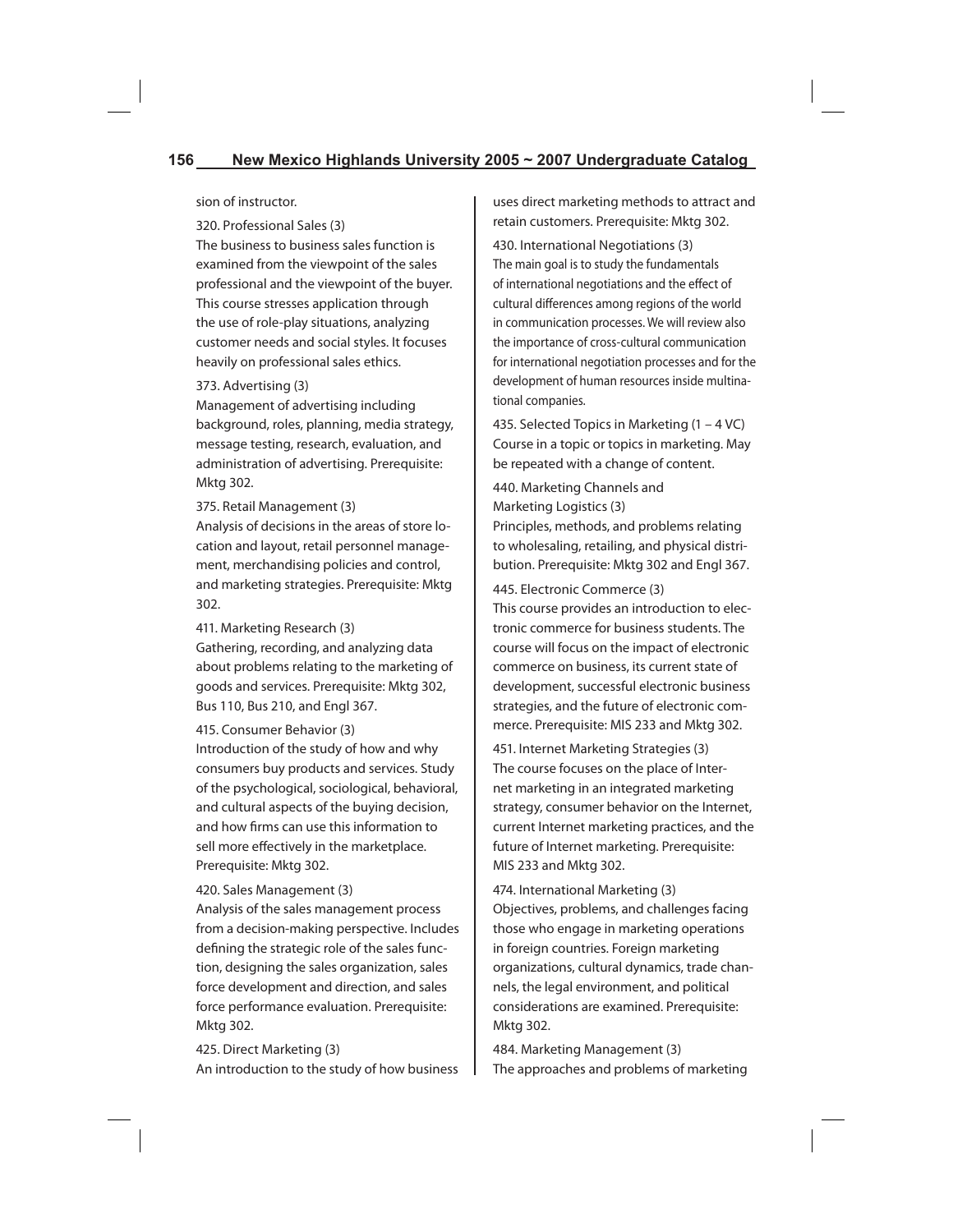School of Education Dr. J. Francisco Hidalgo, Dean Victoria D. de Sanchez Teacher Education Center, Room 114B 505 454-3357 FAX: 505 454-3509

### Accreditation

The School of Education is accredited by the National Council for Accreditation of Teacher Education (NCATE).

Mission of the School of Education The School of Education at NMHU carries forward a long-standing tradition of teacher education that dates back to 1893. The School of Education is committed to providing experiences and knowledge to students seeking a degree or licensure in education. The School of Education also promotes continuous personal and professional scholarly development activities and graduate work to achieve lifelong learning. The School of Education subscribes to the philosophy that views optimal living as a function of the personal ability to pursue a meaningful life in work, leisure, and home, while respecting, tolerating, and valuing all people.

### Faculty

James M. Alarid (Special Education) Joan Gallini (General Education) J. Francisco Hidalgo (Education) Jose Hurtado (Special Education) Michael Immerman (Clinical Supervisor) George Leone (Counseling) Merryl Kravitz (Secondary Education) Belinda Laumbach (Elementary/ Secondary Education) Patricia Manzanares-Gonzales (Educational Leadership) Alice E. Menzor (Elementary/ Reading/ Curriculum Education) Chris Nelson (Special Education) Carolyn Newman (Early Childhood Multicultural Education)

Joseph Sabutis (General Education) Clarence Sanchez (Education) Nicolas Sanchez (General Education) Leah Wolff (Education Technology)

Resources and Facilities The regional collaboration between New Mexico Highlands University and the Northeastern Region's Northern New Mexico Network for Rural Educators serves as a great resource for the School of Education. This collaborative effort identifies professional development needs, seeks to match resources to needs, and provides a forum for school districts to discuss staff development issues.

The School of Education offers a microteaching laboratory where students in Secondary Education are videotaped conducting instructional sessions. An after-school reading program utilizes the School Reading Laboratory for local school children; both the program and lab provide practical experiences for students in elementary education, reading, and curriculum and instruction programs. In addition, the School of Education has an on-site Child Development Center with educational programs for infants, toddlers and preschool age children. The Child Development Center provides practicum and field work experience for students in early childhood education, as well as for other university programs.

Established by the School of Education, the Center for the Education and Study of Diverse Populations studies diverse populations whose needs are unmet and who encounter barriers to services and opportunities, and develops strategies for removing those barriers. The cornerstone for the center is NMHU's Southwest Comprehensive Center for Region IX. This center provides technical assistance to all federal programs under the Improving America's Schools Act.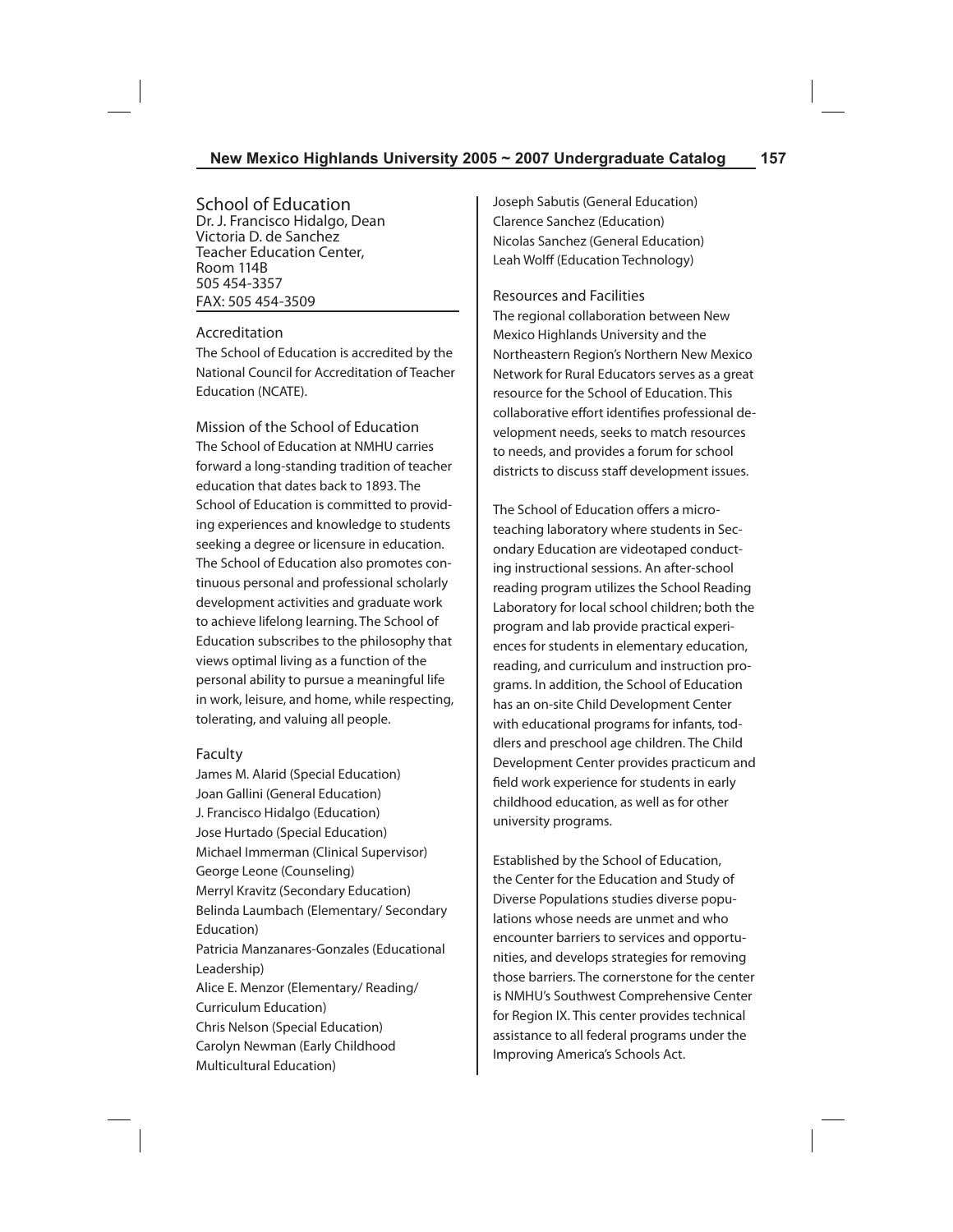The School of Education also has a regional Instructional Materials Evaluation Center that contains publisher-supplied samples of state-approved texts and materials for review by school district administrators, teachers, parents, and education faculty and students. The center also functions as an institutional curriculum library, providing selected samples of resources for short-term loan.

Finally, the School of Education offers programs to prepare teachers, physical education specialists, school athletic administrators, business sports administrators, coaches, and administrators in the fields of education, exercise and sport sciences. Degree programs and courses are arranged within this publication by education, exercise and sport sciences.

# The School of Education "STURDY" Model

Student-centered Teaching for Understanding, with Reflection and Diversity for Youth

This model is the foundation for the conceptual framework of the NMHU School of Education.

### Teaching for Understanding

Teaching for understanding means taking students as they arrive in our classroom, building on knowledge, skills, and experience to reach the desired understanding. Teaching for understanding has been expanded to include the notion of "backwards curriculum development." It is necessary to identify the desired outcomes before developing a curriculum (and in our case, syllabus for a course). We ask ourselves, "What evidence would demonstrate that the student has achieved the desired outcome?" Given that information, the instructor develops a series of lessons, activities, and learning experiences to reach those goals. A student

who has achieved true understanding can explain, predict, apply or adapt, justify, critique, judge, make connections, and avoid common misconceptions.

### Teaching for Reflection

Reflective teaching assumes an active role for the instructor – that of a reflective practitioner. The reflective teacher focuses not only on content, but on the interaction of the learner with that content, on the teaching environment and classroom culture, the teacher's own behavior and the student's reactions to it, and on the class in the larger context of the school, community, etc. The ultimate goal is continual renewal of the teaching practice.

### Teaching for Diversity

The faculty of the Teacher Preparation Program at NMHU recognizes that in order to prepare pre-service teachers for successful and effective instruction in our nation's public schools, the issue of equity in education should be addressed. A well-prepared teacher should be able to deliver quality instruction in any diverse setting. Preparation for quality instruction begins with culturally responsive teaching through a comprehensive approach, rather than a particular method to be added to other techniques. The faculty also extend the traditional definition of "culture" to a broader scope so as to include a great number of characteristics in an individual which may result in bias from others. Such characteristics include, but are not limited to, race, ethnicity, religion, socioeconomic status, educational level, sexual orientation, age, area of origin, varying ability, gender, or language. The ultimate goal of education for diversity is to provide equity among students through the practice of presenting and giving voice to diverse perspectives in the classroom.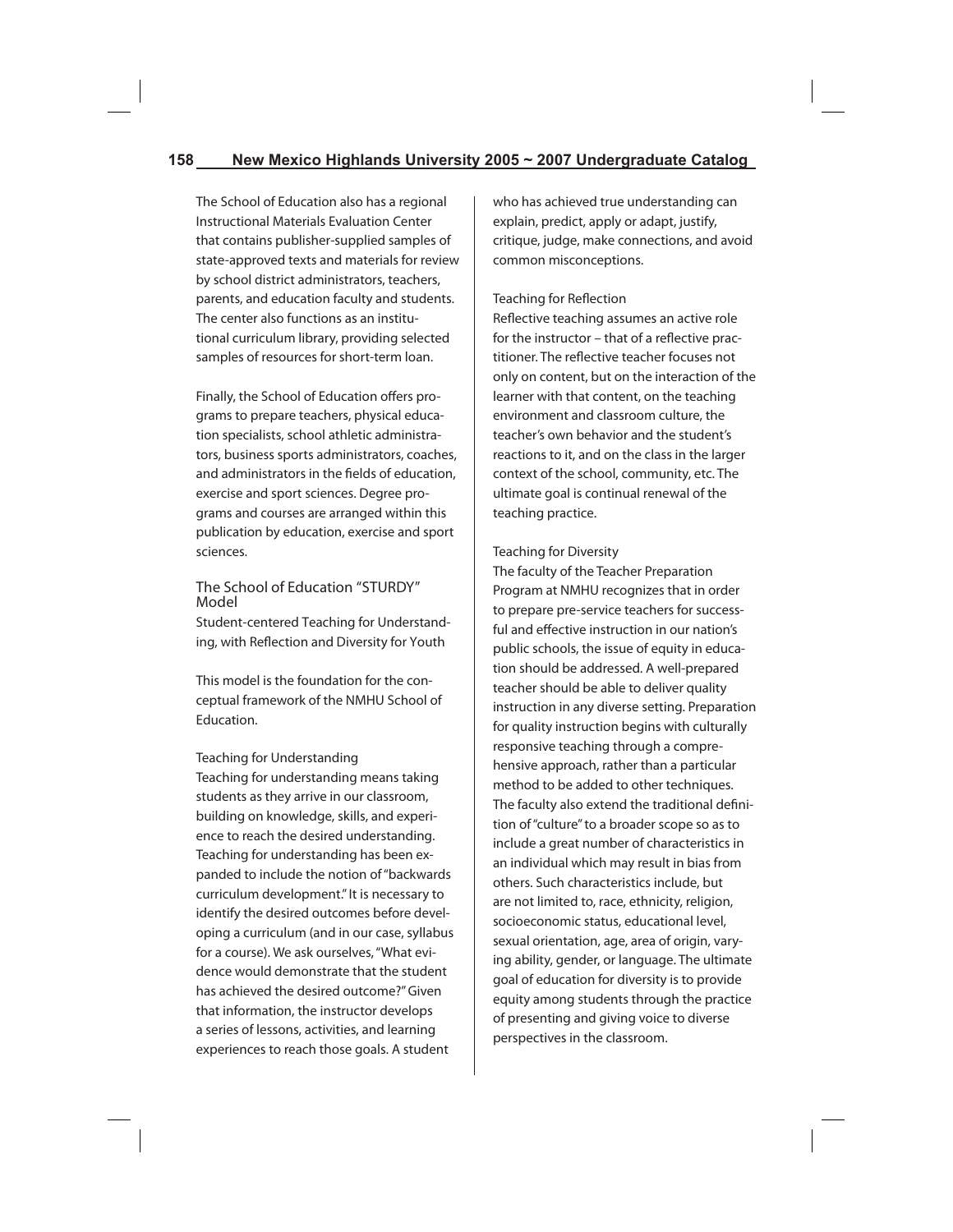Associate of Arts Two-Year Degree Program The two-year associate of arts degree in elementary education prepares skilled professionals for work as educational paraprofessionals. A broad selection of courses from the general education curriculum of the university includes requirements in writing and mathematics. A core of courses in the foundations of education enhances knowledge of educational theory and professional practices. All students complete a practicum course that involves a work placement in an actual school setting.

The associate of arts degree students are prepared in the competencies that are mandated by the State of New Mexico Public Education Department. They receive the opportunity to specialize in emphases such as bilingual education, early childhood education, language arts, social studies, science, or special education. In addition, there is an opportunity to expand into a bachelor's degree in elementary or secondary education.

### Associate of Arts in Elementary Education (A.A.)

This associate of arts degree includes courses in the major field, supplementary courses that may reflect an area of specialization and courses in general education, constituting a total two-year curriculum. The intent of this program is to provide a foundation that allows for the completion of a bachelor of arts degree in approximately two years. Proficiency requirements:

Satisfy the university's proficiency requirements of English and math before undertaking 100- or higher level courses in English and math.

Required courses: 18

| GnEd | 201 | Intro to Teaching (3) |
|------|-----|-----------------------|
| Elem | 251 | Field-Base I (1)      |
| Psy  | 340 | Dev Psy (3)           |
| Engl | 111 | Freshman Comp I (3)   |
| Engl | 112 | Freshman Comp II (3)  |

Math 115 Math for Elem Teachers I (3) Supplemental courses in this program: 36

In consultation with the program advisor, select 36 credits in course work. The courses may be selected so as to reflect some specialization, such as early childhood, special education, bilingual education, mathematics, language arts, science, or social studies teaching.

Elective courses: 11

Choose at least 11 additional credits in courses from the university's core curriculum, in consultation with the program advisor, to include exposure to science, social science, math, and communication arts. Program Total: 64

Elementary and Secondary Teacher Preparation and licensure Programs Entrance to undergraduate elementary and secondary teacher preparation programs at NMHU is evaluated through advisement and assessment of the students skills and motivation to enter the teaching profession. Preparation for the profession requires an academic course of study through a major in elementary education or a minor in secondary education together with an academic minor or major in an appropriate content field. A Teacher Education Program (TEP) application is required and initiates an advisor and in-school file (data-base).

Both elementary and secondary teaching candidates are assessed for appropriate basic skills prior to entering teacher training. Students then plan their academic programs in careful consideration of the subjects they wish to teach. They receive support and guidance from faculty advisors throughout the period of their studies and also in seeking their first jobs.

Of special note for both elementary and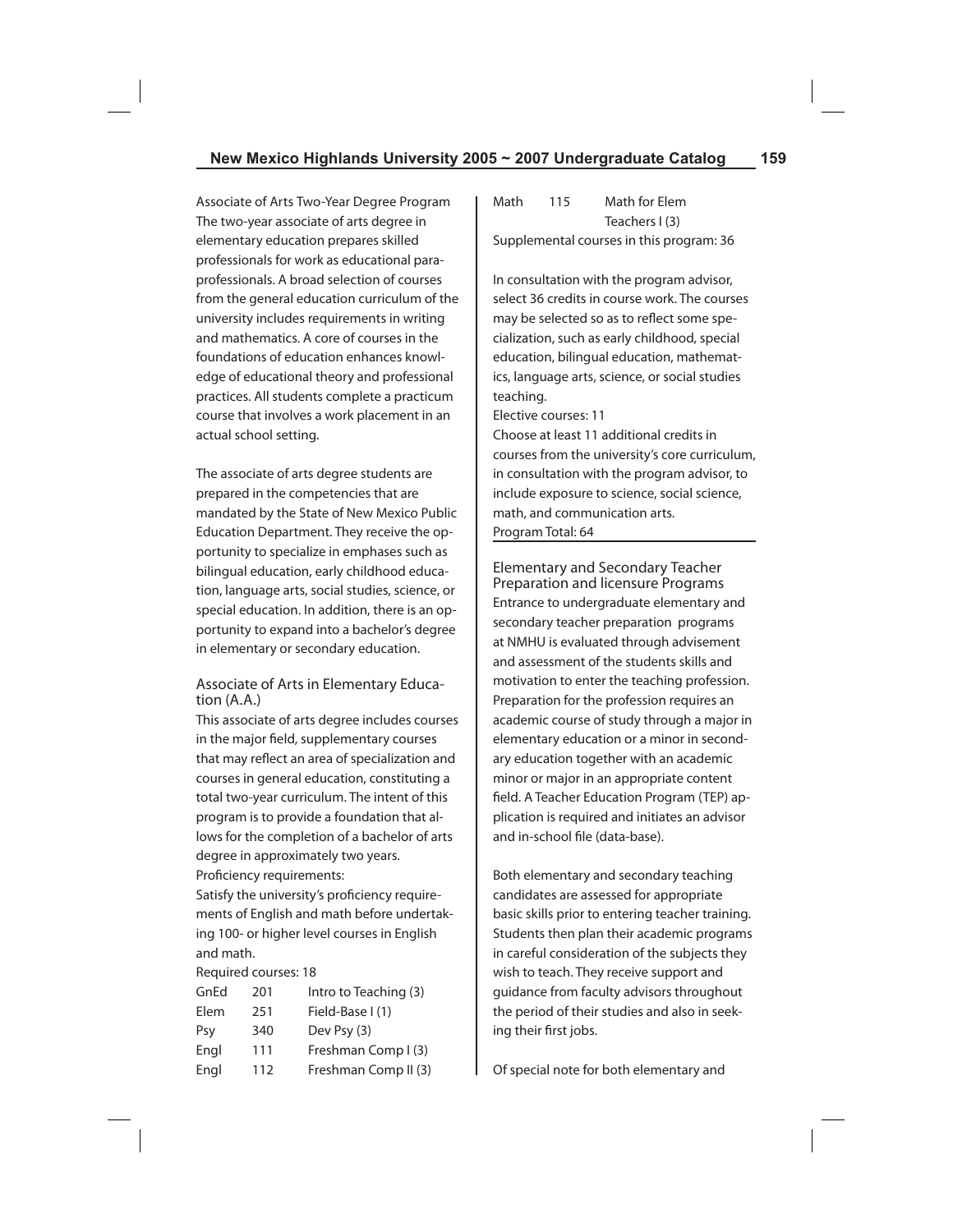secondary candidates is the university's practicum-based program for teacher training. At three different points in their advanced studies, elementary, early childhood, special education, and secondary teaching candidates gain on-the job experience through field placements in actual school settings. The final placement is a full student teaching assignment undertaken in the student's final semester of studies. The school makes arrangements for student teaching with school systems at some distance from campus, as well as in the nearby region. Advanced planning and a formal application are required at least one semester in advance of student teaching.

Requirements for Entrance to Teacher Preparation and Licensure Programs The following conditions must be met for entrance into the Teacher Preparation Program (TEP). Students should contact the School of Education early in their freshman year to receive guidance in the process. Early advisement is essential to avoid delays in meeting all requirements.

1. Complete the following courses with a grade of "C" or better:

| GnEd | 201 | Intro to Teaching (3)     |
|------|-----|---------------------------|
| GnEd | 251 | Field-Base I Teacher Prep |
|      |     | Experience (1)            |
| SpEd | 214 | Intro to Special Ed (3)   |

(Required in Elem and Secondary Programs)

2. Complete and submit a TEP application. Complete the appropriate freshman and sophomore courses in the university's core curriculum together with additional "extended core" courses required for education majors and minors by the State of New Mexico Public Education Department. The choices to be made will reflect the requirements for licensing that have been set by the State of New Mexico Public Education Department(SNMPED). These courses

include:

 12 hours in English 12 hours in Science 12 hours in History 6 hours in Fine Arts 6 hours in Mathematics 6 hours in Social Science

Consultation with an education advisor is essential to establish this program of courses. An overall grade point average of at least 2.5 is required. In addition, "C" or better grades are required in Engl 111 and Engl 112.

3. Take the New Mexico Teacher Assessment (NMTA) exam in order to be eligible for student teaching. Students must have passed the "Basic Skills" component of the NMTA in order to be approved for student teaching. Students have no more than two opportunieis to complete successfully any of the field-based experiences.

Details of this process, and the minimum required scores, are available from the School of Education. Students seeking a bilingual endorsement are required to take the Prueba de Español para la Certificion Bilingües exam. Students must maintain close communication with Academic Support Services and the School of Education regarding these important examinations.

Requirements for Admission/ Retention in the Teacher Training Program and for Placement in Student Teaching (Field-base teacher preparation or internship in teaching) Students must submit a formal application for admission to the Teacher Training Program and receive a positive review from the program. The application form is available in the education office and the NMHU website (www.nmhu.edu). Adverse decisions can be appealed first to the program's admission committee, then to the school dean.

For retention in teacher training, a 2.5 overall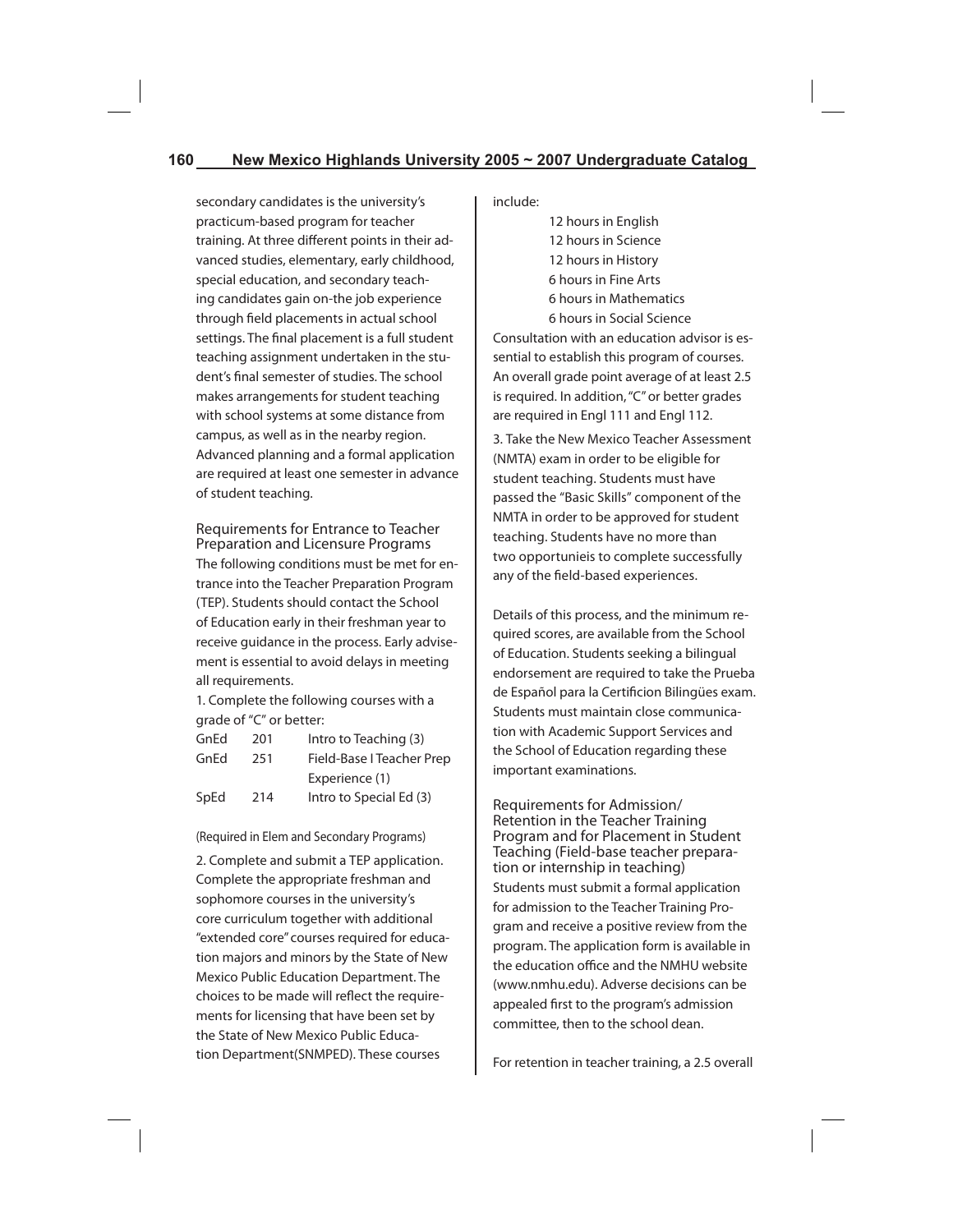grade point average is required. Students must meet periodically with their education advisors for a check on academic progress and verification of completion of the NMTA exam. Prospective candidates should discuss this requirement with their education advisors.

Candidates for placement in student teaching will file a formal application prior to midterm of the preceding semester (available in the education office and the NMHU website (www.nmhu.edu). Prerequisites for advancement to student teaching (Field-Base III) will be the following:

1) a 2.5 overall grade point average; 2) completion of required education courses up to those for the final semester; and 3) completion of at least 24 credits in the academic major, with at least a 2.5 GPA, and 20 credits in the academic minor. To avoid any unnecessary delays in obtaining an educational license, all PED core courses must be taken prior to Field-Base III approval and placement. Candidates will also present a certificate stating that you have been tested for tuberculosis (TB), and three recommendation letters from professors in the major/minor fields.

The education program's field base coordinator and each teaching discipline's program committee review the applications for approval, and those students whose applications are denied may appear before the committee for an interview.

Student teaching is a full-time assignment during the period of the placement and requires the candidate to participate fully in the life and work of the school. The student teacher follows the daily schedule of the school, assumes regular faculty and out-ofclassroom duties, and participates in faculty meetings, PTA/PTO meetings, school plays, and other school-related activities as appropriate. Because this constitutes a full-time commitment, no additional course work may be taken without special permission from the field-base coordinator. In all cases, the school's cooperating teacher and principal, in consultation with the university supervisor, make the determination of the student teacher's involvement, duties, and course loads.

Final placement of a student teacher in a school is decided by the School of Education, contingent upon the student being acceptable to the school.

#### Majors and Minors

A major and minor in general science for teachers is available. See College of Arts and Sciences for information.

### Major in Early Childhood Multicultural Education (B.A.)

The early childhood multicultural education program in the School of Education at New Mexico Highlands University is a fouryear bachelor of arts degree. The program prepares classroom teachers and other professionals to work with children from birth to age eight. The program fulfills the New Mexico State competency requirements which include child growth, development and learning; developmentally appropriate content; and learning environments and curriculum implementation. The program meets the state requirements of teacher certification/licensure for teaching K-3 in the public schools and the early childhood special education (developmentally delayed) preschool classroom. Students majoring in early childhood education are not required to take a minor.

Complete and submit a TEP application. Professional Education (45 hours) ECME 300 Professionalism (2) ECME 301 Health, Safety & Nutr (2) ECME 302 Child Growth, Develop-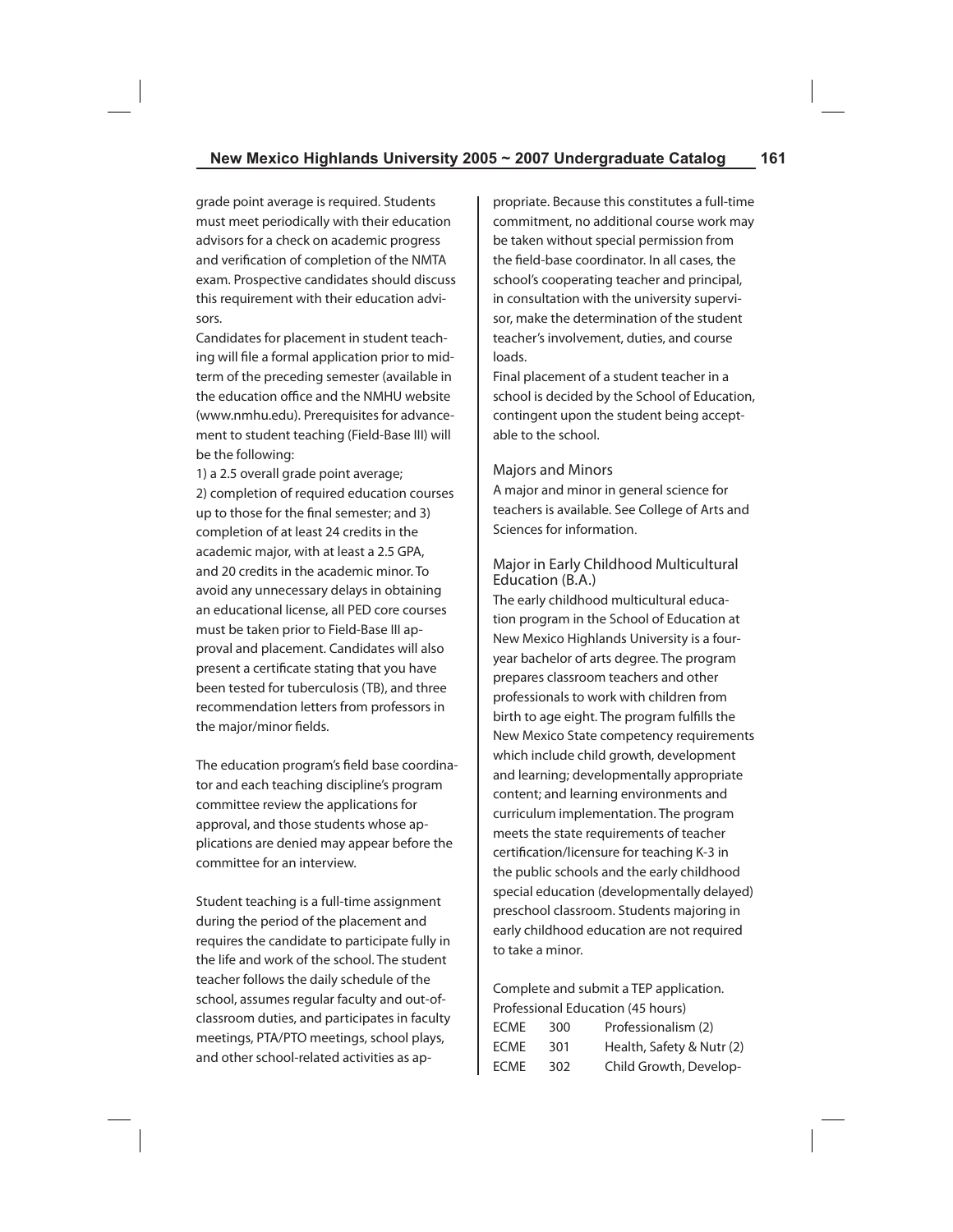|             |     | ment and Learning (3)    |
|-------------|-----|--------------------------|
| <b>ECME</b> | 303 | Family & Community       |
|             |     | Collaboration (3)        |
| <b>ECME</b> | 304 | Curriculum Development   |
|             |     | & Implementation I (3)   |
| <b>ECME</b> | 305 | Guiding Yng Children (3) |
| <b>ECME</b> | 306 | Curriculum Development   |
|             |     | & Implementation II (3)  |
| <b>FCMF</b> | 315 | Intro to Reading &       |
|             |     | Literacy Development (3) |
| <b>ECME</b> | 328 | Assessment of Children & |
|             |     | Evaluation of Prog (3)   |
| <b>FCMF</b> | 403 | Family & Community       |
|             |     | Collaboration II (2)     |
| <b>FCMF</b> | 411 | Teaching Reading &       |
|             |     | Writing (3)              |
| <b>ECME</b> | 420 | Research in Child Growth |
|             |     | & Development (3)        |
| <b>FCMF</b> | 424 | Integrated Early Child-  |
|             |     | hood Curriculum (3)      |
| <b>FCMF</b> | 426 | Methods & Materials for  |
|             |     | the Early Primary Grades |
|             |     | (3)                      |
| <b>ECME</b> | 428 | Assessment & Eval II (3) |
| GnFd        | 455 | Knowledge of the         |
|             |     | Profession (3)           |
| Total:      |     | 45                       |

Field Experience and Practicums (21 hours)

| <b>FCMF</b>     | 332 | Curriculum Develop &      |
|-----------------|-----|---------------------------|
|                 |     | Implementation Lab I (2)  |
| <b>FCMF</b>     | 334 | Curriculum Develop &      |
|                 |     | Implementation Lab II (2) |
| <b>FCMF</b>     | 412 | Teaching Reading &        |
|                 |     | Writing Practicum (1)     |
| <b>FCME</b>     | 425 | Integrated Early Child-   |
|                 |     | hood Curriculum Lab (2)   |
| <b>FCMF</b>     | 427 | Methods & Materials for   |
|                 |     | the Primary               |
|                 |     | Care Practicum (2)        |
| <b>FCMF</b>     | 452 | Early Childhood Educ      |
|                 |     | Student Teaching (12)     |
| Major Total: 66 |     |                           |

In addition to the above requirements,

licensing for early childhood education teaching in the State of New Mexico requires passing the New Mexico Teacher Assessment (NMTA) examination mandated by the State of New Mexico Public Education Department. Students must have passed both "Basic Skills" and "General Knowledge" or equivalent components of the NMTA in order to be approved for student teaching.

# Minor in Early Childhood Multicultural **Education**

Early childhood multicultural education offers an undergraduate minor field which may be selected by students majoring in elementary education or special education. Early childhood multicultural education is a valuable specialization field for those intending to work with newborns to eight-year old children. Additional courses beyond the minor in early childhood multicultural education are required for a teaching license. Required courses: 24

| FCMF            | 300 | Professionalism (2) |
|-----------------|-----|---------------------|
| <b>ECME</b>     | 302 | Child Develop (3)   |
| <b>ECME</b>     | 303 | Family & Comm       |
|                 |     | Involvement in      |
|                 |     | School Settings (3) |
| FCMF            | 304 | Learning Envir (3)  |
| <b>FCMF</b>     | 306 | Expressive Arts (3) |
| <b>FCMF</b>     | 332 | Theory & Pract in   |
|                 |     | Infant/Toddler      |
|                 |     | Settings (2)        |
| <b>FCMF</b>     | 334 | Theory & Pract in   |
|                 |     | Preschool Set (2)   |
| <b>ECME</b>     | 420 | Oral Lang Dev (3)   |
| <b>FCMF</b>     | 424 | Curr in Early Child |
|                 |     | Ed Prog (3)         |
| Minor Total: 24 |     |                     |

Major in Elementary Education (B.A.) Elementary education is offered at NMHU as an academic major field. Elementary education majors study such topics as cognitive, physi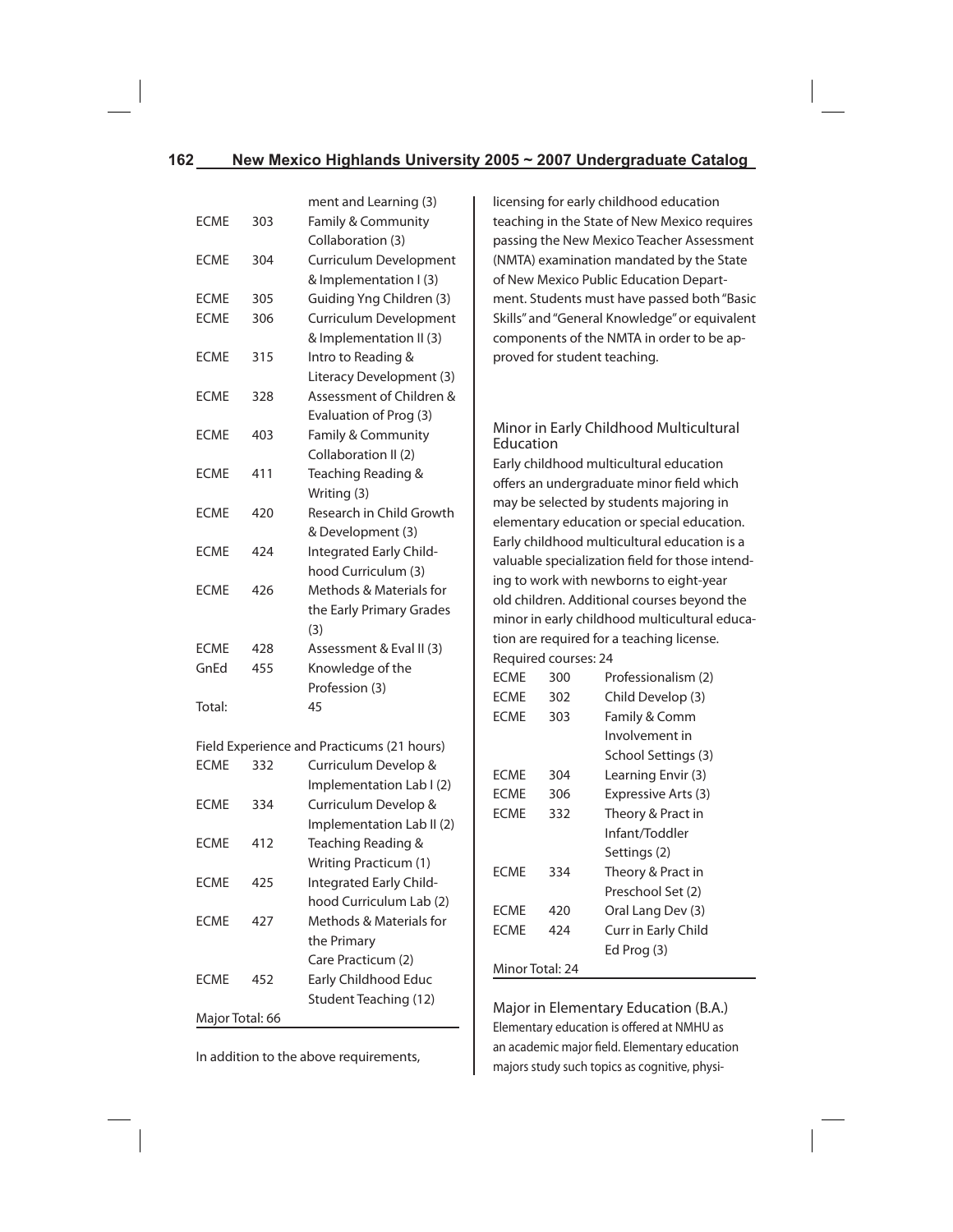cal, emotional, and social development; human relations, instructional planing and implementation, classroom management, assessment and evaluation, and they receive training in skills and competencies for elementary subject matter in mathematics, reading and languages arts, social studies, science, and other foundational fields. The program complies with the instructional competencies established by the State of New Mexico Public Education Department for entry-level elementary teachers. Before registering for the required major courses, students must complete the requirements for entrance to the Teacher Preparation Program which include GnEd 201, taken in conjunction with GnEd 251, and SpEd 214. Students must have passed the "Basic Skills" component of the NMTA in order to be approved for student teaching.

#### Required courses: 36

| Elem                                    | 312 | Tch Elem School Math (3) |  |
|-----------------------------------------|-----|--------------------------|--|
| Elem                                    | 317 | Multicultural Ed (3)     |  |
| Elem                                    | 361 | Assessment and Eval      |  |
|                                         |     | of Students (3)          |  |
| Flem                                    | 417 | Teaching Engl as         |  |
|                                         |     | Second Lang (3)          |  |
| Elem                                    | 442 | Tch Elem School          |  |
|                                         |     | Sci & Soc Studies (3)    |  |
| Flem                                    | 451 | Field-Base III Teacher   |  |
|                                         |     | Prep Exp: Elem (6)       |  |
| GnFd                                    | 251 | Field-Base I Teacher     |  |
|                                         |     | Prep Exp (1)             |  |
| GnEd                                    | 351 | Field-Base II Teacher    |  |
|                                         |     | Prep Exp (2)             |  |
| GnEd                                    | 444 | Comp App in Ed (3)       |  |
| GnEd                                    | 445 | Know of the Prof (3)*    |  |
| RdEd                                    | 315 | Rdg & Child Lit (3)      |  |
| RdEd                                    | 411 | Tch/Diag of Rdg (3)      |  |
| * GnEd 445 must be taken in conjunction |     |                          |  |
| with Elem 451.                          |     |                          |  |
| Major Total: 36                         |     |                          |  |

Minor in Bilingual Education/TESOL (Teaching of English to Speakers of Other Languages)

The minor in Bilingual Education/TESOL

offers an undergraduate preparation to instruct pupils bilingually so as to improve their ability to succeed in the public school. Span 101, 102 (or 103, 104, or 111, 112) and 201 are prerequisites for the Spanish courses and for GnEd 437. Students who are proficient in Spanish have the option of testing out of lower division Spanish course work by contacting the Spanish department. This is a dual endorsement program, Bilingual Education/TESOL.

#### Required courses: 24

| Anth<br>OR      | 461 | Comm & Cult (3)        |
|-----------------|-----|------------------------|
| Engl            | 443 | Sociolinguistics (3)   |
| Elem            | 417 | Teaching Engl as       |
|                 |     | Second Lang (3)        |
| GnEd            | 412 | Theories & Prin of     |
|                 |     | Biling Ed (3)          |
| GnEd            | 437 | Instr Meth for Use in  |
|                 |     | Span-Biling Class (3)* |
| Span            | 325 | Span for Written       |
|                 |     | Comm $(3)^*$           |
| Span            | 430 | Ling & Phon for        |
|                 |     | Educators (3)*         |
| Span            | 433 | NM & SW:               |
|                 |     | Civil & Culture (3)*   |
| Span            | 441 | Span for the Biling    |
|                 |     | Classroom (3)*         |
| * Prerequisites |     |                        |
| Minor Total: 24 |     |                        |

#### Minor in English as a Second Language (ESL)

The ESL program meets the requirements of the Public Education Department for an endorsement in English as a Second Language The program includes courses offered in the departments of Educaton English and Anthropology Required courses: 21

Prerequisite/Corequisite: Minimum of 2 semesters of a second language or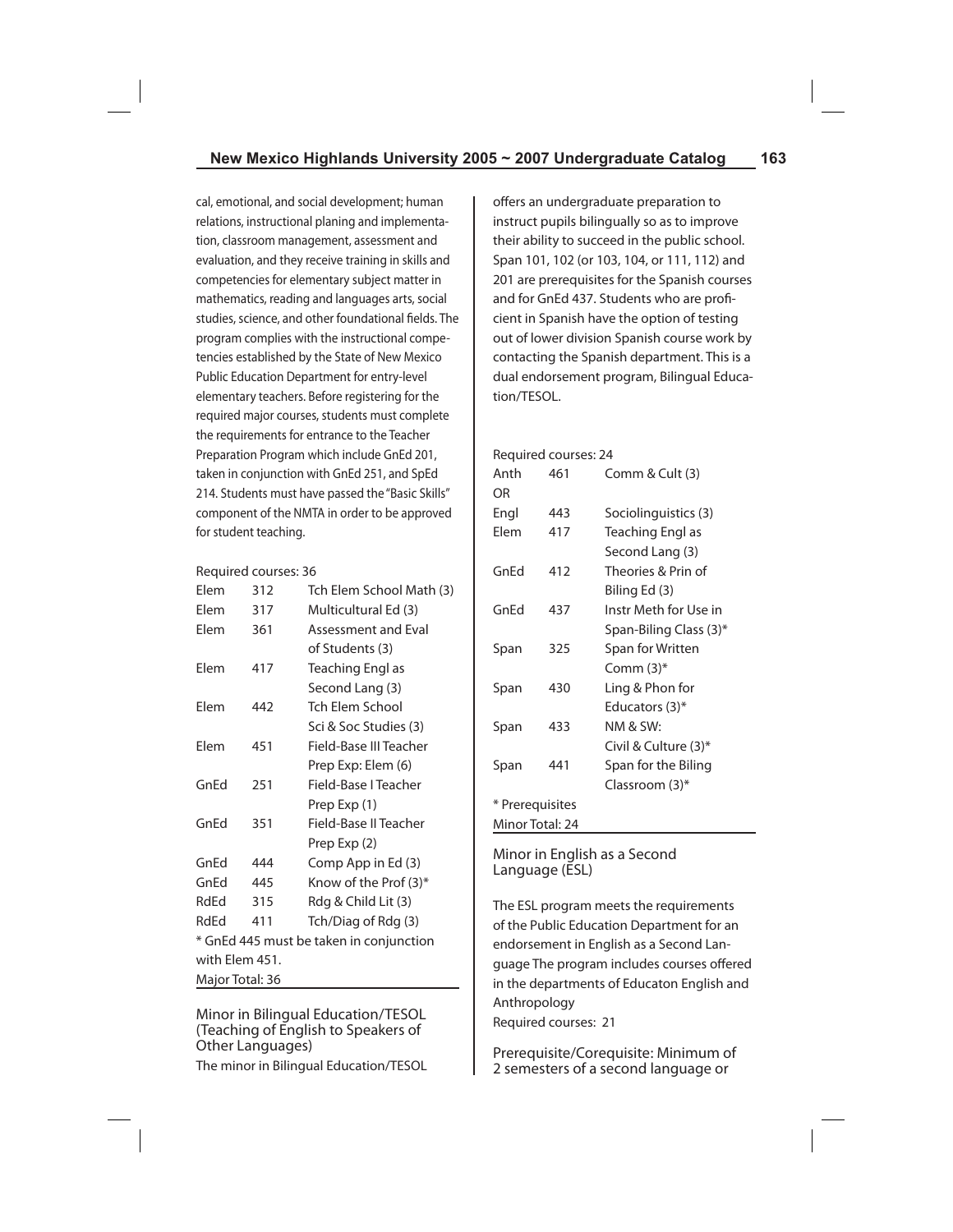| <u>uelliulistiated proficiency</u> |     |                         |
|------------------------------------|-----|-------------------------|
| Engl                               | 317 | Intro to Modern         |
|                                    |     | Grammar (3)             |
| GnEd                               | 320 | Language Acquisition    |
|                                    |     | & Ling for Teachers (3) |
| GnEd                               | 412 | Theories & Principles   |
|                                    |     | of Bilingual Educ (3)   |
| Engl                               | 443 | Sociolinguistics (3)    |
| Or                                 |     |                         |
| Anth                               | 461 | Communication and       |
|                                    |     | Culture (3)             |
| Elem                               | 417 | Teaching English as a   |
|                                    |     | Second Language (3)     |
| GnEd                               | 420 | Sheltered English for   |
|                                    |     | Content Area Inst (3)   |
| RdEd                               | 4XX | Early Literacy (3)      |
| OR                                 |     |                         |
| GnEd                               | 427 | Reading in the Content  |
|                                    |     | Area (3)                |
| <b>Minor Totals:</b>               |     | 21                      |

demonstrated profi ciency

### Minor in Secondary Education (Teacher Preparation in Secondary Education)

Students who are preparing to become secondary-level teachers complete a major from the many academic fields offered at the university; some will also select a content-area minor field. In addition, they must undertake a secondary education minor in the university's School of Education to prepare them for their chosen profession. The selection of courses in the university's major field and in the general education curriculum combine to provide the necessary subject-matter competencies for secondary teaching. This is best done through early advisement from the School of Education.

Additional considerations for professional placement in secondary teaching: In addition to the above requirements, licensing for secondary teaching in the State of New Mexico requires the following:

1. Completion of the general education core as well as the university core. Students must have passed the "Basic Skills" component

of the NMTA in order to be approved for student teaching.

2. The completion of an appropriate content field or fields. This is accomplished through an academic major. (Secondary education minors may add a content-field minor as well.) The advisor may assist the student in selecting the content field(s). To plan the selected major (or additional minor), students will meet with their major and minor advisor. Before registering for required minor courses, students must complete the requirements for entrance to the Teacher Preparation Program, which include GnEd 201, GnEd 251, and SpEd 214 with a minimum grade of "C."

| Required courses: 28                      |     |                           |  |
|-------------------------------------------|-----|---------------------------|--|
| GnEd                                      | 251 | Field-Base I Tch Prep Exp |  |
|                                           |     | (1)                       |  |
| GnEd                                      | 302 | Ed Psych (3)              |  |
| GnEd                                      | 318 | Instruct Media (3)        |  |
| OR                                        |     |                           |  |
| GnFd                                      | 427 | Rdg in the Content Area   |  |
|                                           |     | (3)                       |  |
| GnFd                                      | 351 | Field-Base II Tch Prep    |  |
|                                           |     | Exp (2)                   |  |
| GnFd                                      | 410 | Art & Sci of Tch in       |  |
|                                           |     | Sec Schools (4)           |  |
| GnEd                                      | 444 | Comp Appl in Ed (3)       |  |
| GnEd                                      | 445 | Know of the Prof (3)*     |  |
| GnEd                                      | 451 | Field-Base III            |  |
|                                           |     | Tch Prep Exp: Sec (6)     |  |
| GnEd                                      | 455 | Classroom Mgmt (3)*       |  |
| * Taken in conjunction with GnEd 451 as a |     |                           |  |
| Field Base III block.                     |     |                           |  |
| Minor Total: 28                           |     |                           |  |

Major in Special Education (B.A.) Education students may select a major in special education and elementary or secondary education students may select a major or a minor in special education. The major program meets requirements for special education licensure set by the State of New Mexico Public Education Department.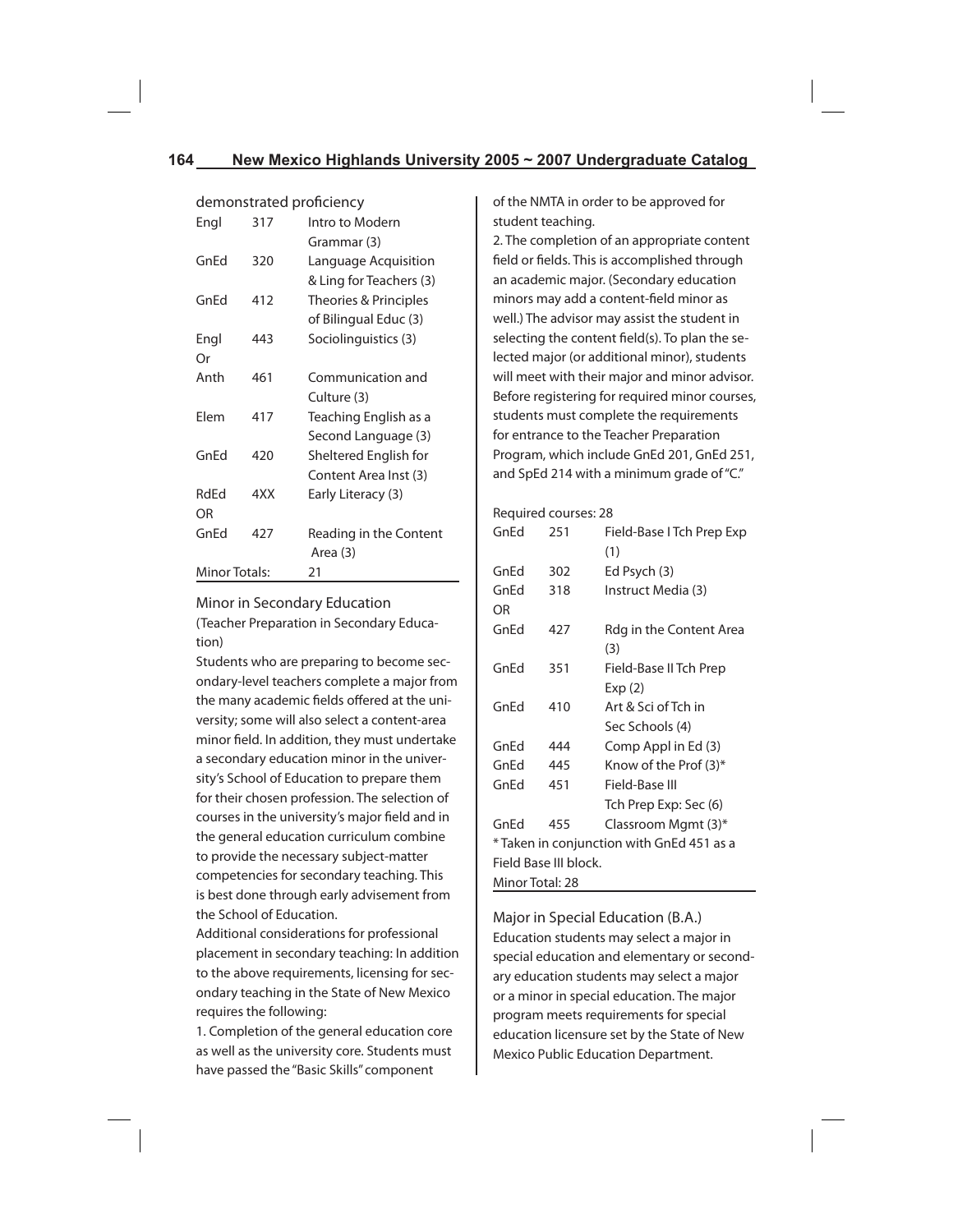Special education students receive instruction through a cross-categorical and inclusion approach in behavior disorders, communication disorders, gifted, intellectually disabled, learning disabled, multi-impaired, hearing impaired, visually impaired, physically impaired, and developmentally disabled. Field-based experiences are integrated into the instructional program. Prerequisite:

Complete the requirements for entrance to Teacher Preparation Program.

| GnEd                                         | 201                  | Intro to Tch (3)      |
|----------------------------------------------|----------------------|-----------------------|
| SpEd                                         | 214                  | Intro to Sp Ed (3)    |
|                                              | Required courses: 30 |                       |
| GnEd                                         | 251                  | Field Based I Tchr    |
|                                              |                      | Prep Exp (1)          |
| GnEd                                         | 351                  | Field Based II Tchr   |
|                                              | Prep Exp (2)         |                       |
| GnEd                                         | 444                  | Comp Appl in Ed (3)   |
| GnEd                                         | 455                  | Classroom Mgmt (3)    |
| SpEd                                         | 401                  | Diag of the           |
|                                              |                      | Exceptional Child (3) |
| SpEd                                         | 440                  | Meth & Matls in       |
|                                              |                      | Sp Ed(3)              |
| SpEd                                         | 451                  | Field Based III Tchr  |
|                                              |                      | Prep Exp: Sp Ed (6)*  |
| SpEd                                         | 483                  | Nat & Needs of        |
|                                              |                      | Mental Handicap (3)   |
| SpEd                                         | 484                  | Curr Dev in Sp Ed (3) |
| SpEd                                         | 485                  | Nat and Needs of Lrng |
|                                              |                      | Handicapped (3)       |
| *Gn Ed is taken in conjunction with SpEd 451 |                      |                       |
| as Field base III block.                     |                      |                       |
| Major Total: 30                              |                      |                       |

### Minor in Special Education

The minor in special education is available to students completing a teacher preparation program (i.e. majoring in elementary education\*\* or minoring in secondary education\*). This minor satisfies university requirements; however, it does not satisfy licensure because 30 hours in special education are required for

|                 | a teaching license.  |                          |  |
|-----------------|----------------------|--------------------------|--|
| Prerequisite:   |                      |                          |  |
| SpEd            | 214                  | Intro to Spec Educ (3)   |  |
|                 | Required courses: 24 |                          |  |
| SpEd            | 234-434              | Pract in Sp Ed (1-6)**   |  |
| SpEd            | 401                  | Diag of the Except Child |  |
|                 |                      | (3)                      |  |
| SpEd            | 440                  | Meth & Matls in          |  |
|                 |                      | Sp Ed(3)                 |  |
| SpEd            | 451                  | Field-Base III Tch       |  |
|                 |                      | Prep Exp: Sp Ed (6)*     |  |
| SpEd            | 483                  | Nat & Needs of           |  |
|                 |                      | Ment Handicapped (3)     |  |
| SpEd            | 484                  | Curr Dev Sp Ed (3)       |  |
| SpEd            | 485                  | Nat & Needs of           |  |
|                 |                      | Lrng Handicapped (3)     |  |
| GnEd            | 455                  | Classroom Mgmt (3)       |  |
| Minor Total: 24 |                      |                          |  |

Major in General Science for Secondary School Teachers (Grades 7 – 12) The purpose of the major is to provide science teachers in training with a fundamentally strong background in the basic sciences. Therefore, a greater pool of talent in the field of science education will be created from which surrounding middle schools and high schools can draw. The program has been designed to emphasize fundamental understandings of both physical and life science. Courses will be selected from such areas as 1) environmental sciences, 2) biology, 3) geology, 4) chemistry, 5) physics, 6) mathematics, and 7) engineering.

The objectives of the General Science Major are as follows: To provide science teachers in training with a multi disciplinary program that will adequately prepare them to teach expected science courses in middle and high school science programs.

To train science teachers to develop each of the competencies required by the State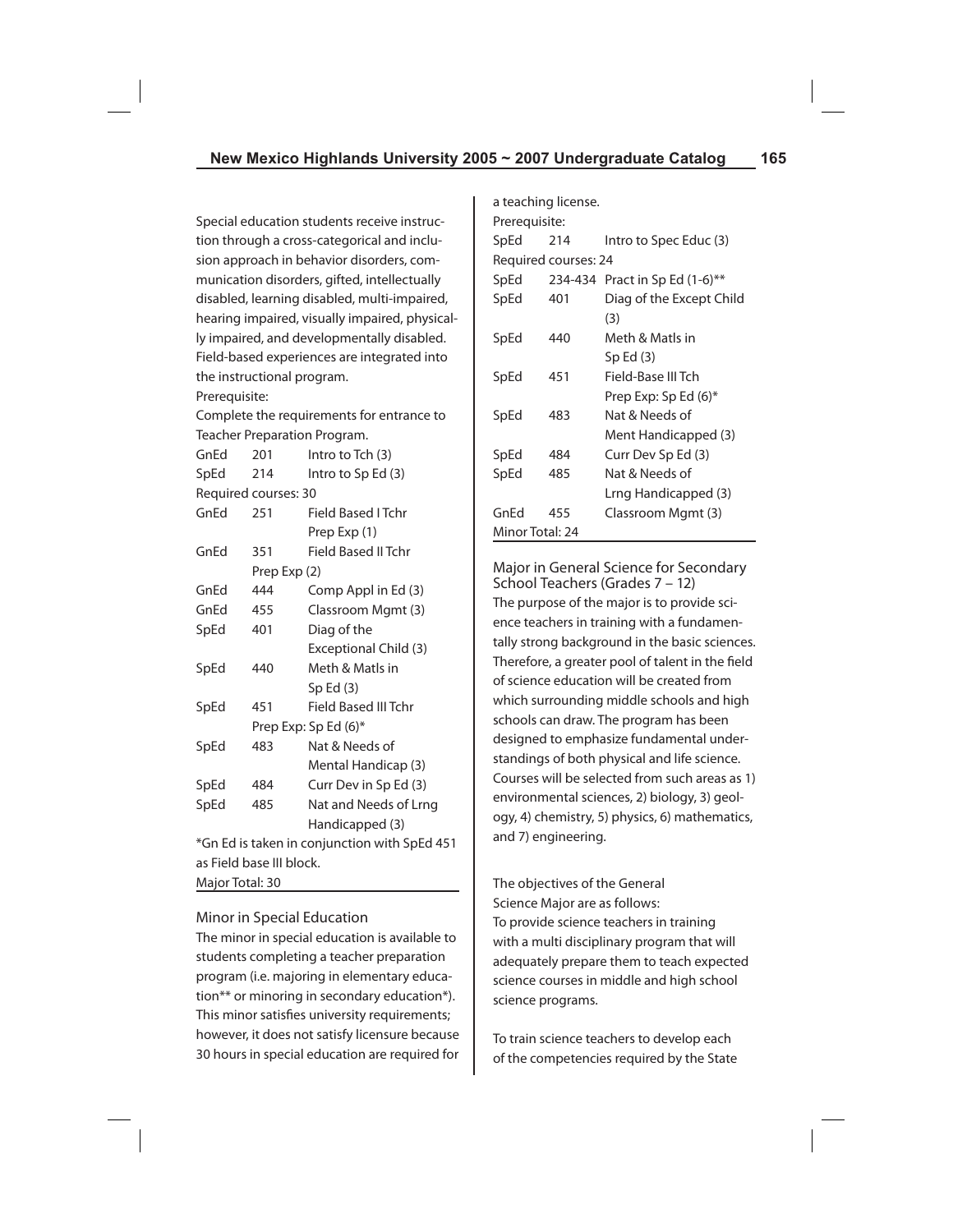Board of Education for licensure in science education.

To provide specialized/advanced training in specific science subject areas of interest to the science teacher in training.

Refer to Interdepartmental Programs for further details regarding this major.

Minor in General Sciences for Elementary School Teachers (Grades K – 8) The purpose of the minor is to provide elementary school teachers in training with a fundamentally strong background in a variety of basic science concepts of both physical and life sciences. Courses that provide the needed basic understanding of the sciences will be selected from those listed in the major.

The objectives of the General Science Minor are as follows: To provide elementary teachers in training with a program that will adequately prepare and encourage them to teach the most fundamental science concepts at the elementary level.

To broaden the scope of science to elementary school teachers in training, so they will be well versed in all aspects of science; this will allow them to develop methods by which to relay the content material to their students so that the students can fully understand what is being taught.

Refer to Interdepartmental Programs for further details regarding this major.

### Courses in Early Childhood Multiculural Education (ECME)

300. Professionalism (2) This course provides a broad-based orientation to the filed of early care and education. Early childhood history, philosophy, ethics and advocacy are introduced. Basic principles or early childhood systems are explore. Multiple perspectives on early care and education are introduced. Profession responsibilities such as cultural responsiveness and reflective practice are examined.

301. Health, Safety, and Nutrition (2) This course provides information related to standards and practices that promote children's physical and mental well being, sound nutritional practices, and maintenance of safe learning environments. It includes information for developing sound health and safety management procedures for the prevention of childhood illnesses and communicable diseases. The course examines the many nutritional factors that are important for children's total development, healthy, physical activity, and rest. Students gain knowledge necessary for creating safe learning environments for decreasing risk and preventing childhood injury.

302. Child Growth Development and Learning(3)

This basic course in the growth, development, and learning of young children, prebirth through age eight, provides students with the foundation for becoming competent early childhood professionals and knowledge of how young children grow, develop and learn. Major theories of child development are integrated with all aspects of development, including biological-physical, social, cultural, emotional, cognition, and language domains. The adult's role in supporting each child's growth, development and learning will be emphasized.

303. Family and Community Collaboration (3)

This course examines the involvement of families from diverse cultural and linguistic backgrounds in early childhood programs.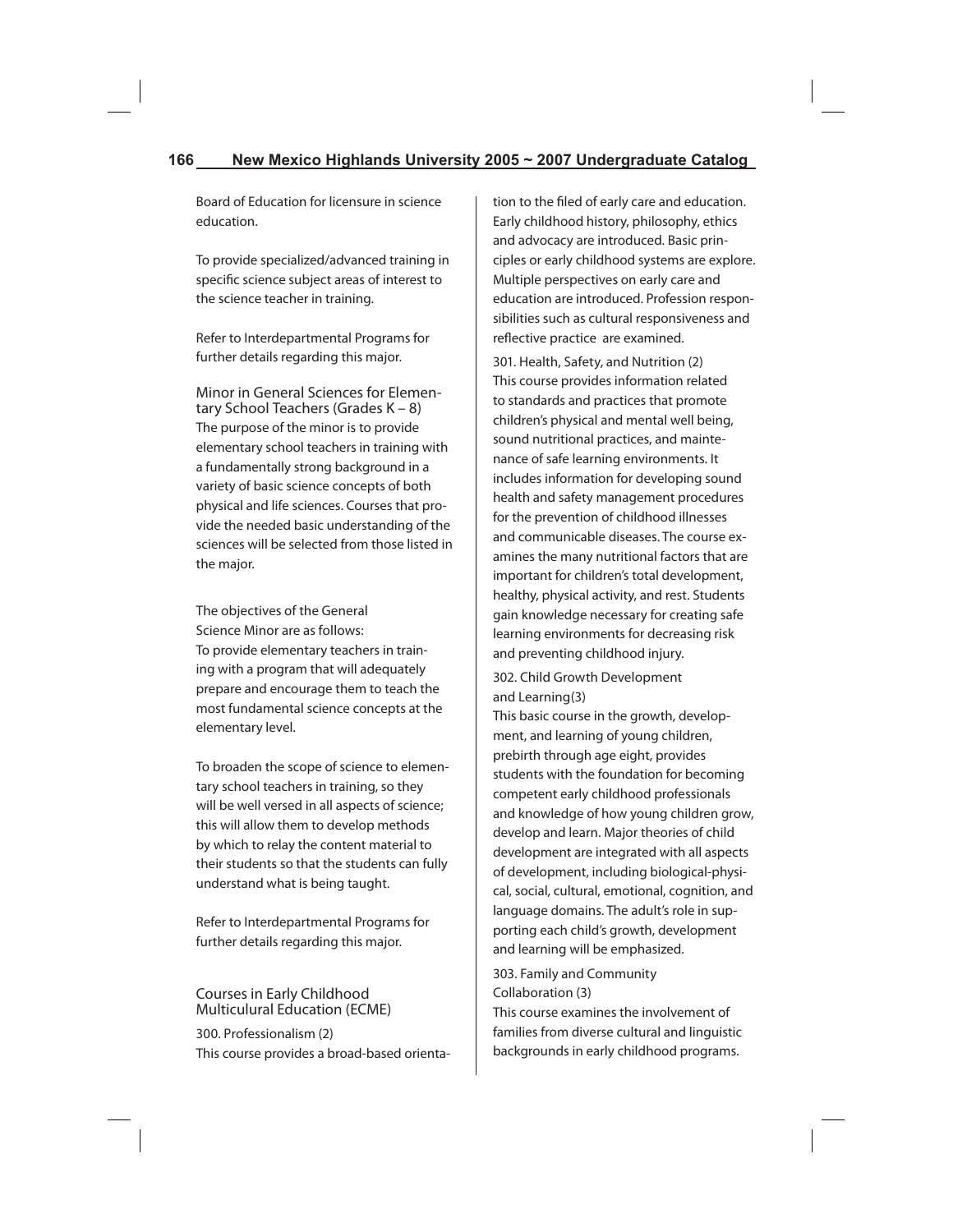Ways to establish collaborative relationships with parents and others involved with children in early childhood settings are discussed. Strategies for communicating with parents and guardians about their children and incorporating families' goals and desires for their children into the early childhood program will be included.

304. Curriculum Development and Implementation I (3)

This beginning curriculum course focuses on developmentally appropriate content in early childhood programs. It addresses content that is relevant for children birth through age eight and developmentally appropriate ways of integrating content into teaching and learning experiences. Information on adapting content areas to meet the needs of children with special needs and the development of IFSPs and IEPs are included. Curriculum development in all areas, including literacy, numeracy, the arts, health, science, social skills, and adaptive learning for children, birth through age eight, is emphasized. Co-requisite: ECME 332.

- 305. Guiding Young Children (3) This course explores various theories of child guidance and the practical application of each. It provides developmentally appropriate methods for quiding children and effective strategies and suggestions for facilitating positive social interactions. Appropriate strategies for preventing and dealing with violence, aggression, anger, and stress will be explored. Emphasis is place on helping children become self-responsible, competent, independent, and cooperative learners.
- 306. Curriculum Development and Implementation II(3)

This basic course focuses on the learning environment of curriculum in early childhood programs. Students will use their knowledge of content, developmentally appropriate practices, and language and culture to

design and implement experiences and environments that promote optimal development and learning for children from birth through age eight, including children with special needs. Various curriculum models and teaching and learning strategies will be included.

315. Introduction to Reading &

Literacy Development (3) This course is designed to prepare early childhood professionals for promoting children's emergent literacy and reading development. Through a development approach, the course addresses ways in which early childhood professionals can foster young children's phonemic awareness, literacy problem solving skills, fluency, vocabulary, comprehension, and language development. This curse provides the foundation for early childhood professionals to become knowledgeable about literacy development in young children. An integrated language ares perspective and an interdisciplinary approach as it addresses developing writing, reading, and oral language in the home and school contexts will be addressed. Major instructional approaches and strategies to support children's emergent literacy and reading skills will be presented.

# 328. Assessment of Children and Evaluation of Programs I (3)

This basic course familiarizes students with a variety of culturally appropriate assessment methods and instruments, including systematic observation. The course addresses the development and use of formative and summative program evaluation to ensure comprehensive quality of the total environment for children, families, and the community. Student will develop skills for evaluating the assessment process and involving other teachers, professionals and families in the process.

332. Curriculum Development and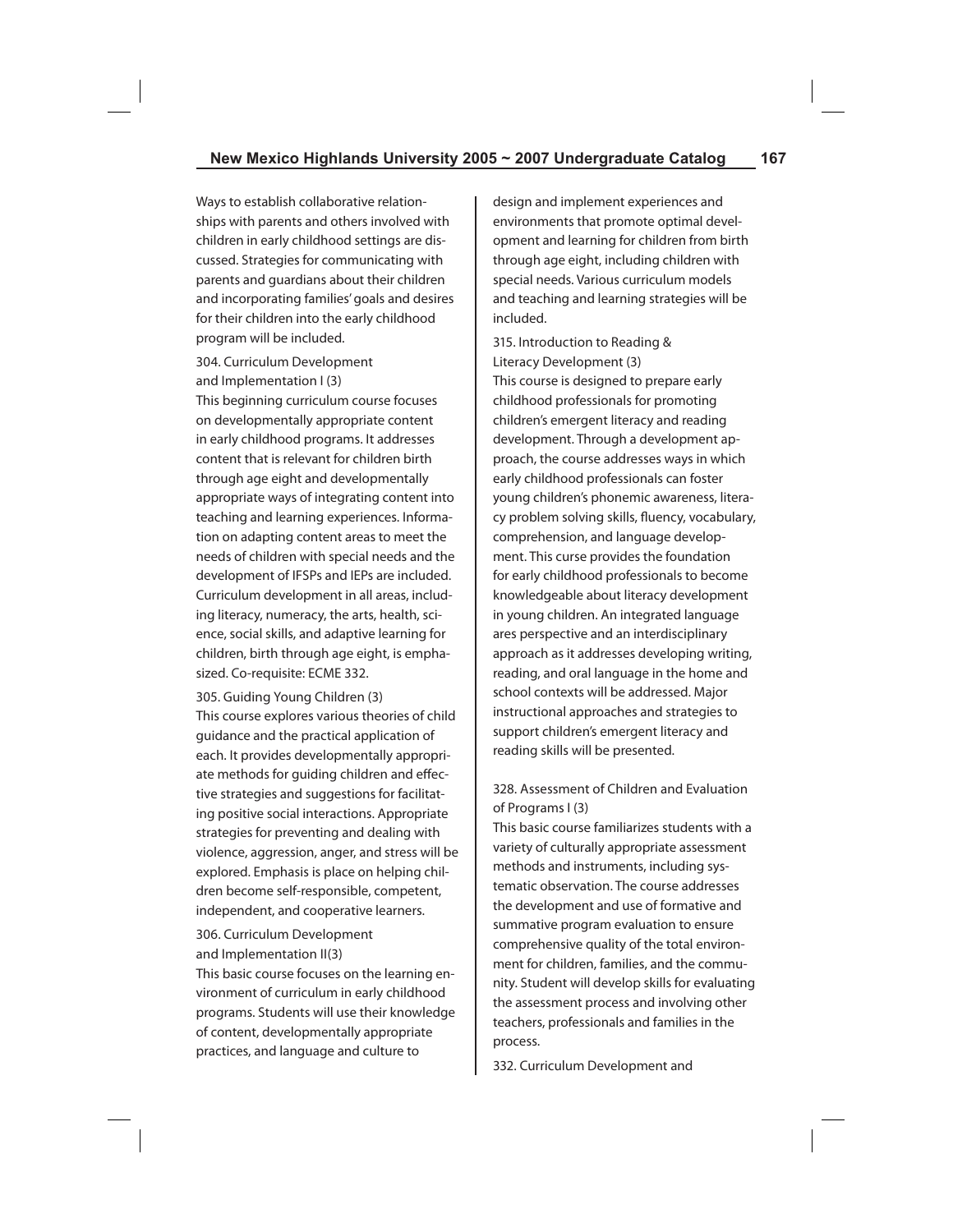Implementation Practicum I (2) This course provides opportunities for students to apply knowledge gained from Curriculum Development and Implementation I and develop skills in planning developmentally appropriate learning experiences for young children from birth through age eight, including young children with special needs. Learning experiences will cover all content areas, including literacy, math , science, social studies, health/wellness, the arts and adaptive skills for children, birth through age eight.

334. Curriculum Development and Implementation Practicum II (2) This course provides opportunities for students to apply knowledge gained from Curriculum Development and Implementation II and develop skills in planning learning environments and implementing curriculum in programs serving young children, birth through age eight, including those with special needs.

### 403. Family and Community Collaboration I (2)

This advanced course prepares prospective teachers for working effectively as partners with family and community members to facilitate the development and learning of children birth through age eight, including lifestyles, and linguistic, cultural and ethnic groups. The complexity and dynamics of families as systems will be included, and community resources to support families will be identified. The course builds upon indicators of competence established at the lower division (AA) level. For each course objective (core competency) students will demonstrate the indicators established for the bachelor's level. Prerequisite: ECME 303. 411. Teaching Reading and Writing (3) This advanced course is designed to prepare early childhood professionals for teaching reading and writing in the early primary

grades. The course focuses on reading as a complex, interactive, constructive process. Through a developmental approach, the course addresses: 1.) the integration of theory and research with the practice of teaching children to read and write, including children with special needs, 2.) the organization of effective reading and writing instructions, 3.) the sociocultural contexts in which children learn to read and write, 4.) culturally, linguistically and developmentally appropriate literacy curricula, and 5.) assessment and evaluation. This course builds upon indicators of competence established at the lower division (AA) level. For each course objective (core competency) students will demonstrate the indicators established for the bachelor's level. Prerequisite: ECME 315.

412. Teaching Rdg & Writing Pract (1) This advanced practicum provides opportunities for students to apply knowledge gained from the course Teaching Reading and Writing. In kindergarten through 3rd classrooms, students will develop skills in organizing a literature rich environment, planning effective reading and writing instruction and assessment, and implementing culturally, linguistically and developmentally appropriate literacy curricula. The course builds upon indicators of competence established at the lower division (AA) level. For each course objective (core competency) students will demonstrate the indicators established for the bachelor's level. Prerequisite: ECME 315.

420. Research in Child Growth, Development, and Learning (3) This advanced course in child growth, development, and learning builds upon the foundational material covered in the basic course in child growth, development, and learning. An integration of major theories of child development is provided by focusing on contemporary research in all aspects of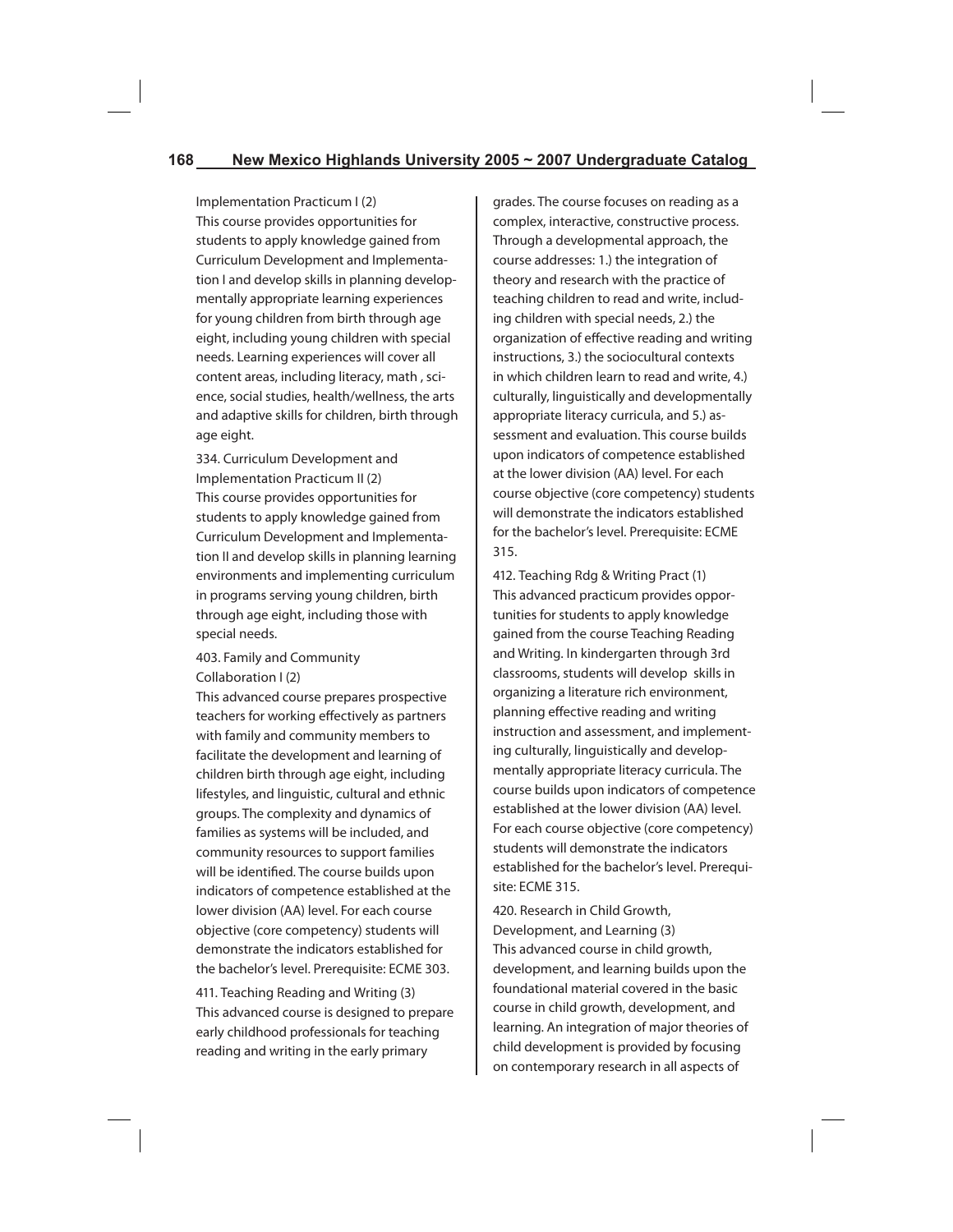development, including bio-ecological, social-affective, cognitive-learning, languagecultural, a and methodological aspects off research in early childhood development and education. This course focuses on preparing early childhood professionals to use empirically-based research to inform their teaching of young children. This advanced course builds upon indicators of competence established at the lower division (AA) level. For each course objective (core competency) students will demonstrate the indicators established for the bachelor's level. Prerequisite: ECME 302.

### 424. Integrated Early Childhood Curriculum (3)

This advanced course focuses on developmentally appropriate content, learning environments, and curriculum implementation for children birth to age five. It emphasizes integration of content areas (the arts, literacy, math , health, science, social studies, adaptive learning) and the development of rich learning environments for infants, toddlers, and preschool children. The course builds upon indicators of competency established at the lower division (AA) level. For each course objective (core competency), students will demonstrate the indicators of competence established for the bachelor's level. Prerequisite: ECME 300, 301, 305, 332 and 334.

### 425. Integrated Early Childhood Curriculum Practicum (2)

This advanced course provides opportunities for students to apply knowledge gained from Integrated Early Childhood Curriculum and develop skills in planning and implementing developmentally appropriate learning experiences, integrated curriculum, and learning environments for children from birth to age five. Curriculum will include all content areas: the arts, health/wellness, literacy, math, social studies, science, and adaptive living skills for children with special needs. The

practicum will be divided equally between a classroom serving 0-3 and a classroom serving 3-5 year old children. Prerequisites: ECME 300, 301, 304, 305, 306, 332, and 334. 426. Methods and Materials for the Early Primary Grades (3) This advanced course focuses on developmentally appropriate content, learning environments, and curriculum implementation for children in K-3rd grade. It emphasizes integration of content areas (the arts, literacy, math, health, science, and social studies) and the development of rich learning environments for the early primary grades. The course builds upon indicators of competence established at the lower division (AA) level. For each objective (core competency), student will demonstrate the indicators established for the bachelor's level. Prerequisites: ECME 424, and 425. Prerequisites or

427. Methods & Materials for the Primary Grades Practicum (2) This advanced practicum provides opportunities for students to develop, implement, and evaluate developmentally appropriate and integrated learning experiences for children in K-3rd grade. Students will gain experience creating learning environments that are developmentally appropriate and culturally responsive for children in the early primary grades. The practicum builds upon indicators of competence established at the lower division (AA) level. For each course objective (core competency), students will demonstrate the indicators established for the bachelor's level. Prerequisites: ECME 424 and 425.

428. Assessment of Children and Evaluation of Programs II This advanced course builds upon student understanding of the connections among learning, teaching, and assessment and strategies for evaluation programs. Assessment, identification, and monitoring of typical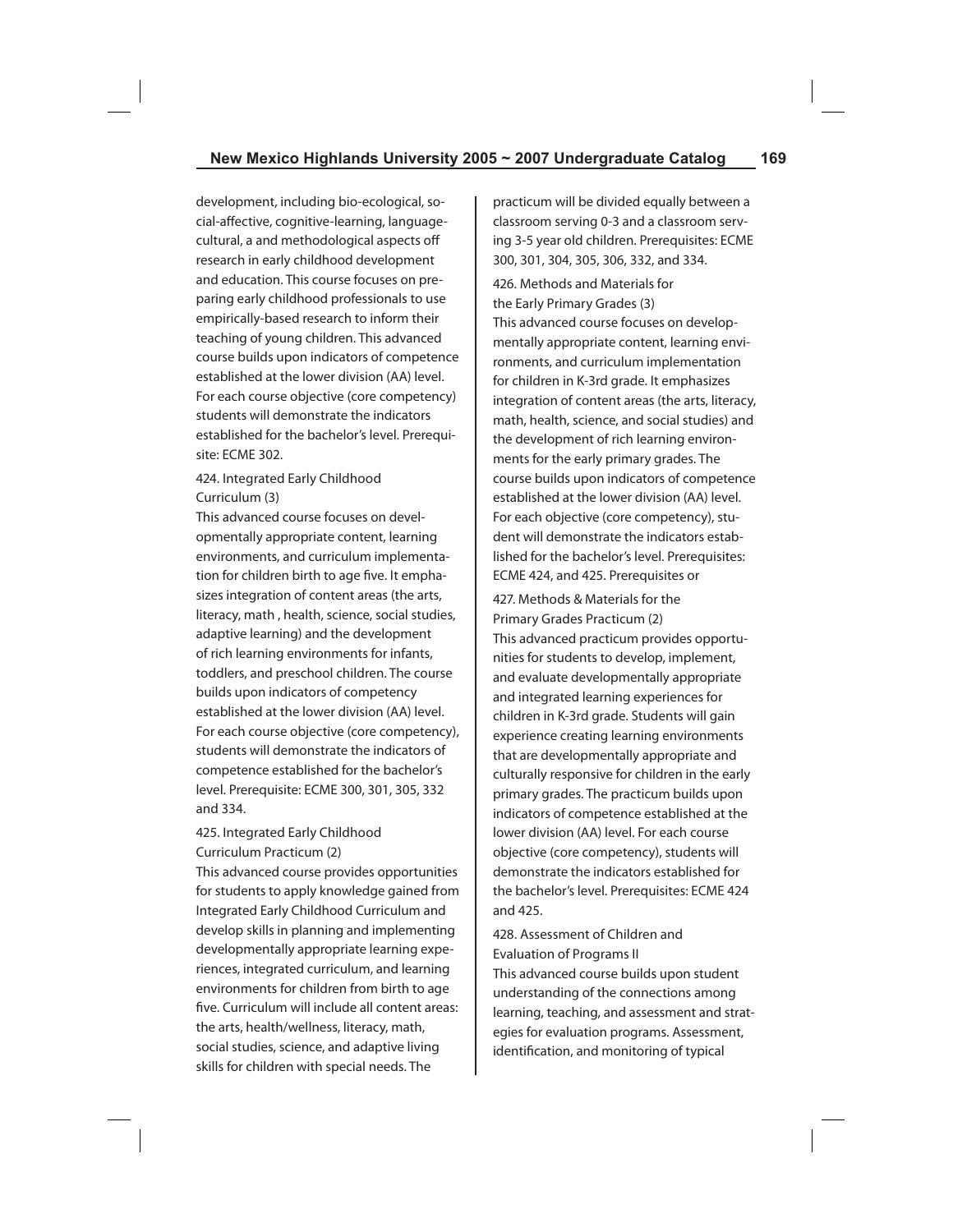and atypical development in the cognitive, motor, affective and social domains will be explored. Multiple

and diverse assessment approaches, including, responsiveness to cultural and linguistic differences, will be emphasized. The course builds upon indicators of competence established at the lower division (AA) level. For each course objective (core competency) students will demonstrate the indicators established for the bachelor's level. Prerequisite: ECME 328.

435–535. Selected Topic in Early Childhood Education (1 – 4 VC) Course in topics in early childhood education: may be repeated with change of content.

# 452. Early Childhood Education Student Teaching (12)

The student teaching experience in early childhood education has two components: 1.) placement and assigned tasks in an early childhood classroom with a mento teacher, and 2.) a weekly seminar in which students review and reflect on their own teaching practice, make connections between theory and practice, study particular topics of interest, conduct self-evaluations, and contribute to group discussions. Students will demonstrate the indicators of competence established for the bachelor's level. Prerequisite: Completion of core and major requirements with a grade of "C" or better. Co-requisite: GnEd 455.

482. Early Childhood Special Education (3) Early childhood educators will acquire skills to develop and adapt curriculum to work with families and to collaborate with professionals in meeting the needs of children with developmental variations. Prerequisite: ECME 302, 304. Cross-listed as: SpEd 482.

490. Independent Study (1 – 4 VC) Individual, directed study arranged with an instructor. Prerequisite: Permission of instructor.

Courses in Elementary Education (Elem) 234. Field-Based Paraprofessional Education Experience (2 – 3 VC) Observations of classroom environments for the future teacher aide; determining what classroom teachers and aides do. This course may be offered in sections with special emphasis for bilingual aides.

235–435. Selected Topic in Elementary Education (1 – 4 VC) Course in topic or topics in elementary education: may be repeated with change of content.

312. Teaching Elementary School Mathematics (3) Methods, materials, and curriculum of modern mathematics in the elementary school. Observation and laboratory periods are required. Prerequisite: Math 115 with a minimum grade of "C."

317. Multicultural Education (3) A study of educational trends, issues, and problems of students and the teaching methods and strategies necessary to teach respect and tolerance among people.

361. Assessment and Evaluation of Students (3)

Problems in the construction and use of teacher-made and standardized tests. The course also emphasizes the gathering and interpreting of data, reporting of test information, and development of a district-wide testing program.

417. English as a Second Language (3) A study of English as a second language, conveying methods and procedures of teaching English to children and adults for whom English is not the native tongue. Students will be introduced to second language acquisition theories and basic elements of the sound system. Prerequisite: RdEd 315.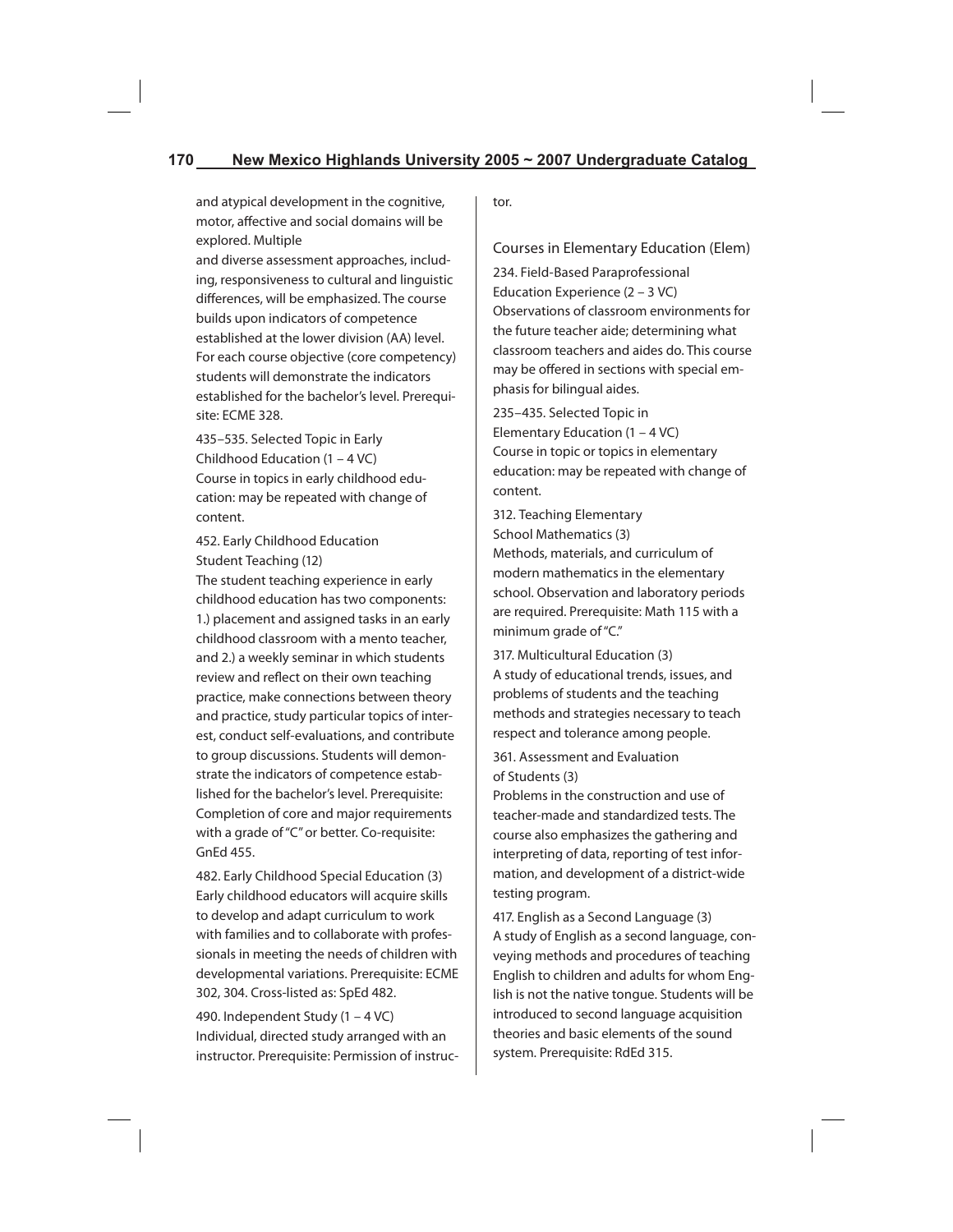434. Practicum in Elementary Education  $(1 - 4$  VC) Field and/or lab experiences with specific responsibilities over a sustained period of time. Prerequisite: Permission of instructor.

442. Teaching Elementary School Science and Social Studies (3) Development of teaching strategies appropriate to recent innovations in science and social science teaching for multicultural classrooms. Laboratories will be offered in both English and Spanish, when possible, to provide opportunities for Spanish/English bilingual majors and other interested students to develop skills for teaching science and social science in Spanish.

451. Field-Based III Teacher Preparation Experience: Elementary (6)

Analysis and evaluation of the student's own performance in student teaching, based on knowledge of the profession and reflective observation. A special fee is charged. Prerequisite: Admission to student teaching. Co-requisite: GnEd 445.

490. Independent Study (1 – 4 VC) Individual, directed study arranged with an instructor. Prerequisite: Permission of instructor.

# Courses in General and Secondary Education (GnEd)

201. Introduction to Teaching (3) Introduction to the historical, philosophical, and sociological foundations of education, especially as it relates to a multicultural environment. Students will use those foundations to develop strategies related to problems, issues, and responsibilities in the broad and specific educational arenas. Co-requisite: GnEd 251.

### 210. NMTA Preparation (2)

This two credit course is designed to assist candidates, for teaching licensure in the state of New Mexico, prepare for the New Mexico Teacher Assessment series of examinations. The primary intent of the course is to acquaint candidates with the structure, tone and format of the assessments with specific attention to content and accompanying competencies.

235 – 435. Selected Topic in General Education (1 – 4 VC) Course in topic or topics in general education: may be repeated with change of content.

251. Field-Based I Teacher Preparation Experience (l) Initial observations of classroom environments; determining what classroom teachers do. The class combines field observations (28 clock hours) with an on-campus seminar. Co-requisite: GnEd 201.

302. Educational Psychology (3) Theories and research in learning and their implications for curriculum and instruction.

318. Instructional Media (3); 2,2 Principles and methods of utilizing instructional media and materials to enhance the classroom delivery in the school curriculum. Labs include simulated purchasing, operation and use of equipment in both media center and classroom settings.

320. Language Acquisition and Linguistics for Teacher (3)

This course provides for in-depth study of first and second language acquisition and a broad background in linguistics.

351. Field-Based II Teacher Preparation Experience (2); 1,2 The development of analytical and reflective reports based on field observation (42 clock hours) of different methods and teaching strategies used in the classroom. These reports form the basis for class discussions.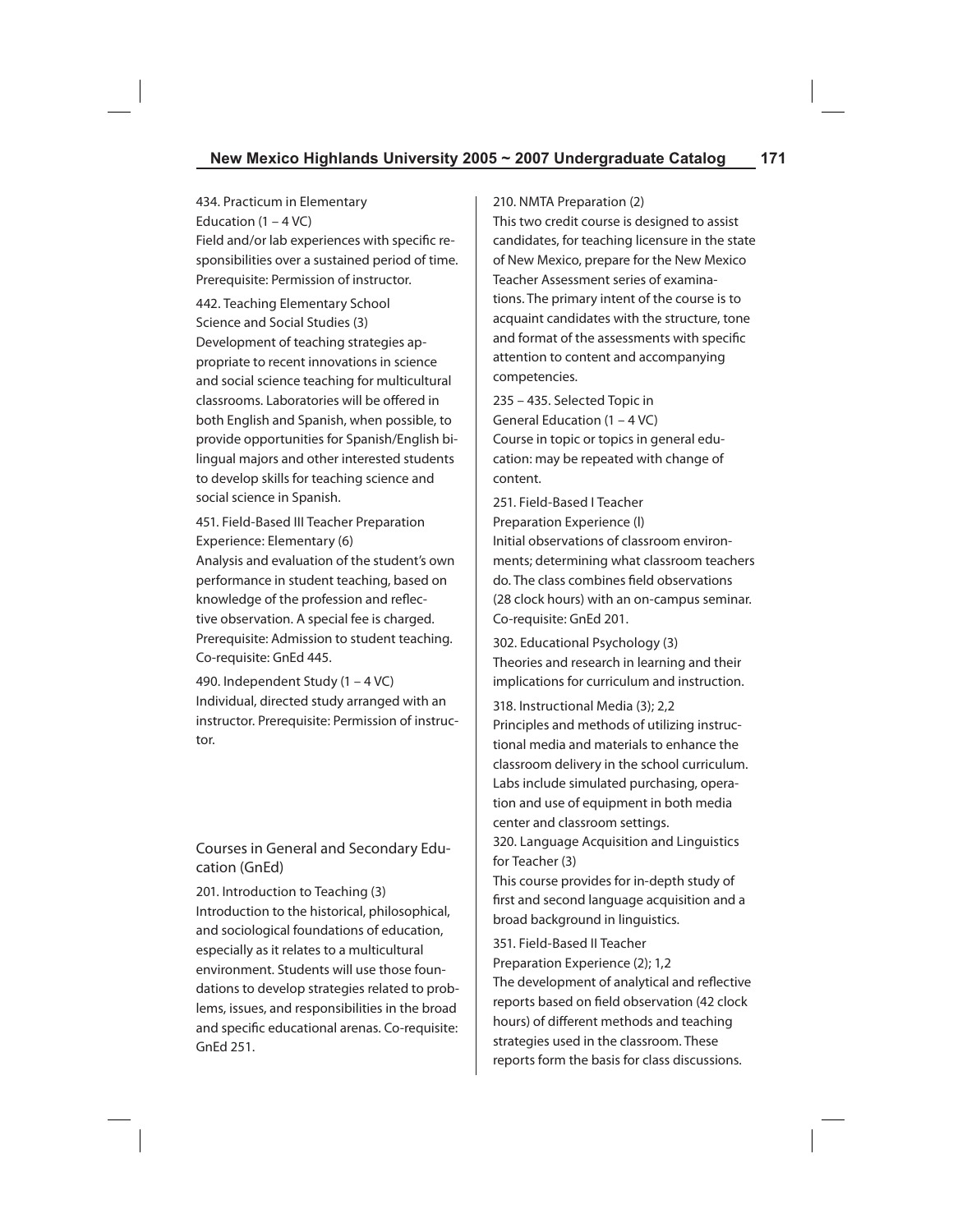Students will also have the opportunity to implement classroom lessons.

410. The Art and Science of Teaching in Secondary Schools (4); 3,2 Designed to provide an overview of curriculum and organization in the secondary school and to offer actual teaching experience in a "micro-teaching" situation, applying basic teaching strategies and techniques for the purpose of developing teacher competency. A special fee is charged.

412. Theories and Principles of Bilingual Education (3)

Fundamental theories and principles of bilingual education, preparing the prospective teacher to address the issues and concerns intelligently in the classroom.

420. Sheltered English for Content Area Instruction (3)

This course provides a set of linguistic, instructional, assessment, and classroommanagement practices that allows English Language Learners (ELLS) from the advanced-beginner level on the develop content-area knowledge, operational skills and increased language proficiency. Prerequisite: Engl 317.

425. Reasoning Skills for the Schools (3) A general introduction to the basic skills involved in reasoning and critical thinking and how they may be incorporated into the curricula of the schools.

427. Reading in the Content Area (3) Survey of techniques for the development of reading/study skills needed at the secondary level as students employ reading as a tool for learning.

434. Practicum in Secondary Education  $(1 - 4 *VC*)$ 

Secondary campus work placement with specific responsibilities over a sustained period of time. Prerequisite: Permission of instructor.

437. Instructional Methodologies for Use

in Spanish-Bilingual Classrooms (3) Demonstrate knowledge of and use theories, approaches, methods and techniques for teaching literacy, biliteracy and other academic skills in English and the native language. Spanish is the language of instruction and student participation/presentations. Prerequisite: Span 201 or Span 202.

444. Computer Applications in Education (3) Provides teachers a working knowledge of the PC and its applications in education. A special fee is charged.

445. Knowledge of the Profession (0) Legal, ethical, professional and organizational issues related to education. Developing skills in collaborating and communicating effective with colleagues, administrators and other professionals. Prerequisites: Completion of core and major requirements. Co-requisite: Student teaching.

450. Seminar in General or Secondary Education (1 – 4 VC) Seminar course in a topic or topics in general or secondary education.

451. Field Base III Teacher Preparation Experience: Secondary (6) Analysis and evaluation of the student's own performance in student teaching, based on knowledge of the profession and reflective observation. A special fee is charged. Prerequisite: NMTA exam, 2.5 GPA, admission to student teaching. Co-requisites: GnEd 445 and GnEd 455.

452. Field Base III Teacher Preparation Experience: K – 12 (6)

Analysis and evaluation of the student's own performance in student teaching, based on knowledge of the profession and reflective observation. Both elementary and secondary settings are utilized. A special fee is charged. Prerequisite: NMTA exam, 2.5 GPA, admission to student teaching. Co-requisite: GnEd 445 and GnEd 455.

453. Field Base III Internship (6 – 12 VC)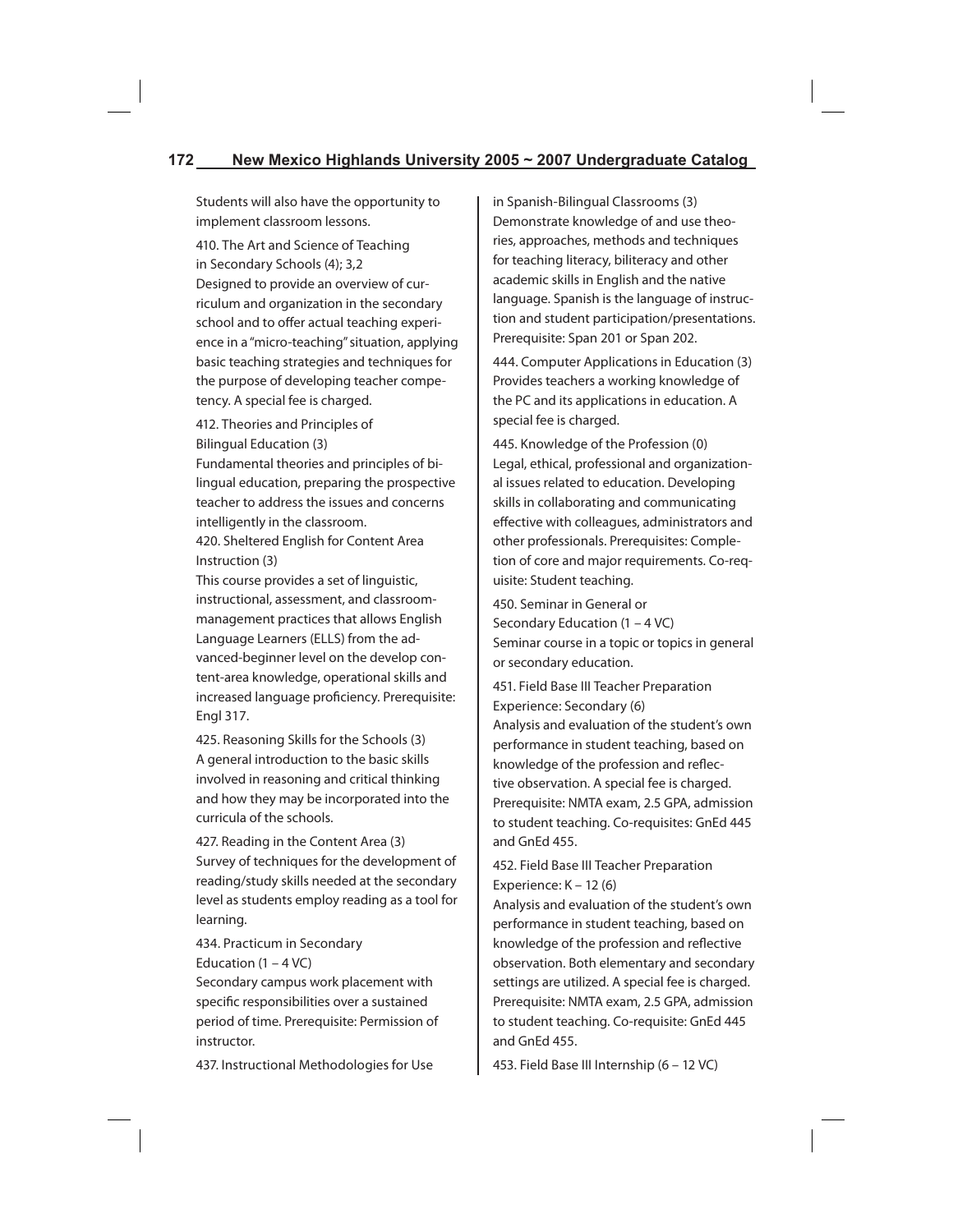The internship program in the School of Education is a New Mexico State Department of Education approved equivalent to the Field-Base III block. Internships are ONLY considered at the request of a school district. A special fee is charged. Prerequisite: Admission to student teaching, passed all three parts of the New Mexico Teachers Exam (NMTE), completed all required coursework, and permission of the instructor.

455. Classroom Management (3) Introduces the student to a variety of techniques for managing behavior in the classroom. Major areas and specific techniques within each will be presented and practiced both in the class and in the student's own teaching situation. Prerequisite: Admission to student teaching. Co-requisite: Appropriate major Field-Based III Experience and GnEd 445.

490. Independent Study (1 – 4 VC) Individual, directed study arranged with an instructor. Prerequisite: Permission of instructor.

### Courses in Reading (RdEd)

315. Reading and Children's Literature (3); 2,2 Structure, genres, and style in children's literature, authors, classics, and contemporary developments in literature for elementary grades. Emphasis is placed on knowing books and authors for the elementary classroom. A 2-hour lab is also required. Prerequisite: GnEd 201.

335–435. Selected Topic in Reading (1 – 4 VC) Course in topic or topics in reading. May be repeated with change of content.

411. Teaching/Diagnosis of Reading (3); 2,2 An overview of teaching reading in the primary and intermediate grades and diagnostic tools and corrective instructional techniques in the classroom. Emphasis is placed on developing competencies in the teaching of reading and adopting reading instruction based on knowledge of reading processes,

methods, and materials. Prerequisite: Field Base I and II.

416. Teaching Reading and the Language Arts in the Bilingual Classroom (3) Methods and materials in the Spanish-English bilingual classroom, with emphasis upon the development of reading and language arts skills of bilingual children.

426. Reading and Literature for Children and Young Adults (3) Exploration and evaluation of the artistic qualities of folk and fairy tales, myths, legends, fables epics, hero tales, and realistic stories for children (pre-school to grade 8) and young adults (grades 9 to 12), with a view toward helping teachers to motivate youngsters to develop reading skills while reading relevant literature.

#### 434. Practicum (3 – 6 VC)

Tutorial experience in classroom reading techniques and/or practice in diagnosis and remediation. Prerequisite: RdEd 411 and permission of the instructor.

490. Independent Study (1 – 4 VC) Individual, directed study arranged with the instructor. Prerequisite: Permission of the instructor.

499. Independent Research (1 – 4 VC) Individual, directed study arranged with the instructor. Prerequisite: Permission of the instructor.

### Courses in Special Education (SpEd)

214. Introduction to Special Education (3) Identification of exceptional children with respect to educational opportunities; current concepts and goals of special education; specific consideration of educational programs; and a survey of trends and professional opportunities. Prerequisite to special education courses.

234–434. Practicum in Special Education  $(1 - 6$  VC)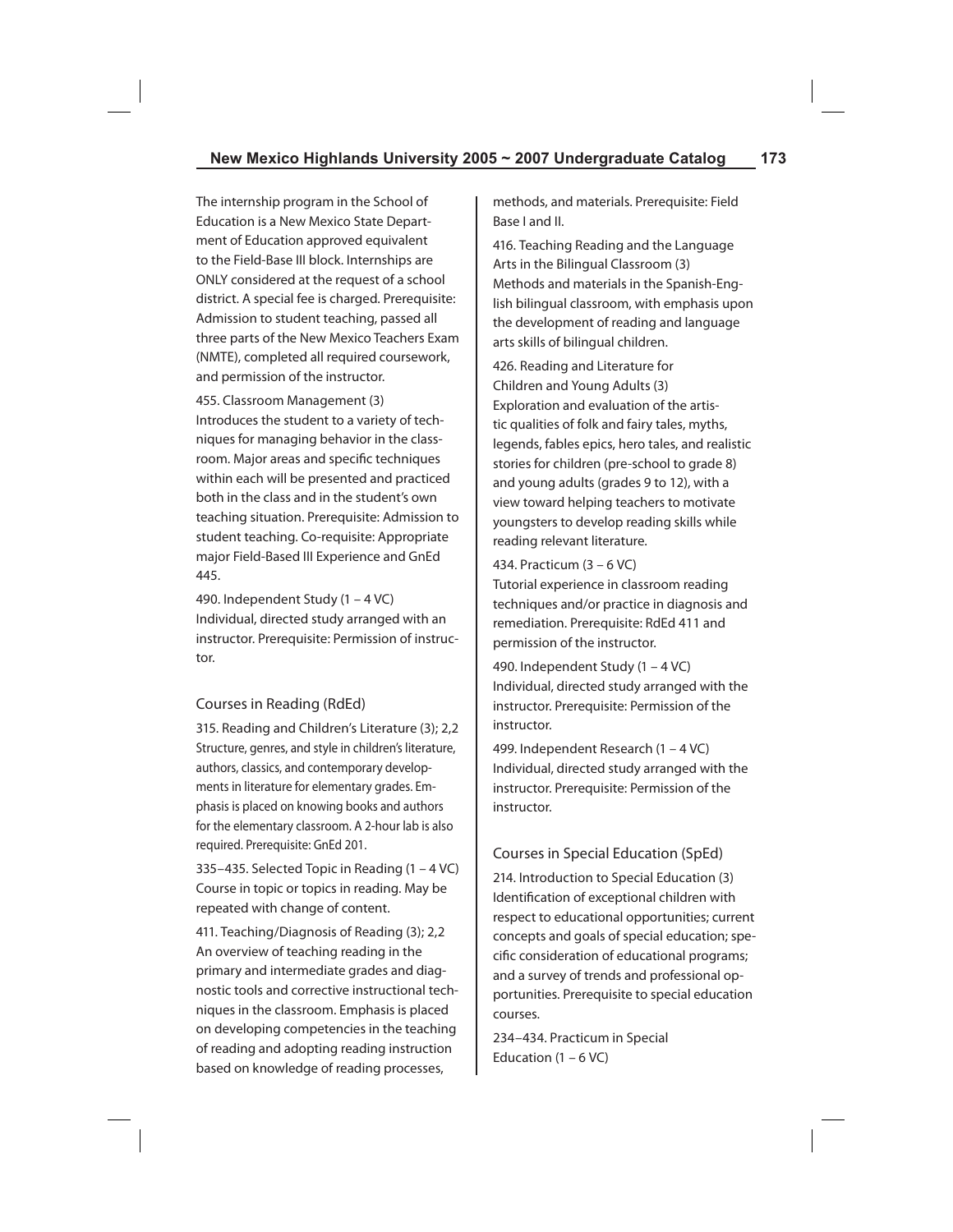Supervised work in a special education program setting. Special fee. Prerequisite: Permission of instructor.

235 – 435. Selected Topic in Special Education (1 – 4 VC) Course in topic or topics in special education. May be repeated with change of content.

401. Diagnosis of the Exceptional Child (3) Practice in the use of a variety of data-collection instruments and techniques, as well as procedures for writing up the data collected, making referrals, and developing an instructional program.

440. Methods and Materials in Special Education (3)

Individualized instruction and selection of appropriate methods and materials to meet educational programming needs for the students with mild to moderate disabilities.

450. Seminar in Special Education (3) A seminar course in a topic or topics in special education.

451. Field-Based III Teacher Preparation Experience: Special Education (6) Analysis and evaluation of the student's own performance in student teaching, based on knowledge of the profession and reflective observation. A special fee is charged. Prerequisite: Admission to student teaching. Co-requisite: GnEd 455.

482. Early Childhood/Special Educ (3) Developing an awareness in educators concerning an understanding of children with or without special needs. Cross-listed as: EcEd 434.

483. Nature and Needs of the Mentally Handicapped (3) A comprehensive view of the people with intellectual disabilities, with emphasis on their needs and services available for them; history of the field and current trends; the problems caused by intellectual disabilities

in a family and society. The course also introduces teaching techniques and methods.

484. Curriculum Development in Special Education (3) A study of curriculum practices in special education settings.

485. Nature and Needs of the Learning Handicapped (3) Needs and services for children and youth with mild learning disabilities and behavior disorders; teaching techniques and methods.

490. Independent Study (1 – 4 VC) Individual, directed study arranged with an instructor. Prerequisite: Permission of instructor.

499. Independent Research (1 – 4 VC) Individual, directed research arranged with an instructor. Prerequisite: Permission of instructor.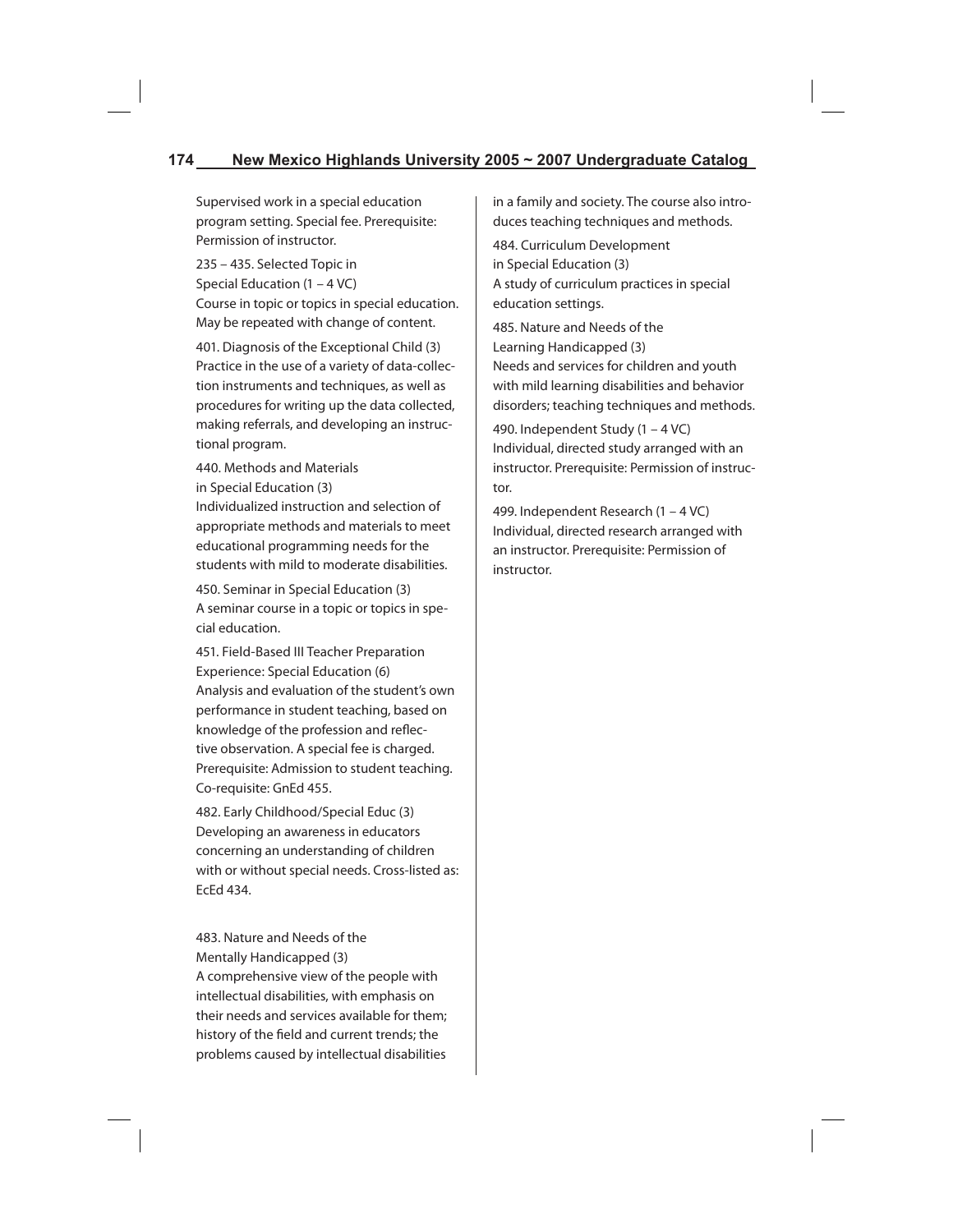Department of Exercise and Sport Sciences Dr. Kathy Jenkins, Department Chair Wilson Physical Education Complex, Room 227 505 454-3287 FAX: 505 454-3001 E-MAIL: kjenkins@nmhu.edu

Mission of the Department of Exercise and Sport Sciences The mission of the New Mexico Highlands University's Department of Exercise and Sport Sciences (ESS) is to develop and strengthen an educational program for a diverse student population with a distinct identity. ESS, therefore, provides undergraduate students with a broad understanding of liberal arts and science as it pertains to health, physical education, exercise science, sport, and leisure.

#### Faculty

Kathy Jenkins (HPS/Exercise Science) Dan Houtchens (Health) Lynn Kennedy (HPS) Liz Sedillo (Athletic Training)

### Resources and Facilities

Two undergraduate majors are available for NMHU students to pursue in the Department of ESS: Human Performance and Sport (HPS) and Health. The HPS major offers a choice of four concentration areas: Exercise Science, Teaching, Leisure Services, and Athletic Training. Additionally, three minors are available: HPS, Health, and Coaching.

The ESS faculty offers courses for the community as well as university personnel. The New Mexico Highlands University Wellness Program (HU-Wellness) provides a variety of health promotion activities including classes, consultations, seminars and workshops. Fitness and health assessments with consultation and exercise prescriptions are available to employees, students, and community members. The Cardiovascular Heath Enhancement and Exercise Rehabilitation (CHEER) Program provides supervised exercise classes for patients with heart disease.

In addition, the ESS department cooperates with other academic areas within the university by providing opportunities for students to take a variety of academic classes. There are numerous activity classes for students, faculty, and community members to take, such as skiing, swimming, golf, fitness activity, racquetball, and weightlifting. As part of their core requirements, students from across the university have an opportunity to take at least two physical education courses of the Fit for Life class (Wellness course). The Fit for Life course is a prerequisite for all ESS majors.

The career choices for students receiving a major in the ESS are numerous: activity director/instructor, aquatic manager, adapted physical education instructor, athletic director, athletic trainer, personal fitness trainer, cardiac rehabilitation specialist, community health consultant, corporate wellness director, employee wellness consultant, health promotion and wellness leader/director, exercise laboratory technician, physical education teacher, health education teacher, recreation director, senior citizen recreation director, therapeutic recreation specialist, travel and tourism director, and many more.

The John A. Wilson Physical Education Complex is the pride of the program. The building offers modern facilities for physical and health education instruction, student and faculty research, as well as complete facilities for athletic training. The HU Wellness Program and Exercise Science Laboratory enable students to obtain practical experience in fitness testing and exercise programming.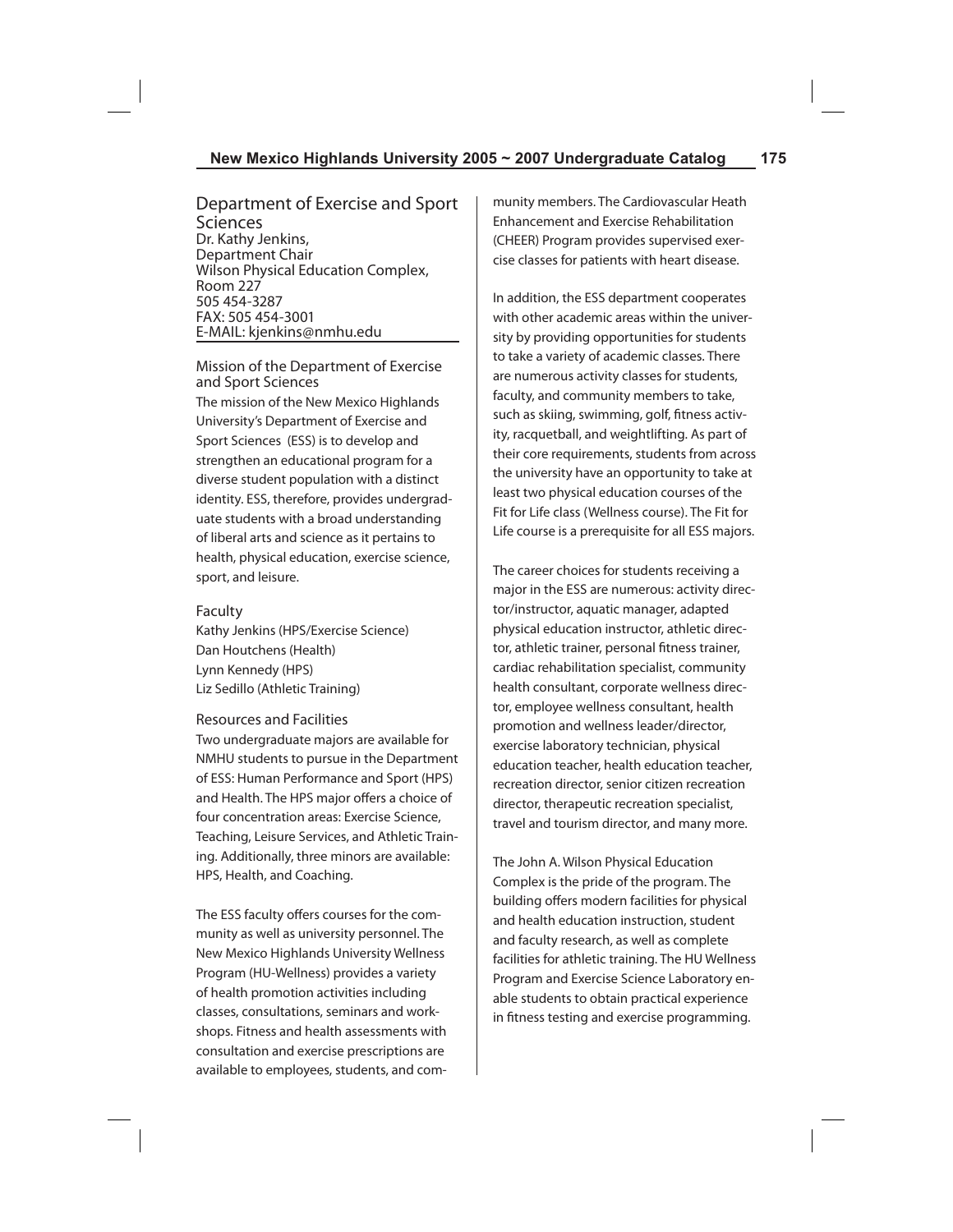Major in Human Performance and Sport (B.A.)

The HPS Teaching concentration and HPS minor prepare elementary and secondary Physical Education Teachers. This area offers a broad technical foundation in scientific principles and relevant technology, including kinesiology, exercise physiology, sports techniques, and pedagogical methodology. Students in the HPS Teaching concentration should minor in Secondary Education in order to obtain the K-12 teaching licensure in New Mexico.

The HPS Exercise Science concentration is designed to prepare students who wish to become personal trainers and/or work in the area of corporate fitness. This concentration offers a more scientifically focused curriculum, including kinesiology, exercise physiology, fitness program design, and fitness and wellness program leadership. Additionally, all students complete a practical experience in the NMHU Wellness Program. Students in this concentration are encouraged to minor in either Health or Business.

The HPS Leisure Services concentration is designed to prepare students in the area of fitness, leisure, recreation, and tourism. Students desiring careers in youth recreation, city recreation, resort or health spa management, national and state parks, theme parks, convention centers and resorts will be prepared by the very broad leisure services curriculum. At the end of the program, students complete a full-time internship in their area of internship. Students in this concentration are encouraged to minor in Business.

The HPS Athletic Training concentration is designed to teach students the competencies for national certification as an athletic trainer (ATC). Students in this concentration are encouraged to minor in Secondary Education to obtain the K-12 teaching licensure in New Mexico.

| Prerequisite: |  |
|---------------|--|
|               |  |

| PF         | 100                         | Fit for Life (2)        |
|------------|-----------------------------|-------------------------|
|            | <b>Required Courses: 12</b> |                         |
| <b>HPS</b> | 260                         | Hist & Prin of          |
|            |                             | Phys Ed (3)             |
| <b>HPS</b> | 370                         | Anat Kinesiology (3)    |
| <b>HPS</b> | 376                         | Exercise Physiology (3) |
| <b>HPS</b> | 410                         | Meas & Eval in          |
|            |                             | Phys Ed (3)             |

Students must also choose an area of concentration and complete all courses in the concentration area.

A. Concentration in Exercise Science Required courses: 24

| Hlth            | 213                       | Nutr for Exer &         |
|-----------------|---------------------------|-------------------------|
|                 |                           | Sport (3)               |
| <b>HPS</b>      | 223                       | First Aid & CPR (3)     |
| HPS             | 227                       | Water Safety            |
|                 |                           | Instructor Course (2)   |
| <b>HPS</b>      |                           | 334/434 Practicum (3)   |
| <b>HPS</b>      | 372                       | Appl Kinesiology (3)    |
| <b>HPS</b>      | 421                       | Designs for Fitness (3) |
| <b>HPS</b>      | 476                       | Theory & Tech in        |
|                 |                           | Exer Stress Testing (3) |
| Hlth            | 489                       | <b>Fitness/Wellness</b> |
|                 |                           | Prog Ldrshp (3)         |
|                 | and one of the following: |                         |
| <b>HPS</b>      | 243                       | Tech of Weight Train/   |
|                 |                           | Golf (1)                |
| OR              |                           |                         |
| <b>HPS</b>      | 245                       | Tech of Tennis/         |
|                 |                           | Volleyball (1)          |
| OR              |                           |                         |
| <b>HPS</b>      | 247                       | Tech of Racquetball/    |
|                 |                           | Aerobics (1)            |
| Major Total: 36 |                           |                         |

# B. Concentration in Teaching Required courses: 24 HPS 223 First Aid & CPR (3) HPS 350 Meth of Tch Phys Ed (3) HPS 387 PE for Elem Teach (3)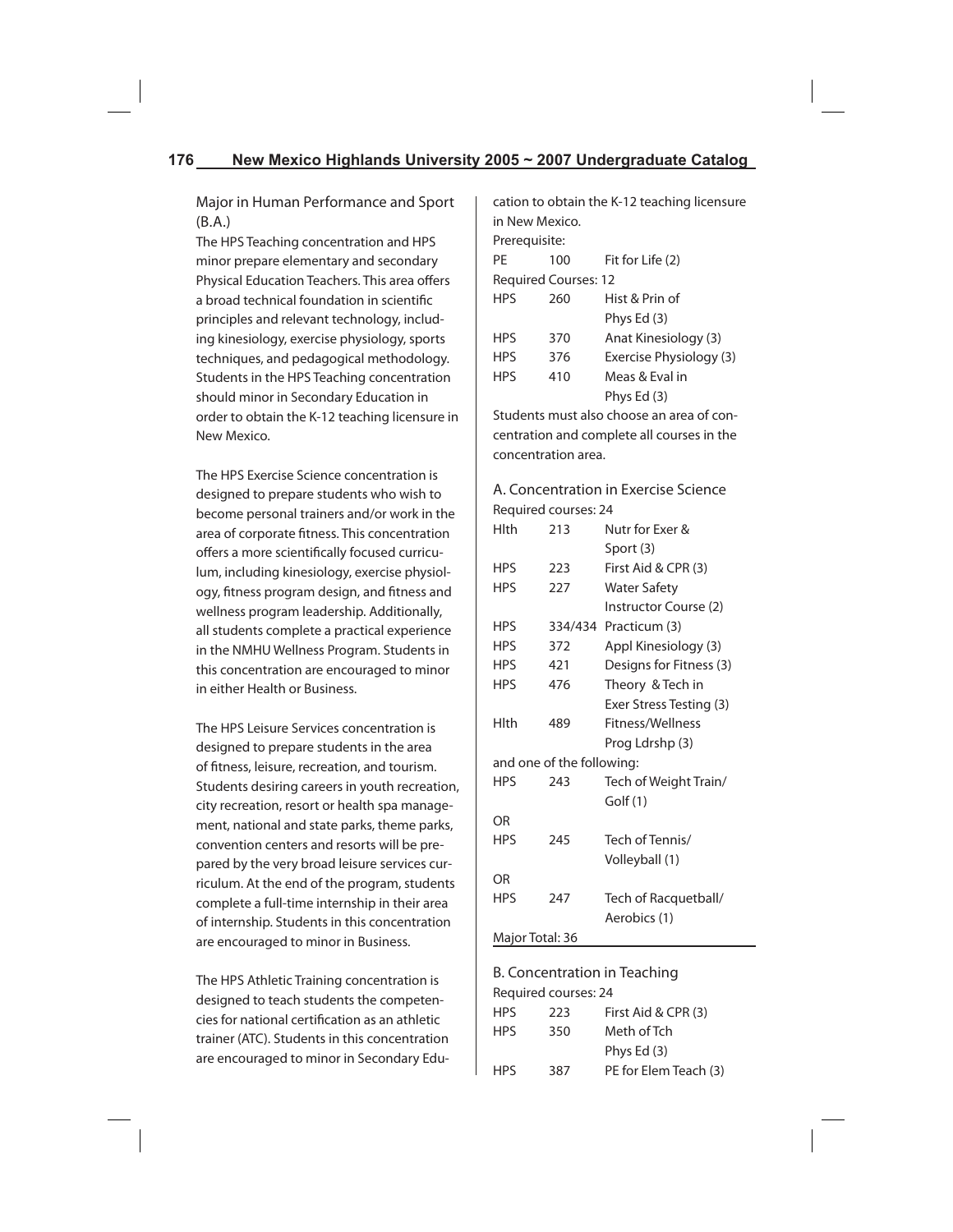| <b>HPS</b>      | 421                       | Designs for Fitness (3) |
|-----------------|---------------------------|-------------------------|
| <b>HPS</b>      | 442                       | Org & Admin of Phys     |
|                 |                           | Ed & Athletics (3)      |
| <b>HPS</b>      | 468                       | PE for Special Pop (3)  |
|                 | and six of the following: |                         |
| HPS             | 237                       | Tech of Soccer/         |
|                 |                           | Basketball (1)          |
| <b>HPS</b>      | 238                       | Tech of Baseball/       |
|                 |                           | Softball (1)            |
| <b>HPS</b>      | 241                       | Tech of Archery/        |
|                 |                           | Badminton (1)           |
| <b>HPS</b>      | 243                       | Tech of Weight Train/   |
|                 |                           | Golf (1)                |
| <b>HPS</b>      | 245                       | Tech of Tennis/         |
|                 |                           | Volleyball (1)          |
| <b>HPS</b>      | 247                       | Tech of Racquetball/    |
|                 |                           | Aerobics (1)            |
| <b>HPS</b>      | 249                       | Tech of Dance (1)       |
| <b>HPS</b>      | 227                       | Water Safety            |
|                 |                           | Instructor Course (2)   |
| Major Total: 36 |                           |                         |

C. Concentration in Leisure Services Required courses: 33

| 230                                          | Intro to Tour, Leisure, |  |  |
|----------------------------------------------|-------------------------|--|--|
|                                              | & Sport (3)             |  |  |
| 250                                          | Aquatic Mgmt (2)        |  |  |
| 310                                          | Tour, Plan, & Dev (3)   |  |  |
| 320                                          | Tour & Commercial       |  |  |
|                                              | Recreation (3)          |  |  |
| 340                                          | Issues in Tour &        |  |  |
|                                              | Travel (3)              |  |  |
| 379                                          | Rec Prog & Res (3)      |  |  |
| 334                                          | Practicum (1)           |  |  |
| 465                                          | Plan Areas & Facil (3)  |  |  |
| 476                                          | Theory & Tech in        |  |  |
|                                              | Exer Stress Testing (3) |  |  |
| At the successful completion of the 24 cred- |                         |  |  |
| its each candidate must also complete:       |                         |  |  |
| 444                                          | Internship (9)          |  |  |
| Major Total: 45                              |                         |  |  |
|                                              |                         |  |  |

D. Concentration in Athletic Training Before admittance into the athletic training concentration, students must complete the following prerequisites:

|                      | Prerequisite Courses: 25 |                              |
|----------------------|--------------------------|------------------------------|
| Chem                 | 211                      | Gen Chem I (3)               |
| Chem                 | 212                      | Gen Chem II (3)              |
| Chem                 | 215                      | Chem Lab $(2)$               |
| Chem                 | 216                      | Chem Lab II (2)              |
| Hlth                 | 213                      | Nutr for Exer &              |
|                      |                          | Sport (3)                    |
| <b>HPS</b>           | 223                      | First Aid & CPR (3)          |
| <b>HPS</b>           | 270                      | Intro to Athletic            |
|                      |                          | Training (4)                 |
| <b>HPS</b>           | 273                      | Medical Term (2)             |
| <b>HPS</b>           | 372                      | Appl Kinesiology (3)         |
| Required courses: 24 |                          |                              |
| <b>HPS</b>           | 334                      | Practicum (3)                |
| <b>HPS</b>           | 391                      | Assess & Eval of             |
|                      |                          | <b>Upper Extremities (3)</b> |
| <b>HPS</b>           | 393                      | Assess & Eval of             |
|                      |                          | Lower Extremities (3)        |
| <b>HPS</b>           | 420                      | Adv Athletic Train (4)       |
| <b>HPS</b>           | 446                      | Admin of Athletic            |
|                      |                          | Train (3)                    |
| <b>HPS</b>           | 481                      | Therapeutic Modal (4)        |
| <b>HPS</b>           | 482                      | Therapeutic Exer (4)         |
| Major Total: 61      |                          |                              |

NOTE: To be certified as an Athletic Trainer by the NATA, students must take an additional five credits of practicum.

Minor in Human Performance and Sport This minor is available to all students Required courses: 24

| <b>HPS</b> | 223 | First Aid & CPR (3)     |
|------------|-----|-------------------------|
| <b>HPS</b> | 238 | Tech of Baseball/       |
|            |     | Softball (1)            |
| <b>HPS</b> | 249 | Tech of Dance (1)       |
| <b>HPS</b> | 260 | Hist & Prin             |
|            |     | of Phys Ed (3)          |
| <b>HPS</b> | 350 | Meth of Tch             |
|            |     | Phys Ed (3)             |
| <b>HPS</b> | 372 | Appl Kinesiology (3)    |
| <b>HPS</b> | 376 | Exercise Physiology (3) |
| <b>HPS</b> | 410 | Meas & Eval             |
|            |     | in Phys Ed (3)          |
| <b>HPS</b> | 442 | Org & Admin of Phys     |
|            |     | Ed & Athletics (3)      |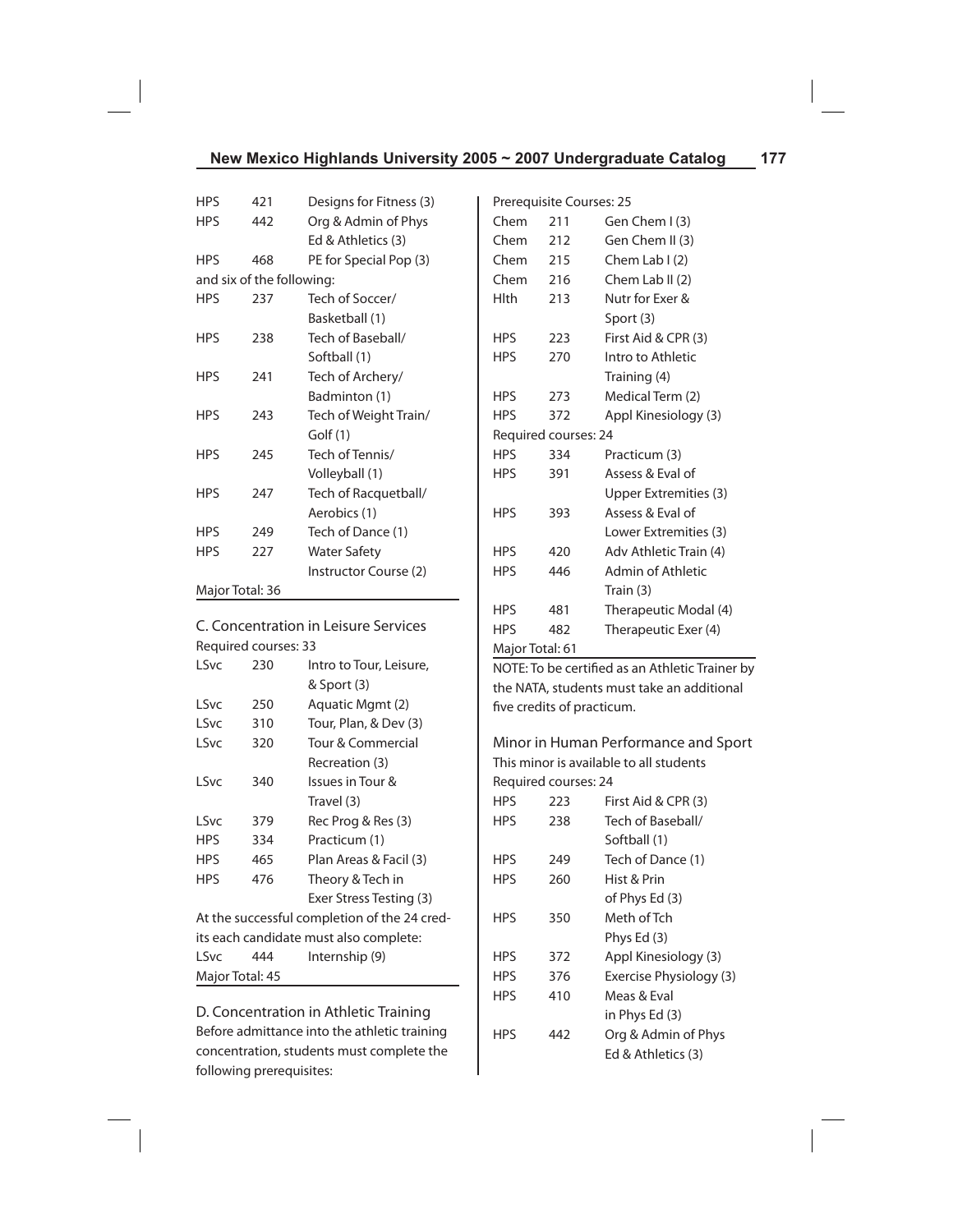Electives: 1

Choose one HPS techniques course of an individual activity sport in consultation with an advisor Minor Total: 24

### Minor in Coaching

This minor is available to students with any major.

Required courses: 22

| Hlth            | 213     | Nutr for Exer &                        |
|-----------------|---------|----------------------------------------|
|                 |         | Sport (3)                              |
| <b>HPS</b>      | 223     | First Aid & CPR (3)                    |
| <b>HPS</b>      | 334-434 | Practicum (1-4)                        |
| <b>HPS</b>      | 370     | Anatom Kinesiology (3)                 |
| <b>HPS</b>      | 376     | Exercise Physiology (3)                |
| <b>HPS</b>      | 381     | Injury Assess &                        |
|                 |         | Mgmt (3)                               |
| <b>HPS</b>      | 408     | Prin, Ethics, &                        |
|                 |         | Prob of Ath                            |
|                 |         | Coaching (3)                           |
| <b>HPS</b>      | 478     | Psy of Coaching (3)                    |
| Electives: 4    |         |                                        |
|                 |         | Choose two courses from the following: |
| <b>HPS</b>      | 365     | Coaching/Officiating                   |
|                 |         | Baseball/Softball (2)                  |
| <b>HPS</b>      | 366     | Coaching/Officiating                   |
|                 |         | Basketball (2)                         |
| <b>HPS</b>      | 367     | Coaching/Officiating                   |
|                 |         | Football (2)                           |
| <b>HPS</b>      | 368     | Coaching/Officiating                   |
|                 |         | Volleyball (2)                         |
| <b>HPS</b>      | 369     | Coaching/Officiating                   |
|                 |         | Track & Field (2)                      |
| Minor Total: 26 |         |                                        |

### Major in Health (B.A.)

The health major has three tracks. The health education track is designed to prepare the health science teacher. The health promotion and wellness track is designed to prepare students interested in health careers with commercial, corporate, community, or government health/fitness/wellness programs. The pre-professional health track is designed to prepare students for professional school

in allopathic, osteopathic, chiropractic, podiatric, naturopathic, veterinary medicine, dentistry, optometry, pharmacy, nursing, physical therapy, or similar health related areas. All tracks prepare the student for advanced training in graduate school. Student must take: Math 120, Math 140, Math 150, or the equivalent of algebra and trigonometry in high school and PE 100 (Fit for Life) to qualify for the major in health.

The Health Education Track

Human anatomy and physiology (Biol 131 and Biol 132) should be taken as part of the students' science requirement. Students who intend to teach health in the public schools must consult with an advisor in the School of Education for licensure requirements. Required courses: 33

| Hlth                                      | 151 | Pers Hith & Well (3)       |
|-------------------------------------------|-----|----------------------------|
| Hlth                                      | 213 | Nutr for Exer & Sport (3)  |
| Hlth                                      | 321 | Found of Comm Hith (3)     |
| Hlth                                      | 351 | Hith Sci Curr & Instruc(3) |
| Hlth                                      | 380 | Hlth Prob in Sch (3)       |
| Hlth                                      | 489 | Fitness/Wellness           |
|                                           |     | Prog Ldrshp (3)            |
| <b>HPS</b>                                | 223 | First Aid & CPR (3)        |
| <b>HPS</b>                                | 370 | Anat Kinesiology (3)       |
| <b>HPS</b>                                | 410 | Meas & Eval in             |
|                                           |     | Phys Ed (3)                |
| Psy                                       | 408 | Drugs & Behavior (3)       |
| Psy                                       | 422 | Human Sexuality (3)        |
| Electives: 3                              |     |                            |
| Choose three credits in English, Spanish, |     |                            |
| ويسملم والمستمعر سمروس والمتحدم والمتمحم  |     |                            |

sociology, history, or psychology. Major Total: 36

The Health Promotion and Wellness Track

Human anatomy and physiology (Biol 131 and Biol 132) should be taken as part of the student's science requirement.

Required courses: 33

| Hlth | 151 | Pers Hith & Well (3) |
|------|-----|----------------------|
| Hlth | 213 | Nutr for Exer &      |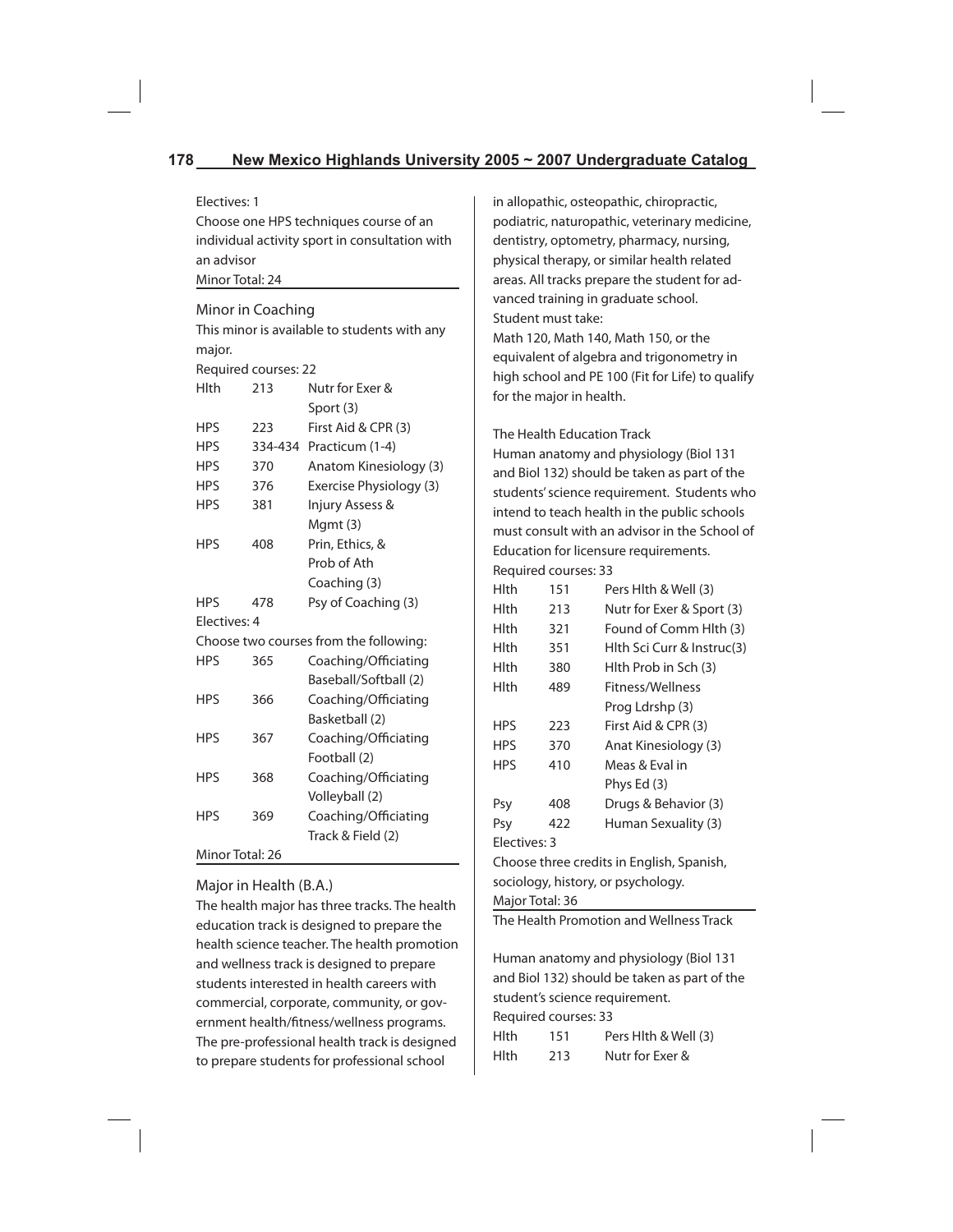|              |         | Sport (3)               |
|--------------|---------|-------------------------|
| Hlth         | 321     | Found of Comm           |
|              |         | Hlth (3)                |
| Hlth         | 489     | Fitness/Well Prog       |
|              |         | Ldrshp (3)              |
| <b>HPS</b>   | 223     | First Aid & CPR (3)     |
| <b>HPS</b>   | 234-434 | Practicum (1-4)         |
| <b>HPS</b>   | 370     | Anat Kinesiology (3)    |
| <b>HPS</b>   | 376     | Exercise Physiology (3) |
| <b>HPS</b>   | 410     | Meas & Fval in          |
|              |         | Phys Ed (3)             |
| <b>HPS</b>   | 476     | Theory & Tech in        |
|              |         | Exer Stress Testing (3) |
| LSvc         | 379     | Rec Prog & Res (3)      |
| Electives: 3 |         |                         |

Choose three credits in English, Spanish, sociology, history, or psychology. Major Total: 36

The Pre-Professional Health Track Required courses: 56

| Biol        | 110 | Biol Perspectives (4)     |
|-------------|-----|---------------------------|
| Biol        | 211 | Gen Biology I (4)*        |
| Biol        | 212 | Gen Biology II (4)*       |
| Chem        | 211 | Gen Chem $(3)^*$          |
| Chem        | 212 | Gen Chem II (3)*          |
| Chem        | 215 | Chem Lab $(2)^*$          |
| Chem        | 216 | Chem Lab II $(2)^*$       |
| Chem        | 341 | Org Chem I (4)*           |
| Chem        | 342 | Org Chem II (4)*          |
| Hlth.       | 151 | Pers Hith & Well (3)      |
| Hlth.       | 213 | Nutr for Exer & Sport (3) |
| <b>Hlth</b> | 321 | Found of Comm Hlth (3)    |
| Hlth.       | 489 | Fit/Well Prog Ldrshp (3)  |
| <b>HPS</b>  | 370 | Anat Kinesiology (3)      |
| <b>HPS</b>  | 376 | Exercise Physiology (3)   |
| Phys        | 151 | Algebra Physics I (4)*    |
| Phys        | 152 | Algebra Physics II (4)*   |

Students are encouraged to take electives in: English, Spanish, sociology, history, and psychology. Courses in biochemistry and calculus are strongly recommended, as well. \* This block of coursework is required of pre-professional applicants by most medical schools. Other professional schools may

require less laboratory preparation, in which case electives may be taken instead to structure a program according to individual needs and goals. Major Total: 56

### Minor in Health

This minor is available to students in any major. The health minor is designed to give student teachers a strong endorsement in personal and community health. It will prepare those interested in other health-related careers with a foundation in wellness and public health. The student will learn how to be effectively involved with health promotion through reinforcement of self-responsibility and disease prevention.

Required courses:

| <b>Hlth</b>     | 151 | Pers Hith & Well (3)  |  |
|-----------------|-----|-----------------------|--|
| Hlth            | 213 | Nutr for Fxer &       |  |
|                 |     | Sport (3)             |  |
| Hlth            | 321 | Found of Comm         |  |
|                 |     | Hlth (3)              |  |
| Hlth            | 351 | Hlth Sci Curr         |  |
|                 |     | & Instr (3)           |  |
| Hlth            | 380 | Hlth Prob in Sch (3)  |  |
| Hlth            | 489 | Fitness/Wellness Prog |  |
|                 |     | Ldrshp (3)            |  |
| Psy             | 408 | Drugs & Behavior (3)  |  |
| AND             |     |                       |  |
| Psy             | 422 | Human Sexuality (3)   |  |
| OR              |     |                       |  |
| Hlth            | 353 | Hlth & Drug Ed (3)    |  |
| AND             |     |                       |  |
| Hlth            | 352 | Hlth & Sex Ed (3)     |  |
| Minor Total: 24 |     |                       |  |

# Courses in General Physical Education (PE)

### 100. Fit for Life (2)

The purpose of this course is to help students develop an understanding and appreciation for personal wellness as a healthy lifestyle. Problem solving and decision making skills on numerous topics such as design of a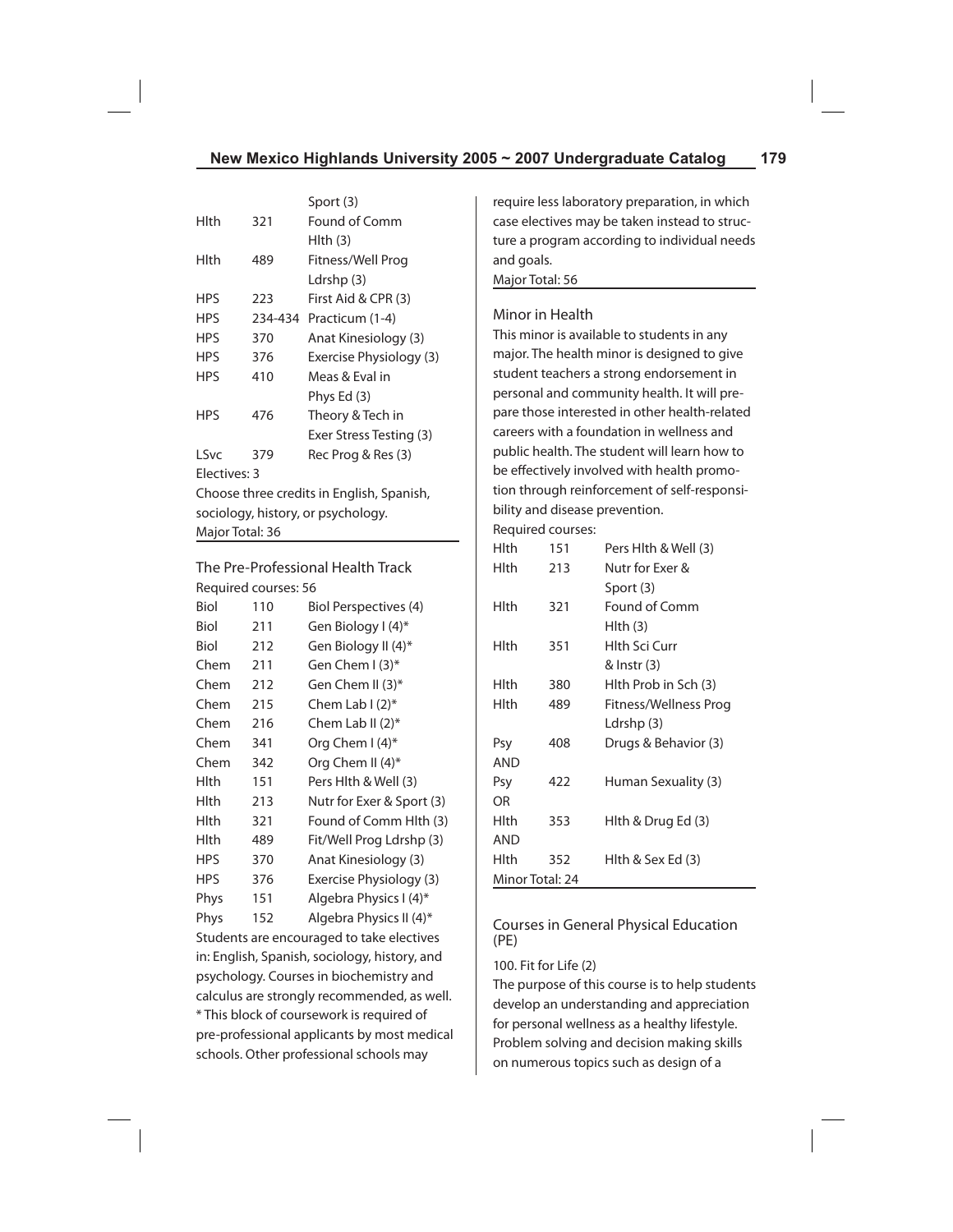# **180 New Mexico Highlands University 2005 ~ 2007 Undergraduate Catalog**

personal physical activity program, prudent nutrition strategy, and stress management is included. Participation in this class enables students to take advantage of the opportunities to maximize prevention of disease and improve quality of life. Fit for Life is a prerequisite for all students who plan to major in HPLS. Special lab fee.

101. Beginning Swimming (1); 0,2 Physical education activity course.

102. Intermediate Swimming (1); 0,2 Physical education activity course.

103. Advanced Swimming (1) This course is designed to polish strokes which students already know so students can swim with more ease, efficiency, power, and smoothness over great distances. It is also an opportunity to learn the advanced strokes which are mostly taught only to swimming instructors.

106. Folk Dance (1); 0,2 Physical education activity course.

107. Square Dance (1); 0,2 Physical education activity course.

108. Modern Dance (1); 0,2 Physical education activity course.

109. Riflery (1); 0,2 Physical education activity course.

110. Tumbling (1); 0,2 Physical education activity course.

112. Self Defense (1); 0,2 Physical education activity course.

113. Weight Training (1); 0,2 Physical education activity course. May be offered in separate sections for men and women.

114. Conditioning Exercise (1); 0,2 Physical education activity course. May be offered in separate sections for men and women.

115. Aerobic Dance (1); 0,2 Physical education activity course. May be offered in separate sections for men and women.

116. Advanced Aerobic Dance (1); 0,2 Physical education activity course.

117. Water Aerobics (1); 0,2 Physical education activity course. May be offered in separate sections for senior citizens.

118. Lifetime Fitness for Senior Citizens (1 – 2 VC); 0,4 Non-medical supervision of physical activity and fitness/wellness information specifically designed for senior citizens (over 50 years of age). Seniors must have a physician's clearance prior to admission. This is an HU-Well Program activity.

119. Walk-Jog for Fitness (1); 0,2 Walking or jogging as a lifetime fitness exercise.

120. Basketball (1); 0,2 Physical education activity course.

122. Soccer (1); 0,2 Physical education activity course.

123. Softball (1); 0,2 Physical education activity course.

124. Volleyball (1); 0,2 Physical education activity course.

130. Archery (1); 0,2 Physical education activity course.

131. Badminton (1); 0,2 Physical education activity course.

132. Bowling (1); 0,2 Physical education activity course. Special fee charged.

133. Golf (1) Physical education activity course. Special fee charged. Course meets for extended hours during a half-semester.

135. Selected Topic: Activity Course (1) Course in topic or topics in Activity Course: may be repeated with change of content.

137. Beginning Tennis (1); 0,2 Physical education activity course.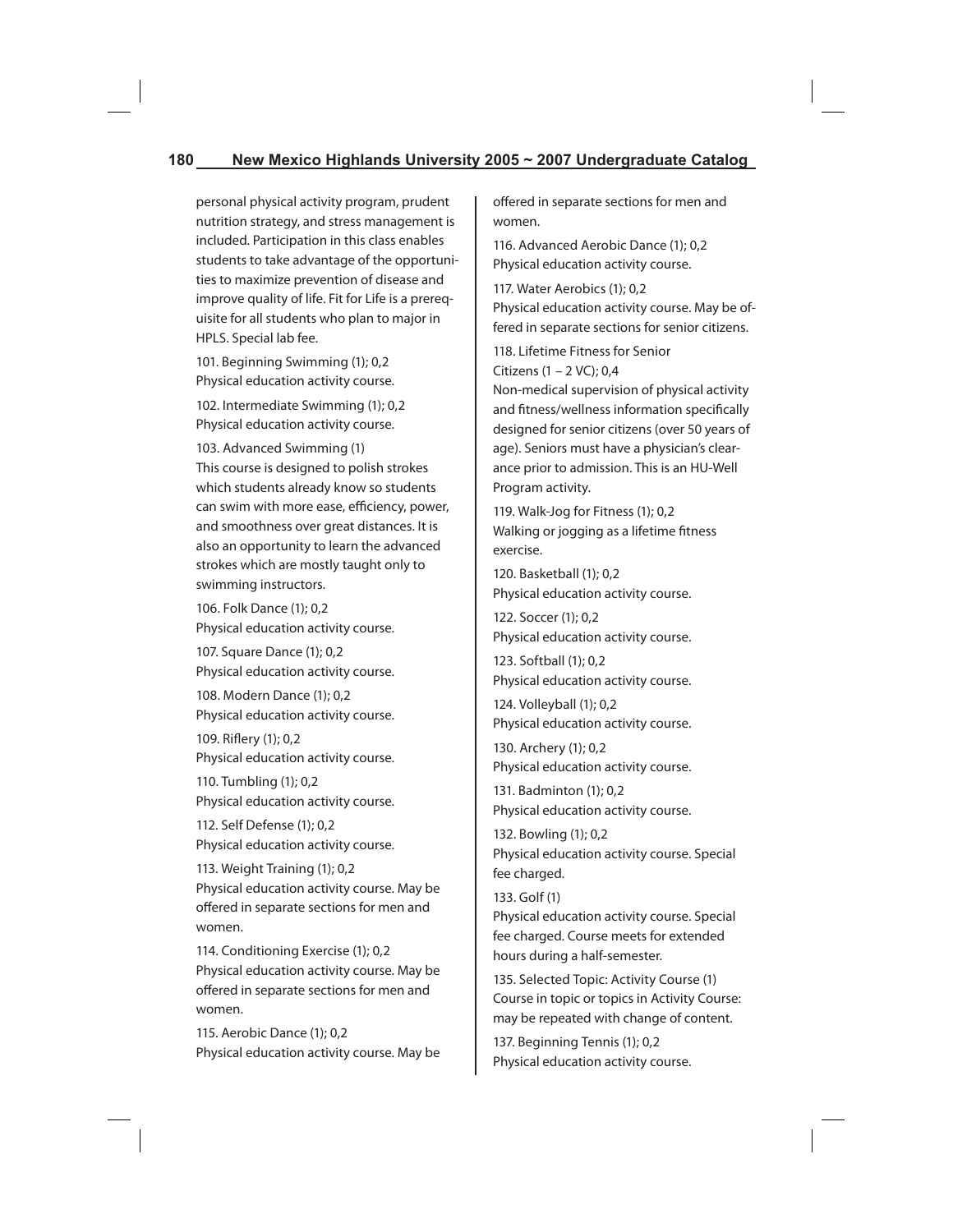138. Intermediate Tennis (1); 0,2 Physical education activity course.

140. Backpacking (1); 0,2 Physical education activity course. Course meets for extended hours during a half-semester.

141. Canoeing (1); 0,2 Physical education activity course.

142. Cross-Country Skiing (1); 0,2 Physical education activity course. Special fee charged. Course meets for extended hours during a half-semester.

144. Fitness Activity (1 – 2 VC); 0,4 Non-medical supervision of physical activity and fitness/wellness information exclusively for University employees. An HU-Wellness Program activity.

147. Beginning Skiing (1); 0,2 Physical education activity course. Special fee charged. Course meets for extended hours during a half-semester.

148. Beginning Racquetball (1); 0,2 Physical education activity course.

149. Intermediate Racquetball (1); 0,2 Physical education activity course.

150. Cardiovascular Exercise Therapy  $(1 - 3 \text{ VC})$ ; 0,2-4 Supervised exercise for patients enrolled in the Cardiovascular Health Enhancement and Exercise Rehabilitation (CHEER) Program. Prerequisite: Physician referred.

151. Bicycling (1) Physical education activity course.

152. Line Dancing (1) Physical education activity course.

### 153. Step Aerobics (1)

Motivational course in which the healthy student, through active participation, will develop knowledge and skills sufficiently adequate to provide enjoyment for this cardiovascular and respiratory activity.

# Courses in Health (Hlth)

151. Personal Health and Wellness (3) Introduction and overview of health and wellness principles, concepts, and strategies known today as health promotion. Identification and discussion of how habits, attitudes, judgments, and choices relate to quality of life and disease prevention.

213. Nutrition for Exercise and Sport (3) Nutrition strategy for optimal health, including disease prevention and human performance. Topics include selecting healthy foods, nutrient metabolism, energy use, ergogenic aids, herbal supplements, and holistic health science philosophy.

235 - 435. Selected Topic in Health (3) Course in topic or topics in health. May be repeated with change of content.

321. Foundations of Community Health (3) Introduction and overview of the philosophical and practical foundations of public and community health, including expectations of the profession. Topics include historical survey, service organization, epidemiology, societal behavior, life-span health promotion, government administration, recreation, disease control, environmental protection, information resources, and new job opportunities developing in the health profession. Prerequisite: Hlth 151 or the equivalent.

# 351. Health Science Curriculum and Instruction (3)

Students will develop a health promotion or wellness philosophy and practical skills for teaching health science. Practical skills include curriculum construction, writing behavioral objectives, writing lesson plans, and carrying out effective health instruction, such as use of methods, materials, resources, and evaluation techniques. Much class time is spent in hands-on planning and teaching of lessons. Prerequisite: Hlth 151 or the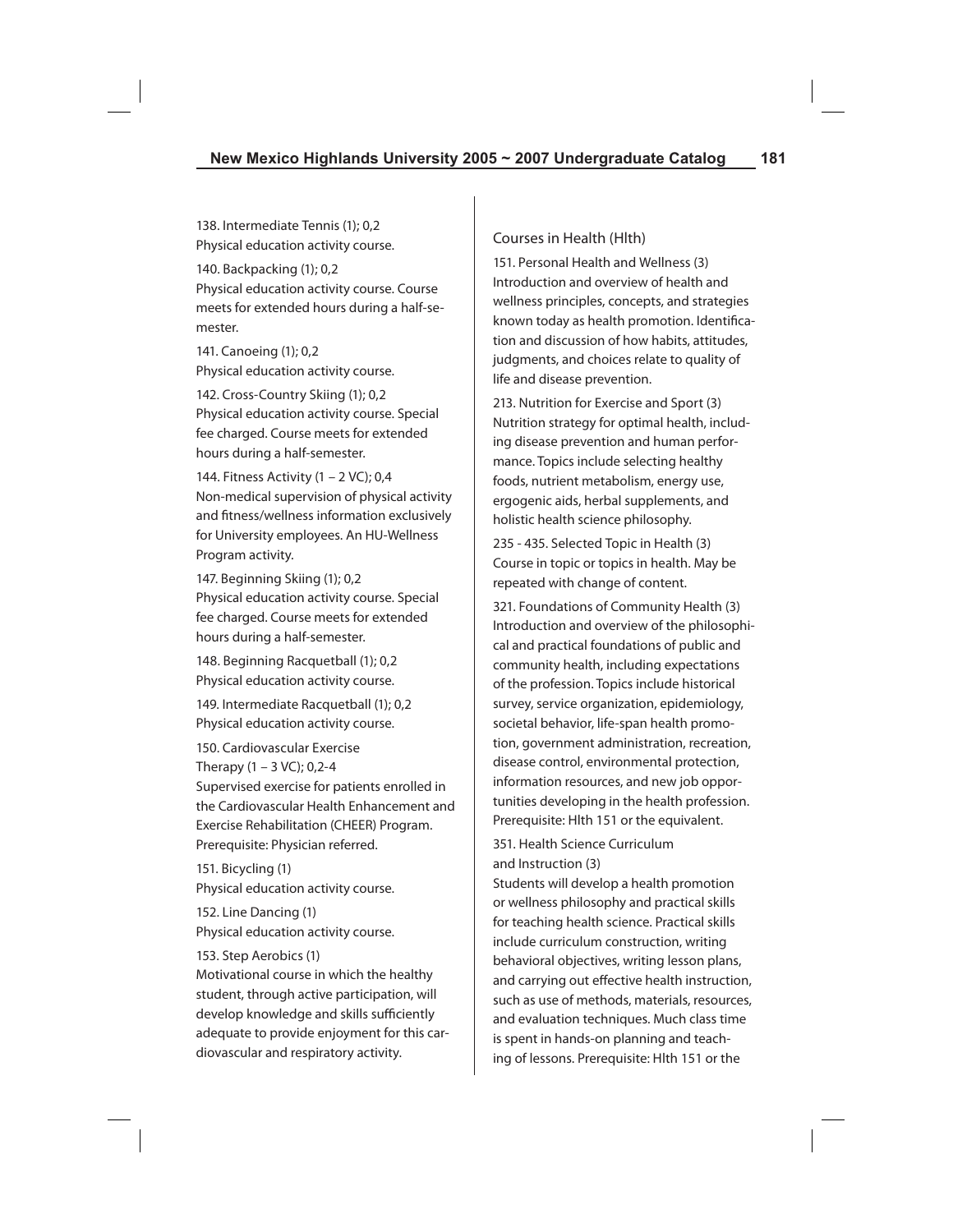#### equivalent.

352. Health and Sex Education (3) Healthy sexuality and sexual abuse prevention strategies for student teachers. Health promotion, wellness, self-responsibility, and lifestyle choices and consequences are emphasized in techniques of early intervention and preventive techniques for school children. Prerequisite: Hlth 151 or the equivalent. 353. Health and Drug Education (3) Drug and alcohol abuse prevention concepts and strategies for student teachers. Health promotion, wellness, self-responsibility, and lifestyle choices and consequences are emphasized in techniques of early intervention and preventive techniques for school children. Prerequisite: Hlth 151 or the equivalent.

380. Health Problems in the Schools (3) A practical survey of deviations from normal health commonly found in school-age children. The student will learn to make presumptive diagnoses. Procedures and screening techniques for evaluation of health status in school children are taught, including medical, emotional/behavioral problems, physical/sexual abuse, drug/alcohol abuse, and disintegration of wellness. Roles and responsibilities of school personnel in effectively dealing with these problems are discussed. The major objective is to help students develop skills in identification of problem children and referral to the appropriate authorities/therapists. Prerequisite: Hlth 151 or the equivalent.

#### 421. Epidemiology (3)

Epidemiology, the study of "all around," is the science behind public health statistics. Epidemiological concepts and skills involving interpretation and use of health related data in populations or groups are studied. The course enables the understanding of causes and transmission of disease, tracking community health problems, and identifying trends related to public health problems. Critical judgement in assessing health related data is developed. Prerequisite: Hlth 321 or the equivalent.

469. Public Health and Wellness (3) This course includes advanced public health concepts and development of critical thinking about the role of public health in the community. With interactive discussions, the course reviews community health promotion objectives and epidemiologically derived statistical information. Comprehensive focus is on three major areas: Community Health Promotion, Environmental Health Promotion, and Health Resources and Services. Prerequisite: Hlth 321 or the equivalent.

## 489. Fitness/Wellness Program Leadership (3)

Practical field experience and supportive lecture in the fitness and wellness program management aspects of health promotion. Leadership skills include administration, health education, nutrition strategy, and applied exercise science/technology. Students assist in the operation of the New Mexico Highlands University Wellness Program (HU-Wellness Program). Students may choose another work site to gain valuable field experience upon approval from the professor.

490. Independent Study (1 – 4 VC) Individual, directed study arranged with an instructor. Prerequisite: Permission of instructor.

Courses in Human Performance and Sport (HPS)

135 – 435. Selected Topic in Human Performance and Sport (1 – 4 VC) Course in topic or topics in human performance and sport. May be repeated with change of content.

# 223. First Aid and CPR (3) Instruction in appropriate procedures for rendering emergency care for the victim of an accident or sudden illness; prevention techniques. American National Red Cross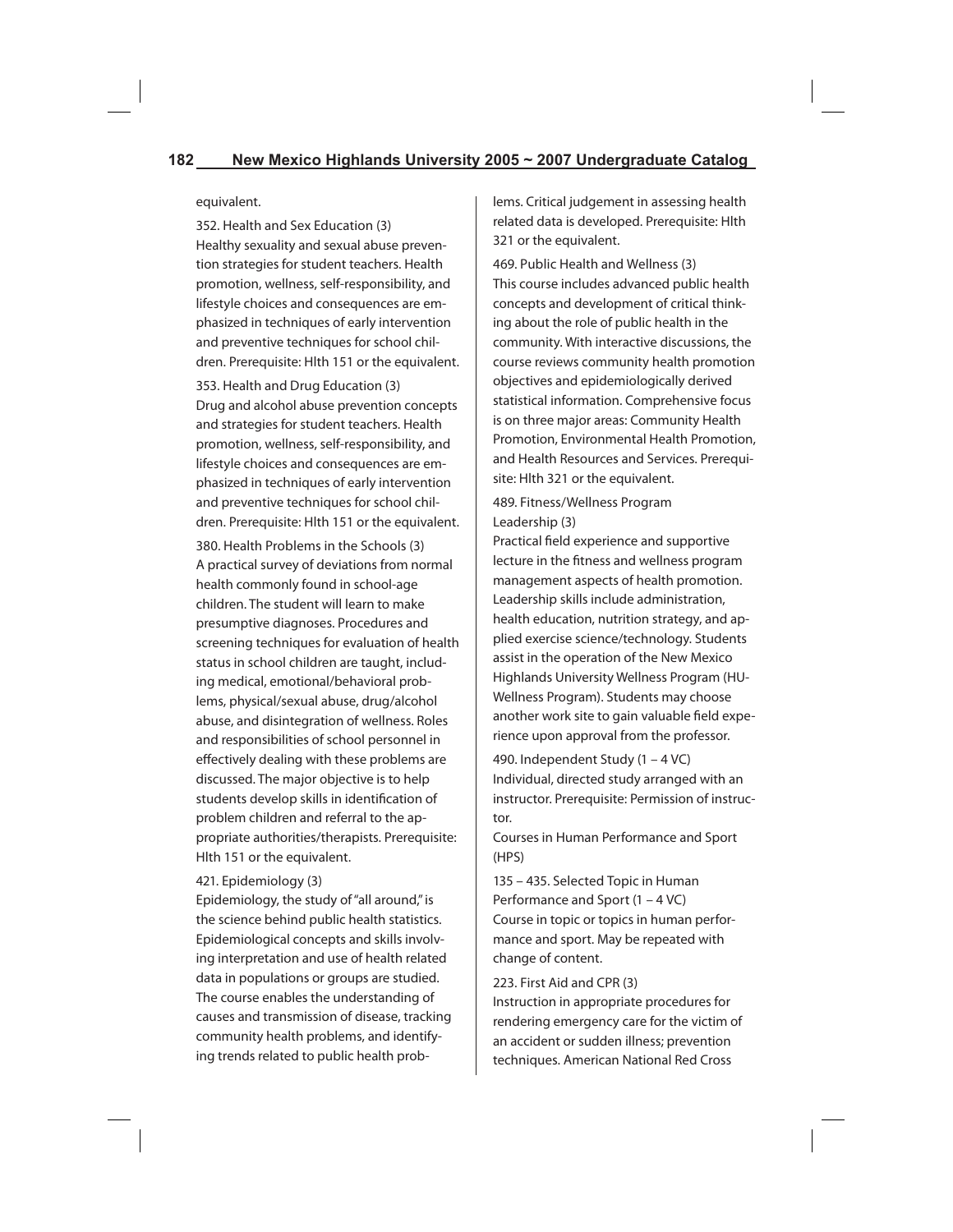certification is available.

224. Emergency Medical Training (EMT) (6) The purpose of this course is for students to understand the theory of emergency care and first aid and to be able to demonstrate the skills needed to give emergency care. This course is designed specifically for ambulance personnel who have access to specialized vehicles equipped with specialized items of equipment. The course content trains ambulance attendants to recognize and stabilize patients with life-threatening emergencies at the scene and in transport, utilizing the specialized items of equipment. Students across campus are invited to enroll to supplement their education. In addition to ambulance attendants, community members such as fire fighters, police officers, and search and rescue personnel would benefit from this class. Upon successful completion of the course, the student will receive certificates from New Mexico Highlands University, the Emergency Medical Service Academy, and the School of Medicine at The University of New Mexico.

225. Lifeguard Training (2)

Provides student with knowledge and skills to save own or another's life in an aquatic emergency. Life guarding procedures, the management and maintenance of aquatic facilities, and safety policies in and around those facilities are included in this course. American Red Cross certification is available. Prerequisite: PE 102 or equivalent.

227. Water Safety Instructor Course (2); 0,4 Training for water safety instructors. Students will be trained to teach and/or certify swimmers in the following aquatic courses: Basic and Emergency Water Safety, Infant and Pre-school Aquatic Program, Progressive Swimming Courses (Beginning Swimming to Advanced Swimmer). Theoretical and practical knowledge of aquatic instruction is covered in depth. Prerequisite: Current

lifeguard certificate or equivalent.

231. Adapted Aquatics (2); 0,4 Students will be trained to teach the physically and mentally challenged to swim. It is preferred, but not required, that students have a background in swimming.

234 – 434. Practicum (1 – 4 VC) Hands on experience of various intensity and time in HPLS.

237. Techniques of Soccer/Basketball (1); 0,2 Development of knowledge and skill competencies necessary for teaching; emphasis on skill progressions, practice opportunities, and error diagnosis and correction. Open to majors or minors in HPLS only.

238. Techniques of Baseball/Softball (1); 0,2 Development of knowledge and skill competencies necessary for teaching; emphasis on skill progressions, practice opportunities, and error diagnosis and correction. Open to majors or minors in HPLS only.

240. Techniques of Football (1); 0,2 Development of knowledge and skill competencies necessary for teaching; emphasis on skill progressions, practice opportunities, and error diagnosis and correction. Open to majors or minors in HPLS only.

241. Techniques of Archery/ Badminton (1); 0,2

Development of knowledge and skill competencies necessary for teaching; emphasis on skill progressions, practice opportunities, and error diagnosis and correction. Open to majors or minors in HPLS only.

243. Techniques of Weight Training/Golf (1); 0,2

Development of knowledge and skill competencies necessary for teaching; emphasis on skill progressions, practice opportunities, and error diagnosis and correction. Open to majors or minors in HPLS only.

245. Techniques of Tennis/Volleyball (1); 0,2 Development of knowledge and skill com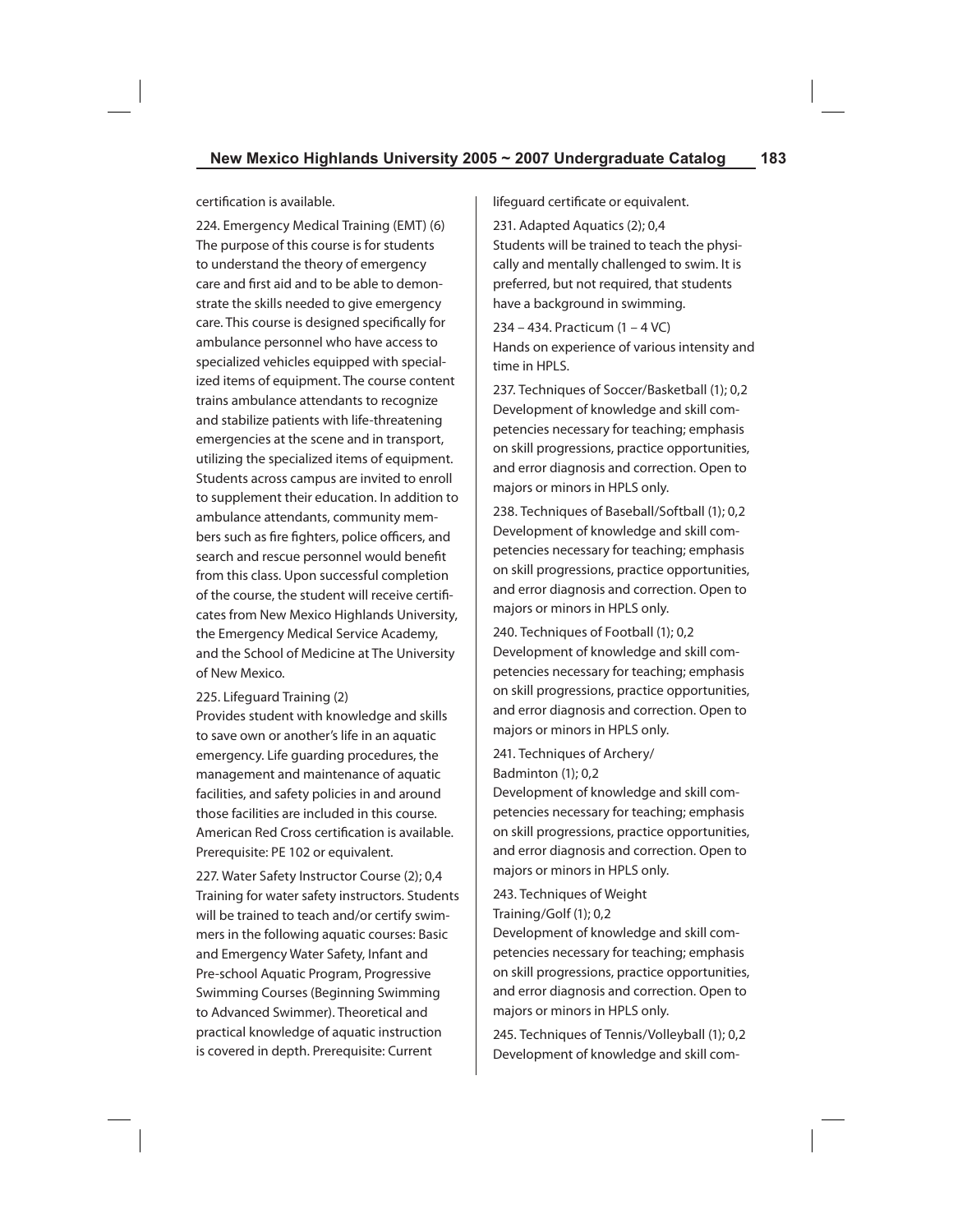petencies necessary for teaching; emphasis on skill progressions, practice opportunities, and error diagnosis and correction. Open to majors and minors in HPLS only.

247. Techniques of Racquetball/ Aerobic Dance (1); 0,2

Development of knowledge and skill competencies necessary for teaching; emphasis on skill progressions, practice opportunities, and error diagnosis and correction. Open to majors or minors in HPLS only.

249. Techniques of Dance (1); 0,2 Development of knowledge and skill competencies necessary for teaching; emphasis on skill progressions, practice opportunities, and error diagnosis and correction. Open to majors or minors in HPLS only.

260. History and Principles of Physical Education (3)

Origins and development of physical education as a profession; foundation of physical education, together with interpretation and objectives.

270. Introduction to Athletic Training (4); 3,2 An introduction to clinical athletic training for entry-level athletic training majors. Emphasis will be on clinical education components, policies and procedures as used in the clinical/ athletic training room, and beginning taping skills. The study of principles in the prevention, recognition, and immediate care and treatment of athletic injuries. Prerequisites: Chem 211, Chem 212, Chem 215, Chem 216, Hlth 213, HPS 223, and HPS 273.

273. Medical Terminology (2); 2,0 This course is strictly lecture in nature and designed to assist the student in developing his/her recognition of medical and physiologic terminology. Prerequisites: Chem 211, Chem 212, Chem 215, Chem 216, and Hlth 213.

290 – 490. Independent Study (1 – 4 VC) Individual, directed study arranged with an instructor. Prerequisite: Permission of instructor.

334 – 434. Practicum (1 – 4 VC)

Field experience work placement with specific responsibility over a sustained period of time. All practicum courses will include on-campus seminars with the supervisors. Credit hours for each experience are approved separately by program area. May be repeated for a maximum of four credit hours. Practicum areas may be offered in aquatics, adapted physical education, athletic coaching, athletic training, health education, and physical education. Prerequisite: permission of instructor.

350. Methods of Teaching Physical Education (3) A comprehensive course in physical education methods and curriculum.

365. Coaching/Officiating Baseball/Softball (2)

Philosophy, strategy, leadership, team, and practice organization and coaching methods for baseball/softball; lecture and laboratory experience in the rules and mechanics of officiating baseball/softball. This course prepares students for the New Mexico Activities Association Officials' Examination. Prerequisite: HPS 238 or equivalent.

366. Coaching/Officiating Basketball (2) Strategy, leadership, team organization, and coaching methods for basketball, with lecture and laboratory experience in the rules and mechanics of officiating basketball. Prerequisite: HPS 237 or equivalent.

367. Coaching/Officiating Football (2) Development of knowledge regarding offensive football, defensive football, and the kicking game, for coaching football; special phases such as scouting, film work, organization, coaching assignment, and public relations. The course prepares students for the New Mexico Activities Association Officials' Examination. Prerequisite: HPS 240 or equivalent.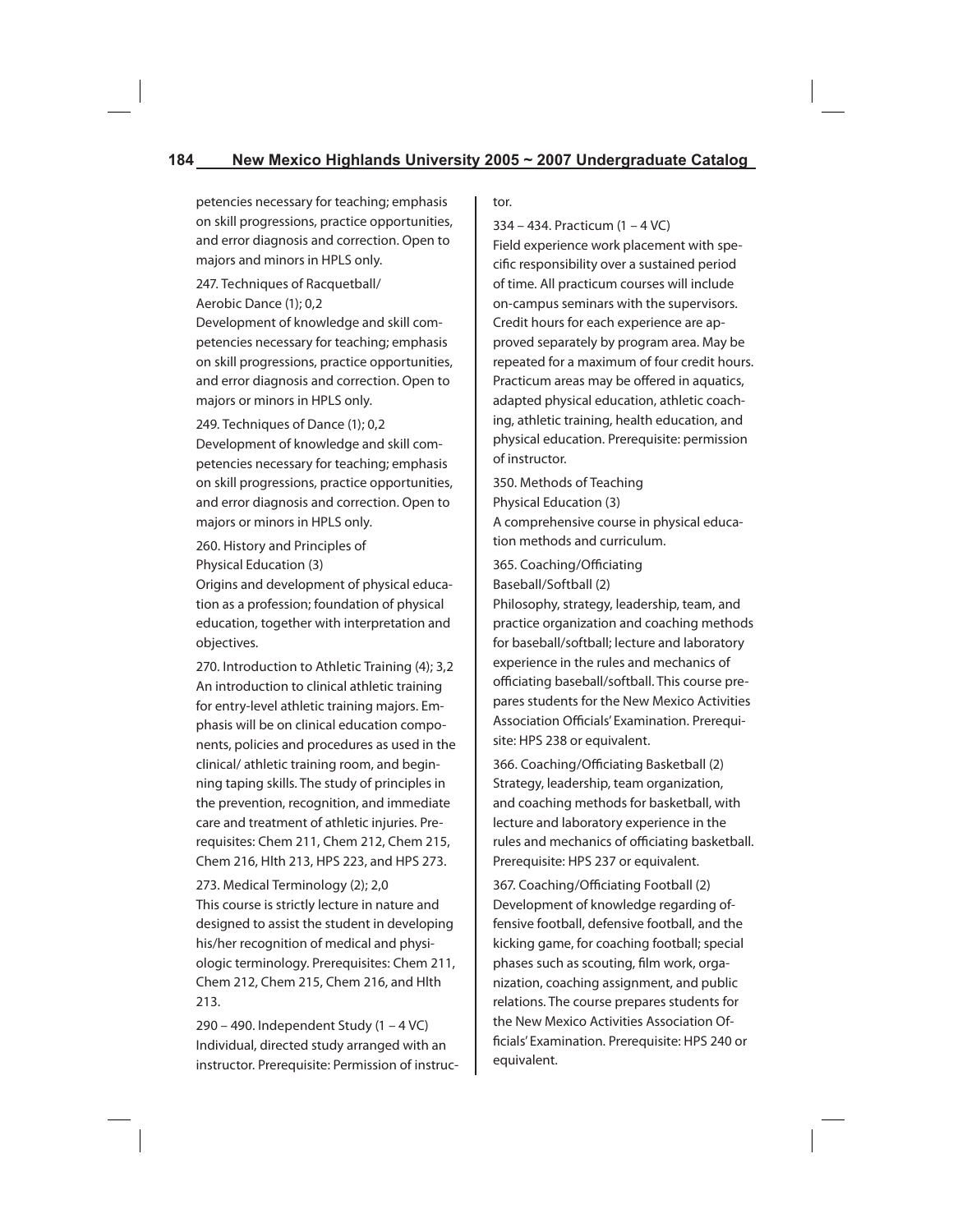368. Coaching/Officiating Volleyball (2) Coaching and officiating techniques in the sport of volleyball, including strategy, leadership, team organization, and budgeting. Prerequisite: HPS 245, or equivalent.

369. Coaching/Officiating Track and Field (2) Strategy, leadership, team organization, budgeting, and methods of coaching and officiating track and field.

370. Anatomical Kinesiology (3); 2,2 An examination of body structure as it relates to human movement, with particular emphasis on the musculoskeletal system and the biomechanics that govern movement.

372. Applied Kinesiology (3); 2,2 Integration of skeletal and neuromuscular anatomy with mechanical principles of human motion, and analysis of sport techniques. Prerequisite: HPS 370.

376. Exercise Physiology (3); 2,2 Physiological basis of exercise and fitness, including muscle strength, cardiorespiratory endurance, environmental factors affecting performance, and conditioning programs. Prerequisite: HPS 370.

381. Injury Assessment and Management (3) Recognition techniques and guidelines for initial care of common athletic injuries, and prevention of injuries through conditioning, flexibility, equipment fitting, and taping techniques.

387. Physical Education for

Elementary Teachers (3)

Preparation for teaching physical education activities to elementary school children; methods and materials.

391. Assessment and Evaluation of Upper Extremities (3); 2,2 Study of the upper extremities, head, neck, and face as they relate to the prevention, recognition, evaluation and assessment, and immediate care and treatment of injuries

sustained in sport. Prerequisite: Chem 211, Chem 212, Chem 215, Chem 216, Hlth 213, HPS 223, HPS 270, HPS 273, and HPS 372.

393. Assessment and Evaluation of Lower Extremities (3); 2,2 Study of the lower extremities, spine, thorax, and abdomen as they relate to the prevention, recognition, evaluation and assessment, and immediate care and treatment of injuries sustained in sport. Prerequisite: Chem 211, Chem 212, Chem 215, Chem 216, Hlth 213, HPS 223, HPS 270, HPS 273, and HPS 372.

408. Principles, Ethics, and Problems of Athletic Coaching (3)

Seminar approach to non-technical, "offfield" aspects of athletic coaching, including education implications, equipment, financing, liability, and coach-athlete rapport. Prerequisite: HPS major/minor, Coaching minor, Athletic Training minor, or consent of instructor.

410. Measurement and Evaluation in Physical Education (3)

Measurement and evaluation prinicples and techniques appled to the learner and to programs in physical education.

420. Advanced Athletic Training (4); 3,2 This one semester course is designed for student athletic trainers in their last semester/ year of athletic training. It will include topics of interest on the most recent developments in the area of injury assessment, evaluation treatment and rehabilitation. Also included will be topics on nutrition and conditioning of the athlete for optimal performance. Prerequisites: Chem 211, Chem 212, Chem 215, Chem 216, Hlth 213, HPS 223, HPS 273, and HPS 372.

421. Designs for Fitness (3); 3,0 This course teaches the fundamentals of wiritng exercise prescriptions for cardiorespiratory and muscular fitness, and weight management programs.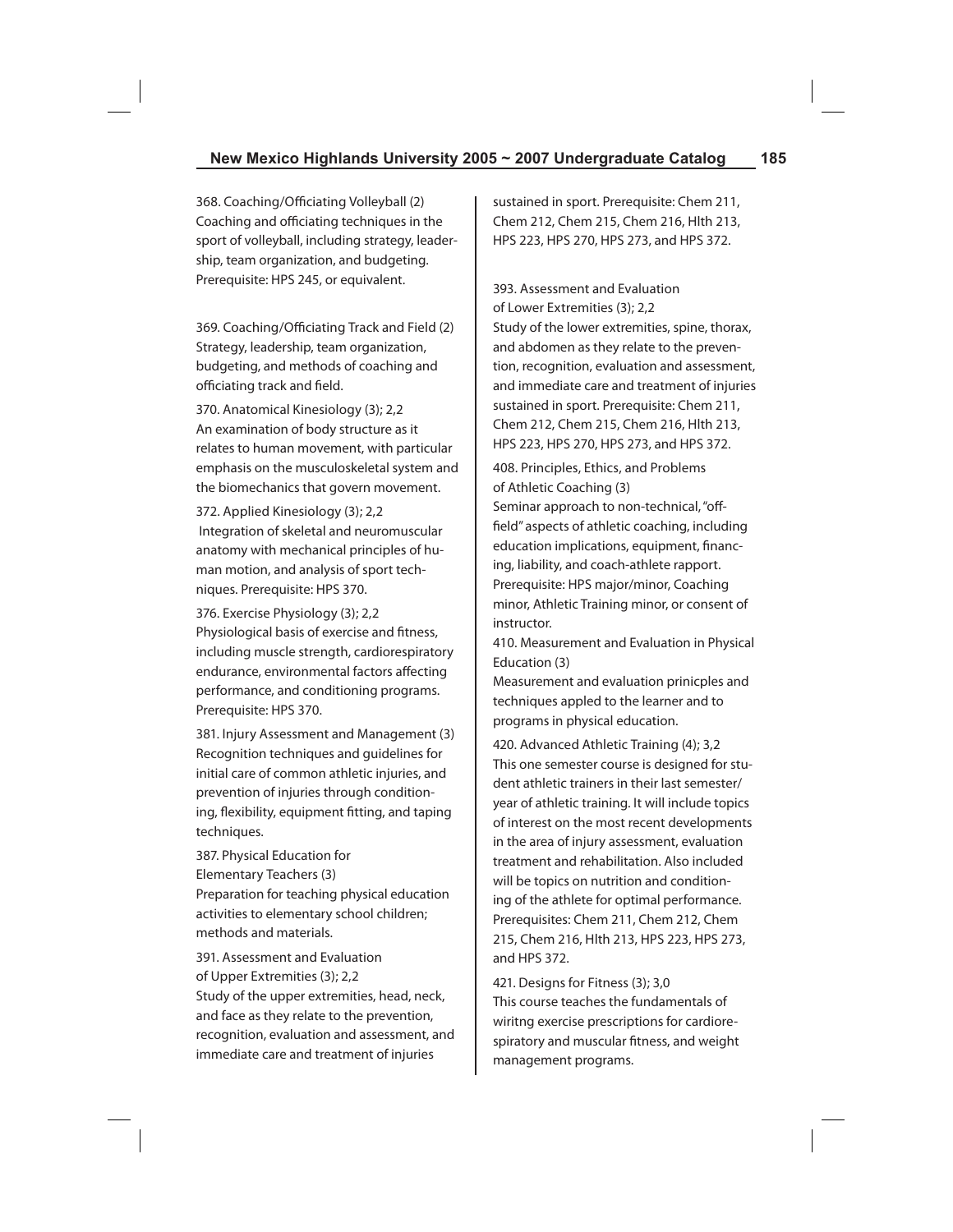440. Experiential Activites (3) Developing a repertoire of activities useful in promoting self esteem, improving communication skills, prmoting group cohesion and trus amoung individuals an developing problem-solving skills.

442. Organization and administraton of Physical Education and Athletics (3) Organization and administraton of the total program of physical education and Athletics. Included will be classes, intramurals, interscholastic/intercollegiate athletics, and private or commercial receational programming.

446. Administration of

Athletic Training (3); 3,0

Discussion of issues in the organization and administration of athletic training programs to include the knowledge to develop, administer, and manage an athletic training room. Professional responsibilites and avenues of professional development as well as legal implications of misconduct will be addresse. Prerequisites: Chem 211, Chem 212, Chem 215, Chem 216, Hlth 213, HPS 223, HPS 270, HPS 273 and HPS 372.

450. Seminar in Human Performance and Sport (1-4VC)

Seminar investigations in physical education and/or the related areas of health education, recreation, and athletics.

#### 452. Sport Marketing (30

Course will cover elements and salient issues in management of sport marketing which include segmentation and targeting, marketing mix, research, and analysis.

#### 462. Sport Promotion (3)

Study and application of sport promotion and promotion planning. Utilization of promotional mix and public relations in the field of sport. Application of the channel of communication. Developemtn of a promotional plan for a sport special event or fundraiser.

465. Planning Areas and Facilities (3) Planning, financing, and managing physical education and athletic grounds and facilites, helath

and fitness cents, private and commercial facilities, and campsites for professional personnel.

468. Physical Education for Special Populations (3)

Investigations of the historical aspects and current issues of providing adapted/special education programs for special populations. The course covers implications of federal legislation, practice in preparign Individual Educations Programs (IEPs), and program assessment, planning, and evaluation.

476. Theory and Techniques in Exercise Stress Teaching (3); 2, 2 Theory and practice of graded exercise testing for analysis of safe functional capacity and for prescription of exercise training programs. Special lab fee. Prerequisite: HPS 370 and HPS 376.

478. Psychology of Coaching (3) A practical survey of sport psychology that is gounded in science. Attitudes, feelings, and behaviors that affect athleic performance and coaching effeciveness are dealt with from the standpoint of description, explanation, and prediction. Studetns develop the ability to inerpret research results. Major topical aread include the psychological needs of athletes and coaches and development of mental skills and control with applied techniques.

481. Theapeutic Modalities (4); 3, 2 Basic physiological repsonses of the human body to the application of therapeutic heat, therapeutic cold, therapeutic electiricity, iontophoreses, ultrasound, and other basic therapeutic modalities used in sports medicince and orthopedic physical therapy. Discussion of pharmacologic agens on athletes and other engaged in physical activity is also an integral part of the lecture. Prequisites: Chem 211, Chem 212, Chem 215, Chem 216, Hlth 213, HPS 223, HPS 270, HPS 273, and HPS 372.

482. Therapeutic Exercise (4); 3, 2 A systematic repsonses of the human body to the application of therapeutic heat, therapeutic cold, therapeutic electricity , iontophorese, ultrasound, and other basic thearpeutic modalities used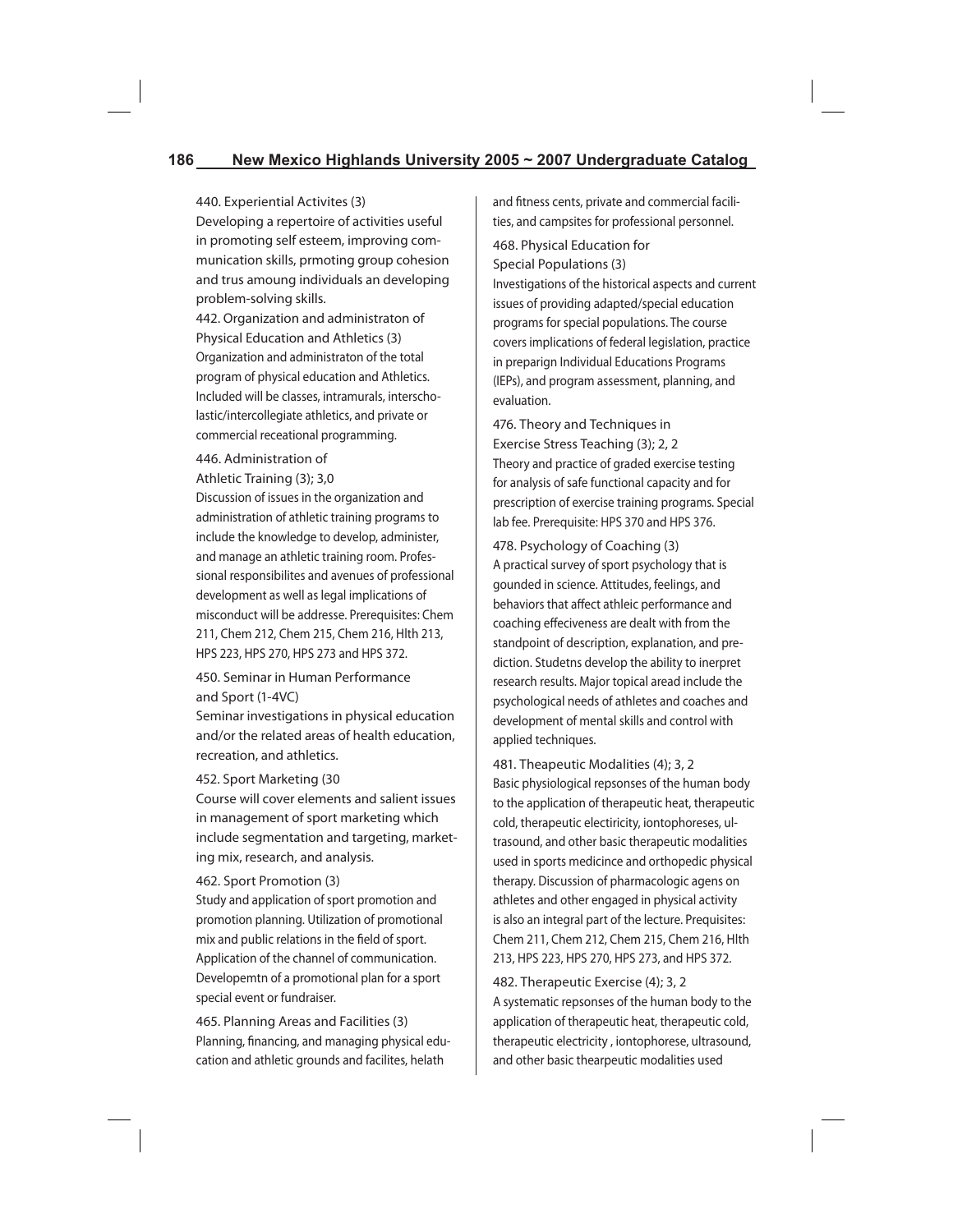in sports medicine and orthopedic physical thereapy. Discussion of pharmacologic agens on athletes and others engaged in physical activity is also an integral part of the lecture. Prequisites: Chem 211, Chem 212, Chem 215, Chem 216, Hlth 213, HPS 223, HPS 270, HPS 273, and HPS 372. 499. Independent Research ( 1-4VC) Individaul, directed research arranged with an instructor. Prerequisite: Permission on instructor.

# Couses in Leisure Services (LSvc)

#### 101. Crossing (1)

At a camp in the foothills of the Sangre de Christo Mountains, students engage in ropes-challenge initiatives, hiking group discussions with faculty and student leaders, team building activities, and other experiences that assist in a supportive transition into the academic and personal challenges of college. There are also evening campfires and entertainment programs. A \$25 fee is required for this course.

201. Introduction to Wilderness Pursuits (3) An introduction to the safety, technical environment, facilitation, and leadership skills of extended back-country travel. Students help plan and will participate in a seven-day backpaking trip, and students will need to supply their own approved clothing, rain gear, and hiking boots. Prerequisite: Permission of instructor202.

202. Winter back-country Travel (2) Techniques of extended back-country travel on snowshoes and back-country/telemark skis. Special techniques for cold weather camping on snow. There will be a fee to cover group gear, transportation to course sites, and supplies. Prerequisite: LSvc 201 or extensive backpacking experience, and permission of instructor.

203. Top Rope Climbing (2) An introduction to the skills and safety systems associated with beginning rock climbing, including rope handling, knots, equipment, anchor systems, belaying, rappelling, bouldering, crack climbing, and climbing. There will be a fee to cover gear, transportation to the course sites, and supplies. Prerequisite: LSvc 201 or permission of instructor.

#### 204. Lead Rock Climbing (2)

Advanced rock climbing course focusing on lead climbing skills, including placing of protection, special rope handling techniques, handing belays, and multiple pitch climbs. There will be a fee to cover group gear, transportation to course sites, and supples. Prerequisite: LSvc 201 and LSvc 203.

205. Apline Mountaineering (2) Knowledge, skills, and attitudes of high altitude mountaineering with an emphasis on glacier travel, crevasse rescue systems, avalanche awareness and rescue. There will be a fee to cover group gear, transportation to course sites, and supplies. Prerequisite: LSvc 201 or extensive backpacking experience, and permission of instructor.

206. Whitewater Rafting and Canoeing (2) Equipment, techniques, and safety procedures to conduct canoeing and rafting activities on flatwater and whitewater environments. An emphasis is on paddling and steering, reading river currents, and canoe and raft group management. There will be a fee to cover group gear, transportation to course sites, canoe and raft rental, and supplies. Prerequisite: LSvc 201 and demonstrated seimming ability.

### 207. Sea Kayaking (2)

Techniques for loading and paddling single and double see kayaks; water rescue techniques; knowledge of tides, winds and currents. Includes a multi-day sea kayak trip. There will be a fee to cover group gear, transportation to course sites, sea kaykak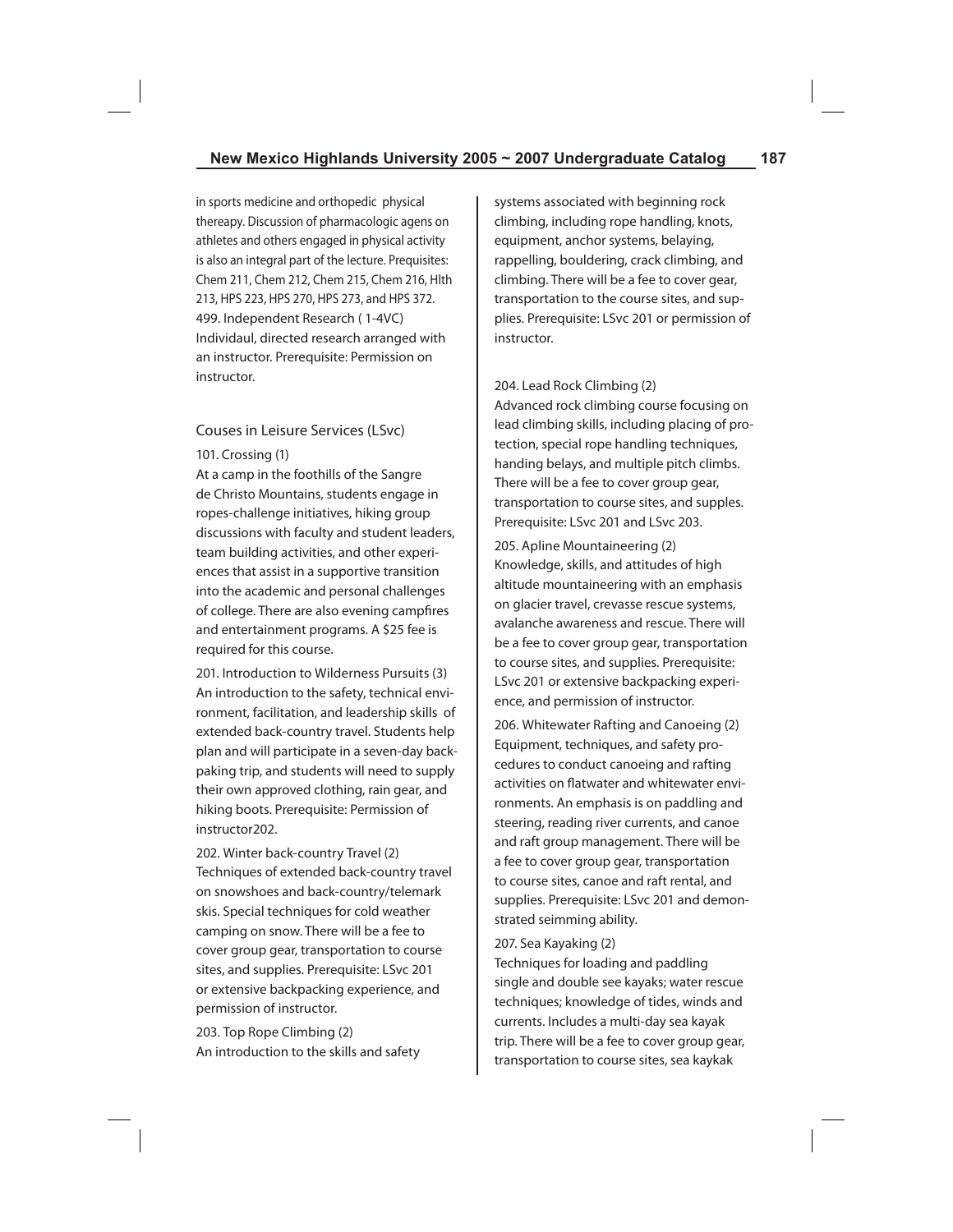rental, and supplies. Prerequisite: LSvc 201 and permission of instructor.

230. Introduction to Tourism, Leisure and Sport (3); 2,2 Introduction to the leisure services field, emphasizing fitness, sport, and tourism. Students are required to work in an approved setting for 30 hours during the semester, to be arranged with an academic advisor. In addition, field trips to selected work setting may be a part of the course and may involve afternoon or Saturday sessions.

235-435. Selected Topics in

Leisure Service (1-4VC)

Course in topic or topics in leisure services. May be repeated with change of content.

250. Aquatic Management (2)

Provides guidelines for safe operation efficient management of swimming pools and related aquatic facilities, and prepares the student to take the Certified Pool Operator Test for national certification by the National Swimming Pool Foundation. Prerequisite: LSvc 230.

310. Tourism Planning and Development (3) Planning of marketing strategy in travel and tourism. Topics include marketing research, analysis, and strategy.

320. Tourism and Commercial Recreation (3) An overview of tour planning, with emphasis on preparation for the NTA Certified Leisure Professional exam.

334. Practicum in Tourism,

Leisure, and Fitness (2)

Work in a n approved setting for a minimum of eight hours each week for an entire semester. Prerequisite: Leisure Services major, and recommendation of the coordinator of the program based on a formal request made during the prior semester.

340. Issues in Tourism and Travel (3) Issues in the tourism industry including, but not limited to , environmental, economic, and cultural sociological considerations.

342. Leadership in Leisure Services (3) Leadership principles and group dynamics in leisure and recreation settings. Problem-sloving techniques utilized to resolve leadership issues in leisure services are presented. Prerequisite: LSvc 230.

345. Challenge Course Fundamentals (2) The use and sequencing of a variety of low and high rope-challenge initiatives for learning problems solving, trust, team building, and communication. Fundamental processing skills related to challenge course. This course include visitations to several rope challenge course in northern New Mexico. There will be a fee to cover transportation to course sites. Prerequisite: LSvc 201 and LSvc 203.

346. Wilderness First Responder (3) The knowledge needed to handle medical emergencies requiring extended care in remote setting. Emphasis is on prevention, decision making, and treatment. Students receive nationally recognized certification in Wilderness First Responder. Prerequisite: LSvc 201.

347. Fundamentals of Search and Rescue (2) Wilderness search techniques, evacuation from a variety of environments, preventing and preparing for survival situations, coordination of searches. Prerequisite: LSvc 201.

356. Foundations and Philosophy of Adventure Education (3)

A survey of how and why the outdoors is used as a medium of learning, along with the origin, setting, and clients (i.e. your at risk, chemical dependency clients, businesses, and university students) of adventure education. Description of the philosophical, historical, psychological, and social foundations of adventure education. Ethical issues of adventure leadership and education. Includes visits to area adventure education programs. Prerequisite: LSvc 201.

358. Theory and Methods of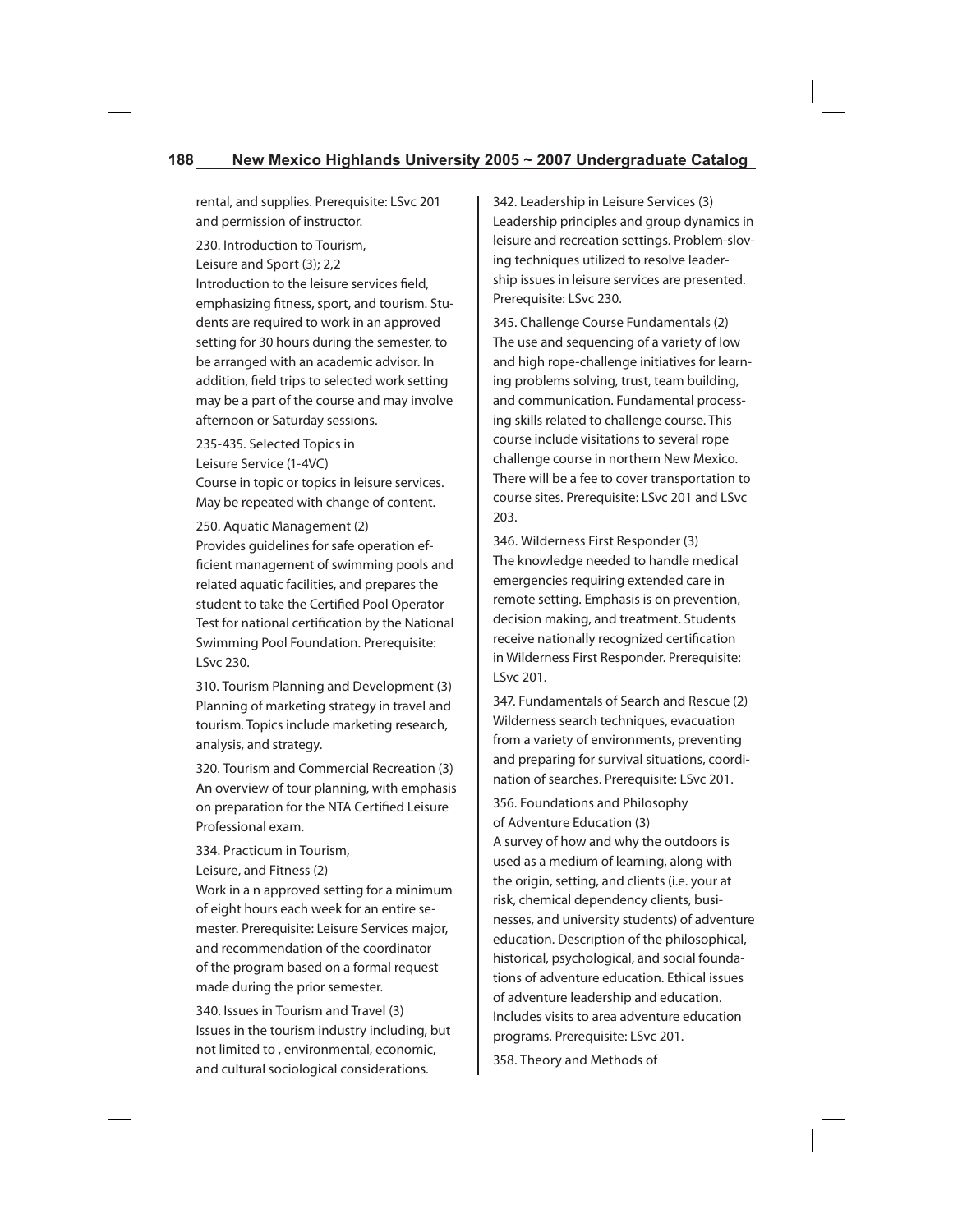#### Adventure Leadership (3)

Models and methods of outdoor leadership and experimental education (i.e. conditional outdoor leadership theory, transfer of learning, framing experiences). Group process and facilitation, including metaphors, processing, and debriefing. Risk management concepts and strategies. Prerequisite: LSvc 201 plus at least one additional course taken from LSvc 202 through LSvc 207.

360/362. Leadership for Adventure Education (6) (Two semesters for three credit hours per semester) The knowledge and application of outdoor leadership (i.e. program design, trip planning, group facilitation, judgement and decision making, instructional methodologies, leadership styles, ect.). Student co-lead trips offered in the foundational skills courses. (Taken twice in connection with co-leading two different foundational skills course trips). Prerequisite: LSvc 201, LSvc 346, LSvc 356, LSvc 358, plus at least two additional courses taken from LSvc 202 through LSvc 207.

365. Challenge Course Facilitation and Management (2)

Advanced processing skills related to low and high challenge course initiatives. Design principles, inspection, maintenance, supervision and rescue procedures for challenge course. This course includes visits to several rope challenge courses in northern New Mexico. There will be a fee to cover transportation to course sites. Prerequisite: LSvc 345. Co-requisite: LSvc 358.

379. Recreational Programs and Resources (3)

Acquaints students with the variety of recreational programs available and the types of resources that are necessary to provide such programs. Field trips to existing recreational setting may be a part of the course.

440. Travel and Tourism Research (4); 3,2 An introduction to tourism research, including travel trends, sources of information, elementary statistics in travel/tourism, research techniques, and formal writing procedures. Special fee. Prerequisite: MIS 233 and LSvc 310 or permission of instructor.

444. Internship in Adventure Leadership and Education, Tourism, Leisure, and Fitness (6) External work placement with substantial independent responsibilities. Prerequisite: Leisure Services major and two practicum experiences (minimum four semester credits for Adventure Leadership).

446. Internship in Adventure Education (3) External placement in an adventure education program with substantial independent responsibilities. Prerequisite: All previous coursework in adventure leadership and education through 300-level courses.

450. Organization and Administration of Adventure Education (3)

Processes involved in operating an outdoor adventure program including management and leadership, educational and environmental issues, legal liability, leadership training, standards and accreditation, fiscal management. Trends and issues in adventure education. Prerequisite: Senior standing plus completion of at least twenty-four credit hours in adventure leadership and education coursework.

460. Travel and Tourism Certification (3) An overview of travel and tourism industry relations, operations, marketing, and issues. Includes written exam. Special fee.

490. Independent Study (1-4VC) Individual directed study arranged with an instructor. Prerequisite: Permission of instructor.

499. Independent Research (1-4VC) Individual, directed research arranged with an instructor. Prerequisite: Permission of instructor.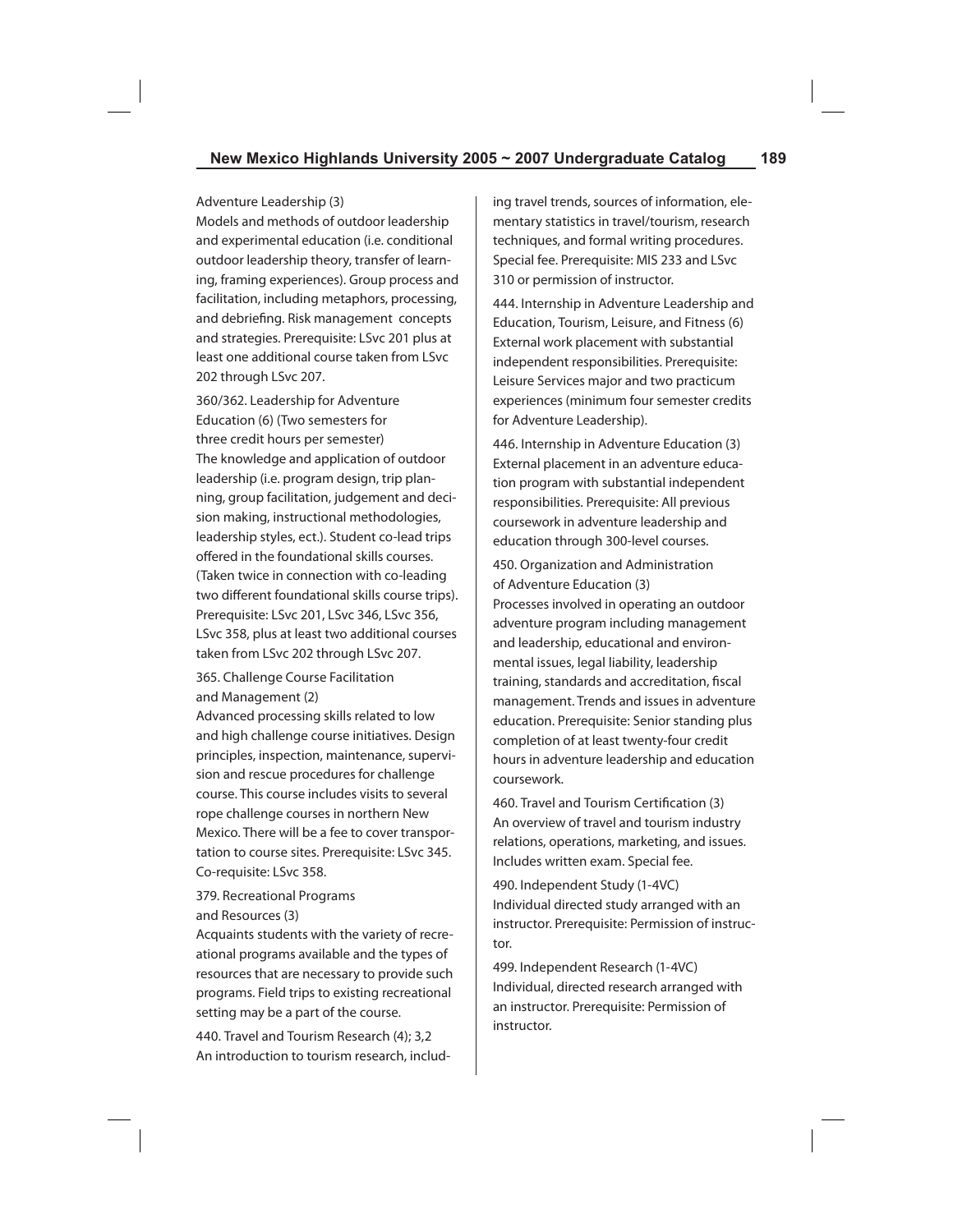SCHOOL OF SOCIAL WORK Alfredo Garcia, Ph.D, Dean Mortimer Hall 505 454-3310 or 505 454-3563 FAX: 505 454-3290 E-MAIL: laromero@nmhu.edu Web Address: www.nmhu.edu/socialwork

## Accreditation

The School of Social Work is accredited by the Council on Social Work Education.

Mission of the School of Social Work The Mission of the School of Social Work is to educate students to practice social work sensitively and competently with the diverse, multi-cultural populations of New Mexico and the Southwest. The school has a primary commitment to Hispanic and American Indian peoples. Its curriculum grounds students in social work skills, values, ethical principles and awareness of and respect for cultural and gender differences. The school prepares undergraduate students for entry-level generalist practice and graduate students for advanced practice through the integration of classroom and field practicum instruction.

Faculty (NMHU - Las Vegas) David Arguello, Ph.D. Jill Baker, Ph.D. Evelyn Estrada, MSW, LISW, Director, Field Education Jane Gorman, Ph.D. Andrew Israel, J.D.,MSW, LMSW Rey Martinez, Ph.D. Katie McDonough, Ph.D. Dolores Ortega, Ph.D. Julia Lucero, MSW, LISW, (Visiting Faculty) Lou Ann Romero, MSW, Director of Admissions & Recruitment

Adjunct Faculty: Adjunct faculty members complement the full-time faculty at all sites. These faculty offer students the benefit of their professional experience and enhance the Social Work curriculum by helping students to integrate classroom knowledge with Social Work practice.

NMHU Center @ Rio Rancho 1700 Grande Court, Suite 204 Rio Rancho, NM 87124 505 891-9053 FAX: 505 891-2905

Social Work Faculty (NMHU - Rio Rancho) Alfredo Garcia, Ph.D, Dean, School of Social Work Cristina Duran, LISW Mark Dyke, Ph.D. (Visiting Faculty) Julius Harrington, Ph.D. Shirley Hall, Ph.D. George Mercer, MSW (Visiting Faculty) Mario Rodriguez, Ph.D. Jessie "Rocky" Romero, MSW, LMSW, Coordinator, Field Education

NMHU at San Juan College 4601 College Boulevard Farmington, NM 87402 505 566-3552 FAX: 505 566-3584

Social Work Faculty (NMHU - San Juan) Joan Lucero-Sisneros, MSW,LISW, Social Work Program Coordinator Gordon Nielson, MSW, LMSW Jennie Russell, MSW, LMSW

NMHU at Eastern New Mexico University-Roswell (ENMU-R) P.O. Box 6000 Roswell, NM 88202-6000 Roberto Villa, Ph.D., Program Coordinator 505 624-7458 FAX: 505 624-7457

Social Work Faculty (NMHU-Roswell) Roberto Villa, Ph.D.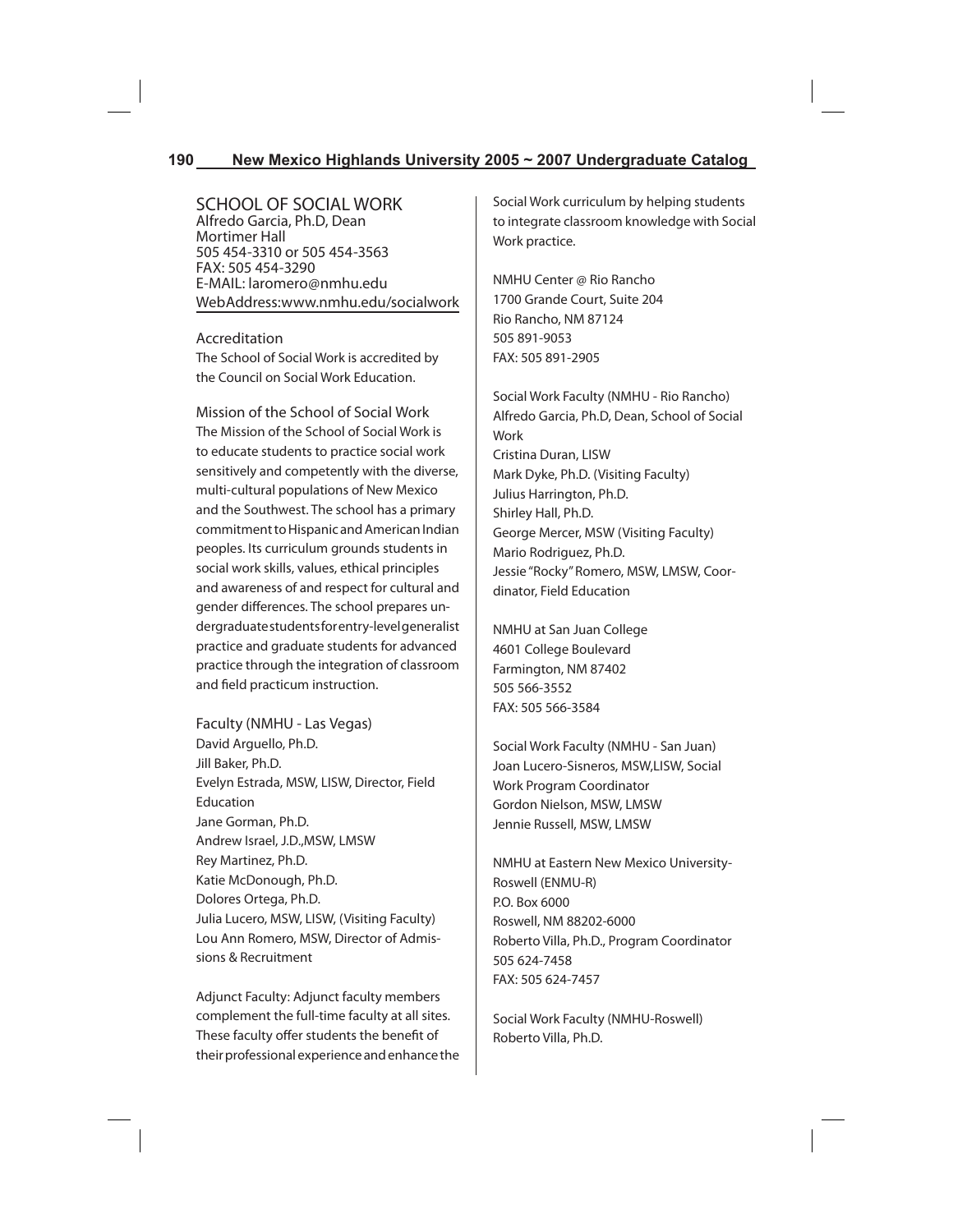NMHU at Northern New Mexico Community College Lou Ann Romero, MSW, Director, Admissions & Recruitment 505 454-3087

In addition to the above program locations, beginning fall 2005, the School of Social Work, in Partnership with Northern New Mexico Community College, will be offering the BSW Program in Espanola, New Mexico. All undergraduate courses will be offered leading toward the BSW degree.

# Bachelor of Social Work Program

The Bachelor of Social Work prepares generalist social work practitioners with the knowledge, skills, values and ethical principles necessary to practice with Hispanic, American Indian, and other diverse populations of New Mexico and the Southwest.

The curriculum builds upon a liberal arts perspective and prepares students at a generalist level to understand and evaluate the role of the social work practitioner in the delivery of human services.

The program is a 52 credit unit major, completed in four full-time semesters. Students majoring in social work are not required to complete a minor program of study. Core curriculum and general elective courses may be taken at other two-year or four-year accredited educational institutions and may be accepted for transfer credit with the approval of the students' academic advisor. The BSW program is accredited by the Council on Social Work Education (CSWE). The School of Social work has been recognized by North Central Accreditation as an "Academic School of Excellence."

to change depending on program needs. For current information concerning course sequencing and major requirements, please contact a Social Work Program Office.

### Advisement

A faculty advisor is assigned to students at the time they declare their intent to major in social work. Students may enroll for the major courses following the completion of the university's lower-division course requirements or are within 9 to 12 credit hours from completion of the core requirements. Although most students complete the B.S.W. program within two years of their undergraduate education, it is the responsibility of the student, with the assistance of an academic advisor, to develop a "Program of Study" that details the semesters in which individual courses are to be taken.

Academic and Behavioral Expectations All social work students are provided with a copy of the School's academic and behavioral policy at the commencement of the academic year. The policy outlines expectations regarding students' professional behavior and academic performance, sets forth grounds for suspension and expulsion from the social work program, and describes the procedures for disciplinary action. As more specifically detailed in the policy, students must demonstrate suitability for the profession of social work via appropriate and adequate classroom and field performance, ability to appropriately relate to colleagues and compliance with all other provisions of the academic/behavioral policy. Students must demonstrate that they have read and understand this policy by signing it and returning it to their academic advisors. The School's policy concerning grade appeals is also provided to students at the commencement of the academic year.

Code of Ethics All students in social work are required to

Please note that course sequencing is subject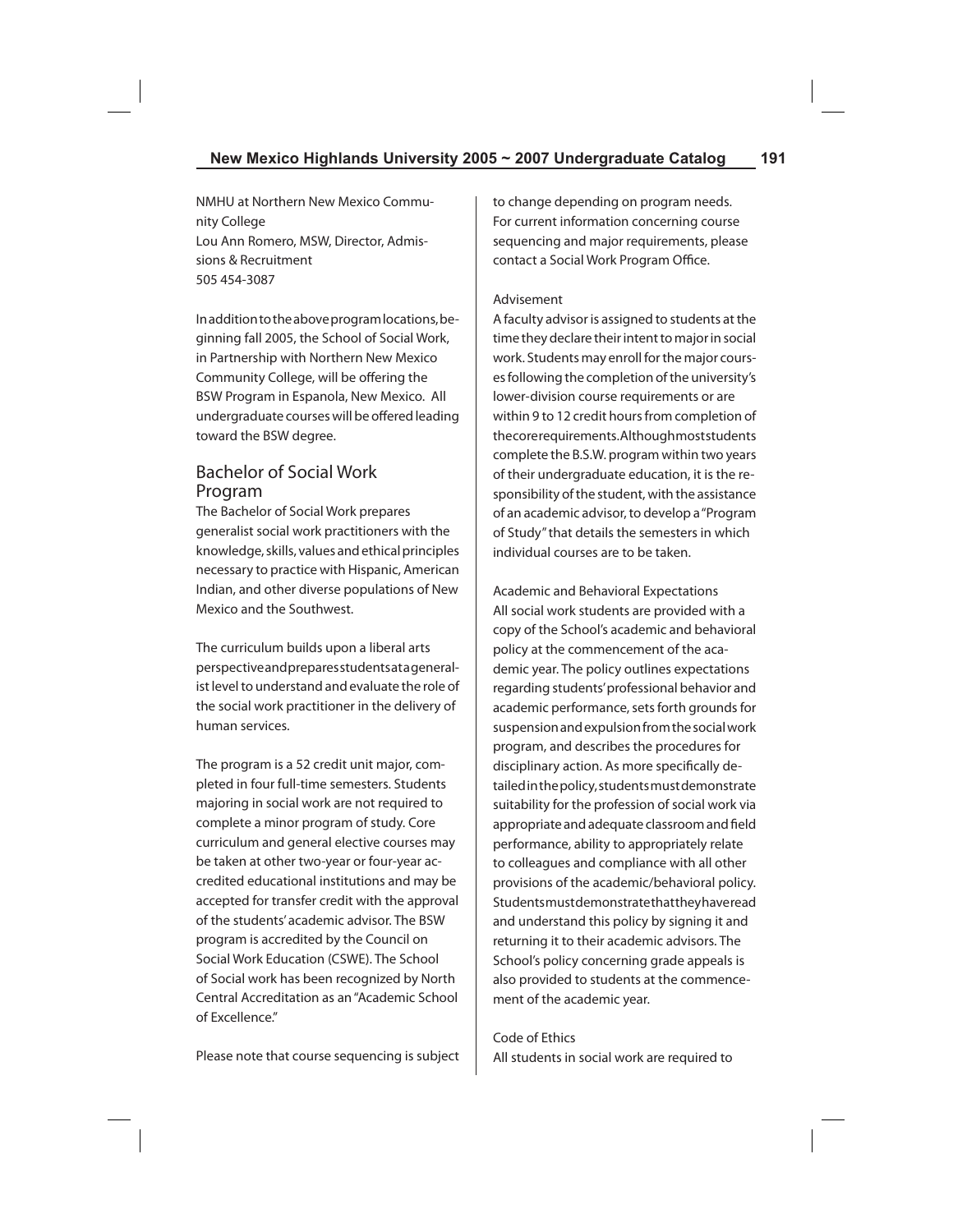have knowledge of and adhere to the National Association of Social Workers (NASW) Code of Ethics.

## Transfer of Credit

Transfer of credit for Social Work elective courses will not be considered unless courses have been completed at another School of Social Work accredited by the Council of Social Work Education (CSWE). Courses must have been completed within five years from the date of enrollment.

# Associate of Arts or Science Degree

Any student with an Associate of Arts degree may present an academic transcript to be considered for course credit transfer. Upon verification that the A.A. academic transcript demonstrates completion of course work equivalent to the required university proficiency and core curriculum requirements, the A.A. degree will be accepted for transfer and the student will be given credit toward completion of the BSW degree. A minimum of 128 hours are needed to complete a bachelor's degree; this includes completion of the university core and 52 credits of social work courses.

The transfer courses will be evaluated on a course-by-course basis to determine whether they meet the general core requirements. Students transferring from a regionally accredited institution of higher education, with an earned associate degree will have New Mexico Highlands University proficiency, extended core, and minor requirements waived. Students are encouraged to complete the AA or AS degree and the 35-hour common core and program prerequisites during their freshman and sophomore years to assure completion of the bachelors degree within two additional years.

Field Practicum All students are required to complete 448 hours of Field Practicum during their senior year. Students enrolled in a concurrent field practicum placement, are placed with a community agency for two days (16) hours per week. Students must remain at the same agency for both semesters. Students may also request a summer block placement which requires 40 hours per week for approximately 12 weeks. A total of eight credit units of field practicum are required. Students must also enroll in a field practicum seminar (SW 451, SW 452) course during their senior year. The seminar is taken concurrently with the field practicum. Students in field practicum must have completed all university core requirements and all 300 level (junior standing) courses prior to enrolling in field practicum.

Concurrent Field Practicum placement is completed only during the fall and spring semesters and consists of sixteen (16) hours a week of placement. BSW Students must complete a total of 448 hours during their senior year. Students are required to remain at the same agency both semesters. Concurrent placement requires the approval of the Field Education Director or Coordinator,

Block Field Practicum placement is offered during the summer semester. Students must complete all required social work courses prior to beginning block placement. Block placement requires the approval of the Field Education Director or Coordinator. Block placement requires forty (40) hours per week for approximately 12 weeks. BSW students must complete a total of 448 hours during their senior year Students must complete the required social work practice courses with a grade of "B" or better. BSW students must enroll in two field seminar course and two field practicum courses in the summer they are in block practicum. Student with Incomplete grades in any course will not be allowed to begin block placement if the incompletes are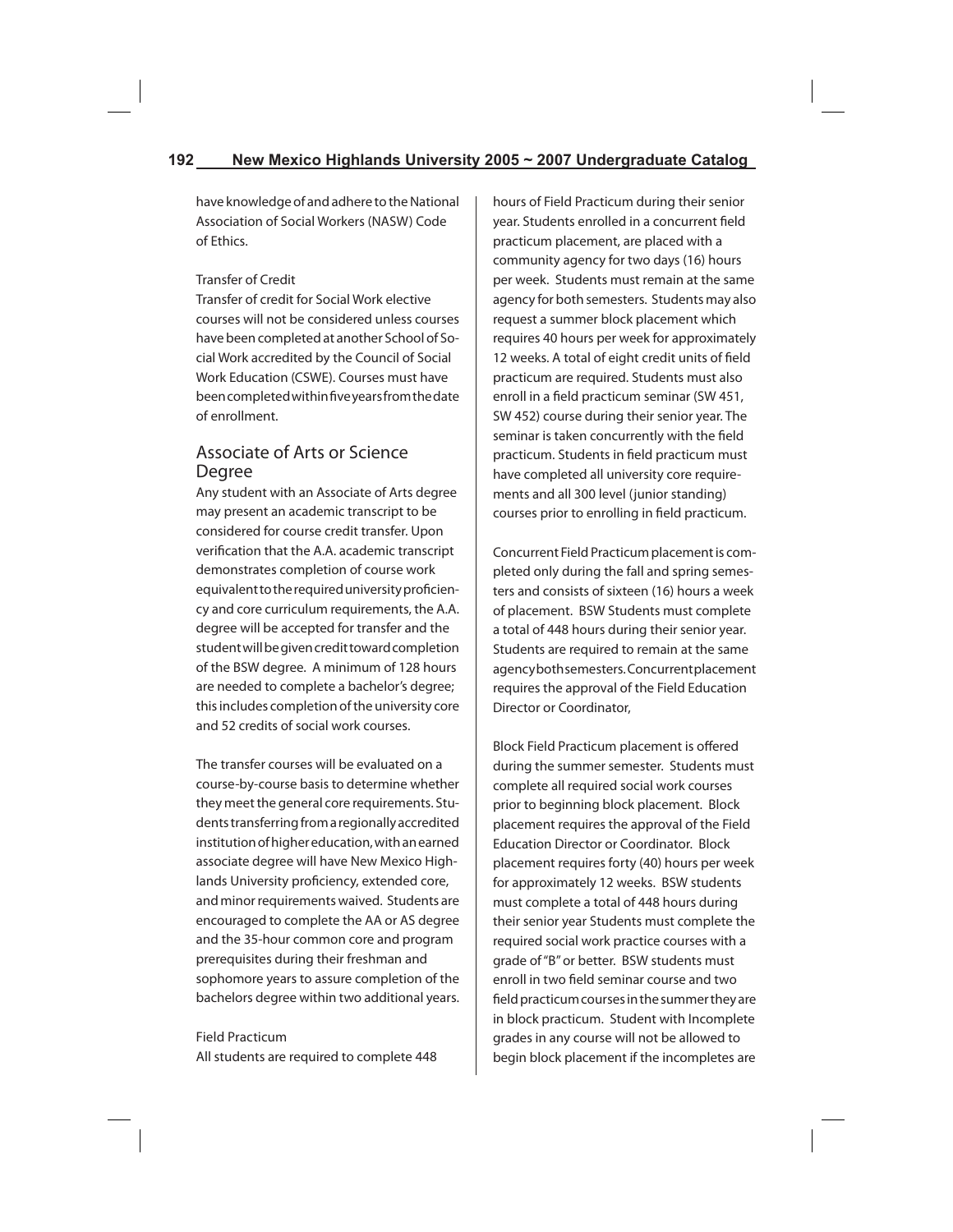not successfully completed prior to commencing with practicum.

### Student Stipends

The School of Social Work offers stipends to students who wish to pursue a career in child protective services under the Title IV-E stipend program in partnership with the Children Youth and Families Department (CYFD). Some stipends may be available through Indian Tribal Social Services that are part of the Joint Powers Agreement. The stipends can be applied for by all seniors enrolled in field practicum. Students must conduct their field practicum with CYFD office or with an Indian Tribal Social Services office for one full academic year. The average amount awarded to students is \$10,000 per academic year. Upon completion of the BSW program, stipend recipients must work for CYFD or Indian Tribal Social Services (if selected) for a period of 18 months.

#### Student Association

Students are encouraged to participate in the Undergraduate Social Work Student Association (UGSWSA) and other university student associations.

#### Student Responsibilities

Students are responsible for knowing and following the correct procedures and for meeting the conditions established for their academic programs. This includes completion of all university and school course requirements.

### Grade Point Average

A grade point average of 2.5 is required for admission to the bachelor of social work major program. Additionally, the student must maintain at least a 2.5 GPA to continue in and complete the program.

Application and Admissions Process for Entrance to the Social Work Major

Students majoring in social work must declare their major during their sophomore year. Students interested in pursuing a BSW degree at New Mexico Highlands University must:

- Apply for admission to NMHU (this applies to students who have not previously attended NMHU).
- Have a minimum of a 2.5 GPA.
- Complete lower division course work that meets the university proficiency and liberal arts requirements.
- Complete an "Entrance to the Major" form with the School of Social Work.

A minimum of 128 hours are needed to complete a Bachelors degree. This includes completion of 40 hours of the university core and 52 credit hours of Social Work courses. A student may have to take additional elective courses to meet the 128 hour requirement to complete the required university and school course requirements.

# Major in Social Work (BSW)

The social work major, which leads to a Bachelor of Social Work degree is comprised of 52 credit units. Students majoring in social work are not required to have a "minor" program of study. Students must complete all required 300-level courses before proceeding to take 400-level senior courses.

Required courses: 52

| <b>SW</b> | 330 | Research Methods I (3)           |  |
|-----------|-----|----------------------------------|--|
| <b>SW</b> | 333 | Aspects of Aging (3)             |  |
| <b>SW</b> | 341 | Social Policy & Serv I (3)       |  |
| SW        | 342 | Social Policy& Services II       |  |
|           |     | (3)                              |  |
| <b>SW</b> | 365 | <b>Generalist Social Work</b>    |  |
|           |     | Practice I (3)                   |  |
| <b>SW</b> | 366 | <b>Generalist SW Practice II</b> |  |
|           |     | (Interviewing & Assessment) (3)  |  |
| SW        | 385 | HBSE I (Individual &             |  |
|           |     | Family Theories) (3)             |  |
| <b>SW</b> | 386 | HBSE II (Group, Org, &           |  |
|           |     | Com Theories) (3)                |  |
| SW        | 400 | Children's Services (3)          |  |
|           |     |                                  |  |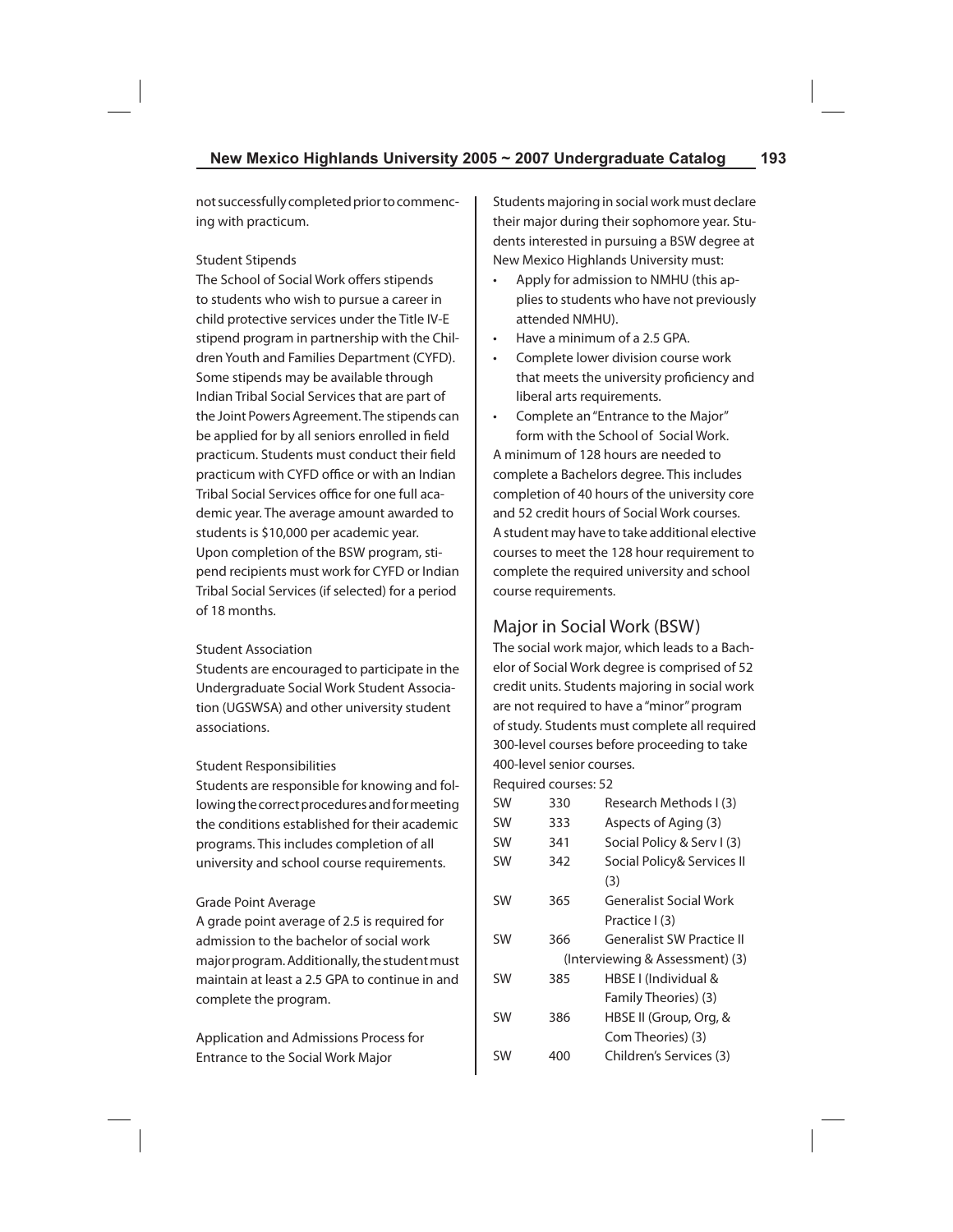| SW              | 430 | Research Methods II (3)   |  |
|-----------------|-----|---------------------------|--|
| SW              | 432 | Field Practicum I (4)     |  |
| SW              | 433 | Law and Ethics in         |  |
|                 |     | Social Work (3)           |  |
| SW              | 434 | Field Practicum II (4)    |  |
| SW              | 451 | Field Practicum Sem I (1) |  |
| <b>SW</b>       | 452 | Field Pract Sem II (1)    |  |
| SW              | 465 | Generalist Social Work    |  |
|                 |     | Practice III (3)          |  |
| SW              | 466 | <b>Generalist Social</b>  |  |
|                 |     | Work Practice IV (Macro   |  |
|                 |     | Practice) (3)             |  |
| SW              | 485 | HBSE III, (Human          |  |
|                 |     | Diversity & Multicultural |  |
|                 |     | Theory) (3)               |  |
| Major Total: 52 |     |                           |  |

## COURSES IN SOCIAL WORK (SW)

330. Research Methods I (3) Sp This is the first course in the undergraduate research sequence. It introduces students to qualitative and quantitative methodologies used in social research and assessment. The course also covers statistical analysis and the use of computer technology in social research. Research on behalf of the diverse populations of New Mexico and the Southwest is emphasized. Prerequisite: SW 341, SW 342.

333. Aspects of Aging (3) Fa, Su.

The course covers the emotional, biological, environmental, mental, and legal aspects of aging that occur in the elderly, with special emphasis on the Hispanic and Native American populations of New Mexico and the Southwest.

335 – 435. Selected Topics in Social Work (1 – 4 VC); Fa, Sp

One or more elective courses relating to selected topics in social work practice.

341. Social Policy and Services I (3) Fa This first course in the two-part sequence covers the history of social work, the history and current structures of social welfare services, and the knowledge, values, and skills necessary to understand major social welfare policies. This foundation course introduces analysis of organizational, local and state issues, and policy analysis and advocacy. All course content is oriented to understanding the effects of social policies on Hispanics, Native Americans and other historically oppressed populations.

342. Social Policy and Services II (3); Sp This second course in the policy sequence builds upon the analytic methods introduced in SW 341, constructs a foundation for social policy planning and implementation processes, and applies analytic methods for social policy evaluation at the agency, community and political levels. An emphasis is placed on methods to advocate for social and economic justice in contemporary social policy and to advance the interests of Hispanic, Native American and other diverse populations of New Mexico and the Southwest. Prerequisite: SW 341.

365. Generalist Social Work Practice I (3); Fa.

This first course in the practice sequence introduces students to multiple theoretical approaches to generalist practice with diverse individuals. The philosophical and ethical foundations of social work are examined as they manifest in each step of the social work process. Practice knowledge and skills necessary for ethical and competent generalist practice with emphasis on the diverse populations of New Mexico and the Southwest are covered.

366. Generalist SW Practice II:

Interviewing and Assessment (3); Fa This second course in the practice sequence focuses on skills and strategies for competent and ethical foundation level interviewing and assessment with diverse clients throughout the life span. Generalist practice interviewing and assessment techniques for children, adolescents and adults will be included. Emphasis is placed upon practice with Hispanic, American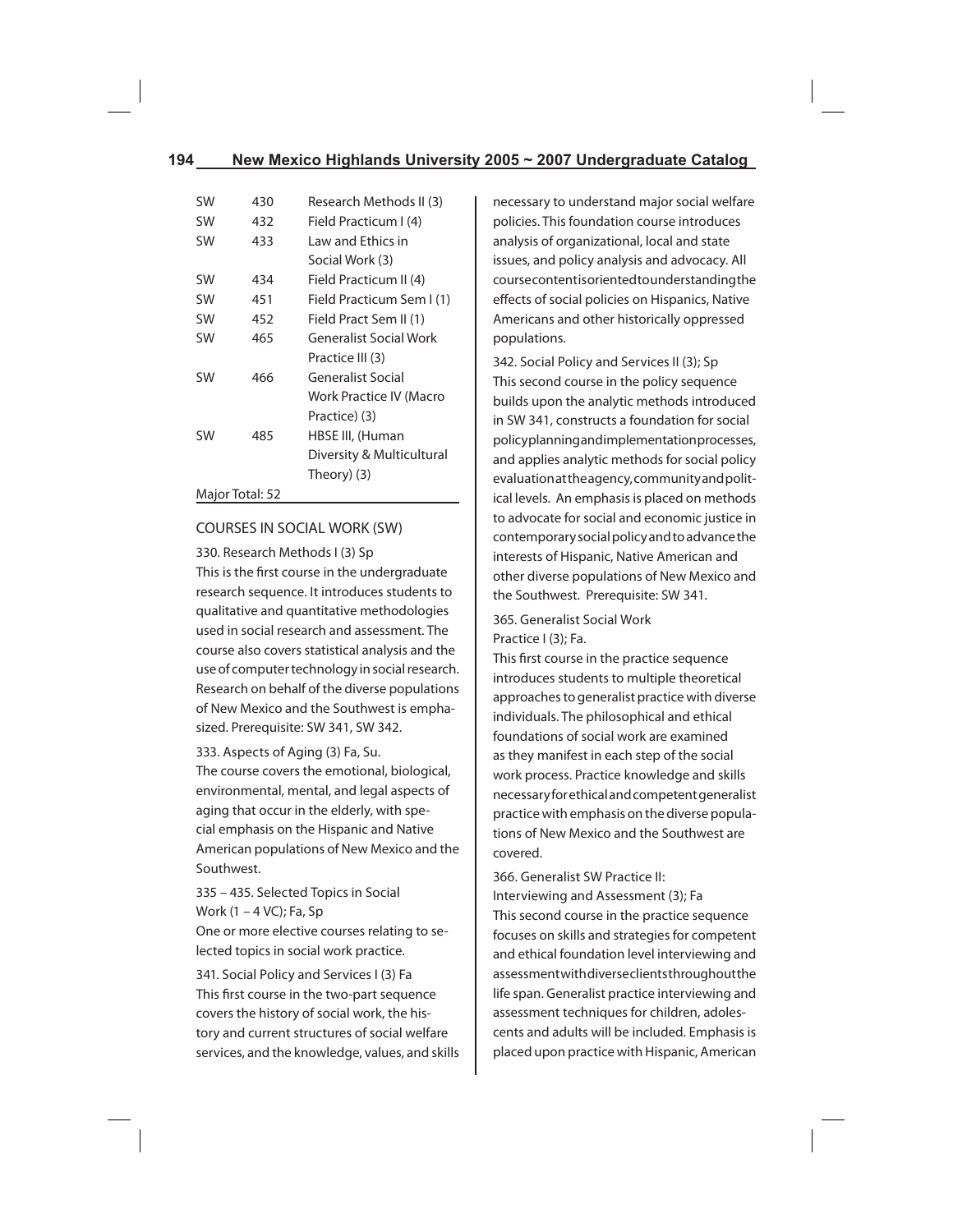Indian, and other oppressed populations of New Mexico and the Southwest. Prerequisite: SW 365.

385. Individual and Family Theories (HBSE I) (3); Fa This two-semester course sequence surveys theoretical perspectives of human life course

development and the environmental contexts within which development occurs. The sequence explores the interactions among individuals and between individuals and families, groups, organizations, communities, society, and culture. The sequence emphasizes ethno-cultural contexts with special attention being given to the diverse populations of New Mexico and the Southwest.

386. Group, Organization, and Community Theories (HBSE II) (3); Sp This is the second course of a two-semester sequence described in SW 385. Prerequisite: SW 385.

400. Children's Services (3); Sp This course provides an overview of services for the protection of children. The intersection of human behavior theory with micro level generalist practice and with macro level program and policy formulation in child welfare is presented within a framework of critical thinking and sound decision- making. Medical and legal aspects of child abuse and neglect are addressed as well as federal, state and community based child welfare policies and programs. Emphasis is placed upon child welfare practice with Hispanic, American Indian, and other oppressed populations of New Mexico and the Southwest. Prerequisites: Completion of all 300 level SW courses.

#### 429. Family Violence (2) Elective

The course surveys major sociological and psychological theories of family violence throughout the life span. Social and interpersonal factors contributing to family violence are explored in an ethno-cultural context, with special emphasis on the Hispanic and Native

American populations of New Mexico and the Southwest.

430. Research Methods II (3); Fa

This second course in the undergraduate research sequence builds on knowledge and skills introduced in SW 330. Additional topics presented include hypothesis development, variables, methods of data collection, research design, instrumentation, and applied research strategies. Research on behalf of the diverse populations of New Mexico and the Southwest is emphasized. Prerequisite: SW 330.

432. Field Practicum I (4); Fa

The purpose of field practicum is to offer students the opportunity to apply classroom knowledge to practice. Toward that end, the field practicum requires students to be placed with a community agency during their senior year. In their agency placement, students are expected to demonstrate social work skills, knowledge, and values in working with individuals, groups, families, and communities. A total of 208 hours of field practicum/placement are required. Co-requisite: SW 451 and SW 465.

433. Law and Ethics in Social Work (3); Sp The course examines areas of the law in which social work and our legal system intertwine. It also surveys ethical principles and related legal concepts that impact professional social work, and introduces a framework for the resolution of practice dilemmas. Finally, the course provides students with basic practice skills necessary to find and interpret the law. Major emphasis is placed on the operation of the legal system in New Mexico and the Southwest.

434. Field Practicum II (4); Sp

Each course is designed to help students develop knowledge of social work skills, values and ethics in practice utilizing supervised assignments and tasks to compliment foundation academic courses. Co-requisite: SW 432 and SW 466.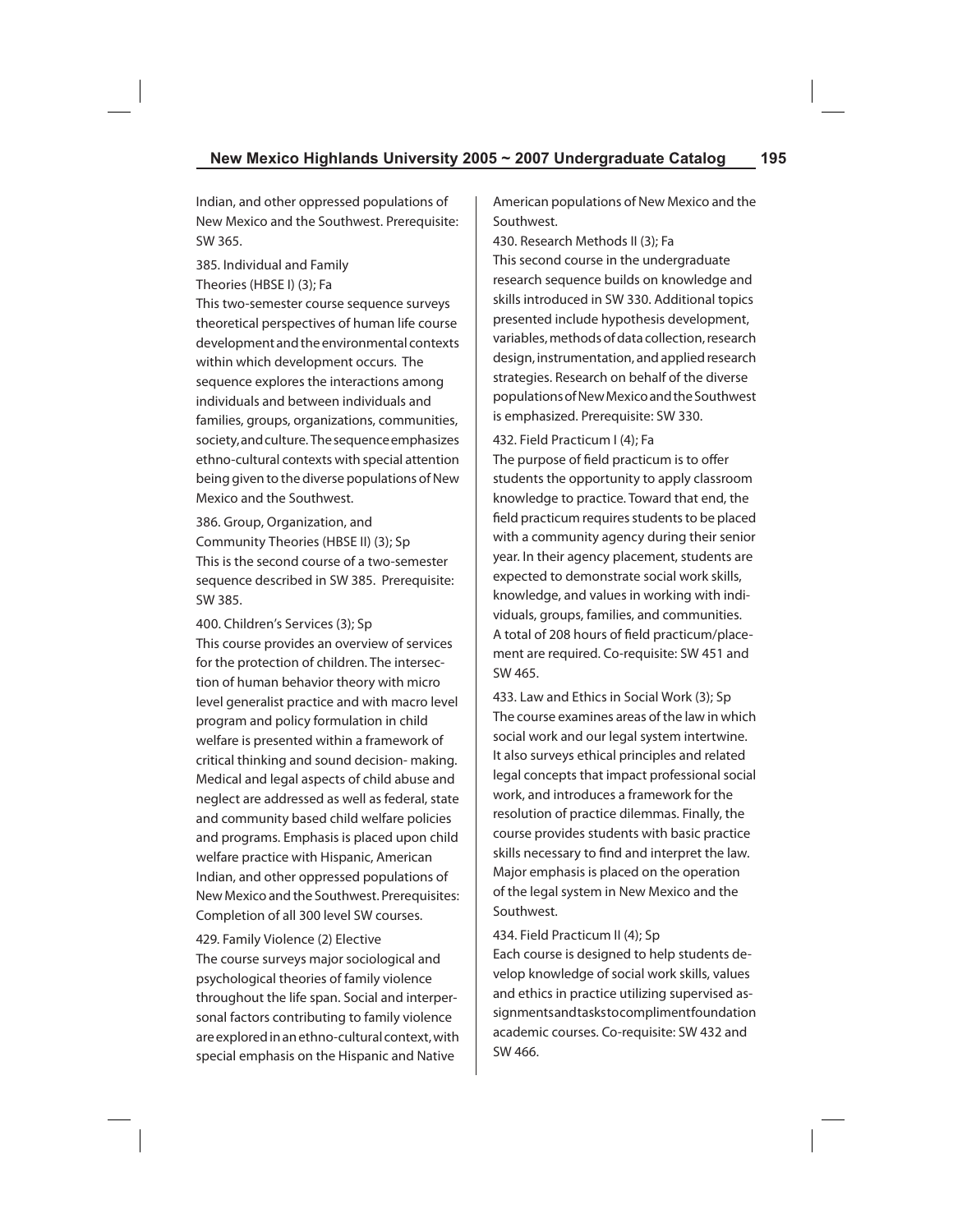451. Field Practicum Seminar I (1); Fa This seminar provides students an opportunity to integrate practice theory with field (practicum) experience. Students are exposed to a wide range of practice situations and will have an opportunity to address pragmatic and procedural aspects of field instruction. Prerequisite or Co-requisite: SW 432.

452. Field Practicum Seminar II (1); Sp This seminar provides students an opportunity to integrate practice theory with field (practicum) experience. Students are exposed to a wide range of practice situations and will have an opportunity to address pragmatic and procedural aspects of field instruction. Prerequisite or Co-requisite: SW 434.

465. Generalist Social Work Practice II (3); Fa

This third course in the practice sequence builds upon the knowledge and skills developed previously. The course focuses on practice skills necessary for competent and ethical practice with diverse families and groups. Emphasis is placed upon generalist social work practice with Hispanic, American Indian and other oppressed populations of New Mexico and the Southwest. Prerequisites: Completion of all 300 level SW courses. Co-requisites: SW 432 and SW 451.

466. Generalist Social Work

Practice III (3); Sp

This final course in the undergraduate practice sequence builds upon the knowledge and skills previously developed. This course introduces students to macro-level practice theory and skills necessary for competent and ethical practice. Topics include community organizing, development, and resource-building with a focus on the rural and urban communities of New Mexico and the Southwest. Emphasis is placed upon macro practice with Hispanic, American Indian and other oppressed communities. Prerequisites: Completion of all 300 level SW courses and SW 465. Co-requisites:

#### SW 434 and SW 452.

485. Human Diversity and Multicultural Theory (HBSE III) (3); Sp

The course surveys relevant theory describing the ethno-cultural context of human behavior. The manner in which culture impacts the social functioning of individuals, families, organizations and communities is addressed. Consistent with the mission of the social work program, primary emphasis is placed upon Hispanic, Native American, and other diverse populations of New Mexico and the Southwest. Prerequisite or Co-requisite: SW 385, SW 386.

492. Independent Research (1 – 4 VC) Individual, directed research arranged with an instructor. Prerequisite: Permission of instructor.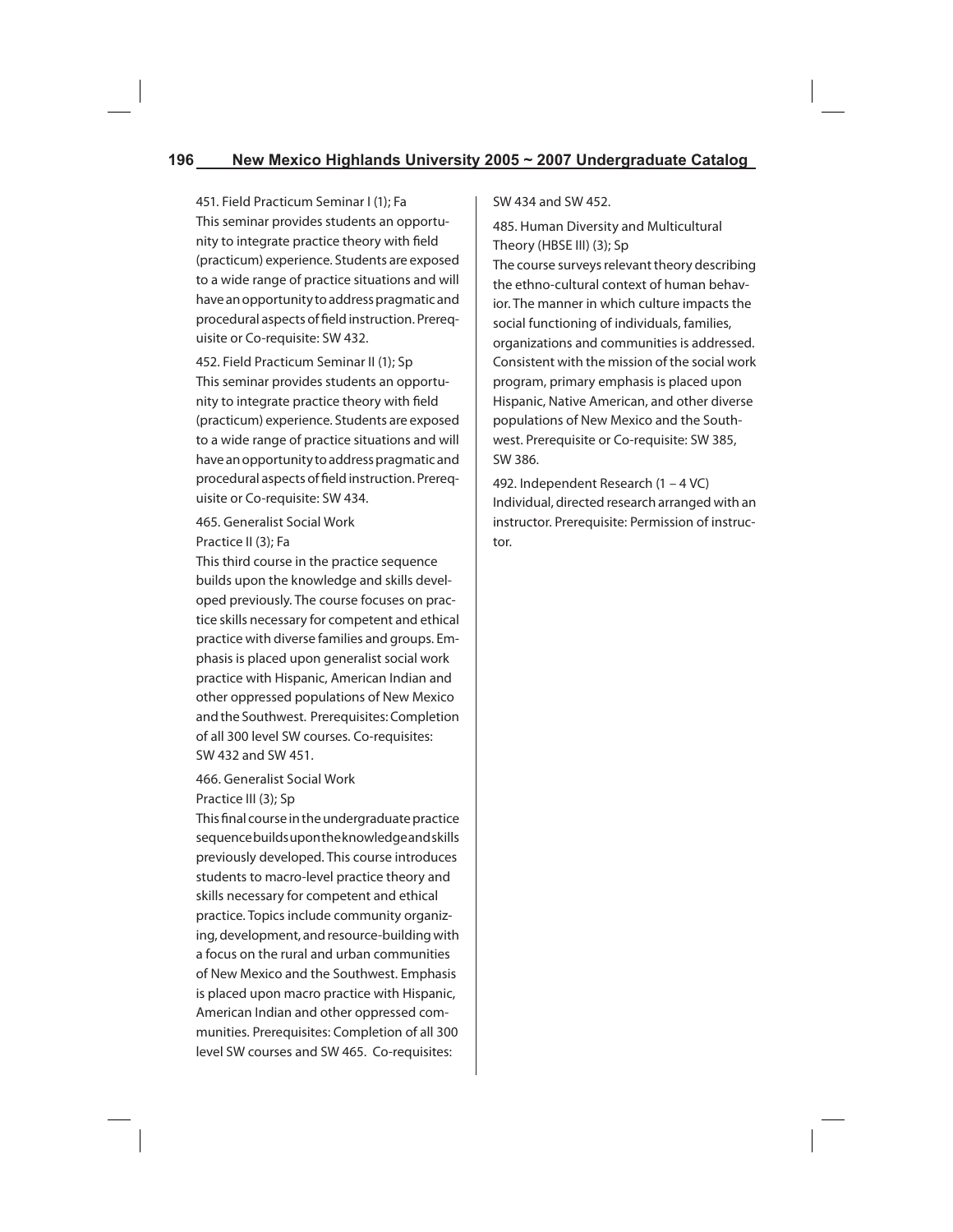# Interdepartmental Programs

New Mexico Highlands University offers a number of interdepartmental studies. Faculty and administrators from various disciplines work together in offering these courses and programs.

Inquiries may be directed to the dean of the College of Arts and Sciences.

### Minor in Cognitive Science

Cognitive science is an interdisciplinary field concerned with the nature of the mind. Drawing on the resources of mathematics, philosophy, psychology, computer science, linguistics, and other disciplines, students of cognitive science study such phenomena as consciousness, the relation of the mind to the body, and the nature and limits of computation. This discipline addresses long-standing questions about the nature of thought, intelligence, perception, emotion, and other aspects of mental life by examining the way information is processed in computers, the nature of language, and the relation of cognition to the brain.

Required courses: 12

| CS            | 471     | Art Intelligence (3)                         |  |
|---------------|---------|----------------------------------------------|--|
| CS            | 472     | Cognitive Science (3)                        |  |
| Phil          | 305-405 | Major Phil Move (3)                          |  |
| Psy           | 319     | Mem & Cog Proc (3)                           |  |
| Electives: 12 |         |                                              |  |
|               |         | Choose four courses from the following list: |  |
| Anth          | 461     | Comm & Cult (3)                              |  |
| OR            |         |                                              |  |
| Engl          | 442     | Contemp Engl Ling (3)                        |  |
| CS            | 316     | Prog in Lisp &                               |  |
|               |         | Prolog (3)                                   |  |
| CS            | 431     | Database Mgmt (3)                            |  |
| Math          | 320     | Linear Algebra (3)                           |  |
| Math          | 460     | Appl Multivar Stat (3)                       |  |
| Phil          | 211     | Formal Logic (3)                             |  |
| Psy           | 410     | Physiological Psy (3)                        |  |
| Psy           | 411     | Tech in Physiological                        |  |
|               |         | Psy (1)                                      |  |
| Psy           | 418     | Comp Cognition (3)                           |  |

Soc 438 Soc of Knowledge (3) Minor Total: 24

#### Minor in Combined Science

The combined science minor at NMHU allows students to select courses in two or more of the science fields to include behavioral science, computer science, math, life science and/or physics. Also, students are advised to remember that the university requires that all minors contain at least 12 credit hours of courses at the 300 to 400 level. A minor in combined science may be used to satisfy the university requirements for the bachelor of science degree of a minor in a science field. Required courses: 28

Complete at least 28 credits in courses from at least two of the science fields (not to include the field of the major) with at least eight credits in two of the fields selected. The science fields are biology, chemistry, environment science, engineering, natural resources management, geology, computer science, mathematics, physics, psychology, and sociology/anthropology. The selection of courses in the combined science minor must be approved by the student's bachelor of science major advisor.

Minor Total: 28

# Major in General Science for Secondary School Teachers (Grades 7 – 12)

The purpose of the major is to provide science teachers in training with a fundamentally strong background in the basic sciences. Therefore, a greater pool of talent in the field of science education will be created, from which surrounding middle schools and high schools can draw. The program has been designed to emphasize the fundamental understanding of both physical and life sciences. Courses will be selected from such areas as environmental science, biology, geology,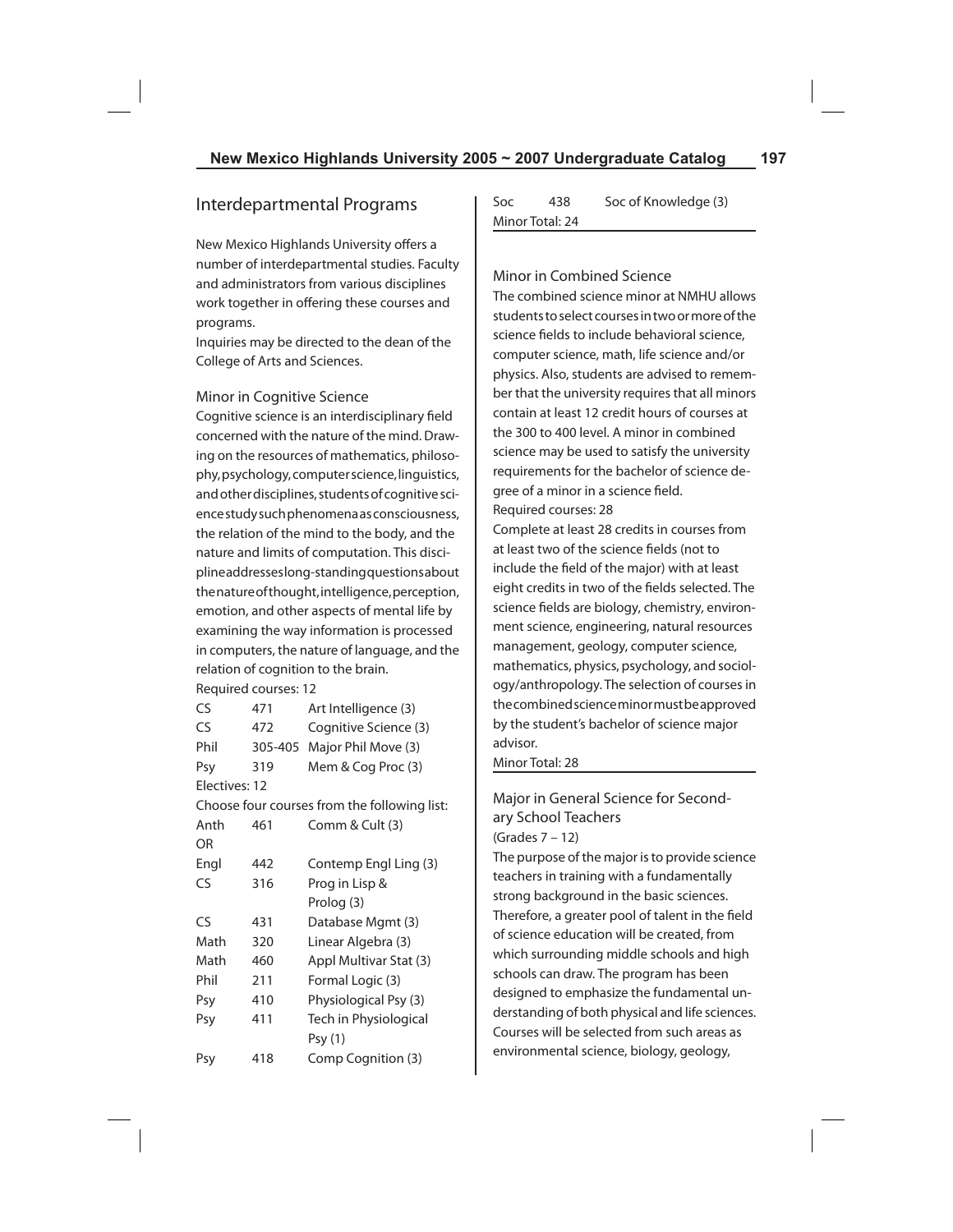natural resources management, chemistry, and physics.

The objectives of the general science major are to:

•Provide science teachers in training with a multi disciplinary program that will adequately prepare them to teach the science courses expected in middle school and high school science programs.

•Train science teachers to develop each of the competencies required by the State Board of Education for licensure in science education

Students must complete the NMHU Core Curriculum requirements, which should include a minimum of Math 140 and eight credits from the lab sciences listed below. Math 211 and Math 150 are required for the BS rather than a BA degree. The BS degree is recommended for students preparing to teach high school. Required core: 49

| Biol | 211     | Gen Biology I (4)                  |
|------|---------|------------------------------------|
| Biol | 212     | Gen Biology II (4)                 |
| Chem | 211-215 | Gen Chem/Lab I (5)                 |
| Chem | 212-216 | Gen Chem/Lab II (5)                |
| Geol | 101     | Survey of Earth Sci (4)            |
| Geol | 102     | Earth History (4)                  |
| Biol | 420     | Tchng Sci & Math in Sec            |
|      |         | Sch (3)                            |
| Phys |         | 151-152 Algebra Physics   & II (8) |
| ΩR   |         |                                    |
| Phys |         | 291-292 Calculus Phys   & II (10)  |
| Biol | 359     | <b>Fund Prin of Lab Safety</b>     |
|      |         | (1)                                |
| OR   |         |                                    |

Chem 359 Fund of Lab Safety (1) Total Core: 49

Electives: 20

Select at least one course from at least four of the following five options for a minimum of 20 credits above the 300 level. In addition the student must undertake a minor in secondary education. Student must fulfill requirements for entrance to teacher preparation and

licensure. Please refer to the School of Education for details.

| Biology   |                |                                         |
|-----------|----------------|-----------------------------------------|
| Biol      | 300            | Genetics (4)                            |
| Biol      | 301            | Gen Microbiology (4)                    |
| Biol      | 302            | Animal Struct &                         |
|           |                | Funct (4)                               |
| Biol      | 303            | Plant Struct &                          |
|           |                | Funct (4)                               |
| Biol      | 385            | <b>Biol Molecules (3)</b>               |
| Biol      | 389-390        | Ecol & Lab (4)                          |
| Chemistry |                |                                         |
| Chem      | 321            | Chem & Inst Meth of                     |
|           |                | Analysis I (3) (Requires                |
|           |                | Chem 315 & Math 211                     |
|           |                | as co-requisites)                       |
| Chem      | 341            | Org Chem I (3)                          |
| Geology   |                |                                         |
| Geol      |                | 235-435 Sel Topics in Geol (1-4)        |
|           | 301            | Env Geol (4)                            |
| Geol      |                |                                         |
| Geol      | 315            | Sed & Strat Palen (4)                   |
| Geol      | 320            | Mineralogy (4)                          |
| Geol      | 321            | Petrology (4)                           |
|           |                |                                         |
| Physics   |                |                                         |
| Phys      | 235-435<br>300 | Sel Topics in Phys (1-4)                |
| Phys      | 305            | Astrophysics (4)                        |
| Phys      | 311            | Intro to Comp Phys (4)<br>Mechanics (3) |
| Phys      | 361            | Modern Phys &                           |
| Phys      |                | Relativity (3)                          |
| Phys      | 380            | Adv Lab I (4)                           |

Minor in General Science For Elementary School Teachers (Grades K – 5)

The purpose of the minor is to provide elementary school teachers in training with a fundamentally strong background in a variety of concepts in life science, physical science, and earth and space science. Courses will be selected from those areas listed below. Stu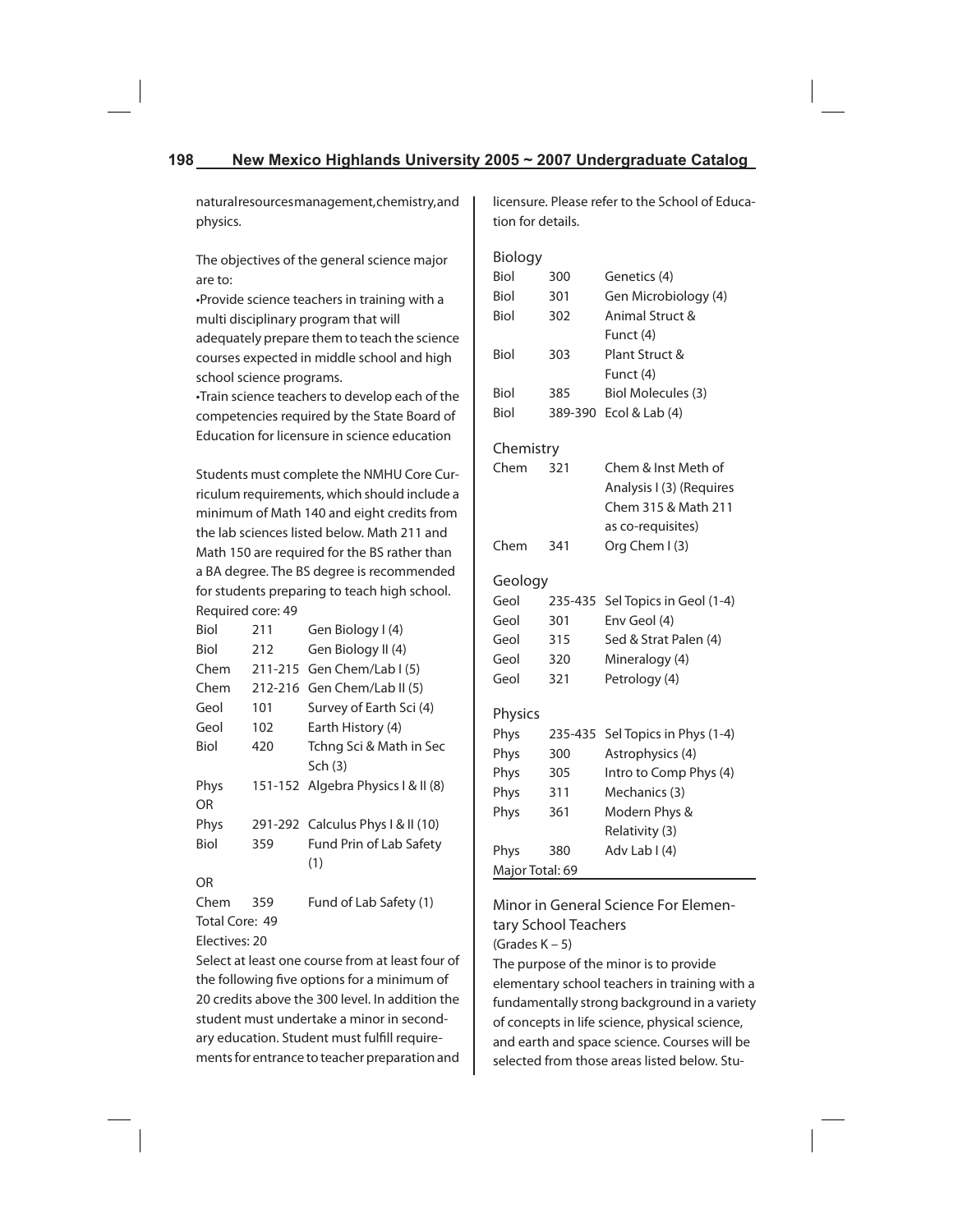dents should consult with an advisor early in their academic career to select the appropriate courses and avoid possible problems with prerequisites or scheduling. Not all of the 300- or 400- level classes are offered every semester or even every year.

The objectives of the general science minor are to:

- Provide pre-service elementary teachers with a program that will adequately prepare and encourage them to teach the most fundamental science concepts to students at the elementary school level.
- Broaden the scope of science to elementary school teachers in training, so they will be well versed in all aspects of science and allowing them to develop methods in which to relay the content material to their students so that the students can fully understand the concepts.

Common core:

| (To be completed in the first three semesters) |     |                            |  |
|------------------------------------------------|-----|----------------------------|--|
| Chem                                           | 100 | Chem for Non-Sci (4)       |  |
| OR                                             |     |                            |  |
| Chem                                           |     | 211-215 Gen Chem/Lab I (5) |  |
| For                                            | 105 | Ecosystems & Humans (4)    |  |
| OR                                             |     |                            |  |
| Biol                                           | 211 | General Biology I (4)      |  |
| Biol                                           | 212 | Gen Biology II (4)         |  |
| Biol                                           | 491 | Life Sci Colloquim (1)     |  |
| OR                                             |     |                            |  |
| Chem/Phys 450                                  |     | Rsrch Sem (1 - 4)          |  |
| Biol                                           | 359 | Fund of Lab Safety (1)     |  |
| OR                                             |     |                            |  |
| Chem                                           | 359 | Fund of Lab Safety (1)     |  |
| <b>Phys</b>                                    | 105 | Elementary Physics (4)     |  |
|                                                | OR  |                            |  |
| Phys                                           | 110 | Survey of Astron (4)       |  |
| Geol                                           | 101 | Survey of Earth Sci (4)    |  |
| Total Core: 22-23                              |     |                            |  |
| Required (two courses from the following):     |     |                            |  |
| Biol                                           | 300 | Genetics (4)               |  |
|                                                |     |                            |  |

|             |     | Required (two courses from the following): |
|-------------|-----|--------------------------------------------|
| Biol        | 300 | Genetics (4)                               |
| Biol        | 301 | Microbiology (4)                           |
| <b>Biol</b> | 302 | Animal Struct &                            |
|             |     | Funct (4)                                  |
|             |     |                                            |

| Biol | 303     | Plant Struct &        |
|------|---------|-----------------------|
|      |         | Funct (4)             |
| Biol | 389-390 | Ecology/Lab (3)       |
| Geol | 301     | Environ Geol (4)      |
| Geol | 320     | Mineralogy (4)        |
| FS   | 311     | Water Resources &     |
|      |         | Monitoring (4)        |
| FS   | 312     | Water Supply &        |
|      |         | Pollution Control (4) |

Students must also choose at least two credit hours from the following: Selected Topics in (335/435) in Biology, Chemistry, Environmental Geology, Natural Resource Management, or Physics Independent Study in (390/490) in Biology, Chemistry, Geology, Natural Resource Management, or Physics Independent Research in (399/499) in Biology, Chemistry, Geology, Natural Resource Management, or Physics Additional Required Credits: 10 Minor Total: 32-33

Note: This minor does not satisfy the Secondary School Endorsement requirements (grades 7–12) for the State of New Mexico.

# College Survival Skills

Courses in college survival skills are offered to assist students in developing appropriate university-level skills. These interdepartmental courses focus on topics that provide supplemental instruction in library skills, reading comprehension, and general learning skills. A structured tutorial course is offered to assist individuals with particular academic problems. These developmental courses do not count toward the graduation requirement of 128 credit hours, nor do grades earned compute into a student's grade point average: developmental courses are numbered less than 100.

# Interdepartmental Courses (InDp)

070. Academic Reading Enhancement (3) Computer-aided skill development for academic reading. Includes comprehension,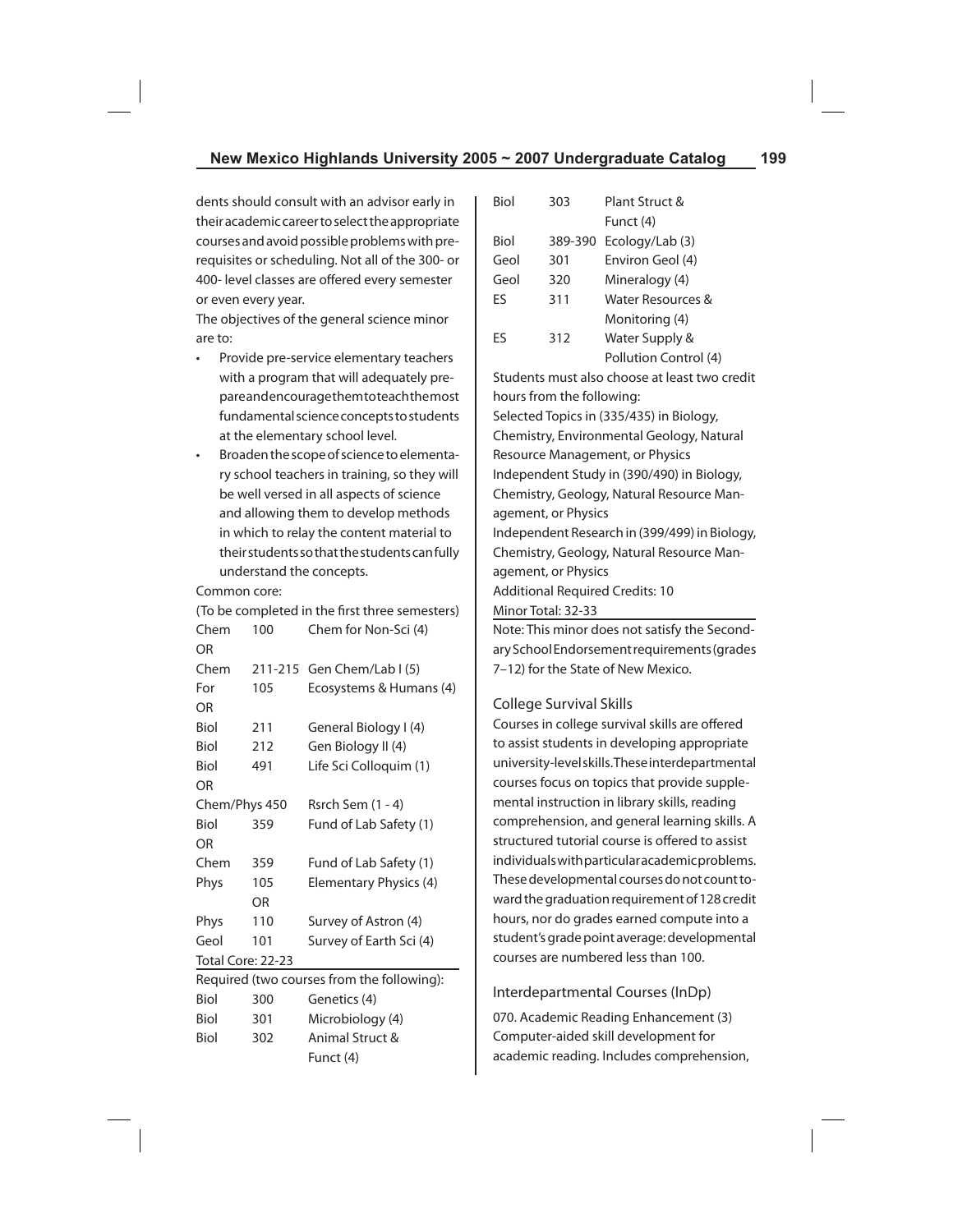vocabulary building, opinion vs. fact, critical reading and other reading enhancement skills. Linkages are made to actual college class work with regard to reading.

081. Structured Tutorial (1 – 3 VC)

Individual or small-group work in the tutorial laboratory or in the appropriate school. The course is open to students after the second week of classes each academic semester. Students may contract to complete individually formulated programs in one or more academic disciplines in which deficiencies have been identified. Credits are earned at the rate of 24 contact hours per credit hour. May be repeated with change of discipline emphasis.

101. Freshmen Seminar (3)

The NMHU Leadership Course is designed to ensure success for NMHU students. Freshmen will sharpen their study skills, become familiar with university resources, and improve academic inquiry and electronic access skills. An advanced/challenge section is available for students with strong academic skills.

107. Freshmen Seminar: SMET Section (3) This freshmen course is intended to provide tools, techniques, hints, ideas, illustrations, examples, methods, procedures, processes, skills, resources, and suggestions in the areas of science, math, engineering, and technology. Prerequisite: Permission of instructor required.

131. Freshmen Seminar: Honors Section (3) This section of the freshmen, or leadership course is designed for students who have a "B+" (usually 3.5 GPA) in high school, or for non-traditional students who offer other indications of above average ability. In it, students will have to do more of the presenting themselves, and study skills they have clearly already acquired will not be present. On the other hand they will have a few more guest speakers, and will also have to do a more complete life plan and graduation plan than most sections will be doing. Special attention will be paid to future Honors opportunities at

Highlands, in the context of major and career choices. Prerequisite: Permission of instructor required.

### Cooperative Education Placement Practicum

234. Coop Educ Practicum (1 – 6 VC) This course provides hands-on experience in a work assignment related to a student's academic field of study. This experience will give purpose and fulfillment to the learning direction of the student. Arrangements for practicum assignments should be made through the Career Services Office. Prerequisite: Successful completion of 30 semester hours and a 2.2 GPA.

434. Coop Educ Practicum (1 – 6 VC) Open to upper-division students, this course provides hands-on experience in a work assignment related to a student's academic field of study. This experience will give purpose and fulfillment to the learning direction of the student. Arrangements for practicum assignments should be made through the Career Services Office. Prerequisite: Successful completion of 60 semester hours and a 2.5 GPA. 435. Selected Topics in Coop Educ Placement Practicum (1 – 6 VC) Open to upper-division students, this course provides topics in interdisciplinary studies. The specific topic is stated when the course is scheduled.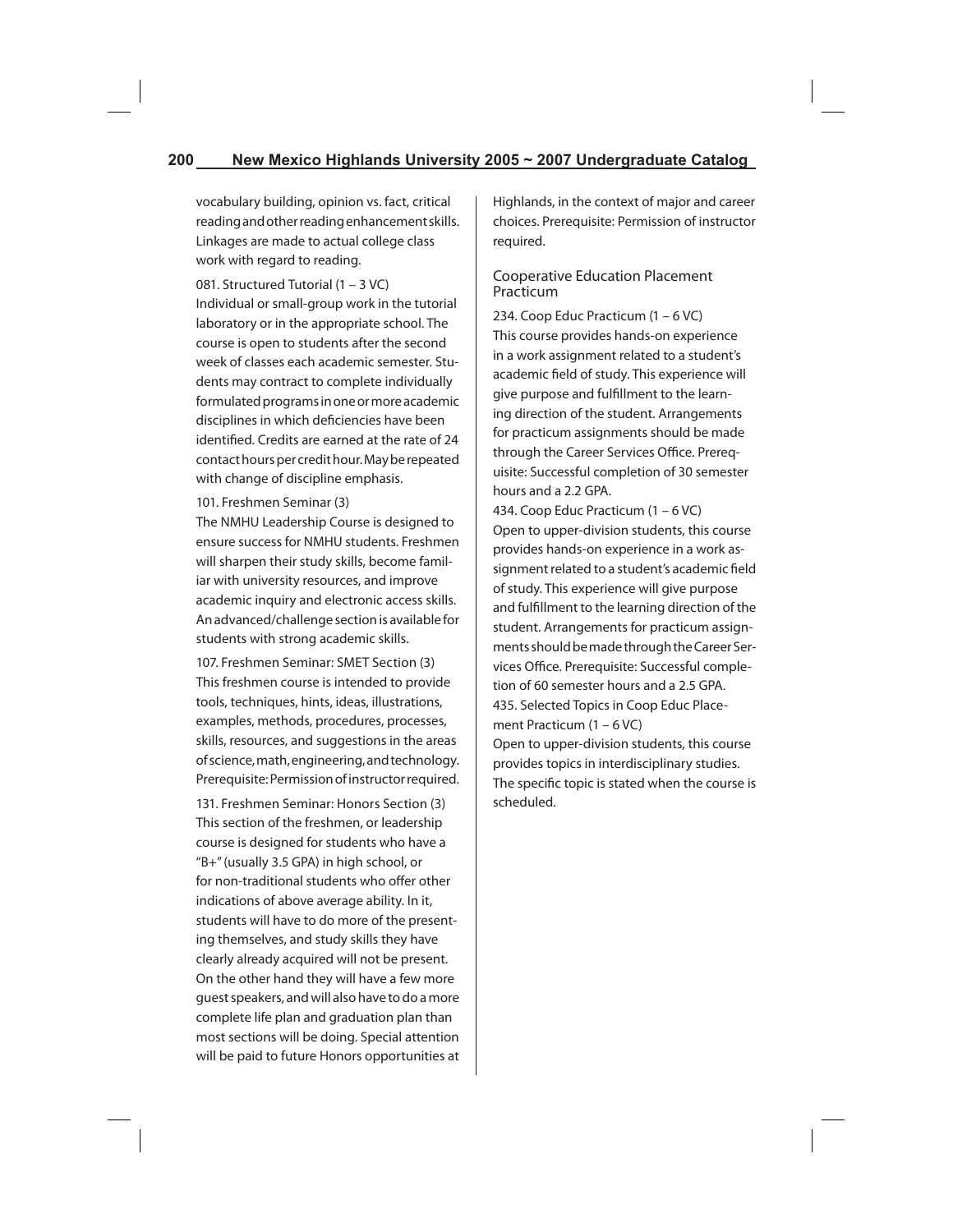# ADMINISTRATION AND FACULTY

| Administration              |                                                                    |  |  |
|-----------------------------|--------------------------------------------------------------------|--|--|
| Manny M. Aragon             | President                                                          |  |  |
| Andrew Isreal               | <b>Assistant to the President</b>                                  |  |  |
| Janice Chavez, Ph.D.        | <b>Interim Provost</b>                                             |  |  |
| Manu Patel                  | Interim Vice President for Finance and Administration              |  |  |
| Clarence Sanchez, Ph. D.    | Vice President for Research Development & Institutional Planning/  |  |  |
|                             | <b>Graduate Studies</b>                                            |  |  |
| C. G. "Tino" Mendez, Ph.D.  | Dean, College of Arts and Sciences                                 |  |  |
| William Tayor, Ph.D.        | Dean, School of Business                                           |  |  |
| J. Francisco Hidalgo, Ph.D. | Dean, School of Education                                          |  |  |
| Alfredo Garcia, Ph. D.      | Dean, School of Social Work                                        |  |  |
| Judy Cordova                | Dean of Students/Life and Support Services                         |  |  |
| Isaac Apodaca               | Director of University Relations                                   |  |  |
| Ruben Aragon                | Director of Library Services                                       |  |  |
| <b>Thomas Atcitty</b>       | Director, NMHU Center in Partnership with San Juan College         |  |  |
| Max Baca                    | Interim Director, Institutional Technological Service              |  |  |
| Jill Baskerville            | Program Administrator/Instructor of Academic Center for Excellence |  |  |
| <b>Geraldine Chavez</b>     | Director of Purchasing                                             |  |  |
| <b>Ernestine Clayton</b>    | Director, International Education                                  |  |  |
| John Coca                   | Registrar/Director of Admissions                                   |  |  |
| George DuFour               | Director of Facilities Management                                  |  |  |
| Lew Granados                | Director, NMHU Center at Rio Rancho                                |  |  |
| Carlos Lovato               | Director, Upward Bound                                             |  |  |
| <b>Stephen Martinez</b>     | Director, NMHU Center in Partnership with Santa Fe Community       |  |  |
|                             | College and Northern New Mexico Community College                  |  |  |
| John Olguin                 | Director, College Assistance Migrant Program (CAMP)                |  |  |
| Tino Pestalozzi             | Controller                                                         |  |  |
| Bazan Romero                | Director, Recruitment                                              |  |  |
| Ivy Romero                  | Director, Institutional Research                                   |  |  |
| Evonne Roybal-Tafoya        | Director, Educational Outreach Services                            |  |  |
| <b>Roland Salas</b>         | Director, Support Services                                         |  |  |
| Ben Santistevan.            | Director, Athletics                                                |  |  |
| Eillen Sedillo              | Director, Financial Assistance/Scholarships                        |  |  |
| Paul Sena                   | Interim Chief of Campus Police                                     |  |  |
| Andy Vasquez                | Director, Human Resources                                          |  |  |
| Phillip Uzdawinis, Ph.D.    | Director, Development and Foundation                               |  |  |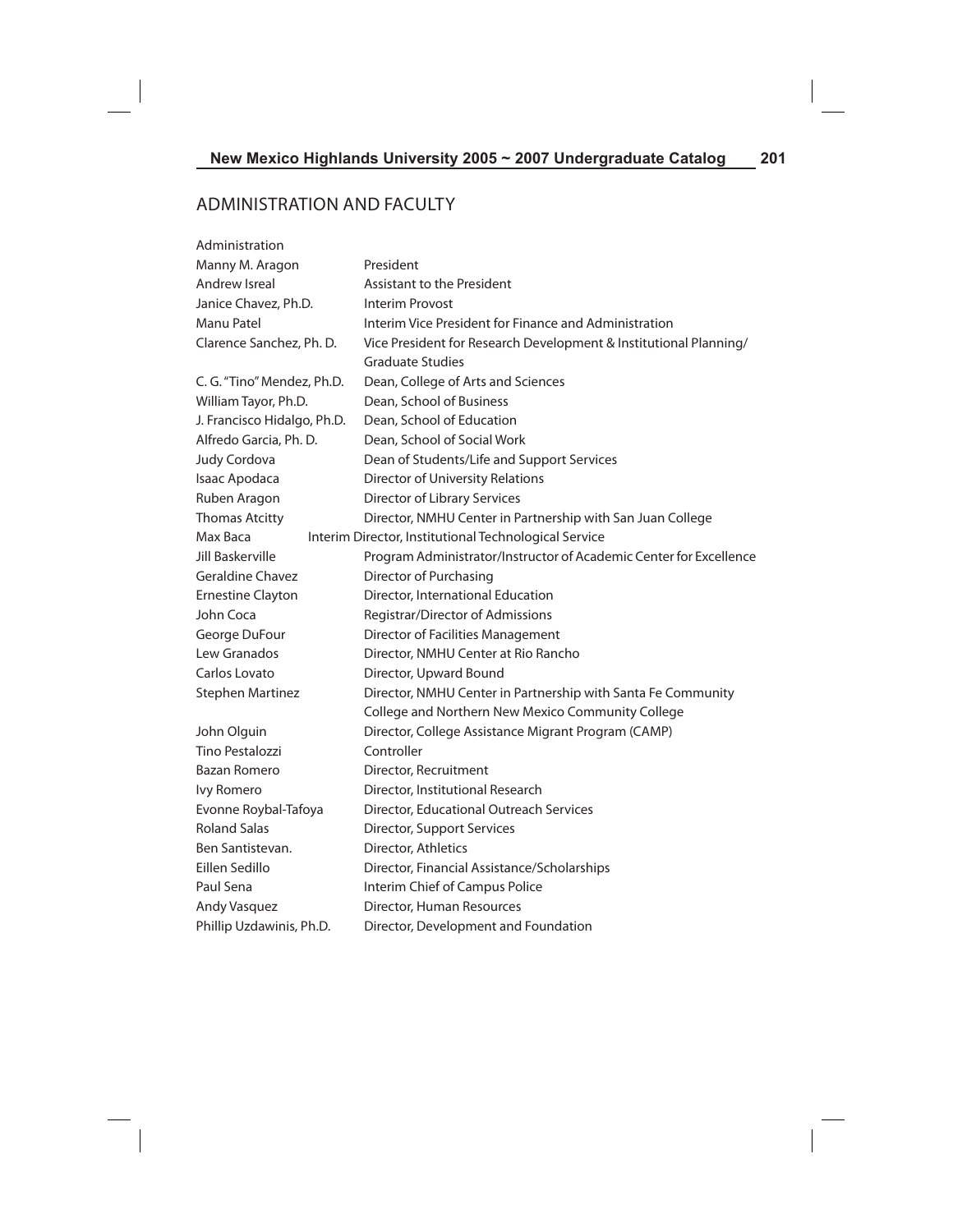#### Faculty

- James Alarid. B.S., M.S., Ph.D., University of New Mexico. Professor of Education.
- Sergio Alonso. Financial Administration Dipolma, Universidad Anahuac, Mexico; MBA Tec de Monterrey; Ph.D., International Business and Marketing, University of Texas-Pan American.
- David Arguello. B.A., University of New Mexico; M.S.W., Ph.D., University of Washington. Associate Professor of Social Work.
- Jill Baker. B.A., University of Texas, Austin; M.S.W., University of Hawaii. Associate Professor of Social Work.
- Charles Becker. CPA. B.A., Virginia Military Institute; M.A., University of Virginia. Associate Professor of Business (Accounting).
- Kenneth P. Bentson. B.S., University of California, Berkeley; M.S., Ph.D., Oregon State University. Associate Professor of Environmental Science.
- Drake Bingham. B.A., Northwestern State College; M.A., University of Oklahoma; Ph.D., Southern Illinois University. Associate Professor of Mass Communications.
- Helen Aparicio Blythe. B.A., M.A., Auckland University; Ph.D. Stanford University. Assistant Professor of English.
- Patricia Bost. B.S., Washington University; M.B.A., Southern Illinois University; Ph.D., George Washington University. Associate Professor of Business (Accounting).
- Regina Briefs-Elgin. B.A., Georgetown University and University of Aix Marseille; Ph.D., University of Virginia. Associate Professor of English.
- Jean H. Farrar. NCC., B.A.E., M.Ed., Ed.D., University of Mississippi. Professor of Guidance and Counseling.
- Joan Gallini. B.S., University of Missouri at Columbia; M.A., Ph.D., Florida State University. Associate Professor of Education and Assessment.
- Alfredo Garcia. B.A., New Mexico Highlands University; M.A., University of Michigan; Ph.D., University of Denver. Associate Professor of Social Work.
- Andre Garcia-Nuthmann. B.M., Southwestern University; M.M., University of New Mexico. Assistant Professor of Music; Ph.D., University of Arizona.
- Jane Gorman. B.A., DePaul University; M.A., Ph.D., University of Chicago. Assistant Professor of Social Work.
- E. R. Greene. B.A., M.S., Rice University; Ph.D., Colorado State University. Professor of Biology.
- W. David Hacker. B.S., Sul Ross State University; M.S., East Texas State University; Ph.D., Stephen F. Austin State University. Associate Professor of Environmental Science.
- Shirley Hall. B.A., Milton College; M.S.S.W., University of Wisconsin, Madison; M.A., Northern Illinois University; Ph.D., University of Florida. Associate Professor of Social Work.
- Julius Harrington. B.A., Le Moyne Queen College; M.A., M.P.A., D.S.W., University of Utah. Associate Professor of Social Work.
- Merritt Helvenston. B.A., M.S., Ph.D., University of Nevada-Reno. Professor of Chemistry.
- Jean Hill. B.A., Douglass College, M.A., Rutgers University; Ph.D., DePaul University; Professor of Psychology.
- J. Francisco Hidalgo. B.A., University of Los Angeles; M.A., University of Southern California; Ph.D., University of Southern California.
- Jose Leonardo Hurtado. B.S., M.A., University of New Mexico; Ph.D., University of North Carolina, Chapel Hill. Professor of Special Education.
- Michael Immerman. B.A., Utica College of Syracuse University; M.A.E., University of Akron; Ph.D., University of New Mexico. Associate Professor of Education.
- Andrew Israel. B.A., Manhattan College; M.S.W., New Mexico Highlands University; J.D., Syracuse University College of Law. Associate Professor of Social Work.
- John J. Jeffries. B.A., University of California, Los Angeles; M.A., Ph.D., University of California, San Diego. Assistant Professor of Mathematics.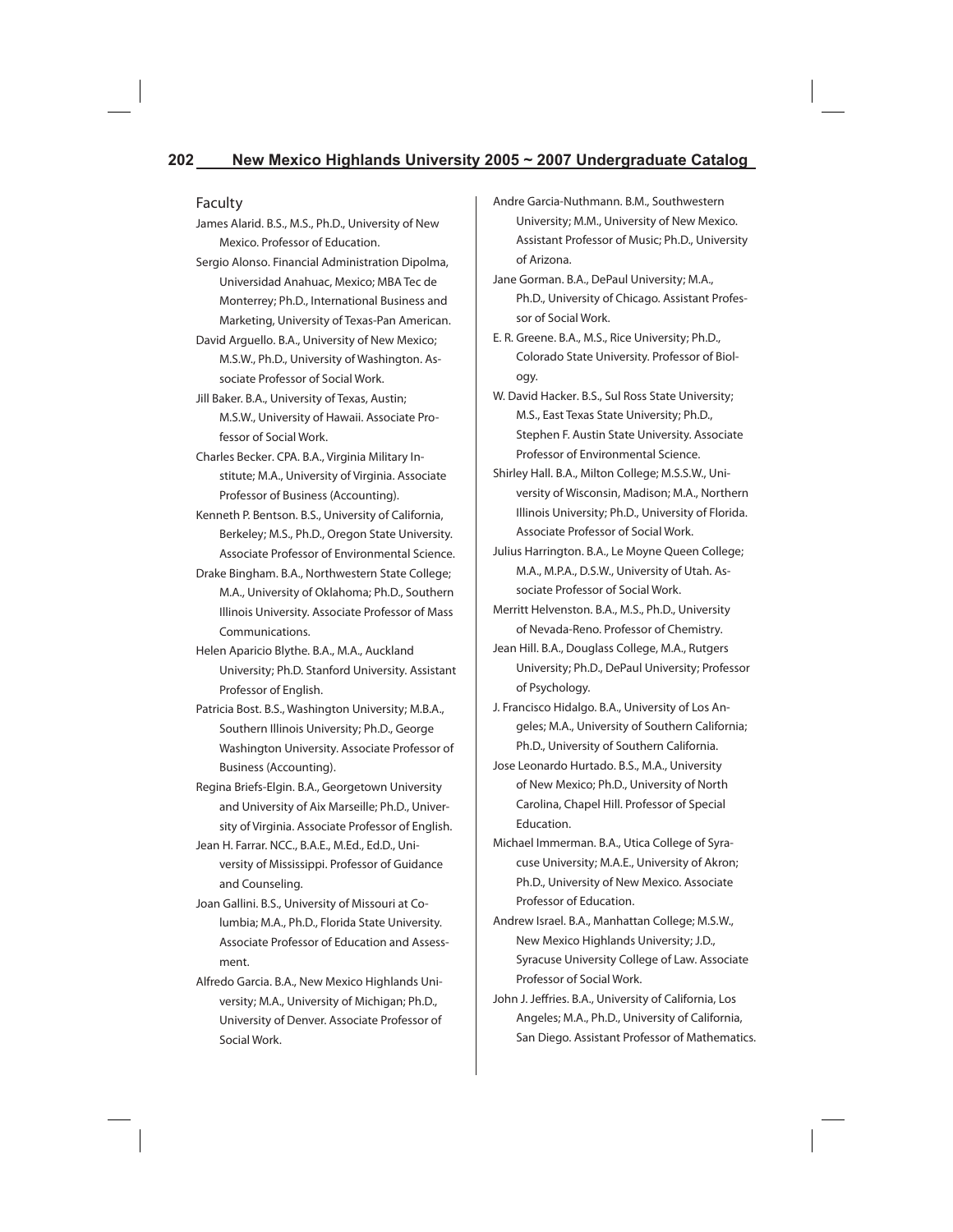- Kathy Jenkins. B.A., M.S., Ph.D., University of New Mexico. Assistant Professor of Exercise Physiology and Anatmical Kinesiology.
- Merryl Kravitz. B.A., State University of New York; M.A., Ph.D., University of New Mexico. Associate Professor of Secondary Education.
- Joan Krohn. LISW. B.S.E., Northern Illinois University; M.S.W., University of Urbana-Champaign. Associate Professor of Social Work.
- Linda LaGrange. B.A., University of Alaska; M.S., New Mexico Highlands University; Ph.D., University of Alberta. Professor of Psychology.
- Miriam Langer. B.A, B.F.A., Cornell University; M.F.A., Tisch School of Fine Arts, New York University. Assistant Professor of Media Arts and Fine Arts.
- James K. Leger. B.A., M.A., New Mexico Highlands University. Assistant Professor of Music.
- George Leone. B.A., Memphis State University; M.A., New Mexico State University; Ph.D., St. Louis University. Assistant Professor of Education.
- Carol Linder.
- Peter Linder. B.A., University of New Mexico; M.A., University of New Mexico; Ph.D., University of Texas, Austin. Associate Professor of History.
- Jennifer Lindline. B.S., Temple University; M.A., Ph.D., Bryn Mawr College. Assistant Professor of Natural Resources Management.
- David M. Lobdell. B.F.A., University of Southwestern Louisiana; M.F.A., University of Notre Dame. Associate Professor of Art.
- John Luhman. B.A., M.A., American University; Ph.D. New Mexico State University. Assistant Professor of Management.
- Roy Lujan. B.A., M.A., New Mexico Highlands University; Ph.D., University of New Mexico. Professor of History.
- Abbas Manafy. B.A., The University of Azerbaijan; B.A., M.A., The University of Kansas, Lawrence; Ph.D., The University of Texas, Austin. Professor of Political Science.
- Patricia Manzanares-Gonzales. B.A., M.A., Ed.D., Northern Arizona University. Associate Profes-

sor of Educational Leadership.

Daniel Martinez. B.A., M.A., New Mexico Highlands University; Ph.D., University of Nebraska-Lincoln. Assistant Professor of English. Edward A. Martinez.

- Rey Martinez. B.A., University of Hawaii; M.S.W., Boston University; Ph.D. Florida State University. Associate Professor of Social Work. Rudolfo Martinez.
- Katie McDonough. R.N., St. Elizabeth's Hospital School of Nursing; M.S., West Texas State University; Ph.D., University of Texas, Arlington. Professor of Social Work.
- C. G. "Tino" Mendez. B.A., Benedictine College; M.A., Ph. D., University of Colorado.
- Alice E. Menzor. B.A., M.A., New Mexico Highlands University; Ph.D., University of New Mexico. Professor of Elementary Education.
- Michael Meyer. B.S., University of WI-Stevens Point; M.S., University of WI-Madison; M.S., Ph.D., University of MN-St. Paul. Assistant Professor of Natural Resource Management.
- Robert E. Mishler. B.A., Manchester College; M.A., University of Colorado. Associate Professor of Anthropology.
- Ben Nelson. B.A., D.D.M., Texas A&M University. Assistant Professor of Biology.
- Chris Nelson. B.A., Augustana College; M.S.Ed., Ph.D., University of Kansas. Associate Professor of Special Education.
- Carolyn Newman. B.A., M.A., George Mason University; Ph.D., University of Texas, Austin. Associate Professor of Early Childhood Multicultural Education.
- Harold Olafson. CFP/CREA/ASA/GAA. B.A., M.B.A., University of California, Los Angeles. Professor of Finance.
- Luis Ortiz. B.B.A., M.B.A., New Mexico Highlands University; Ph.D., University of Texas. Assistant Professor of Management.
- Belinda Pacheco-Laumbach. B.A., M.A., New Mexico Highlands University; Ph.D., University of New Mexico. Assistant Professor of Education.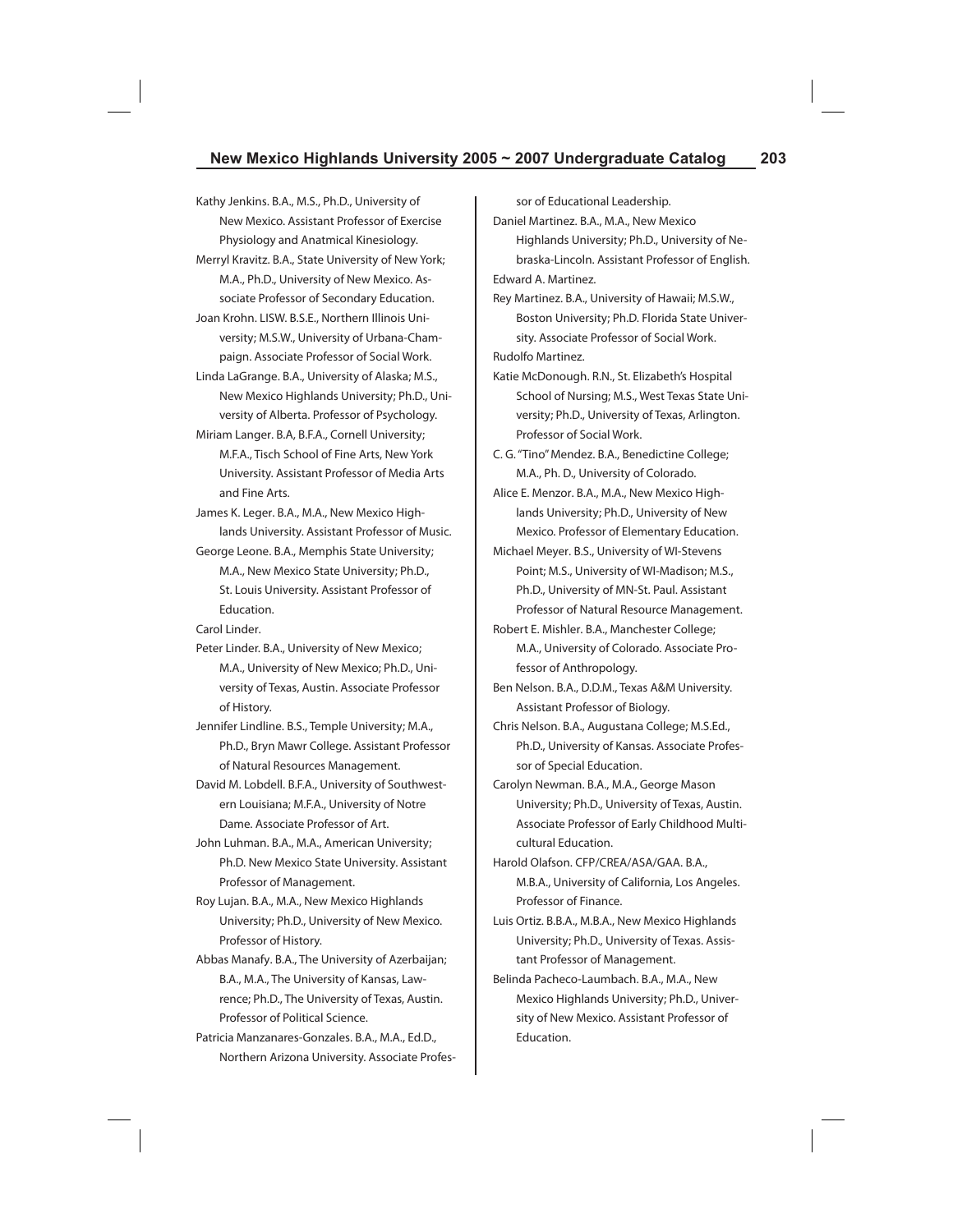- Rolando Rael. B.S., M.S., New Mexico Highlands University; Ph.D., University of California. Associate Professor of Biology.
- Barbara Risch. B.A., Thomas More College; M.A., Ph.D., University of Cincinnati. Professor of English.
- Maureen Romine. B.S., M.S., Ph.D., Colorado State University. Professor of Biology.
- Joseph Sabutis. B.A., University of Nebraska, Omaha; M.S., University of California, Los Angeles; M.S., Ph.D., University of Pittsburgh. Associate Professor of Physics and Education.
- David Sammeth. B.S., Ph.D., Montana State University. Associate Professor of Chemistry.
- Clarence Sanchez. B.A., M.A., New Mexico Highlands University; Ph.D., Washington State University. Associate Professor of Education. Vice President for Research Development & Institutional Planning/Graduate Studies.
- Nicolas T. Sanchez. B.A., New Mexico Highlands University; M.A., Ph.D., University of New Mexico. Professor of Secondary Education.
- Veronica Saunero-Ward. B.A., Colby College; M.A., Ph.D., Pennsylvania State University. Assistant Professor of Spanish.
- Jon A. Schlosser. B.S., Ph.D., University of Texas, Austin. Professor of Mathematics.
- Mary Shaw. B.A., Lone Mountain College; M.S., Ph.D., University of California. Associate Professor of Biology.
- C. Sollohub. B.A., Oblate College; M.S., California State University; M.S., San Francisco State University. Associate Professor of Computer Science.
- Alice Lee Stauffer. B.A., M.A., University of Oklahoma; Ph.D., University of New Mexico. Associate Professor of Philosophy.
- Charles Swim. B.A., M.S., Eastern Montana College; M.B.A., University of Nevada, Las Vegas; D.B.A., United States International University. Associate Professor of Management and Management Information Systems.
- Eddie Tafoya. B.A., M.A., University of New Mexico; Ph.D., Binghamton University. Assistant Professor of English.
- Hossein Tahani. M.S., St. Louis University; M.S., Ph.D., University of Missouri, Columbia. Assistant Professor of Computer Science.
- Orit Tamir. B.A., University of Haifa, Israel; M.A., Ph.D., Arizona State University. Assistant Professor of Anthropology.
- William Taylor, B.A., University of California; M.A., University of Chicago; Ph.D., University of New Mexico.
- Kent Tucker. B.A., California State University, Fullerton; M.B.A., D.B.A., United States International University. Associate Professor of Finance.
- Carmen Vidal-Lieberman. B.A., University of Maryland; M.A., George Mason University; Ph.D., The Catholic University of America. Associate Professor of Spanish.
- Robert Villa. B.A., M.S.W., Ph.D., University of Utah. Associate Professor of Social Work.
- Thomas Ward. B.S., Northern Arizona University; M.S., Ph.D., Iowa State University. Associate Professor of Sociology.
- David West. B.A., M.A., M.S., Ph.D., University of Wisconsin. Professor of Management Information Systems.
- Steven Williams. B.A., Rutgers College; Ph.D., Northwestern University. Associate Professor of History.
- Leah Wolff. B.A., M.A., New Mexico Highlands University.
- Donna Woodford. B.A., California State University; M.A., Ph.D., Washington University
- Margaret Young. B.B.A., University of Texas, El Paso; M.A., Ph.D., New Mexico State University. Associate Professor of Business Administration/Marketing.
- Djuro G. Zrilic. B.S., University of Banja; M.S., University of Ljubljana; Ph.D., University of Belgrade. Professor of Engineering.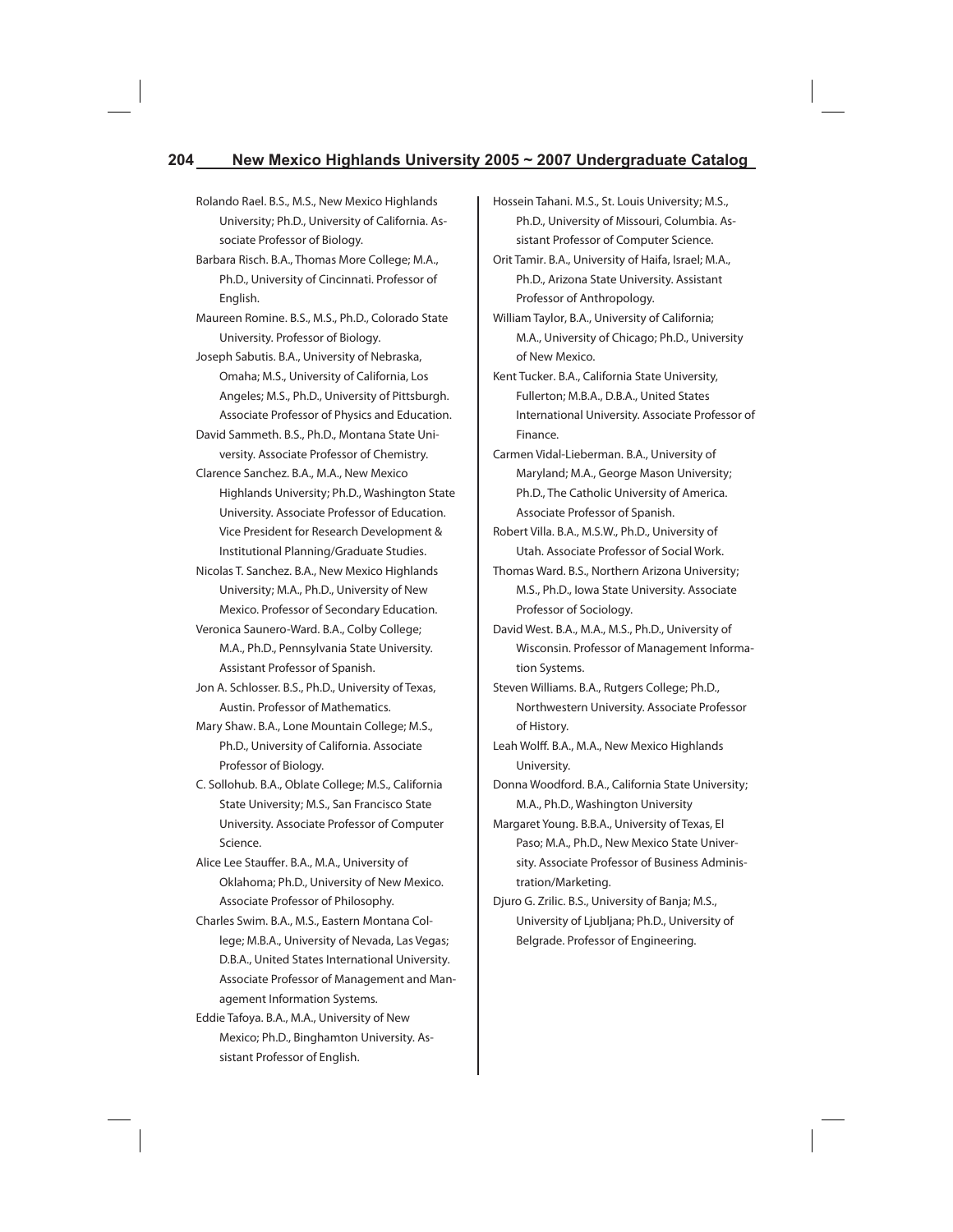#### Emeriti

- John Adams. B.A., Bethany College; M.A., Ph.D., University of Kansas. Professor Emeritus of English.
- Ursel Albers. CPA/CMA, B.A., Hunter College; M.A., Michigan State University, Professor Emeritus of Accounting.
- Robert L. S. Amai. B.A., M.S., University of Hawaii; Ph.D., University of Kansas. Professor Emeritus of Chemistry.
- Frank Angel. B.S., M.S., University of New Mexico; Ph.D., University of California at Berkeley. Past President of the University and Professor Emeritus of Education.
- John Aragon. Past President of the University. (deceased)
- Gilbert M. Baca. B.A., M.S.W., Loyola University of Chicago; Ph.D., University of Denver. Professor Emeritus of Social Work.
- John Barrett. B.A., M.A., Teachers College, Columbia University; Ph.D., University of New Mexico. Professor Emeritus of Education.
- James A. Beatson. (deceased)
- Waldemere Bejnar. B.S., M.A., University of Michigan; Ph.D., University of Arizona. Professor Emeritus of Earth Science.
- Ralph Bowyer. B.A., M.A., University of New Mexico; Associate Professor Emeritus of Physical Education.
- Walter F. Brunet. (deceased)
- Luis Casaus. B.A., New Mexico Highlands University; M.A., University of New Mexico; Ed.D., Texas Tech University. Professor Emeritus of Education.
- Samuel Cheng. B.A., University of China; M.S., Kansas State University, Manhattan; Ed.D., University of Northern Colorado. Associate Professor Emeritus of Business.
- John Clark. B.A., Earlham College; M.S., Ph.D., Purdue University. Professor Emeritus of Psychology.
- Geraldo Coca. B.A., M.A., New Mexico Highlands University; Ph.D., University of New Mexico. Associate Professor Emeritus of Education.

James E. Connor. (deceased) Jose E. Cordova. B.A., M.A., New Mexico Highlands University; Ph.D., University of New Mexico. Professor Emeritus of Education. John A. Donnelly. (deceased) Ray Farmer. (deceased) Wilma Fitch. B.S., M.S., Iowa State University. Associate Professor Emeritus of Education. Jose-Pablo Garcia. B.A., M.A., University of Texas at El Paso; Ph.D., University of New Mexico. Professor Emeritus of Modern Foreign Languages. Lillian H. Gleason. (deceased) Grady Greene. B.S.E., University of Arkansas; M.S., Kansas State University; Ed.D., University of Northern Colorado. Professor Emeritus of Music. Donald G. Guerin. B.S., M.A., New Mexico Highlands University. Associate Professor Emeritus of Industrial Technology. Albert Gutierrez. B.A., M.A., New Mexico Highlands University. Assistant Professor Emeritus of Business. Calvin Hager. B.A., University of Washington; M.Ed., Ed.D.,University of Nebraska. Professor Emeritus of Education. Sara Harris. B.A., M.A., New Mexico Highlands University; Ph.D., University of New Mexico. Professor Emeritus of Languages. Melvin Hill. (deceased) Stanley J. Hipwood. (deceased) Fred A. Hopper. B.S., M.S., Ph.D., University of Oklahoma. Professor Emeritus of Biology. Orval D. Hughes. B.A., Colgate University; M.S., Syracuse University; Ph.D., University of New Mexico. Associate Professor Emeritus of Education. Evelyn I. Ivanoff. B.S., Northern State College of South Dakota; M.A. in L.S., George Peabody College. Professor Emeritus of Library Science. Gerald Jacobi. B.S., M.S., Colorado State Uni-

versity; Ph.D., University of Utah. Professor Emeritus of Environmental Science.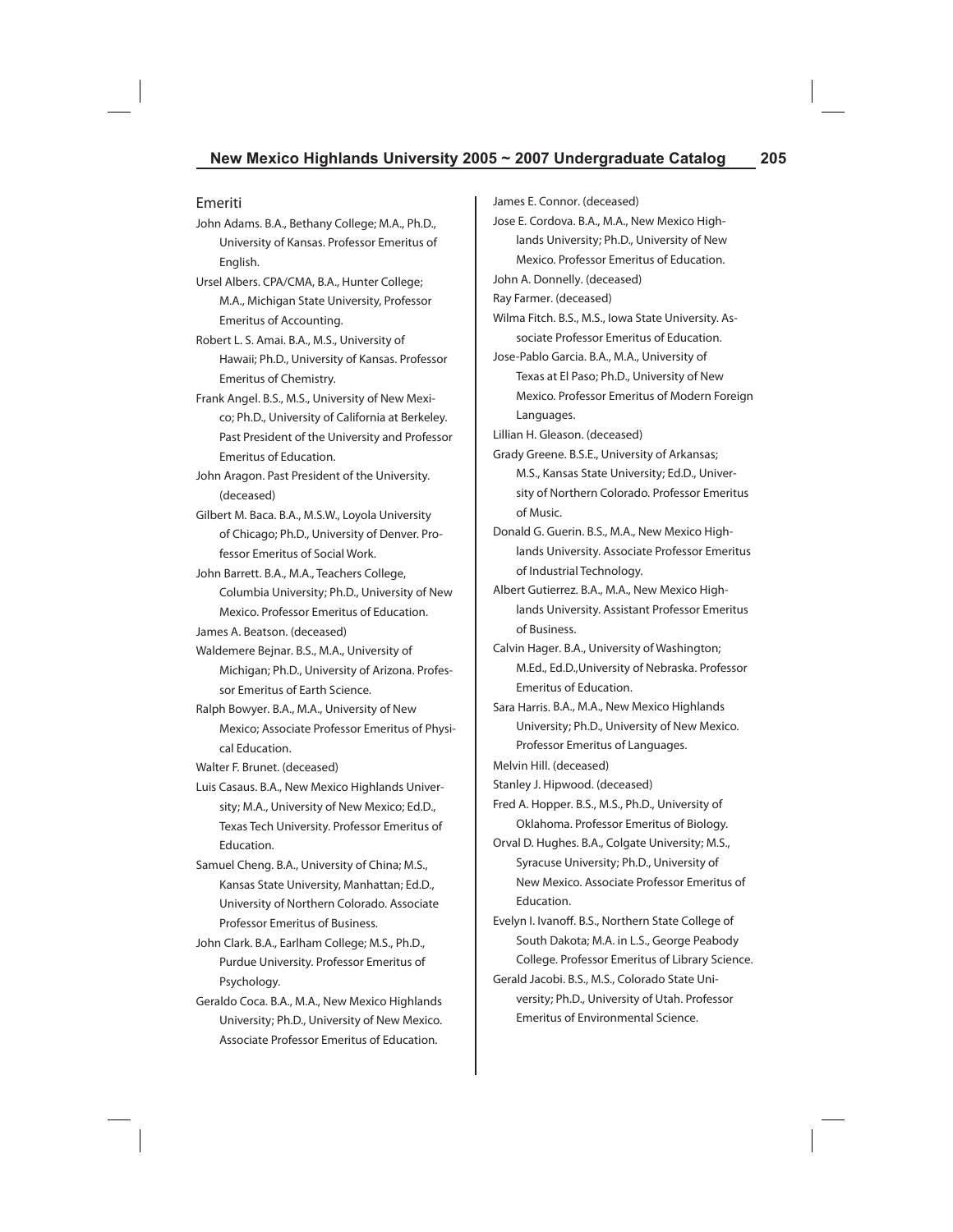- Jean Lee Johnson. B.A., University of Western Ontario; M.A., Ph.D., University of North Carolina. Professor Emeritus of Modern Foreign Languages.
- Bill L. Johnson. B.A., M.A., New Mexico Highlands University; Ed.D., University of New Mexico. Associate Professor Emeritus of Education.

John Spencer Johnson. (deceased )

Kim Kirkpatrick. A.B., M.S., San Diego State College; Ph.D., New Mexico State University. Professor Emeritus of Physics and Computer Science.

William H. Knell. (deceased)

Harry M. Leippe. B.A., Calvin College; M.A., University of California at Berkeley. Professor Emeritus of Art.

Robert G. Lindeborg. (deceased)

- Vicente J. Llamas. B.S., M.S., University of Los Angeles; M.S., Ph.D., University of Missouri at Rolla. Professor Emeritus of Physics.
- Anne Lohrli. B.A., M.A., Occidental College; M.A., Columbia University; Ph.D., University of Southern California. Professor Emeritus of English.
- William Lux. B.A., University of New Mexico; M.A., Stanford University; M.A., Ph.D., University of Southern California. Professor Emeritus of History.
- Albert R. Maez. B.A., M.A., New Mexico Highlands University. Assistant Professor Emeritus of Engineering Technology.
- Thomas Oliver Mallory. B.A., M.A., Southwest Texas State College; Ph.D., University of Illinois. Professor Emeritus of English.
- James H. Marshall. B.S., University of Kansas; M.A., New Mexico Highlands University. Associate Professor Emeritus of Human Performance, Leisure, and Sport.
- C. Leo Martinez. B.A., M.A., Eastern New Mexico University; Ed.D., Utah State University. Associate Professor Emeritus of Industrial Arts Education.

Ruth Matilla. (deceased)

Elaine M. McDowell. B.S., University of New

Mexico; M.S., Colorado State University. Professor Emeritus of Home Economics. Merritt W. McGahan. (deceased)

Jack W. Mears. B.S., M.A., Ed.D., University of Texas at Austin. Professor Emeritus of Education.

Luis Medina. B.S., Adams State College; M.S.W., St. Louis University; D.S.W., University of Utah. Professor Emeritus of Social Work.

Ira B. Mosley. B.S., M.S., Kansas State Teachers College; Ed.D., Stanford University. Professor Emeritus of Education.

Juanita Montoya. B.A., M.A., New Mexico Highlands University; Ph.D., University of New Mexico. Professor Emeritus of Education.

Opal Snitker Moore. (deceased)

Werner Muller. B.A., Haverford College; M.A., Ph.D., Teachers College, Columbia University. Professor Emeritus of Education.

Annelise Nanninga. (deceased)

- Tito E. Narango. B.A., New Mexico Highlands University; M.S.W., University of Utah. Associate Emeritus Professor of Social Work.
- Alfonso Ortiz, Jr. B.A., M.A., New Mexico Highlands University; Ed.S., University of New Mexico. Associate Professor Emeritus of Education.
- John M. Pacheco. B.A., M.S., New Mexico Highlands University; Ph.D., University of New Mexico. Past Vice President for Academic Affairs and Professor Emeritus of Education.

Seth H. Parsons. (deceased)

Lynn I. Perrigo. (deceased)

Edith Clement Rackley. (deceased)

- Gabino Rendon. B.A., M.A., Ph.D., University of Colorado. Professor Emeritus of Sociology.
- Gilbert D. Rivera. B.A., M.S., New Mexico Highlands University; Ph.D., University of North Texas. Past Vice President for Academic Affairs and Professor Emeritus of Mathematics.
- James V. Rocca. B.B.A., Gonzaga University; Ph.D., University of Vienna. Professor Emeritus of Political Science.

Lillian Rogers. (deceased)

Louise L. Roloff. B.S., University of Colorado;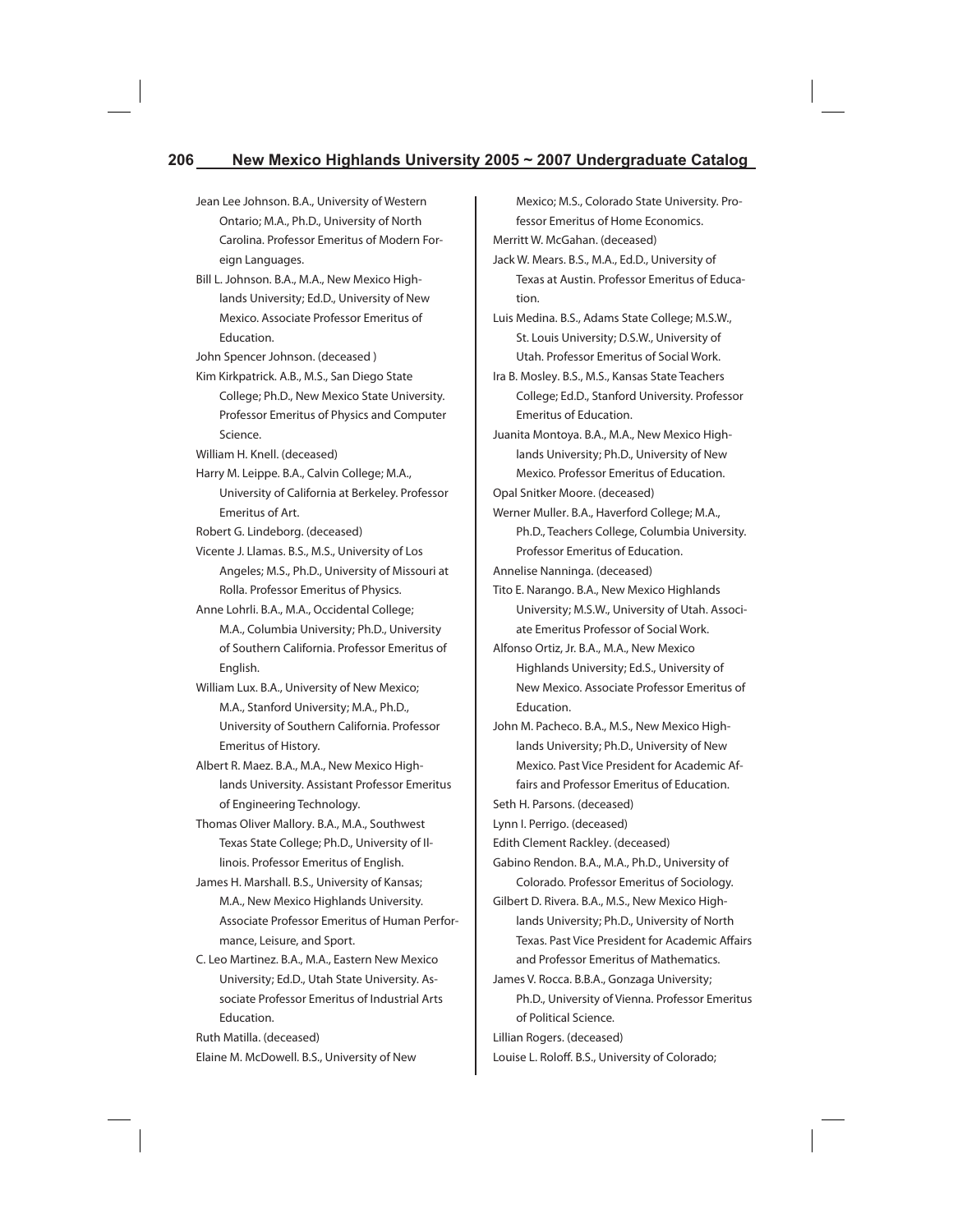M.A., New York University; Ph.D., State University of Iowa. Professor Emeritus of Health and Physical Education.

- James D. Russell. B.A., M.A., New Mexico Highlands University; Ph.D., University of New Mexico. Associate Professor Emeritus of History.
- Loretta Salazar. B.A., M.A.T.S, Ph.D. University of New Mexico. Professor Emeritus of Education.
- Tomas Salazar. B.A., New Mexico Highlands University; M.A., University of Montana; Ph.D., University of New Mexico.
- Lucille Sampson. B.A., M.A., New Mexico Highlands University; C.P.S. Associate Professor Emeritus of Business Administration.
- Willie Sanchez. B.A., M.A., New Mexico Highlands University; Ed.D.,University of New Mexico. Professor Emeritus of Education.
- Alice Sandoval. B.A., M.A., New Mexico Highlands University; Ph.D., University of New Mexico. Professor Emeritus of Education.
- Elmer Schooley. B.F.A., University of Colorado; M.A., State University of Iowa. Professor Emeritus of Arts and Crafts.
- Joseph A. Schufle. (deceased)
- Charles J. Searcy. B.S., Panhandle A&M College; M.S., Ed.D., Oklahoma State University. Professor Emeritus of Mathematics.

Lora Mangum Shields. (deceased)

- Joe M. Shockley. B.S., North Carolina State University; M.A., East Carolina University; Ed.D., University of Georgia. Professor of Human Performance, Leisure, and Sport.
- Erma Schuster. (deceased)
- Virginia Sloan. (deceased)
- Albert L. Soderblom. (deceased)
- John W. Spencer. B.S., M.S., Washington State University; Ph.D., University of Arizona. Professor Emeritus of Biology.
- George H. Sprenger. B.S., Winona State College; M.S.T., University of North Dakota; Ph.D., University of Idaho. Professor Emeritus of Chemistry.

John Uribe. (deceased)

```
Art Trujillo. B.A., New Mexico Highlands Uni-
```
versity; M.A., University of Virginia; M.A., University of Missouri. Professor Emeritus of Journalism.

Alfonso Urtiaga. B.A., M.L., Universidad de Madrid; M.A., Facultad Filosofica de la Compania de Jesus, Madrid; M.C.L., Columbia University; Ph.D., Louisiana State University. Professor Emeritus of Languages.

Facundo Valdez. B.A., New Mexico Highlands University; M.S.W., University of Denver. Professor Emeritus of Social Work.

Margaret Vasquesz-Geffroy. B.A., M.A., University of New York; Ph.D., University of New Mexico. Professor Emeritus of Anthropology.

- Bernice E. Waggoner. B.S., Abilene Christian College; M.S., University of Colorado; Ph.D., Texas Woman's University. Professor Emeritus of Human Performance, Leisure, and Sport.
- Loren E. Wise. B.M.E., University of Evansville; M.M., D.M.A., University of Arizona. Professor Emeritus of Music.
- Frederick L. Yarger. B.S., Capital University; M.S., Ph.D., Ohio State University. Professor Emeritus of Physics.
- Roberta Henderson Zohn. B.A., M.A., New Mexico Highlands University. Assistant Professor Emeritus of Music.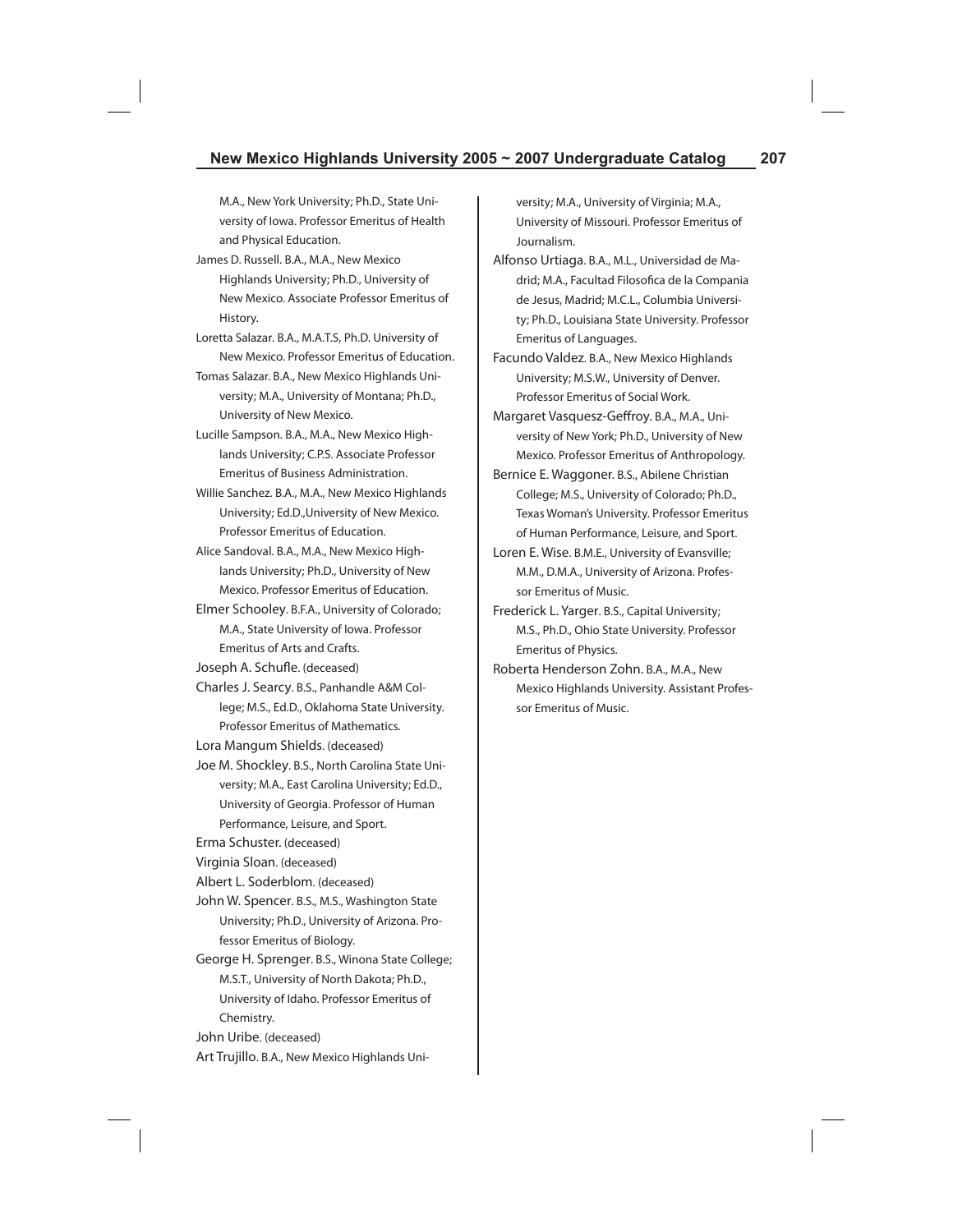#### Index

Abbreviations, course symbols, 40 Academic advising, 38; for Social Work, 191 Academic dishonesty, 27 Academic dismissal, 27 Academic loads, 36 Academic policies, general, 25 Academic probation, 12, 27 Academic programs and courses, 40 Academic programs of study, 8 Academic progress, 22, 26 ACBSP, 143 Account balances, 20 Accounting, concentration, 144; courses in, 148 minors, 145 Accreditation, School of Business Admin, 143; School of Education, 157; School of Social Work, 190; University, 4 ACT test score placement, 17 Adding and dropping classes, 35 Administration, 201 Admission, 11, criteria, 11; early admission program, 15; home school, 13; international, 16; non-degree seeking, 12; probationary, 12; status, 11; School of Social Work, 190; transfer, 12 Advanced placement, 17 American Chemical Society (ACS), 126 American Indian emphasis, 43 Anthropology, Sociology and, academic program, 43; majors, 43; Secondary Education certificate, 44 Anthropology, courses in, 46; emphasis, 43; minor, 44 Appeals, 22, financial aid, 21; grade, 25; scholarship, 23 Art, academic program, 57; courses in, 62; majors, 57; minors, 58 Art History, courses in, 65; minor, 58 Arts and Sciences, College of, 41 Assistance, see: Financial Aid, Disability Services, Vocational Rehabilitation, Student Services Associate's Degree, 31; School of Education, 157; School of Social Work, 190

Athletic Training, concentration, 177 Auditing class or classes, 19,25,35 Behavioral Sciences, Department of, 42; faculty, 42; mission, 42; resources and facilities, 42 Botany/Zoology/Ecology, concentration 124 Bilingual Education/TESOL, minor, 163 Biology, courses in, 131; majors, 123; minors, 125 Bureau of Indian Affairs, 24 Business, School of, 143; faculty, 143; mission, 143 Business, academic program, 144; courses in 149; majors, 144; minors, 145 Business Law, courses in, 149 Calendar, inside back cover Catalog purpose, 7 Catalog of record, 34 Cell/ Molecular Biology, concentration, 124 Changes, in schedule, 35 Chemistry, academic program, 125; courses in, 135; major, 125; minor, 127 Class attendance, 27 Class meetings, 28 Classification, 36 CLEP examination, 17 Coaching, minor, 178 Cognitive Science, academic program, 102; minor, 197 College Survival Skills, 199 Colorado students, nonresident tuition waiver, 24 Combined Science, minor, 82, 131,197 Commencement, 34 Communication and Fine Arts, Department of, 56; faculty, 56; mission, 56; resources and facilities, 56 Computer and Mathematical Sciences, Department of,72 ; faculty, 72; mission, 72; resources and facilities, 72 Computer Science, academic program, 73; courses in, 83; majors, 73, minors, 74 Computer & Mathematical Modeling Major; 75, in courses 83, minor 75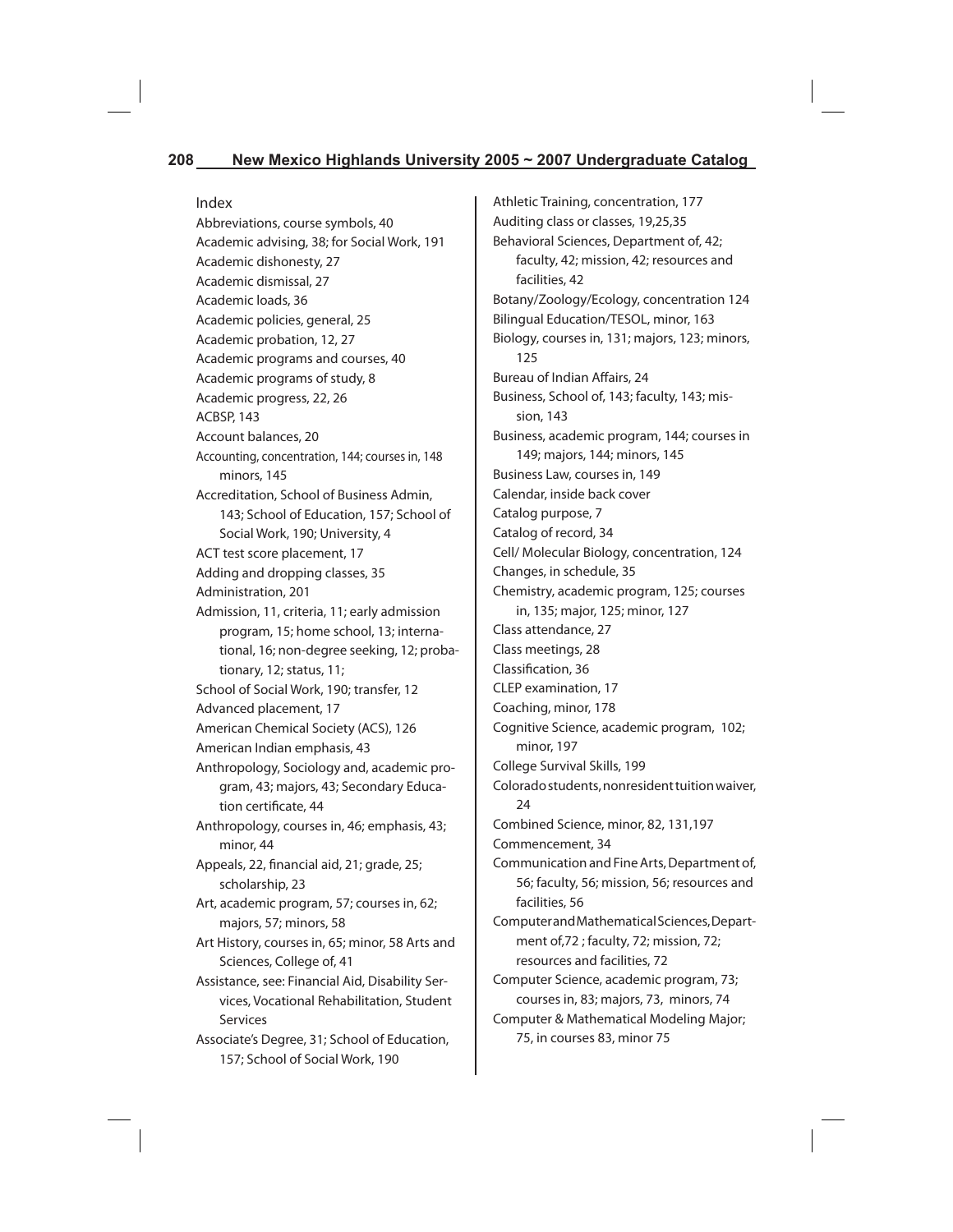Cooperative Education Placement Practicum, courses in, 200 Core curriculum requirements, 39 Course levels, allowable, 37 Course listings, format, 40 Criminal Justice Studies, academic program, 44; courses in, 49, major, 44 Criminology, emphasis, 43 CSWE, 191 Degree checks, 37; Degree programs, 8 Degree requirements, general, 31 Disability Services, 10 Distance Education, see: Educational Outreach Services Early Childhood Multicultural Education, 161 academic program, 161; courses in, 166; major, 161; minor, 161 Ecology/Botany/Zoology, concentration, 124 Economics, courses in, 150 Education, Elementary, A.A. degree, 158; student teaching, 160; teacher preparation, 160; see: Elementary Education Education, English track, 101 Education, School of, 157; faculty, 157; mission, 157; resources and facilities, 157; 'STURDY' model, 158 Educational records, access, see: transcripts Educational Outreach Services, distance education, per credit hour rates, 19 Elementary Education, academic program, 162; courses in, 170; major, 162; major, Spanish, 105; minor, 106; minor, General Science, 131, 165, 198; minor, Math and Computer Science, 82 Engineering, 77 major courses 89 English, academic program, 99; courses in, 107; majors, 100; minors, 101

English, pre-professional track, 100 English, traditional, track, 100 English as a Second Language, courses in, 163 Environmental Geology, academic program, 127; courses in, 138; major 127;

Exercise Science. concentration, 176 courses in, faculty, 175; mission, 175; resources

and facilities, 175 Faculty, 202; emeriti, 205 Field practicum, 162 Field project courses,29 Final examinations, 28 Finance, concentration, 145; courses in, 150; minors, 145 Financial aid, 21, appeals, 22; application process, 21; enrollment certifications, 24; need-based qualifications, 21; satisfactory academic progress, 22; time limits, 22; verification policy, 22 Forestry, academic program, 129; courses in, 139; major 129 GED (General Education Development) exam, 11 General Business, concentration, 148 General and Secondary Education, courses in, 171 General Science for Elementary Teachers, minor, 131 General Science for Secondary Teachers, major, 165; Geology, see: Environmental Geology Grade point average, 27; financial aid requirements, 22; degree requirements 32, honors 33; Social Work, 190 Grades and grading policies, 25 Graduation, 33, honors, 33 Health, academic program, 175; courses in, 181; majors, 178; minor, 179 Health, education track, 178 Health, promotion and wellness track, 178 History, academic program, 103; courses in, 112; major, 103; minor, 103 Home schoolers, 13 Honors list, 26 Humanities, Department of, 98; faculty, 98; mission, 98; resources and facilities, 98 Incompletes ("I" grade), 25 Independent study or research, 28 Individualized concentration, Computer Science, 75 Information Systems, concentration, 74; minor, 75 Interdepartmental, courses in, 199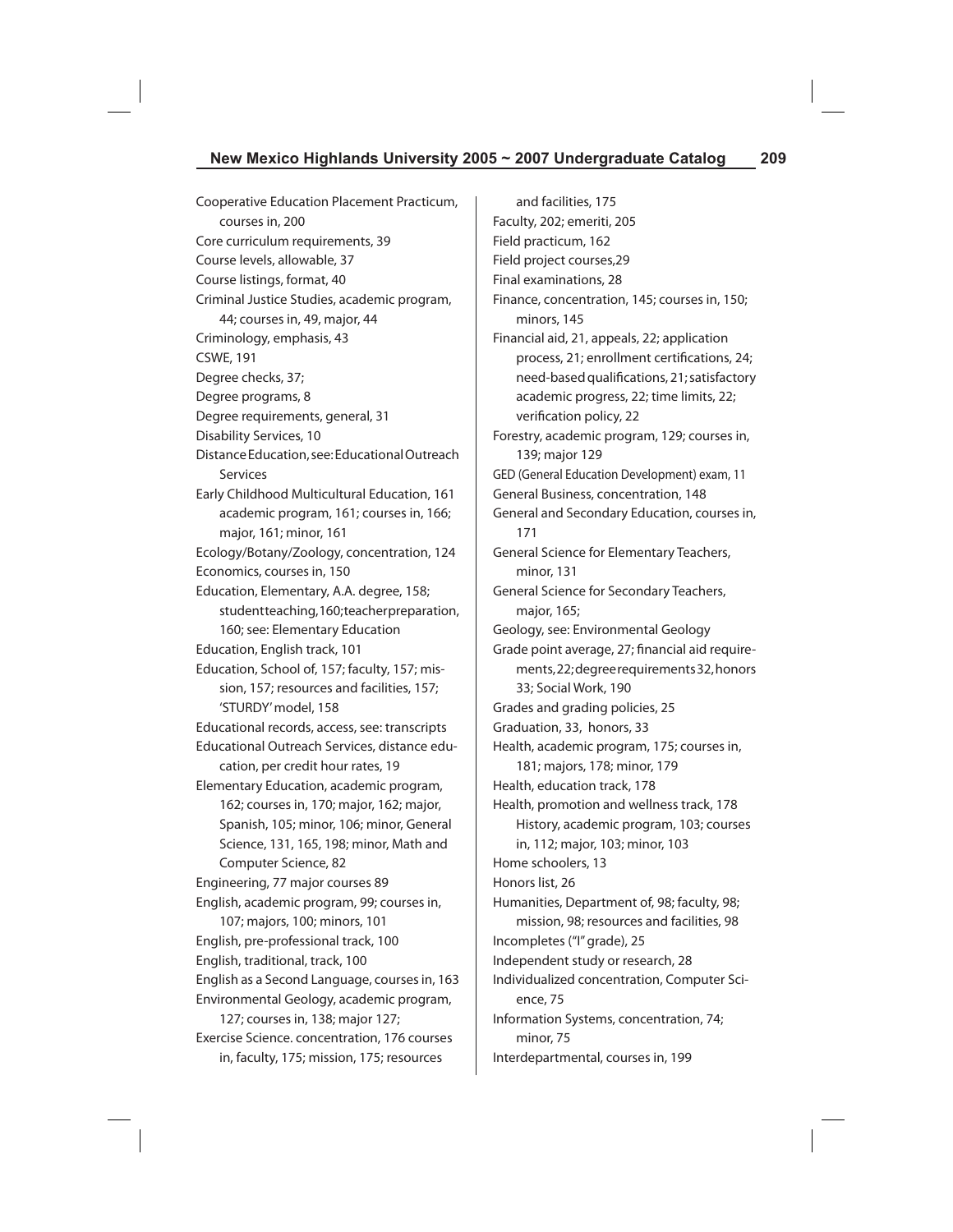Interdepartmental programs, 197 International Bus concentration146, courses in, 151 International students, admission, 16; scholarships, 24 Internship courses, 29; fees, 20 Internships in teaching, 160 Job Training Partnership Act (JTPA), see: Workforce Investment Act (WIA) Languages other than Spanish, courses in, 116 Law, emphasis, 104 Leisure Services, concentration, 177; courses in,187 Liberal Arts, emphasis, 104 Licensure, Elementary and Secondary Teacher programs, 160 Loads, student, 36 Lower division status, 36 Management, concentration, 146; courses in, 152; minors, 146 Management Information Systems, concentration, 146; courses in, 153; minors, 147 Map, of campus, 6 Marketing, concentration, 147; courses in, 155; minors, 148 Mathematics, academic program, 77; courses in, 92; majors, 77; minor, 77 Mathematical Sciences, Department of Computer and, 72; faculty, 72; mission, 72; resources and facilities, 72 Medical Tech, concentration, 124 Media Arts, academic programs, 58; courses in, 65; major, 58; minors, 60 Mid-term grades, 26 Military Education, credit, 15 Music, academic program, 60; courses in, 69; majors, 61; minors, 61 Music Education, concentration, 61 Music, general, minor, 61 Music Literature and History, minor, 62 Music Performance, concentration, 61; minor, 61 Name, change of, 30 NASW code of ethics, 191 Native Americans, students, 24; Navajo resi-

dency, 24 Natural Sciences, Department of, 122; faculty, 122; mission, 122; resources and facilities,122 New Mexico Highlands University, history, 9; mission statement, 7 NMTA exam, 160 Non-accredited schools, 13 Officers of the University, inside front cover Petitions, exceptions to refund policy,21 ; hardship, 31; Philosophy, minor, 100; courses in, 111; Phone numbers, inside front cover Physical Education, courses in, 179 Physics, minor 81; courses in, 95; Political Science, academic program, 104; courses in, 114; majors, 104; minor, 104 Posting of degrees, 34 Practicum courses, 29 Pre-Law Preparation, 104 Pre-Med/Pre-Dental/Pre-Vet, concentration, 124 Pre-Professional programs, 32, 101,131, 179 Professional Writing, minor, 101 Proficiency, requirements, 38; course numbers and levels, 37 Psychology, academic program 45; courses in, 50; majors, 45; minor, 46 Reading, courses in, 172; Refunds, tuition and fees, 21 Regents, Board of, inside front cover Registration, 34, Religious Studies, minor, 102 Repetition of courses, 26 Residency, 18 Schedules, approved, 35 Scholarships, 23, cancellation and reinstatement, 23; other programs and benefits, 24; out of state competitive, 24; student athletes, 24; transfer, 23 Second Bachelor's Degree, 32 Secondary Education, minor, 164; major, General Science, 165, 197; major, Math and Computer Science, 82; major, Social Studies, 105; major, Spanish, 105; minor106,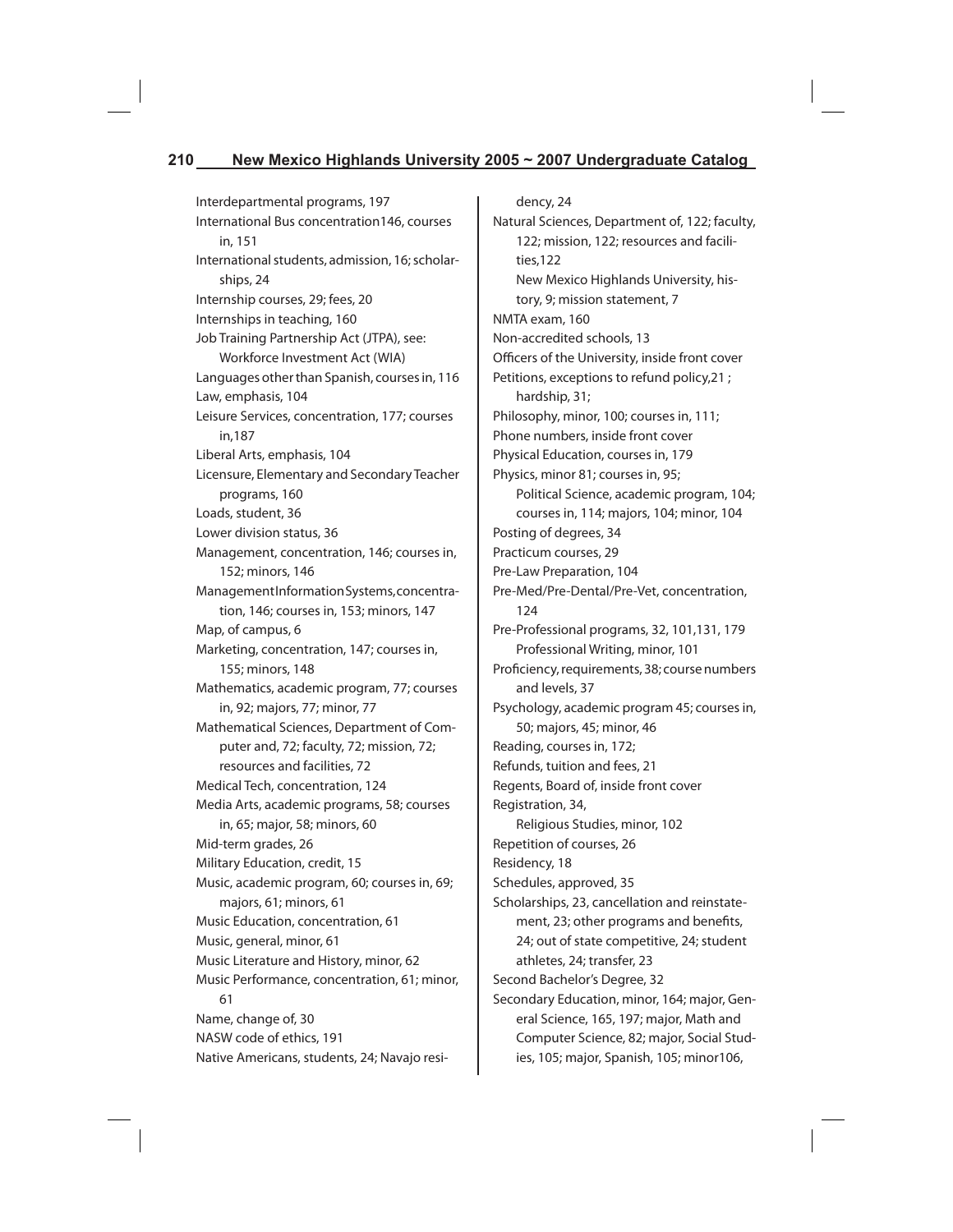Social Studies, 105 Social Studies, major, 105; minor, 105 Social Work, academic program, 190; courses in, 194; major, 193 Social Work, School of, 190; faculty, 190; mission, 190; program locations, 190; Rio Rancho program, 190; NMHU/SJC program, 190; NMHU/Roswell, 190 Sociology and Anthropology, academic program, 42; majors, 43; Secondary Education certificate, 44 Sociology, courses in, 53; emphasis, 43; minor, 44 Software/Hardware Systems, concentration, 73; minor, 74 Spanish, academic program, 105; courses in, 116; majors, 105; minor, 106 Special Education, academic program, 164; courses in, 173; major, 164; minor, 165 Special exams, 29 Special fees, 20 Student athletes, nonresident tuition waiver, 24 Student records, 29 Student services, 10 Student stipends, 193 Student teaching, 160 STURDY model, 158 Summer session, 19; rates, 23; loads, 36 Suspension, academic, 22 Table of Contents, 5 Teacher Training Program, 160 Teaching, (Biology), concentration, 124; minor, 124 Teaching (HPS), concentration, 176 Teaching, Internships, 160 TESOL, Bilingual Education/, minor, 163 Testing Services,international students, 16 Theater, 62 TOEFL, 16 Transcripts, 30; Transfer students, 12, 15 Transfer of credit, 191 Tuition and fees, 18; payment plans, 20; refund schedule, 21; special fees, 19; special

policies, 20; tuition rates, 19 Undergraduate degree requirements, 37 Upper division status, 36 Veteran's Administration educational benefits, 24 Visas, international student, 16 Vocational rehabilitation, 24 Watershed Management concentration, 128 Western Undergraduate Exchange Program (WUE), 25 Withdrawal policies, 20 Withdrawing, from classes, 35; from school, 21 Workforce Investment Act (WIA), 25 Zoology/Ecology/Botany, concentration, 124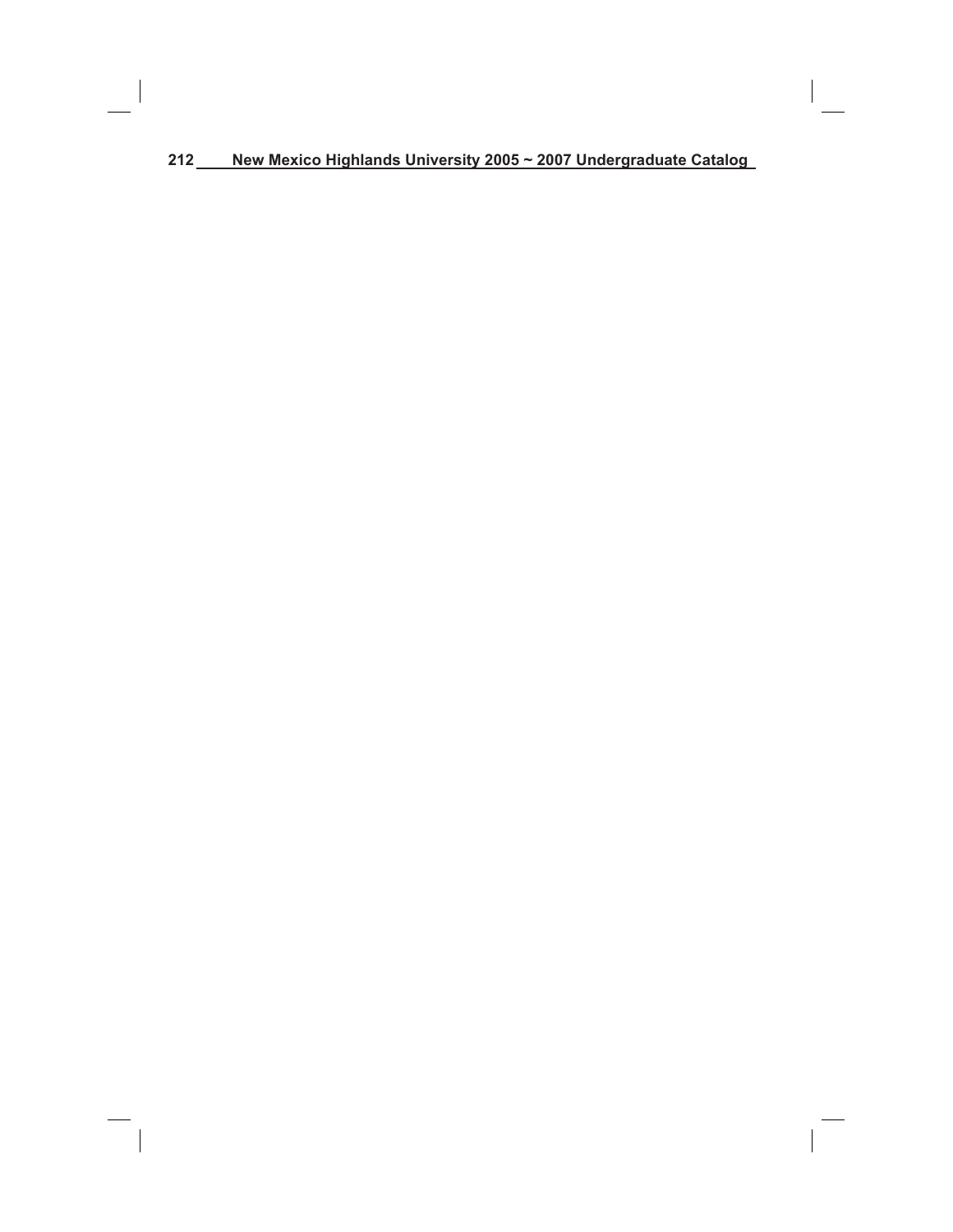NOTES: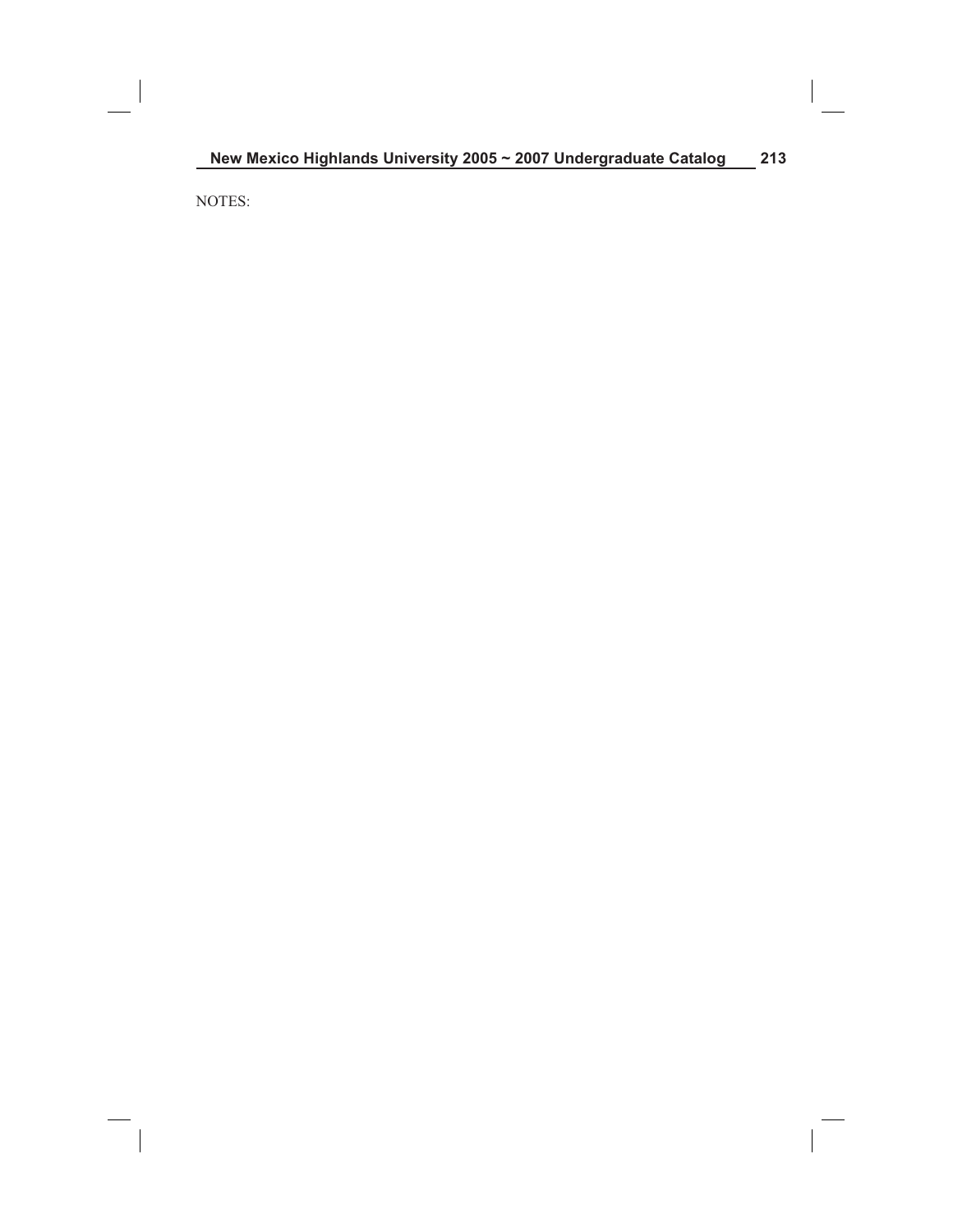# **214 New Mexico Highlands University 2005 ~ 2007 Undergraduate Catalog**

NOTES: